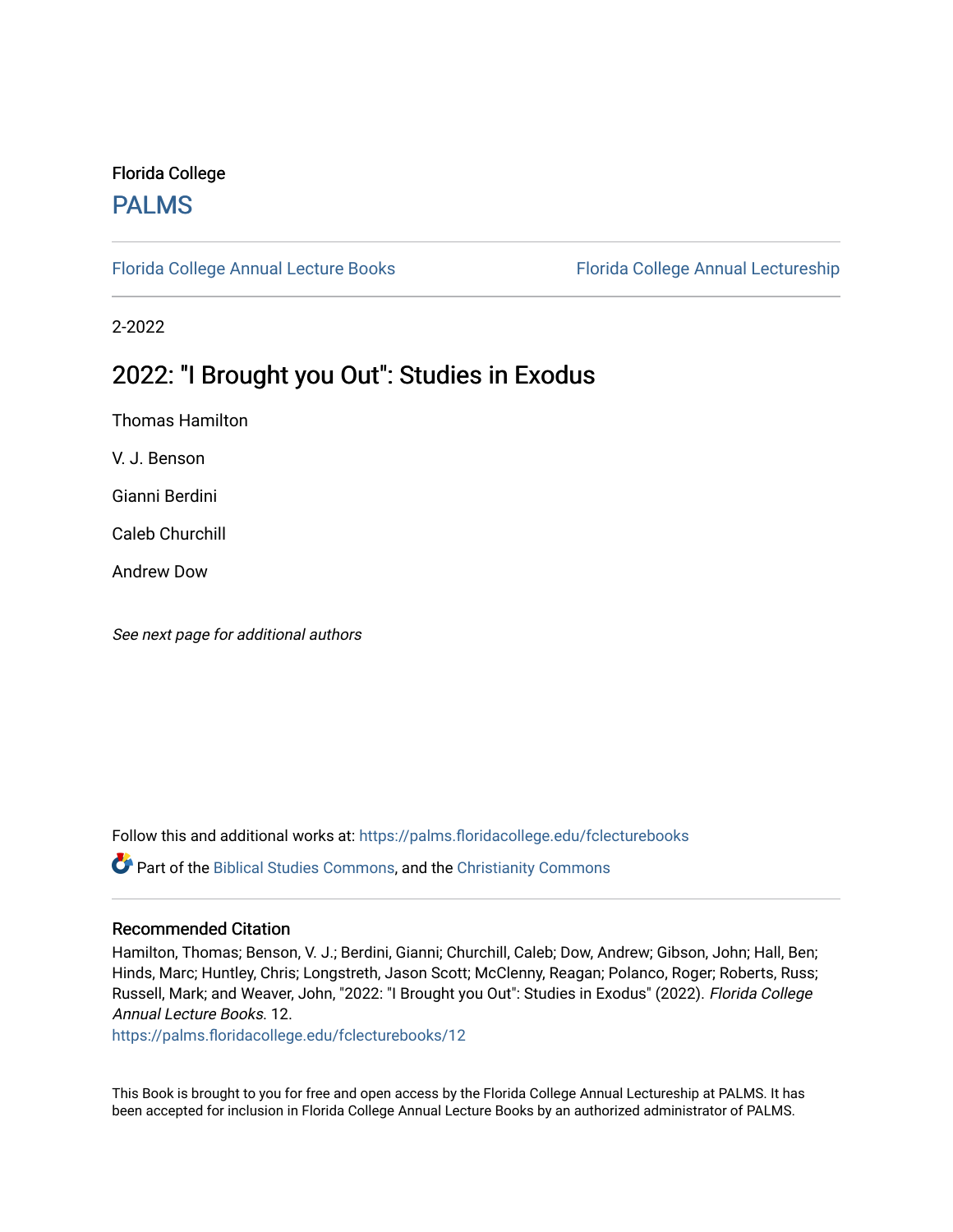#### Authors

Thomas Hamilton, V. J. Benson, Gianni Berdini, Caleb Churchill, Andrew Dow, John Gibson, Ben Hall, Marc Hinds, Chris Huntley, Jason Scott Longstreth, Reagan McClenny, Roger Polanco, Russ Roberts, Mark Russell, and John Weaver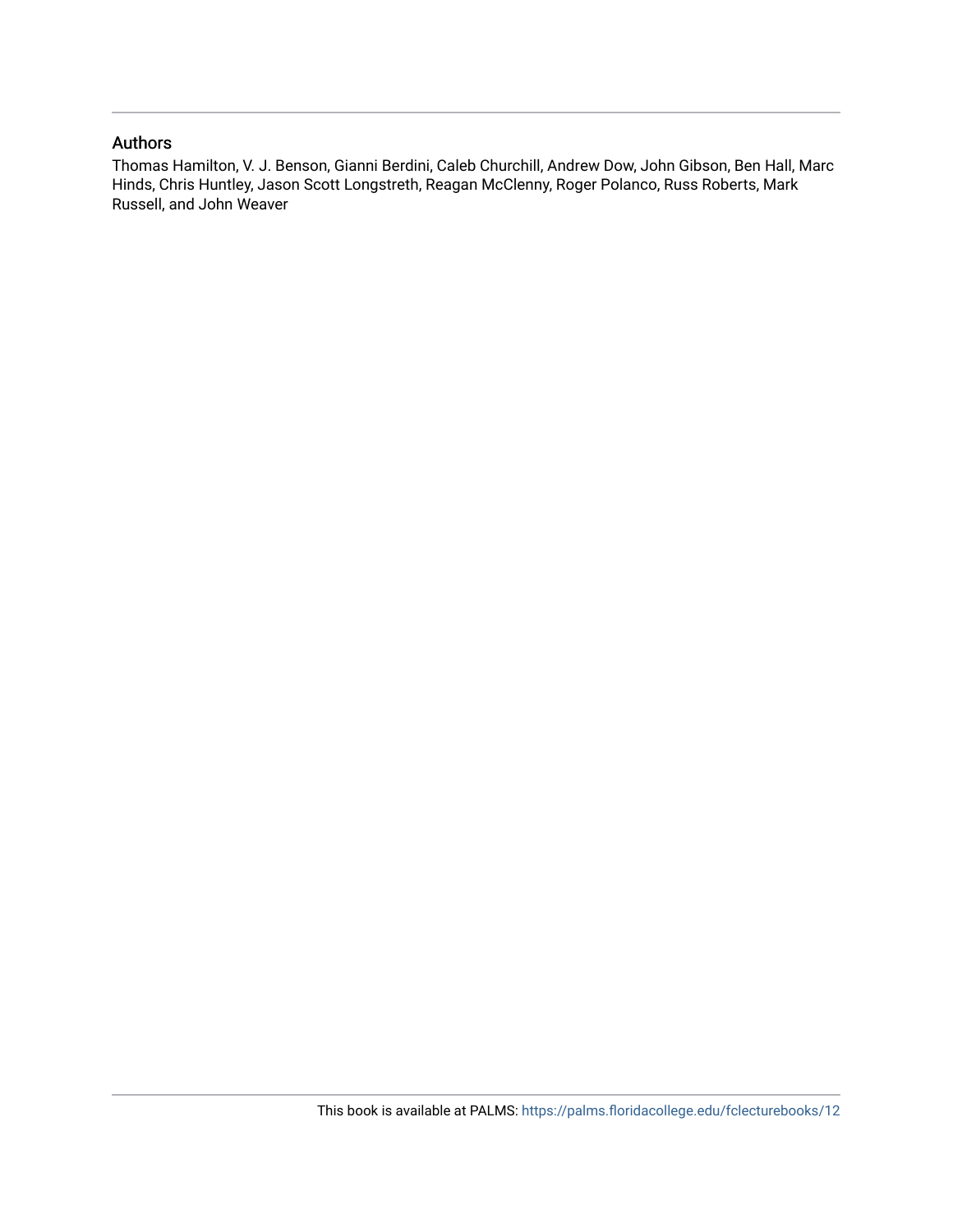# **I Brought You Out**

Studies on the Exodus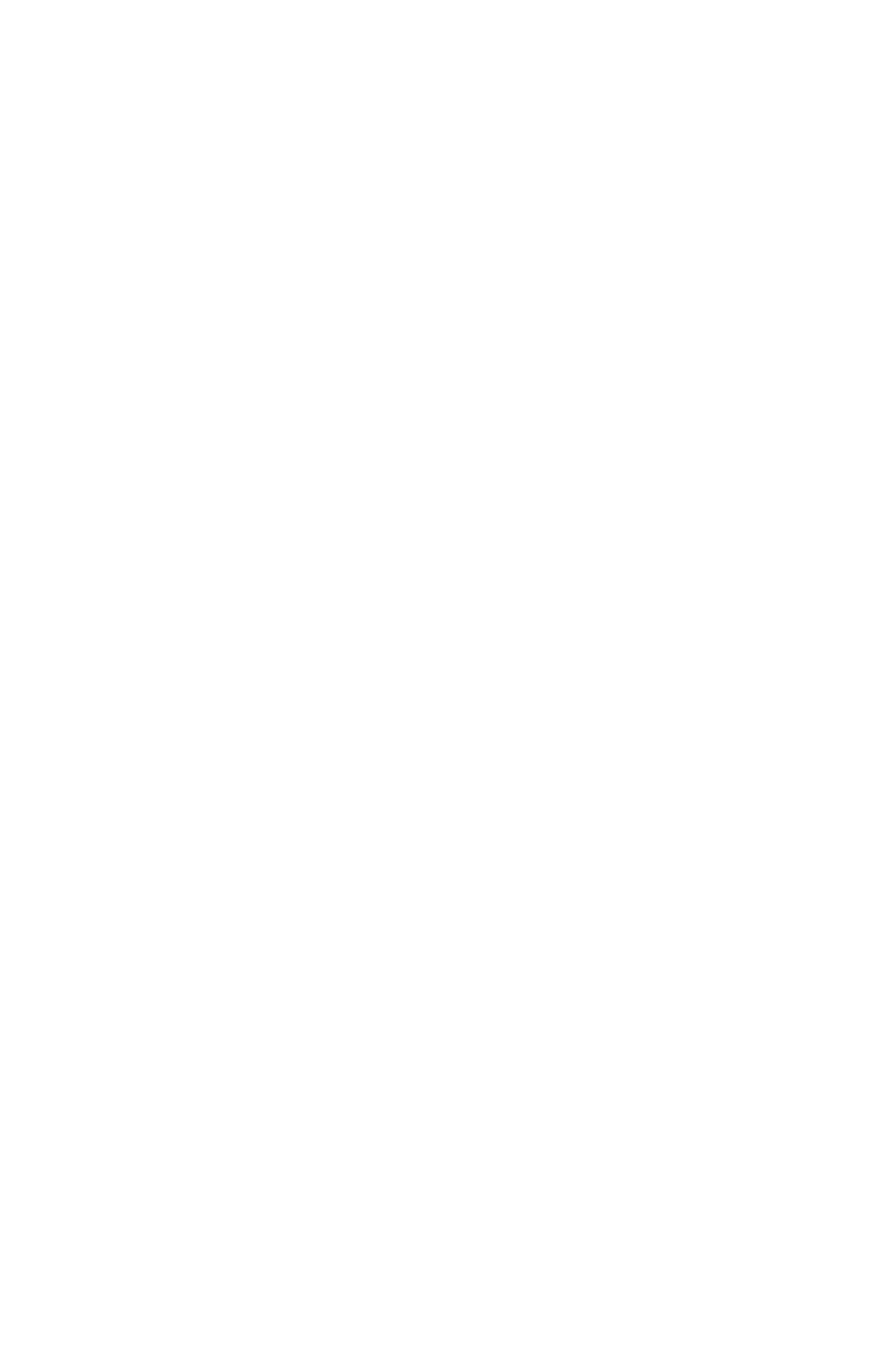## **I Brought You Out**

Studies on the Exodus

Edited by Thomas Hamilton

**Florida College Annual Lectures February 2022**

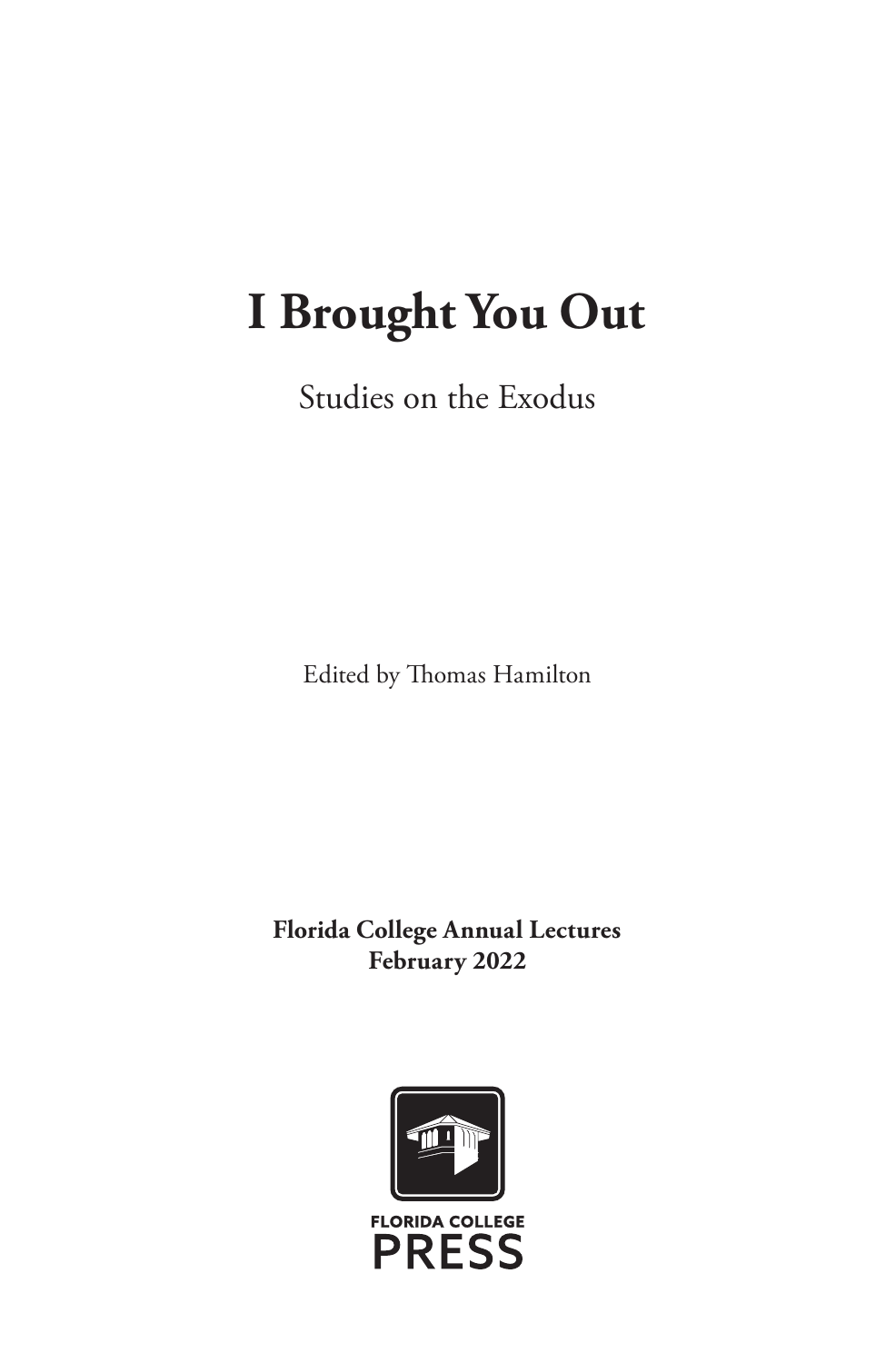Copyright © 2022 Florida College Press Temple Terrace, Florida

All rights reserved. No part of this book may be reproduced in any form without the written permission of the publisher.

Printed in the United States of America

ISBN: 978-1-736175-22-4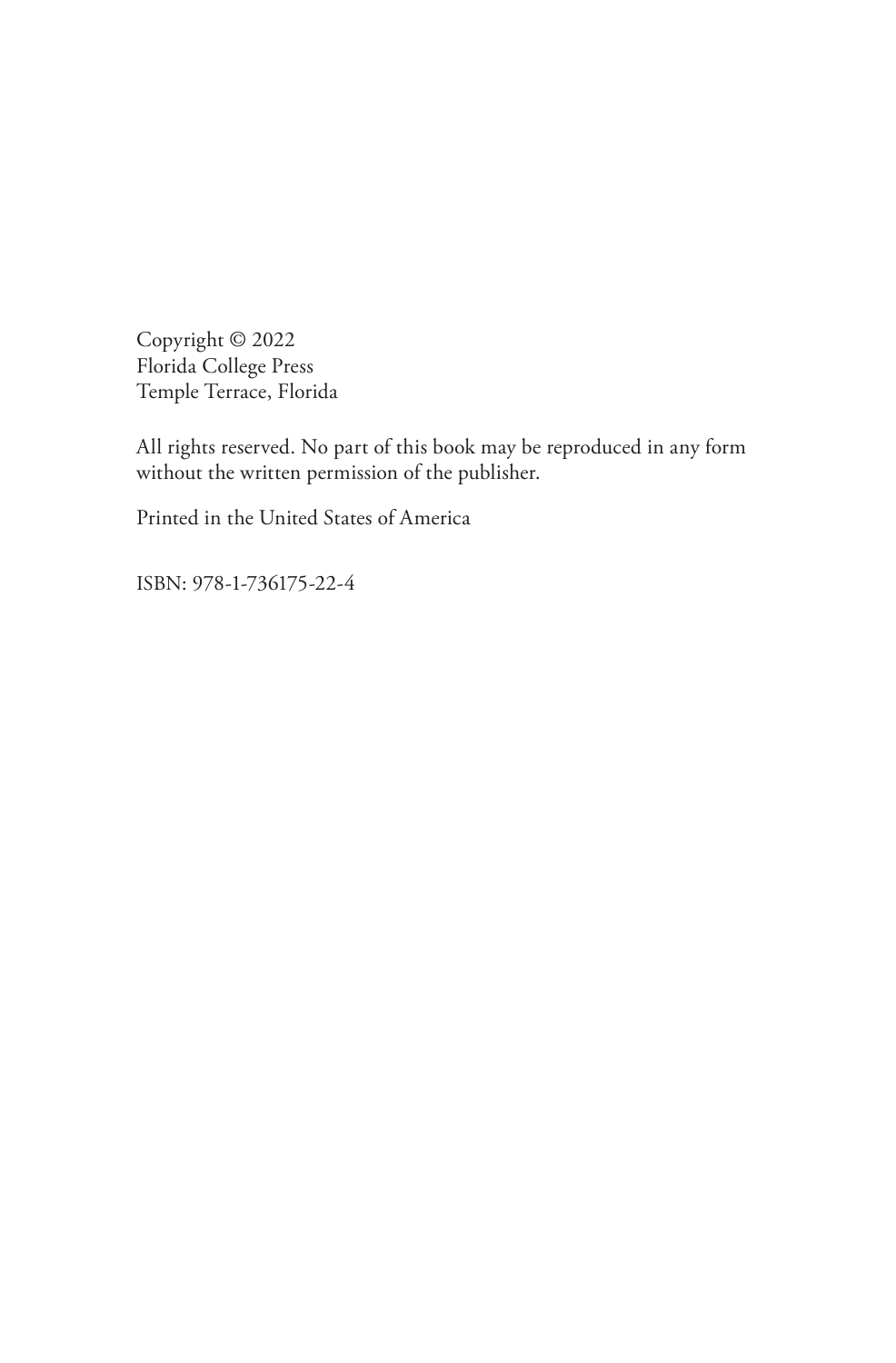## **Contents**

| Part One-The Evening Lectures<br>Ben Hall                                                               |  |  |  |  |
|---------------------------------------------------------------------------------------------------------|--|--|--|--|
| Jason Longstreth                                                                                        |  |  |  |  |
| The New Exodus and the Final Exodus. 35<br>Tom Hamilton                                                 |  |  |  |  |
| <b>Part Two-The Day Lectures</b>                                                                        |  |  |  |  |
|                                                                                                         |  |  |  |  |
| Tuesday: Getting Israel Out of Egypt<br>The I AM Remembers His Covenant with Abraham 57<br>V. I. Benson |  |  |  |  |
| Andrew Dow                                                                                              |  |  |  |  |
| Russ Roberts                                                                                            |  |  |  |  |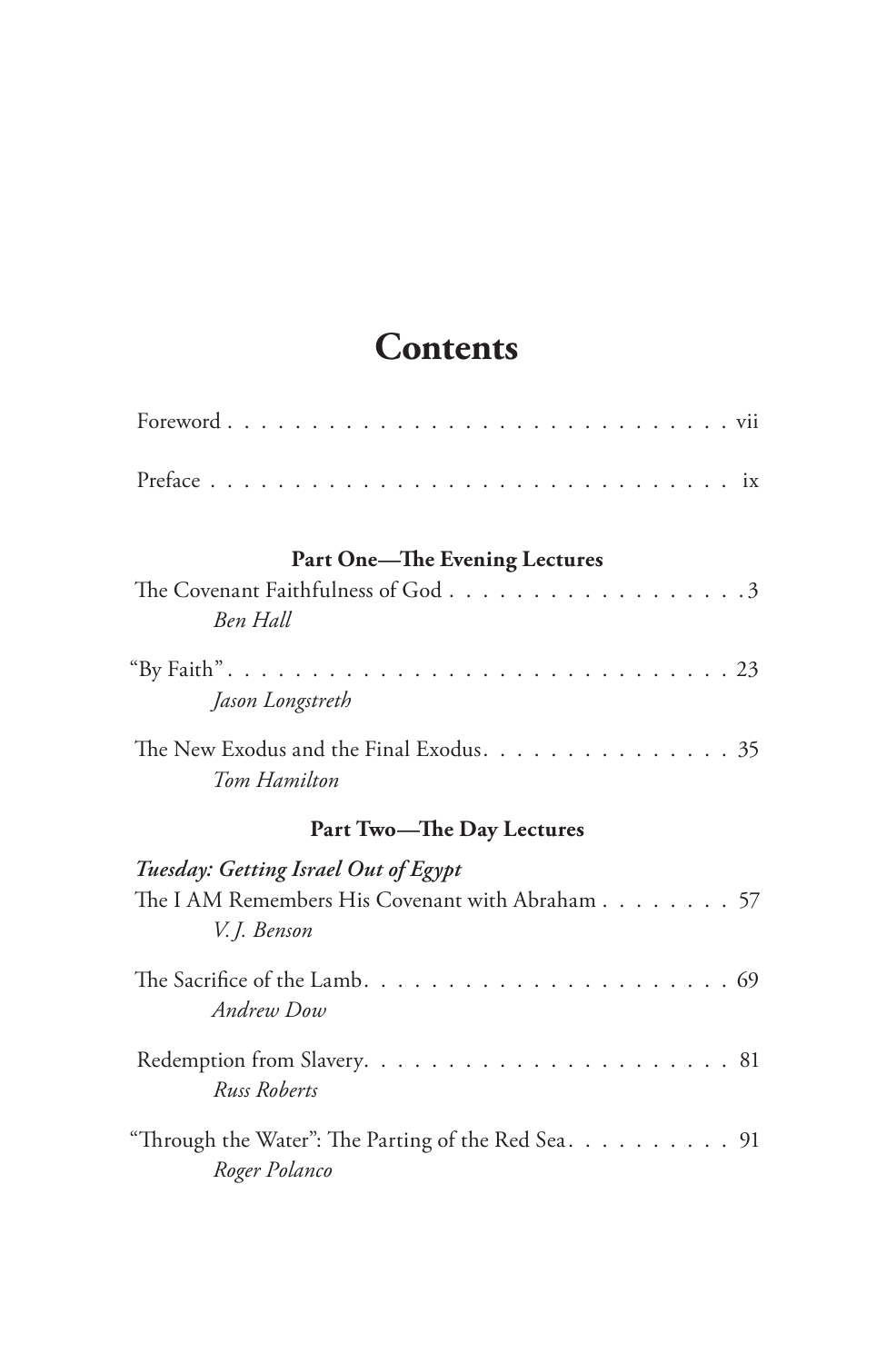| Wednesday: Getting Egypt Out of Israel<br>Conquest over the Kingdom of the World 113<br>Mark Russell     |
|----------------------------------------------------------------------------------------------------------|
| God Leads and Provides for His People 127<br>John Gibson                                                 |
| Chris Huntley                                                                                            |
| John Weaver                                                                                              |
| Thursday: Getting Israel into the Promised Land<br>God Declares a New Name for Himself 171<br>Marc Hinds |
| God with His People: The Tabernacle 193<br>Gianni Berdini                                                |
| Reagan McClenny                                                                                          |
| "There Remains a Sabbath Rest for the People of God". 231<br>Caleb Churchill                             |
|                                                                                                          |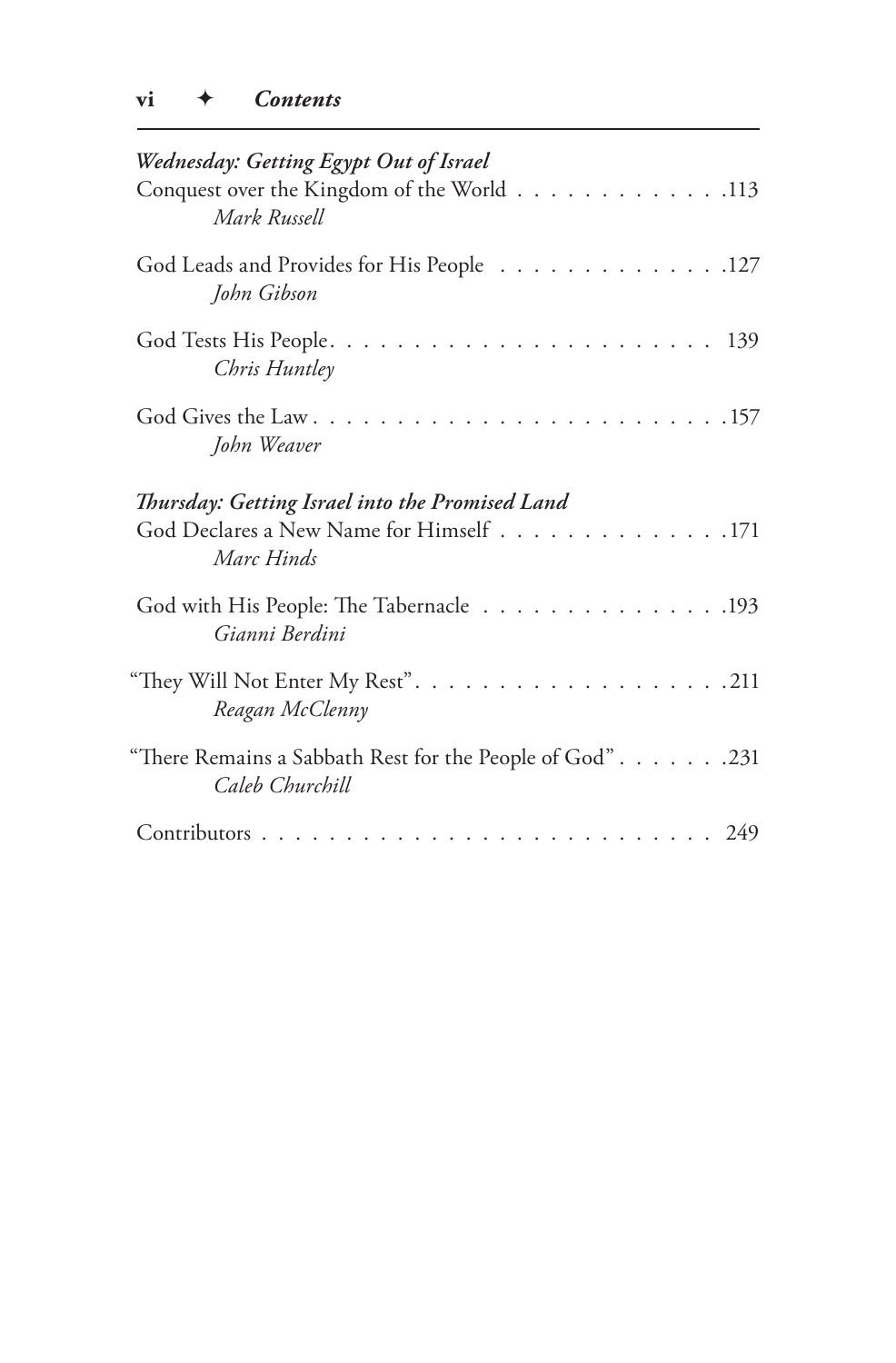### **Foreword**

With the exception of the COVID year 2020, each Spring since 1947 simple New Testament Christians from across the country have gathered on the campus of our college to hear a special series of outstanding lessons on matters of vital concern to God's people. The 2022 lectures, "I Brought You Out," are centered on the theme of the exodus as it runs throughout the Scriptures. I commend these lessons to you as a reinforcement of the salvation and deliverance that we have in Christ, a reaffirmation of our full and final redemption that will be realized on the Day of Judgment, and a reminder of our duty before God as we wander through this world that is clearly not our home, living as sojourners in the intervening years between our initial exodus and entrance into the Promised Land.

These lectures point us toward a New Moses who brings New Redemption from the slavery of sin and gives a New Covenant for us to live by. Before our very eyes, these lessons paint a picture of a New High priest entering a new Tabernacle to offer up the New Sacrifice of Himself. As Peter said, "gird up the loins of your mind" (1 Pet 1.13) to join us on a New Exodus and sojourn through a New Wilderness, until we make it to a New Promised Land.

The current year 2021–2022 marks a year of transition and change more than usual. I will be making my own exodus from the presidency of Florida College, completing 13 years of service in that role and another 37 years of service in many different roles before that. It has truly been an honor and a privilege to serve the dedicated faculty and staff who have sacrificed so much, not only to keep this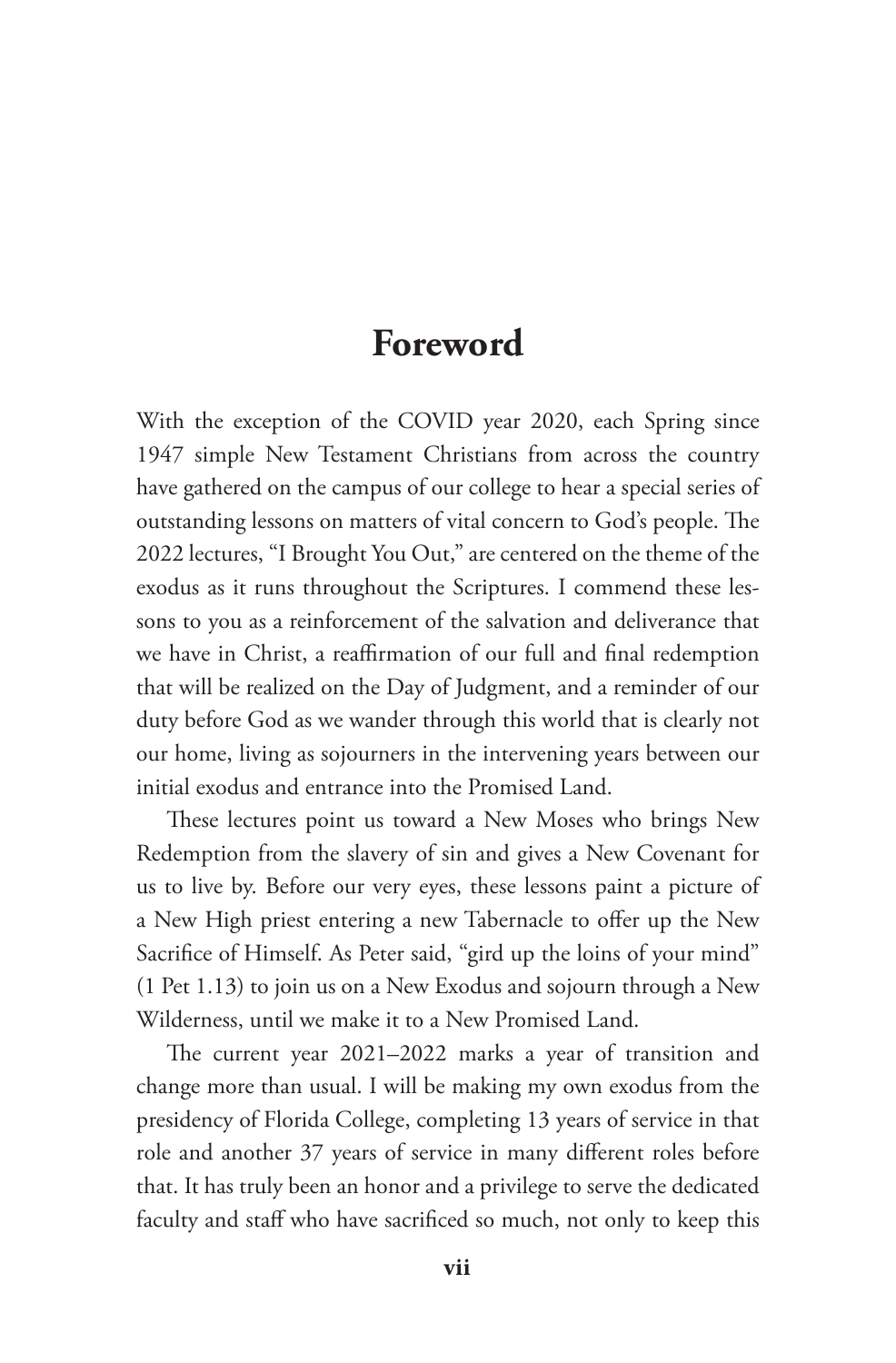college in existence, but to hold it true to its fundamental mission. It has been gratifying to see the thousands of young people that have passed through our doors, that have been educated, equipped, and nurtured in a godly environment, and that have then gone forth into this world to lead lives of Christ-like service to God and their fellow man. It has been humbling to see the devotion and commitment of our alumni to send sacrificial financial support and something of even greater value, their children, that Florida College might continue to be a Friend to Youth, providing a college education in a spiritual environment where one's faith will be nurtured and encouraged, not neglected or attacked.

From my vantage point, I have all the confidence in the Lord that nothing of significance is really changing at Florida College, and I truly believe with all my heart that I leave in greater certainty of the college's future than when I first came 50 years ago. To paraphrase the apostle Paul in 2 Timothy 2.2, what faithful men had entrusted to my generation has now been entrusted to other faithful men that they may teach others also. May God continue to bless Florida College with such faithful men in every generation to keep the school true to its mission to educate young people to the glory of God!

**H.E. "Buddy" Payne** *President Florida College Temple Terrace, Florida*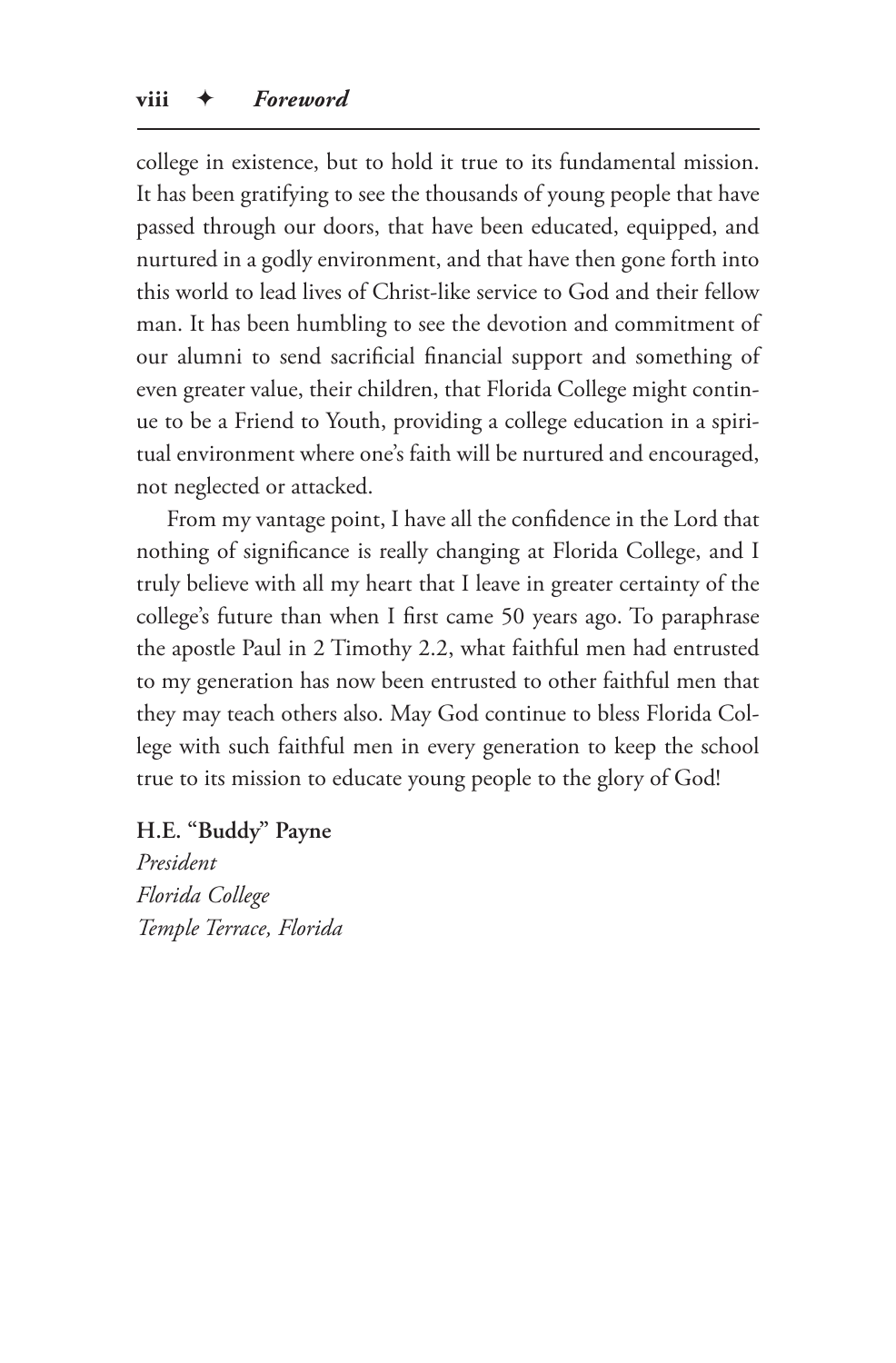#### **Preface**

The 2022 Florida College Annual Lectureship presents studies based on the Old Testament story of Israel's exodus from Egypt. The lessons presented here are designed to help keep our focus on God especially in the midst of seemingly hopeless situations. Who could have imagined that the enslaved and dispirited Israelites—with no organization, no army, no resources—would prevail over the dominant superpower of their day? Of course, *they* did not conquer Egypt, but their God did! So the exodus became the paradigm for the Lord's deliverance of His people out of circumstances that humans label as "impossible" (Matt 19.26). The exodus event is used by the OT prophets to speak of God restoring His people from Babylonian captivity, not just returning them physically to their homeland, but spiritually renewing the people on the inside. More importantly, this foreshadowed God's deliverance of all humanity from sin and death, just as the NT writers develop this exodus theme more explicitly. Can hope become a reality in these situations that seem hopeless? Will the impossible once again be possible? This series of lessons are particularly relevant and vital for God's people today as we await that Final Exodus, holding fast to our hope in something that the world declares "impossible." This is all the more important as our society continues its descent into madness, calling "evil 'good' and good 'evil'" (Isa 5.20), prompting many to despair, "Can God Himself really restore or deliver anything from something this far gone?"

The evening lectures are designed to draw our attention to God's promises and covenant faithfulness as the foundation of all things (Monday), to our trust as the only possible human response to God's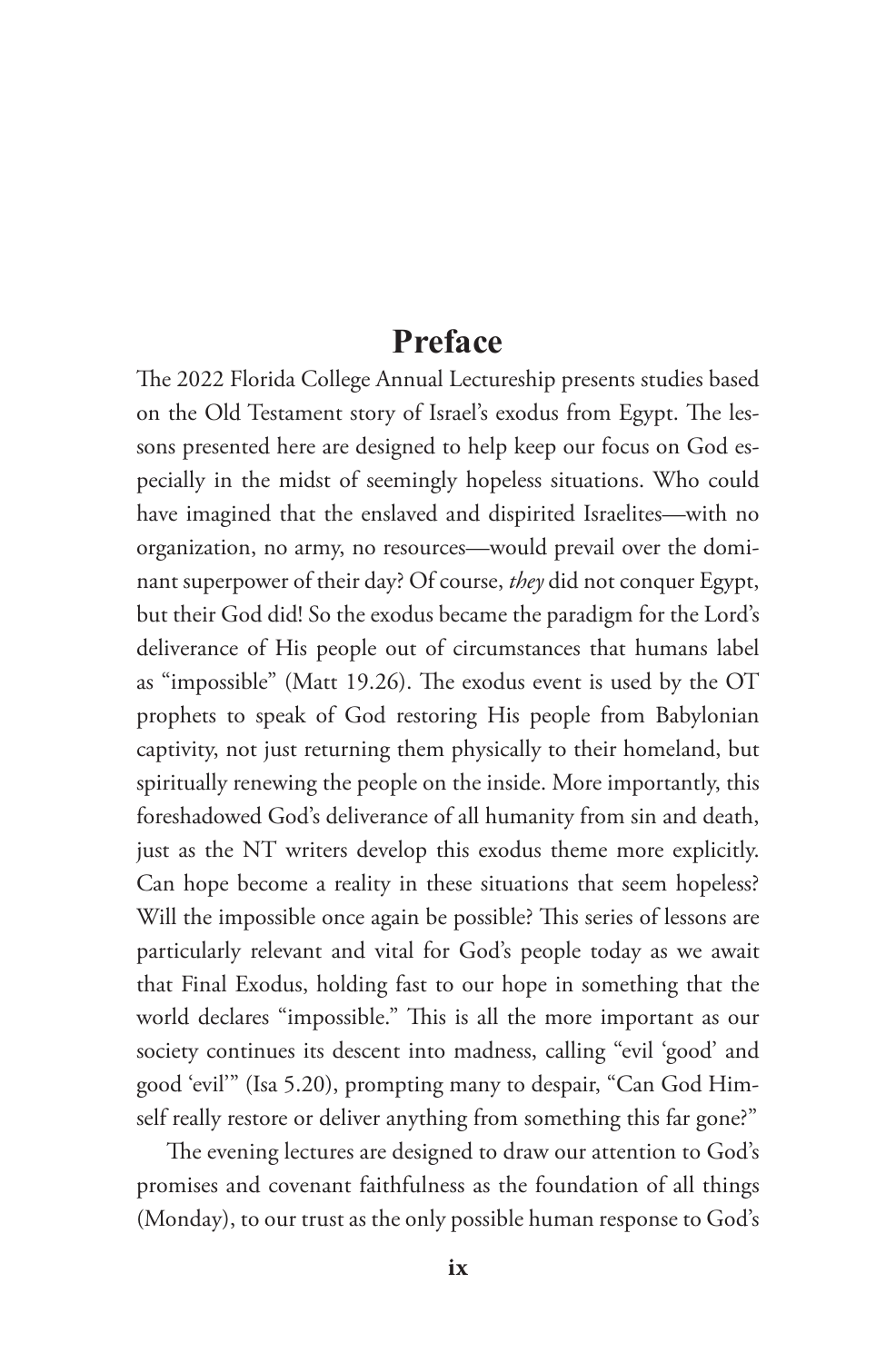gracious deliverance (Tuesday), and to our patient hope in awaiting the final consummation of God's deliverance from every form of oppression and slavery (Thursday). The day lectures on Tuesday may be described as "Getting Israel out of Egypt," followed by Wednesday's theme of "Getting Egypt out of Israel," and culminating in Thursday's day lectures of "Getting Israel into the Promised Land." Although most of the lessons are drawn from the Book of Exodus and presented in roughly chronological order, this lecture book is not intended to be a commentary on the Book of Exodus itself, especially as it extends into some of the narrative of Numbers as well. Rather, it is a contemplation of the true spiritual significance of the exodus experience of Israel, ultimately fulfilled in Christ and fully realized on the Last Day.

As we have come to expect, the men chosen to present the lessons for this year's lecture program have done an outstanding job in presenting a spiritual feast to nourish our souls. In addition to the work they have put into these lectures, they have given generously of their time and have travelled here at their own expense, and we cannot thank them enough. Please make a conscious effort to show them your appreciation as appropriate.

Of course, there would be no lectureship if it were not also supported by the many brothers and sisters who travel from across the country and around the world, and there would be no college to host the lectureship if we did not have so many ardent supporters who donate their time, money, and enthusiasm for the mission of the school, especially those of you who have entrusted your young people to our care for a short but critical point in their lives. We also cannot thank you adequately, but hope these lectures and this written record of them may serve as a token of our appreciation. For the first time in the history of these lectures, we are making a digital version of the lecture book available free to any who would like to have it. Print copies will still be available on a print-on-demand basis from the Florida College Bookstore.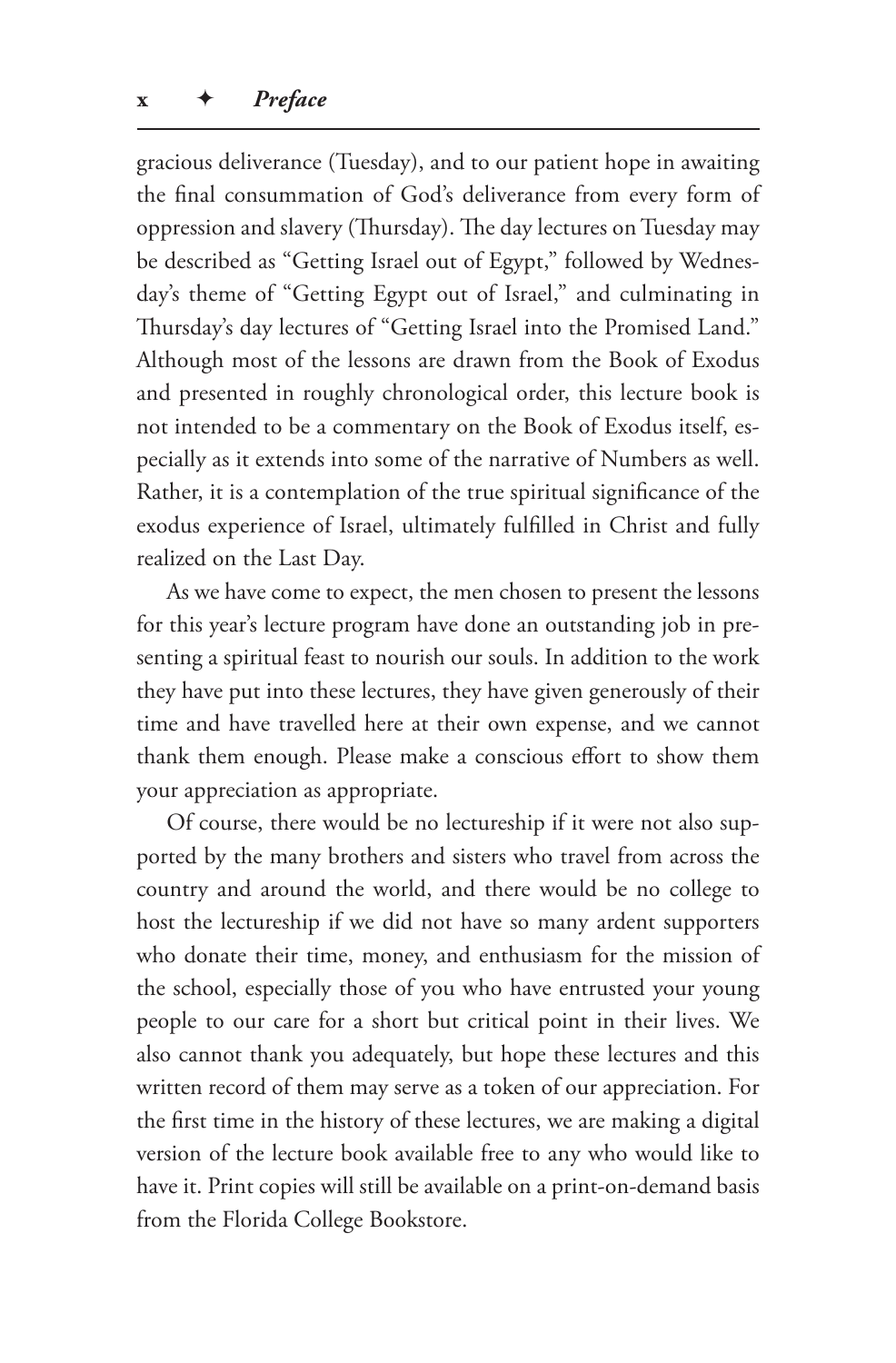Finally, I owe a debt of gratitude especially to my colleagues in the Biblical Studies department: Will Dilbeck, Jason Longstreth, David McClister, Ray Madrigal, Doy Moyer, Jared Saltz, Nathan Ward, and John Weaver. They have made my first year as chair of the department a true pleasure, and I am blessed beyond measure by the collegiality and comradery among such exemplary Christians and biblical scholars. I am honored to count them as my fellow workers and friends, and I am indebted to them as always for their part in this annual project. A special thanks goes to Nathan Ward for his work in the preparation of this volume for publication, and to David McClister as the Director of the Florida College Press and Carrie Black as the Manager of the Florida College Bookstore for overseeing the publication of this volume.

My prayer is that this volume of the 2022 Florida College Annual Lectures will be a special blessing to all who read it, and that the lessons it contains will be used to further the cause of Christ to the glory of God.

#### **Thomas H. Hamilton**

*Chairman, Department of Biblical Studies Florida College Temple Terrace, Florida*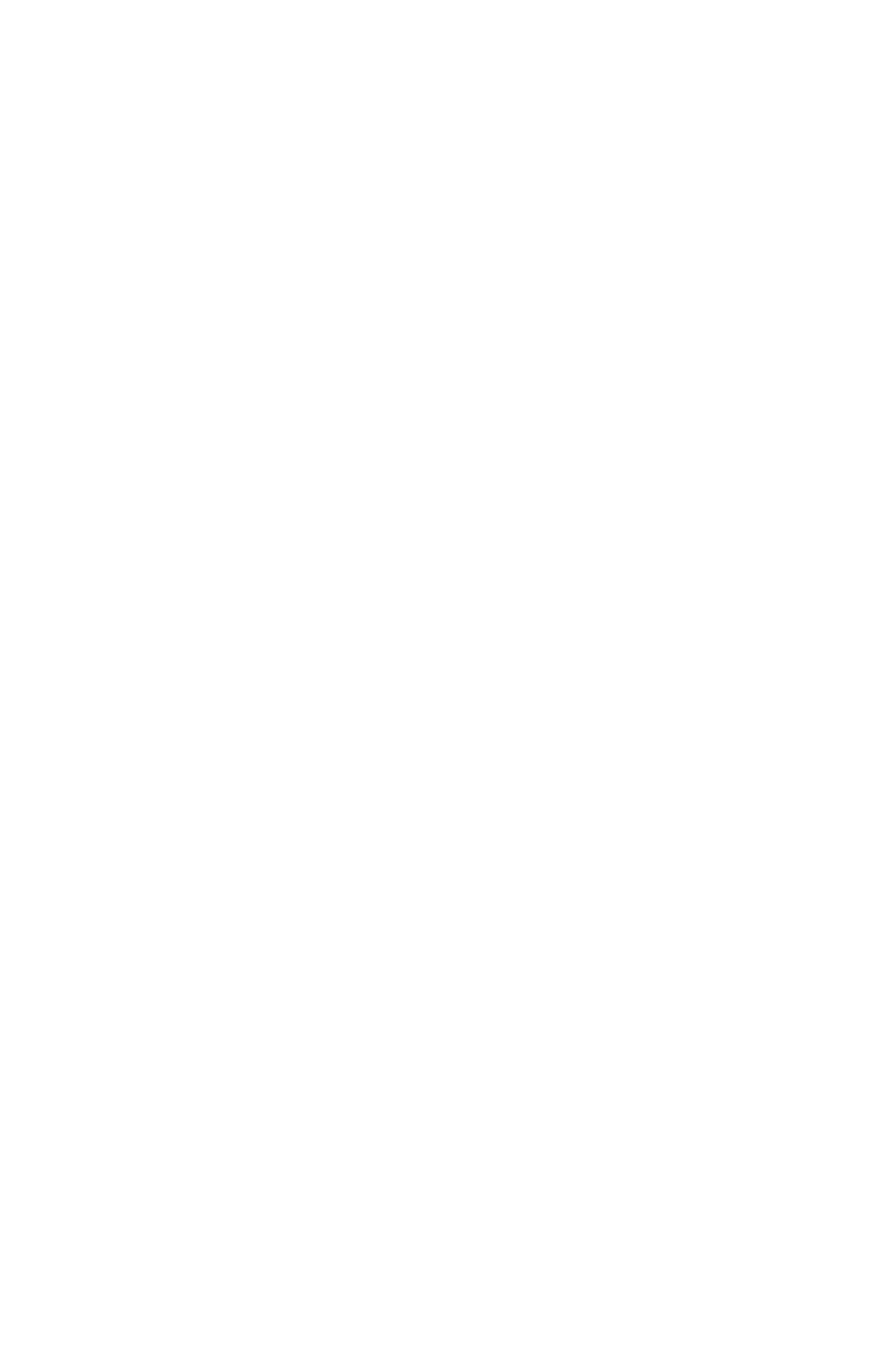## **Part One**

The Evening Lectures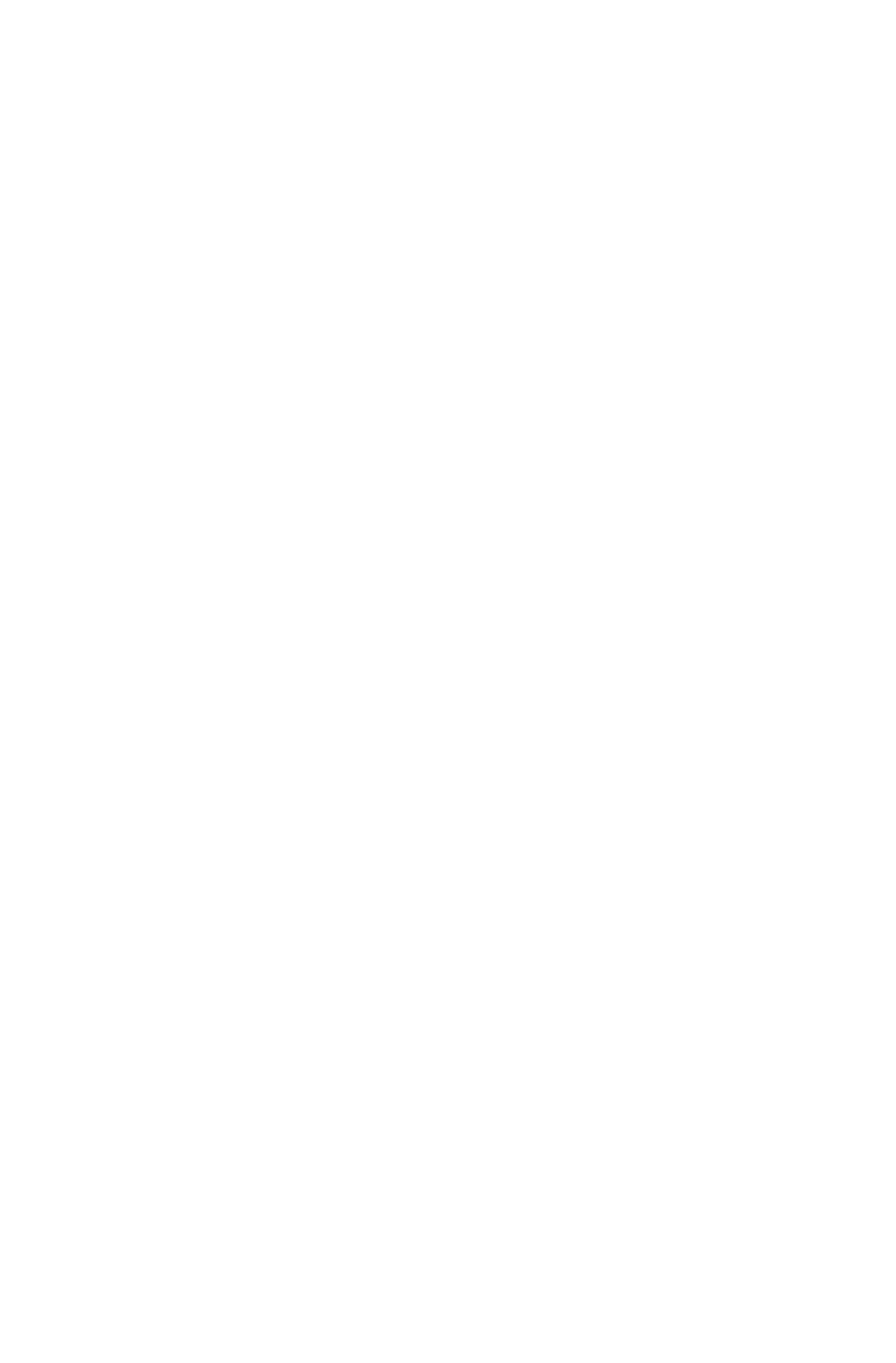### **The Covenant Faithfulness of God**

#### **Ben Hall**

One of the most prevalent features of human life across time and place is the desire for god. The idea of "god" means and has meant a great many things throughout the history of the world, but the desire and pursuit of god is universal. All people desire something or someone (or some things or some ones) to rely upon in order to navigate the violent turbulence of the human experience. Now, the fundamental reason human beings desire for god is because there actually is a God who made us for him (Eccl 3.11; Acts 17.22–28), but other elements of the human experience such as suffering and pain heighten and intensify the desire. Pagans and saints, the secularist and the spiritual have a common bond in their deep desire and felt need for "god"—someone(s) or something(s) outside of and higher than ourselves that will provide salvation, satisfying the needs of the soul and setting right all the wrongs of the world. Tragically, all the promised glories of the imitation gods that human beings have pursued throughout the centuries in the quest for "god" fail to deliver, and leave an even greater sense of emptiness, frustration, and lostness than what was present before. The glory and saving power of the true God who rules supreme over all others is that he always delivers on what he promises; he is the God of covenant faithfulness.

The story of the people of Israel was that their God, Yahweh, had established a covenant<sup>1</sup> relationship with their forefather Abraham

<sup>&</sup>lt;sup>1</sup> "Covenant" is a rich concept that we are not giving enough treatment here.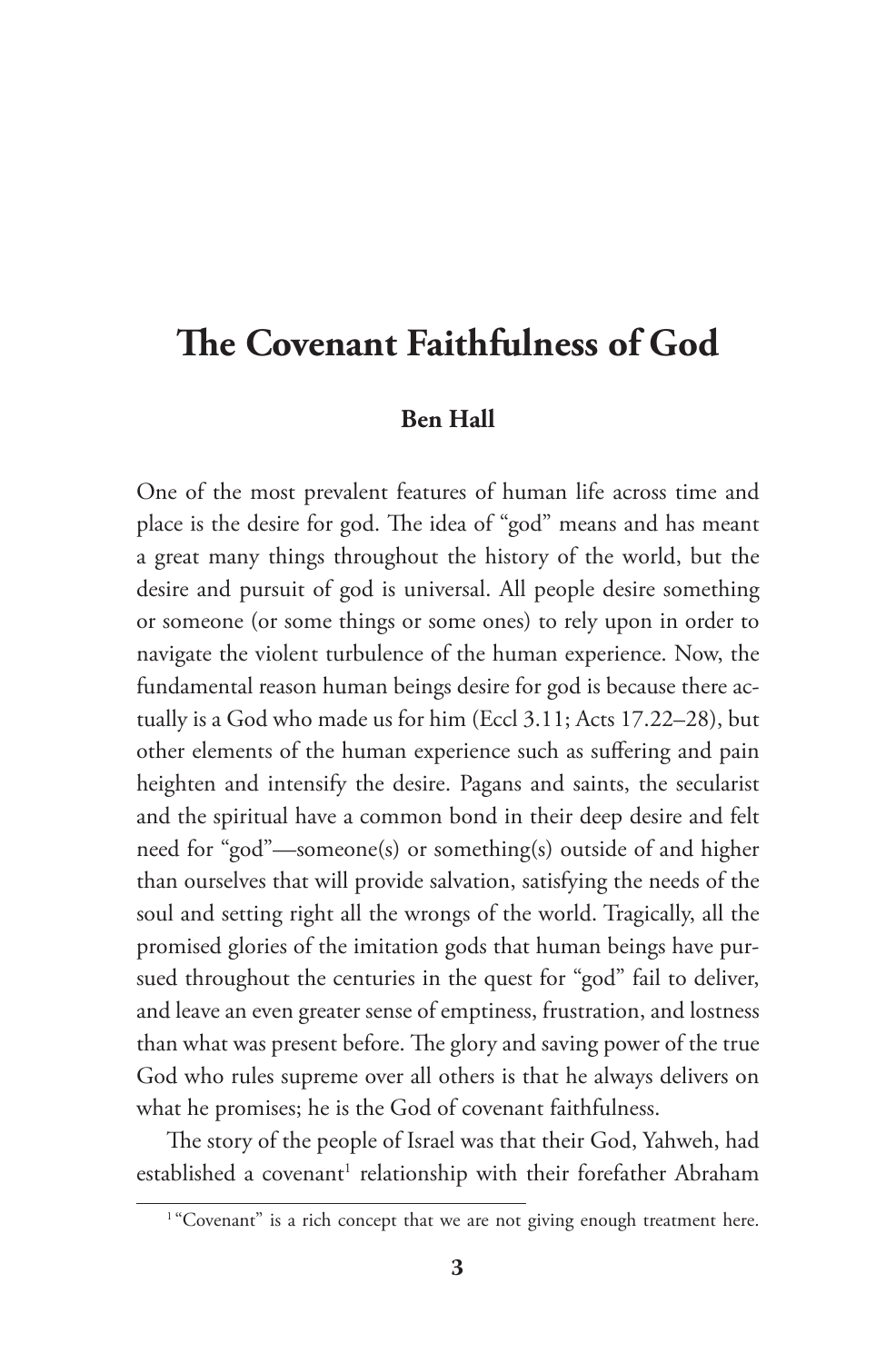and his family. The promise of this covenant was that Yahweh would do good through the family of Abraham in order to extend blessing to all the nations. And so Yahweh was watching over Israel to someday bring his good word of promise to fruition for the salvation of the world. Yet for an Israelite—fighting to survive each day as a disenfranchised, oppressed slave under Pharaoh's wicked rule—nothing could have seemed to be further from the truth. The challenge with embracing the story of Israel's world-shaping heritage would have come with the figure at the center of it all: Yahweh himself. Egypt was filled with a wide variety of images of gods standing in the midst of the seemingly obvious effects of their power and glory, taunting the puny slaves for their impotence and promising that the only hope they had was to bow down in reverence to the gods of this great empire. Meanwhile, no one even knew what Yahweh looked like. The effect of his supposed great power was the enslavement of his people, the murder of their children, and the complete and utter degradation of their worth on the world's stage under the mighty hand of Egypt and her gods. What happened to all the promises that Yahweh was said to have made to Israel's forefather Abraham? The Nile itself would have seemed a more glorious object of reverence and trust than the apparently imaginary God of Israel who allegedly made all those fantastic promises to their people so long ago.

But we know that, for some reason, despite their suffering and oppression, there were people who feared Yahweh more than their masters, trusted in his promises more than their experiences, and found him to be the God that all human beings are searching for. Israel's celebration at the moment of their exodus from slavery powerfully expresses what set their God apart from all others.

In short, a covenant is a solemn agreement between parties in which each bind themselves to keep expressed commitments toward the other party(s) and/or receive certain benefits promised by the other party(s). God's interactions with human beings are largely based on the covenants he made with various individuals and groups recorded throughout scripture culminating in the new covenant established through the blood of Christ.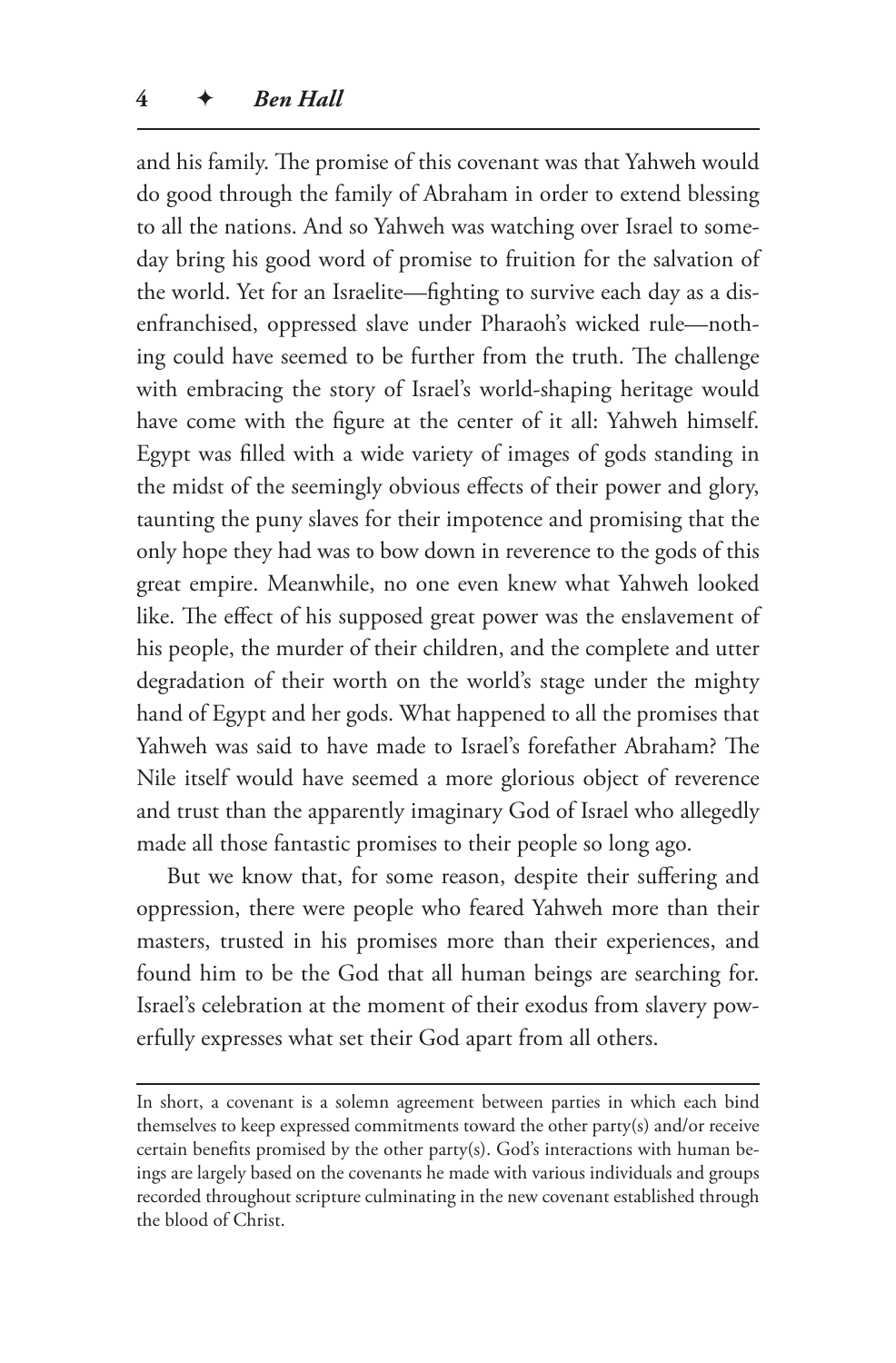Who is like You among the gods, LORD? Who is like You, majestic in holiness, Awesome in praises, working wonders? You reached out with Your right hand, The earth swallowed them. In Your faithfulness You have led the people whom You have redeemed; In Your strength You have guided *them* to Your holy habitation. (Exod 15.11–13)2 The exodus story (and the book of Exodus as a whole) is the em-

phatic declaration of the nature of the true God, Yahweh. When Pharaoh asks, "Who is Yahweh?" (Exod 5.2), we as readers should recognize this as the central question of the book which the story and doctrines contained therein will answer (Exod 7.5; 20.1–11; 34.1–9; et al). The text cited above from Exodus 15 outlines the greatness of Yahweh and the belief that Israel had about him. They had come to know that there is no one like him in his peerless rule (15.11). They had experienced the redemptive work of his gracious power (15.2, 13), which was made possible through his judgment upon the forces of wickedness (15.1, 3–10, 12). They knew he had even greater goods in store for their future (15.13, 16b-18).

But the keystone to all of Yahweh's greatness, the quality that sets him apart as the true God over all other gods, is found in the first line of verse thirteen: "In your faithfulness you have led the people." The God of Israel had proven himself to be great in his holiness, power, justice, and redemptive grace which compelled the people to know and trust him as their only God, but there are many "gods" that could (at least in some limited spheres and capacities) embody these qualities to benefit those who believe in them. The significant difference between Yahweh as opposed to all the other gods is that he exercises all his beautiful, saving characteristics through his covenant faithfulness.

<sup>&</sup>lt;sup>2</sup>Unless noted otherwise, all quotations of scripture are from the 1995 update to the NASB.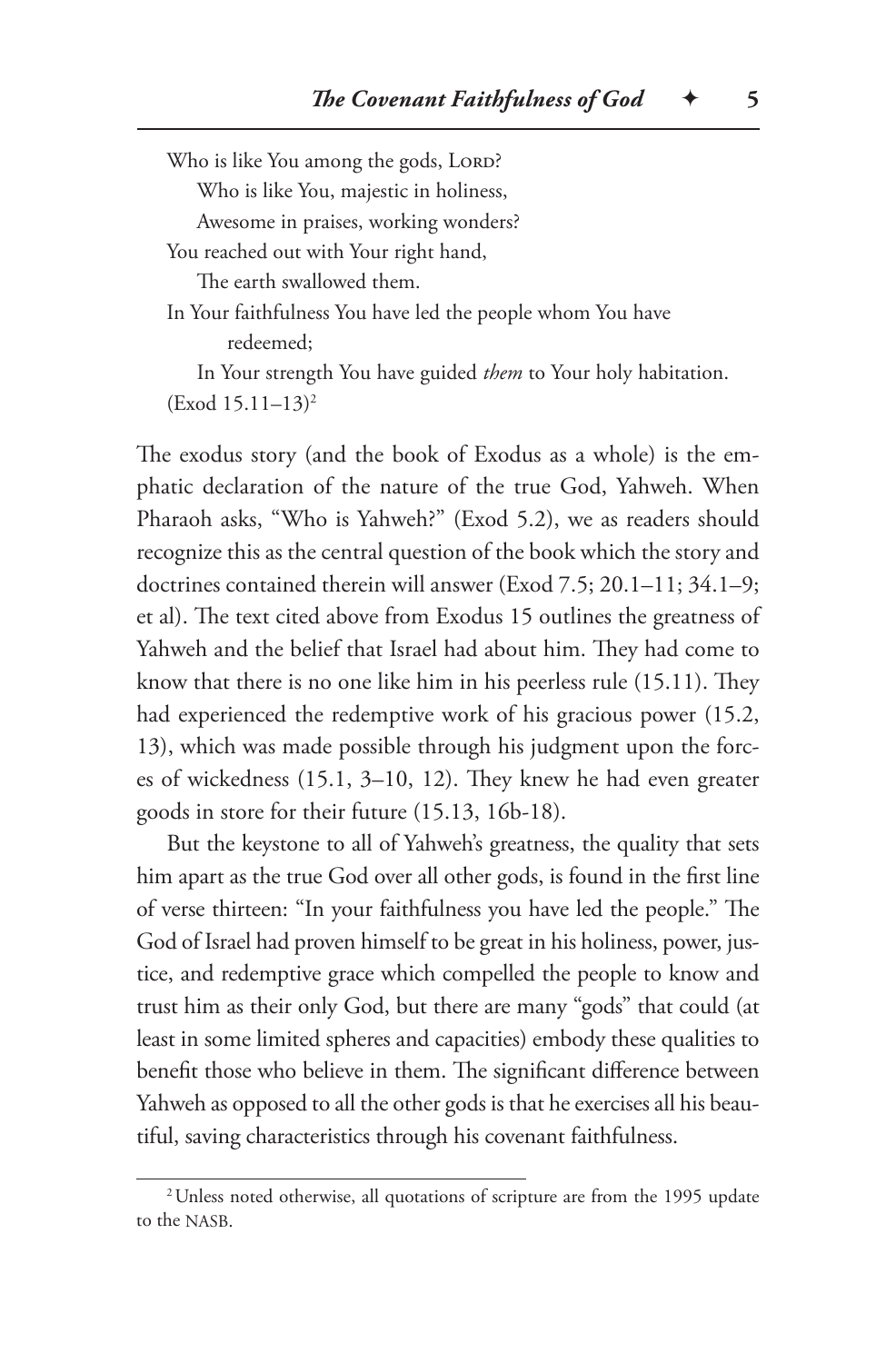In order to properly explore the truly awesome covenant faithfulness of God, we should take a moment to define the concept biblically. When we say that God is faithful, we are saying that he consistently does what he says he will do so that his loving purposes are accomplished for his people. Yahweh is not simply a loyal sort of God in his general disposition (though he is that). Rather, his faithfulness is a measurable, testable commitment he has made to always follow through with what he has promised to do and to be. He is always true to the solemn words of his covenant.

One of the predominant words used throughout the scriptures to describe this vitally fundamental aspect of God's character is the Hebrew word *ḥesed*. The rich, multi-faceted nature of this word is conveyed by the various ways it is translated into English: "lovingkindness" (ASV, NASB), "faithful love" (CSB), "steadfast love" (RSV, ESV), "goodness" (KJV, NKJV), "unfailing love" (NLT), "loyal love" (NET). Throughout the scriptures, particularly in the exodus story, *ḥesed* is a key word used to describe the heart behind Yahweh's deep and lasting commitment to faithfully keep the covenantal promises that he has made for the good of the world.

The *ḥesed*-driven covenant faithfulness of Yahweh is the essence of what makes him uniquely glorious over all other gods. Near the end of the book of Exodus, soon after Israel's deliverance, they faltered in their commitment to Yahweh and turned their hearts away from him to worship a god they made for themselves (Exod 32). Yahweh took this opportunity to awaken the people to his greatness and goodness, to show them what sets him apart from all the other gods that they (like all humanity) had been and would be tempted to turn to instead of him. We might imagine several aspects of himself that Yahweh could have highlighted as he acquiesced to Moses' request, "Show me your glory!" (Exod 33.18). Of all the reasons that God could have given for what makes him glorious, he pointed to the fact that he is faithful, full of *hesed*: "Then the LORD passed by in front of [Moses] and proclaimed, 'The LORD, the LORD God, compassionate and mer-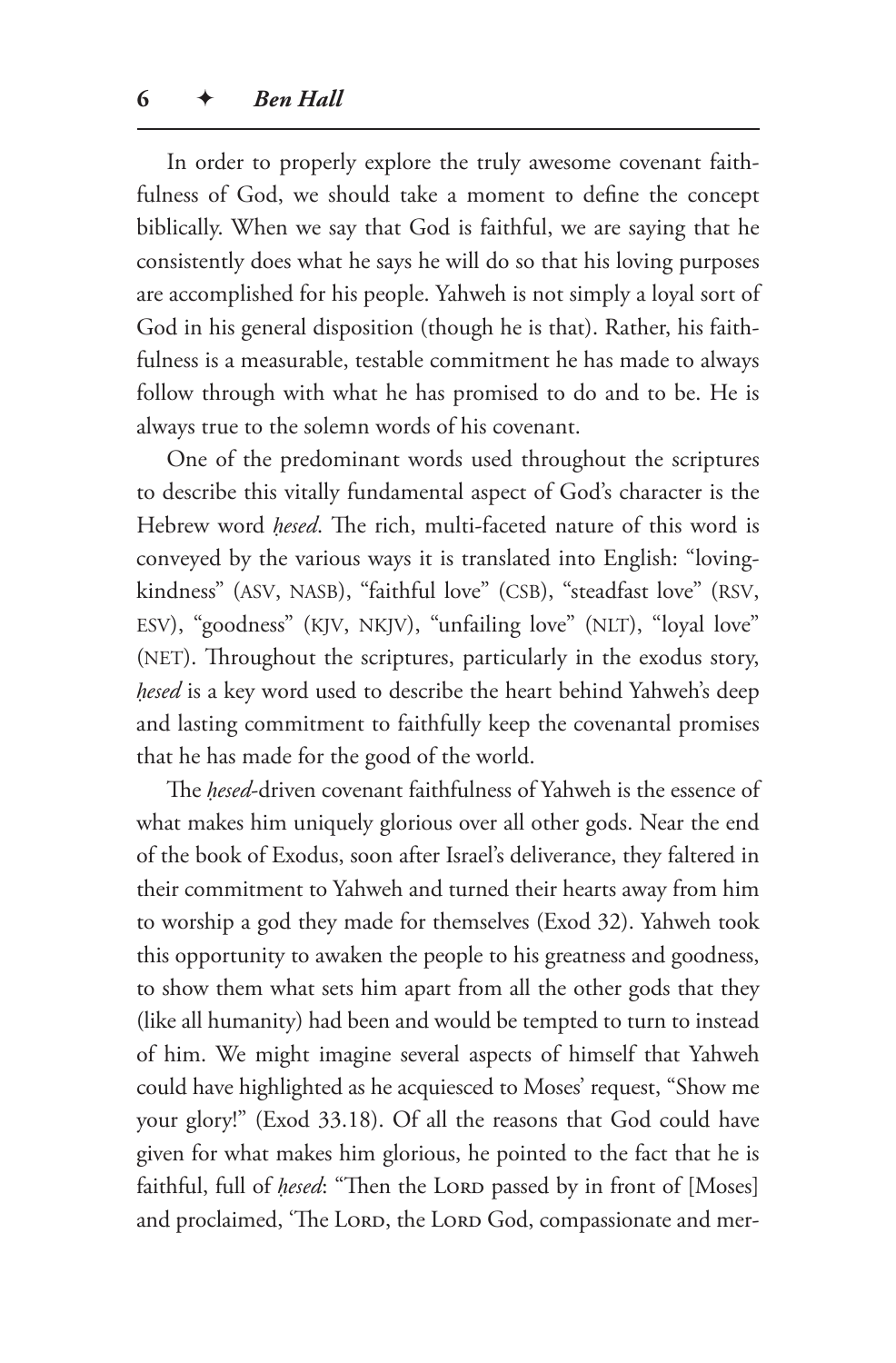ciful, slow to anger, and abounding in [*ḥesed*] and truth; who keeps [hesed] for thousands ..."" (Exod 34.6–7). Yahweh's goodness in character, his greatness over all other gods, and the glory that he uniquely possesses to satisfy the needs of the human soul and save us from the evils of the sinful world are rooted in his covenant faithfulness. Yahweh is the God that each person of every nation should embrace as their God because he is truly glorious, full of *ḥesed*, faithful.

The covenant faithfulness of God (rooted in his *ḥesed*) is profoundly featured throughout the story of the exodus in order to impress upon us the incomparable weightiness of his glory. The book opens with a reminder of his faithfulness by listing the names of the family of Israel which Yahweh had watched over, cared for, and grown just as he had promised to do centuries earlier (Exod 1.1–7; cf. Gen 15.1–5). Though it seemed that he had abandoned Israel to the evil Pharaoh who sought to eradicate them through harsh slavery and infanticide, the truth was, "God was good to the midwives, and the people multiplied, and became very mighty" (Exod 1.20). At the height of their suffering, the text tells us that Israel's prayers were answered by their God who was indeed remaining true to his ancient promises to them even in their darkest hour: "And the sons of Israel groaned … and their cry for help because of *their* bondage ascended to God. … and God remembered His covenant with Abraham, Isaac, and Jacob. And God saw the sons of Israel, and God took notice *of them*" (Exod 2.23–25). As Yahweh called Moses into the ministry of deliverance, he did so by introducing himself as the God who was still loyal to the long-dead Abraham, Isaac, and Jacob and to the covenant of promise he had made with them (Exod 3.1–9, 3.16–17, 4.4–5). Even the identity that God used to reintroduce himself to Moses and Israel ("I AM") spoke to his continual reliability—what he was is what he is and is what he will be (Exod 3.13–15).

But there was a critical moment when it looked like Israel would not believe in the covenant faithfulness of Yahweh nor would they trust in him as their God at all. In Exodus 5 we find Moses going to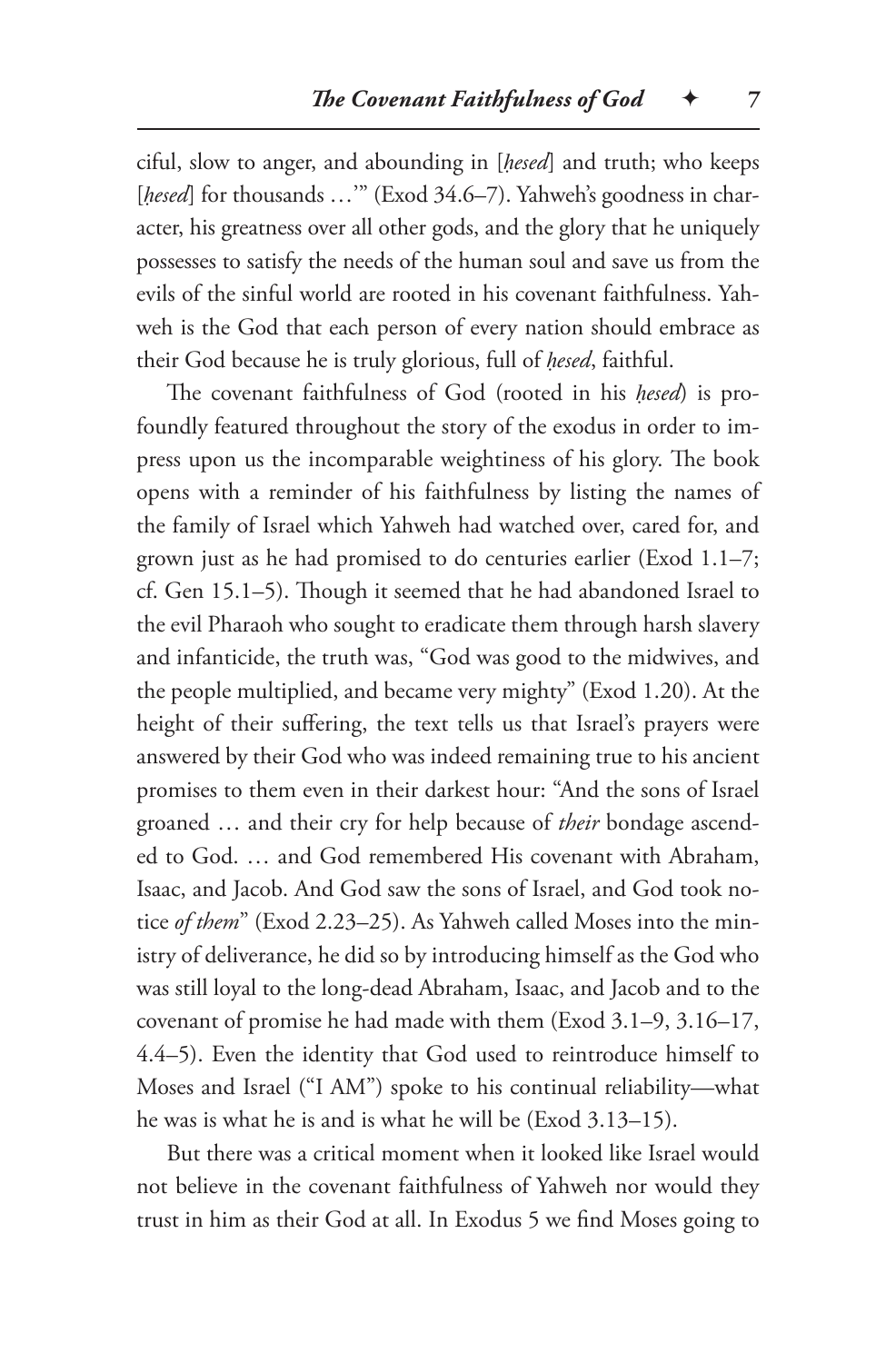Pharaoh to demand Israel's release. Naturally (or divinely), Pharaoh refused and then made the labor of Israel even more burdensome than it previously had been. The Israelites—Moses included—did not take this turn of events too well (Exod 5.22–23). Yahweh had given his word that he would save his people, but now that they had trusted in him things had gone from incredibly bad to far, far worse. Could Israel trust in Yahweh and the promises of his covenant? Would he actually be the one to satisfy the needs of their souls and save them from the evils of their sin-sick world?

Yahweh had some work to do to convince Israel to fully rely upon him as their God. What would be his argument? He could have performed great works of power. He might have offered profound insights from his treasury of wisdom. He had the authority to execute swift justice upon any and every evil that he saw among the Egyptians or Israelites. But instead of leveraging any of these character traits to cause the people to see his glory, Yahweh reasserted his covenant faithfulness. This was the reason he said that they should trust him, and would learn to do so:

I am [Yahweh]; and I appeared to Abraham, Isaac, and Jacob as God Almighty, but *by* My name, [Yahweh], I did not make Myself known to them. I also established My covenant with them, to give them the land of Canaan, the land in which they lived as strangers. Furthermore, I have heard the groaning of the sons of Israel, because the Egyptians are holding them in bondage, and I have remembered My covenant. Say, therefore, to the sons of Israel, 'I am [Yahweh], and I will bring you out from under the labors of the Egyptians, and I will rescue you from their bondage. I will also redeem you with an outstretched arm, and with great judgments. Then I will take you as My people, and I will be your God; and you shall know that I am [Yahweh] your God, who brought you out from under the labors of the Egyptians. I will bring you to the land which I swore to give to Abraham, Isaac, and Jacob, and I will give it to you *as* a possession; I am [Yahweh]. (Exod 6.2–8, edited).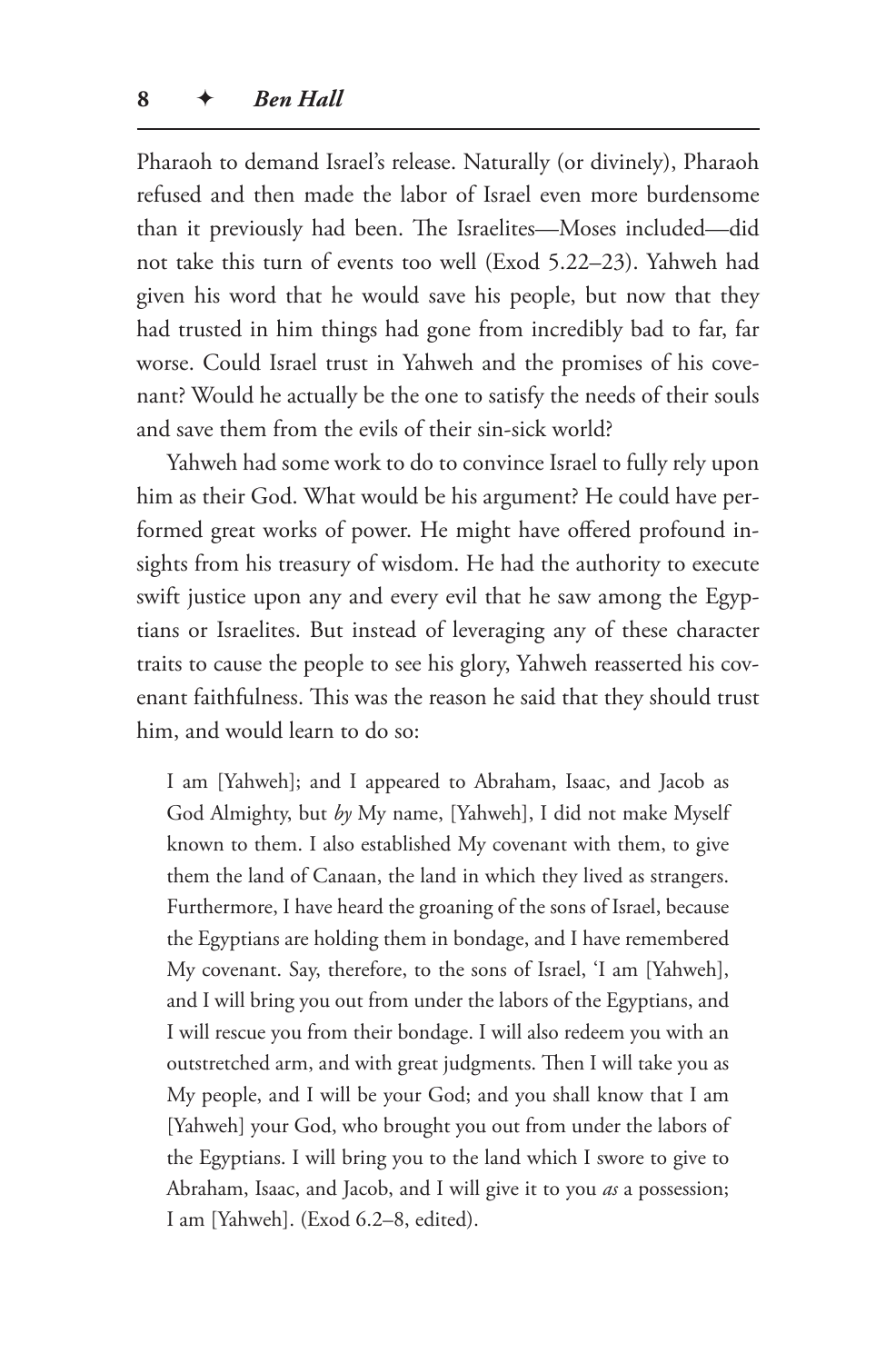The Lord had previously shown himself to be powerful and wise, just and kind, but he had not yet fully revealed himself, his true identity as Yahweh, the God of covenant faithfulness. The thing about God that he believed Israel needed to know, and what all people of every place and time need to know, about him is that he does not mess around when he makes promises. He means every word, and he will employ all his power, wisdom, justice, and grace to prove himself faithful to his covenantal promises. That covenant faithfulness is what makes him truly glorious, setting him apart from all the other gods—the somethings and someones that people turn to for satisfaction and salvation in this world. Other gods may tempt human beings to trust in them rather than in Yahweh, but none of them are full of *ḥesed*. None of those other gods can be counted on to make and keep covenant for the good of their people. Just like many people today, Israel at that time did not see God's glory or believe in his name (Exod 6.9), but they would soon change their tune.

The plagues, Passover, and Israel's rescue through the Red Sea proved the glorious covenant faithfulness of God as he brought about his judgments upon Egypt for the redemption and restoration of his covenant people. Once they were saved, Israel sang and danced in praise to Yahweh because he had done what he said he would. He kept the covenant he had made with Abraham. He had been true to the word of salvation that he had promised to and through Moses. He had proven himself faithful, full of *ḥesed*. Israel had come to know their God as one who was full of power, justice, wisdom, and saving grace, but the true weight of his glory that they now beheld in the joys of salvation was his covenant faithfulness (Exod 15.13).

From the time of the exodus moving forward, the covenant faithfulness of Yahweh is what Israel held up as the reason that their God had been proven as the only God who satisfies the yearnings of the human soul and who can save the sinner and sufferer from the brokenness of this world. When the ark of the covenant was brought into Jerusalem, the remembrance of God's covenant faith-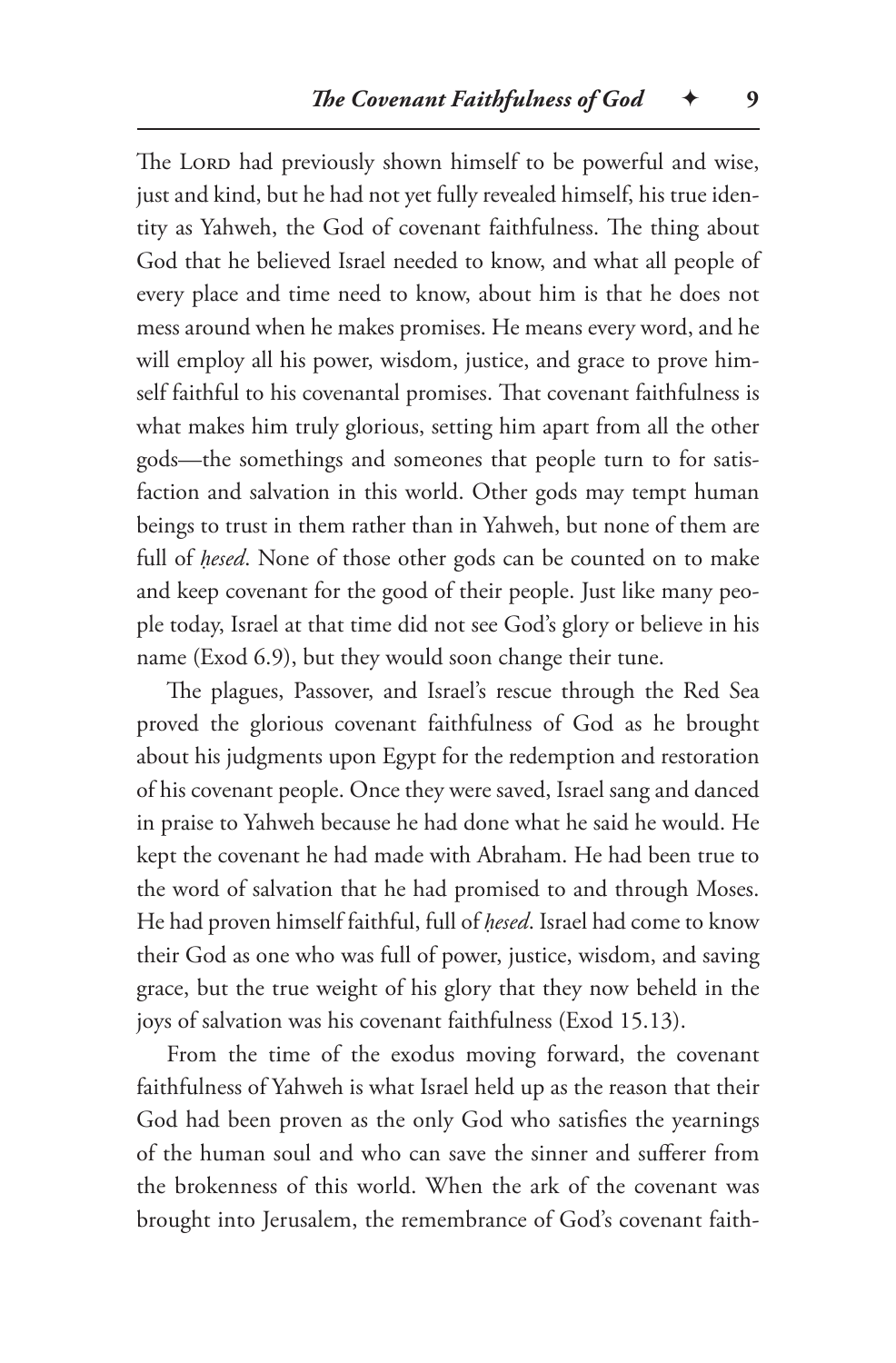fulness caused David to evoke the exodus celebration, calling on all the nations to, "Proclaim the good news of his salvation from day to day" (1 Chron 16.23). It was Yahweh's *ḥesed* that gave David confidence that his house and its place in God's purposes was secured for all generations (1 Chron 17.13; Psa 18.50). At the dedication of the temple, God's covenant faithfulness was the centerpiece of the worshippers' praise, king Solomon's prayer of dedication, and Yahweh's hope-inspiring response (2 Chron 5.13–14; 6.14, 42; 7.3, 6; 7.11–22). Years later, when Israel found themselves in battle against insurmountable odds, they marched to victory singing the song of Yahweh's *ḥesed* (2 Chron. 20.20–21). Even after the nation fell into idolatry and the discipline of captivity, the servants of God who led the people into restoration did so by constantly reminding themselves and their comrades that their strength and song and salvation were to be found in the covenant faithfulness of their God (Ezra 3.11; 7.27–28; 9.9; Neh 1.1–11; 9.17, 32). The history of Israel is a story of a people who were repeatedly seeking, finding, realizing, forgetting, remembering, and ultimately learning to trust more and more in the covenant faithfulness of Yahweh their God.

The Psalms—Israel's collection of divinely inspired songs, prayers, and meditations on their God and their relationship with him—contain a number of vivid descriptions of the glory of Yahweh proven through his covenant faithfulness (Psa 23.6; 36.5–10; 63.1–5; 98.1–3; 107.1–3, 43; et al). One could argue that the central theme of the Psalms is the covenant faithfulness of Yahweh, God of Israel. At the exodus, the covenant faithfulness of God was the epicenter of God's work to save his people, and so the psalmists had a keen interest in remembering and reminding Israel that this is what made their God uniquely glorious, singularly trustworthy among all the gods of the world. If Israel ever lost sight of Yahweh's covenant faithfulness, then they would lose their entire understanding of him, which would result in losing the salvation he so richly provided them.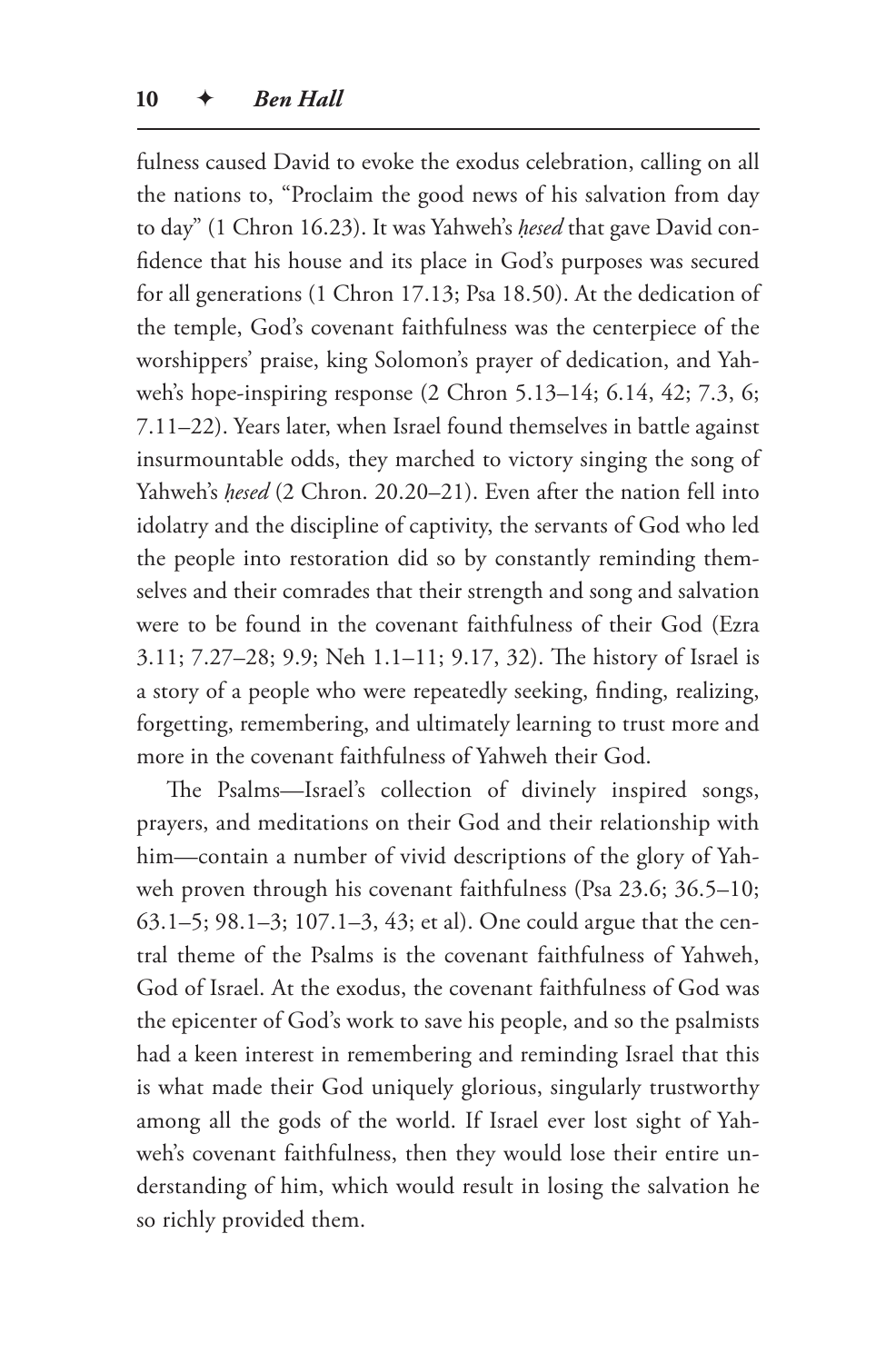There is another concept that is key to understanding the significance of God's covenant faithfulness for the salvation of his people. In Psalm 85, the psalmist cries out for God to once again bring the salvation and joy that he is uniquely able to provide (vv. 4, 7). The psalmist then turns to exhort the worshippers to remember and recognize what makes Yahweh able to save. We are not surprised that the first thing that he identifies about Yahweh is that he is the God of *ḥesed* and truth, that he is faithful to his covenantal promises (Psa 85.10). But then there is a curious turn in the language. The rest of the Psalm underscores a seemingly different dimension of God's glory: his righteousness.

Graciousness and truth have met together;

Righteousness and peace have kissed each other.

Truth sprouts from the earth,

And righteousness looks down from heaven.

Indeed, the Lord will give what is good,

And our land will yield its produce.

Righteousness will go before Him

And will make His footsteps into a way. (Psa 85.10–13)

Three times the text emphasizes to us that what satisfies and saves the people of God is the righteousness of God. This scripture along with a number of passages throughout the Psalms and prophets teaches that salvation is made possible only through the righteousness of God (Psa 65.5; 98.1, 9; 118.19, 25; 132.9, 16; Isa 41.10; 51.5; 61.10; Jer 23.6; 33.16; et al). To put it another way, the scriptures teach that God is the only reliable source of salvation—he alone can set right what is wrong in our lives—because he himself is righteous. Apart from the righteousness of God, there is no hope of salvation. This might seem like a new concept in contrast or at least in addition to the notion that it is Yahweh's covenant faithfulness and *ḥesed* that save, but actually God's faithfulness and righteousness are interdependent partners of his nature and work of salvation (Psa 36.5–10;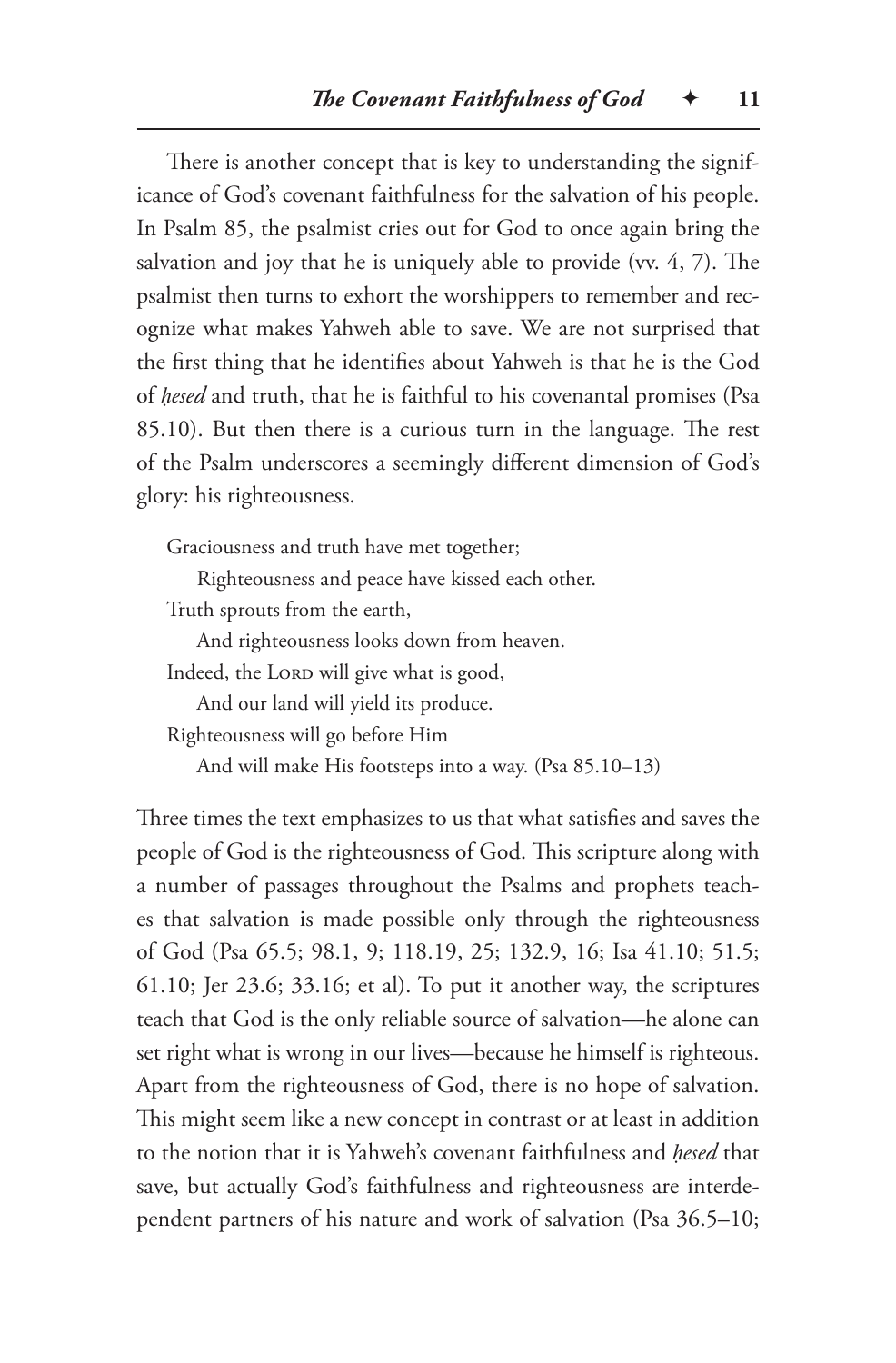40.7–11; 48.9–10; 85.7–11; 89.1–2, 14; 98.3, 9; Jer 33.11, 16; Hos 2.19; 10.12). What we are finding here is a clarifying definition of what makes the covenant faithfulness of God so important and why it is the essence of his glory. The scriptures are teaching us that the covenant faithfulness of God is the proof of his righteousness, securing his position as the one and only glorious God who is capable and willing to save all those who entrust their lives to him alone.

But like the days when Israel was enslaved in Egypt, there were many times when the glory of Yahweh and the promise of his saving righteousness was shrouded from human eyes. Psalm 89 captures the despair of the apparent chain of broken promises left behind by Yahweh, the so-called glorious God of covenant faithfulness whose supposed righteousness was to be the salvation of his people. Israel had been completely broken down, overrun by enemy forces, and vulnerable. No one was sitting on the throne of the great King David. None of the glory that had been promised to Abraham's family was anywhere to be found. The once-noble, liberated people whom God had said would bless all the nations now found themselves once again in shambles and shackles just like they were in Egypt so long ago. The psalmist writes as one who had spent his entire life listening to all the old people sing the songs and tell the tales of Yahweh's salvation, yet from his vantage point there was not a bit of God's glory in sight. The psalmist had heard of Yahweh's saving righteousness in his covenant faithfulness (Psa 89.1, 3, 5, 8), and he knew about the promises made to David's house which were supposed to finally establish what God had initiated with Abraham's family in the exodus (Psa 89.19–37). But when the psalmist looked at his world, all he could see was a landscape as dark and hopeless as the shores of the Nile where his ancestors had cried to their God with the same groanings that he now felt centuries later (Psa 89.46–51). It sure seemed like Israel's faith in the glory of the saving righteousness of their God, who they had thought would always maintain *ḥesed* for their good, was just a fantasy after all. The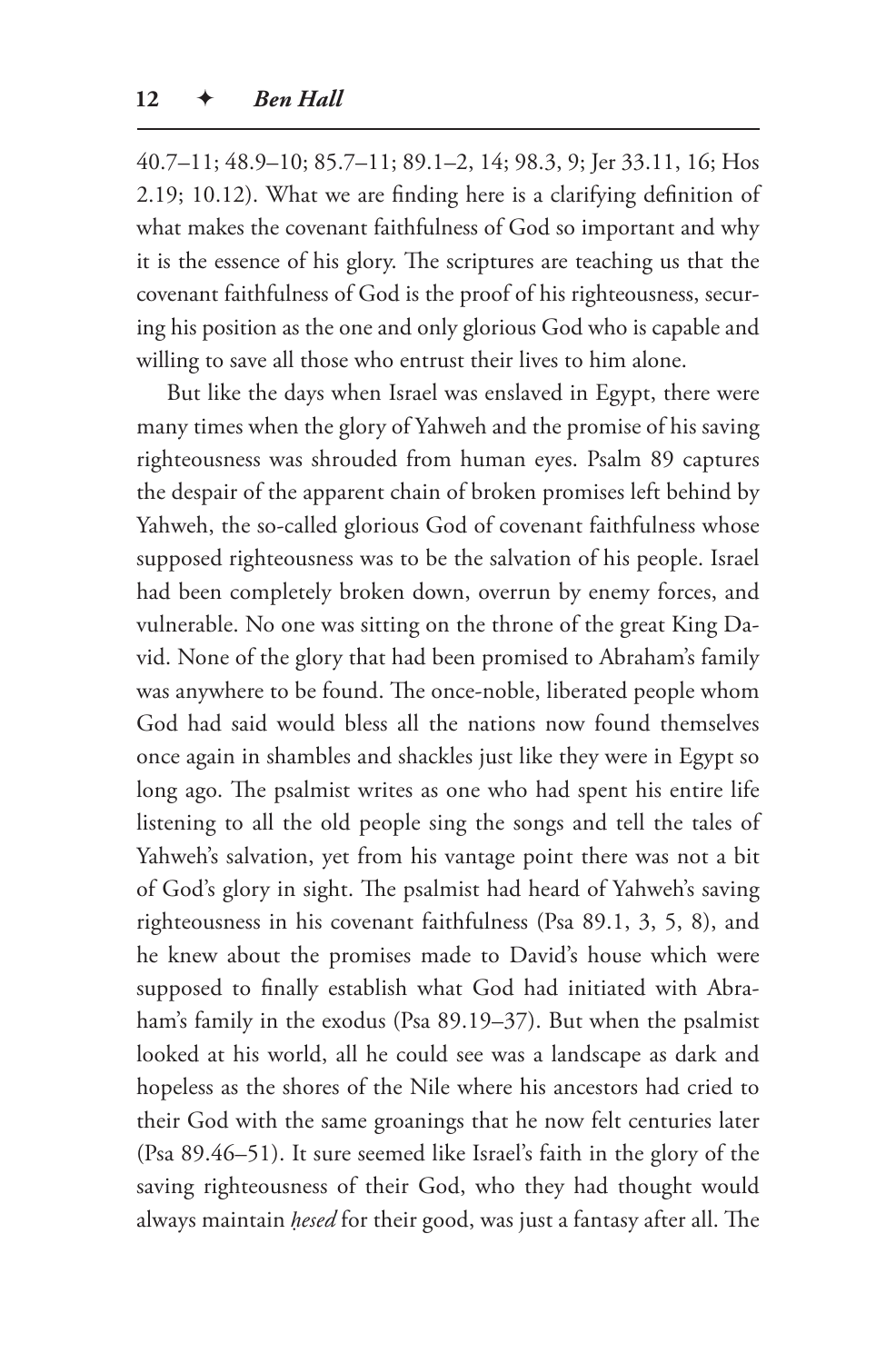psalmist's disillusionment over the apparent abandonment by his God is an all too familiar echo of the same sort of discouragement and despair that fills the world we find ourselves in today among those still on the quest for God.

And yet Psalm 89 ends not with despair but a ray of hope (v. 52). Despite the doubts and fears that perhaps the glory of God had simply been a figment of Israel's imagination, there was still a hopeful belief in the saving righteousness of Yahweh who was full of *ḥesed,* faithful to his covenant. God had proven his glory through the saving righteousness of his covenant faithfulness to Israel at the exodus, and he would prove it again. When troubles arise and make it difficult to see the glory of God, it can become especially and extremely tempting to turn to the gods of this world that seem more immediately useful and helpful to save and satisfy. But even today when God's people are beckoned by the false promises of other gods, we must learn like the writer of Psalm 89 to wait for God to prove himself faithful to his promises yet again. Abraham, the exodus, and David were the stories that the prophets constantly turned to as they reminded Israel (and people of all the nations who would listen) of the hope that one day Yahweh would come to be ultimately faithful to his covenant, proving himself righteous once and for all, bringing eternal salvation for the peoples of any and every nation who would recognize and rely upon his glory alone over all the other gods of the world. The word of the prophets to Israel is one that God's people in every place and time must hold firmly: He will save those who patiently wait for the hope of his glory.

Eventually that hope was fulfilled through the most unexpected and shocking turn of events imaginable. A Bethlehem-born carpenter from Nazareth (who had been raised during his early years in Egypt, of all places) came proclaiming that he was working out the fulfillment of all righteousness (Matt 3.15) and that Yahweh was being faithful to the words of his covenant through him (Matt 5.17). Those who witnessed the deeds that this man did and heard the words that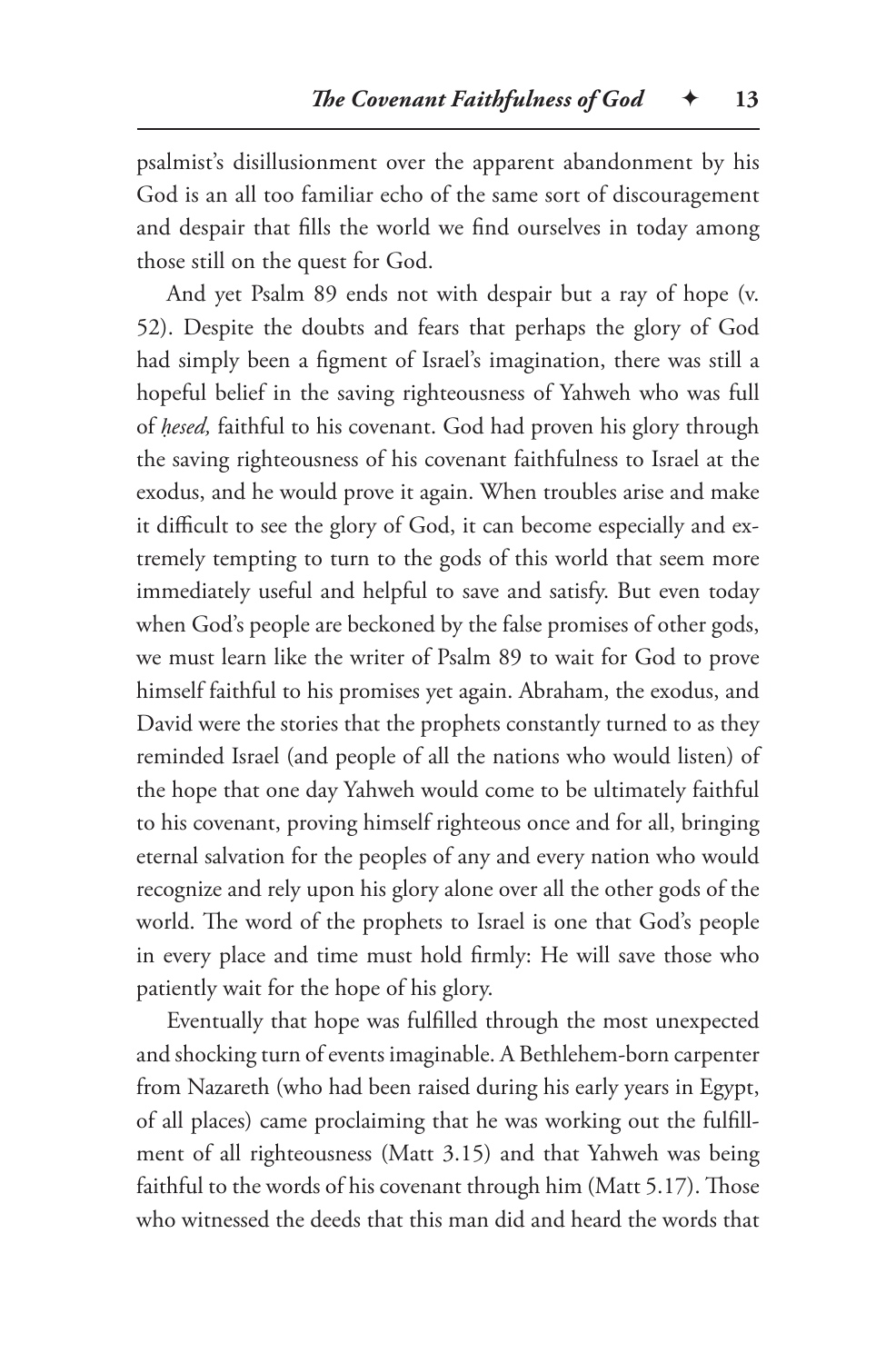he spoke found in him the fulfillment of all the promises of God. They saw God's covenant faithfulness coming to the climactic height that the prophets had pointed them toward for centuries (Matt 1.23; 2.4–5; 2.15; 2.16–18; 4.12–17; 8.10–12; 8.14–17; 12.15–21; et al). In the righteousness of God brought about by Jesus the Christ, lost and sinful people beheld the glory of God and found the joy of salvation greater than what the redeemed slaves on the shores of the Red Sea could have ever imagined (Matt 1.21). The God of Israel had not forgotten or forsaken his people; he had been faithful to his covenant all along. His righteousness was fulfilled in the life, death, resurrection, and ascension of Jesus the Christ. True and lasting salvation had come to mankind, and the glory of God was filling the earth.

One of the greatest biblical texts that helps us to understand the covenant faithfulness of God through Christ is the book of Romans, the apostle Paul's grand treatise on "the gospel of God" (Rom 1.1). In Romans, Paul demonstrates that the "good news" for the world is that God has faithfully fulfilled all his covenantal promises through Christ thereby proving his righteousness and making his glory known to all nations in order to save all who are willing to believe and pledge their loyalty to Christ (Rom 1.1–7; 1.16–17; 3.21–26; 5.1–11; 16.25–27). He sums up this message—directly connecting salvation to God's faithfulness-based righteousness—by saying, "For I am not ashamed of the gospel, for it is the power of God for salvation to everyone who believes, to the Jew first and also to the Greek. For in it *the* righteousness of God is revealed from faith to faith; as it is written: 'But the righteous *one* will live by faith'" (Rom 1.16–17). The "good news of God" (Rom 1.1) is that the perfectly obedient life, atoning sacrifice, and justifying resurrection of Christ have proven God to be faithful to the words of his covenant. His expectations for mankind have been fulfilled in Christ, the penalty for man's sins were paid by Christ, and his vision of eternal life has been accomplished by Christ. Christ's work has proven God to be faithful, thus revealing God's righteousness that in turn produces faithfulness to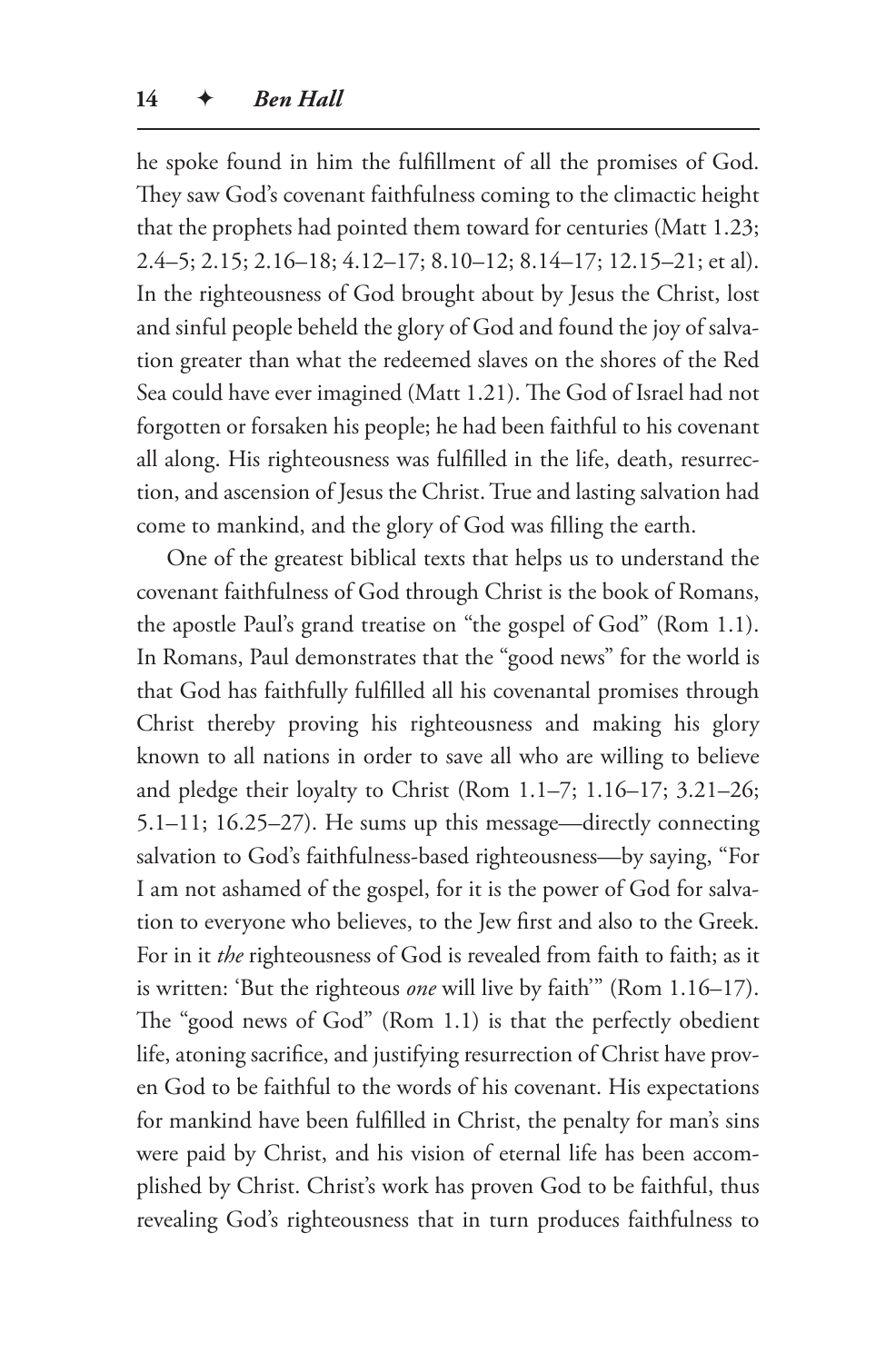God among all those who believe in the gospel, so that they can now be made righteous in God's sight.

Just as Israel was redeemed from slavery in Egypt, now all people can be saved from sin and death through Jesus Christ, who is the ultimate embodied expression of the covenant faithfulness of God and the power of his saving righteousness. Besides presenting us with this majestic doctrinal argument for the glory of the righteousness of God proven through his covenant faithfulness in the person of Christ, Paul also spends a great deal of energy in Romans making us understand what kind of life those who have pledged themselves to Yahweh, the God of covenant faithfulness, must lead in response to him.

The first subject that Paul addresses in Romans is the devastation of idolatry among those that do not recognize and submit to the glory of God (Rom 1.18–32). All the horrifying evils that have defined the human story find their roots in rejecting, ignoring, and exchanging the glory of the true God for something or someone lesser. Saints living in contemporary Western culture may think that warnings against idolatry like this are only meaningful for ancient people or more "primitive" cultures than their own. Nothing could be further from the truth. Idolatry is alive and well throughout the world as it always has been, and the fact that the people of God often do not realize its presence around us is the reason that we too often fall prey to the empty promises of imitation gods.

God, help us see your glory more clearly each day and crush the idols of the world that only ever disappoint and destroy! Material wealth offers security and prominence but will eventually rot or be stolen, and in the meantime will never be enough. Pleasures of the flesh initially produce sweet blossoms of happiness only to fall dead off the vine after providing only temporary comfort and strength. Human lovers seem powerful, transformative, and everlasting, worthy of forsaking all others including the God who is and made love itself, yet they will only betray their vows or eventually pass away.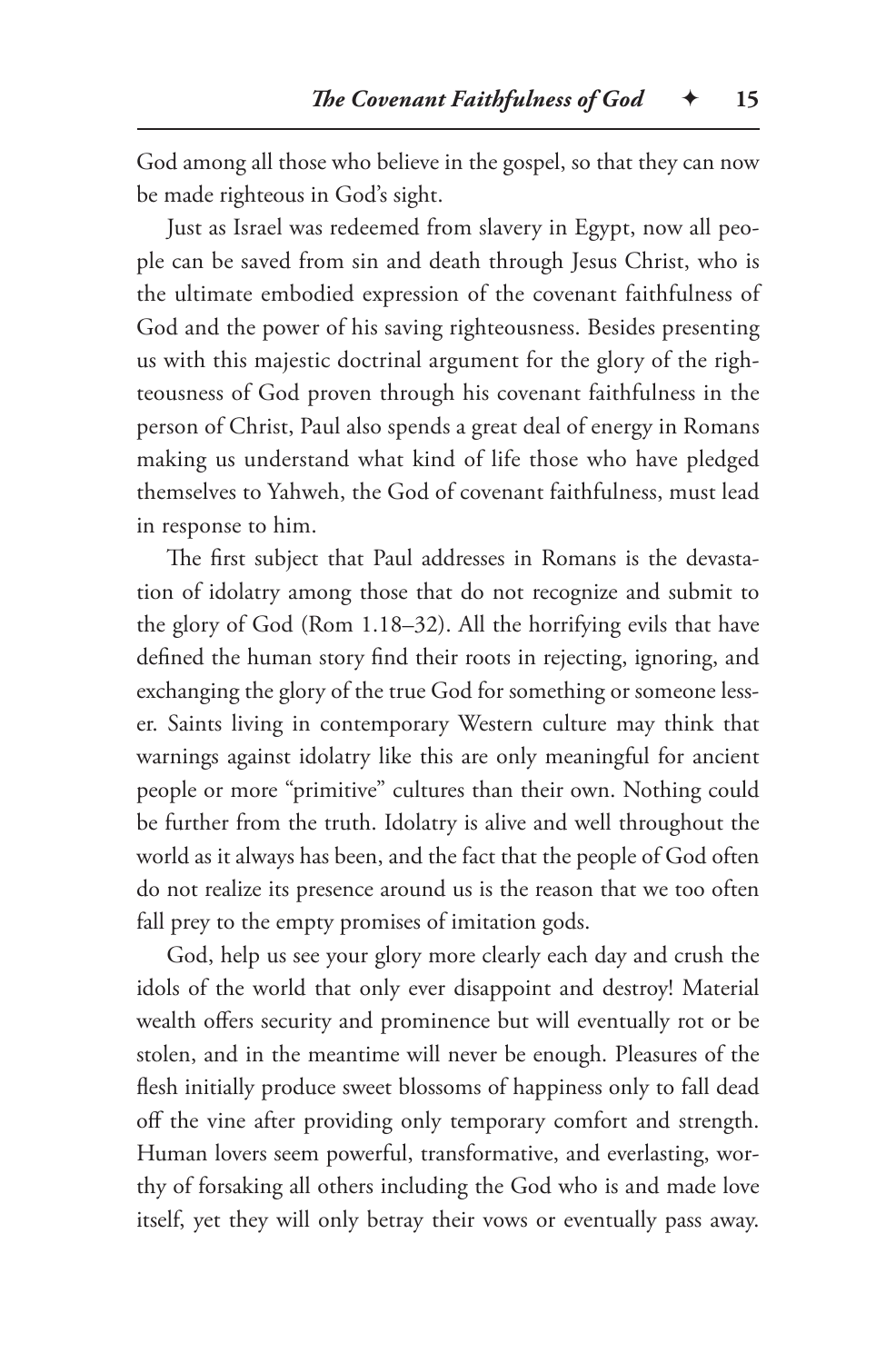Political forces and social movements that promise justice and righteousness (at whichever end of the political spectrum one might bow down) inevitably show their true colors as either intentionally manipulative and deceptive or as empty dreams. There are no gods besides our God who makes and keeps covenant. His glory surpasses all others. Those who have submitted themselves to the saving righteousness of God found in the gracious reign of Christ must reject all the other gods of this world and be loyal to him to the same degree that he has been loyal to us.

Loyalty expressed through obedience to God is the purpose of the preaching of the gospel and is the essence of genuine, saving, righteousness-producing faith in Christ (Rom 1.5; 2.4–11; 6.12–23; 10.16; 16.26). Without faithful obedience, a saint cannot truly say that they are a believer in the gospel of God. Paul's argumentation in Romans demonstrates that the faithfulness of God (doing what he said he would do) is what has proven him to be righteous, and therefore our faithfulness in response to God (by obediently doing what he has told us to do and what we promised to do from the day we were baptized into Christ, confessing him as Lord) is what makes us righteous in his sight. Granted, God never fails at all in his faithfulness and is therefore righteous, while in our sin we often fail to live up to the standard of faithfulness that righteousness would require. We depend upon his mercy and grace each moment in pursuit of his righteousness. But we must never make the mistake of thinking that our faith can be anything less than a life of constant obedience to the one who has faithfully loved us and given himself for us.

All those who practice the obedience of faith in response to God's faithfulness can only do so by embracing the self-sacrificial love of God (Rom 12.1–2). God's faithfulness has always been fueled by his steadfast love (*ḥesed*) which he ultimately expressed through the sacrifice of his Son (Rom 5.6–11; 8.31–39). By revealing his glory through the love of the cross of Christ, God has transformed and renewed our perspective so that we are no longer conformed to the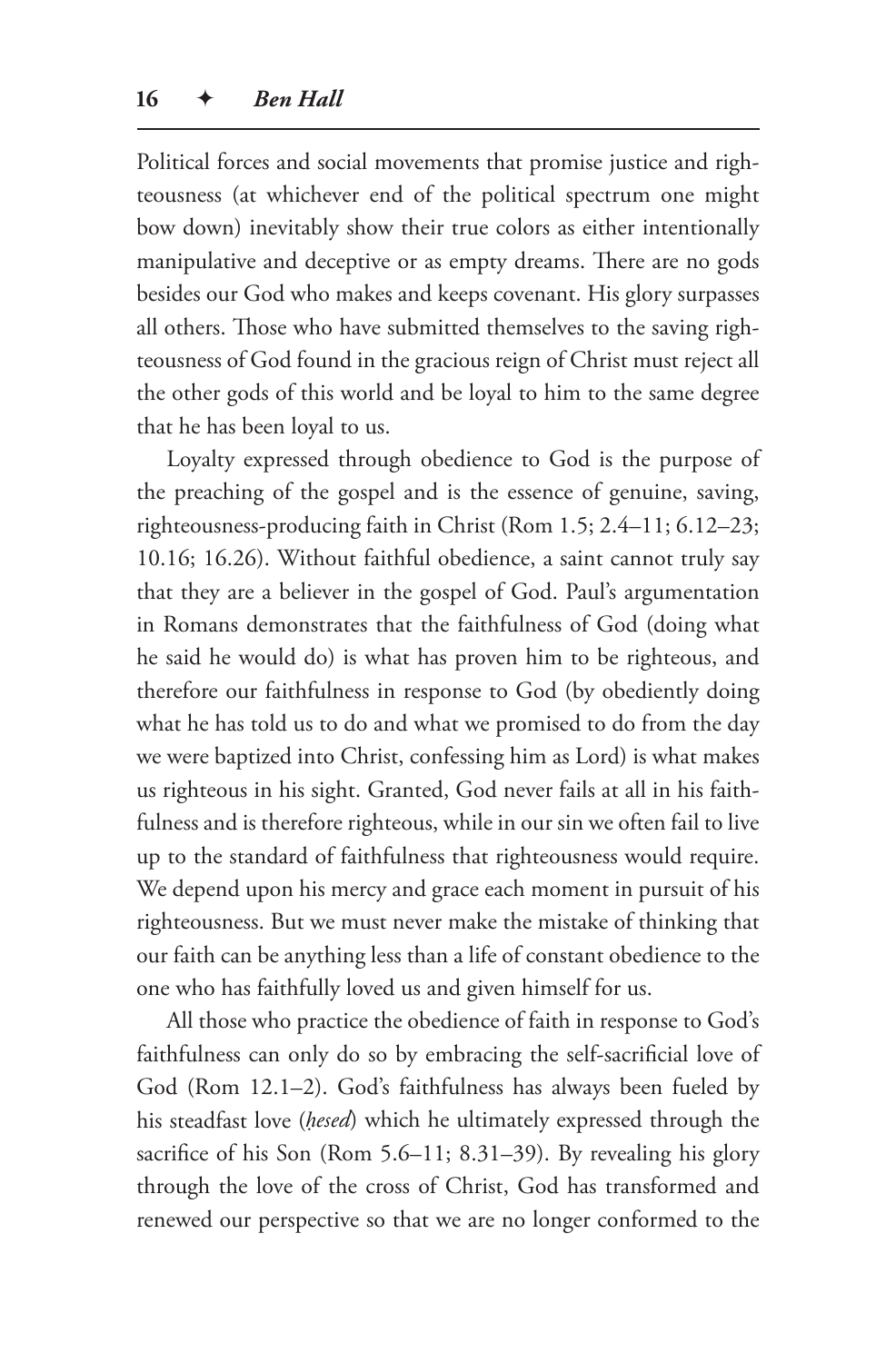world that is ruled by self-interest. Rather, we are being transformed more and more each day into the image of Christ himself (Rom 5.1– 5; 8.28–30; 12.1–2; 12.9–10; 13.8–14). God's sacrificial love has been poured into our hearts to cause us to be faithful in obedience to him even as he has been faithful in his covenant with us.

God's faithfulness not only compels followers of Christ to loyally love and obey him in return, but it also demands that we be devoted to one another in brotherly love. Perhaps the most pressing issue that Paul was writing to address among the saints in Rome as the proper and necessary response to the faithfulness of God is that those who have been saved in Christ must learn to be faithful to one another as the family of God (Rom 14–15). The saints in Rome were a culturally diverse group with individuals coming together from varied and even opposing backgrounds. Their differing social standings, probable political leanings, and certainly religious and spiritual perspectives serve as an instructive mirror-image of the culture that saints living in a pluralistic society find ourselves in today.

What are we to do with the wide variety of persons that God brings together in his family? Are we to subdivide and segregate the kingdom of Christ according to generations, political convictions, socio-economic standing, or ethnic heritage? I imagine that nearly all of God's people living in the contemporary Western social climate would say no. But whatever words may come from our lips, what do our actions say? Do we prioritize the fellowship of our social, cultural, and political identities in the world more than the bond we share by God's Spirit with one another? How do we regard, speak about, and relate to brothers and sisters in Christ that would have been opposed to us in the things of the world (and perhaps still differ with us on several significant matters)? Do we claim to have love and harmony with all those who are in the family of God even as we despise or judge the socio-political opinions, cultural circumstances, or ethnic burdens of our brethren with whom we differ in the flesh? Have we done what Jesus commanded when he told us to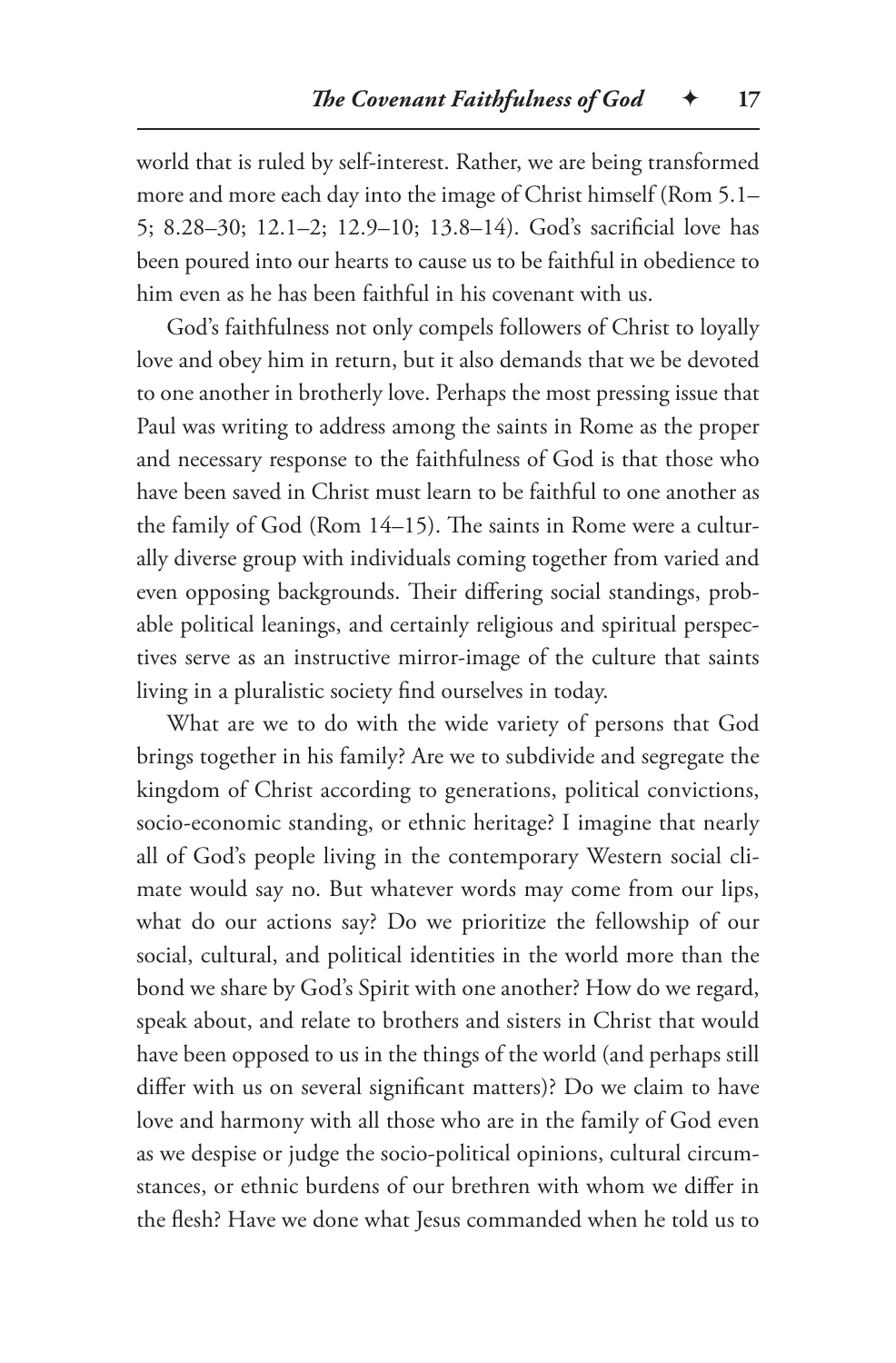"deny self" at the foot of the cross so that the only affiliation that matters to us is what we have found in Christ?

At the climax of this great discourse on the saving righteousness made possible by God's covenant faithfulness in Christ, Paul's bold exhortation to the saints is that they (we) learn to operate together as family, refusing to allow personal preferences or differing opinions (even over some significant matters) to drive them (us) apart or allow them (us) to look down upon one another. Saints must—I repeat, must—remain true and faithful to one another as members of the covenant family because God has been true and faithful to the words of his covenant for us and our good. "Therefore, accept one another, just as Christ also accepted us, for the glory of God. For I say that Christ has become a servant … in behalf of the truth of God, to confirm the promises given to the fathers" (Rom 15.7–8). The gospel is for all so all who share in the joys of the salvation that the gospel provides must share their lives together as a witness to the life-altering, world-changing power of God's covenant faithfulness. So now, even in such a terribly self-absorbed, fractured, unloving place as the United States of America, we who are in Christ must obey the Lord's command to accept one another in the faith and love found in the covenant faithfulness of God and in so doing we will serve the purpose of God to bring hope to the nations (Rom 15.13).

Audacious hope is the guiding light for those that have entrusted themselves to the saving power of God's covenant faithfulness. If we truly have been saved by the power of the righteousness of God, if we believe in his glory, if we have come to know his faithfulness through the gospel of Christ, then how can we ever be anything less than supremely confident both in our present salvation in Christ and the new life we will one day share with him in the resurrection? Fear, despondence, and anxiety that come from the world have no place in the hearts and minds of those who know the gospel of God's covenant faithfulness: "Therefore, having been justified by faith, we have peace with God through our Lord Jesus Christ, through whom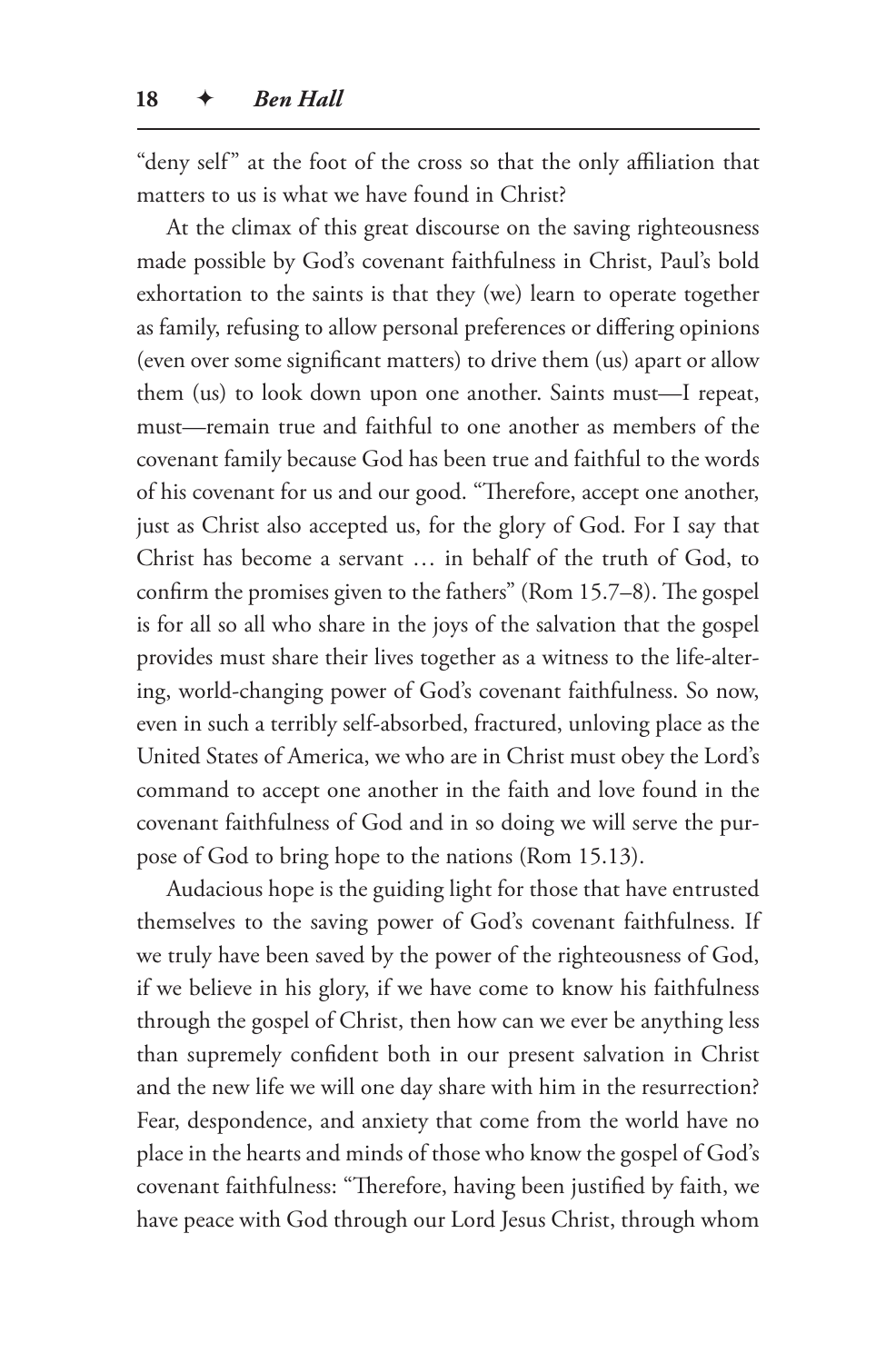we also have obtained our introduction by faith into this grace in which we stand; and we celebrate in hope of the glory of God" (Rom 5.1–2). Paul repeatedly exhorts saints to be a people of steadfast hope for our future in Christ, rooted in the confidence that we have through the salvation we have found in Christ (Rom 8.9–11, 24–25, 28–39; 15.8–13). God has been faithful to the word of his covenant to take what was wrong in us and make it right, and so we live each moment with confidence in his grace. We also live in hope that one day he will fulfill his covenant of promise, returning to set all things right in heaven and on earth and bring us to himself for eternity. We are people of hope who proclaim that hope to all who will hear so that they too can be saved.

And make no mistake about it, proclaiming the hope of the good news of the glory of God is why we are here. Paul plainly tells us both at the beginning and ending of Romans that the mission of preaching the gospel was the impetus for writing the letter in the first place (Rom 1.8–17; 15.14–33). Paul's intention was to come to Rome in order to make it his new mission base for further expansion in the preaching of the kingdom of Christ, so he wrote to the saints there about the saving righteousness of God proven through his covenant faithfulness in Christ in order to clarify their understanding of the true doctrine of the gospel and to exhort them to live in such a way that would align with the gospel. All this was so that they would be prepared upon his arrival to share in fruitful partnership with him in the mission of preaching the gospel to the nations.

Why was Paul so obsessed with continually reaching new frontiers with the gospel and to constantly draw other saints into that work alongside him? Paul truly believed that, through his covenant faithfulness from the waters of the Red Sea to the shores of Galilee, the God and Father of Jesus Christ had proven himself to be the God who surpasses all others and that his name must be made known until the earth is filled with the knowledge of the glory of his name. This is why Paul said at the outset of this letter,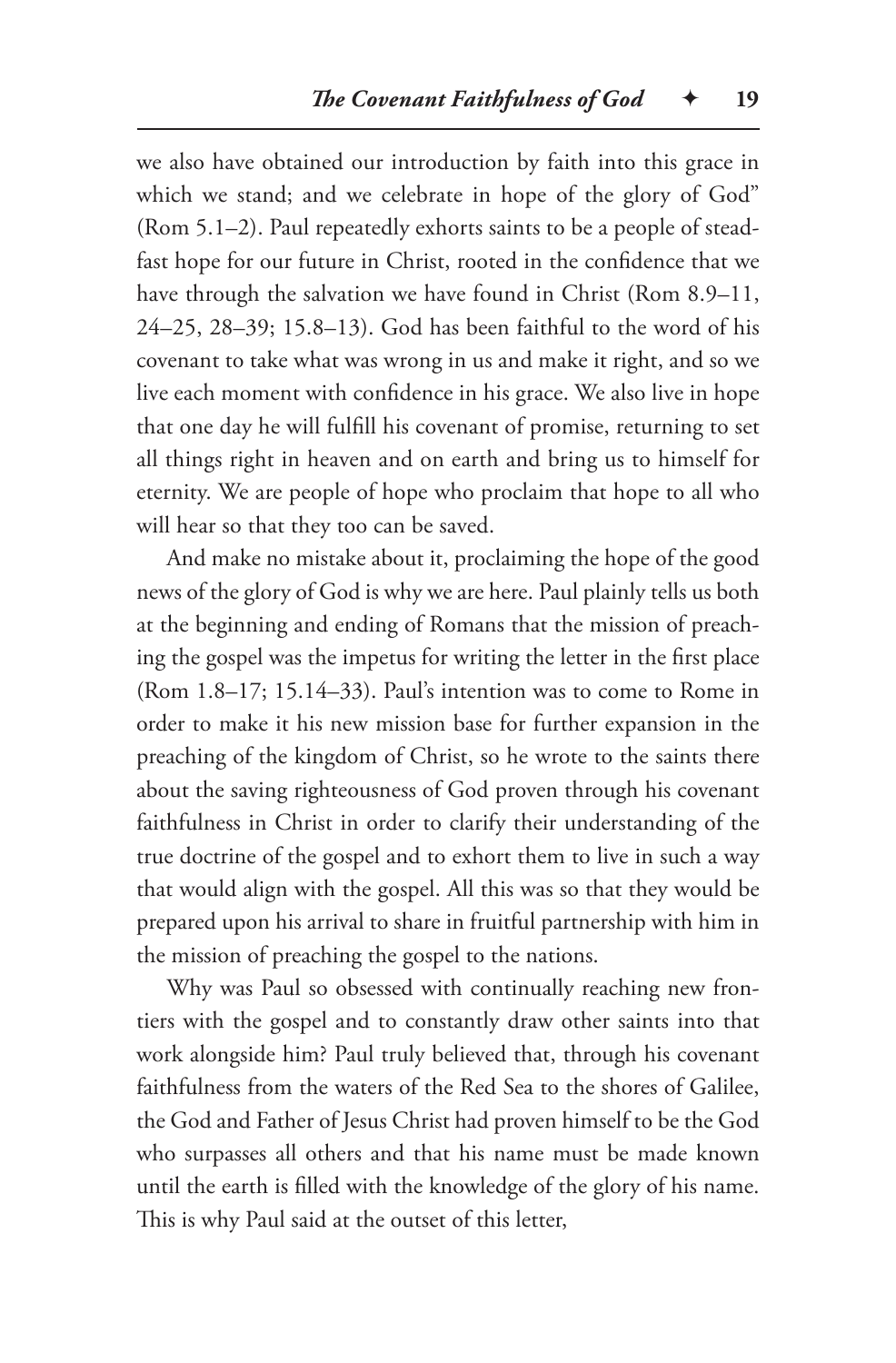For God, whom I serve in my spirit in the *preaching of the* gospel of His Son, is my witness *…* [how I am] always in my prayers requesting if perhaps now, at last by the will of God, I will succeed in coming to you. …I am under obligation both to Greeks and to the uncultured, both to the wise and to the foolish. So, for my part, I am eager to preach the gospel to you also who are in Rome. For I am not ashamed of the gospel …" (Rom 1.9–17)

Paul devoted every moment of his existence to the mission of bringing the gospel of Christ to more and more people who had not yet heard it because deep down in the bones of his soul he believed in the glorious truth about the God of heaven who has always kept his covenantal promises, proving himself to be righteous and able to save and satisfy lost human beings faced with the consequence of their sins and the burden of their suffering in the world (Rom 1.16–17; 3.21–5.11).

Imagine what God would accomplish through his people if we all believed in his faithfulness as strongly as the Israelites did when they passed through the sea and as strongly as Paul did when he found salvation in Jesus Christ. What if all God's people everywhere made it our highest priority—not just in word, but in practical action, using every resource at our disposal every moment of every day, individually and communally—to preach the gospel to all nations? What if rather than seeking ways to bring in greater strength to help ourselves, our goal and proactive work was to train up, build up, and send out workers to all the corners of the globe where there are still souls who have yet to see the glory of God in the face of Christ? If the preaching of the gospel of God became such an obsession, we would certainly have to make significant sacrifices of our finances and comforts, reorient our personal schedules and social agendas, be mocked and ridiculed in society, and suffer any number of losses in this world for Christ. But for those who believe, all these are a perfectly reasonable expectation in the service of proclaiming the good news about our God who has proven his glorious righteousness through his covenant faithfulness in Christ.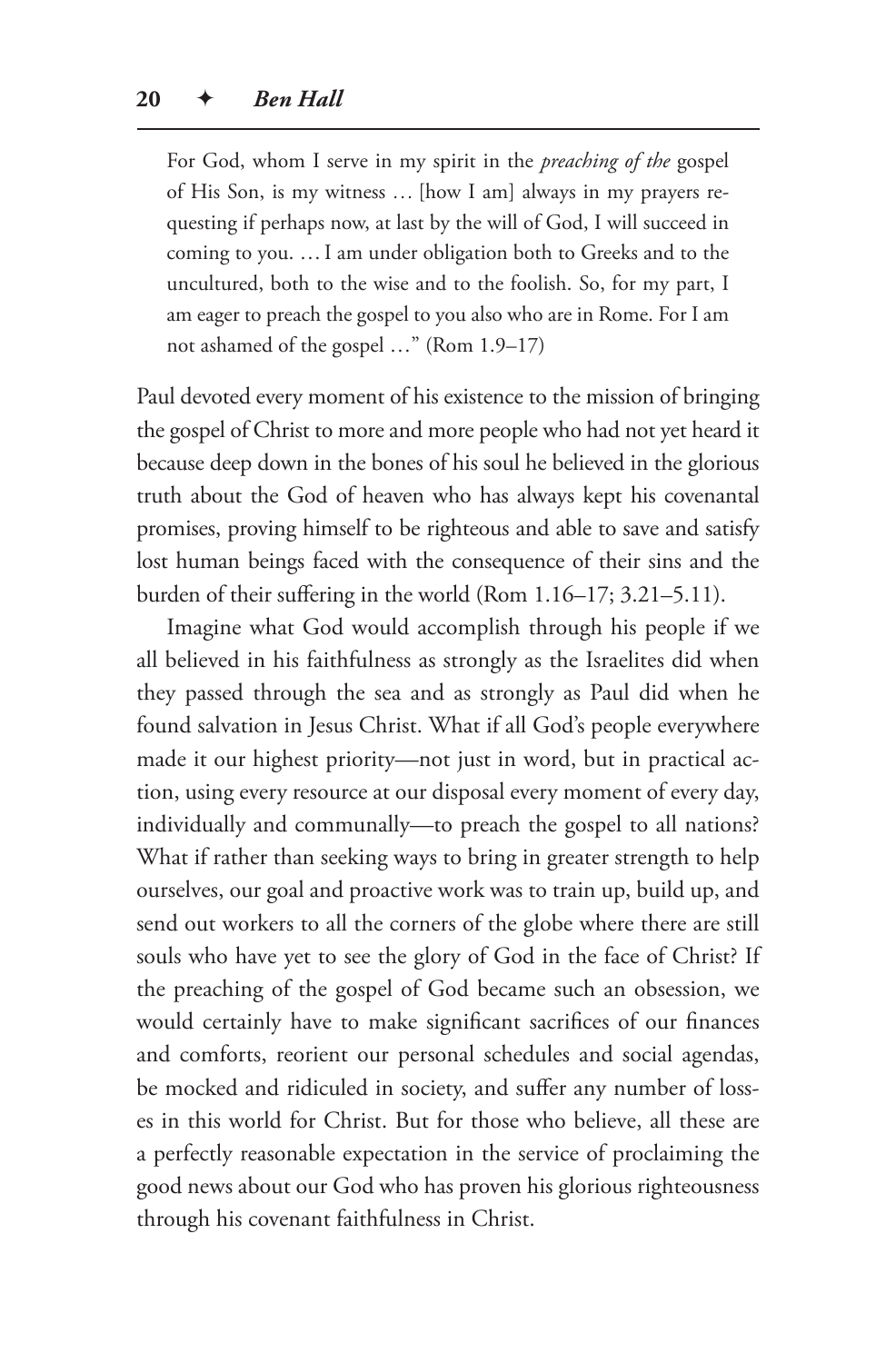Now to Him who is able to establish you according to my gospel and the preaching of Jesus Christ, according to the revelation of the mystery which has been kept secret for long ages past, but now has been disclosed, and through the scriptures of the prophets, in accordance with the commandment of the eternal God, has been made known to all the nations, *leading* to obedience of faith; to the only wise God, through Jesus Christ, be the glory forever. Amen. (Rom 16.25–27)

There is a world out there full of people—some across the street, some across the seas—who are looking for someone or something to save them from the dangers of this world and the disappointments they face daily. They are searching for the God who has what it takes to save them. Most will believe in false gospels of imitation gods who promise redemption and joy but will deliver sorrow in this realm and everlasting death in the next. You know the tragedy of their story; it used to be our story. Now we know the glory of the true God whose faithfulness and righteousness has provided salvation to all of us who have pledged ourselves in loyal obedience to him. But how will they hear the good news unless we who have received the joy of his salvation go and tell them so that they also might believe (Rom 10.5–17)? Through his faithfulness from Egypt to Calvary, God has made known the glories of his saving righteousness, his covenant faithfulness. Only one question remains for the fate of the lost world: Will the people of God be as faithful to their work in his saving purpose as he has been faithful to them?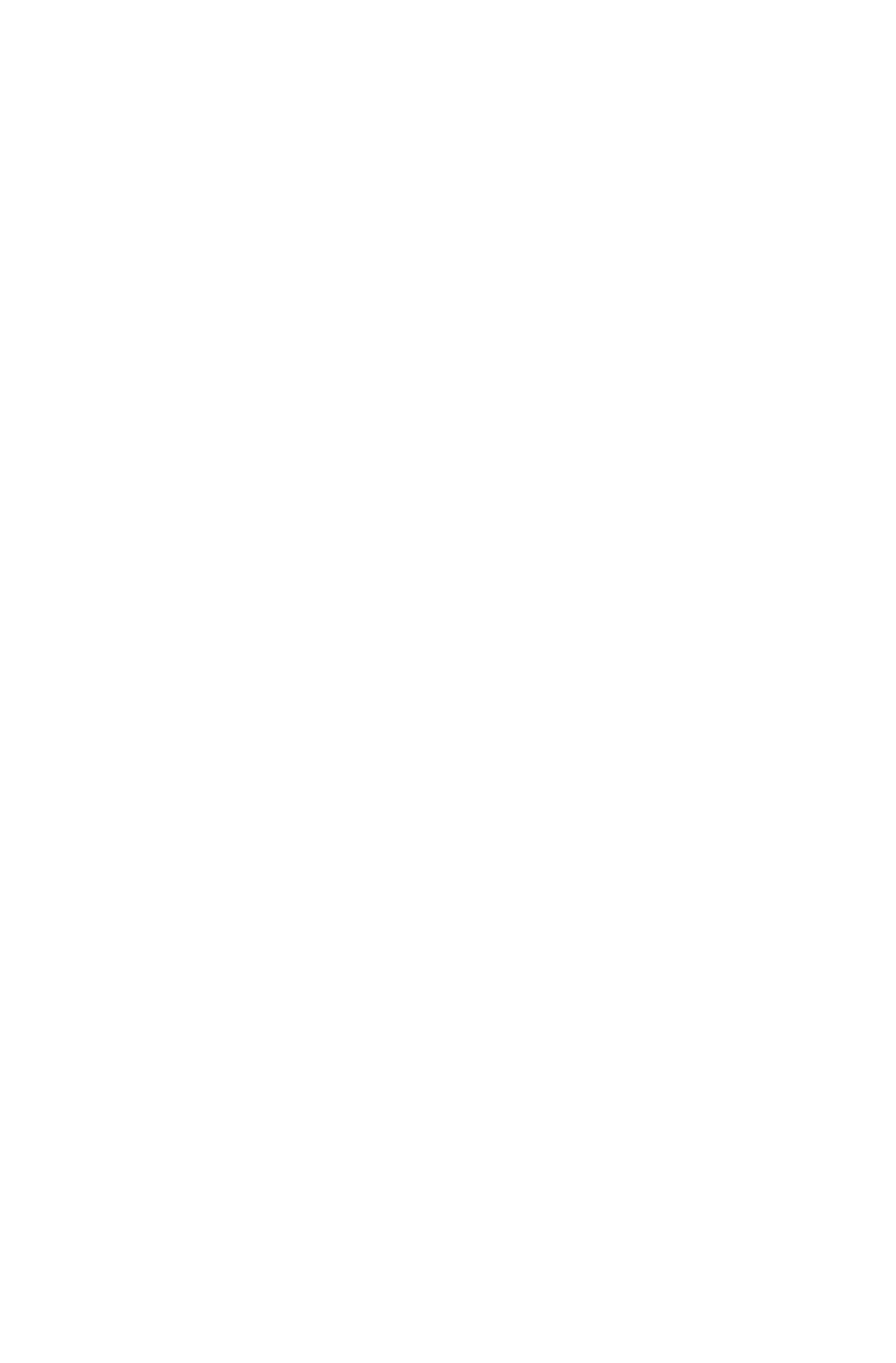# **"By Faith"**

#### **Jason Longstreth**

Without question, the exodus served as the centerpiece of Israel's history and provided a unifying experience through which the nation of Israel would share a common narrative and heritage. However, more importantly, it also provided the theological background for nearly everything the Israelites understood about their relationship with God. It was through this event that Israel had become known as the chosen people of God whom He had brought up out of the land of Egypt, and it was a result of this event that these people would experience God's favor and enter into the land of promise. Therefore, Israel's identity was intimately connected to the exodus.<sup>1</sup>

However, the exodus was not only connected to the identity of Israel, it also formed the foundation for many of Israel's activities and rituals. That certainly was the case when it came to the commemoration of the Passover itself and the command to "Remember this day" (Exod 13.3) throughout future generations. It was also one of the most significant collective memories for the nation of Israel. The term "exodus" came to represent a number of different aspects of what God had done or would do for Israel. On the one hand, it represented God's deliverance as He brought them out of Egypt and destroyed Pharaoh's army. In another respect, it represented the elec-

<sup>&</sup>lt;sup>1</sup> Ruth A. Reese, "Joseph Remembered the Exodus: Memory, Narrative, and Remembering the Future," *Journal of Theological Interpretation* 9:2 (2015) 277.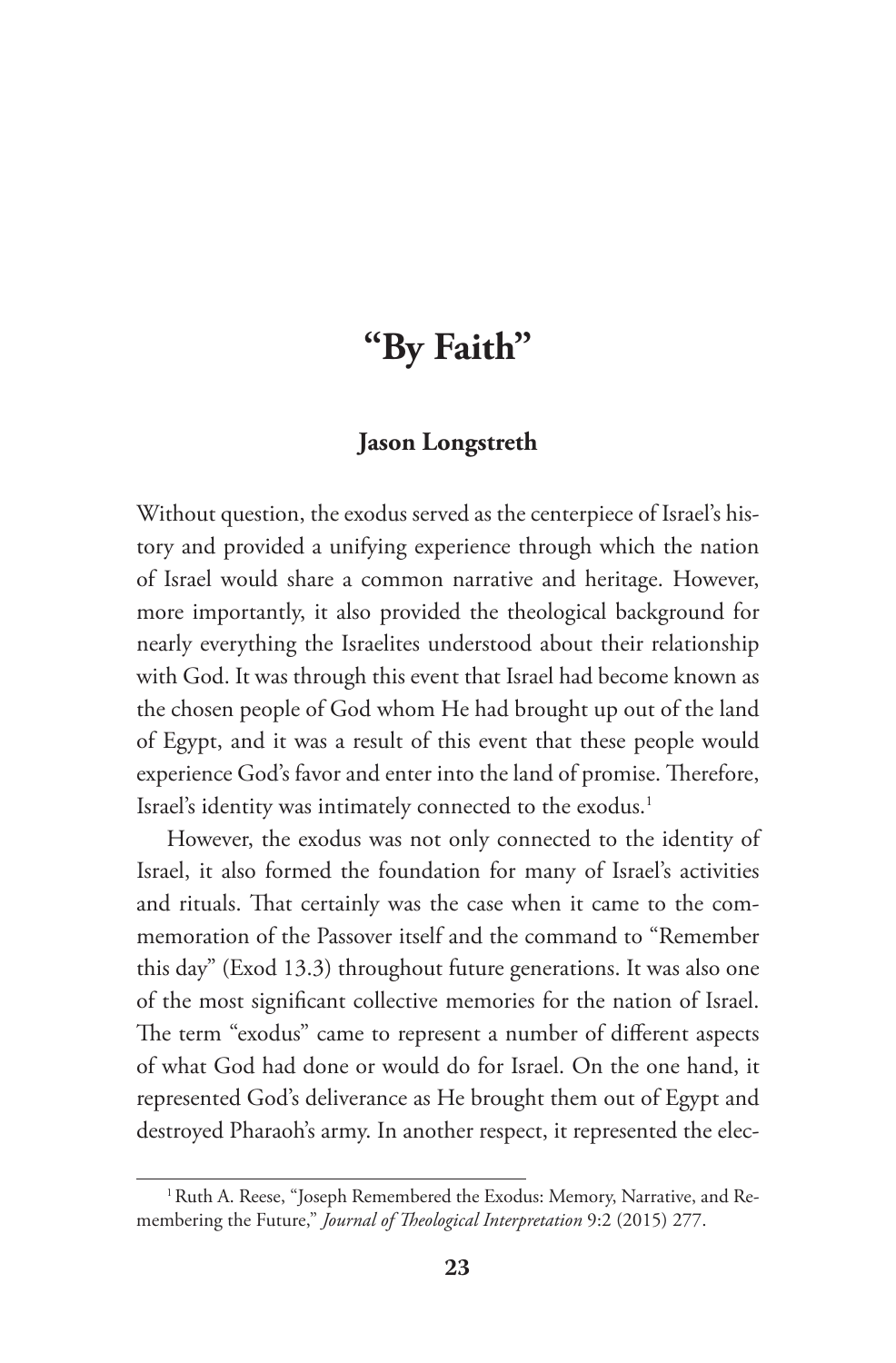tion of Israel as God's chosen people, unique among all the nations of earth. The exodus served as a reminder of the covenant God had made with Israel and the obligations that were a part of the covenant. In addition, the exodus represented the promise that God had made to Israel, especially in light of His relationship with the patriarchs.

Therefore, it is not surprising that the exodus would find its way into the narrative of Hebrews 11. It would be astonishing if it did not appear in that history of those men of old who gained approval by faith. Certainly, we cannot have a list of individuals from Israel's history who demonstrated faith and not include Moses. After all, the Hebrews writer had already indicated that Moses was faithful in all His house, twice in a span of only four verses (Heb 3.2, 5). Furthermore, it is nearly impossible to discuss the life of Moses without discussing the exodus. Thus, the Hebrews writer introduces his narrative concerning Moses almost exactly in the middle of Hebrews 11 and, after giving details regarding his birth, his upbringing, his choice to be identified with his people, and his leaving Egypt (as well as the motivation that led Moses to make these choices), he tells us, "By faith he kept the Passover and the sprinkling of the blood, so that he who destroyed the firstborn would not touch them. By faith they passed through the Red Sea as though they were passing through dry land; and the Egyptians, when they attempted it, were drowned." (Heb 11.28–29)<sup>2</sup> This passage emphasizes the fact that the exodus was accomplished "by faith." Such an assertion carries with it a number of implications. It is also connected to the context of Hebrews 11.

#### **What Is Faith?**

Although Hebrews 11 is itself connected to the greater context of the entire epistle, we will not do a broad examination of Hebrews at this time. However, I do believe it is important to understand the context of this particular chapter in order to understand what the author of Hebrews was implying when he talked about the exodus

<sup>2</sup>Unless noted otherwise, all quotations of scripture are from the 1995 update to the NASB.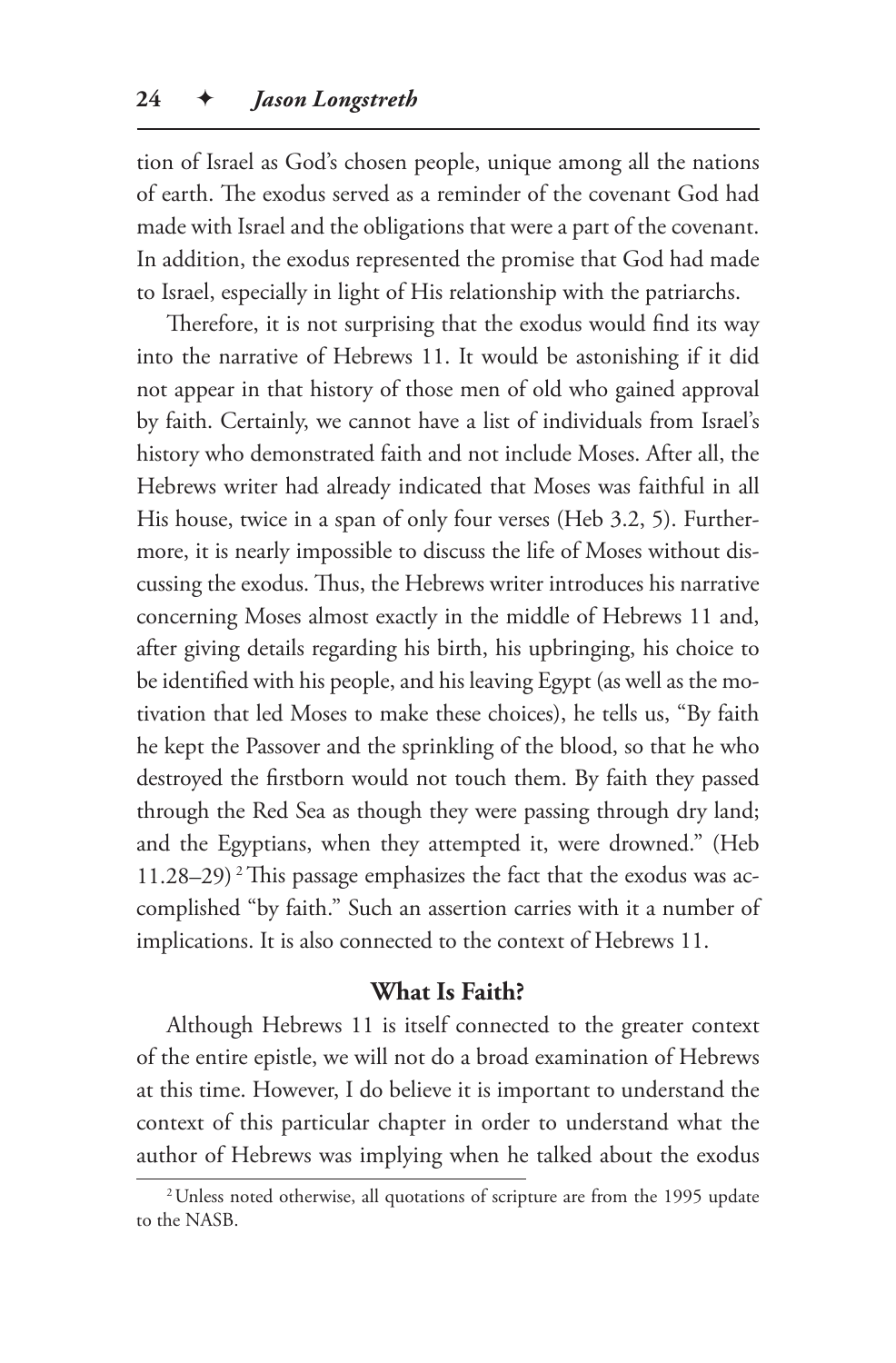occurring "by faith." Of course, it is well established that this chapter contains a detailed examination of faith. It begins, "Now faith is the assurance of things hoped for, the conviction of things not seen." (Heb 11.1) It then proceeds to give further descriptions of what faith does, how faith was manifested in the lives of various individuals, and the necessity of faith in those who seek to please God. However, faith is not the only theme or thread that runs throughout this chapter, as McClister identifies at least two additional threads,3 both of which are also related to the exodus.

The first of these auxiliary themes is the idea of holding to a sure conviction concerning the things God has said. The people of faith not only believe in God, but they also believe in the promises of God. Therefore, if God has said that something will happen, the people of faith accept it as a certainty. This concept is clearly demonstrated in the lives of Noah, the patriarchs, Moses, Joshua, and Rahab. Their complete acceptance of God's promises led them to act—often putting themselves at risk. This dedication toward acting on God's word also caused them to have a forward-looking faith. The exodus experience embodies this conviction.

The second of the additional threads that runs through Hebrews is the idea of escape from death. The Israelites believe God will deliver them from the living death of slavery, death in the wilderness, and the death from starvation and invasion that results from not having a land of one's own. This is what caused Israel to set out from Egypt, not only escaping death during the exodus itself, but also throughout the aftermath of the exodus.

These connections to the exodus are also seen in what is commonly called the definition of faith in Hebrews 11.1: "the assurance of things hoped for and the conviction of things not seen." While it is widely recognized that this is not meant to be a comprehensive or exhaustive definition of faith, it highlights certain characteristics of

<sup>3</sup>David McClister, *A Commentary on Hebrews* (Temple Terrace: Florida College Press, 2015) 277.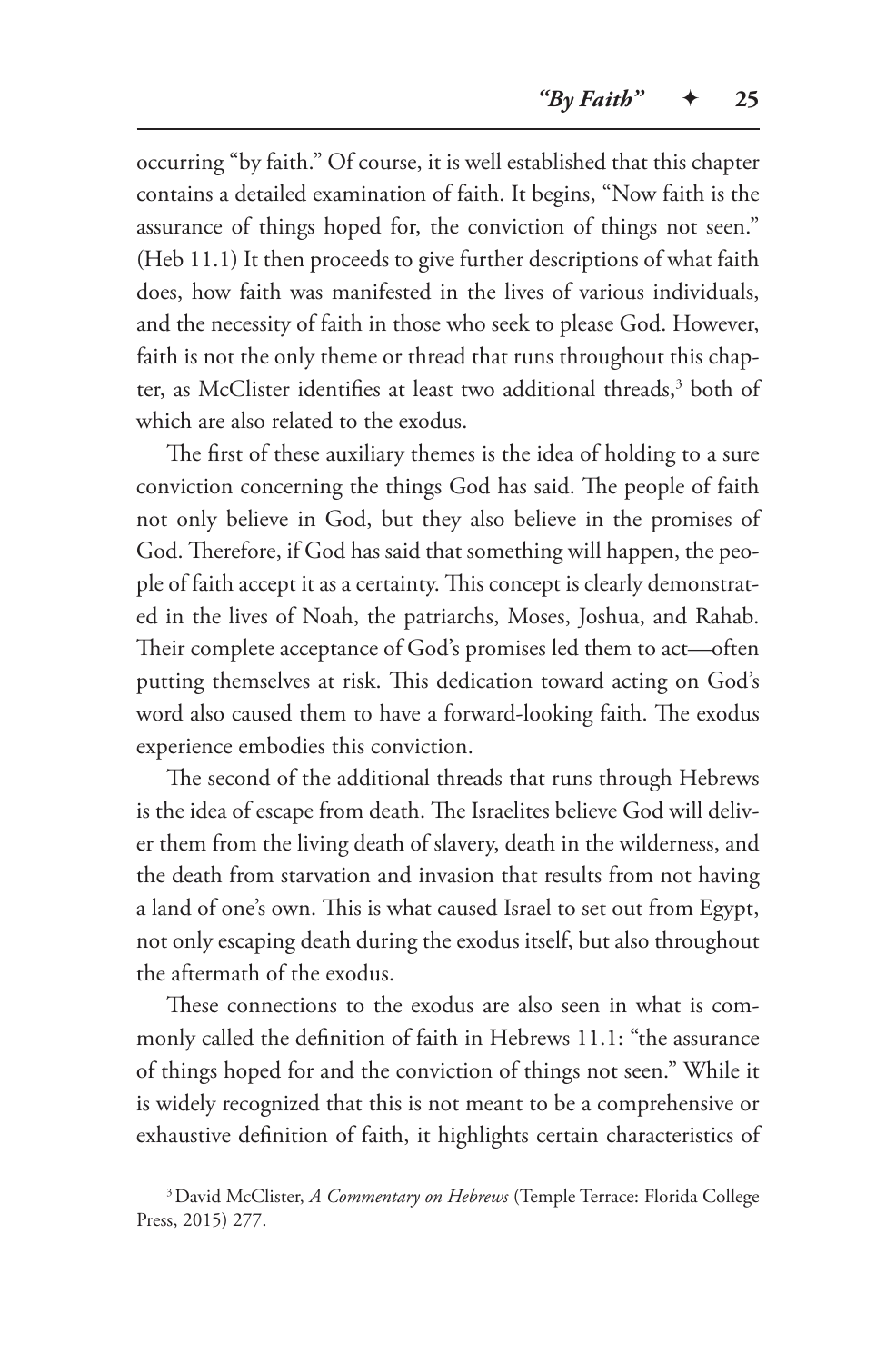faith that are important to the theme that is developed throughout the chapter. God's people of faith possessed an assurance concerning those things for which they hoped. They also felt a conviction regarding those things they had not yet seen. This served as their motivation to take action and press on toward those better things. In the same way, the Israelites believed in God's promise regarding the Promised Land and they were willing to risk their lives based on the assurance that God would be with them and would deliver them from their enemies. This concept is an integral part of the exodus narrative and fits into the overarching theme of Hebrews 11.

However, faith implied much more than just the assurance of things hoped for and the conviction of things not seen. It also meant much more than just belief. We have already noted that the people of faith in Hebrews 11 believed not only in God, but also in what God said or what He promised. This is consistent with how the word is used throughout the New Testament. In this way, belief was placed in scripture, the Law, the prophets, Moses, or anything God was saying at any moment.4 In addition, the word "faith" came to be the most commonly used term in early Christianity to describe the relation of man to God.<sup>5</sup> This relationship was based on the idea of man turning to God as a result of some revelation that was given by Him. The response to the revelation represented a deeper connection.

This same kind of response and relationship is also what James describes as "faith" in James 2.20–26. This faith involves the whole person. It engages the intellect, the emotions, and the will. It has sometimes been described in this way: the mind comprehends or understands the truth and accepts it as such, the heart desires and rejoices in the truth, and the will acts upon the truth. Therefore, true faith leads to action, not just intellectual contemplation or emotionalism. James provided two great examples to demonstrate this kind of faith—Abraham and Rahab. The pairing of these two examples is

<sup>&</sup>lt;sup>4</sup>TDNT, πιστεύω et al., 6:205.

<sup>5</sup> Ibid.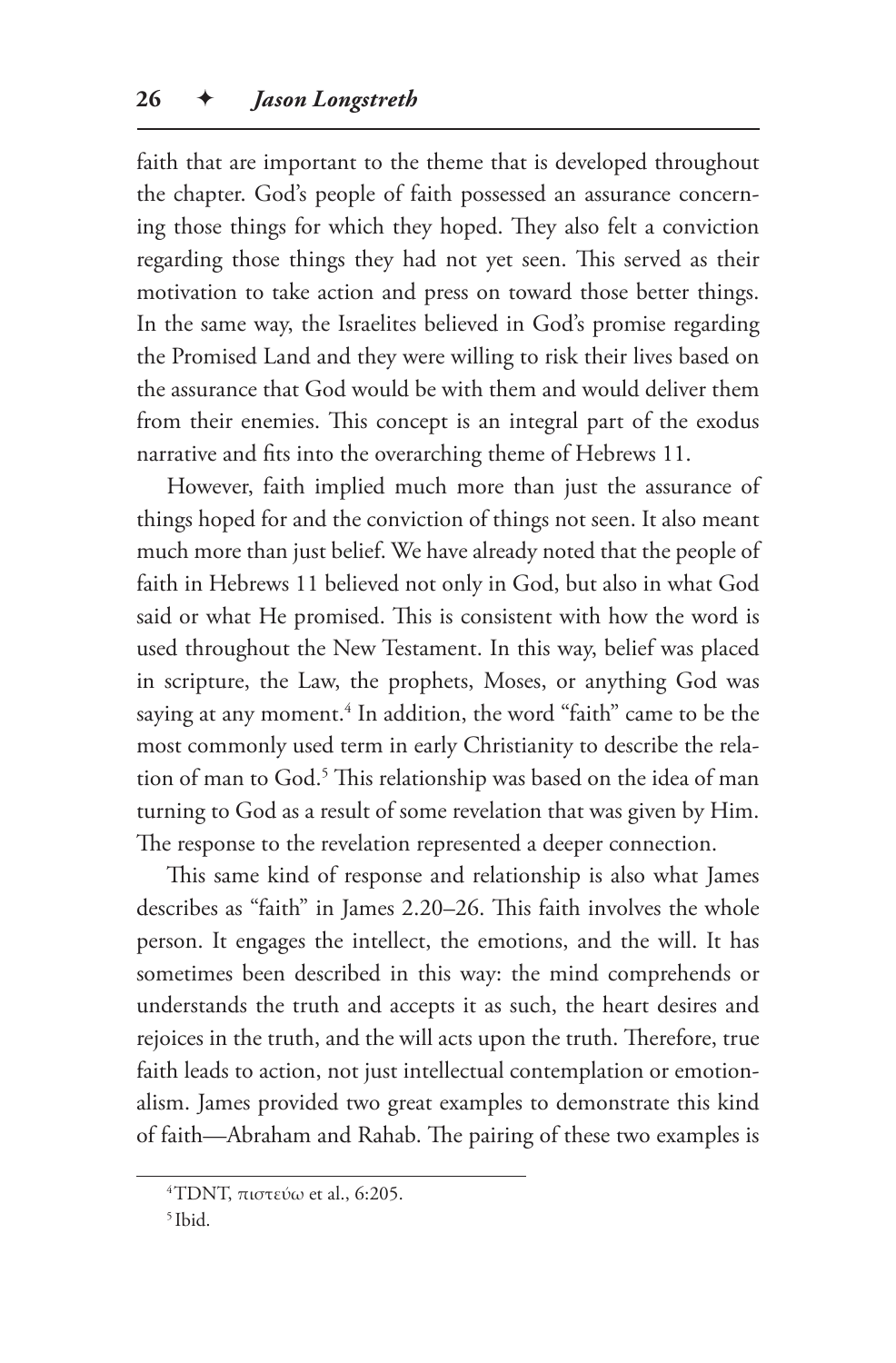a bit shocking, because Abraham and Rahab represent a stark contrast in just about every aspect. However, they shared faith in God. Furthermore, Abraham demonstrated his faith through the works that he performed. In the same way, Rahab demonstrated her faith through the works that she performed.

In some ways, this serves as a good introduction to our deeper discussion regarding Hebrews 11, because it is generally accepted that the Hebrews writer is making the same kind of argument when presenting those individuals who accomplished great feats by faith. Yet Hebrews 11 does not provide examples of people who were perfect. In fact, on some level the narrative that is provided in this chapter is not really about this great cloud of witnesses at all. Instead, it is about faith and what faith does. So, what is the connection between the exodus and faith?

#### **Remembering the Exodus**

As has already been mentioned, the primary reference to the exodus in Hebrews (or at least the reference that most people consider when examining the exodus in Hebrews) is found in the midst of the Moses account (vv. 23–29). However, this is not the only time the exodus is mentioned in Hebrews 11. In fact, it is not even the first reference to the exodus in Hebrews 11. Instead, that honor is found in a verse that is describing the faith of Joseph: "By faith Joseph, when he was dying, made mention of the exodus of the sons of Israel, and gave orders concerning his bones" (v.22).

This passage is interesting because the exodus had not yet occurred when Joseph died. What makes this even more interesting is the fact that the Greek word translated "made mention" in the NASB (and many other translations; Gr. *mnēmoneuō*) is not usually translated that way. Instead, the word ordinarily conveys some sense of recall or memory and is normally translated as "remember" (e.g., Exod 13.3; Heb 13.7).<sup>6</sup> However, since there is no way that Joseph could have

 $6$ The basic idea is calling something to mind. See BDAG, μνημονεύω. Notice its usage earlier in Hebrews 11.15.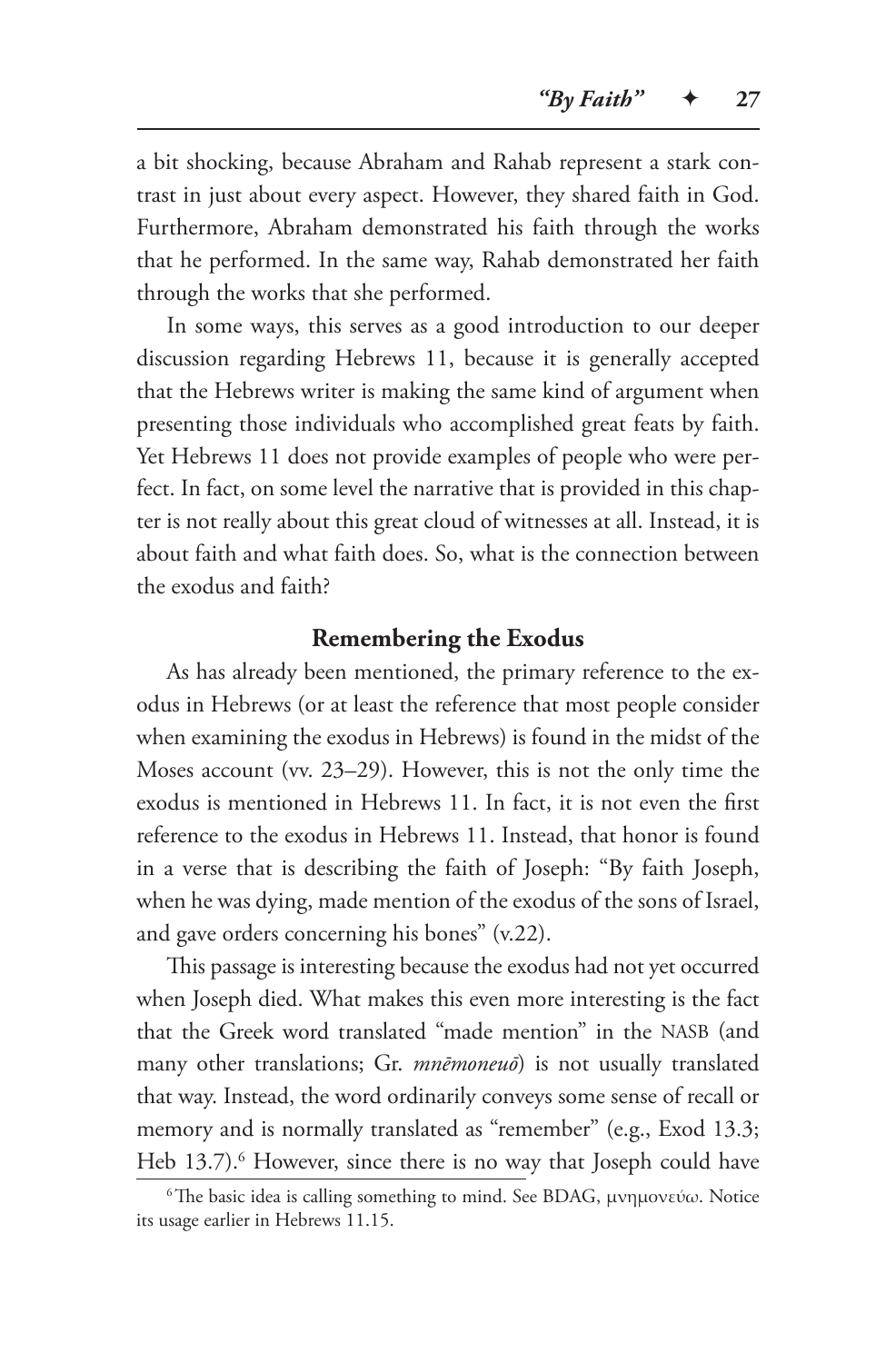remembered an event that was not yet a historical fact, the translators changed the verb. Furthermore, to explain why this particular verb was used in this passage, some have argued that Joseph could not have remembered the exodus itself, but he could have remembered the promise of the exodus or he may have reflected on what God had said. In fact, there is no doubt that this sort of reflection was involved. Consider what was said in Genesis 50.25, "Then Joseph made the sons of Israel swear, saying, 'God will surely take care of you, and you shall carry my bones up from here.'" Why was Joseph so certain that the sons of Israel would carry his bones up from Egypt? This is directly connected to the promise that God had made to bring the children of Israel out of Egypt. Joseph's instructions are also referenced when Moses finally does lead Israel out of Egypt. "Moses took the bones of Joseph with him, for he had made the sons of Israel solemnly swear, saying, 'God will surely take care of you, and you shall carry my bones from here with you'" (Exod 13.19). However, neither Genesis nor Exodus say Joseph *remembered* the exodus.

Is it possible that Hebrews uses the word that is usually translated "remembered" for another reason? Reese argued that this term is used in Hebrews 11 because the Hebrews writer wanted to make a strong connection to the collective memory of Israel.<sup>7</sup> In other words, whenever an Israelite thought about the exodus or even heard the word "exodus," they immediately connected it to the concept of remembering, analogous to our reaction to "the Alamo" or "Pearl Harbor." However, the exodus served as far more than just a motivational symbol or a battle cry. Instead, it is the central event in all of Israel's history. By remembering the exodus, they remembered everything that it represented.

Therefore, the significance of this "remembrance" is not found in the mental recollection of historical events, even though that type of memory played a part when the Israelites remembered the exodus. Instead, this remembering was much more of an exercise in reflecting

<sup>7</sup>For a longer discussion on the use of "remembered*"* in Hebrews 11.22, see Reese, 267–286.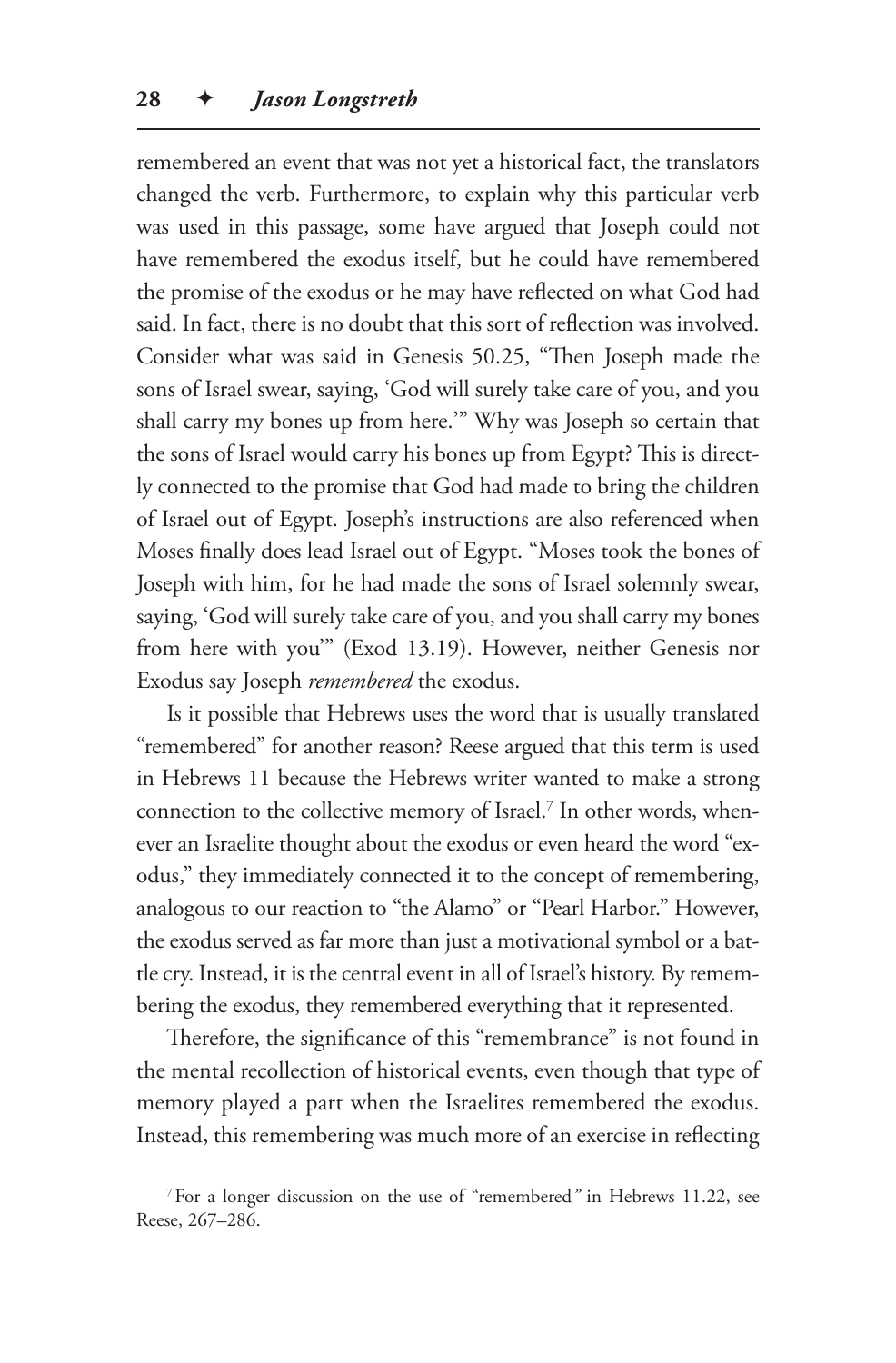on the significance of these events and a commemoration of the relationship that existed between God and his people. We may compare this to what we experience when we partake of the Lord's Supper "in remembrance" of Jesus. Certainly, the Christian is expected to mentally recall the Lord's death when we partake, but we also do more than this. In our proclamation of the Lord's death until He comes, we are reminded of the significance of His death, we recognize the relationship we have with God because of what Christ did, and we conform our actions to that recognition accordingly. We renew our promise to Jesus, pledging to live out that commitment more thoroughly and consistently than we have in the past.

Another demonstration of this multi-faceted meaning for the concept of remembrance can be seen by considering what was meant when we are told that God "remembered" Israel while they were in Egypt. This clearly does not mean that God had forgotten them in the sense of having no recollection of them. He had not misplaced Israel and then remembered where they were. Instead, He was moved to act based on His relationship with them, consistent with His promises. In the same way, when we are told that Israel forgot God, they were not suffering a mental failure, but a moral failure. Had they remembered the exodus, they would have remembered their relationship with God and acted accordingly.

One final note that can be made concerning the mention of the exodus in relation to Joseph is the fact that the exodus serves as the event that connects the first half of Hebrews 11 to the second half of Hebrews 11. It was also the event that joined all the Israelites together.

## **By Faith** *They* **Passed Through**

As it has already been noted, the main text concerning the exodus in Hebrews 11 is generally considered to be the portion that discusses the life of Moses(vv. 23–29). Here the Hebrews writer examines various aspects of the Moses story and presents a narrative of faith. This account also includes the theme of escape from death (begin-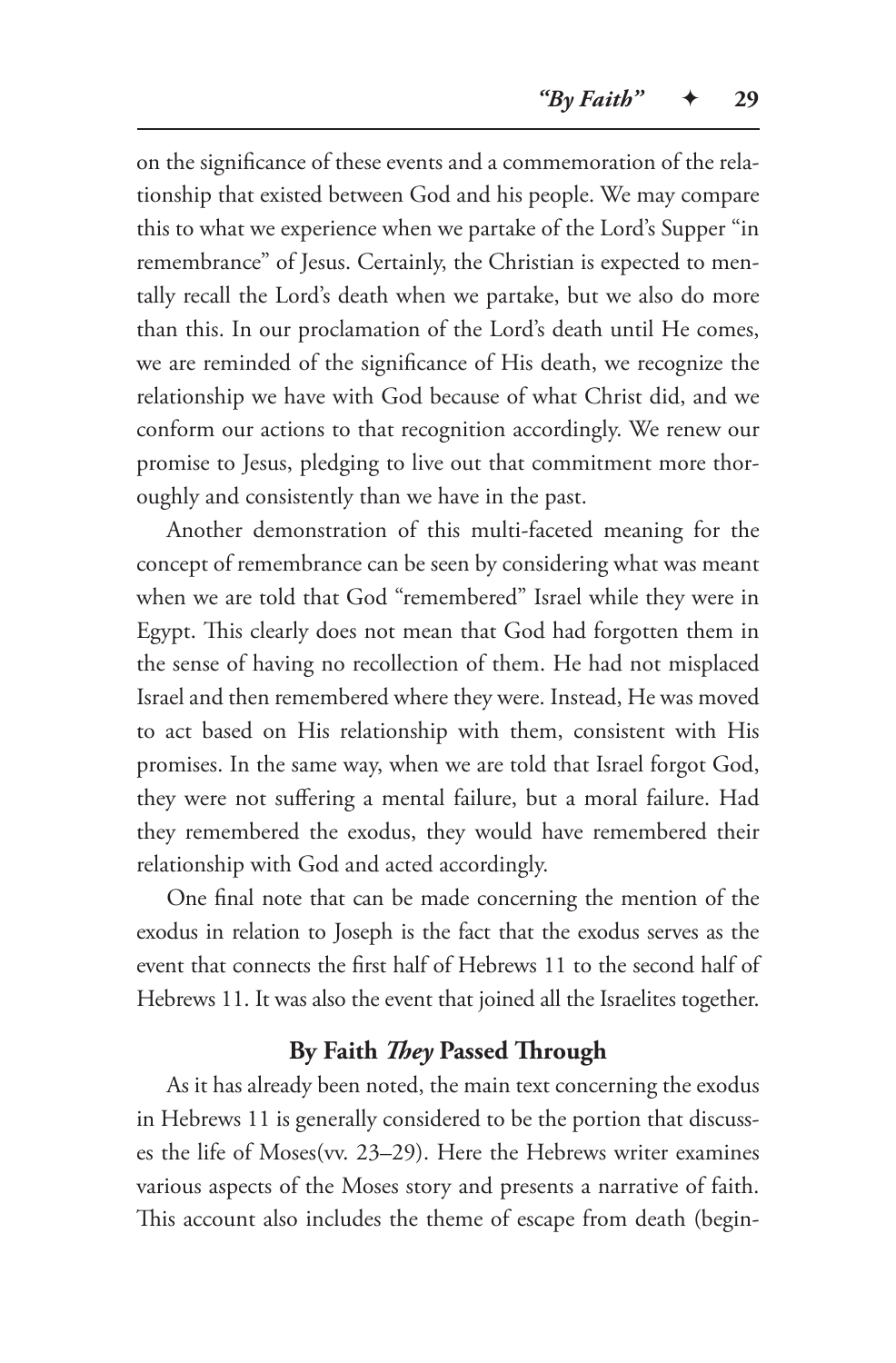ning with Moses escaping from death as a child and culminating with the Passover and exodus). It is in the conclusion of this account that we read, "By faith they passed through the Red Sea as though they were passing through dry land; and the Egyptians, when they attempted it, were drowned" (Heb 11.29).

One of the details that stands out in this account is the fact that the subject switches from a singular person to a collective entity. Throughout most of the chapter up to this point, the subjects were singular: Abel, Enoch, Noah, Abraham, Sarah, Isaac, Jacob, Joseph, and Moses. The only exceptions were a collective "men of old" in verse two, the "worlds" in verse three, and several references to "these" and "them" (taking a collective view of the individuals that had been mentioned in the chapter) in vv. 13–16. However, in v. 29 we are told "*they* passed through the Red Sea." In this way, the entire nation participated in this act of faith.

Another significant element of this text is the fact that the Israelites were willing to take action even though the outcome of passing through the sea was far from certain. In this way, it was an act of faith. Furthermore, the narrative points out the fact that when the Egyptians attempted to do the same thing, the outcome for the Egyptians was death. This additional detail emphasizes the real danger that was involved in passing through the sea. However, their faith motivated them to do so. As McClister noted, "…the more immediate point of this verse is to further illustrate that faith overcomes any fear we may have because of our earthly circumstances. Moses' faith (and his parents') consists of one example after another of how faith conquered fear, and here the Israelites as a nation joined in that same faith." 8

## **Faith in Action**

In considering the actions of the Israelites at the time of the exodus, the necessity of faith manifesting itself through action is clearly seen. This concept of faith doing something or acting in some way is often

<sup>8</sup>McClister, 420.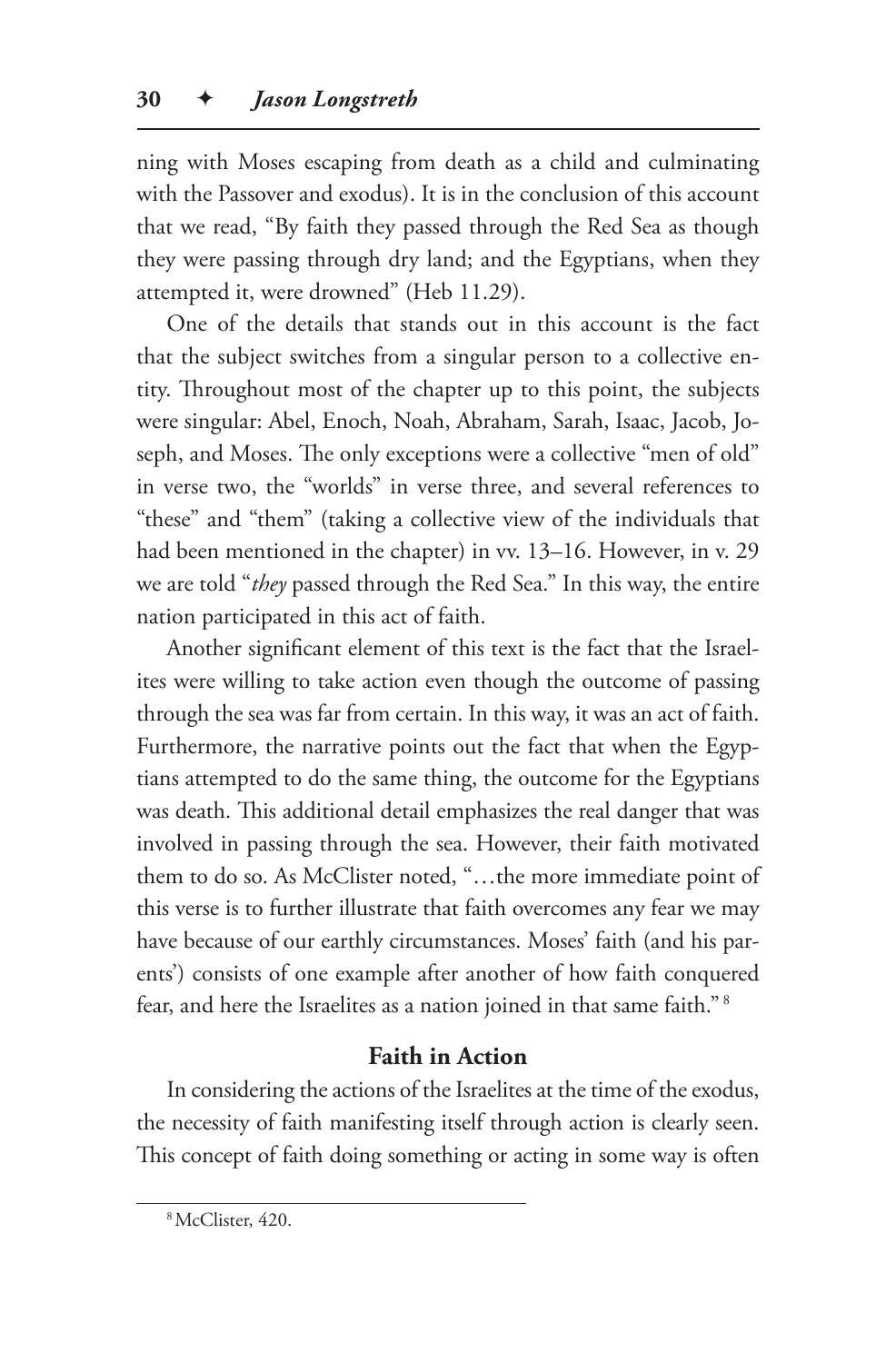considered the central theme to Hebrews 11. In addition, James tells us, "Even so faith, if it has no works, is dead, being by itself" (2.17), and "…are you willing to recognize, you foolish fellow, that faith without works is useless" (2.20)? However, we must also recognize that the type of works in which we engage ourselves also matters. God does not just want us to do *something*—He wants us to do what He has commanded us to do. This requires certain qualities on our part. We must be humble enough to seek out God's guidance and instruction. We must also be committed to obeying God and trusting in Him.

God has always demanded obedience of His people, whether in the Old Testament or in the New Testament. In fact, this characteristic of obedience is implied anytime we are examining a people of faith, because believing is equated with obeying. This is particularly true when examining the concept of faith in Hebrews 11.<sup>9</sup> It was only by obedience that the Israelites would reach the Promised Land (and their lack of obedience resulted in them falling in the wilderness). In the same way, it is only by obedience that the people of God today will reach their goal.

As to the idea of trust, this concept is also implied when talking about faith, whether in the Old Testament or in the New Testament. However, this is especially true when dealing with matters such as the exodus. The Theological Dictionary of the New Testament makes the point that in Judaism the sense of trust was combined with faith and while references to trusting in God were comparatively rare in scripture, the ideas of trust and obedience are part of the faith that was demonstrated by the Old Testament characters in Hebrews 11. 10 They trusted that God would fulfill His promises and they trusted in His miraculous power. This is what led them to pass through the sea.

Jesus shared His thoughts on the idea of a false faith (one that lacks both trust and obedience) in Luke 6.46 when He asked, "Why do you call Me, 'Lord, Lord,' and do not do what I say?" It is worth

<sup>9</sup>TDNT, 6:205.

<sup>10</sup> Ibid., 6:206.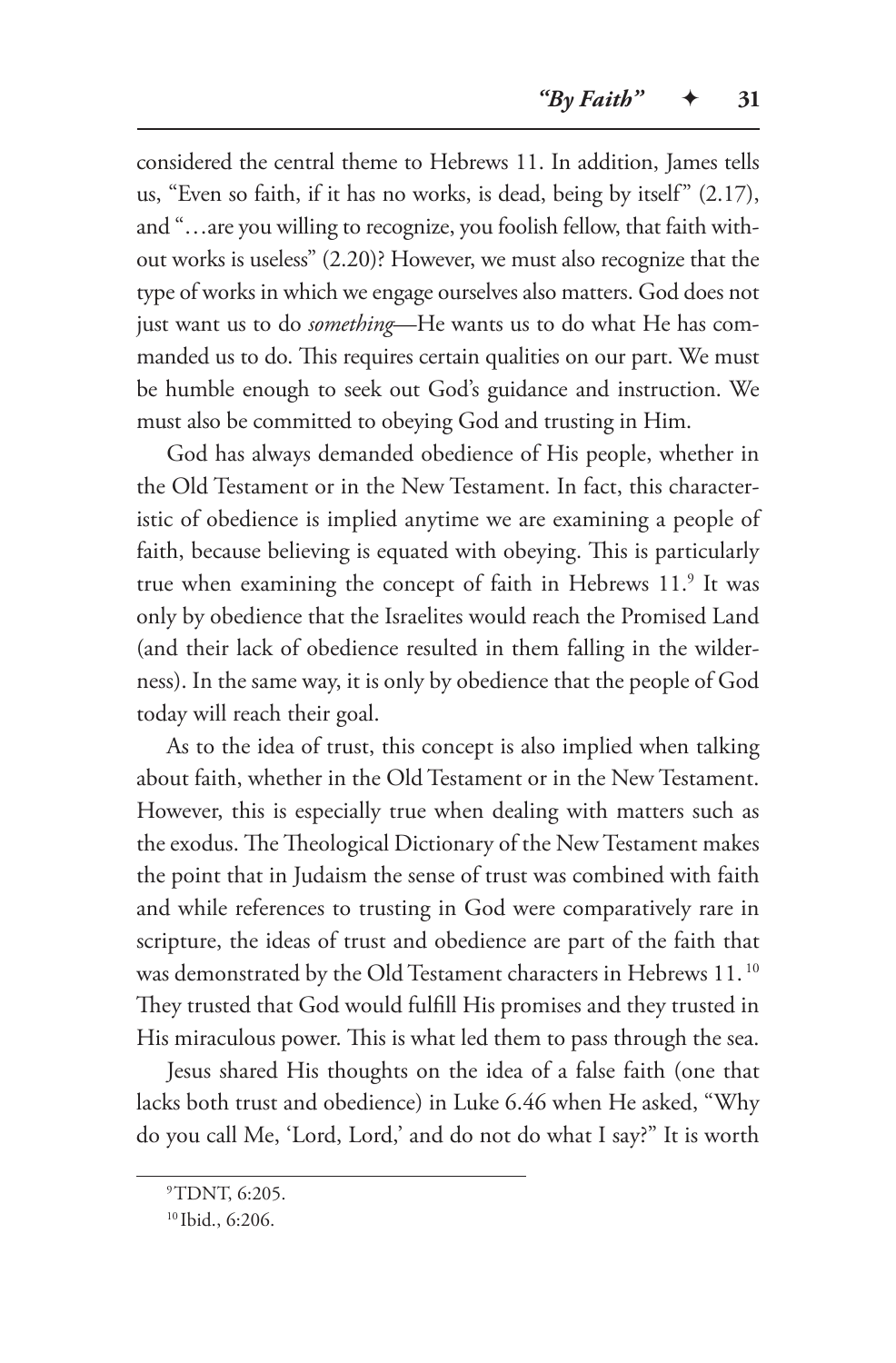noting that this passage is located right between a statement concerning the idea of bearing fruit (Luke 6.43–45) and Jesus' exhortation to act on His words and thus establish a firm foundation (Luke 6.47–49). Those who do not act upon the words of Jesus will not have the kind of faith that will serve them well. Instead, they will experience the ruin of their house.

An example of insufficient faith is found in Numbers 20.12. The most interesting part of this text is probably the fact that Moses serves as the example of a worthless faith. After Moses struck the rock twice, the Lord responded, "Because you have not believed Me, to treat Me as holy in the sight of the sons of Israel, therefore you shall not bring this assembly into the land which I have given them" (20.12). True faith obeys God and treats him as holy. Given everything that we know about Israel and her history, it may be difficult to associate this kind of true faith with the Israelites. Certainly, they had a history of disobedience. However, they remembered the exodus, because in that event they did obey the Lord.

Another aspect of faith that is very closely related to trust is hope. It is also clear that when Hebrews 11 uses the term "faith," it includes the idea of hope, because faith in God's promise is the essence of hope.<sup>11</sup> Those Old Testament characters in Hebrews 11 understood that they were just strangers and pilgrims. They were headed to a heavenly dwelling. This forward-looking faith is exactly what Israel demonstrated in the exodus and it serves as an example to all of us. In a sense, it is faith that causes us to press on toward our mission. Faith also leads the believer to focus on the eternal instead of the temporal.

In addition, it is by faith that we participate in the activity of God. This may be one of the most significant items when it comes to Israel and the exodus. Ordinarily, we would think about the exodus in terms of what God had done for Israel. This is certainly appropriate. However, there is also the aspect of what the children of Israel

<sup>11</sup> Ibid., 6:207–208.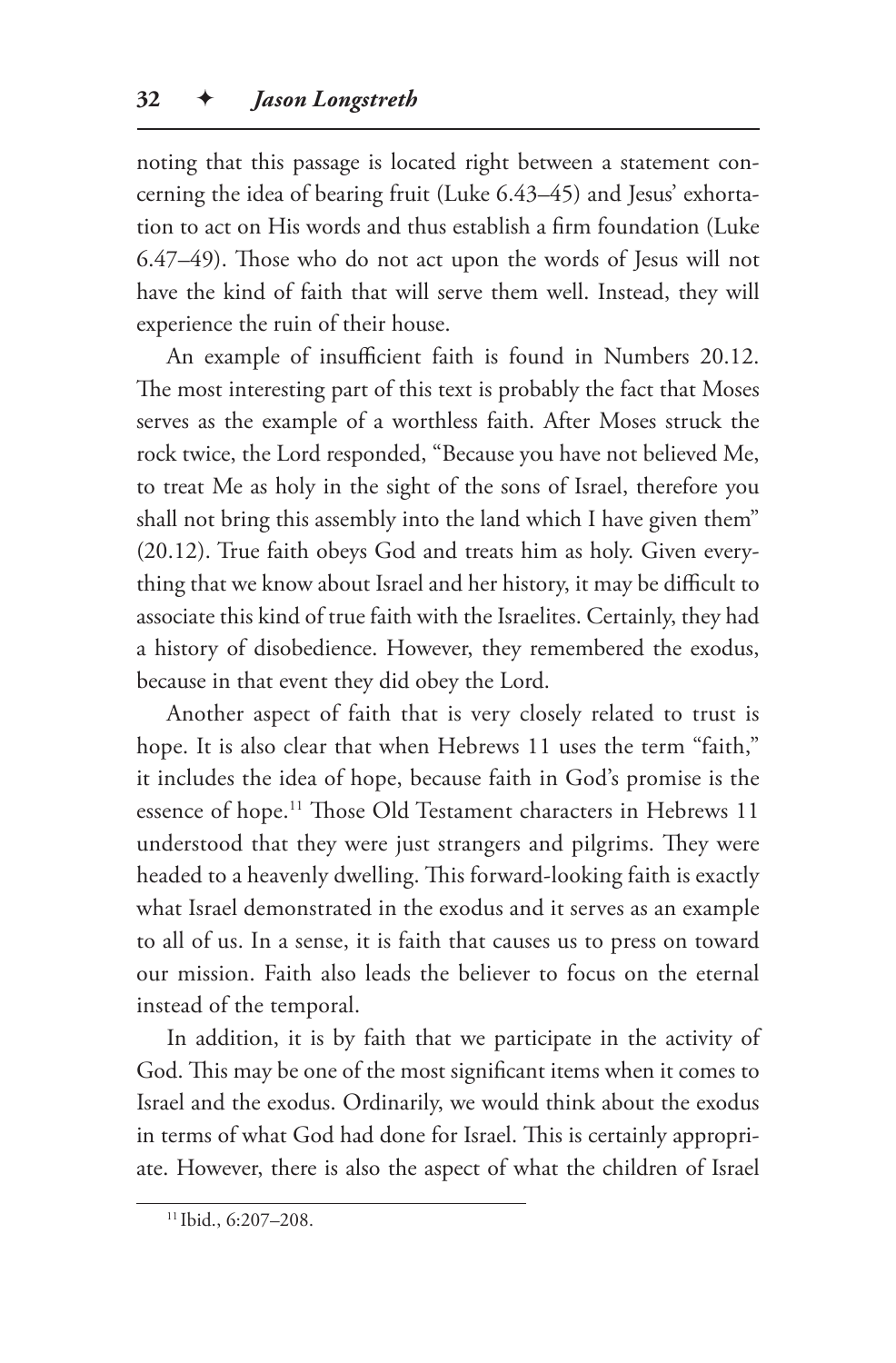did themselves. By faith they were active participants and played a part in what was accomplished. This characteristic of faith is often connected to the idea of faithfulness.<sup>12</sup> Once again, we may struggle with thinking about Israel as being faithful to God. She often fell short in that regard. However, this is what made the crossing at the Red Sea such a special event. Israel was faithful on this occasion. As a result, they are given credit for their faith. This idea of being credited because of what they did by faith often leads individuals into discussions of merit and grace.<sup>13</sup> However, what we must understand is that God has allowed us to participate with Him in His works. Furthermore, He not only allows us to participate, but He has also called us for this purpose. When we respond by faith, we engage in those activities God has prepared for us to do.

# **They Came Out of Egypt**

By faith Israel came out of Egypt. At the time of the exodus, they were willing to place their trust in God and they believed in His promises. As a result, they were willing to obey Him and they looked forward to the reward that was set before them. In many respects, this event may be seen as the high-water mark of Israel's relationship with God. That was why it was the event that Israel remembered. However, they did not remember it enough. This event should have motivated Israel to a greater faithfulness to God and a deeper relationship with Him. If only they had continued to walk by faith. May we learn from these examples set before us.

We must also remember that the true purpose of everything in Hebrews 11 was not a "looking back" but a "looking forward." By faith Moses was looking to the reward. By faith Joseph looked forward to the exodus. By faith Isaac regarded things to come. The patriarchs died in faith, without receiving the promises, but having

<sup>12</sup> Ibid., 6:208.

<sup>&</sup>lt;sup>13</sup> For a discussion on the relationship between merit and participation as it relates to salvation, see Charles D. Raith, "Aquinas and Calvin on Merit, Part II: Condignity and Participation," *Pro-Ecclesia* 21.2 (2012) 195–210.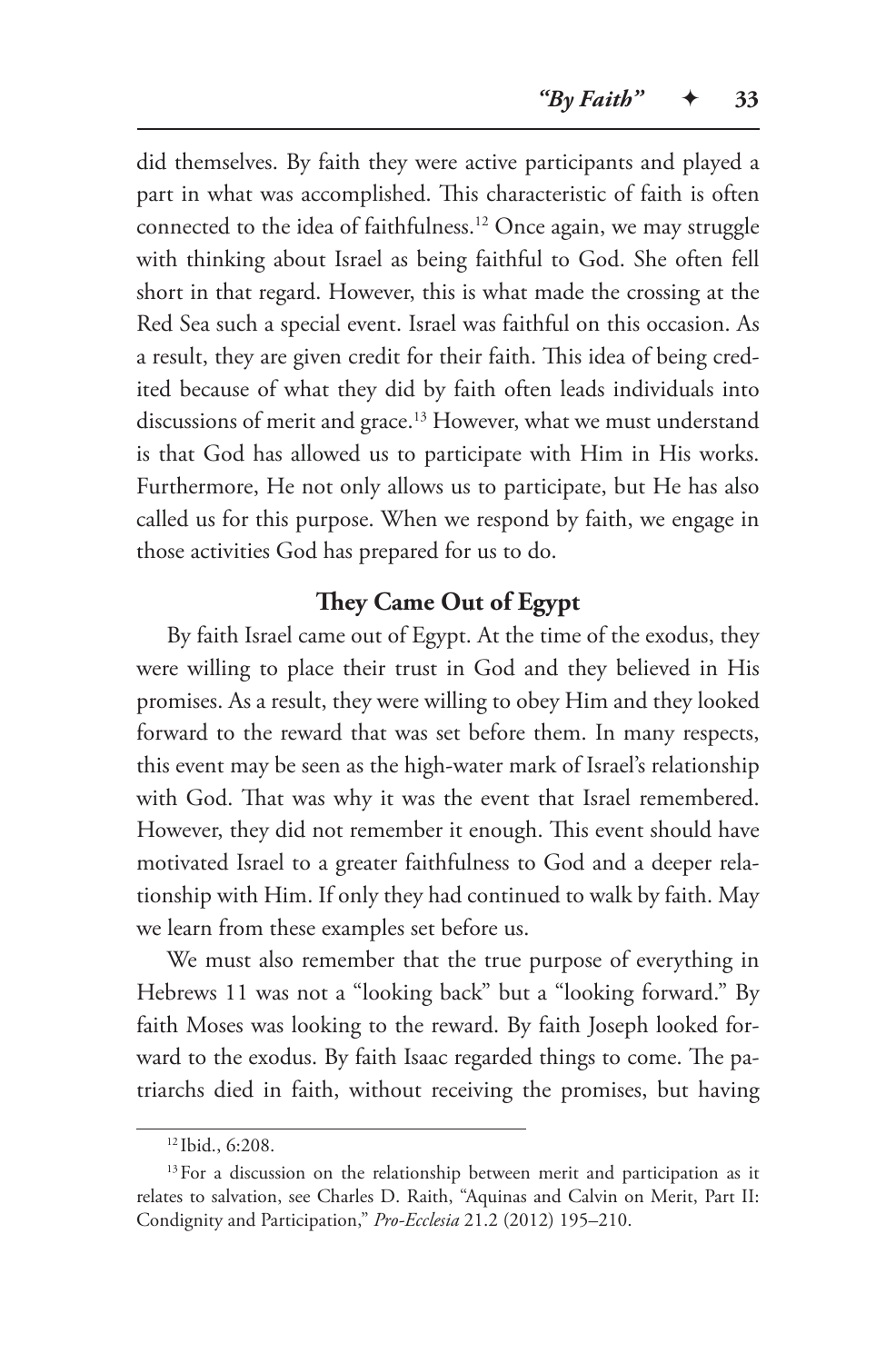seen them and having welcomed them from a distance. They desired a better country, a heavenly one. In each of these instances, faith caused them to look forward to what God would do through Jesus Christ. Jesus is the true focus of Hebrews 11.1–12.3, although it is obscured by the artificial man-made chapter division. The Hebrews writer climactically encourages his readers to focus on Jesus as the true "author and perfector of faith" (12.2). In other words, Jesus is the very definition of faith from beginning to end.

We should also note that these examples of faith in Hebrews 11 were foreshadowing Christ. After all, more than Adam, Jesus is the one who offered the better sacrifice and still speaks to us after his death. More than Enoch, Jesus was taken up by God, being found pleasing to Him. More than Noah, Jesus provided the means of salvation inheriting righteousness by faith, while simultaneously condemning the world by its rejection of that salvation. More than Abraham, Jesus left His home, lived as a stranger among us, and brought forth many children of promise, though being as good as dead. More than Isaac, Jesus was the Son of Promise offered up by God and raised from the dead. More than Isaac, Jesus was the one who has blessed both Jacob (Jew) and Esau (Gentile). More than Jacob, Jesus bestowed this blessing upon all of Abraham's offspring while dying on a piece of wood. More than Joseph, Jesus talked with Moses and Elijah about His exodus before He died. More than Moses, Jesus was the Special Child that was beautiful in God's sight, that chose to endure ill treatment with God's people, that endured rather than fearing the wrath of any earthly king, that kept the True Passover and saved the firstborn of God's people, and that delivered God's people in the True Exodus, while bringing divine judgment upon their enemies. More than Joshua, Jesus has prepared a Promised Land where Israel, including pagan idolatrous Canaanite prostitutes like Rahab, may dwell. This is why we must fix our eyes on Jesus and run the race that is set before us, so that we do make it to that Promised Land.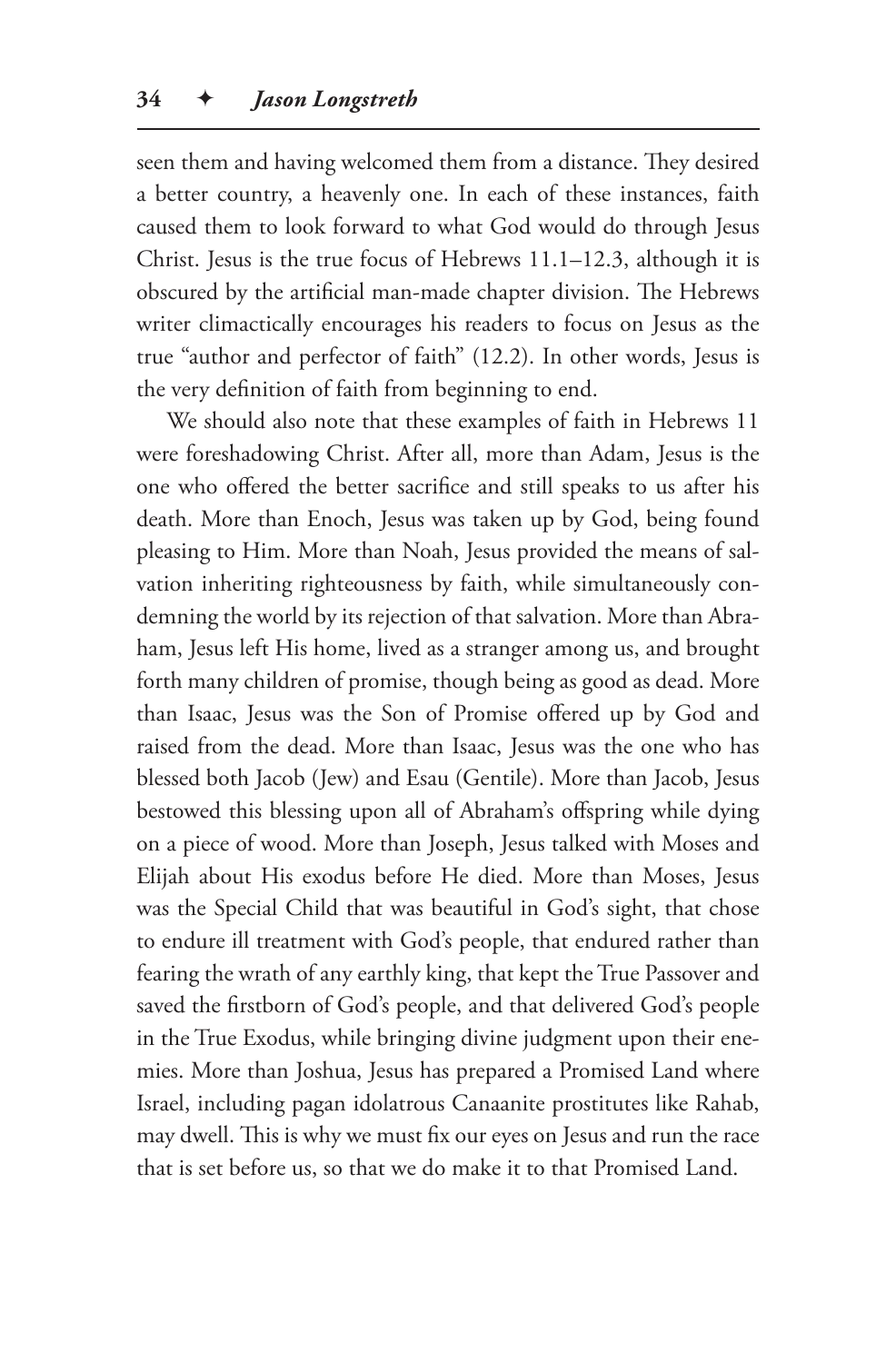# **The New Exodus and the Final Exodus**

## **Tom Hamilton**

One of the most unusual scriptural arguments for the resurrection of the physical body is found in Jesus' use of Exodus 3.6:

But that the dead are raised, even Moses showed, in the passage about the bush, where he calls the Lord "the God of Abraham and the God of Isaac and the God of Jacob." Now he is not God of the dead, but of the living, for all live to him (Luke 20.37–38).<sup>1</sup>

A common explanation for the logic of the passage is sought in the grammar, where Matthew's account records the words "I am the God of Abraham," etc. (22.32), reflecting his underlying Greek text, *egō eimi* ("I am"), taken over verbatim from the LXX. The point, it is argued, is that God *is* (present tense) the God of the patriarchs and, therefore, they must still be alive somewhere. In addition, it is often cited along with Galatians 3.16 as an example of how careful we need to be in our Bible study, even down to observing the number of a noun (e.g., singular or plural) or the tense of a verb.

However, there are several problems with this argument. First, it is not clear how a mere affirmation that the patriarchs are still alive in any way argues for the necessity of the resurrection; at best it affirms that their spirits have not been annihilated. Second, the grammar simply cannot carry the weight some are trying to place

<sup>&</sup>lt;sup>1</sup> Unless otherwise noted, all quotations of scripture are from the ESV.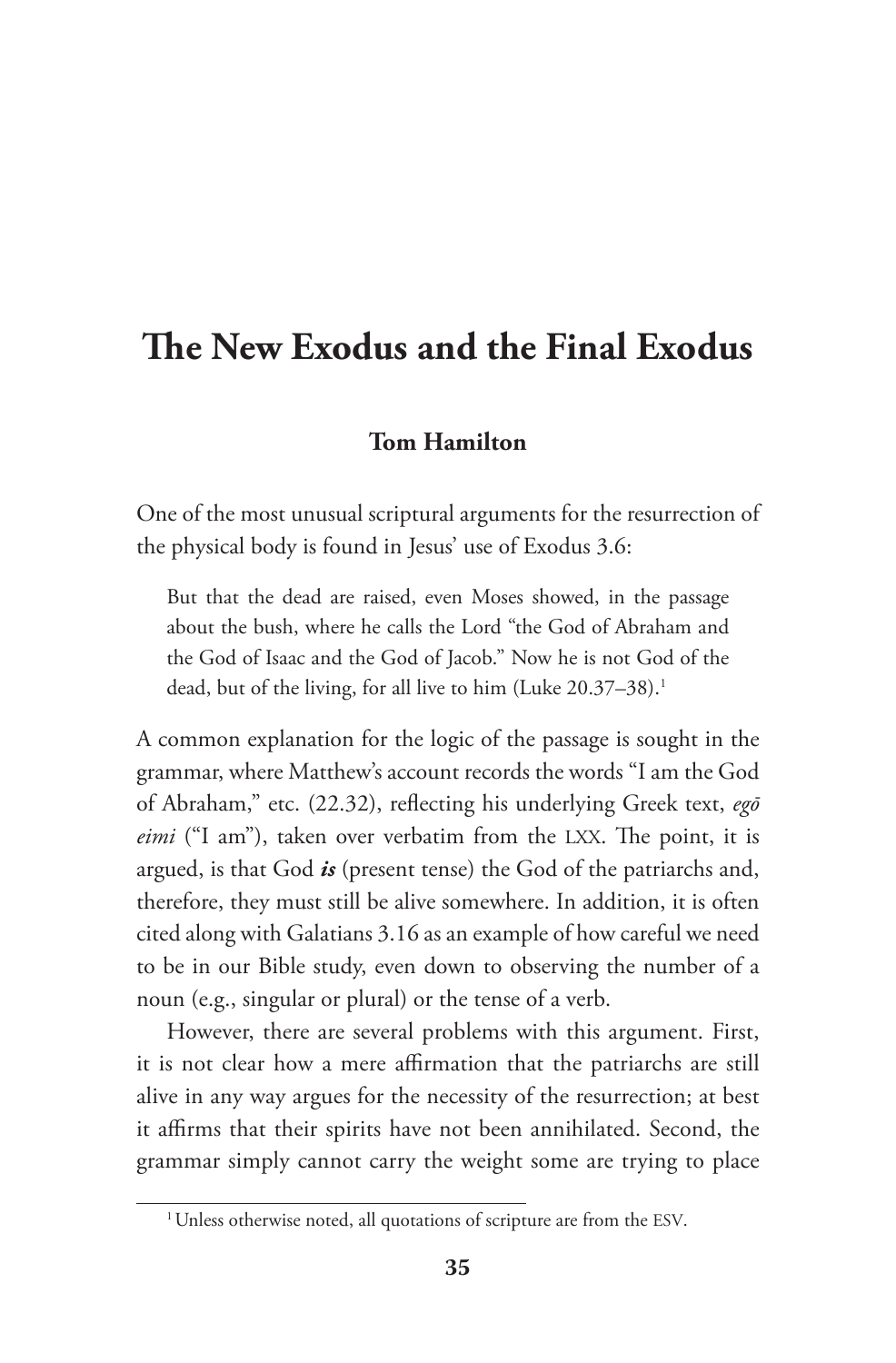upon it. For example, if an atheist father identified himself at his son's funeral with, "I am so-and-so's father," would the Christian be logically justified in concluding that the atheist does in fact, after all, believe in the resurrection? Or if a Christian father of the deceased identified himself with, "I was so-and-so's father," would the Christian be logically justified in rebuking the father for disbelief of the resurrection? Or is it more likely that we should simply not assume that these words are intended to convey such nonsense? Third, if the argument hinges on the tense of the verb, it is incredible that Mark leaves the verb entirely out of his Greek text (12.26). Of course, the verbal idea could still be understood from the context, as reflected in the fact that all of our English versions still say "I am" without the *eimi* in the original text, but its omission when it is the focus of the argument would be almost inexplicable. This is even more telling when one recognizes that the original text of the LXX includes the verb and Mark must intentionally omit it (Exod 3.6 LXX). But most decisive of all is the fact that Luke's account is recorded in such a way that the verb "to be" (*eimi*) cannot be understood or supplied into the sentence at all (Luke 20.37). But if Jesus is not making a grammatical argument, then what is his point?

#### **The Critical Importance of the Promise to Abraham**

When Yahweh first gave His promise to Abraham in Genesis 12, He was articulating the divine redemptive plan that was established before the creation of the cosmos, that is, His eternal purpose to save humanity (Eph 1.3–14; 3.1–13). Paul refers to this Abrahamic promise as nothing less than the "gospel" (or "good news") proclaiming that eternal purpose to save all people: "And the Scripture, foreseeing that God would justify the Gentiles by faith, preached the gospel beforehand to Abraham, saying, 'In you shall all the nations be blessed" (Gal 3.8).<sup>2</sup> Here Paul is conflating the three instances

<sup>2</sup>While it is obvious that the Greek word *ethnē* from Genesis 18.18 and 22.18 can be translated as either "nations" or "Gentiles," it is not equally obvious how Paul in Galatians 3.8 justifiably reads salvation into the Greek word *eneulogēthēsontai*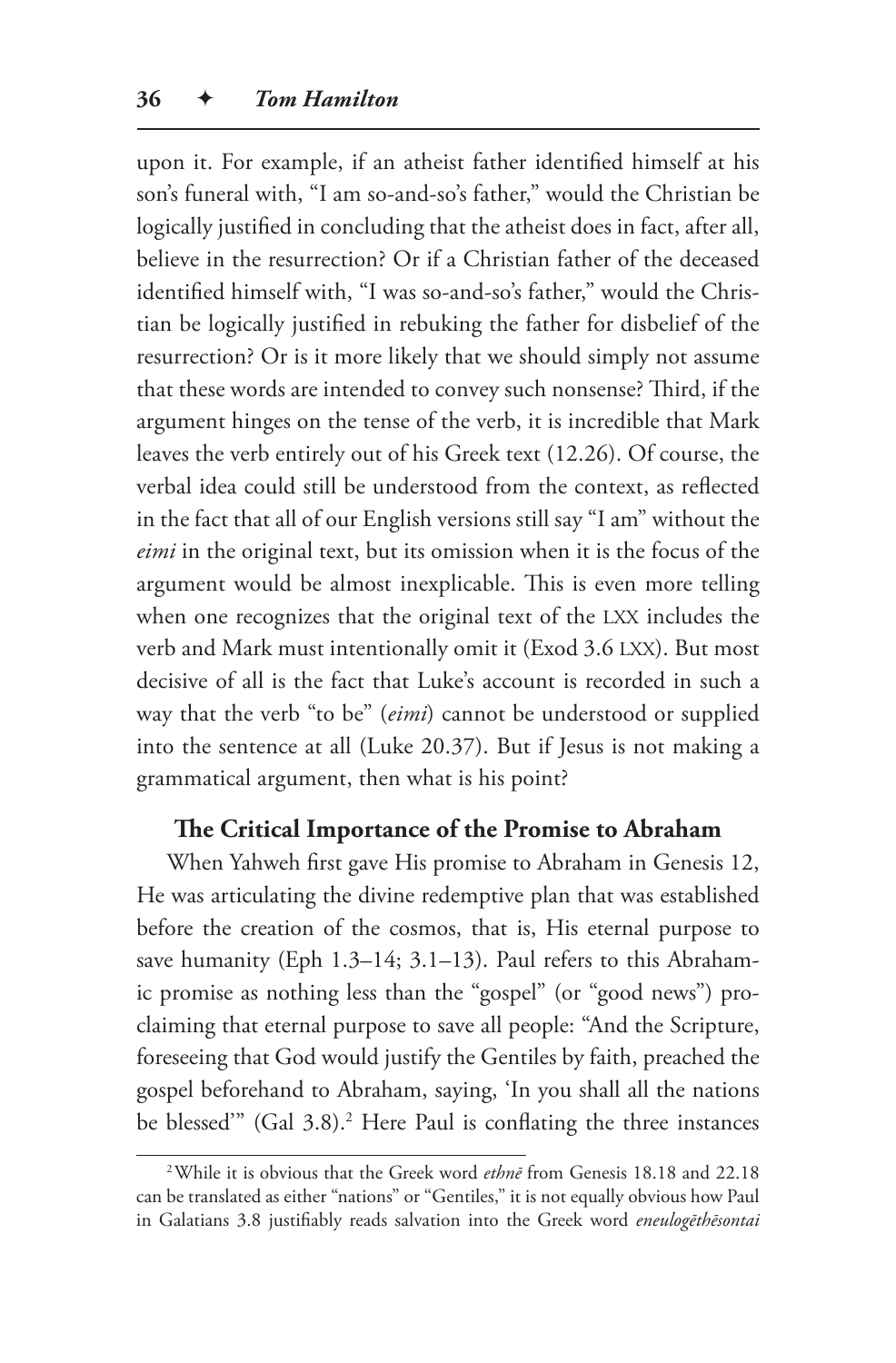where Yahweh specifically indicated to Abraham His intention to bless all human beings through Abraham and his family (Gen 12.3; 18.18; 22.18), which intention was repeated to Isaac (Gen 26.4) and Jacob (Gen 28.14). From this point on throughout the remainder of the Old Testament, the three-fold reference to "Abraham, Isaac, and Jacob" is always a shorthand way of indicating this foundational covenant or promise and all that it entailed.3

This is one key to understanding the logic of Jesus' resurrection argument noted above (Matt 22.29–32; Mark 12.24–27; Luke 20.34–38). If all the covenant promises of Yahweh to Abraham, Isaac, and Jacob—none other than the singular divine purpose God has for mankind—end with those patriarchs (and everybody else) as worm food, what good are they? If death is the ultimate power and authority in the universe, if death has the final say, and if death is the decisive determiner of everybody's fate, God's covenant faithfulness is meaningless, merely secondary and conditional, and subject to being vetoed and overturned by death.4 To read of God's covenant with Abraham, Isaac, and Jacob and think that death will be allowed to be victorious in the end is truly to "err, not knowing the scriptures nor the power of God" (Mat 22.29 KJV).

<sup>4</sup>Paul makes a similar argument in the synagogue at Antioch of Psidia from Isaiah 55.3: "And as for the fact that he raised him from the dead, no more to return to corruption, he has spoken in this way, 'I will give you the holy and sure blessings of David'" (Acts 13.34). While the passage does not mention resurrection directly and the context of Isaiah 55 cannot be construed to supply it, Paul's argument remains valid: how can the blessings of David be "sure" or "certain," if death can trump them? Note also that the "you" in both Isaiah 55.3 and Paul's quotation in Acts 13.34 is plural, indicating the promise extends to more than just Jesus personally, but to all who can lay claim to the Davidic promise (including Christians today).

<sup>(&</sup>quot;will be blessed"). The answer is found in context. While a large screen television might be considered a blessing in one context, to a man drowning in the middle of the Atlantic Ocean it would be a liability and not a blessing. Similarly, if humanity's singular problem is sin, the only thing that could qualify as a "blessing" in that context would be the forgiveness of sins.

<sup>3</sup> See Gen 50.24–25; Exod 2.23–25; 3.1–4.17; 6.1–8; 33.1–3; Lev 26.40–45; Num 32.6–15; Deut 1.8; 6.4–12; 9.1–29; 29.10–14; 30.15–20; 34.4; 2 Kng 13.22–23; Jer 33.23–26.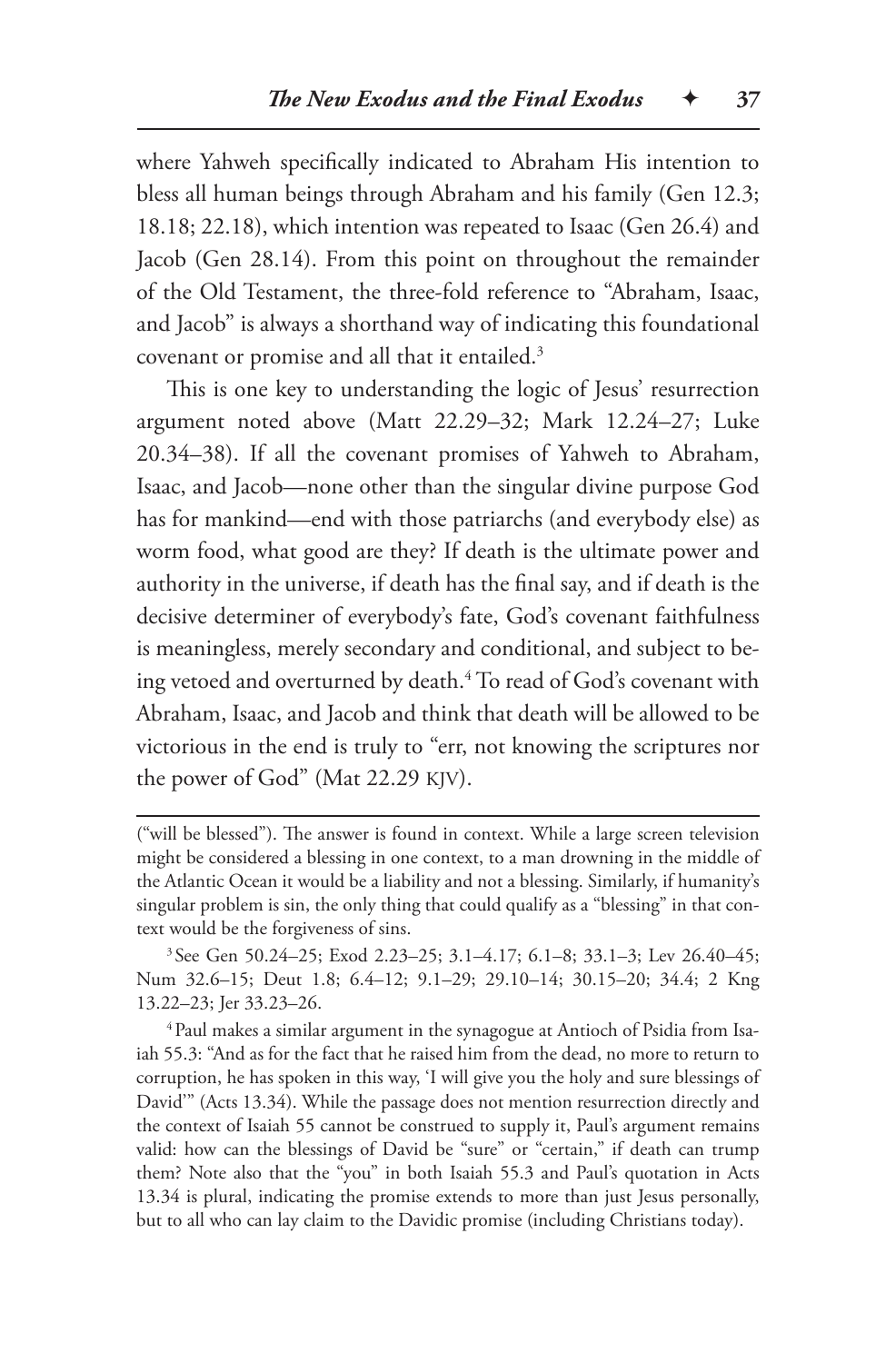#### **The Critical Importance of the Exodus under Moses**

However, there is a second critical key to understanding Jesus' point to the Sadducees about the resurrection. Of the nineteen different passages in the Old Testament that Jesus could have used to speak of Yahweh's covenant with "Abraham, Isaac, and Jacob," Jesus selected the occasion of the burning bush to make his point ("in the passage about the bush;" Mark 12.26; Luke 20.37). As has been demonstrated throughout this lectureship, the exodus from Egypt is Yahweh's greatest act of salvation in the Old Testament, the paradigm for all other redemptive acts in the history of Israel, and that story begins in earnest at the burning bush. Here we are told that "God remembered His covenant with Abraham, Isaac, and Jacob" (Exod 2.24), which does not refer to God's mental recall after a lapse of memory, but being "mindful" of something in such a way as to act in a manner to make the idea a reality. In other words, the exodus from Egypt would become God's first major effort to fulfill His promise to Abraham in any substantial way and thereby to reveal Himself as living up to His covenant name, Yahweh:<sup>5</sup>

Then Moses said to God, "If I come to the people of Israel and say to them, 'The God of your fathers has sent me to you,' and they ask me, 'What is his name?' what shall I say to them?" God said to Moses, "I AM WHO I AM." And he said, "Say this to the people of Israel, 'I AM has sent me to you.'" God also said to Moses, "Say this to the people of Israel, '[Yahweh], the God of your fathers, the God of Abraham, the God of Isaac, and the God of Jacob, has sent me to you.' This is my name forever, and thus I am to be remembered throughout all generations (Exod 3.13–15, edited)

From Abraham down to Moses, the patriarchs were—to use the words of the writer of Hebrews—merely "heirs of the promise" (Heb 11.9), who "died in faith without receiving the promises" (Heb

<sup>&</sup>lt;sup>5</sup> See V. J. Benson, "The I AM Remembers His Covenant with Abraham," in Thomas Hamilton, ed., *Florida College Annual Lectures 2022* (Temple Terrace: Florida College Press, 2022) xx-xx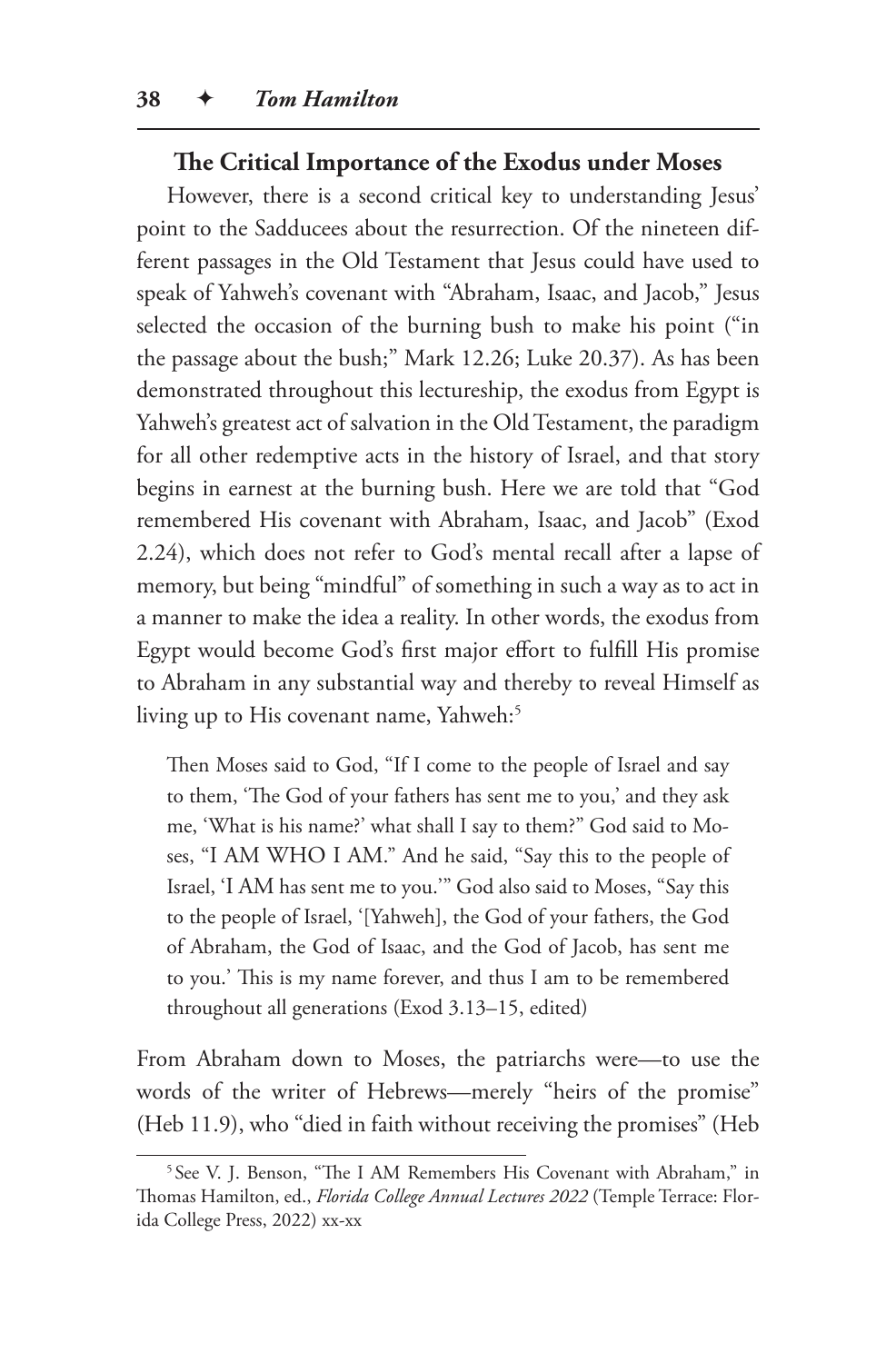12.13) and "did not receive what was promised" (Heb 12.39). However, with what Yahweh purposed to accomplish through Moses, the exodus was to become God's definitive exhibition of redemption and salvation for all the world to see. Yahweh's covenant faithfulness in fulfilling His promise to Abraham was openly displayed for almost 1500 years, as the later prophets hearkened back time and again to the exodus as the ultimate paradigm of divine deliverance for Israel.<sup>6</sup>

Yet as great as this salvation was, the exodus could only foreshadow the as-yet-unrealized true deliverance from death, both physical and spiritual, and inherently points us toward the need for an even greater exodus. One must understand Jesus' reference from Exodus 3.6 to serve two purposes: (a) it demonstrates God's past faithfulness in working out His divine promises to Abraham, Isaac, and Jacob down to Jesus' day; and (b) it simultaneously assures us of God's future faithfulness in bringing those promises to total and complete fulfillment, including the defeat of death by means of the resurrection of the dead. Little did the Sadducees understand that the dawning of that new and greater exodus was already bursting upon them in the very person of Christ. After all, to use the words of the writer of Hebrews again, Moses himself along with all other faithful Israelites were also merely "heirs of the promise" (Heb 11.9), who "died in faith without receiving the promises" (Heb 12.13) and "did not receive what was promised" (Heb 12.39) either. Only with the arrival of this New Moses, Jesus, to inaugurate a New Exodus would the promise to Abraham be more truly fulfilled and God's eternal purpose realized.

#### **The Shadow and the Body**

It seems that most Christians have at best an ambiguous relationship with the Old Testament scriptures. On the one hand, they have been told that the "law" has been "abolished" or "nailed to the cross" (Eph 2.14–15; Col 2.13–17), so that the Old Testament scriptures

<sup>6</sup> See Ben Hall, "The Covenant Faithfulness of God," in Thomas Hamilton, ed., *Florida College Annual Lectures 2022* (Temple Terrace: Florida College Press, 2022) xx-xx.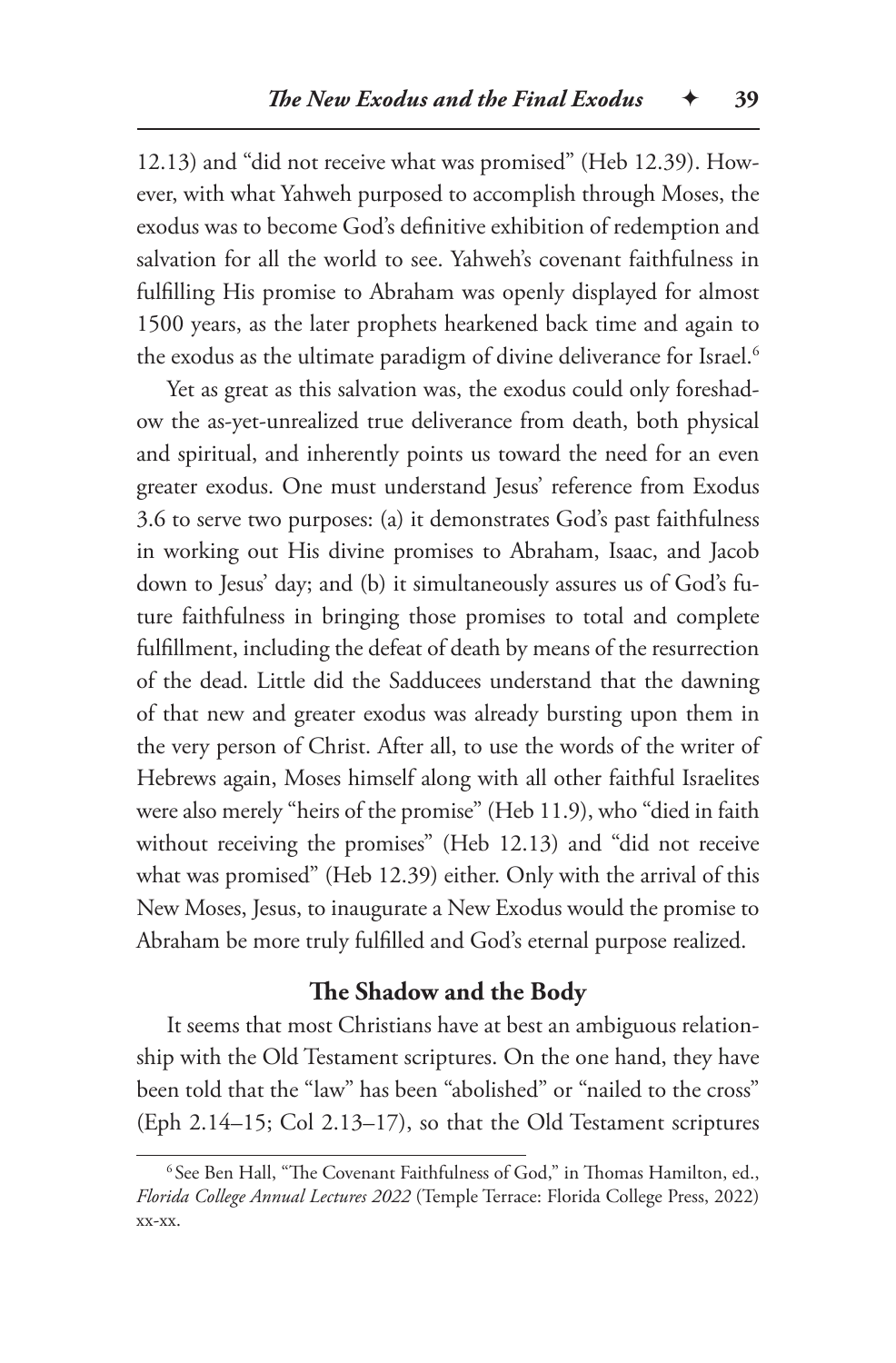are no longer authoritative, but only to be used for (a) historical background information to the NT; (b) familiarity with OT quotations in the NT; or (c) basic moral teaching akin to Aesop's fables. On the other hand, they have been told that the "law" is still scripture, revealing the character and mind of God, and it is also still obviously authoritative for some things such as child training (just try preaching a sermon on that topic without using Proverbs). The confusion seems to lie in a wide-spread misunderstanding of the word "law" as it is used by NT writers and a corresponding failure to differentiate two particular uses of "law."

This difference is easily seen in Romans 3.21: "But now apart from the Law the righteousness of God has been manifested, being witnessed by the Law and the Prophets" (NASB). Here Paul affirms that God's righteousness has nothing to do with the "law," but it is also at the same time revealed in the "law." To clue to the distinction is found in the phrase "Law and Prophets," the standard way by which Jews referred to their scriptures (they obviously did not call them the "Old" Testament), while the other "law" must be the Mosaic covenant, the relationship God formed with Israel beginning at Mt. Sinai. The latter, the old covenant, has been abolished and one cannot have this covenant relationship with God if one wanted to. In distinct contrast, the Old Testament scriptures, the books of the Bible from Genesis through Malachi, retain their authority as the very words of God that reveal His eternal purpose to us:

But as for you, continue in what you have learned and have firmly believed, knowing from whom you learned it and how from childhood you have been acquainted with the sacred writings, which are able to make you wise for salvation through faith in Christ Jesus. All Scripture is breathed out by God and profitable for teaching, for reproof, for correction, and for training in righteousness, that the man of God may be complete, equipped for every good work (2 Tim 3.14–17).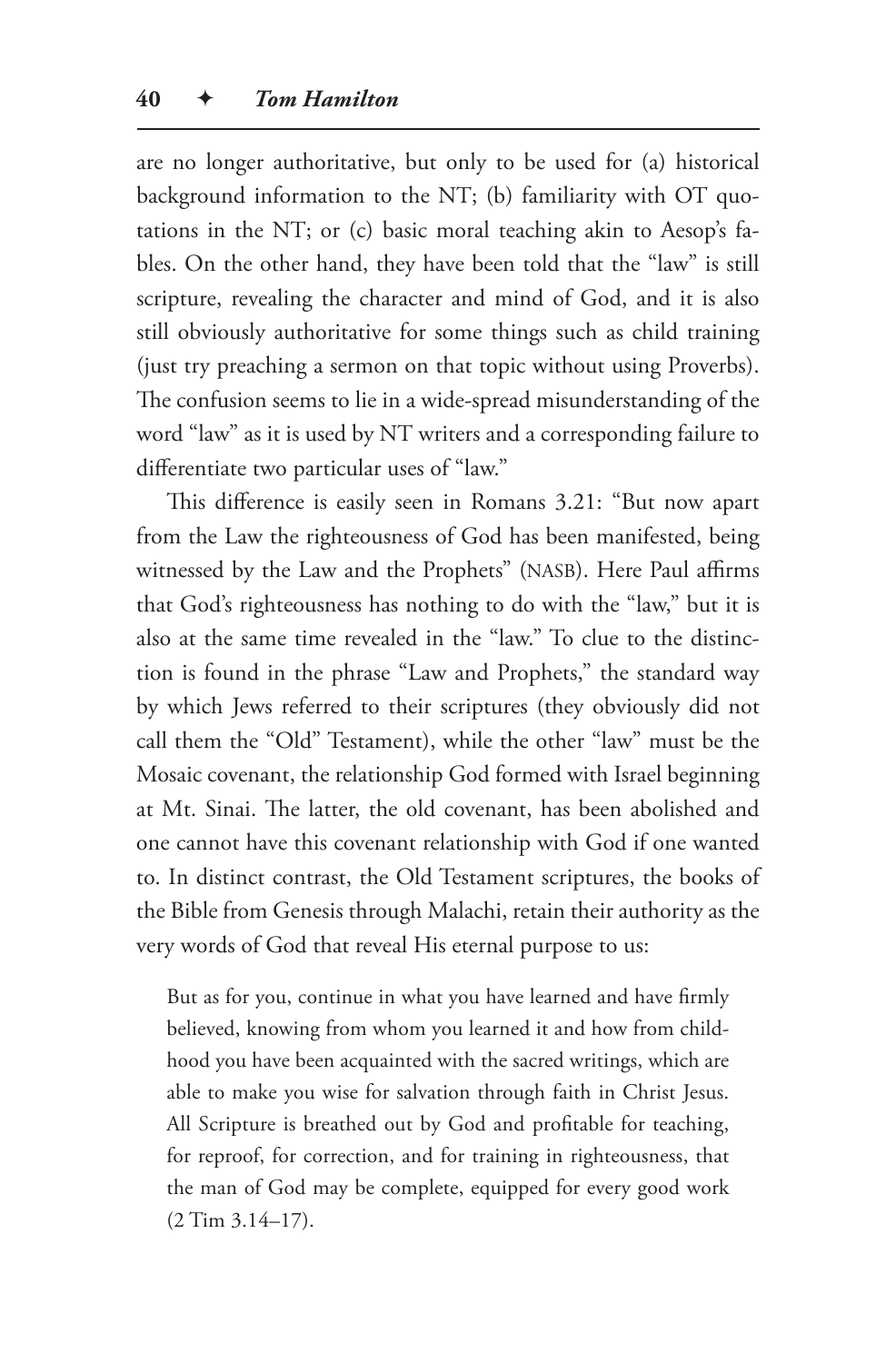The sacred writings known to Timothy from his infancy could only have been the Old Testament scriptures, which Paul here affirms to be inspired and therefore authoritative. In fact, people can only be thoroughly equipped as God's people when these scriptures are used as they should be to (a) teach people what they do not know; (b) rebuke people about what they are doing wrong; (c) correct people about how to fix what they are doing wrong; and (d) give people practice in living right. This agrees with Jesus' own words about the Old Testament scriptures:

Do not think that I have come to abolish the Law or the Prophets; I have not come to abolish them but to fulfill them. For truly, I say to you, until heaven and earth pass away, not an iota, not a dot, will pass from the Law until all is accomplished. Therefore whoever relaxes one of the least of these commandments and teaches others to do the same will be called least in the kingdom of heaven, but whoever does them and teaches them will be called great in the kingdom of heaven. For I tell you, unless your righteousness exceeds that of the scribes and Pharisees, you will never enter the kingdom of heaven (Matt 5.7–20).

It is obvious that not "all things" foretold in the Old Testament scriptures have been "accomplished" yet (Gr. *genētai* "happened"),<sup>7</sup> so the assurance of Jesus stands that nothing has been abolished or passed from this "Law" (the Old Testament scriptures), unlike the other that has now been abolished (the old covenant relationship).

Not only does the NT explicitly demand our recognition of the authority and purpose of the Old Testament scriptures, but this is also made clear by the example of the apostles and early disciples. Beginning on Pentecost, the early Christians preached the gospel of Jesus Christ with no other scriptures than the Old Testament, and they used these scriptures authoritatively. For example, in Acts 13.46–47

<sup>7</sup>At the very least, Paul argues that neither Isaiah 25.8 or Hosea 13.14 will be fulfilled completely until the final resurrection has "happened" (1 Cor 15.54–55; Gr. *genēsetai* "will happen").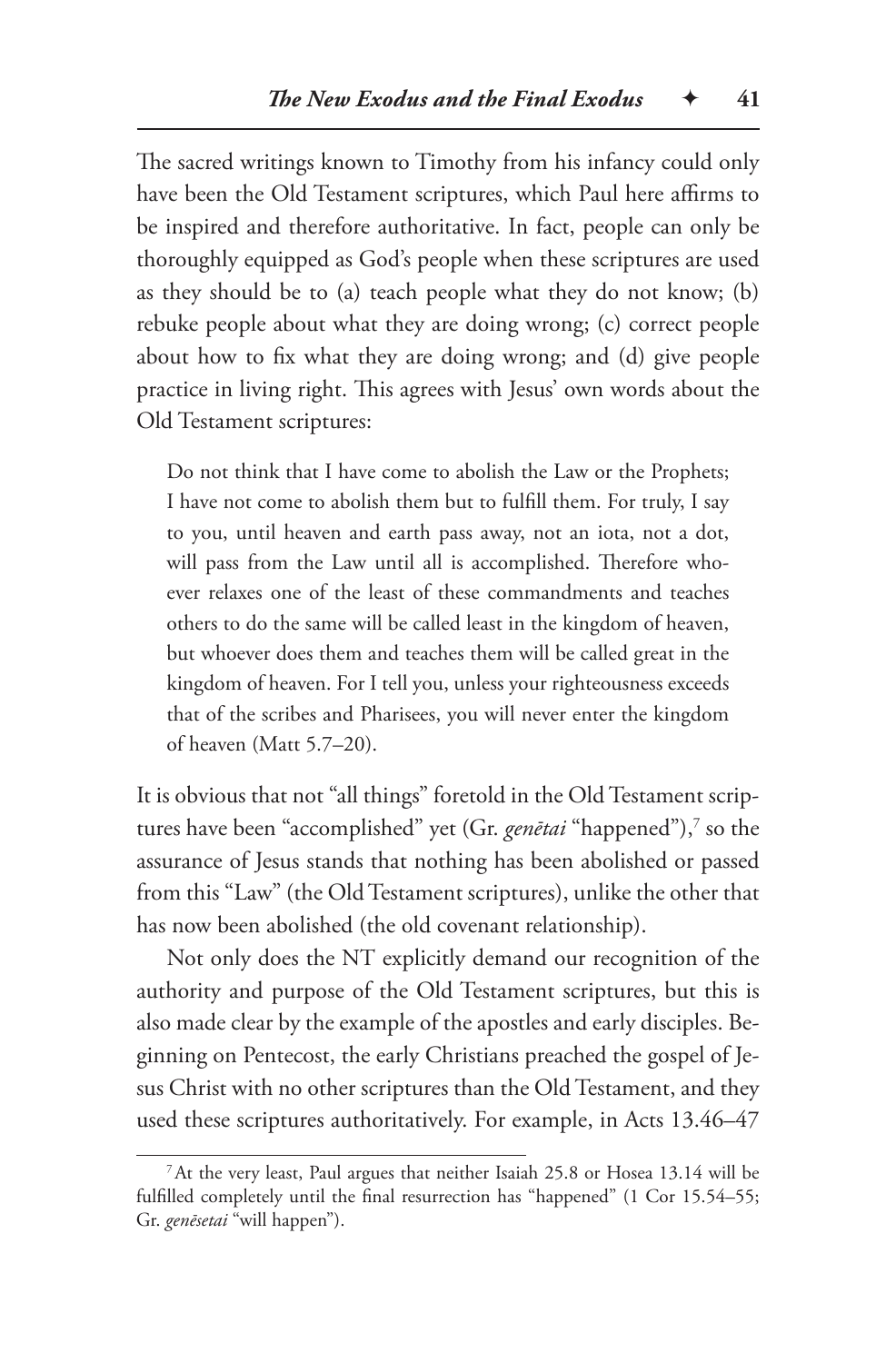Paul cites Isaiah 49.6 as a binding command from the Lord that requires him to evangelize the Gentiles. With Paul's argument in Galatians 3.10–29 about the inferiority and passing of the "law" (old covenant)—which employs several Old Testament scriptures to abrogate the "law," the validity of the argument directly depends upon those Old Testament passages retaining their authority as scripture.

In addition to direct statements of scripture and approved apostolic examples, one should consider the implications of God's eternal purpose and its relation to the Old Testament scriptures. If all scripture is intended to reveal the character and mind of God, especially His single unchanging plan developed before the foundation of the world, one might expect that both the Old and New Testaments would be disclosing aspects of this same message, as opposed to contradictory messages. In fact, this is affirmed repeatedly in the NT. For example, the saving work of Jesus Christ that has been accomplished for all people is said to have already been "preached beforehand to Abraham" (Gal 3.8), and since the entirety of the Old Testament is the outworking of God's promise to Abraham, the OT must really be about Christ. This agrees with what Jesus Himself declared in Luke 24:

And beginning with Moses and all the Prophets, he interpreted to them in all the Scriptures the things concerning himself (v. 27). … Then he said to them, "These are my words that I spoke to you while I was still with you, that everything written about me in the Law of Moses and the Prophets and the Psalms must be fulfilled" (v. 44)

Do not be deceived: if one abolishes, nullifies, or discards the Old Testament scriptures, one thereby has abolished Christ, nullified God's promise to Abraham, and discarded one's own salvation.

Yet it must be recognized that there is a distinct difference in the way God has revealed Himself in the Old Testament and the way He has revealed Himself in the New Testament. Understanding this difference is necessary to avoid the error of using OT scripture to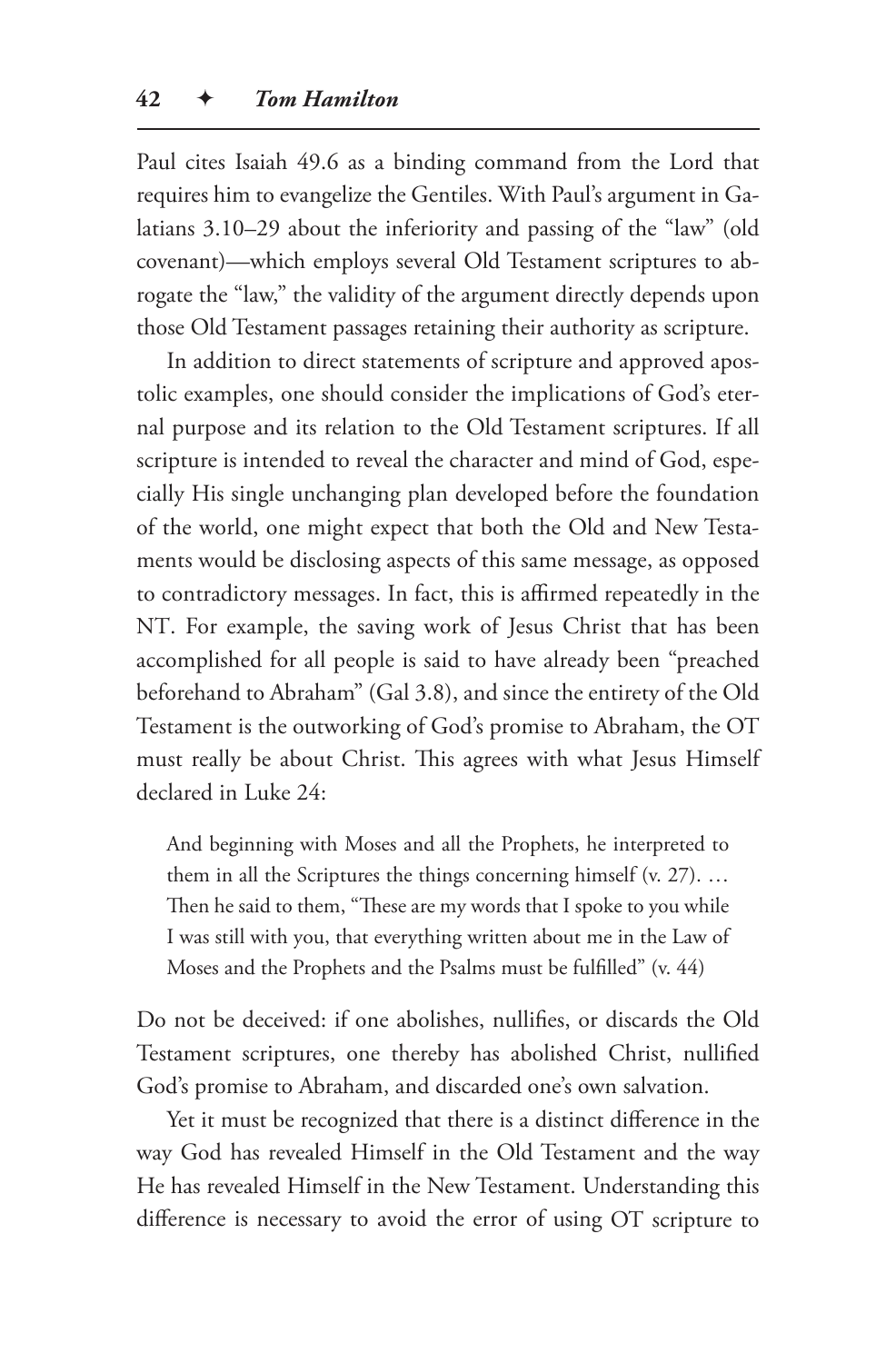require animal sacrifice, bind circumcision, or legislate several other old covenant features (e.g., instrumental music, clean and unclean food regulations, a separate intercessory priesthood of fallible humans). The key is found in two concepts the NT uses to describe the OT scriptures: (a) "shadow" (Gr. *skia*; Col 2.17; Heb 8.5; 10.1); and (b) "type" (Gr. *typos*, Acts 7.44; Rom 5.14; 6.17; 1 Cor 10.6, 11; Phil 3.17; 1 Thess 1.7; 2 Thess 3.9; 1 Tim 4.12; Tit 2.7; Heb 8.5; 1 Pet 5.3) or "copy, example" (Gr. *hypodeigma*, Heb 4.11; 8.5; 9.23; Jam 5.10; 2 Pet 2.6; Gr. *hypotypōsis*, 1 Tim 1.16; 2 Tim 1.13; Gr. *antitypos*, Heb 9.24; 1 Pet 3.21).

The idea of a "shadow" is that one can discern some basic features of the object casting the shadow, which can be helpful if one cannot see the object itself directly (e.g., around the corner of a building). One can estimate the object's size, distinguish a person from an animal, etc., but many details, such as the color of the object, are not discernible or are "hidden." In Colossians 2, Paul affirms that the old covenant features (e.g., sabbath keeping, food regulations) were merely shadows of Christ, who is the actual object (Gr. *sōma* "body") casting the shadow: "Therefore do not let anyone judge you with respect to food or drink, or in the matter of a feast, new moon, or Sabbath days—these are only the shadow of the things to come, but the reality [Gr. *sōma* "body"] is Christ" (Col 2.16 NET). The writer of Hebrews also uses this imagery to speak of the entire Levitical priesthood and sacrificial system (Heb 8.5; 10.1), which point us to the true high priest and sacrifice, Jesus Himself (Heb 7.26–8.2; 9.23–10.18). Note that this does not mean that the "shadow" is without value or, worse yet, is somehow false, because it does reveal true details about the object of which it is a shadow. Nor is the shadow superfluous now that one can see the object itself directly, because sometimes one might notice a detail from the shadow that causes one to look back to the object with greater scrutiny. Yes, a shadow by definition is incomplete, but it also captures our attention and directs it toward the One casting the shadow.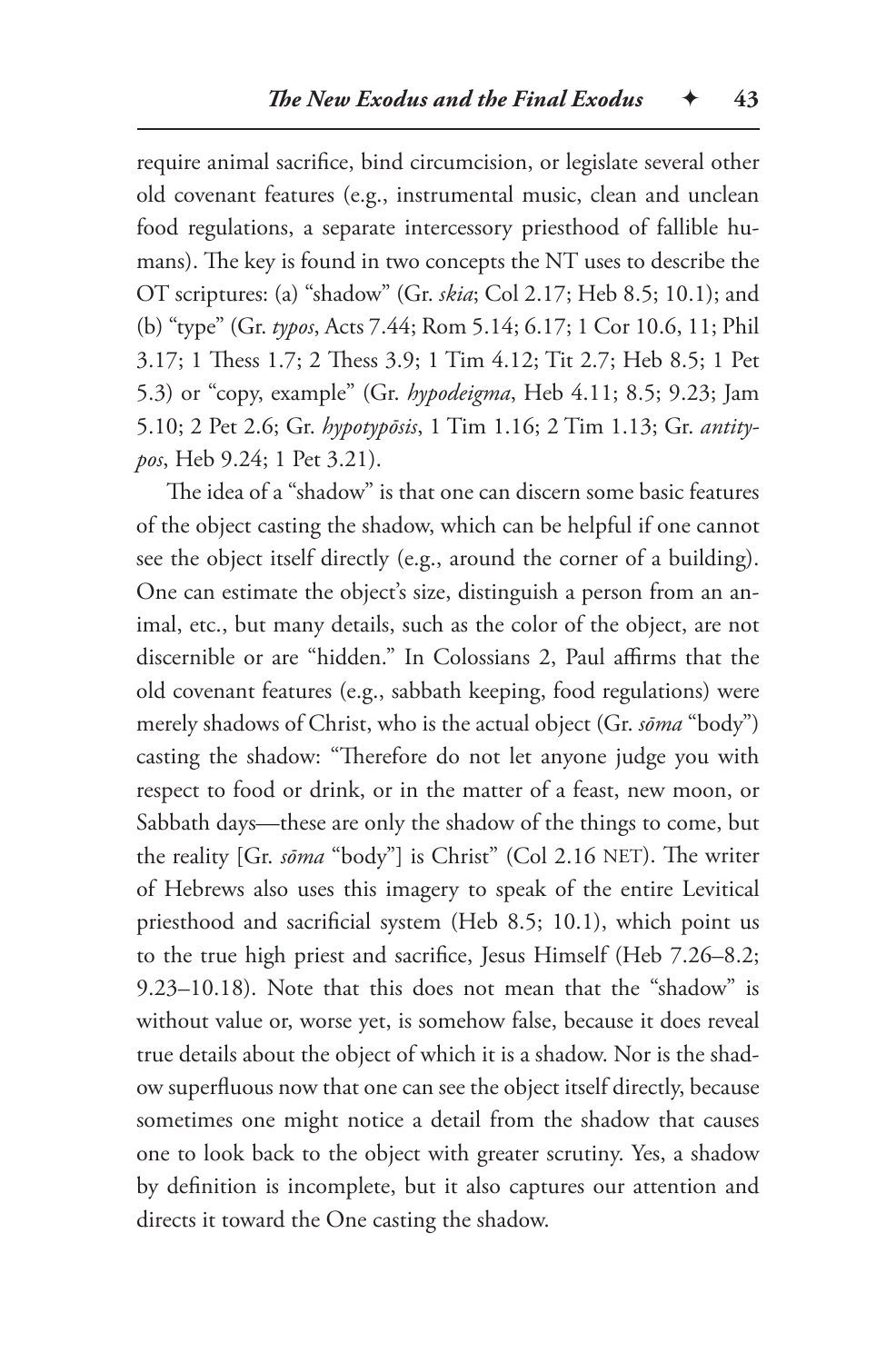The idea of a "type" can be conveyed by the more colloquial term "model." Like the model airplanes I built and painted as a child, they were patterns, examples, or copies of the real objects they were modeling. Since I was not allowed to have an actual Boeing 747 or a Saturn V rocket in my bedroom, I had to be content with an inoperative plastic replica that was the wrong size. Yet in every other facet, it was "just like" the "real" thing, and this is how the Bible speaks of the Old Testament items being "models" of their "true" counterparts. For example, when the writer of Hebrews speaks of the "true tabernacle" (Heb 8.1–5; cf. 9.24), it is not in contrast to a "false" tabernacle, but the one Moses built, which itself was a "pattern" or "model" of heaven. In the same way, the true, spiritual worship which is now possible in Christ (John 4.23–24) is not contrasted with false worship, but the incomplete and inadequate worship under the old covenant system, no matter how sincerely or correctly it had been performed (cf. Josh 24.14). The model is "just like" its true counterpart, except for having the wrong size, being made of the wrong material, and/or lacking functionality.

This is the key to reading the Old Testament: (a) seeing how all of the Old Testament ultimately points us to Christ and is fulfilled in Him; and (b) discerning the limitations of the Old Testament models in regard to size, material, and functionality limitations (e.g., animal sacrifice, instrumental music). What is important to remember, however, is that the ways in which the model is "just like" the real thing, it is communicating the truth of God's eternal purpose and that truth does not cease to be true simply because one can now see the actual object more directly. In fact, a continued scrutiny of the model may reveal aspects of the actual object that one failed to recognize or appreciate when only looking at the object itself.

Therefore, as we study the exodus we must appreciate that it is the most important, most fundamental, and most fully developed model of divine redemption that is only surpassed by the true redemption that we have in Christ. The exodus in all its various dimensions con-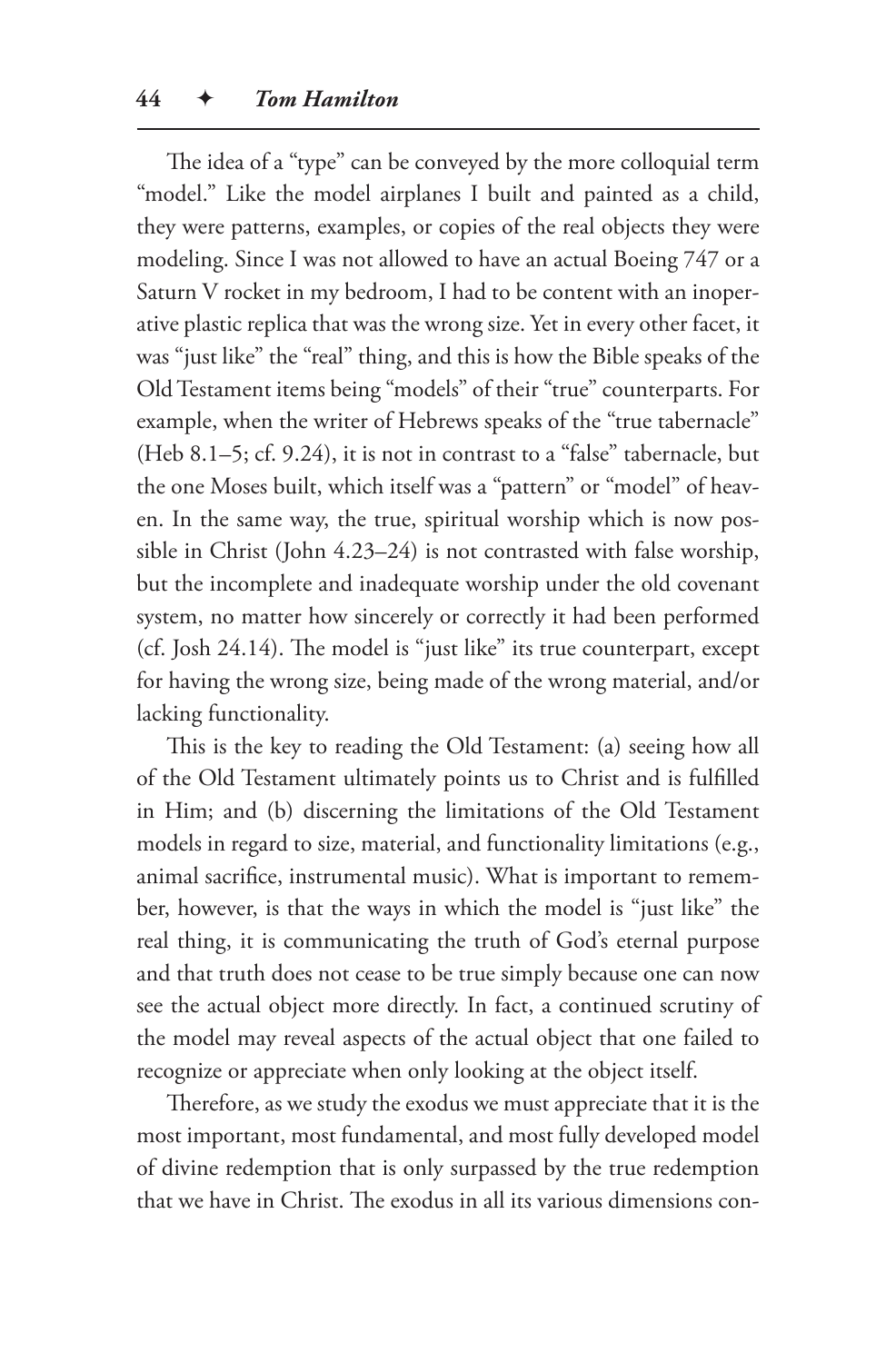stantly points us to the salvation that we now have in Jesus and that we will realize more fully on the Day of Judgment.

## **The Exodus: Old and New**

As has been demonstrated throughout this lectureship, the exodus from Egypt is Yahweh's paradigm for all His other redemptive acts in the history of His dealings with humanity, culminating in the greatest act of salvation of all, our deliverance from the bondage of sin into the true Promised Land of heaven. This lectureship gives us the opportunity to pause, to reflect upon, and to marvel at how the most prominent aspects of the exodus story foreshadow and point toward their fuller realities in the New Exodus accomplished in Christ.

First, Jesus Christ is the New Moses. This model or paradigm was established in Deuteronomy 18.15–19 and ever since that time God's people had been anticipating a second Moses:<sup>8</sup>

The Lord your God will raise up for you a prophet like me from among you, from your brothers—it is to him you shall listen—just as you desired of the LORD your God at Horeb on the day of the assembly, when you said, "Let me not hear again the voice of the LORD my God or see this great fire any more, lest I die." And the LORD said to me, "They are right in what they have spoken. I will raise up for them a prophet like you from among their brothers. And I will put my words in his mouth, and he shall speak to them all that I command him. And whoever will not listen to my words that he shall speak in my name, I myself will require it of him."

The parallels between Moses and Jesus cannot be merely coincidental: (a) a special child rescued from an evil king bent on his destruction; (b) one who leaves a place of glory to cast his lot with the lowly; (c) one who works signs and wonders; (d) a savior and

<sup>&</sup>lt;sup>8</sup> Note the NT references anticipating "the Prophet" (John 1.21, 25; 6.14; 7.40; cf. Matt 21.11; Luke 7.16) or referring to the Deuteronomy passage (Matt 17.5; Mark 9.7; Luke 9.35; John 1.45; 5.46; Acts 3.22–23; 7.37). Also note Jewish extrabiblical sources (4Q175 4–8; *Midr. Rab*. Exod 2.4; Jos. *Ant*. 20.97–99).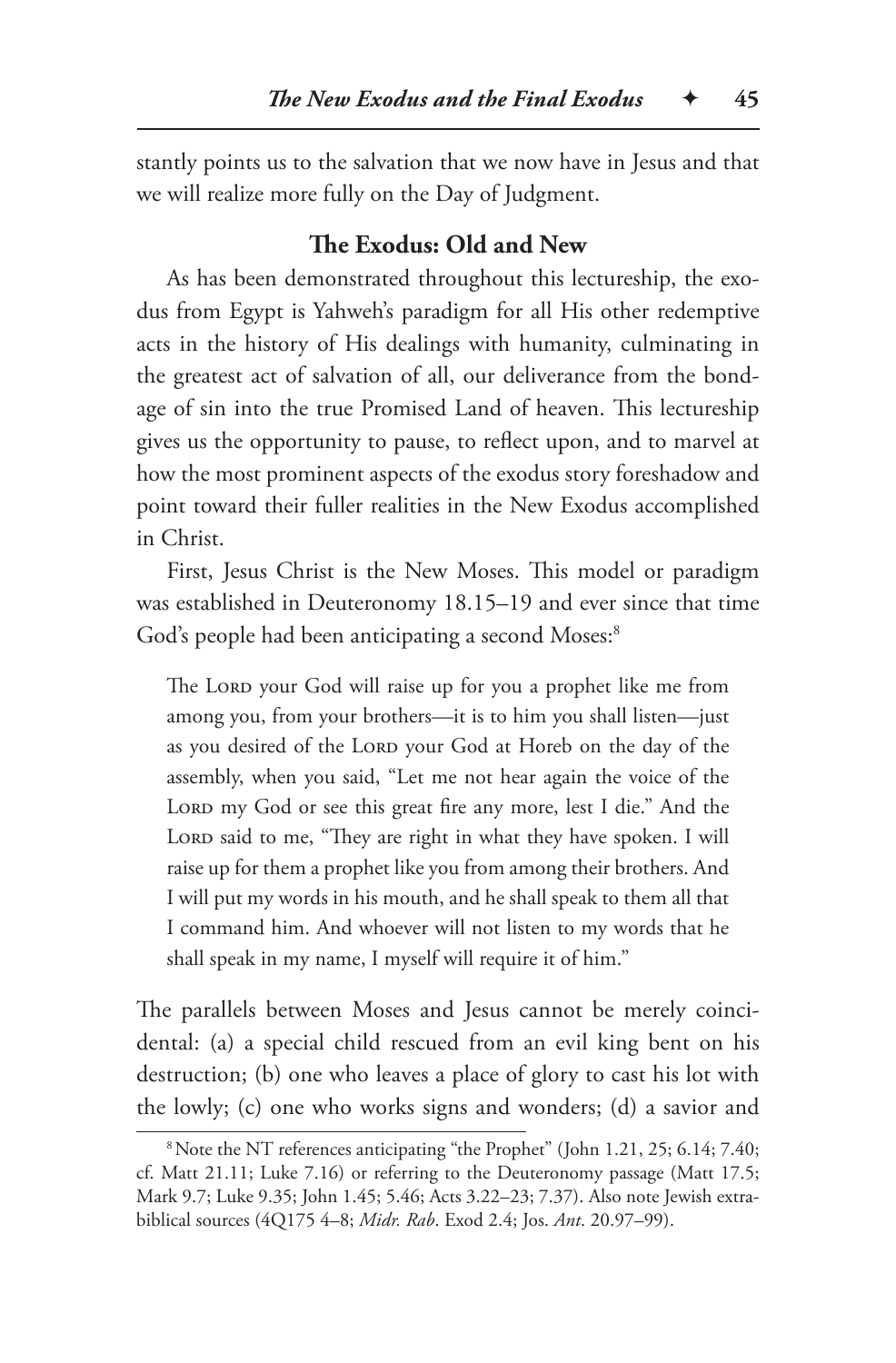redeemer who delivers God's people from bondage; (e) one who provides bread and water to the people; (f) one who sees the form of God and hears God's voice on behalf of the people; (g) one who reveals the will of God to the people; (h) a mediator of a new covenant and gives the law to the people; (i) one who builds a tabernacle for God to dwell among the people; (j) one who institutes the priesthood and sacrificial system to provide for forgiveness of sins; (k) one who leads the people to the Promised Land; and (l) one who is disobeyed, despised, and rejected by the people.9 It is this last point that Stephen uses to such great effect in his defense in Acts 7.2–53, as he subverts the traditional first-century view of Moses. They were looking for another prophet like Moses—or even greater, and in their imagination that could only mean one that was even more respected, revered, and exuding glory. However, Stephen argues effectively that the Jews should have been looking for one rejected and mistreated like the real Moses, and such a search could only lead them to Jesus Christ. This New Moses, the Prophet par excellence, continues to speak to us and guide us toward that final rest in the Promised Land until we see Him as He is and are like Him (1 John 3.1–3). It is Jesus as the Word of God (John 1.1–3, 14; Heb 1.1–4), the very self-disclosure of God's nature and character to us that has most fully revealed to us what this God is like, that God is love (1 John 4.8, 16), "full of grace and faithfulness" (John 1.14–18), and one who fully lives up to the Name He chose for Himself using every Hebrew descriptor for forgiveness (Exod 34.5–7).<sup>10</sup> Truly one can only know the Father because of Jesus' ability to reveal Him to us (John 1.18; 14.6–7), something neither Moses nor any other prophet could truly do (John 1.17; 3.13; 6.44–46; Heb 1.1–4).

<sup>9</sup> See D. C. Allison, *The New Moses: A Matthean Typology* (Minneapolis: Fortress, 1993).

<sup>&</sup>lt;sup>10</sup> See Marc Hinds, "God Declares a New Name for Himself," in Thomas Hamilton, ed., *Florida College Annual Lectures 2022* (Temple Terrace: Florida College Press, 2022) xx-xx.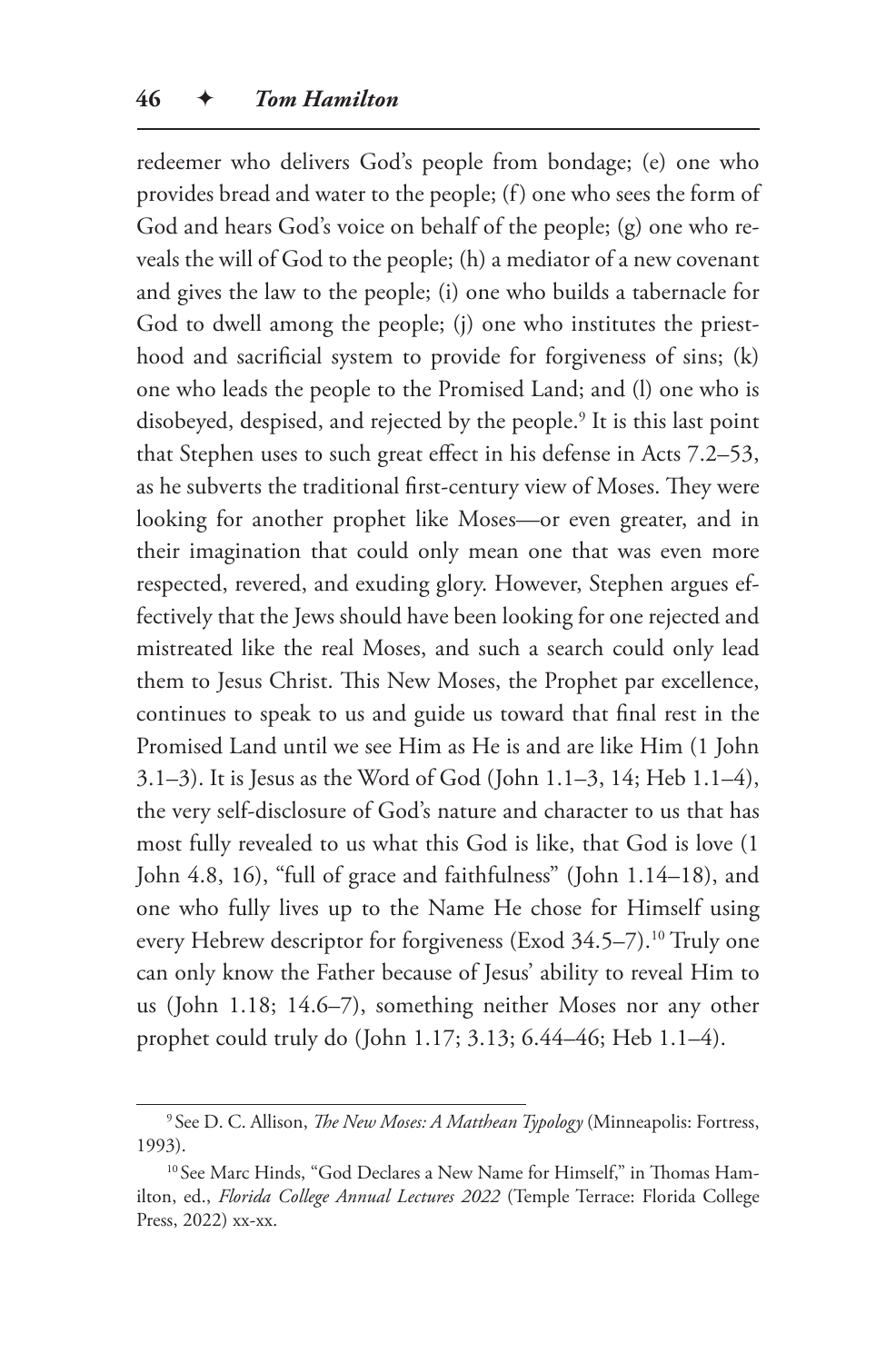Second, we have experienced the True Redemption by means of the True Sacrifice.<sup>11</sup> The truth spoken by this New Moses sets us free from our slavery to our sin (John 8.31–34; cf. Rom 6.6–23), because by means of His own blood Christ Jesus has redeemed us (Rom 3.24;Gal 3.13; Eph 1.7; Col 1.14; Heb 9.12). In fact, it may truly be said that Jesus Christ is Himself our redemption (1 Cor 1.30), the very Lamb of God who takes away our sins (John 1.29, 36; 1 Pet 1.18–19; Rev 5.5–6). However, we also await the final completion of this redemption with the resurrection of the body (Rom 8.23) and the reception of the fullness of all that God has promised us (Eph 1.13–14; 4.30).

Third, we have received a New Covenant and a New Law.12 Just as was foretold in the Old Testament (Jer 31.31–34; Isa 42.1–9; 49.5–13; 59.20–21; 61.1–9; Ezek 16.60–63; 37.24–28), Jesus as the New Moses has become not only the "mediator of a better covenant" (Heb 8.6–13) or "new covenant" (Heb 9.15; 12.24), but also the "guarantor of a better covenant" (Heb 7.22). It is probably not coincidental that the giving of the new covenant coincided with the timing of Pentecost, fifty days after the Passover, just as Jewish tradition affirmed that the giving of the Torah was seven weeks after Pascha (Passover) on the first Shavuot (Pentecost).13

Fourth, we have a New Tabernacle where we experience the presence of God dwelling with us, both in Jesus Christ (John 1.14; 2.19–22) and in His church (1 Cor 3.16–17; 6.19–20; 2 Cor 6.16; Eph 2.19–22; Rev 3.12). Even so, we still await the full realization

<sup>12</sup> See John Weaver, "God Gives the Law," in Thomas Hamilton, ed., *Florida College Annual Lectures 2022* (Temple Terrace: Florida College Press, 2022) xx-xx.

<sup>13</sup> Jubilees 1.1; cf. Exod 19.1. Note also the interesting contrast between the 3000 who died at Sinai in connection with the giving of the old covenant (Exod 32.38) and the 3000 who were saved in connection with the giving of the new covenant (Acts 2.47).

<sup>&</sup>lt;sup>11</sup> See Russ Roberts, "Redemption from Slavery," in Thomas Hamilton, ed., *Florida College Annual Lectures 2022* (Temple Terrace: Florida College Press, 2022) xx-xx; and Andrew Dow, "The Sacrifice of the Lamb," in Thomas Hamilton, ed., *Florida College Annual Lectures 2022* (Temple Terrace: Florida College Press, 2022) xx-xx.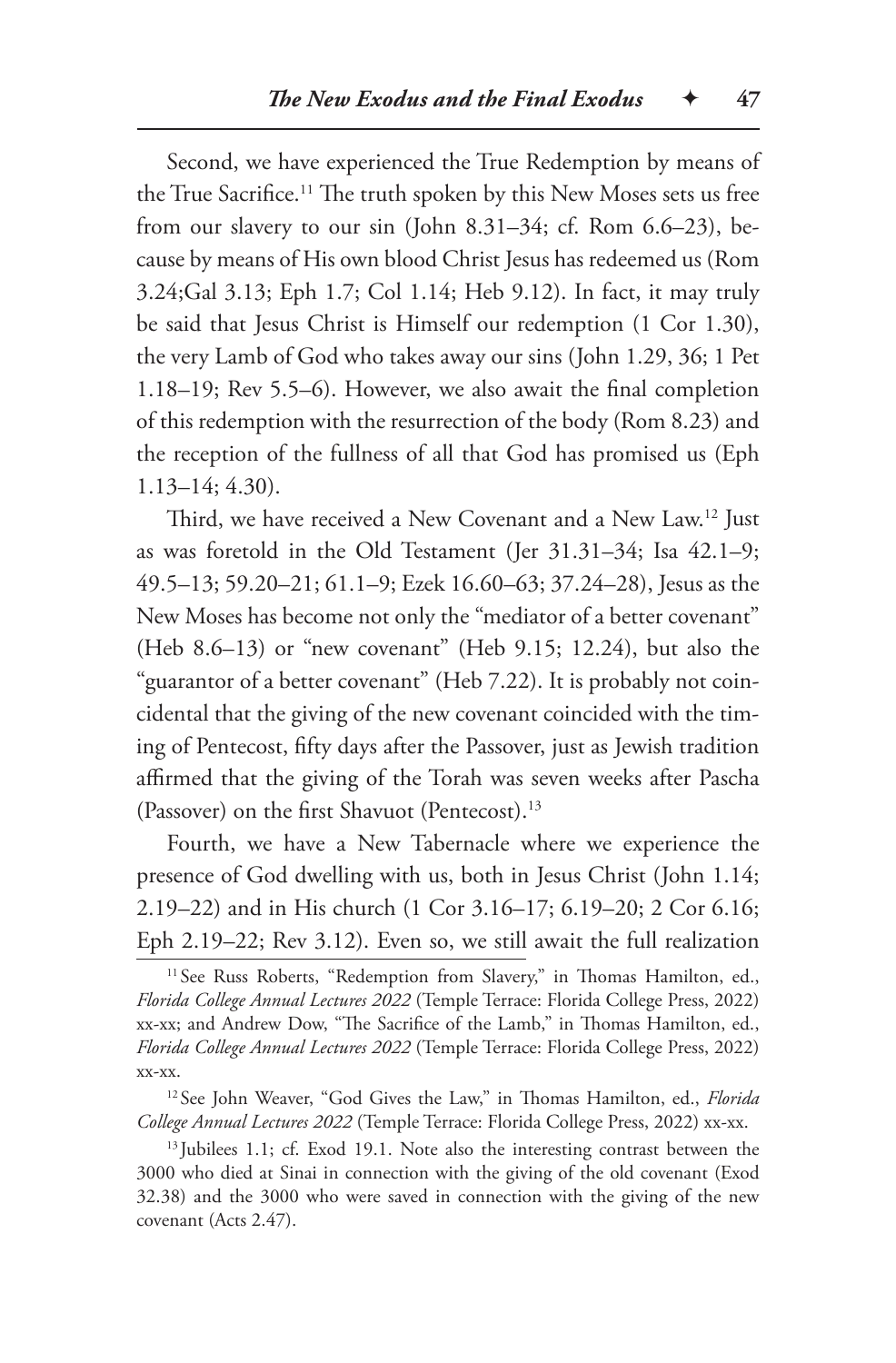of God's presence more directly and more intimately in that True Tabernacle of heaven itself (Heb 8.1–5; 9.11–12, 23–28), which is not really a place separate from God, but is in fact God Himself (Rev 7.15; 21.1–4, 22). In eternity, we shall know the fullness of the glory of being with God, a reality to which the tabernacle of Moses could only provide a fraction of foreshadowing.<sup>14</sup>

Fifth, we have Jesus Christ as our True High Priest with a sacrificial system that can actually take away our sins (Heb 2.17–18; 3.1–6; 4.14–16; 5.1–10.25), and He stands ready to make intercession for us (Rom 8.34; Heb 7.25). Jesus Christ, being both fully human and fully divine, is the one able to serve as the one and only mediator to bring God and people into a direct relationship with one another, meaning that there is no one standing in between them, which would indicate that both God and humanity are still actually separated from one another (1 Tim 2.3–7).

Sixth, we have embarked on a New Journey through the wilderness of this life, being both tested by God and led by His divine providence. Through Christ's victory over the spiritual forces that enslaved us (Col 2.15; Eph 1.19–23; Phil 2.9–11; 1 Pet 3.22),<sup>15</sup> we have been freed and separated from our former way of life by being immersed into Christ and partaking of His spiritual food and drink (1 Cor 10.1–4). 16 However, we must heed the warning of the exodus generation, not to repeat their mistake of disbelief and disobedience

<sup>&</sup>lt;sup>14</sup> See Gianni Berdini, "God with His People: The Tabernacle," in Thomas Hamilton, ed., *Florida College Annual Lectures 2022* (Temple Terrace: Florida College Press, 2022) xx-xx.

<sup>&</sup>lt;sup>15</sup> See Mark Russell, "Conquest over the Kingdom of the World," in Thomas Hamilton, ed., *Florida College Annual Lectures 2022* (Temple Terrace: Florida College Press, 2022) xx-xx.

<sup>&</sup>lt;sup>16</sup> See Roger Polanco, "'Through the Water': The Parting of the Red Sea," in Thomas Hamilton, ed., *Florida College Annual Lectures 2022* (Temple Terrace: Florida College Press, 2022) xx-xx; Chris Huntley, "God Tests His People," in Thomas Hamilton, ed., *Florida College Annual Lectures 2022* (Temple Terrace: Florida College Press, 2022) xx-xx; and John Gibson, "God Leads and Provides for His People," in Thomas Hamilton, ed., *Florida College Annual Lectures 2022* (Temple Terrace: Florida College Press, 2022) xx-xx.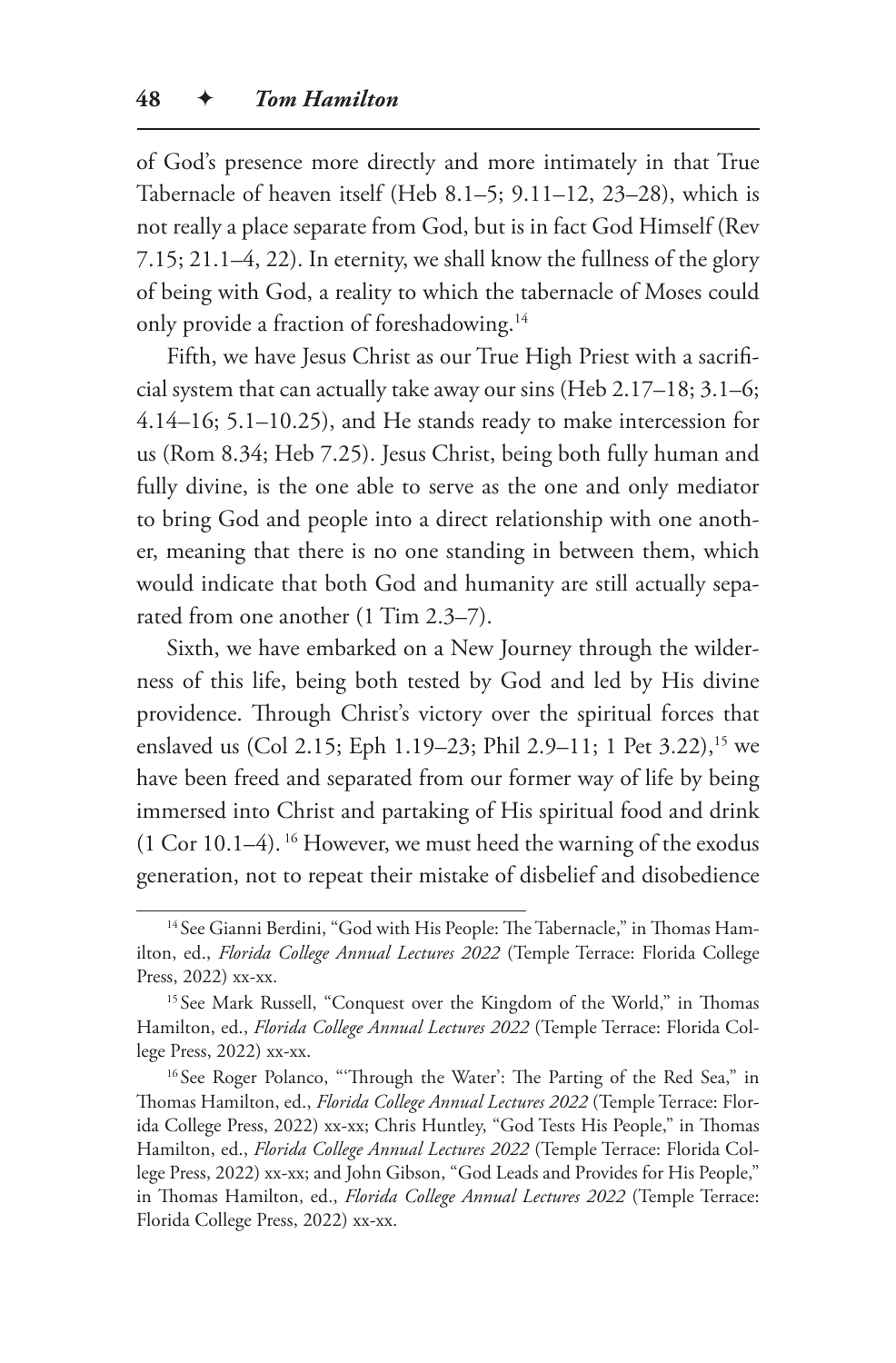(1 Cor 10.5–13; Heb 3.7–4.13; Jude 5).17 Indeed, this world is not our home because, although we live here as "resident aliens" (Gr. *paroikos*; Eph 2.19; 1 Pet 2.11), "sojourners" (Gr. *parepidēmos*; Heb 11.13; 1 Pet 1.1; 2.11), and "strangers" (Gr. *xenos*; Eph 2.19; Heb 11.13), our true citizenship is in heaven (Eph 2.19; Phil 1.27; 3.20). Until we make our way to our true home, we must be faithful and pass the tests along the journey (Rom 5.3–5; Jam 1.2–4, 12; 1 Pet 1.6–7), having our loins girded like the exodus generation long ago (1 Pet 1.13; cf. Exod 12.11).

Finally, at the end of this journey we have a New Promised Land, a place of True Rest that awaits us, far greater than a plot of dirt in Canaan (Heb 11.13–16, 39–40; 12.18–29; 13.14).18 It is a "New Heavens and a New Earth" (Isa 65.17; 66.22; 2 Pet 3.13; Rev 21.1), a New Jerusalem (Rev 21.1–27), and a New "Garden of Eden" of Paradise regained (Rev 22.1–5). There we will dwell in peace and security with our every need provided for by God.

#### **The New Israel**

The biblical typology that unites all of these aspects of the exodus together is the foundational theme that God's people in Christ are a New Israel and are, therefore, called to live out the original purpose for Israel in deeper, more consistently faithful ways. In addition to the specific typologies detailed above, this point is established more broadly in a variety of ways in the New Testament: (a) several passages use "Israel" in such a way to demonstrate that it is redefined in Christ (Matt 2.6; 15.24; 19.28; 27.42; Mark 15.32; Luke 1.54, 68; 2.25, 52; 22.30; John 1.49; 12.13; Acts 1.6; 5.31; Rom 9.6, 27; 11.26; Gal 6.16; Eph 2.12; Heb 8.8, 10; Rev 7.4; 21.12); (b) followers of Jesus are "Jews inwardly," circumcised in the heart (Rom

<sup>&</sup>lt;sup>17</sup> See Reagan McClenny, "'They will not Enter My Rest," in Thomas Hamilton, ed., *Florida College Annual Lectures 2022* (Temple Terrace: Florida College Press, 2022) xx-xx.

<sup>&</sup>lt;sup>18</sup> See Caleb Churchill, "'There Remains a Sabbath Rest for the People of God,"" in Thomas Hamilton, ed., *Florida College Annual Lectures 2022* (Temple Terrace: Florida College Press, 2022) xx-xx.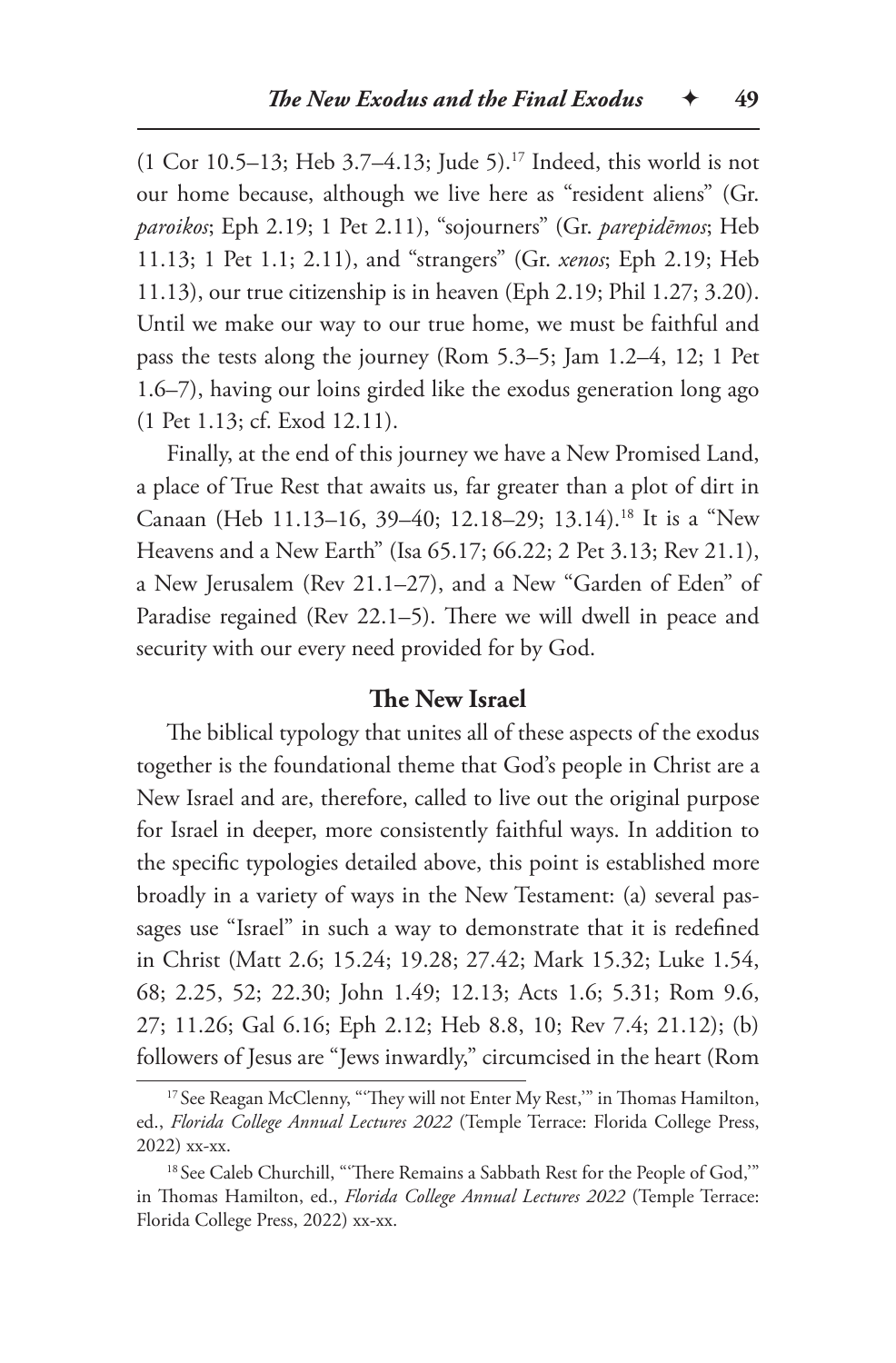2.28–29; Phil 3.2–3; Col 2.9–14), redefining what it means for Jesus to be lauded as "King of the Jews" (Matt 2.2; 27.11, 29, 37; Mark 15.2, 9, 12, 18, 26; Luke 23.3, 37–38; John 18.33, 39; 19.3, 14, 19); (c) the metonymy "New Jerusalem" (Rev 3.12; 21.2), especially as the bride of Christ (John 3.29; Eph 5.21–33; Rev 19.7; 21.2, 9), suggests this same connection; and (d) the depictions of Jesus' disciples as the true offspring of Abraham (Matt 3.9; 8.11–12; Luke 3.8; Rom 4.1–25; 9.7; Gal 3.6–29; 4.21–31; Heb 2.16; cf. 1 Pet 3.6: "Sarah"; Rev 7. .4; 21.12: "Israel"), as well as other common descriptors of Israel ("[God's] people": Rom 9.19–33; 15.7–12; 2 Cor 6.16; Heb 4.9; 8.10; 10.30; 1 Pet 2.10; Rev 18.4; 21.3; "[God's] possession": Eph 1.14; Tit 2.14; 1 Pet 2.9), place the depiction of the church as the New Israel beyond question. Indeed, those who belong to Christ are "heirs according to the promise" (Gal 3.29) that was made to Abraham, Isaac, and Jacob, which brings us back full circle to where we began with Jesus' use of Exodus 3.6 (Luke 20.37–38; cf. Matt 22.32; Mark 12.26).

#### **The Same, Ancient, Original Calling**

Therefore, while Christians comprise a New Israel, their purpose and calling is rooted in the original promise to Abraham almost four thousand years ago: to be a blessing to all the families or nations of the earth (Gen 12.2), the same good news (or "gospel") preached beforehand to Abraham so long ago (Gal 3.8). It is important to note that the fourth (or central) clause of the seven clauses of Yahweh's address to Abram in Genesis 12 is in fact an imperative: "be a blessing!" This places the central focus of the Abrahamic promise on the reality that "the blessings of God are not all to be turned in on Abram. A great nation, blessed, a great name—yes. But Abram must be more than a recipient. He is both a receptacle for the divine blessing and a transmitter of that blessing."19 Because this promise was not just to Abraham personally

<sup>19</sup>Victor P. Hamilton, *The Book of Genesis: Chapters 1–17*, NICOT (Grand Rapids: Eerdmans, 1990), 373. The complexities of Hebrew grammar are beyond most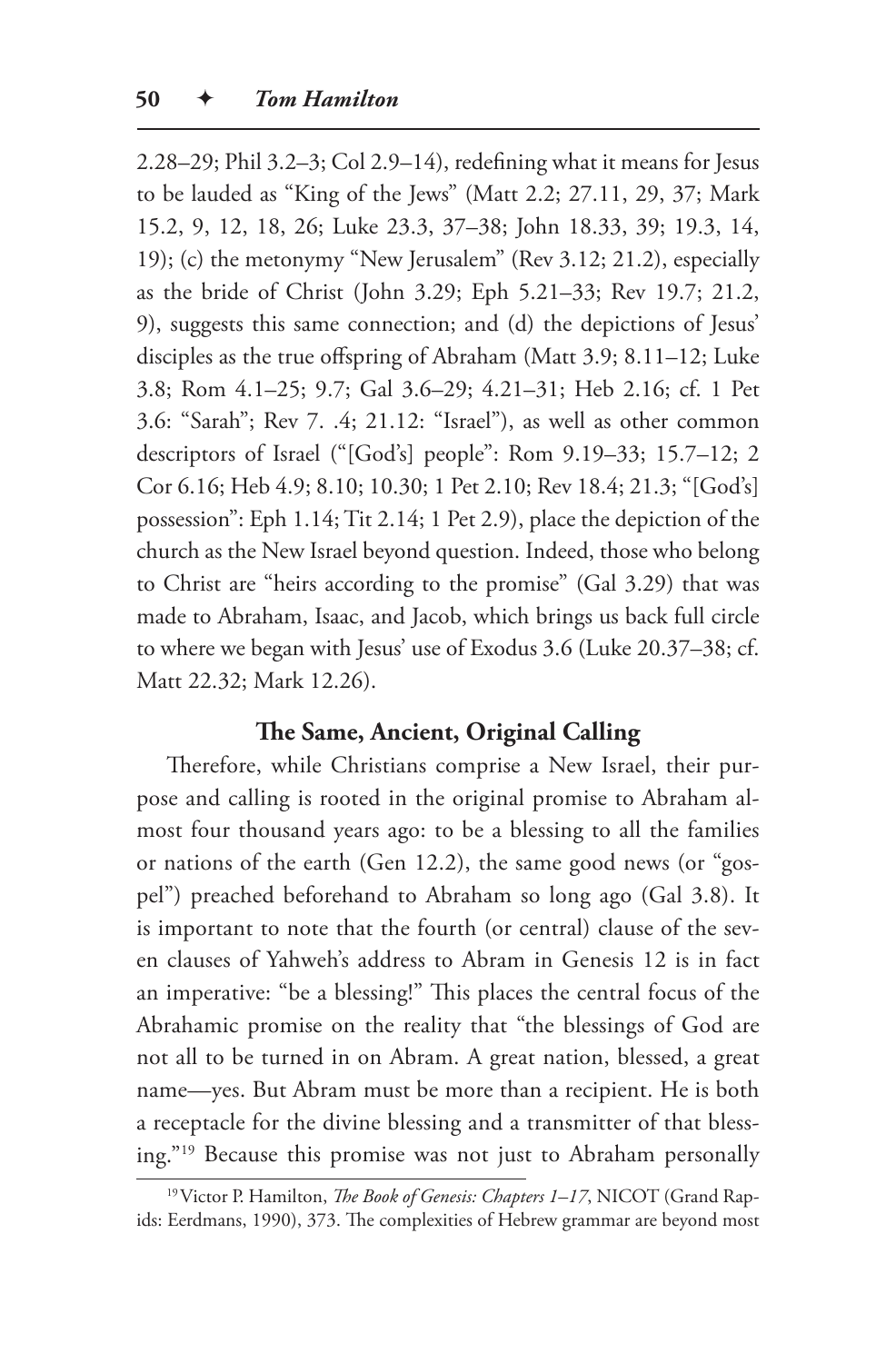but also to his heirs, both the blessings and the responsibility of being a blessing were passed down as well.

This integral connection between blessings and being a blessing, rights and responsibilities, grace and works, is what accounts for the embellishment of the Abrahamic promise in Isaiah 40–55. Here Isaiah develops the emphasis that being the "Seed of Abraham" entails being the "Servant of Yahweh (or the LORD)," yet national Israel had failed in her calling; she neglected God's command to be a blessing to the nations of the earth. In fact, Israel was a servant that was so blind and deaf herself (Isa 42.18–25) and so disobedient and ineffective (Isa 43.22–28) that Yahweh would need to raise up another servant to repair what was broken with Israel (Isa 49.5–6; 50.10).<sup>20</sup> But even this great work would not be enough for God, because the original task of blessing the nations (i.e., the Gentiles) still had to be done: "It is too light a thing that you should be my servant to raise up the tribes of Jacob and to bring back the preserved of Israel; I will make you as a light for the nations, that my salvation may reach to the end of the earth" (Isa. 49.6; cf. 42.6).

All of the gospels portray that Jesus Christ is the truest and most complete fulfillment of the Promise to Abraham and the Promise to David, but Matthew is perhaps the most obvious, starting with the first verse: "The book of the genealogy of Jesus Christ, the son of

readers of this essay, but Hamilton provides an easily accessible and defensible explanation of the imperative in Genesis 12.2.

<sup>&</sup>lt;sup>20</sup>The Ethiopian's question in Acts 8.34 ("Of whom does the prophet speak? Himself, or some other?") demonstrates that he had been reading this section of Isaiah with great thoughtfulness and perception, as this is the fundamental question to get at the point of Isaiah 40–55: is this Servant of Yahweh (a) a group of people (41.14; 42.18; 43.10) or a single individual (42.1–4; 49.6); (b) the nation of Israel as often explicitly identified (41.8; 44.1; 49.3) or someone other than Israel (49.5– 6; 50.10); or (c) a disobedient servant (42.18–25; 43.22–28) or a faithful one (42.1; 52.13–53.12)? To understand how it can be both, it may be helpful to picture the "Seed of Abraham" and the "Servant of Yahweh" as roles (like those in a theatrical performance) which different actors may attempt to fill with varying degrees of success. In this case, however, Jesus is not merely filling a role or playing a part, but He is the reality after which the role was modeled.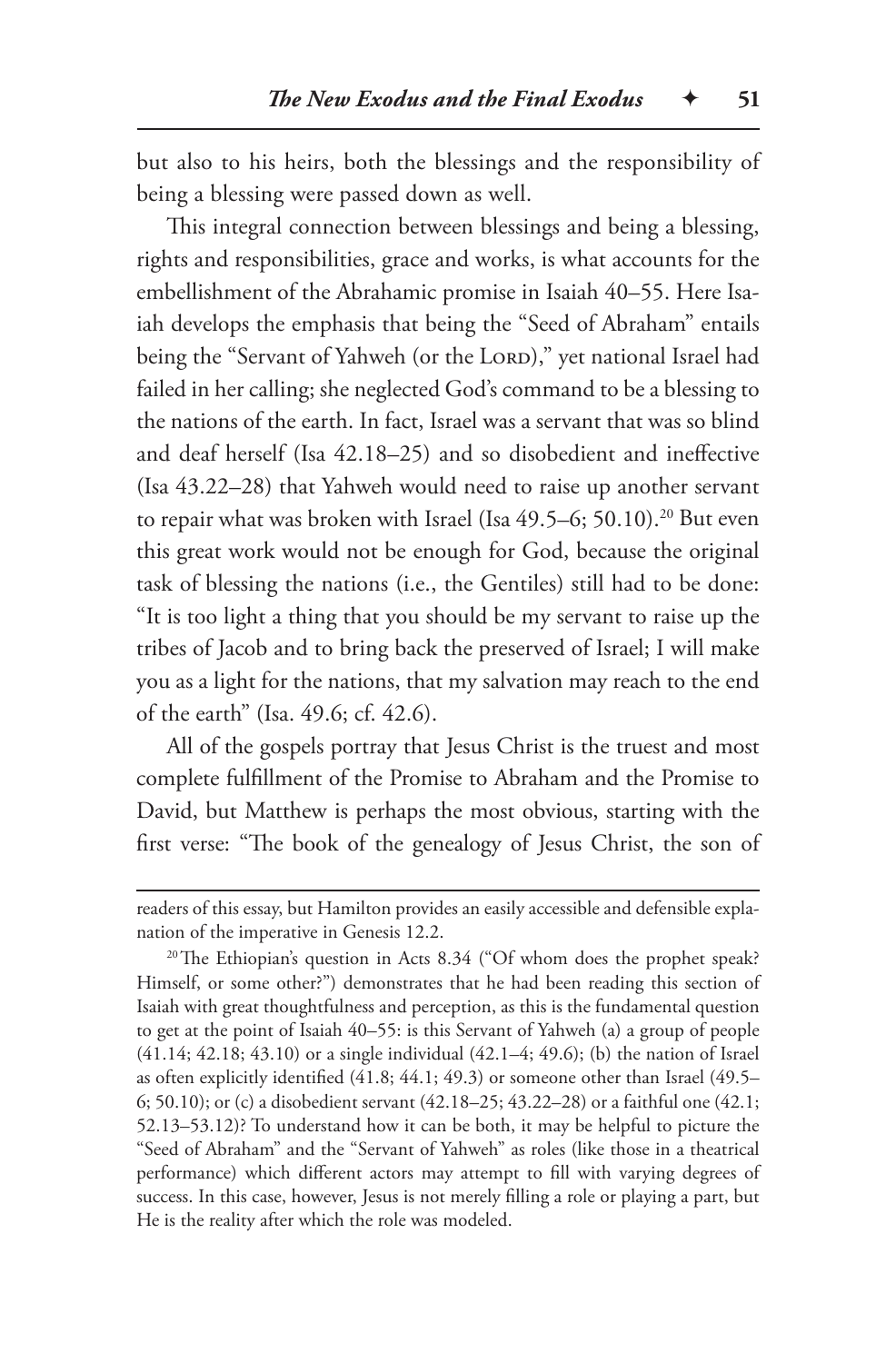David, the son of Abraham" (Matt. 1.1). He is the true "Seed of Abraham" and true "Servant of Yahweh" that has come to fix what is broken with Israel and bring the Gentiles in to be part of this New Israel. Jesus' fulfillment of Hosea 11.1 ("Out of Egypt I called My Son.") is not rooted in the obscure fact that both of these "sons of God," Israel and Jesus, geographically relocate from a plot of dirt called "Egypt," but rather is more deeply rooted in God raising up Jesus to complete the work that He had raised up Israel to do, but which they had failed (Matt 2.15). It is not by coincidence that this is shortly followed by the Temptation story  $(4.1-11)$ , in which Jesus is taken into the wilderness to be tested as God's son, just as Israel was (Deut 8.1–5), but Jesus passes the test while Israel failed. The gospel of Matthew culminates with Jesus having accomplished the work of the perfect "Servant of Yahweh" envisioned in Isaiah, that by His crucifixion and resurrection the brokenness of Israel could be fixed and the nations (or Gentiles) brought in and made part of this New Israel.

However, if we are part of this New Israel restored by Christ and also heirs of the Promise to Abraham, is not the obligation of that original promise also ours just as much as the blessings? Is not the imperative to "be a blessing" to the nations just as binding upon us today? Is it any wonder that the gospel of Matthew therefore ends with these words:

All authority in heaven and on earth has been given to me. Going, therefore, *disciple all the nations*, by immersing them in the name of the Father and of the Son and of the Holy Spirit, by teaching them to observe all that I have commanded you. And behold, I am with you always, to the end of the age (Matt 28.18–20, edited)?

The only real question is, will we be any more faithful than national Israel? Will we fail, like they did, to be an influence upon this world for good, destroying our ability to be a blessing to our world because we allowed it to have a greater influence upon us, converting us to its philosophy, its values, its lies? Or will we by God's strength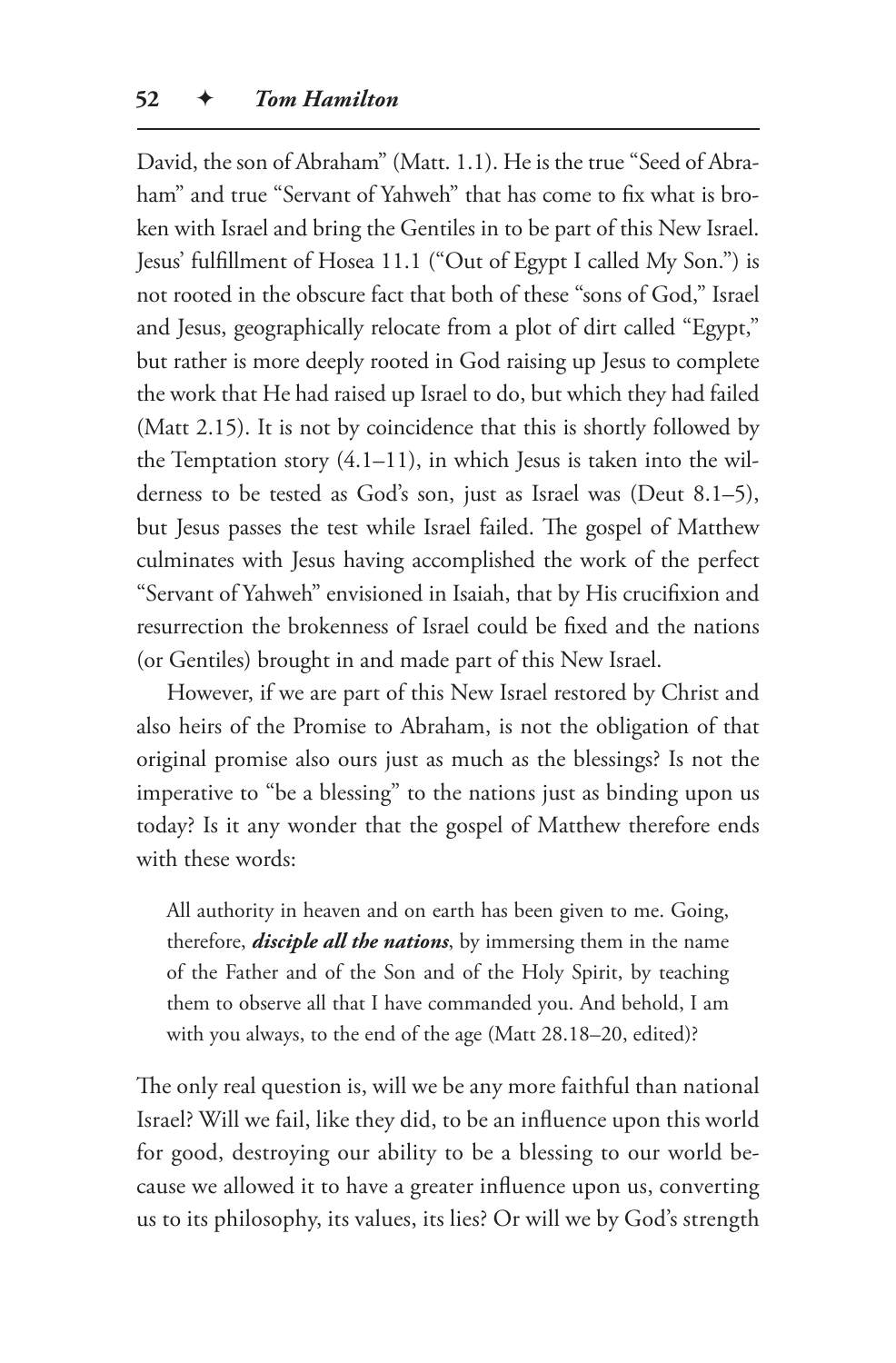be the conduit of His blessing, bringing salvation to those looking for it?

To fully appreciate how we might try to answer these questions, consider why 1 Peter 2.4–10 is the singularly most compelling text that deals with evangelism directly. Peter calls us to be living stones just like Jesus is a living stone, and just as Jesus was rejected by the world but chosen by God, so we too might be rejected by the world as we seek to be like Him and share His message. But all that matters on that last day is what God thinks, that is, that we are chosen and precious to Him. Peter' choice of words, of course, echoes Isaiah 28.16, but also connects with the description given of Israel in Exodus 19.6 (via Isaiah 43.20–21): "But you are a chosen race, a royal priesthood, a holy nation, a people for his own possession, that you may proclaim the excellencies of him who called you out of darkness into his marvelous light" (1 Pet 2.9).<sup>21</sup> Ultimately, the proclamation of the gospel is not a five-step improvement plan, but the proclamation of a person, the message of the very nature and character of God Himself. It is the joyful cry of thanksgiving and praise for all the world to hear because Yahweh has blessed me as the Seed of Abraham and called me to be the Servant of the Lord to glorify Him by sharing that blessing with all who will hear, being that blessing for all those separated from God, discipling the nations by immersing them in the name of Jesus and teaching them what He has commanded.

<sup>&</sup>lt;sup>21</sup> Note that Israel's description as a "nation of priests" (Exod 19.6) is not a reference to the fact that Israel had a separate Levitical priesthood, nor is it that all Israelites are priests in the same sense as the Levitical priests. Rather, the point is that just as a priest stands between the sinner and God to mediate on the sinner's behalf, so the nation of Israel was supposed to function in a similar way on behalf of the world, mediating the knowledge of the true God to the polytheistic pagan Gentiles that did not know Yahweh. Peter is not teaching a "priesthood of all believers" wherein Christians are subordinate priests within the atoning priesthood of Jesus as High Priest. Hebrews makes it clear that there is only one priest who atones for sin once-for-all and only one member of that priesthood, who alone is sufficient to accomplish its work. Instead, Peter by analogy is pointing out we bear the same priestly duty as Israel of old, mediating the knowledge of the true God to those yet in the darkness.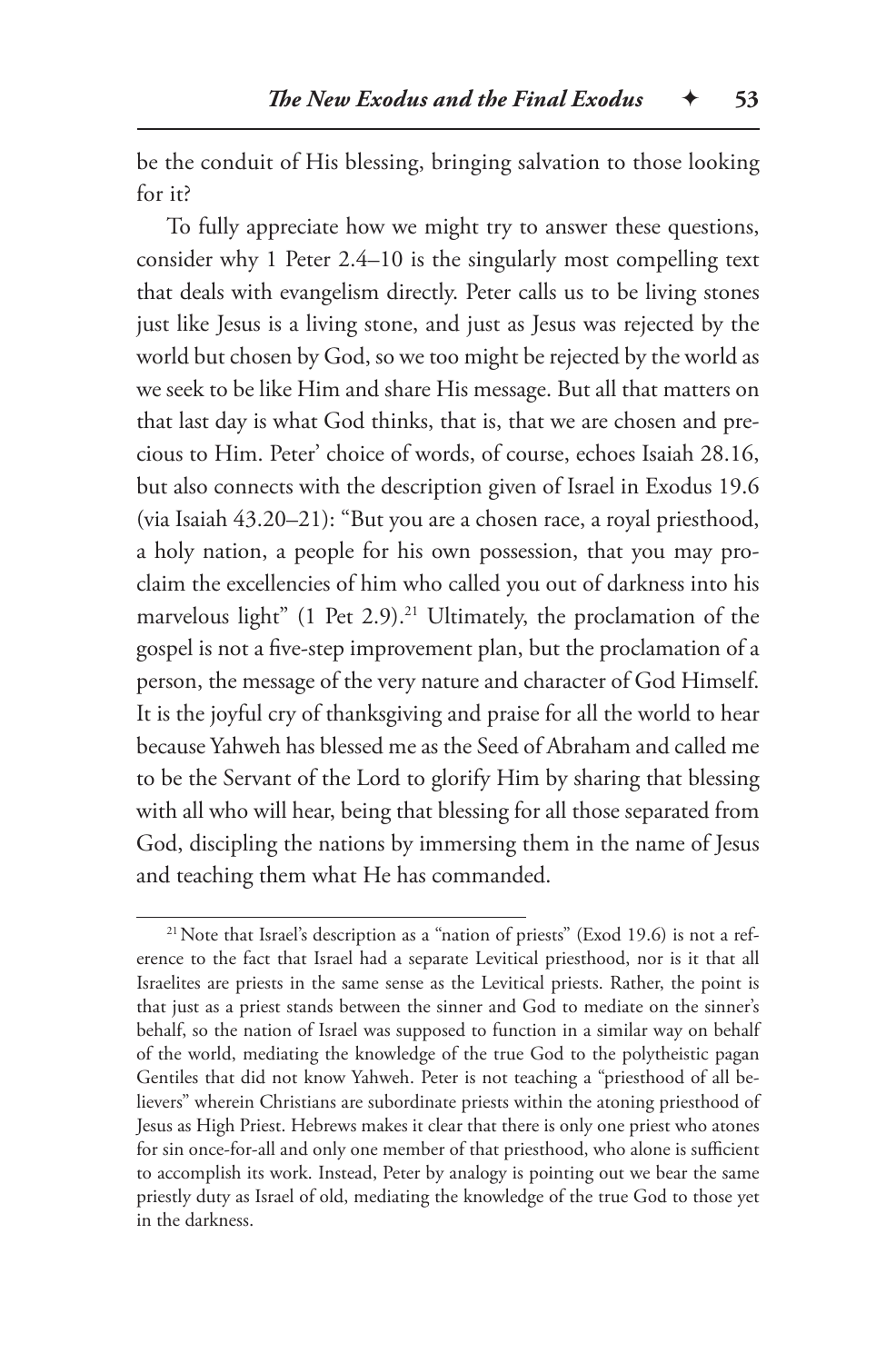The world desperately needs to know the I AM, Yahweh, the God of Abraham, Isaac, and Jacob. But before I can proclaim the excellencies or outstanding qualities of this God, I must first truly know Him myself. When I do, I cannot but be that blessing to others.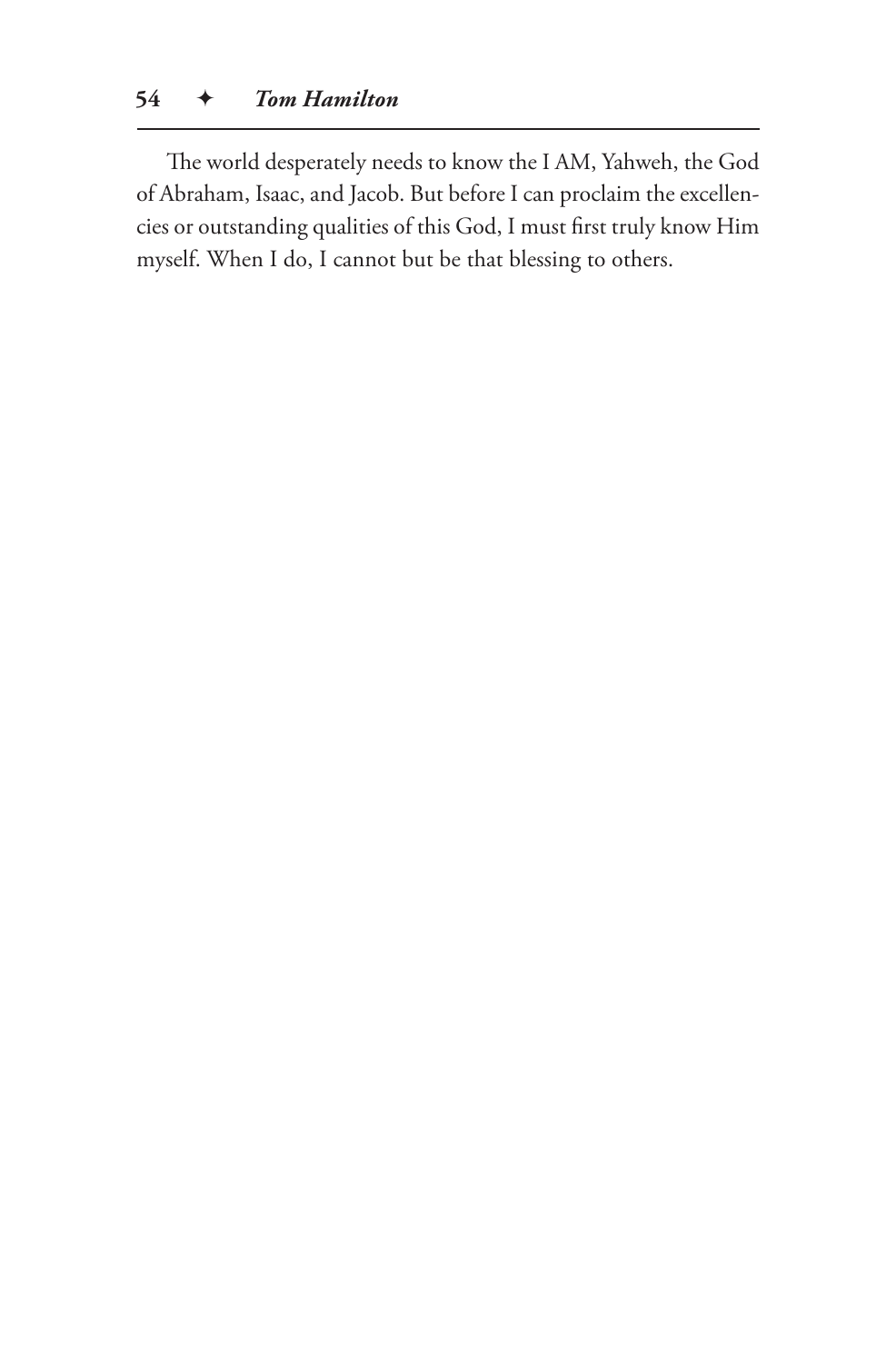# **Part Two**

The Day Lectures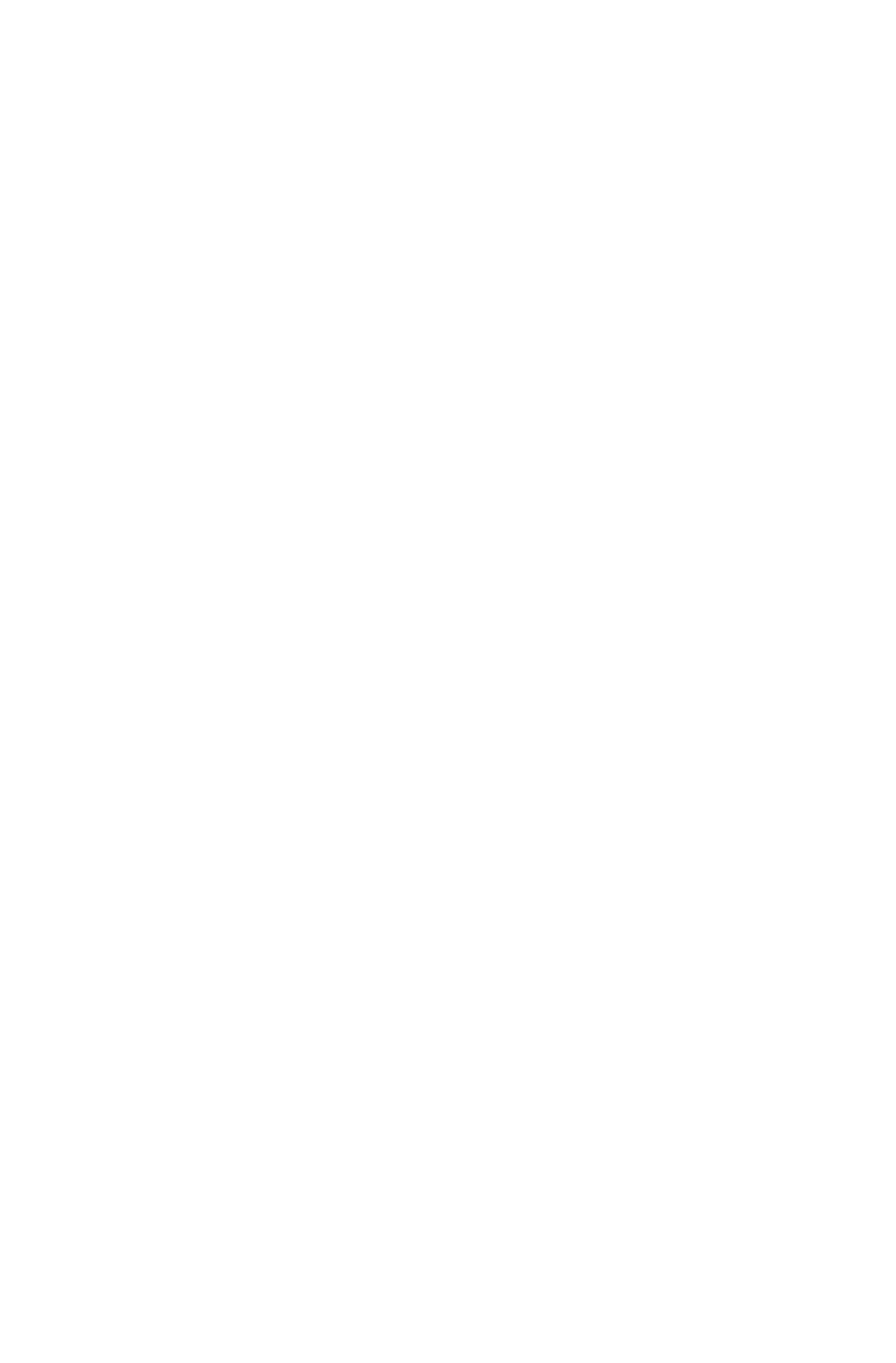# **The I AM Remembers His Covenant with Abraham**

#### **V.J. Benson**

The book of Exodus records the birth of Israel as a nation. It is an account of God's faithfulness in fulfilling His promise to Abraham made in Genesis 12. It also shows the inception of God's provisional scheme of redemption for the nation of Israel. In the first chapter of Exodus, we see God's blessings upon the children of Israel as they were fruitful, increased abundantly and the land of Egypt was filled with them. This chapter describes the oppression of the Israelites by the Egyptians and how Israel prospered despite the fact. This caused the Egyptians to be jealous and at the same time fearful that the Israelites might join Egypt's enemies in case of war. This presumptuous fear caused them to further oppress and enslave the Israelites. They appointed task masters who treated them ruthlessly. The king ordered that any male child should be cast into the river to curb the population growth of Israel. These are the circumstances under which Moses was born. We can see how God spared his life and he was raised as the son of Pharaoh's daughter in the second chapter. After Moses became an adult, he identified himself with his people, but circumstances led him to flee Egypt as he had killed an Egyptian who had wronged an Israelite. Moses fled to Midian and encountered the daughters of a Midianite priest named Jethro. He married one of Jethro's daughters and settled in Midian, tending his father-in-law's sheep for forty years (Acts 7.30).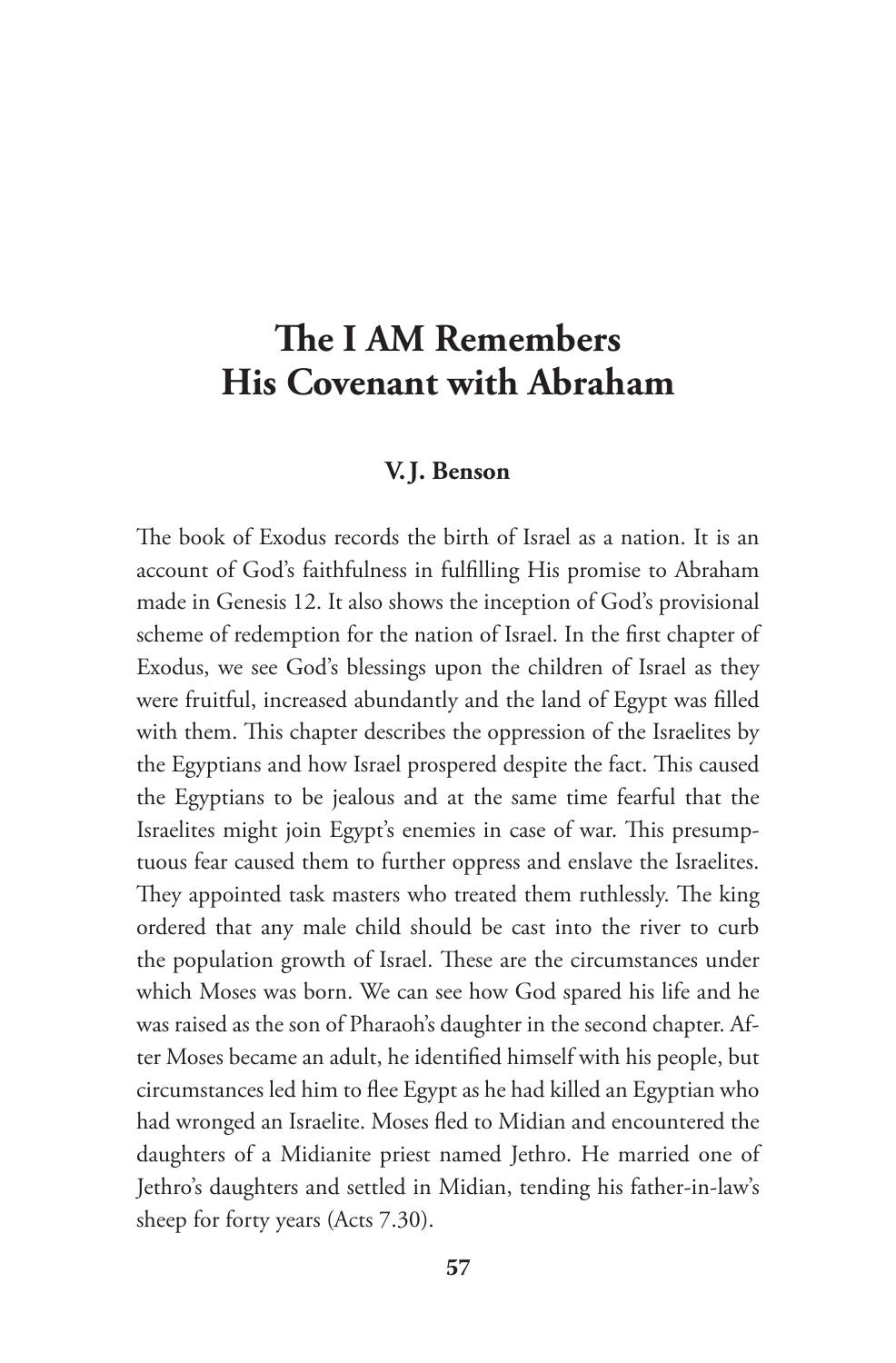#### **Significance of Names in the Bible**

The Hebrew title for the book of Exodus is simply the first words of the text "*we'elleh shemoth,*" meaning "Now these are the names," as it begins by listing the names of the children of Israel. Names have great significance in the Bible. A person's name often signifies his character or ability or mission. "And Adam called his wife's name Eve, because she was the mother of all living" (Gen 3.20).<sup>1</sup> Names sometimes can be tied to people's origins or traditions, such as naming one in honor of an ancestor (e.g., Luke 1.60–62). Names can also sometimes allude to the circumstances at birth. When Rebekah gave birth to the twins in her womb, "the first came out red. He was like a hairy garment all over; so they called his name Esau. Afterward his brother came out, and his hand took hold of Esau's heel; so his name was called Jacob. Isaac was sixty years old when she bore them" (Gen 25.25–26). Esau acknowledged how Jacob had lived up to his name, by deceiving their father and stealing his blessing: "Is he not rightly named Jacob? For he has supplanted me these two times. He took away my birthright, and now look, he has taken away my blessing!" (Gen 27.36)

Because of the importance of names, the names of some people in the Bible were changed to highlight something significant. God changed Abram's name to Abraham to reflect God's purpose to make him a father of many nations (Gen 17.5). Sarai's name was changed to Sarah ("princess"), as God similarly made her the mother of nations. (Gen 17.15). Jacob was renamed as Israel following his conversion experience at the Jabbok River, marking the dramatic change in his character from one of grasping to one of trusting (Gen 32.28). In the New Testament, when the Son of God was incarnated, he was given the name Jesus because he would save His people from their sins (Matt 1.21). He would also be known as Immanuel in keeping with Old Testament prophecy (cf. Isa 7.14): "'Behold, the virgin shall be with child, and bear a Son, and they shall call His name Immanuel,' which is translated, 'God with us'" (Matt 1.23). In John

<sup>&</sup>lt;sup>1</sup> Unless noted otherwise, all quotations of scripture are from the NKJV.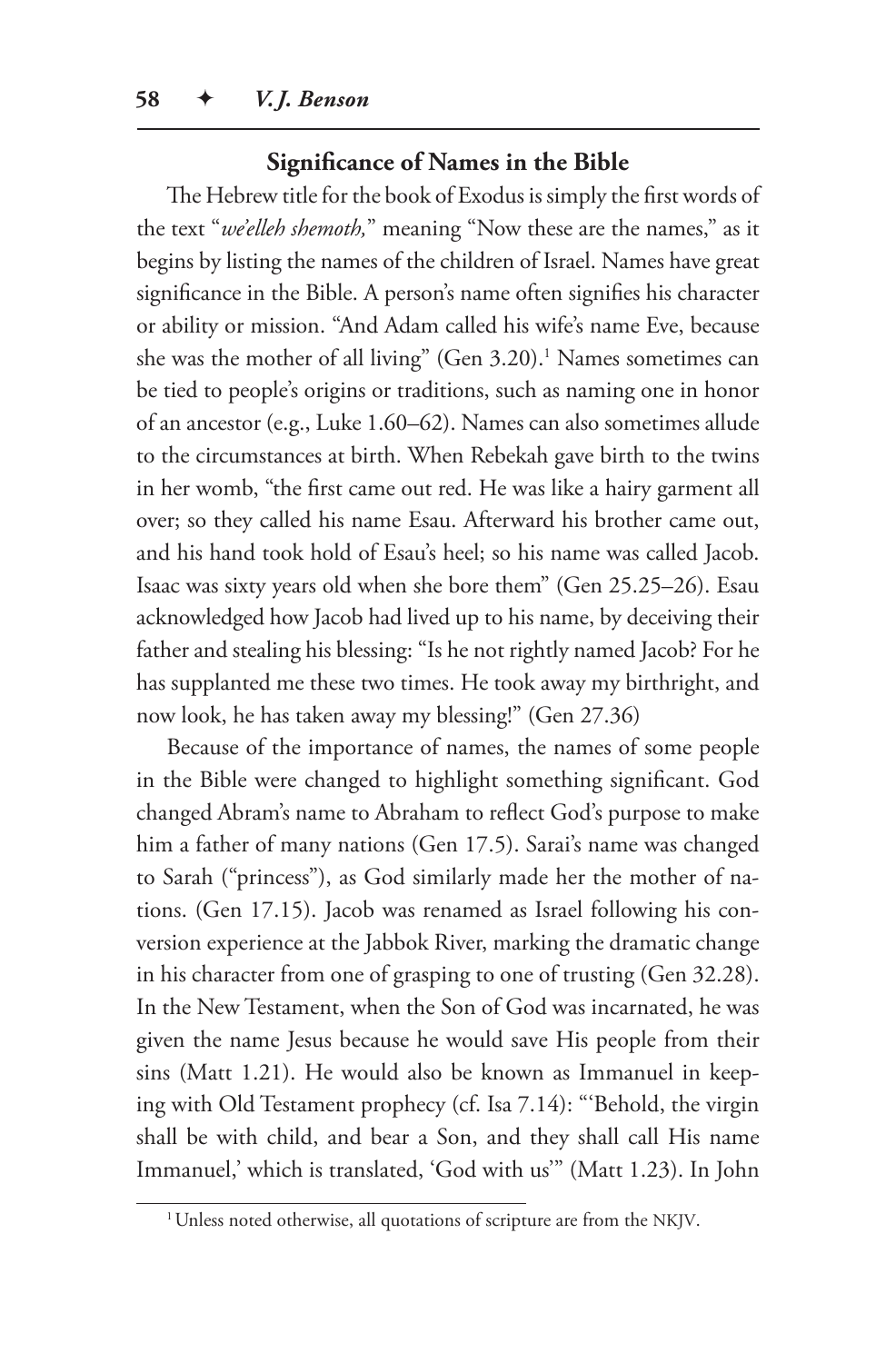1.42, Jesus changed Simon's name to Cephas (in Aramaic) or Peter (in Greek), meaning "rock," a name that might have been intended by Jesus foreshadow how Peter would live up (or down) to this name in both positive and negative ways. Names are also sometimes associated with power and authority, because of who wears the name. Paul describes the significance of the name given to Jesus in Philippians 2.9–11: "He humbled Himself and became obedient to the point of death, even the death of the cross. Therefore, God also has highly exalted Him and given Him the name which is above every name, that at the name of Jesus every knee should bow, of those in heaven, and of those on earth, and of those under the earth, and that every tongue should confess that Jesus Christ is Lord, to the glory of God the Father." Here the point is not that the name "Jesus" (or "Joshua," the English form of the name that is closest to the Hebrew) is itself inherently important, as it was the fourth most common name for a Jewish male born in the first century. Rather it is because this particular Jesus also bears the name "Yahweh (the LORD)," the name that is above every name, and this is what all must confess: "Jesus Christ is Lord" (or Yahweh).

## **The Meaning of God's Name in Exodus 3**

This name of God, Yahweh, is prominently introduced to us at the beginning of the exodus story at the burning bush in Exodus 3. God gave Moses a new revelation of his name: "I AM WHO I AM"  $(v. 14)$ , "I AM has sent me to you"  $(v. 14)$ , and "the LORD (YHWH) or Yahweh) God of your fathers, the God of Abraham, the God of Isaac, and the God of Jacob, has sent me to you" (v. 15). The most crucial name for God in the Old Testament is what God revealed here to Moses and is most often translated in English as "the LORD." In Hebrew, the tetragrammaton consists of a sequence the four consonants *Yod, Heh, Waw*, and *Heh* (*YHWH*), and with its accompanying vowel sounds is thought to be pronounced "Yahweh." At some point in Jewish history, the Jews began to avoid pronouncing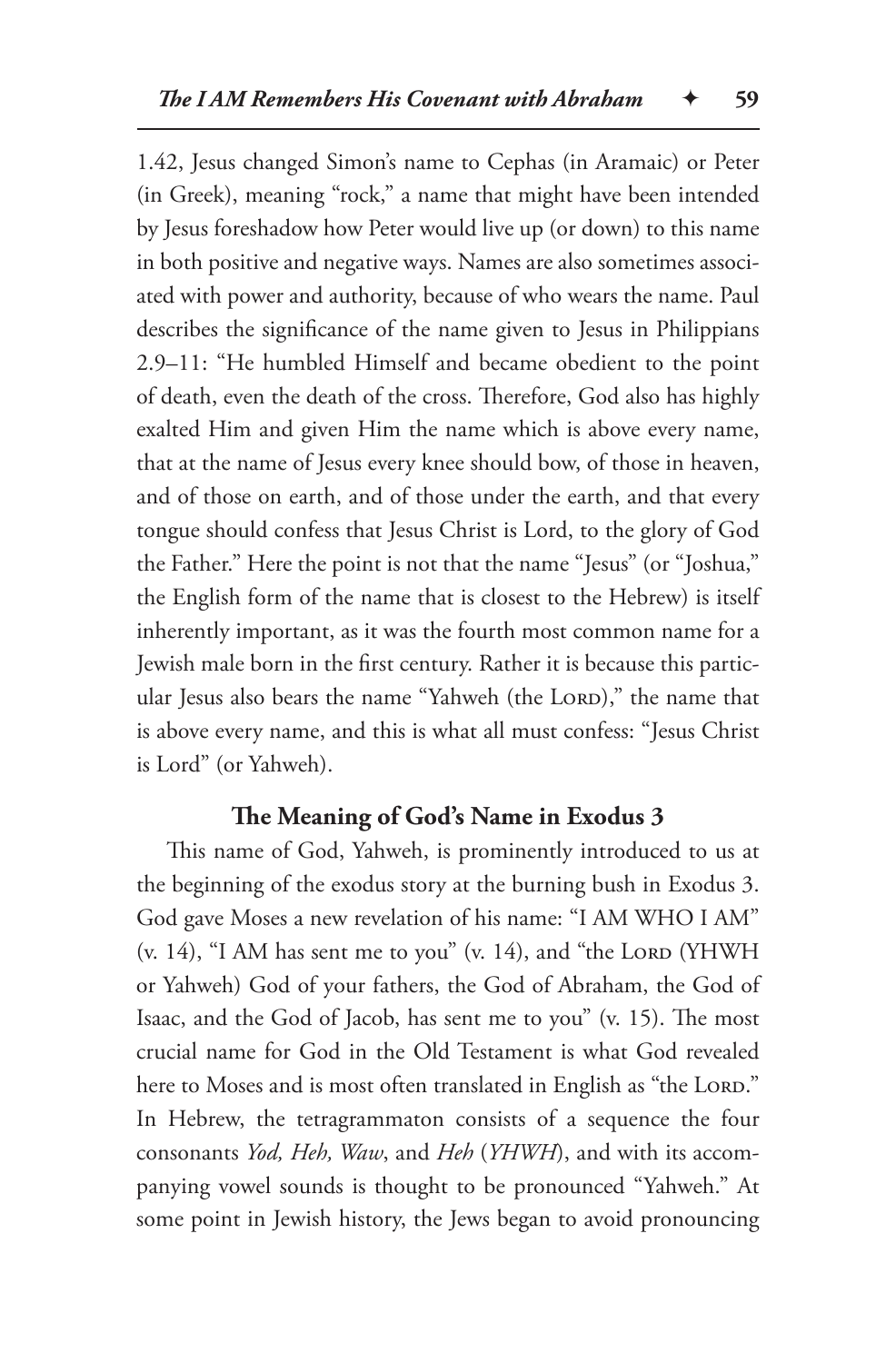*YHWH* because it was the closest thing to a proper name for God, so when they encountered this name in their reading of scripture, they substituted the Hebrew word for "lord," *'adonai*. This has led to the literary convention in English Bibles of translating the name Yahweh as "the LORD," using a large capital letter "L" and small caps for the remaining letters (in contrast to those times when the word "Lord" is actually a translation of *'adonai* instead of *YHWH*). The name "LORD" (or *YHWH*) is only used of the true God, appearing 6828 times in the Hebrew Bible as the most common designation of God. In 891 of those occurrences the name appears in the familiar Old Testament phrase "Lorp God (*YHWH 'elohim*)," and this is the form in which the name YHWH first occurs in scripture (Gen 2.4). In fact, God declared this is His name forever (Exod 3.15), and the fact that Abraham was aware of the name *YHWH* and used it frequently (Gen 14.22; 15.2, 8; 22.14; 24.3, 7) shows that God is not revealing a previously unknown name to Moses in Exodus 3, but God is revealing Himself more fully in such a way that others will recognize a new significance to the ancient designation. Through Yahweh's deliverance of Israel by His mighty power displayed in all the plagues and the exodus from Egypt, both Israel and the other nations would have a fuller recognition of, and fear of, His name spread throughout the region.

It is profitable to spend some time to understand the meaning of these words by which God chose to reveal Himself. Different explanations have been given and scholars do not agree on every point, but the facts as generally accepted are that the phrase "I AM" is from the word "to be" (Heb. *hyh*). The idea is that God is the one who is always in existence, the Self-existing One, the ever present One, the Eternal One who does not have a beginning or an end. He is a true God that transcends time and place. He is and continues to be. He is a living God. He is the source of all life and gives to all life, breath, and all things (Acts 17.25), while He Himself does not depend upon another for His existence.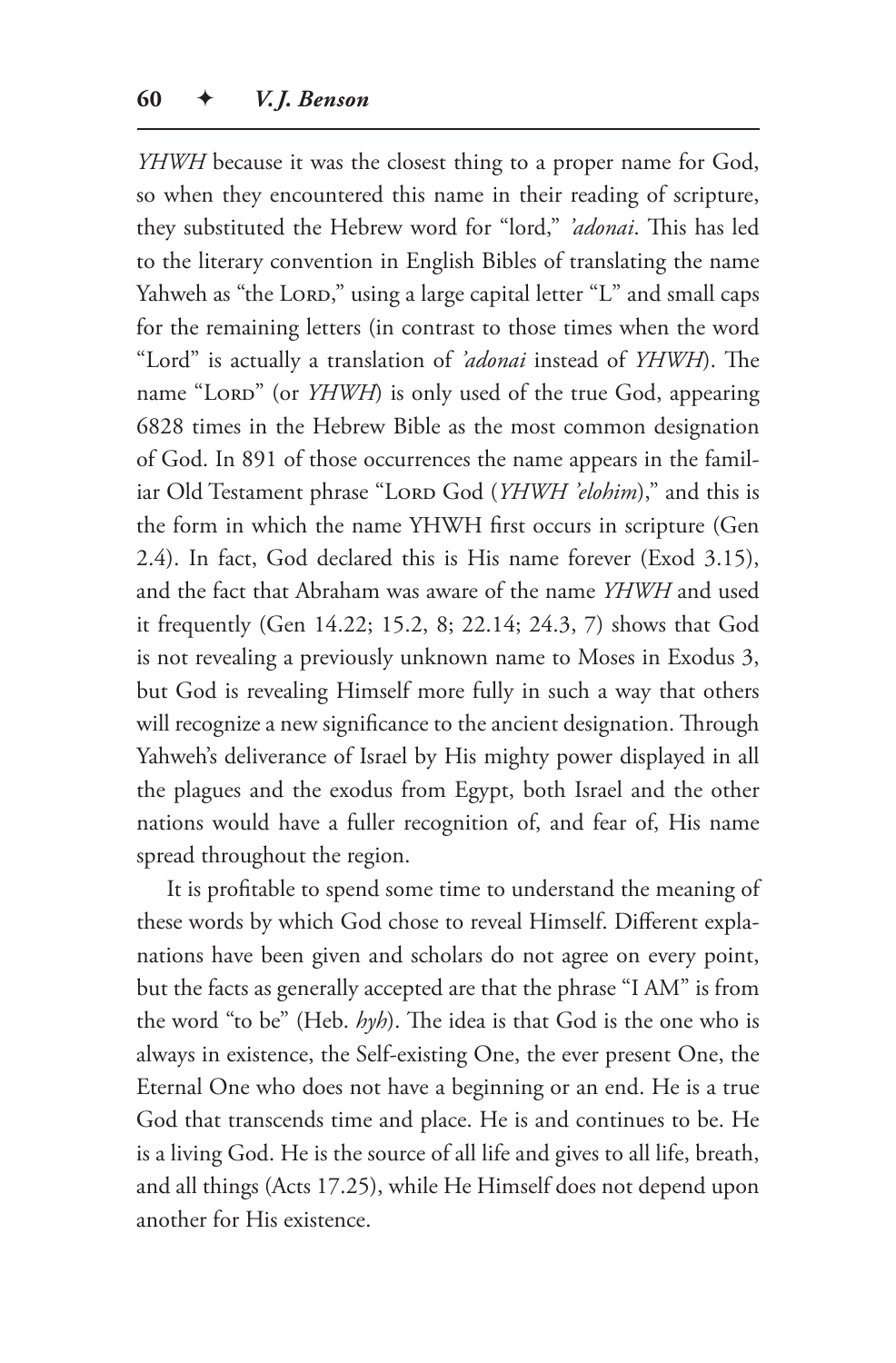The phrase "I AM THAT I AM" (KJV) translates from the Hebrew into one of the Indian languages, Telugu, in a way that seems to bring out the meaning more clearly for me: "I AM the one who exists," emphasizing the fact that God exists without any time or place or limitations, always existing. The phrase "I AM THAT I AM" is also translated as, "I AM the one who speaks", expressing the power of the word of the One who spoke all things into existence. The LORD is not only the One who spoke at the beginning in creation, but is also the One who spoke to Abraham and verbally communicated a covenant with him, to which Abraham responded in faith. Now this same God speaks from a burning bush to Moses about those same covenant promises and how all will witness how the LORD will live up to His covenantal name, Yahweh (the LORD).

The notes of Matthew Poole concerning the meaning of the names of God in Exodus 3.14–15 are worth considering:

Verse 14: *I am that I am*; a most comprehensive and significant name, and most proper for the present occasion; it notes:

1. The reality of his being; whereas idols are nothings, (1Cor 8.4), all their divinity is only in the fancies and opinions of men.

2. The unnecessariness, eternity, and unchangeableness of his being; whereas all other beings once were not, and, if he please, they shall be no more; and all their being was derived from him, and wholly depends upon him; and he only is by and from himself.

3. The constancy and certainty of his nature, and will, and word. The sense is, I am the same that I ever was, the same who made the promises to Abraham, &c., and am now come to perform them; who, as I can do what I please, so I will do what I have said. Heb. *I shall be what I shall be*. He useth the future tense also…."

Verse 15: *The Lord*, Heb. *Jehovah*; a word of the same root and signification with *I am*. See Exod 6.3. This he adds, because God was best known to the Israelites by that name; and to show, that though he identifies himself a new name, yet he was the same God. This is my memorial, by which I will be remembered, owned, and served by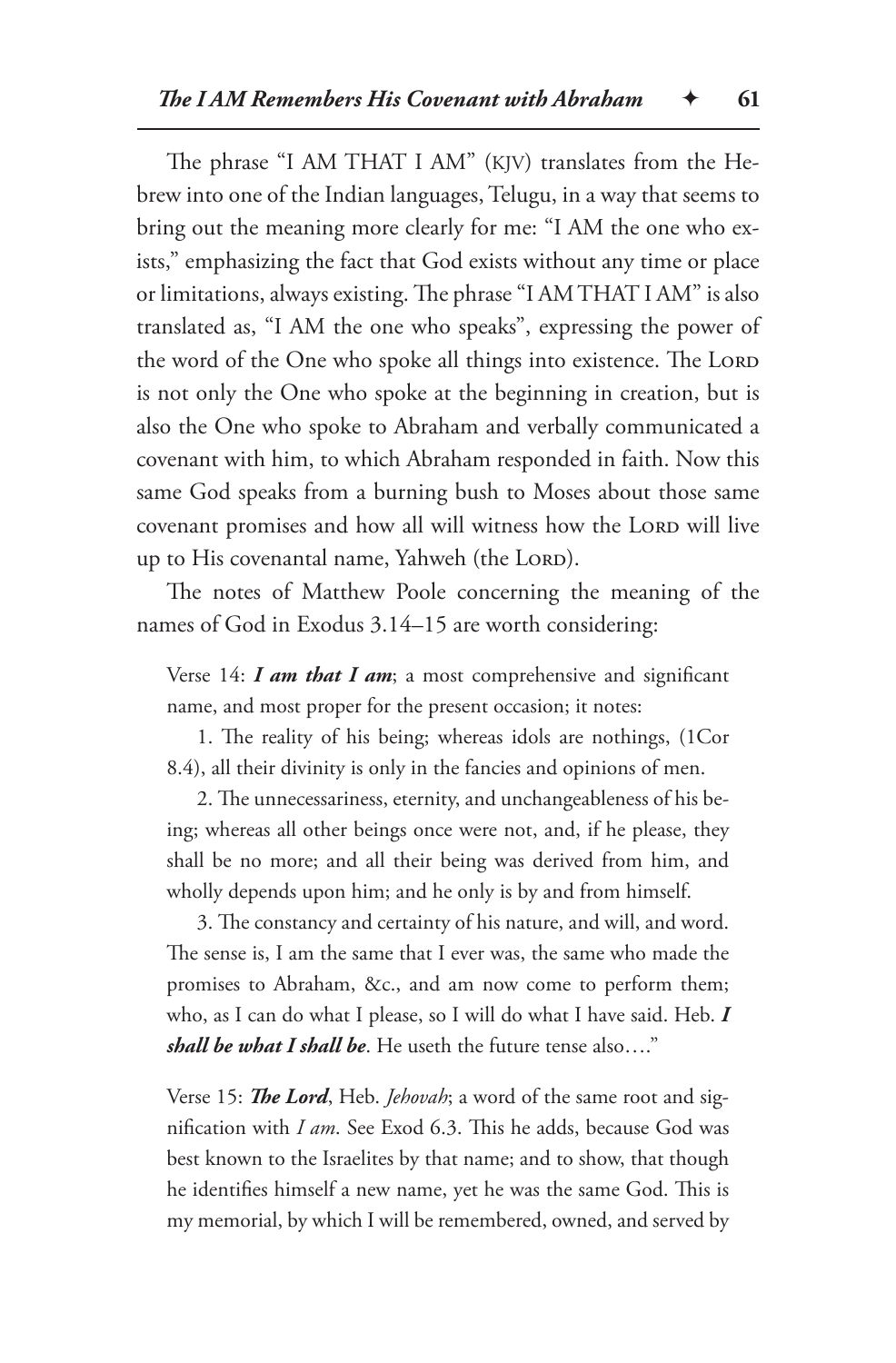my people, and distinguished from all others. See Psa 102.12 ("But You, O LORD, shall endure forever, and the remembrance of Your name to all generations); Psa 135.13 (Your name, O Lord, endures forever, Your fame, O LORD, throughout all generations.")<sup>2</sup>

The following attributes are implied by this name of God:

1. *God exists:* God's existence is evident from the creation. Paul stated in Romans that what may be known of God is manifest in the creation "for God has shown it to them. For since the creation of the world His invisible attributes are clearly seen, being understood by the things that are made, even His eternal power and Godhead" (Rom 1.19–20 NKJV). God's existence is not based on anything else, but everything else exists because of His existence and His will.

2. *God created everything:* God created all things by His will, they exist and were created, and nothing exists without him. Because of this, He is worthy to receive glory and honor and power (Rev 4.11). All the creation trembles in His presence. He is the source for all creatures for life and sustenance. It is He "who gives food to all flesh, for His mercy endures forever (Psa 136.25).

3. *God is unchanged:* "For I am the LORD, I do not change; Therefore, you are not consumed, O sons of Jacob (Mal 3.6). Because of God's unchangeable nature He kept the covenant made to Abraham in regard to multiplying his seed and will now keep His covenant to bring them into the promised land. For the purpose of instilling trust in Him and His power He exalted His name for Moses to tell the people of Israel and for them to recognize His character.

4. *God is faithful:* When God made this revelation, the people of Israel should have recognized that the promise to Abraham was already fulfilled by God granting Isaac to Abraham when he was 100

<sup>2</sup>Matthew Poole, *Annotations upon the Holy Bible, vol. 1, wherein the sacred text is inserted, and various readings annex'd, together with parallel scriptures, the more difficult terms in each verse are explained, seeming contradictions reconciled, questions and doubts resolved, and the whole text opened* (London: John Richardson, 1683), sub versa Exod 3.15.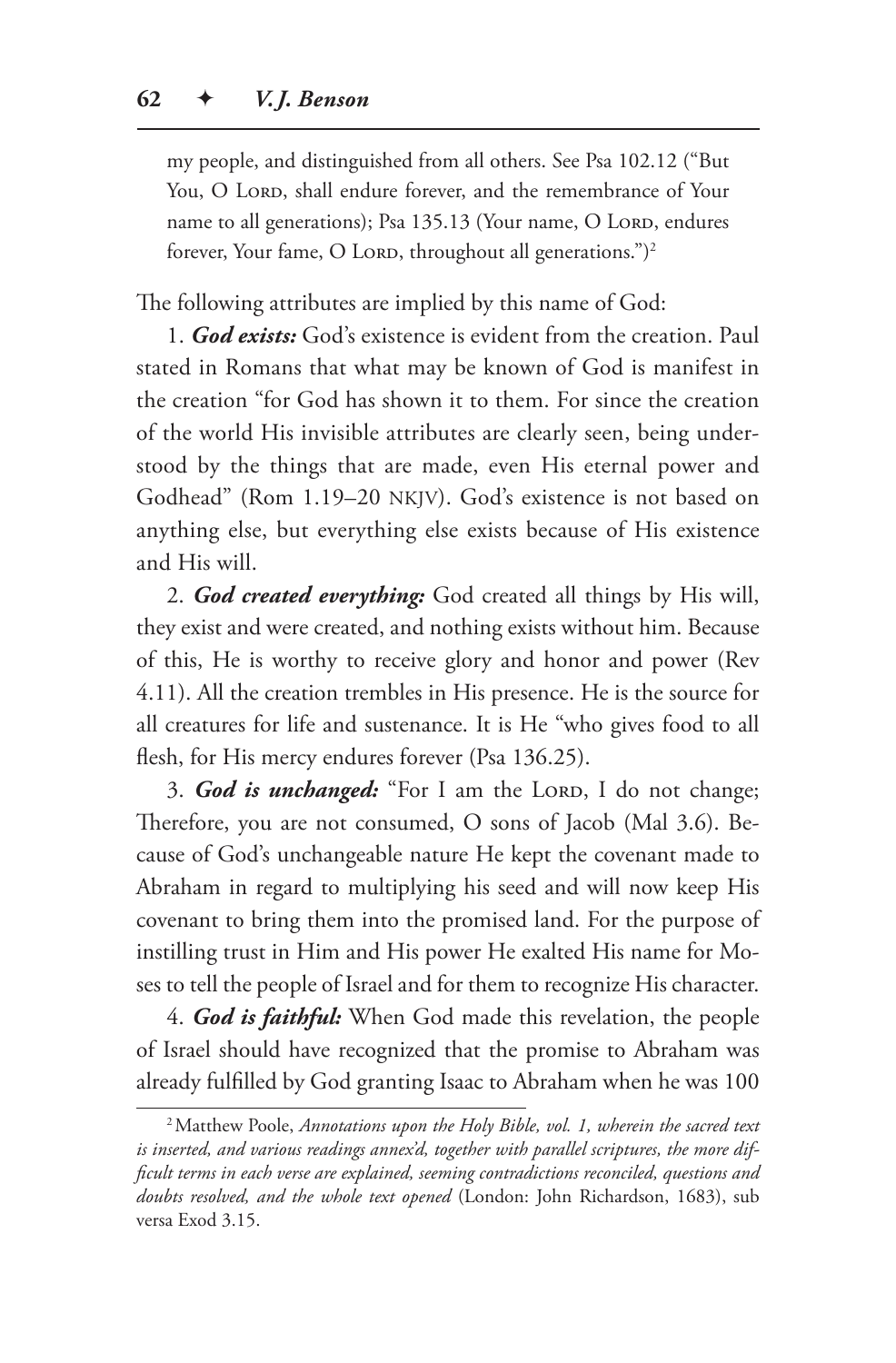years old, multiplying his descendants, and providentially caring for them over these centuries. They know how the Lorp through Joseph preserved the entire family of Jacob from the famine, and there had to be some great divine purpose for that. Now God's name is to build Israel's confidence in His faithfulness and power to deliver them from bondage and lead them to the Promised Land.

#### **What does God's Name have to do with the Exodus?**

Gods revelations to Moses in Exodus 3 are the beginning of God's plan for the nation of Israel to separate them out of the land of Egypt and consecrate them for His purpose. By giving Moses His name, God is reintroducing Himself to the people of Israel, showing them the significance of His name and His abilities, that He is the God of their fathers, and that He is the one who made the covenant with Abraham. God shows the people of Israel that He is the "I AM", the one who always existed and will exist forever going into the future. God through His miracles shows that He is the one who speaks, the one who is all powerful who can speak things into existence. God is showing His direct involvement in bringing them out of Egypt.

We see that the incident of the burning bush had enormous impact on the life of Moses. It is the initiation of God bringing the people of Israel out of Egypt. It begins with a new revelation of God and His name to Moses from the burning bush and develops with the commissioning of Moses to go back to Egypt and to Pharaoh in order to deliver God's people from their harsh oppression and slavery. However, it is colored with Moses' excuses for not taking up the great task given by God, because of his fundamental failure to understand the One with whom he was dealing, the Self-existing One, YHWH.

The most significant event in the exodus of the people of God began with the burning bush in Exodus 3. This chapter talks about the great turn that has taken place in the life of Moses (from shepherd of sheep to shepherd of God's people). In the first six verses, we can see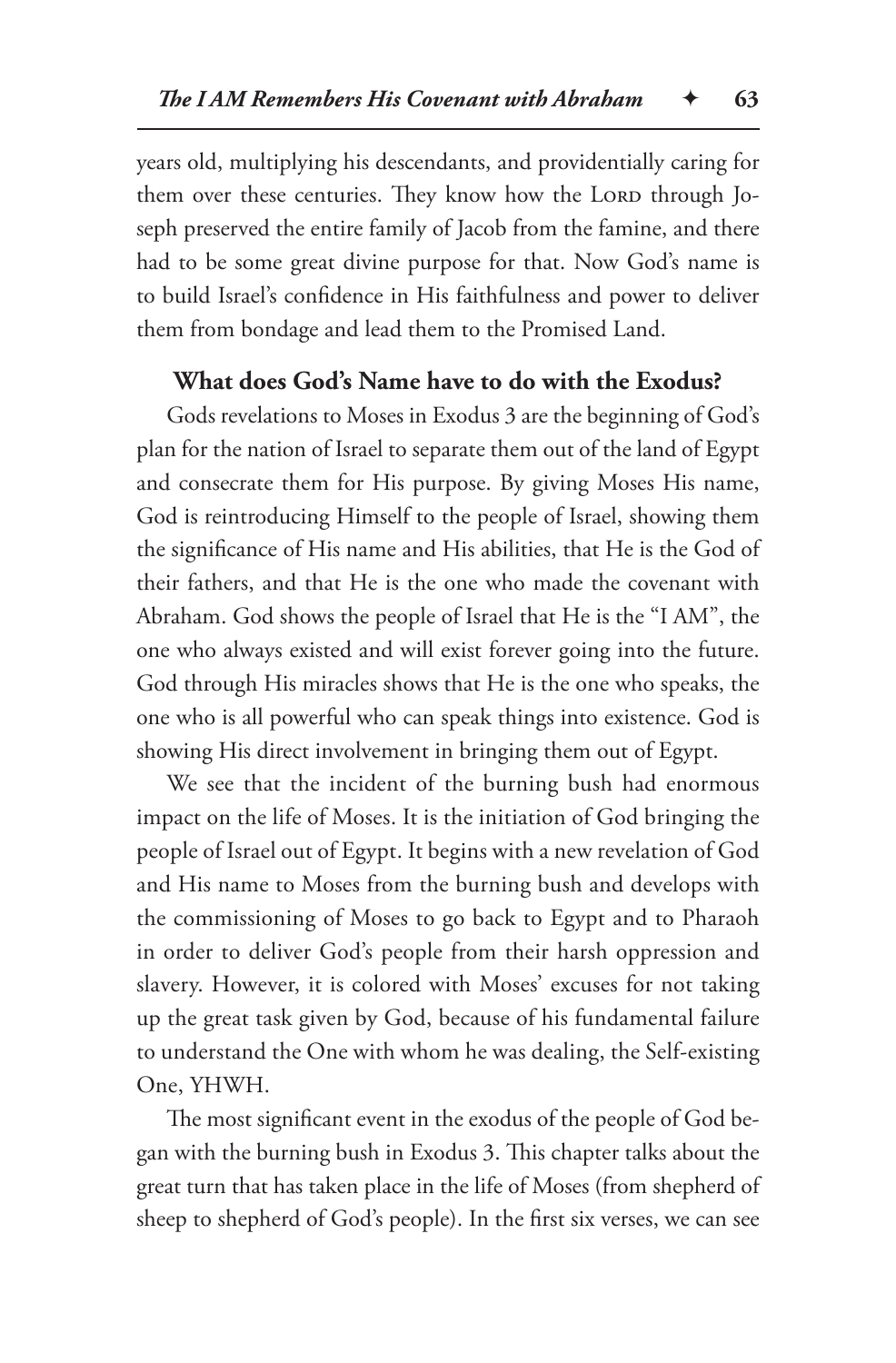that our God sees, He listens, and He responds. God not only saw Moses coming closer to the burning bush and warned him, but God saw the oppression of His people by the Egyptians. As Moses was walking to see the wonder of why the bush was not consumed by the fire, God told him to take his sandals off his feet for the place where he stood was a holy ground. It is the presence of God which makes the place holy, and the putting off the shoes is to acknowledge that fact.<sup>3</sup> Removing the sandals is a sign of reverence to the holy God, and such a removal of sandals at places of worship is still practiced among many eastern countries including India.

God identified Himself, "I am the God of your father, the God of Abraham, the God of Isaac, and the God of Jacob" (Exod 3.6), and Moses hid his face for he was afraid to look upon God. By identifying Himself with the patriarchs, God is indicating that He is faithful in fulfilling the covenant made to them (vv. 7, 8), but He is also laying the groundwork to strengthen Moses to accept the commission that He was going to give him. God said He has seen the oppression of His people, He has heard their cry because of their taskmasters, and He has known their sorrows. Therefore, He has come down to deliver them out of the land of the Egyptians, and to bring them up from that land to a good land, to a land flowing with milk and honey. God repeats that He has heard the cry of the children of Israel, and He has seen the oppression with which the Egyptians oppress them, but then delivers what must have been a most terrifying message for Moses: "I will send you to Pharaoh that you may bring My people, the children of Israel, out of Egypt" (v. 10). Moses had fled for his life from Egypt and now God not only wants him to return to this realm of danger, but to confront Pharaoh and demand he release the Israelites from bondage. The most natural response is exactly what Moses said to God, "Who am I that I should go to Pharaoh, that I should bring the children of Israel out of Egypt?" (v. 11) There was proba-

<sup>&</sup>lt;sup>3</sup> See also Joshua's experience with the Captain of the Yahweh's army (Josh 5.15), as well as the fact that no footwear was prescribed for the Levitical priests in the Law of Moses.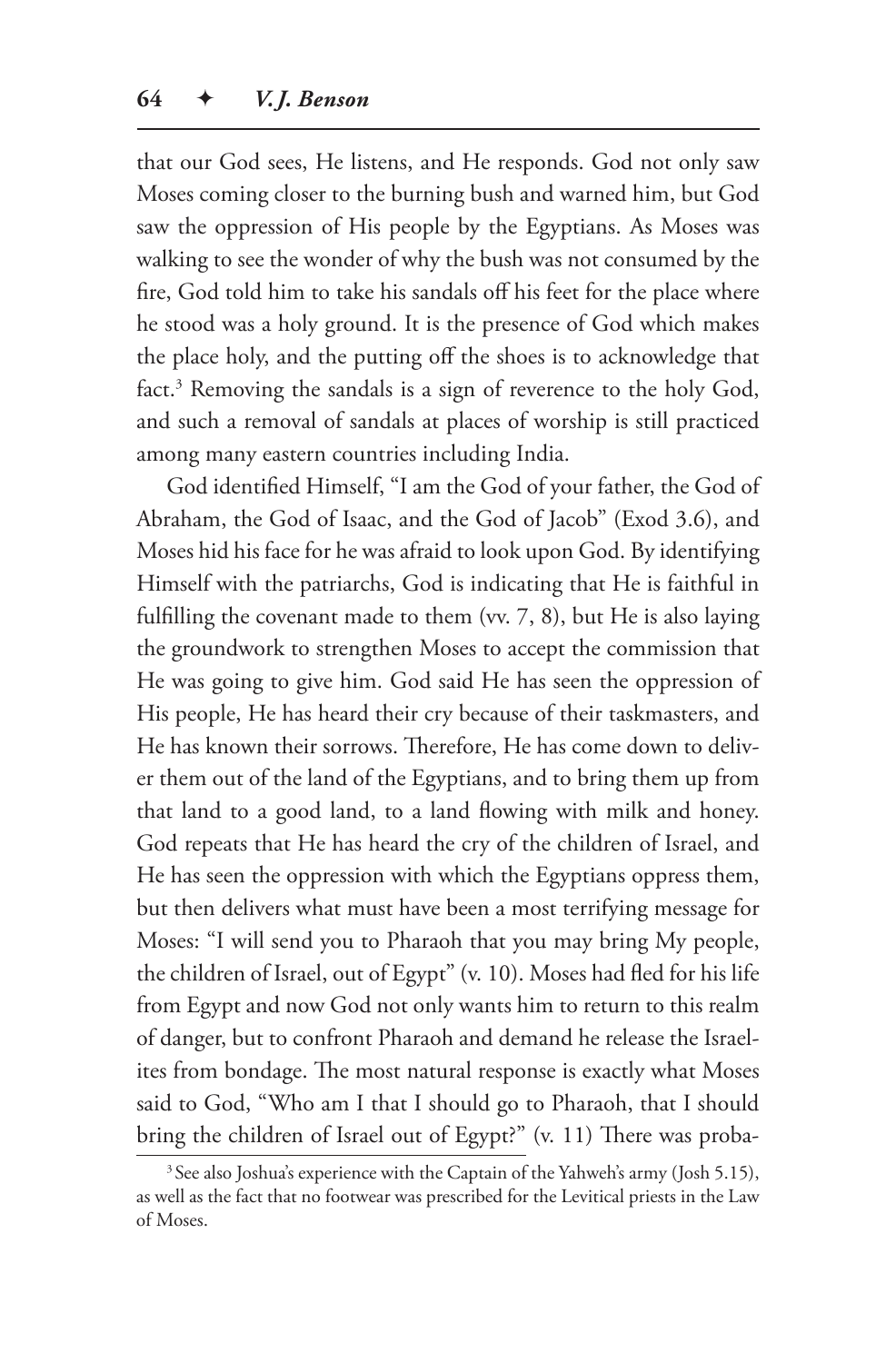bly no Israelite who could better appreciate the power of Egypt, the depth of Egyptian cruelty, and the obvious hopelessness of the situation in the face of impossible odds. If there was any man up to such a task, it certainly was not him, Moses thought. The meaning of his question "Who am I?" focused on *his* ability and *his* credentials that *he* should go to talk to Pharaoh and *he* should deliver the people of Israel. God's answer to Moses' question awakened his understanding that he is merely an instrument in God's powerful hand and Moses needs to obey the word of Yahweh.

#### **How God Empowered Moses for the Great Work**

God's presence is promised to Moses. God knew that this great task of bringing out the people of Israel was not possible for Moses without the LORD's divine presence and guidance. Moses needed to recognize this fact, so God gave him sign to assure him that he will be successful that they "shall serve God on this mountain" (v.12). Now Moses must trust God and act in faith. It is at this point that he asked God's name. "Then Moses said to God, 'Indeed, when I come to the children of Israel and say to them, "The God of your fathers has sent me to you," and they say to me, "What is His name?" what shall I say to them?'" (v. 13). Why would Israelites ask for God's name? Perhaps to distinguish Him among other gods because they were living in the pagan land where there were many pagan gods such as Hapi, Oriris, Iris, etc. They needed to trust and obey Yahweh to be delivered from the Egyptian slavery. God reveals Himself to Moses, demonstrating His character and His authority, under which Moses is to return to Egypt to deliver the Israelites. God's answer to Moses' question was incredible and a great assurance to them, that they shall be brought out of Egypt. "And God said to Moses, 'I AM WHO I AM.' And He said, 'Thus you shall say to the children of Israel, "I AM has sent me to you." ' Moreover God said to Moses, 'Thus you shall say to the children of Israel: "The LORD God of your fathers, the God of Abraham, the God of Isaac, and the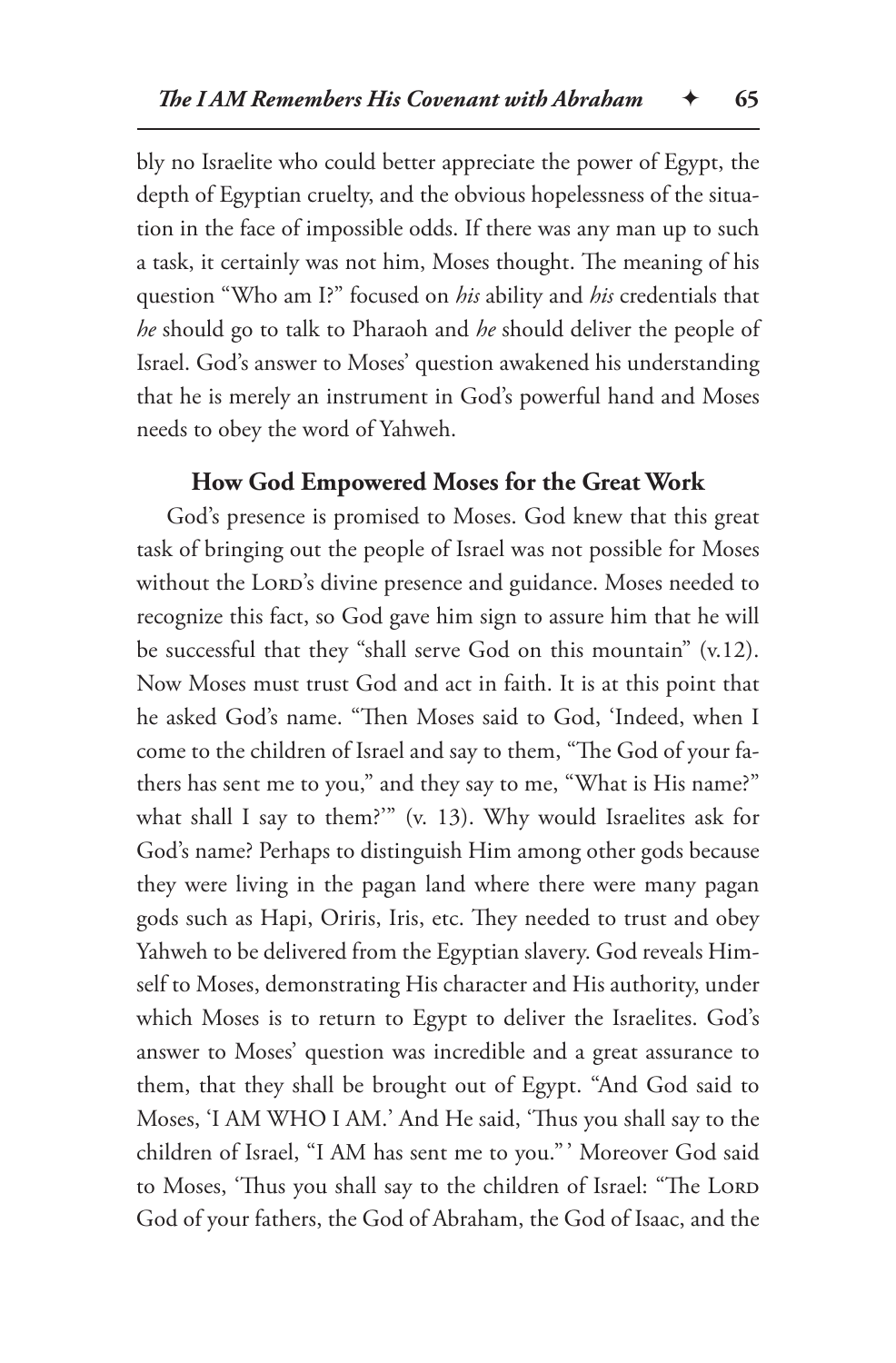God of Jacob, has sent me to you. This is My name forever, and this is My memorial to all generations" " (vv.  $14-15$ ).<sup>4</sup>

# **Moses' Objections and Excuses**

God's commission to bring Israel out of Egypt was a great blessing to Moses, but he was still reluctant. God promised His presence shall be with him and said the people of Israel will heed his voice (v. 18), but Moses was not ready to take up this responsibility. It was necessary to convince the children of Israel that Moses was indeed sent of God, but he used this as an excuse instead of asking God's help and guidance: "But suppose they will not believe me or listen to my voice; suppose they say, 'The LORD has not appeared to you'" (Exod 4.1). God answered his objection and strengthened his faith by empowering him to perform miracles. Two of them were performed on the spot, to build confidence in him for the great mission he was to take up. God assured him that if the Israelites do not believe him nor heed his message after the first miracle (turning his rod into to serpent and back again), then they would believe after the second (making his hand leprous and back again). Even if they still did not believe him, God equipped him to perform a third miracle: pouring some water from the river on the dry land and witnessing it turn to blood.

Moses used the anticipated unbelief of the Hebrews and his overstated ineloquence as excuses to avoid God's commission to bring Israel out of Egypt. God answered Moses' objections by promising His power and His presence (Exod 4.11–12). Yet, Moses was still fearful to take up the great task, although it should be evident that one cannot escape God's commands by excuses. God's anger was kindled against Moses, and He reproves him for his unbelief. God provides Aaron his brother, to be his spokesman in this

<sup>&</sup>lt;sup>4</sup>Note the translation of Exodus 3.15 in the Complete Jewish Bible: "God said further to Moshe, 'Say this to the people of Isra'el: "*Yud-Heh-Vav-Heh* [*ADONAI*], the God of your fathers, the God of Avraham, the God of Yitz'chak and the God of Ya'akov, has sent me to you."' This is my name forever; this is how I am to be remembered generation after generation."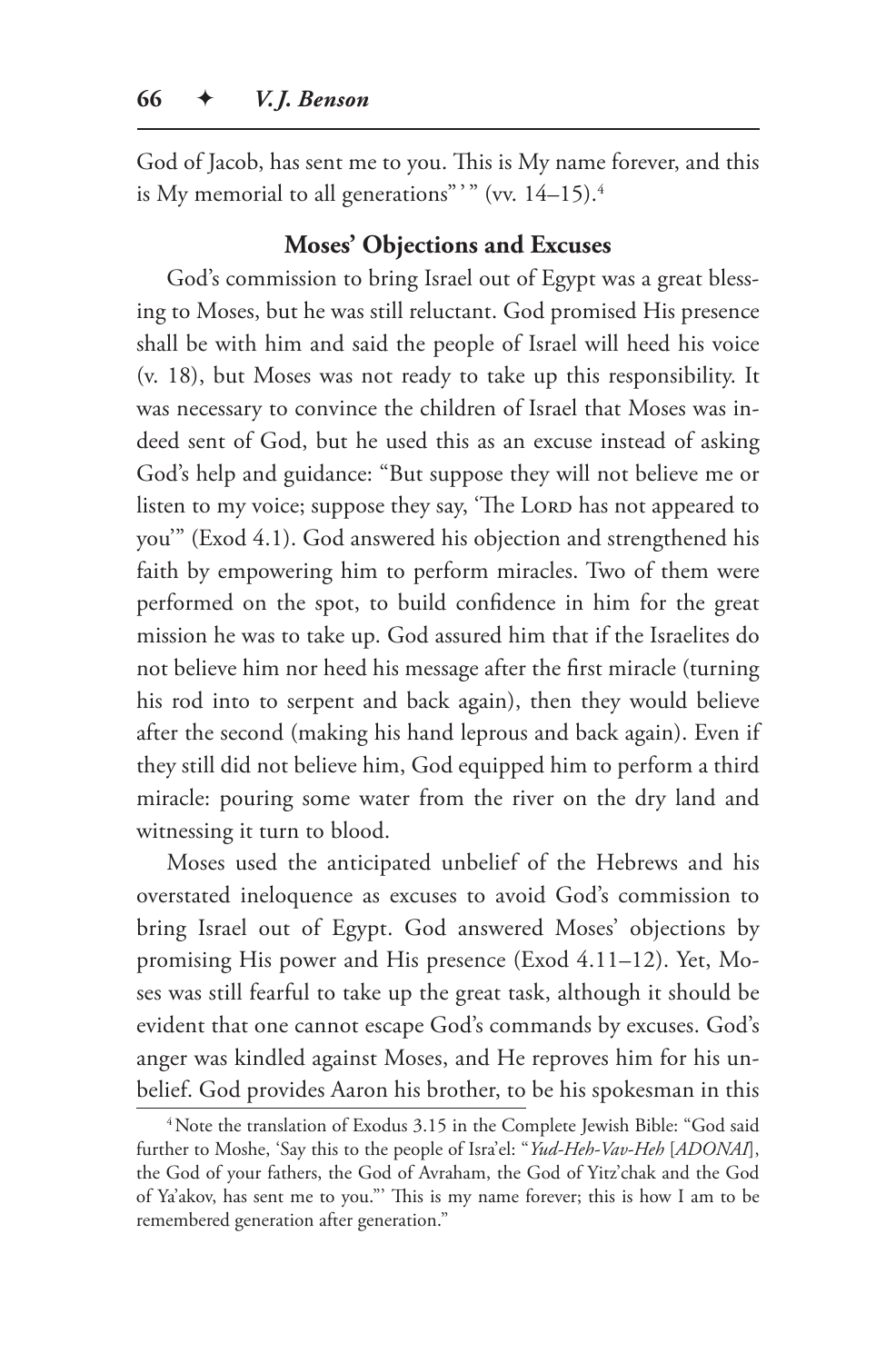commission and instructs him to take his rod to be the instrument for working miracles (Exod 4.13–17).

The lessons to be learned from Exodus 3 and 4 are many: Do we truly know what it means for God to be Yahweh? On the one hand, the LORD is truly sovereign and powerful in ability, and on the other hand, the LORD is truly loving and compassionate in covenant faithfulness. He is truly an unstoppable force for good for His people. When we are prompted to ask, "Who am I?" in the midst of suffering, difficulty, or even the "impossible," we would do well to remember what Moses had to learn: it is not about us, but whoever Yahweh says we are.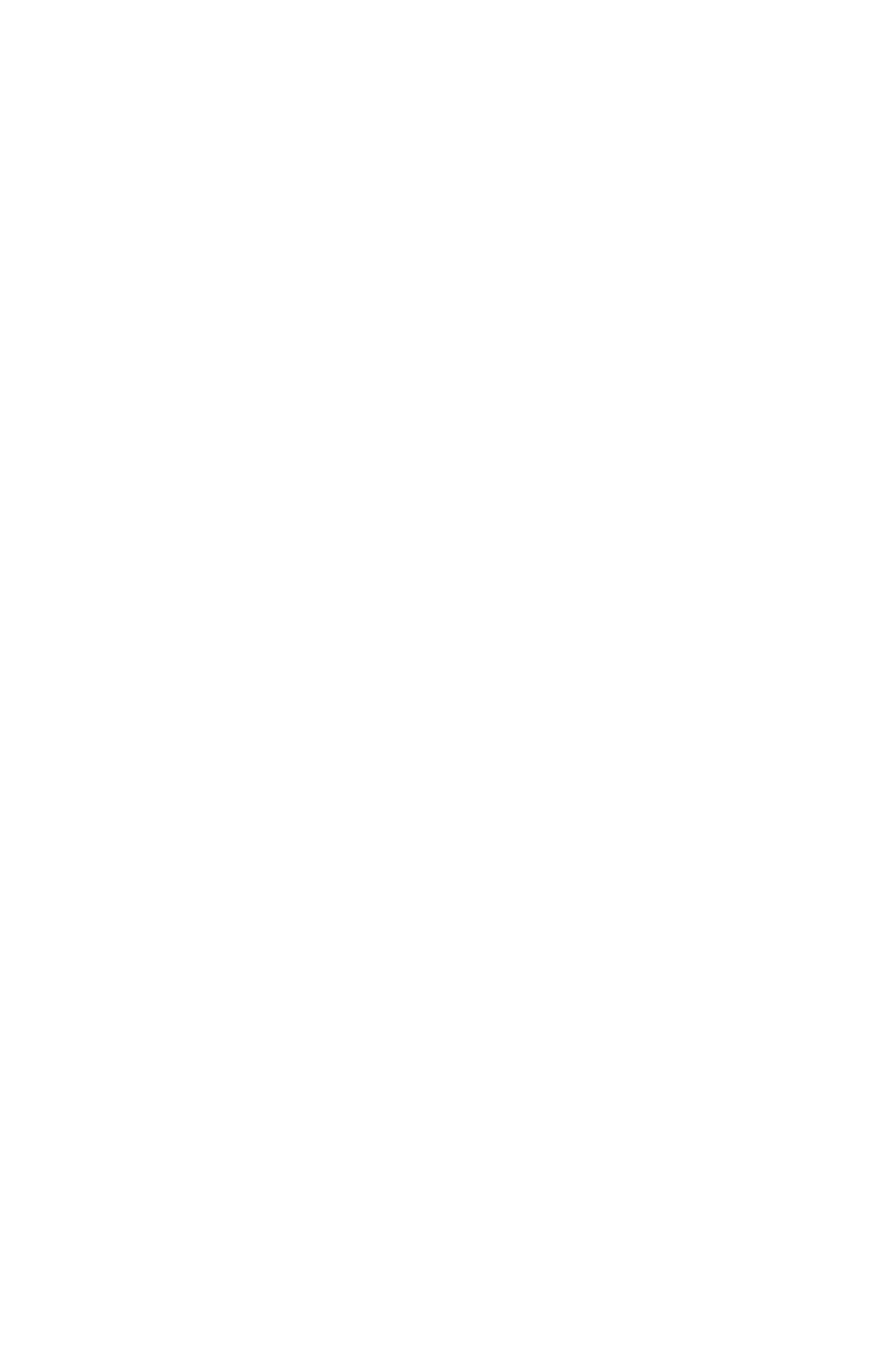# **The Sacrifice of the Lamb**

#### **Andrew Dow**

The exodus from Egypt is the most significant event in Israel's history. The book which tells this story finds itself commonly listed among the top five most quoted Old Testament books in the New Testament. But lists of Old Testament quotations in the New Testament cannot do justice to the array of allusions back to this event in both halves of the Bible. Few Biblical events can capture the character of God, the human predicament, and the nature of salvation as clearly as Israel's departure from Egypt.

Among the most striking features of this event is the prominence which death plays in Israel's deliverance. Though it seems counterintuitive, God uses death to propel the events forward which lead to life. Moses came to the house of Pharaoh's daughter due to Pharaoh's order to kill the Israelites' children (Exod 1.15– 16, 22; 2.1–10). Moses travelled to Midian due to the death of an Egyptian and a threat on his own life (Exod 2.11–15). Similarly, Israel's journey into the wilderness began with the deaths of cattle, firstborn, and the Passover lamb.

With this lecture, we intend to examine the sacrifice of the Passover lamb as found in Exodus 12–13. This is not a discussion of modern Passover practices or how various traditions have unfolded over time. Rather, our goals are simple: (1) examine the context and structure of the Passover texts, (2) identify and describe a few key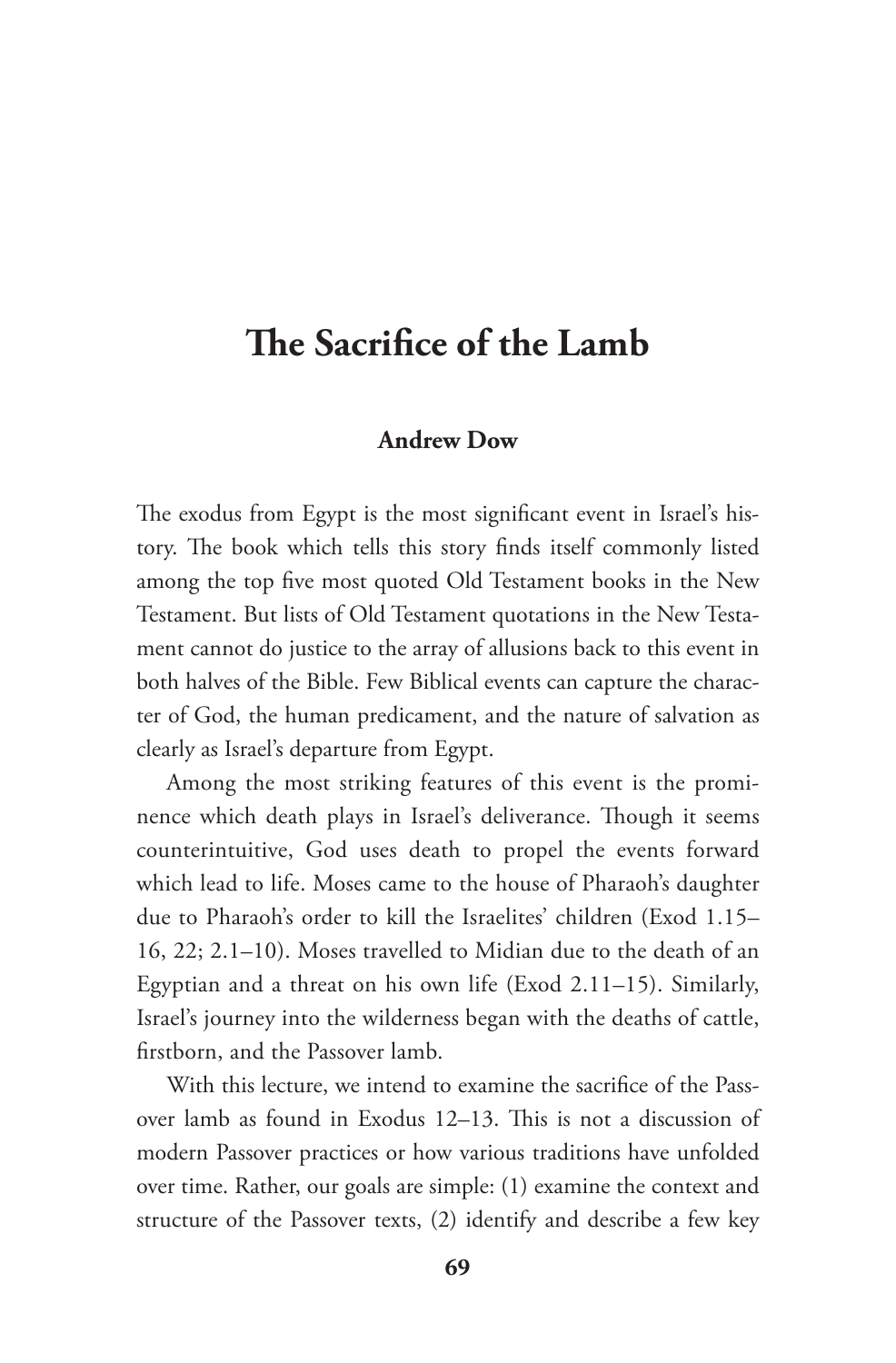elements among the Passover stipulations and (3) recognize how this ritual serves as a shadow for the Christ.

## **Context and Structure**

Before we embark on an analysis of the stipulations concerning the Passover lamb, we should say a few things about the context and structure of the text at hand. Beginning in the nineteenth century, critical scholars began to question the unity of the Pentateuch and, thus, the book of Exodus.1 Though these challenges to the text's unity have changed over time, scholarship has continued to dissect these books with an aim to deduce their origins. Whether God used multiple authors or sources to preserve these texts should not be overly concerning to Christians with a high view of inspiration. Regardless how the document came to be, it was handed down as a complete unit.2 Therefore, readers should interpret Exodus 12–13 as an integral part of the continuation of the story of deliverance from bondage.

The Passover event is part of the Ten Plagues narrative. Exodus 7–13 records the increasingly powerful acts of God against the Egyptians while highlighting His increasingly obvious protection of the Israelites.<sup>3</sup> From a narrative standpoint, these plagues appear to happen in quick succession—one right after another. This pace continues until chapter 12 in which the Ten Plagues narrative is paused while Israel receives the LORD's command. Therefore, the text containing the Passover requirements creates a sense of anxious anticipation as the reader awaits the climax of the tenth plague to arrive. Perhaps

<sup>&</sup>lt;sup>1</sup> Curious readers can find a summary of the documentary hypothesis debate, for instance, in Tremper Longman III and Raymond B. Dillard, *An Introduction to the Old Testament,* 2nd ed. (Grand Rapids: Zondervan, 2006) 40–51.

<sup>2</sup>Brevard Childs advocated strongly for this canonical approach to interpretation. He wrote, "It is the final text, the composite narrative, in its present shape which the church, following the lead of the synagogue, accepted as canonical and thus the vehicle of revelation and instruction." *The Book of Exodus*, OTL (Louisville: Westminster, 1976) xv.

<sup>&</sup>lt;sup>3</sup>For a discussion concerning these plagues, see Mark Russell, "Conquest over the Kingdom of the World," in Thomas Hamilton, ed., *Florida College Annual Lectures 2022* (Temple Terrace: Florida College Press, 2022) xx-xx.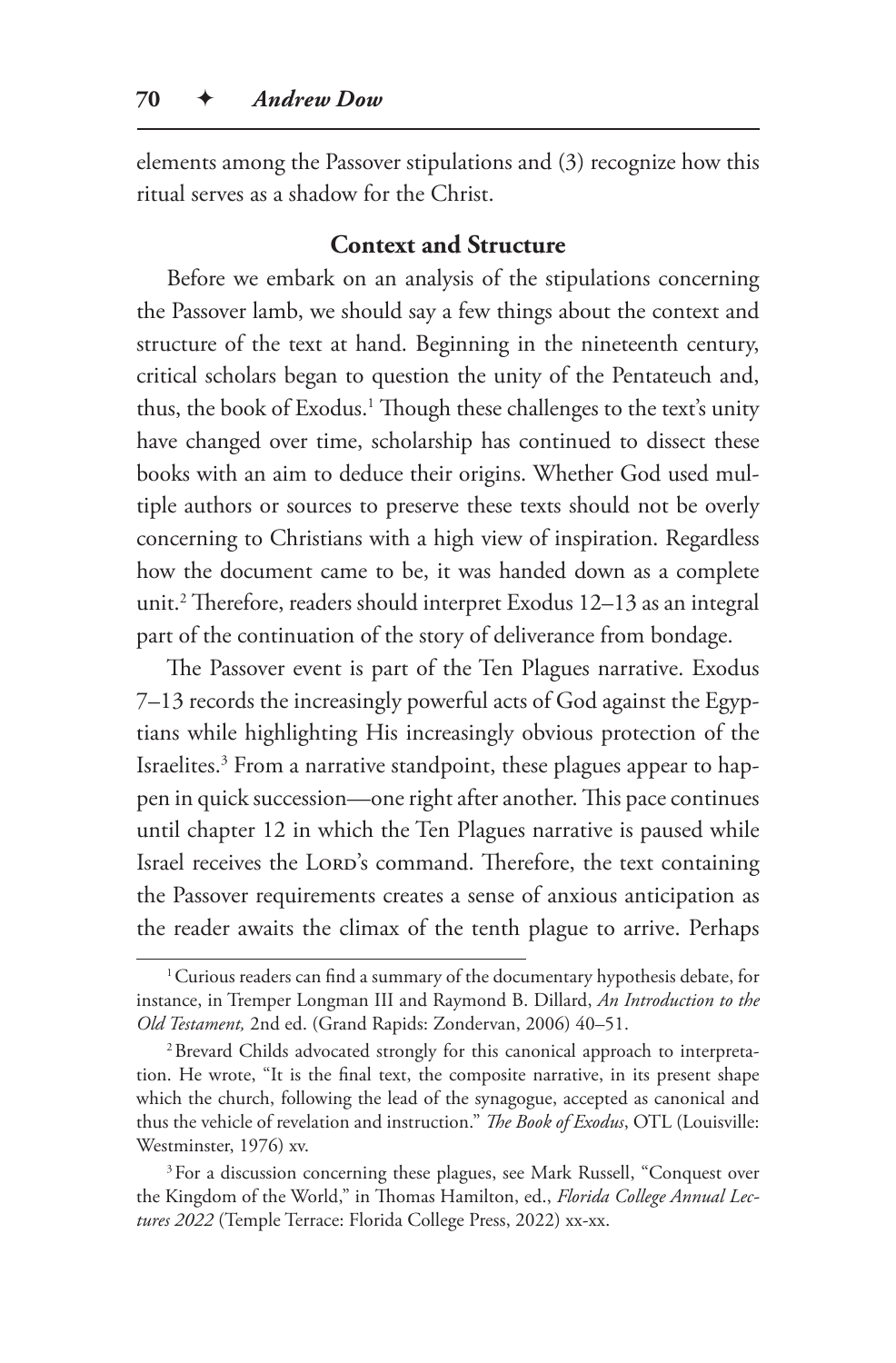this helps us sympathize with the Israelites who anxiously awaited their own deliverance as they prepared and ate the Passover meal.

The unity and flow of Exodus 12–13 has challenged commentators because the text transitions between instruction speeches (12.1–20, 21–27, 42–49; 13.1–16) and narrative sections (12.29– 41; 13.17–22). However, the stylistic differences allow us to form a functional—even if oversimplified—outline of the text:

- A Passover Instructions (12.1–28)
	- B Ten Plagues Narrative continued (12.29–41)
- A' Passover Instructions continued (12.42–13.16)
	- B' Ten Plagues Narrative continued (13.17–22)

The repetition of these Passover instructions may seem redundant. However, it may be that both sets of instructions serve a different purpose. The instructions in 12.1–28 serve as an explanation of how God first communicated the Passover ordinances to Israel through Moses and Aaron. After Israel's departure from Egypt, however, the author reiterates and expands upon the instructions as they must now maintain this ritual going forward into the Promised Land.<sup>4</sup>

## **An Overview of the Passover Stipulations**

As we examine the Passover instructions, we would do well to notice the significance placed on this event throughout the text. God begins with a bold declaration: "This month shall be the beginning of months for you; it is to be the first month of the year to you" (Exod 12.2).<sup>5</sup> Israel's freedom from bondage is so significant that the event marks the beginning of their calendar year.6 This feast and all that sur-

<sup>4</sup>Douglas K. Stuart observed, "What links all the material of 13.1–16 together especially is this sense of preparation for inhabiting the land—and not forgetting once there to keep covenant with Yahweh, who had made it possible for his people to have all that they would enjoy in their new land." *Exodus*, NAC 2 (Nashville: Broadman and Holman, 2006) 312.

<sup>&</sup>lt;sup>5</sup>Unless noted otherwise, all quotations of scripture are from the 1995 update to the NASB.

<sup>&</sup>lt;sup>6</sup> John J. Davis writes that this was a new year in a "spiritual sense" while suggesting that Israel kept both a "civil calendar" and a "religious calendar." *Moses and*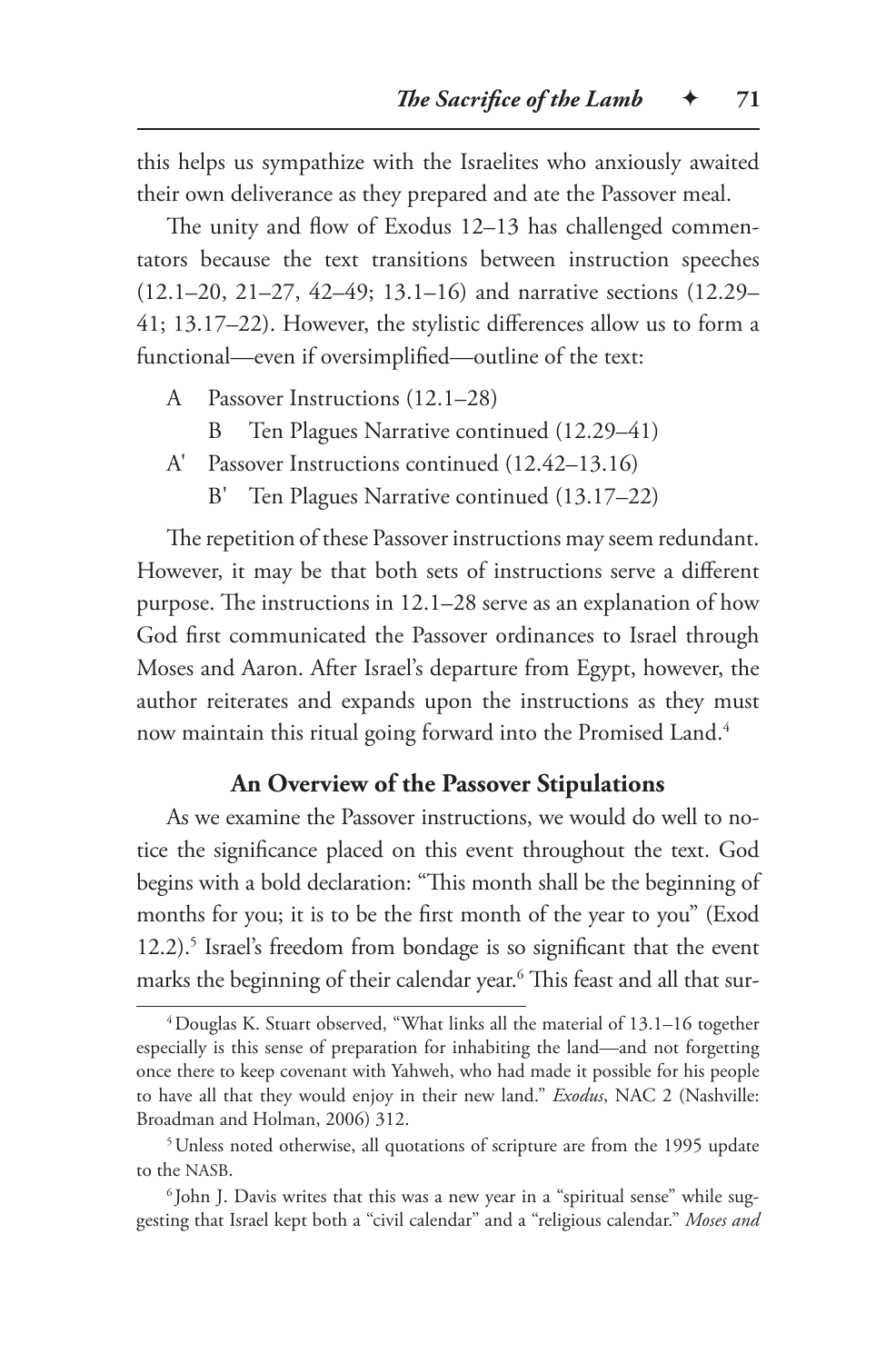rounded it was a reminder of "the beginning of Israel's life as a nation."7 The narrator adds that "this night is … to be observed by all the sons of Israel throughout their generations" (Exod 12.42). This memorial is crucial for Israel's identity as a nation and their understanding of God's role in their deliverance. Consequently, the elements which make up the observance of the Passover must be equally significant and infused with meaning. We will summarize these instructions in three broad brushstrokes: the lamb, the meal, and the participants.

### **The Character of the Passover Lamb**

The centerpiece of the Passover meal was the sacrificial lamb. Each household was to sacrifice their own lamb (except for a household too small to eat a whole lamb, Exod 12.3–4). The emphasis of this sacrifice is not so much on the kind of animal (it could be "from the sheep or from the goats," Exod 12.5), but on the quality of the animal. "Your lamb shall be an unblemished male a year old" (Exod 12.5). Everything about this animal was to represent purity from defilement. God would later demand that all future sacrifice under the Law must likewise be visually perfect (e.g., Lev 1.3, 10; 23.12).

It was not enough, however, to select the perfect specimen. That spotless animal must die for Israel to have life. "The whole assembly of the congregation of Israel is to kill it at twilight" (Exod 12.6). A few features of this death are noteworthy. First, the death of this animal is "a Passover sacrifice" (Exod 12.27). This is not merely a meal cooked and eaten by the Israelites before their journey. To the contrary, this was a ritual slaughter with the intent to make a covenant or establish peace with a deity. Second, each household among the Israelites killed its own Passover lamb. Of course, the norm under

*the Gods of Egypt: Studies in Exodus*, 2nd ed. (Winona Lake, IN: Brethren Missionary Herald Books, 2011) 144. Nahum Sarna corroborates this claim that Israel had several ways of dividing the year but emphasizes that the text "unmistakably points to an innovation, to a break with the past." *Exploring Exodus: The Origins of Biblical Israel* (New York: Schocken Books, 1996) 81.

<sup>7</sup>R. Alan Cole, *Exodus: An Introduction and Commentary*, TOTC 2 (Downers Grove: Inter-Varsity, 2008) 111.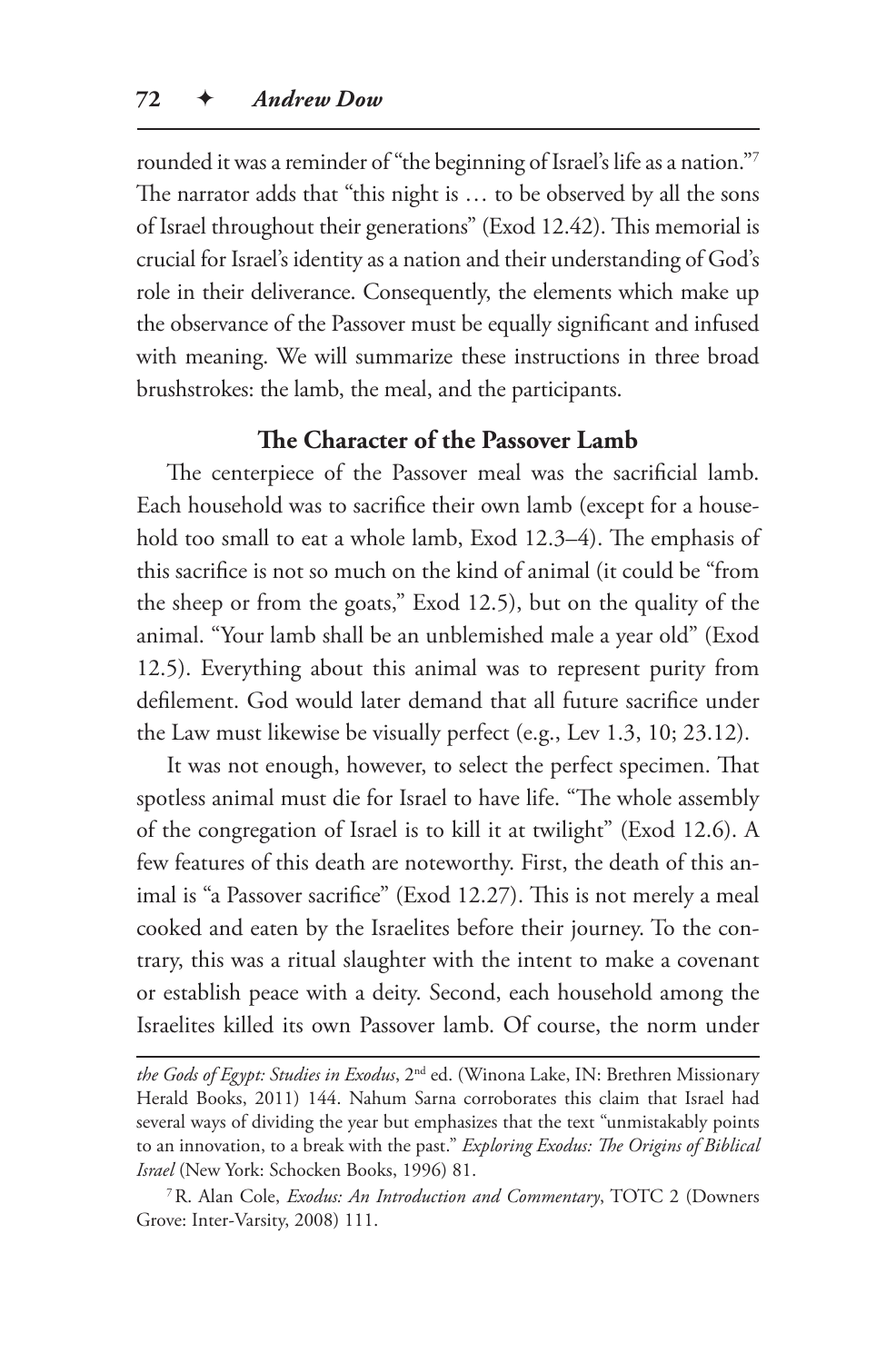the Law of Moses would be that only the Levitical priesthood could offer sacrifices.8 But the Passover sacrifice was unique and far more personal. Finally, in killing this animal the instructions are clear: the animal's bones are to remain unbroken (Exod 12.46).

After slaughtering the lamb, each household took "some of the blood and put it on the two doorposts and on the lintels…" (Exod 12.7). This application of the sacrificial blood marked the house as containing God's people (Exod 12.13). It was proof that a sacrificial lamb had died in the place of the firstborn in that household. When Moses passes this instruction along to the Israelites, he adds this detail: "You shall take a bunch of hyssop and dip it in the blood which is in the basin, and apply some of the blood…" (Exod 12.22). The use of hyssop is a strange but meaningful detail. Beyond hyssop's inclusion in the Passover ritual, it also finds itself used to cleanse leprosy (Lev 14), create purifying water (Num 19.1–10), and purify someone who has touched a corpse (Num 19.11–19). David would later use hyssop poetically to describe the cleansing he desired from his sin (Psa 51.7). The application of the lamb's blood by hyssop is symbolic of ritual purity that this sacrifice brings to the people.

# **The Character of the Passover Meal**

More than a sacrifice, the Passover was a feast. Stuart uses a helpful analogy for our modern minds by pointing out that we have similar celebratory feasts today—e.g., Christmas ham or Thanksgiving turkey.9 Feasting in the ancient world was about more than good food and good company. Feasts served a function. For example, Jacob and Laban made a covenant in part by eating a meal together (Gen 31.46, 54). This solidified their peace agreement. So too did the sacrificial Passover meal establish a covenant of peace and protec-

<sup>&</sup>lt;sup>8</sup>Though this is the norm, it cannot be stated as an absolute rule. For example, David appears to offer a burnt offering in 2 Samuel 24.25. That said, the Law of Moses only directs Levitical priests to offer sacrifices (e.g., Lev 1–7) and the Israelites seem to acknowledge this (cf. Jdg 17.7–13).

<sup>9</sup> Stuart, *Exodus* 273.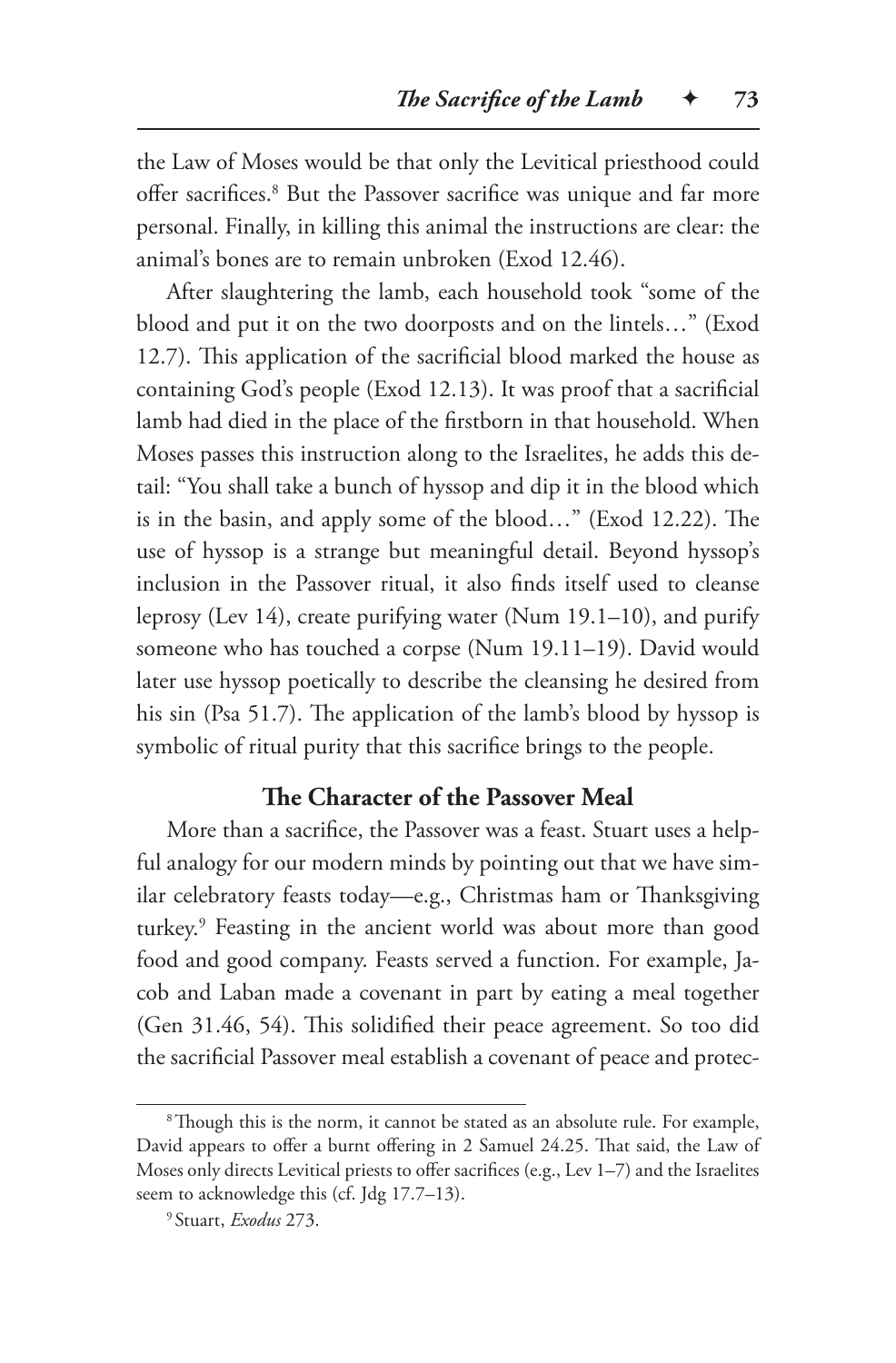tion between God and His people. Through the sharing of this meal, God would save Israel from death.

The recipe for this meal, however, may not be the most appetizing dish ever devised. The instructions for preparation seem to include a blend of both symbolic and functional ingredients. God gave precise instructions to the participants: "Do not eat any of it raw or boiled at all with water, but rather roasted with fire" (Exod 12.9). Davis suggests that "the command not to eat the meat raw was significant because many of the surrounding pagan peoples often ate raw flesh at their sacrificial meals."10 Additionally, roasting the animal may have purified the creature of its blood and fat,<sup>11</sup> or been commanded as "the fastest, quickest way to cook meat."12

The text goes on to explain that the meat was to be prepared with "bitter herbs" (Exod 12.8). Paul R. House finds theological significance in this detail: "[The Israelites] are to eat foods that remind them of the plainness and bitterness of their bondage."13 In addition to the bitter herbs, the meat was to be eaten "with unleavened bread" (Exod 12.8). Household bakers could easily and quickly bake bread of this kind because it did not require time for the leaven to rise. But this element of the meal takes on further significance when the LORD established another feast in conjunction with the Passover celebration—the Feast of Unleavened Bread (Exod 12.14–20). The Israelites would rid their homes of all leaven and eat unleavened bread for seven days. To explain why God rejects leaven in this (and other) Old Testament sacrifices, Sarna points to a late Jewish tradition that "the process of fermentation was associated with decomposition and putrefaction, and so became emblematic of corruption."14

<sup>10</sup>Davis, *Moses* 148.

<sup>11</sup>Cole, *Exodus* 114.

<sup>12</sup> Stuart, *Exodus* 277.

<sup>13</sup>Paul R. House, *Old Testament Theology* (Downers Grove: InterVarsity, 1998) 102–103.

<sup>14</sup> Sarna, *Exploring Exodus* 90–91.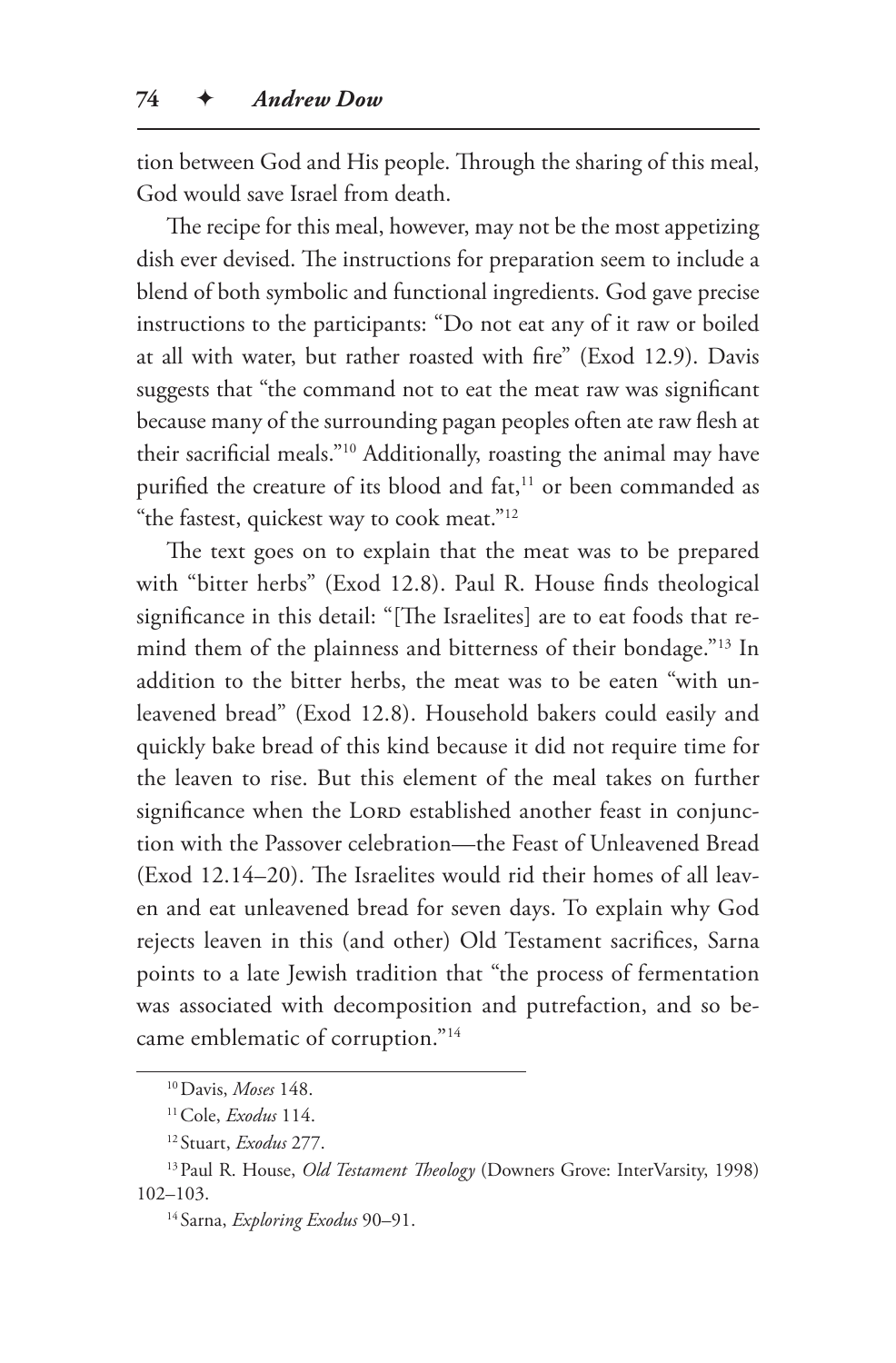Finally, God expected Israel to leave no remnant of the Passover feast behind them. "You shall not leave any of it over until morning," God commanded, "but whatever is left of it until morning you shall burn with fire" (Exod 12.10). Israel's departure would be sudden. They need not burden themselves with gathering leftovers or cleaning up.

## **The Character of the Passover Participants**

God intended that only a particular kind of people shared the Passover sacrifice and feast. While in Egypt, the people who partook of this meal were to be eager and ready to leave their old life of slavery behind them. The LORD said to eat "with your loins girded, your sandals on your feet, and your staff in your hand; and you shall eat it in haste" (Exod 12.11). This posture of readiness was only heightened by the speedy preparation of the meal. By eating in this way, the people showed a level of trust in God to deliver them that very night.<sup>15</sup>

God also specified who could participate in the Passover memorial in future generations. "No foreigner is to eat of it … A sojourner or a hired servant shall not eat of it" (Exod 12.43–45). To the contrary, all future observances would be for "the congregation of Israel to celebrate" (Exod 12.47). Consequently, the only way for one of these rejected groups to participate in the Passover feast is for them to become a part of the Israelite community through circumcision (Exod 12.44, 48). The Passover was a special memorial for a holy people.

#### **A Shadow of Sacrifices to Come**

The Passover sacrifice—with all its detailed rituals—was the first sacrifice God demanded of His new covenant people. The fundamental idea behind the Passover lamb's sacrifice is one of substitution. If each household faithfully slaughtered their Passover lamb,

<sup>&</sup>lt;sup>15</sup> Note the expression "faithful readiness for a speedy departure" in Stuart, *Exodus* 278. Peter's use of "gird," combined with his other exodus imagery, is also probably an allusion to the original exodus (cf. 1 Pet 1.13), emphasizing the need for the Christian's own readiness of mind.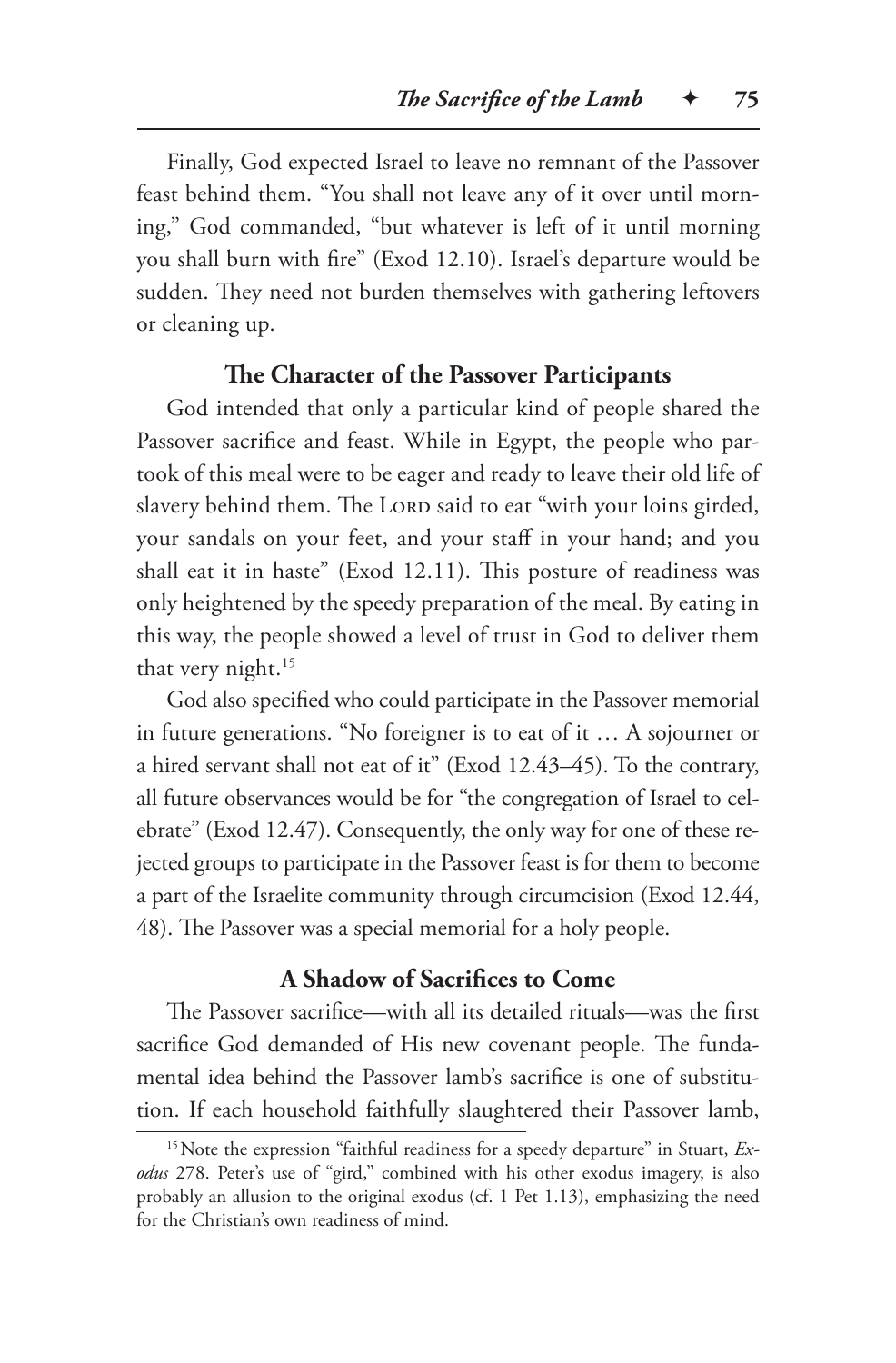God would spare that household from death. The lamb, therefore, stands in for each household's firstborn to die in his place. Many of the sacrifices within the Law of Moses follow this same pattern: the offerer can be ritually purified from his wrongdoing by offering an animal to suffer the consequences of sin in his place. This is not, however, where the similarities end.

The most complete description of Mosaic Law sacrifices resides in Leviticus 1–7. The sacrifice of the Passover lamb prefigures many of these sacrificial rituals. Consider the following examples. The Passover lamb was unblemished; this became a requirement of all future sacrifices (Lev 1.3, 10; 3.1, 6, etc.). The offerer ate the Passover lamb just as with the peace offering (Lev 7.15–18). The Passover lamb must avoid contact with leaven. An Israelite's grain offering was also to avoid leaven (Lev 2.11). The Passover lamb was entirely consumed just as the burnt offering would be reduced to ashes (Lev 6.8–13). The offerer spread the blood of the Passover lamb on his doorposts, while the blood of other sacrifices would be sprinkled on the altar and the doorway of the tent (Lev 4.7). The Passover lamb pointed forward to the sacrifices the Israelites would regularly perform. But, of course, the Passover sacrifice points to a greater sacrifice revealed in the New Testament.

#### **The Passover as a Shadow of the Christ**

Old Testament quotations and allusions fill the pages of the New Testament. Jesus' life and ministry—in fact, the whole Gospel brings to completion the work God set out to do through Israel. As a result, Jesus could assert, "all things which are written about Me in the Law of Moses and the Prophets and the Psalms must be fulfilled" (Luke 24.44). Characters, places, events, and rituals in the Old Testament were mere shadows of what Jesus offers in the Gospel (Heb 10.1). Therefore, the Passover rituals discussed previously cast a shadow which resembles and highlights Jesus' own "once for all" sacrifice on the cross (Heb 7.27).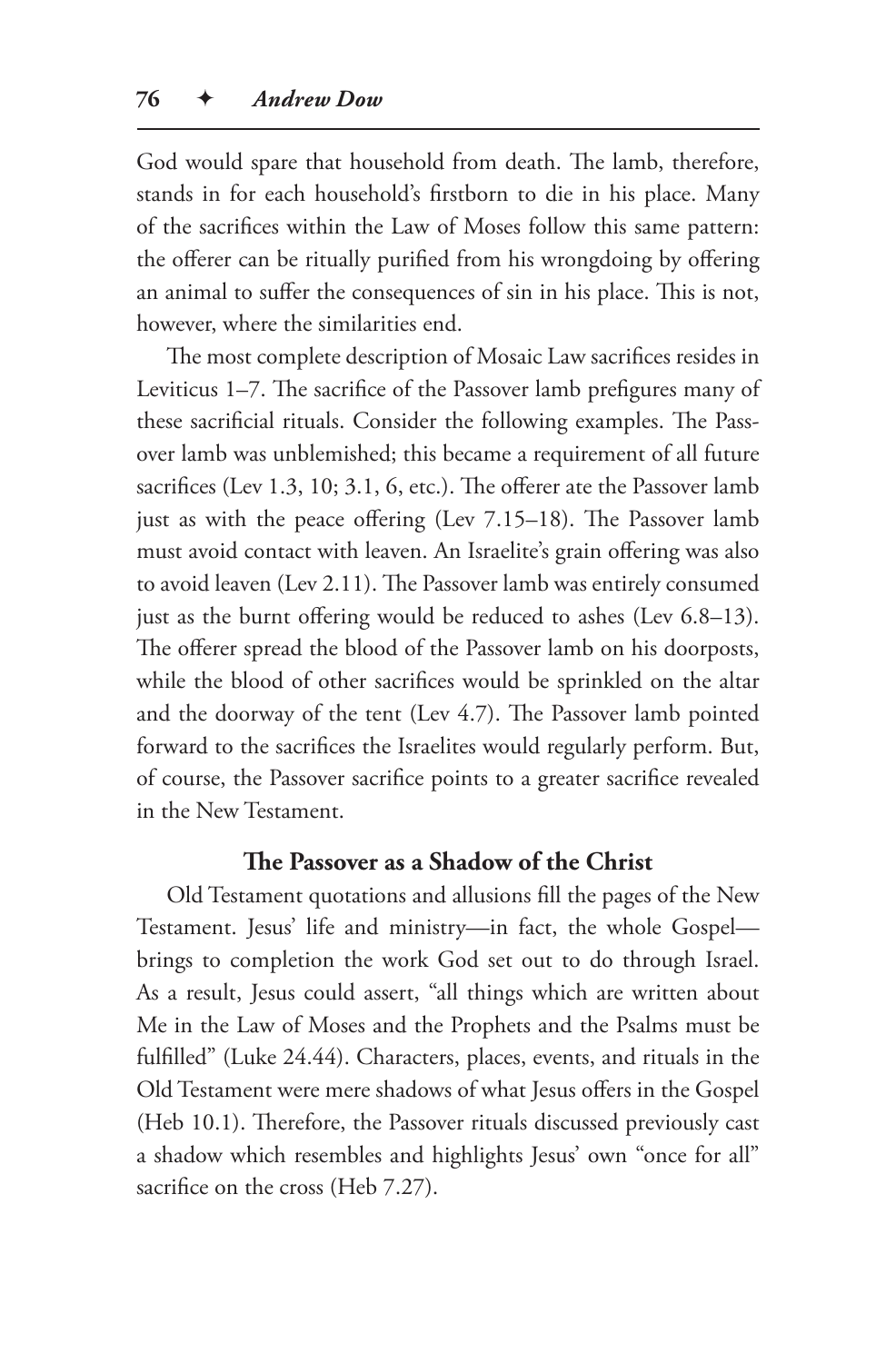#### **The Lamb of God**

The central feature of the Passover rituals was the sacrificial lamb chosen by each household. It is noteworthy that John introduces Jesus to the public with this announcement: "Behold, the Lamb of God who takes away the sin of the world!" (John 1.29; cf. 1.35–36). This designation is broad enough to encompass many Old Testament concepts.16 Among the many sacrificial lambs which find fulfillment in Jesus, readers should call to mind the prominent Passover lamb.

Peter also described the Christ in the language of a sacrificial lamb, but his descriptions create stronger connections between Jesus and the Passover lamb:

If you address as Father the One who impartially judges according to each one's work, conduct yourselves in fear during the time of your stay on earth; knowing that you were not redeemed with perishable things like silver or gold from your futile way of life inherited from your forefathers, but with precious blood, as of a lamb unblemished and spotless, the blood of Christ (1 Pet 1.17–19).

Peter describes Jesus as an "unblemished" lamb. This is, of course, the same idea found in the Passover lamb. Jesus fulfills this in a perfect way by being "tempted in all things just as we are, yet without sin" (Heb 4.15). While the Passover lamb represented moral excellence, Jesus embodied moral perfection. Peter also draws special attention to the "precious blood … of Christ." This is another prominent feature of the Passover ritual—the blood used to redeem the Israelites' firstborn from certain death.<sup>17</sup>

John revisits the lamb imagery in the book of Revelation. When the heavenly host waited expectantly for someone to open the sealed scroll, one of the twenty-four elders told John to stop and look at "the Lion that is from the tribe of Judah, the Root of David" (Rev

<sup>16</sup>For a list of possible allusions, see D. A. Carson, *The Gospel According to John*, PNTC (Grand Rapids: Eerdmans, 1991) 149–150.

<sup>&</sup>lt;sup>17</sup> Although this lecture has not taken the time to explore it, redemption language features prominently in Exodus 13.13, 15 in connection to the Passover event.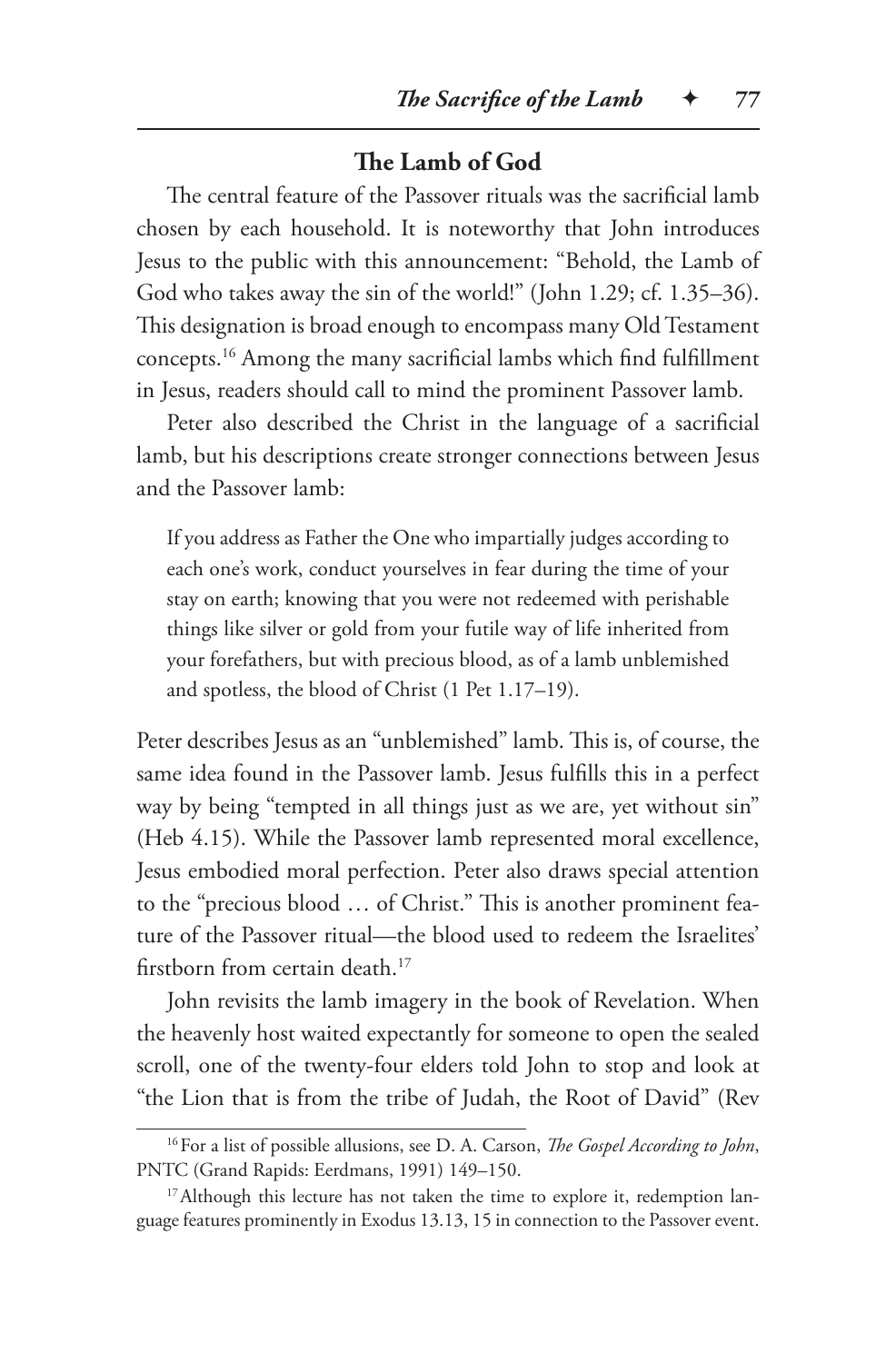5.5). This powerful, Messianic figure was coming to open the scroll. When John turned around, however, he saw "a Lamb standing, as if slain" (Rev 5.6). Throughout the book of Revelation, John sees this meek, slaughtered animal as a vibrant and powerful victor. Like the Passover lamb which guaranteed Israel victory over the dominant world power, Jesus—the living lamb—guarantees His people victory over the powers of the world.

#### **The Memorial Meal**

The Passover involved a sacrifice, but it was also a feast. After the first Passover feast, Israel was to mark the occasion by taking part in an annual memorial meal. Jesus' death on the cross functions as a new sort of Passover event—a sacrificial death which delivers humanity from bondage to sin. It is noteworthy that Jesus died during the time that the Israelites were celebrating the Passover and the Feast of Unleavened Bread (e.g., Mark 14.1). Surely there can be no doubt that Jesus' crucifixion is the intended fulfillment of the Passover sacrifice.

Before Jesus offers Himself as a slaughtered lamb, he eats the slaughtered Passover lamb with His disciples. This is the meal popularly known as "the Last Supper." It was during this Passover celebration that Jesus instituted a new kind of memorial meal. Matthew records the event this way:

While they were eating, Jesus took some bread, and after a blessing, He broke it and gave it to the disciples, and said, "Take, eat; this is My body." And when He had taken a cup and given thanks, He gave it to them, saying, "Drink from it, all of you; for this is My blood of the covenant, which is poured out for many for forgiveness of sins"  $(26.26 - 28)$ .

Jesus uses the Passover feast—the memorial of Israel's exodus from Egypt, freedom from bondage, and beginning of nationhood—to create a new memorial meal. This new memorial does not commemorate the Passover lamb as that which brings safety, but it commemorates the sacrifice of Jesus.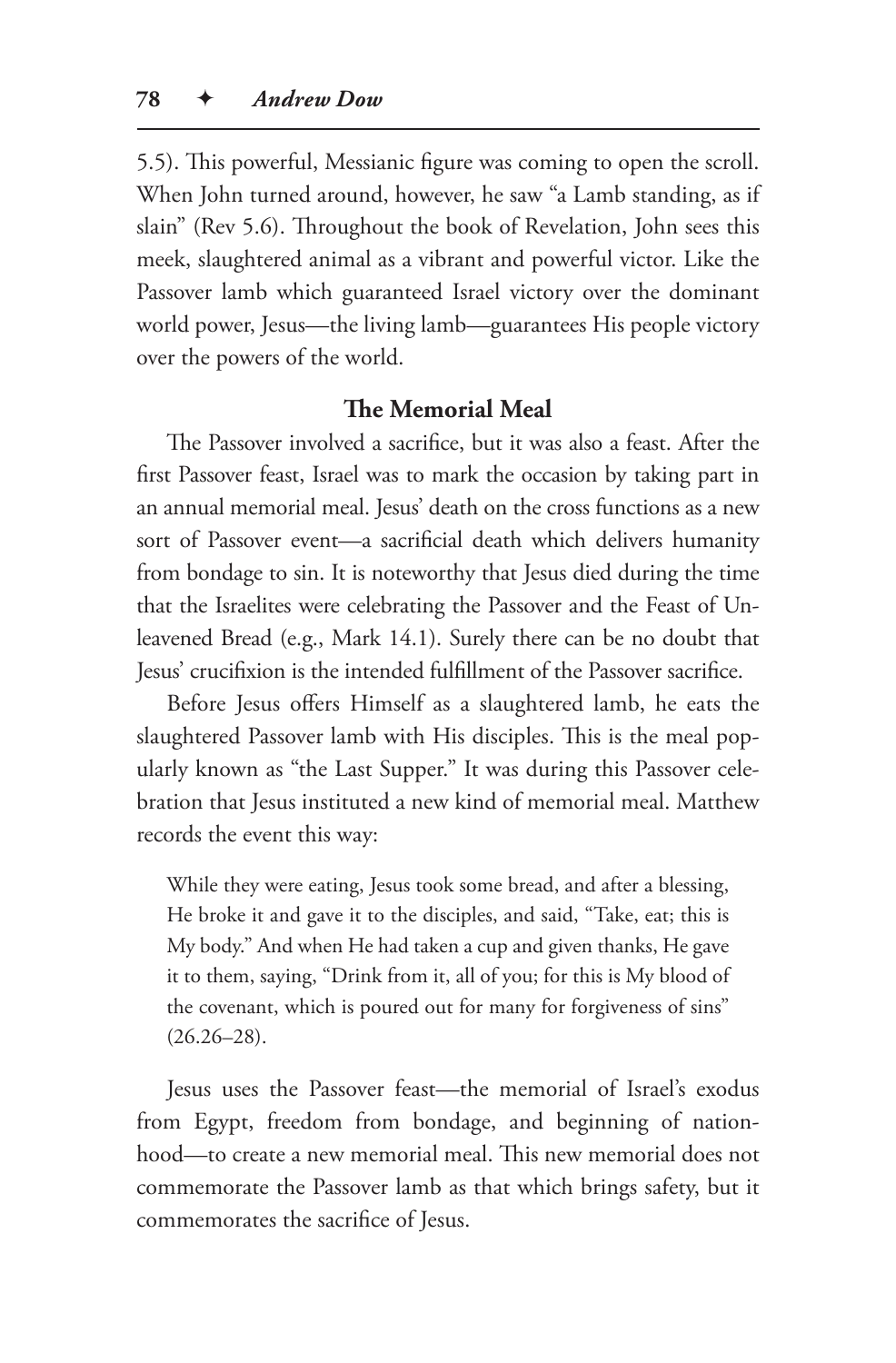Shortly after Jesus shared this meal with His disciples, Judas betrayed Him and the Jews led Him away to be sacrificed as our perfect Passover Lamb. As He was dying, onlookers offered Jesus sour wine "upon a branch of hyssop" (John 19.29), the same kind of branch used by the Israelites to smear the lamb's blood on their doorposts. After He died, Jesus' blood poured out on the ground, but—just as with the Passover lamb— "they did not break his legs" (John 19.33– 34). As a result, we can share the memorial meal Jesus instituted by symbolically consuming His body as our own sacrificial Lamb.

Paul used this same Passover language when discussing the problem of sin in the Corinthian church. He wrote, "For Christ our Passover also has been sacrificed. Therefore let us celebrate the feast, not with old leaven, nor with the leaven of malice and wickedness, but with the unleavened bread of sincerity and truth" (1 Cor 5.7–8). In this passage, Paul is addressing the problem of immorality existing unchecked in the local church. This cannot be allowed, Paul argues, because we are celebrating Christ's Passover and we need to have purged the leaven from our lives and from our churches. So long as "leaven" exists among us, we are unworthy of celebrating Jesus' freedom from sin and death.

#### **Conclusion**

For Israel to have life, God required death. Mercifully, God allowed the Passover lamb to die in the place of Israel's firstborn. God designed the Passover lamb with its feast to keep the exodus event in Israel's collective mind throughout the years. But above all else, the Passover pointed Israel forward to the need for a greater deliverance, a greater sacrifice, and a greater exodus.

For you and me to have life, God required a death. Mercifully, God sent His Son—the Lamb of God—to die in our place. Now we who are in Christ celebrate a new kind of Passover. We celebrate freedom from bondage to sin and the hope of victorious life with the Lamb. May we never forget the cost of our freedom. May we forever remember our Passover Lamb.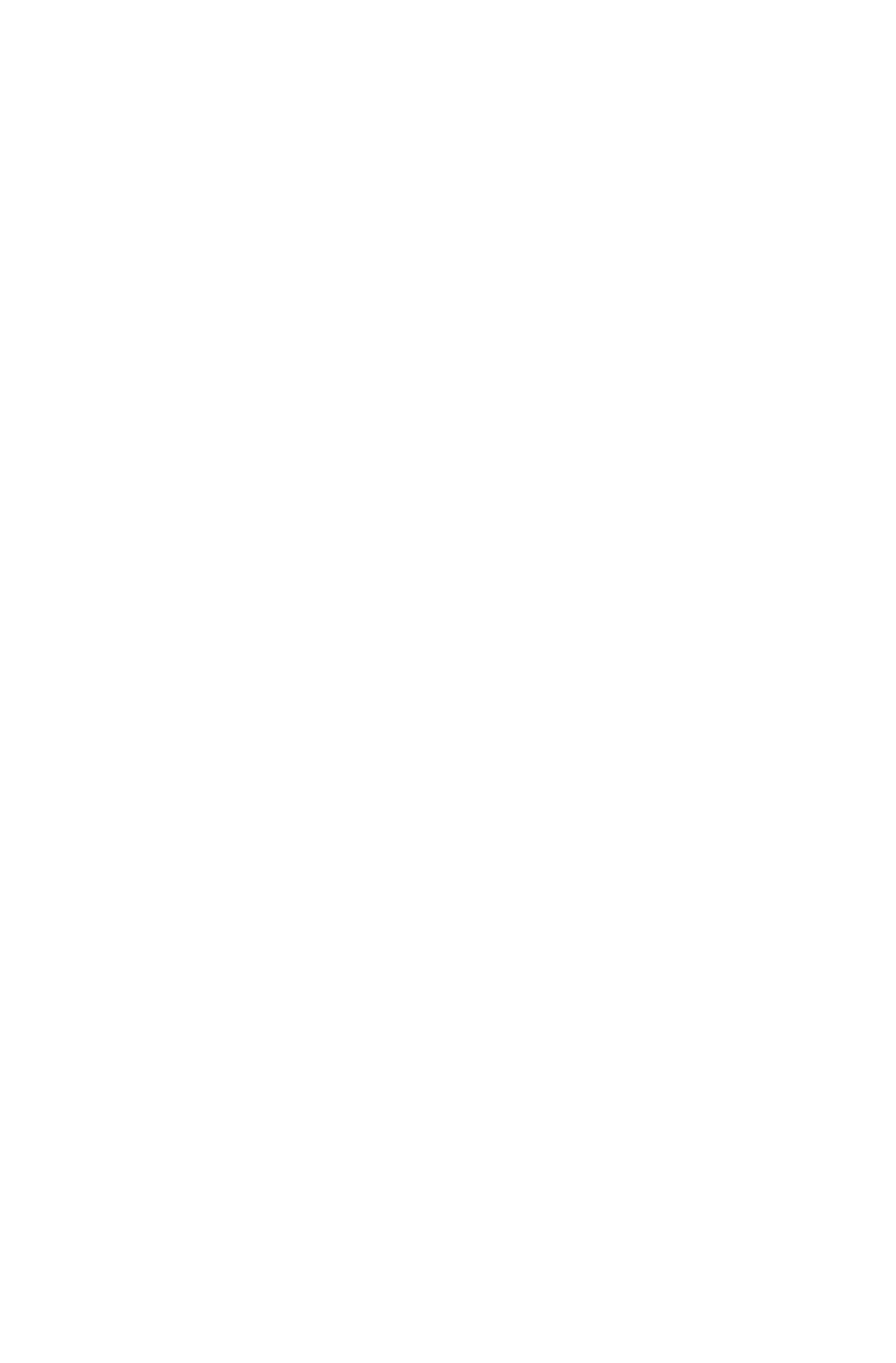# **Redemption from Slavery**

#### **Russ Roberts**

Two dreams and a colorful robe help set the cogwheel of Jehovah's promise in full churning motion. He had established a unilateral covenant through the patriarchal lineage of Abraham, Isaac and Jacob to "give them the land of Canaan" (Exod 6.3–4),<sup>1</sup> but it would be almost four and a half centuries before the promise is realized. Jacob demonstrates his love for his son Joseph over his siblings by giving him a coat of many colors. This coat, along with Joseph's two divine dreams of his family bowing down to him, triggers his envious brothers to sell him to a band of Ishmaelites passing by, thus initiating the providential events which lead Abraham's descendants from Canaan, "the land of their pilgrimage," to Egypt.

God uses personal events in the lives of His people to teach heavenly truths. Without an understanding of these divine concepts, such as mercy, grace, atonement for sin, faith, hope, obedience, and redemption, His creation will never fully appreciate the blessings received through His promises. During the Divided Kingdom period of Israel's history, the northern nation of Israel betrayed God through their constant disobedience. God embedded Israel's repetitive defiance into the life of the prophet Hosea by instructing him to take a "wife of harlotry" (Hos 1.2). His passionate preaching to this arrogant and ignorant nation demonstrated his appreciation

<sup>&</sup>lt;sup>1</sup> Unless noted otherwise, all quotations of scripture are from the NKJV.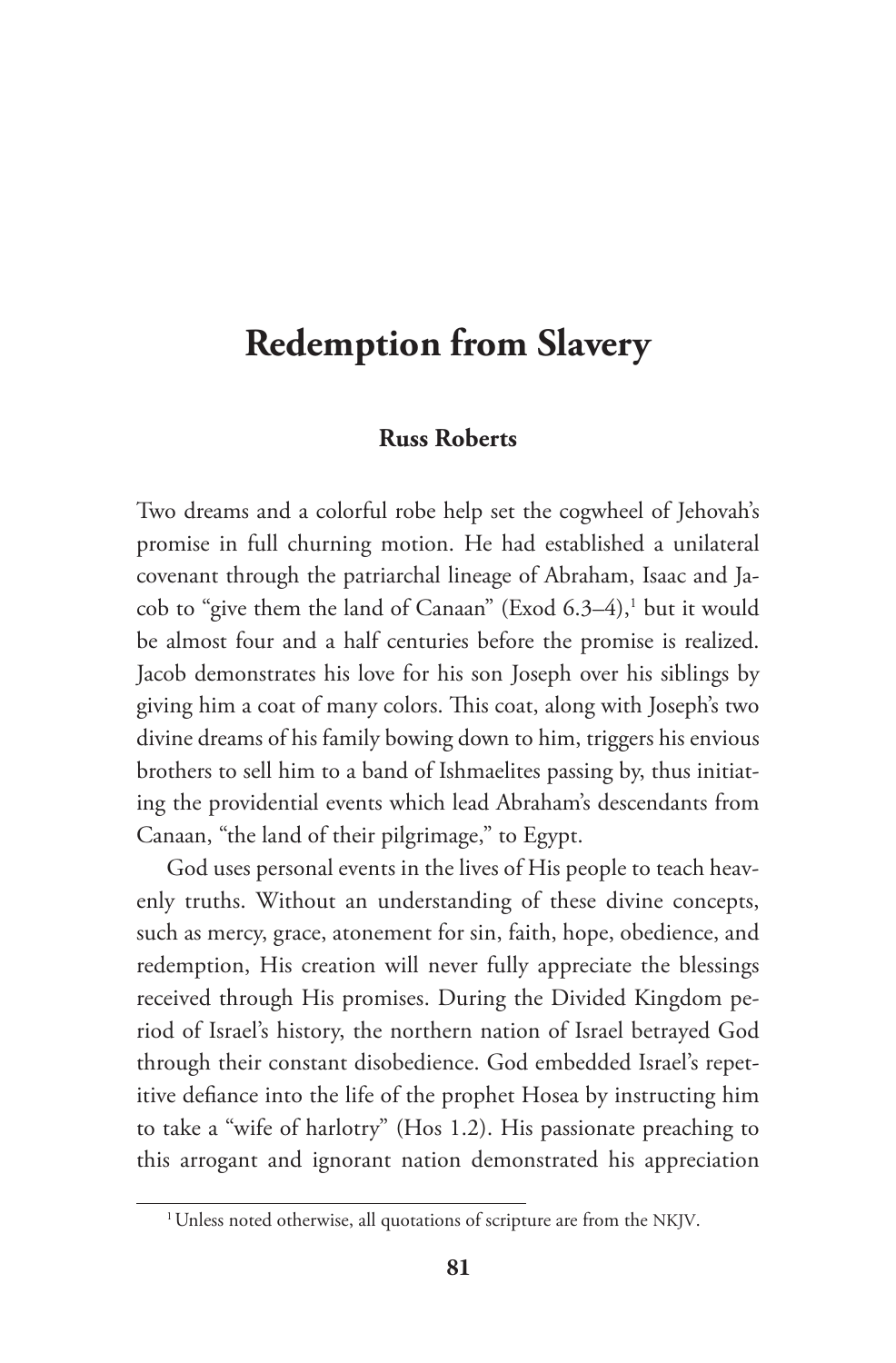of God's feeling to Israel's act of betrayal. Hosea learned the truth about God's love, mercy, and obedience through his marriage to Gomer, an unfaithful wife. In Egypt, the Israelites learn the necessity of being redeemed.

## **From Royalty to Servitude**

Genesis closes with a near Utopian setting, portraying Israel as a small population of shepherds-turned-farmers in Goshen, located in the Nile River delta's fertile riches. Because of Joseph's nearly limitless authority, these seventy descendants of Abraham were well protected by Egypt, one of the most powerful empires on earth. Joseph could not live forever, and the Pharaohs who brought him to his position could not continually remain in power. Joseph died, and the dynasty which surged Joseph to prominence over Egypt was overthrown.

The opening verses of Exodus rehearse the favorable status of Israel and explain that God had blessed the descendants of Joseph as they had become "fruitful and increased abundantly, multiplied and grew exceedingly mighty; and the land was filled with them" (Exod 1.7). Israel was no longer small; it had grown to a number easily exceeding two million in population.2 The scriptures, however, are silent about the affairs of Israel between the writings of Genesis and Exodus. In just eight verses within the opening chapter of Exodus, the social status of Israel plummets from being "exceedingly mighty" in the land of Egypt, to one of servitude under "hard bondage" (Exod 1.7–14). Though it appears the transition was swift, decades must have passed to reach the full rank of slavery. Moses did not record the extraordinary occurrences between his writings of Genesis and Exodus which completely reshaped the lives of the Israelites. Events so dramatic are left to our own imagination and wonder. Edersheim reflects, "This silence of three and a half centuries is almost awful in its grandeur, like the loneliness of Sinai, the mount of God."3

<sup>2</sup> Israel's population can be reasonably estimated at two million using the total of men at 603,050 (Num 2.32).

<sup>3</sup>Alfred Edersheim, *Bible History: Old Testament* (New York: Revell, 1876; rep.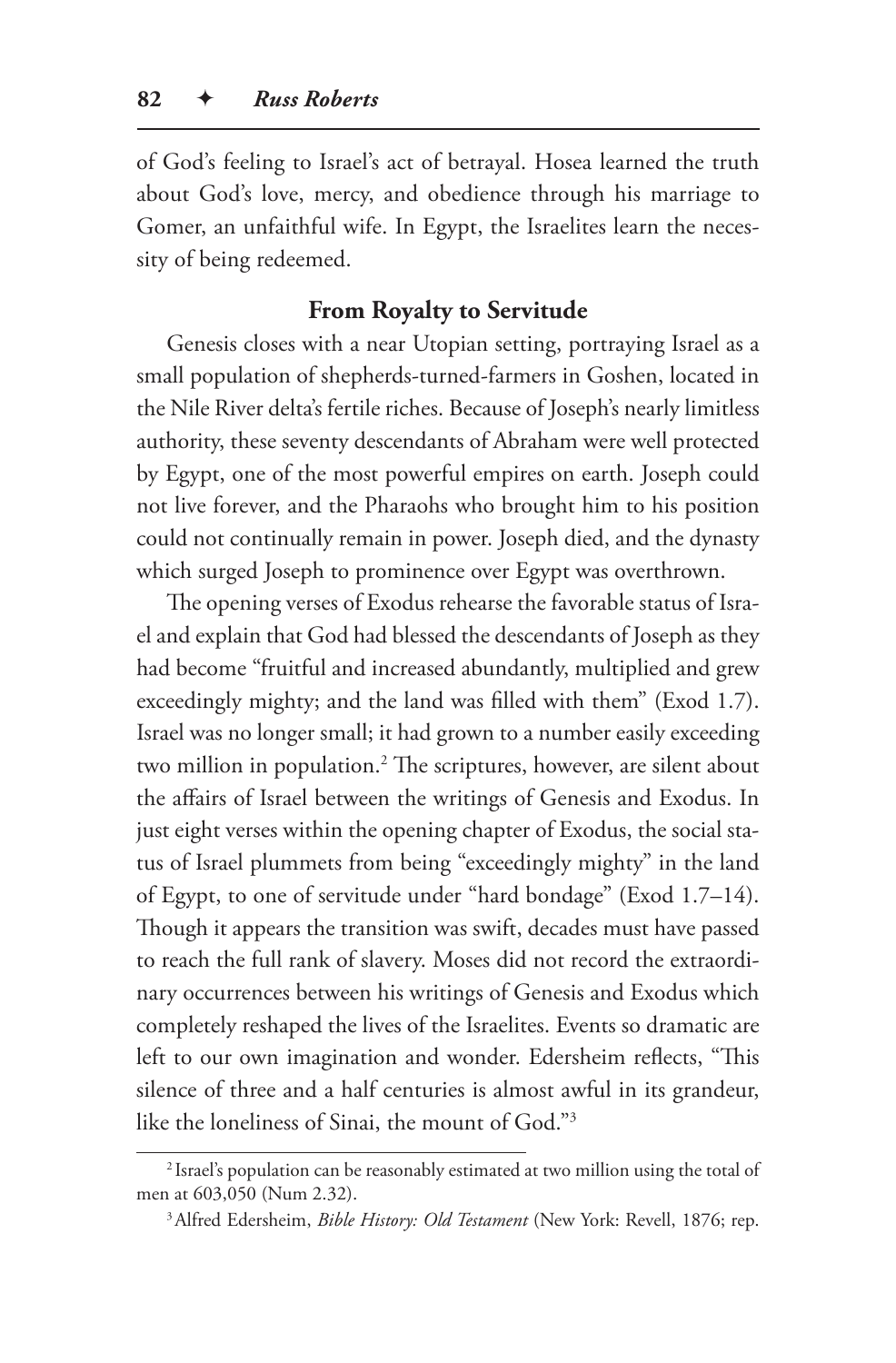Though historians speculate concerning the events of the nation's uprisings and Egyptian dynasties that allowed Joseph's rise of authority, they do not all agree. This secular history is only important to this study in the fact that God raised up Joseph, fulfilling His promise to the patriarchs. Just as abrupt as Joseph's rise to power, his descendants were reduced to the status of slaves to their Egyptian governing power. A new Pharaoh, "who did not know Joseph," feared that the ever-growing population and power of the Israelites would someday challenge the rule of the Egyptians, so he instigated cruel and harsh bondage upon the Israelites. Great cities and storage vats were constructed through rigor and inhuman treatment geared to discourage and decrease the Hebrew populace. Additional decrees were established to kill the male children at birth, furthering the effort to stunt population growth. The more the Egyptians afflicted God's people, the more they grew in number. By the end of the first chapter of Exodus, the descendants of Abraham who flourished during the days of Joseph were significant in number, but now diminished to the status of full-fledged slavery. The Utopian days were over.

## **Slavery in the Ancient World**

When mentioned in the Pentateuch, slavery is acknowledged as a condition "in which a person is deprived of freedom, a least for a period of time, by being in subjection to a master in order that the master may benefit from the labor of the slave."<sup>4</sup> Slavery can be either voluntary or involuntary. Voluntary servitude is normally under the dire situation of an unpayable debt or an attempt to survive poverty. Involuntary servitude is what usually comes to mind when we hear the term slavery. Involuntary enslavement may be broken down even further into the "chattel slave" and the "forced labor slave," when considering ancient slavery. The chattel slave is one who is complete-

ed., Peabody: Hendrickson, 1994) 149.

<sup>&</sup>lt;sup>4</sup> Gene Haas. "Slave, Slavery" in T. Desmond Alexander and David W. Baker, *Dictionary of the Old Testament: Pentateuch* (Downers Grove: InterVarsity Press, 2003) 778–781.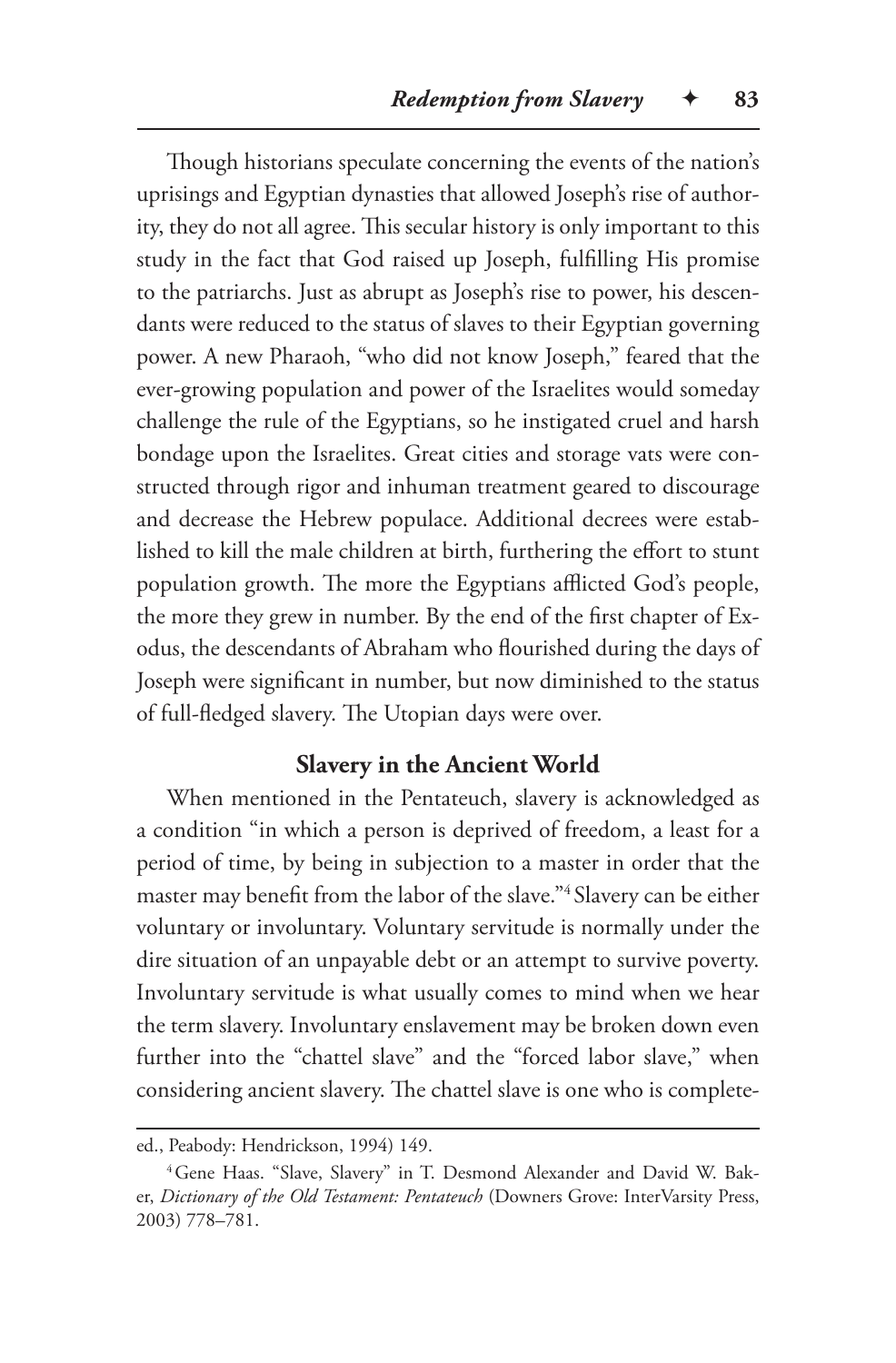ly owned by a master and, by law, is considered movable property to that master. This slave has no rights or possessions, only duties, though they can attain freedom through the grace of the owner. The forced labor slave is one used by his owners primarily for manual work, mainly to farm the land or construct facilities and large structures. The servitude described in Exodus of the Israelites to the Egyptians is one of forced labor (Exod 1.11–14).

Slavery was prevalent in the ancient world.<sup>5</sup> It was a part of everyday life, in almost every ancient culture. Slavery, whether voluntary or involuntary, whether chattel or forced labor, insinuates by the very term that the one in servitude has lost his or her freedom and a significant portion of their human dignity. Even the Law of Moses, bilaterally established and ratified between Jehovah and the children of Israel, distinguished between the free and the slave. Injuring or killing a free person resulted in a "life for life, eye for eye, hand for hand, etc." punishment. However, restitution for a killed or injured slave was determined more closely aligned with the repayment of property or an animal, not of human life (Exod 21.20–27). Although some slavery in the ancient world was voluntary, being a slave has always limited freedom and human dignity.

#### **The Concept of Redemption**

Redemption is a simple and familiar concept. The broad spectrum in which we use this word today ranges from compensating for a past fault or performance, to rescuing an animal fallen into a storm drain, to claiming a prize with a winning ticket. Another common occurrence of this term in our lives today is seen as we proceed to the final checkout when purchasing an item online. Prior to the completion of the transaction, we are often prompted with the option to redeem a gift card to reduce the cost of the items being bought. We check our wife's cloak and our hat at the theater's concierge before enjoying a Broadway play, receiving a ticket stub

<sup>5</sup>Michael McHugh, "Slavery" in E. Ferguson, *Encyclopedia of Early Christianity* (New York: Garland Publishing, 1990) 854–855.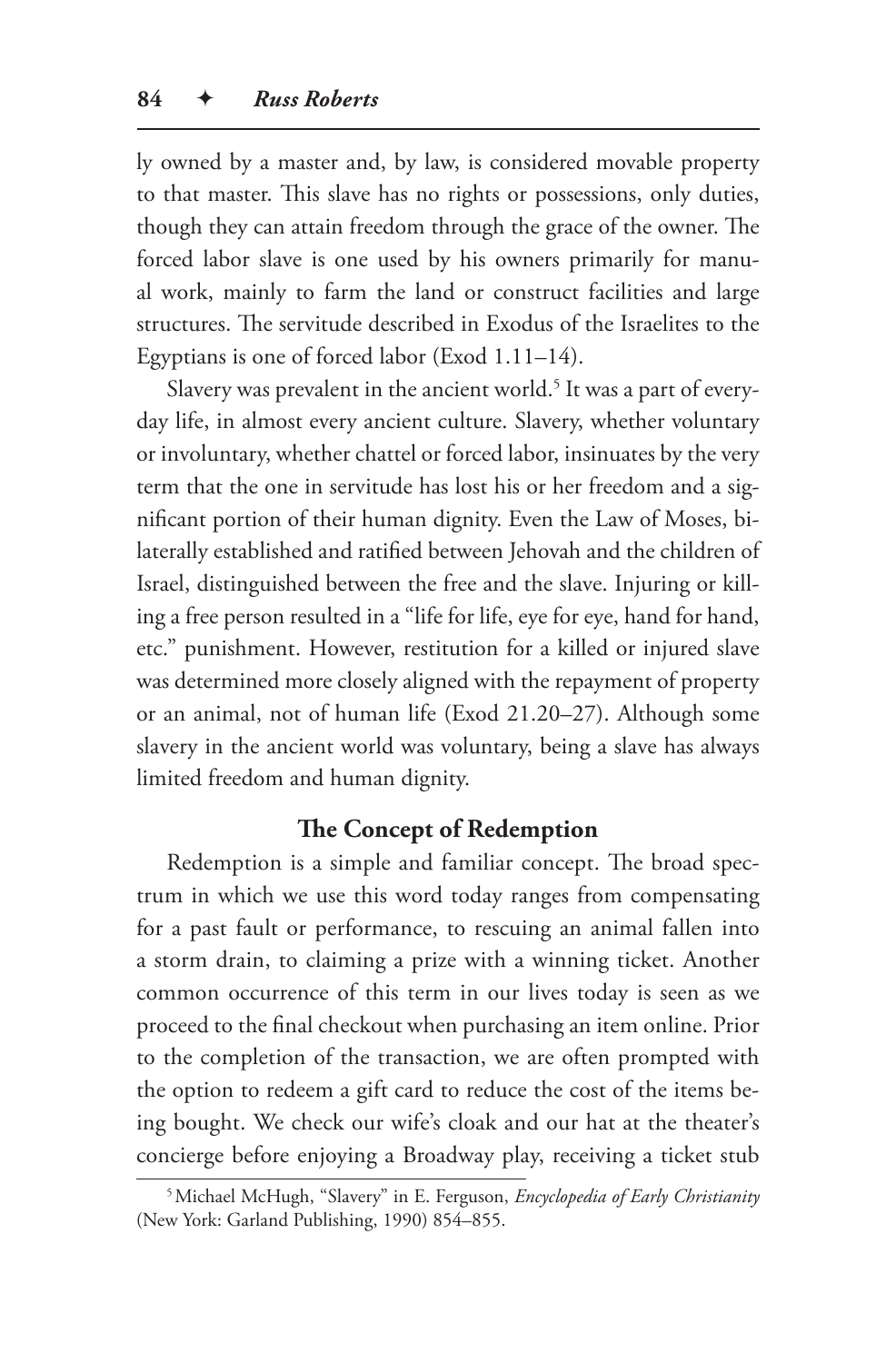so that we can "redeem" our possessions as we leave the theater. The verb redeem today means to "to vindicate, to buy, to rescue, to deliver or to retrieve and give back to its rightful owner." We use this same term "redeem" in all these circumstances. Redemption is a common term today, and it is a simple concept.

In our Bibles, the idea of redemption is used the same way. The three primary Hebrew words often translated in some form of our English word redeemed are (1) *ga'al* which means "to redeem, deliver, avenge, and act as a kinsman," (2) *padah* meaning "to redeem, ransom," and (3) *kapar* used to describe the act "to ransom, atone, expiate, and propitiate."6 The term *ga'al* best fits the focus of our thoughts in this essay. It is the Hebrew word used by the LORD when He declared, "I will redeem you with an outstretched arm," foretelling His rescue of Israel from the bondage of Egyptian slavery (Exod 6.6).

The Old Testament offers many examples of the Hebrew word *ga'al*. It conveys the concept of deliverance from harm (Gen 48.16), of an avenger of a murdered relative associated with the laws surrounding the cities of refuge (Num 35.19), and of a kinsman redeeming property and another relative from their disastrous circumstance (Ruth 2.20). The usage of *ga'al* in the story of Ruth is important to our topic in that it demonstrates three aspects of the kinsman-redeemer; it shows that the redeemer must have the authority to redeem (i.e., the right of redemption), the willingness to redeem, and the ability to redeem (Ruth 4.1–12). Ruth and her mother-in-law, Naomi were childless widows who, under Jewish law, had no legal right to the property previously owned by their husbands. The Law of Moses did stipulate that the nearest kinsman had the responsibility to redeem one of these women to perpetuate the name of the dead through the inheritance (Deut 25.5–10; Ruth 3.12–13). A wealthy Jewish landowner named Boaz was related to Naomi, but he was not the closest kinsman; he had neither the authority, nor the responsi-

<sup>6</sup>William Vine et al., "Redeem," *Vine's Complete Expository Dictionary of Old and New Testament Words* (Nashville: Thomas Nelson, 1996) 1:194–96.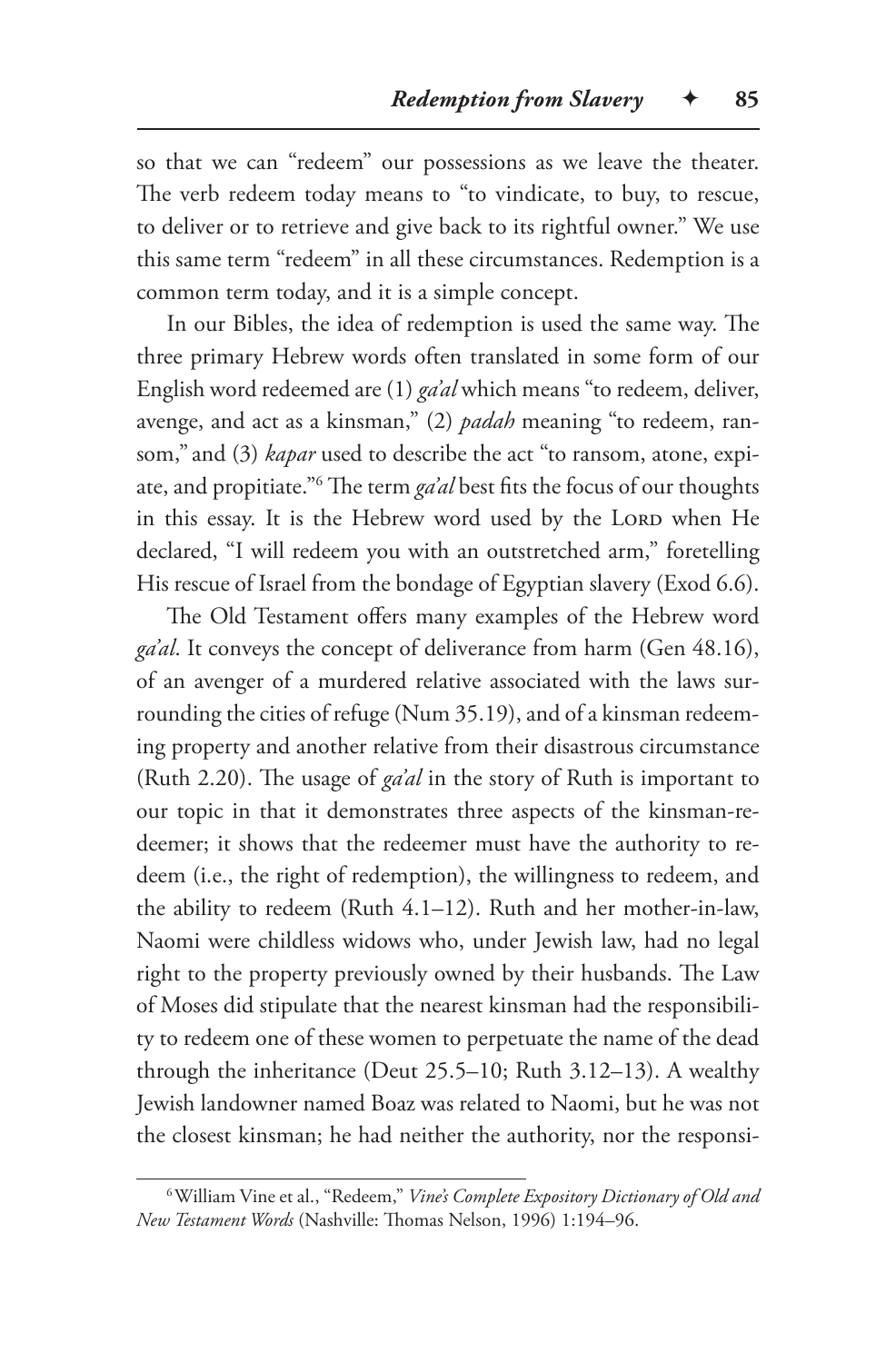bility to redeem these women. At the climax of Ruth's story, Naomi's closest relative, who had the authority to redeem, was unwilling to redeem because he felt he did not have the ability due to his current inheritance (Ruth 4.6). Boaz had the capacity to redeem Ruth and was more than willing; when the nearest of kin refused to redeem Naomi, Boaz then had the authority and ability to redeem Ruth and the inheritance of Naomi's land. Boaz willingly redeemed Ruth. It is important that we understand this concept; God has the authority or sovereignty, and ability or omnipotence, to redeem Israel. In Exodus 6.6, He also expresses His willingness.

One more idea of redemption should be acknowledged before the situation of the Israelites in Egypt is discussed. The more personally involved we are in the "redemption" process, the more thought provoking it becomes for us, and the more astute we are to the terms of its process. A good illustration of this can be seen in the familiar story of Jessica McClure. In 1987, at the age of eighteen months, the baby referred to as Baby Jessica, fell twenty-two feet down an 8-inch water well casing in her aunt's backyard. The whole nation watched for the next fifty-six hours as rescuers pulled this innocent baby safely from her apparent doom in a backyard in Midland, Texas. During the entire process, the parents of Baby Jessica pleaded for prayers and help as they listened to their toddler's songs echoing up through the shaft of the well. When Jessica was rescued, everyone rejoiced, especially those in Midland. As nerve-racking as those two and a half days were to those who kept up with the story, our compassion for her and her family was limited since we were not personally involved. I am not saying that our hearts did not melt with every news update. All of us who watched placed ourselves in the shoes of Jessica's parents, but the experience was not the same because we were not personally involved with the disaster. If, however, the toddler who fell down the well was one of ours, or, if we were the victim of a similar horrifying circumstance, our yearning for redemption would be that much greater. It would be real. We must feel the need to be rescued before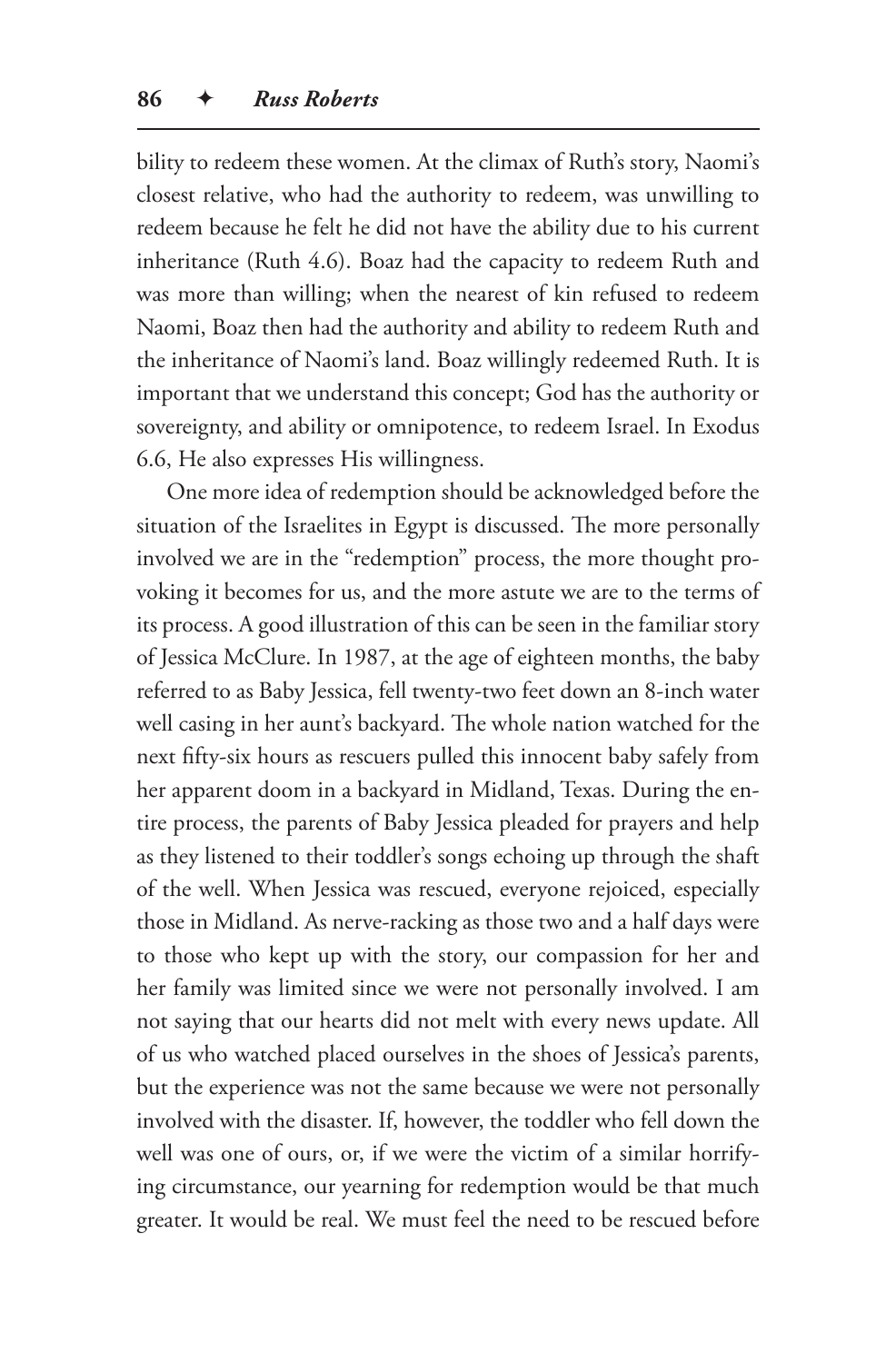we will appreciate this redemption process. The more personally one is involved, the more the helpless situation is sensed and the more the act of the redeemer is understood and appreciated.

#### **Redemption Becomes Personal to Israel**

Before the Israelites were chosen as God's peculiar people, they had to first be redeemed, or rescued from Egyptian captivity. Before they were redeemed, they had to cry for a redeemer. Before they cried for a redeemer, they had to appreciate an urgency to be redeemed. Redemption needed to become personal to them. We may understand better why, centuries before our current story, God providentially and methodically guided His people to a most unlikely setting where the teaching process of redemption could be cultivated. They lived among the powerful and intimidating people of Egypt; first associated with the ruling class of Egyptians, and then as slaves to this ungodly and pagan nation. Among the privileged class, the Israelites would grow in number and confidence. Under slavery, this enormous populace learned redemption. They understood firsthand the idea of slavery and developed a yearning to be redeemed. God demonstrated a divine concept to His people by again placing them right into the process. He forced them to live in the definition, so to speak; Israel was forced to realize the need for redemption firsthand. God was still in control when Abraham's descendants were mysteriously reduced to servitude. This transition was necessary. God would teach these people they needed a redeemer which He would mercifully provide.

To the successor of the Egyptian throne in the first chapter of Exodus, the name Joseph or the Hebrew culture was more of a national threat than the amusement of past folklore. The Pharaoh had to stop the continual growth of these mighty foreign infiltrators, so he ended all privileges of the Hebrews. The Hebrews did not possess weapons or have military experience. Pharaoh's fear was sheerly born out of the growing population of the Hebrew nation. Their lands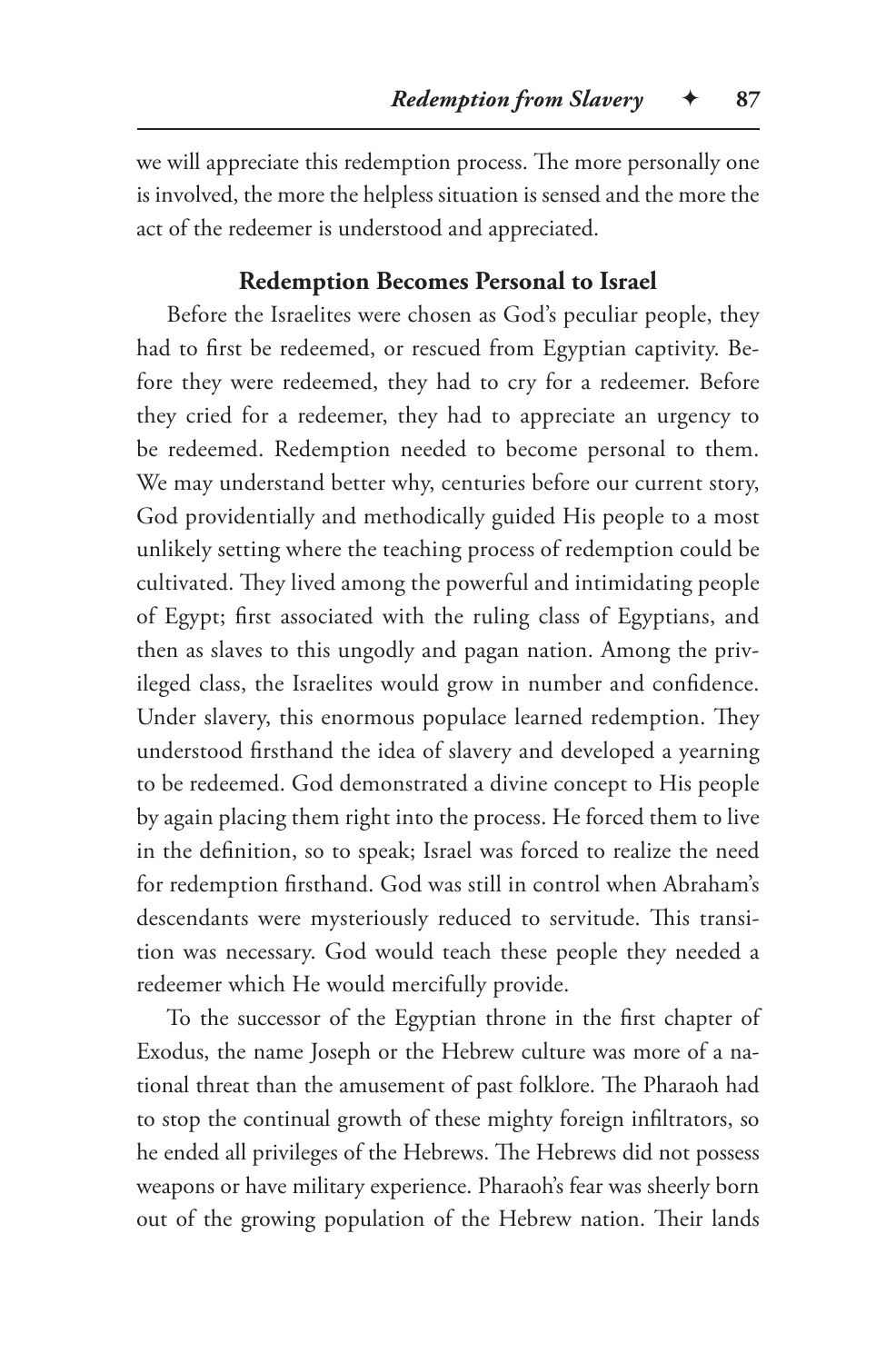and liberties were exchanged for forced labor and their situation became undeniably hopeless with no end in sight.7 The constraints of slavery, no matter what culture or circumstance, is a degradation of self-worth. The slavery was intended to break the spirit of these men, "reducing to a mind-set that would have made their escape impossible."8 Their labor was severe. It was rigorous work; they had the back-breaking task to construct the store cities of Pithom and Raamses (Exod 1.11). From archeological findings, some scholars consider the Israelites' survival during this period of history as somewhat miraculous, given the conditions of slavery frequently in temperatures exceeding 130° Fahrenheit.<sup>9</sup>

Of course, the Egyptians had more slaves than just the Israelites, but these Hebrew slaves were different. They were a people of promise and "destined for deliverance, not by some unexpected benevolence of the Pharaoh, but by an act of Yahweh, their God."10 This is why at the end of Genesis, Joseph on his deathbed tells his family, "I am dying; but God will surely visit you, and bring you out of this land to the land of which He swore to Abraham, to Isaac, and to Jacob" (Gen 50.24). He knew the Israelites would one day return to the Promised Land and he insisted that they take his body with them. However, this divine destiny was a two-edged sword. On the one hand, God multiplied the Israelites despite Pharaoh's best efforts, thwarting his plans, but at the same time, Pharaoh multiplied the servitude of the Israelites, causing them to cry out even more to God. Now, with no relief in sight and heavy bondage seemingly guaranteed for all future generations, God will hear the cry of Israel and raise up a redeemer in answer to their prayers and His promises.

<sup>7</sup> James Burton Coffman, *Exodus* (Abilene: ACU Press, 1985) 5.

<sup>8</sup> *Ibid.* 5.

<sup>9</sup> *Ibid,* 6.

<sup>&</sup>lt;sup>10</sup> Henry Flanders et al., *People of the Covenant: An Introduction to the Old Testament* (New York: Ronald Press Company, 1973) 127.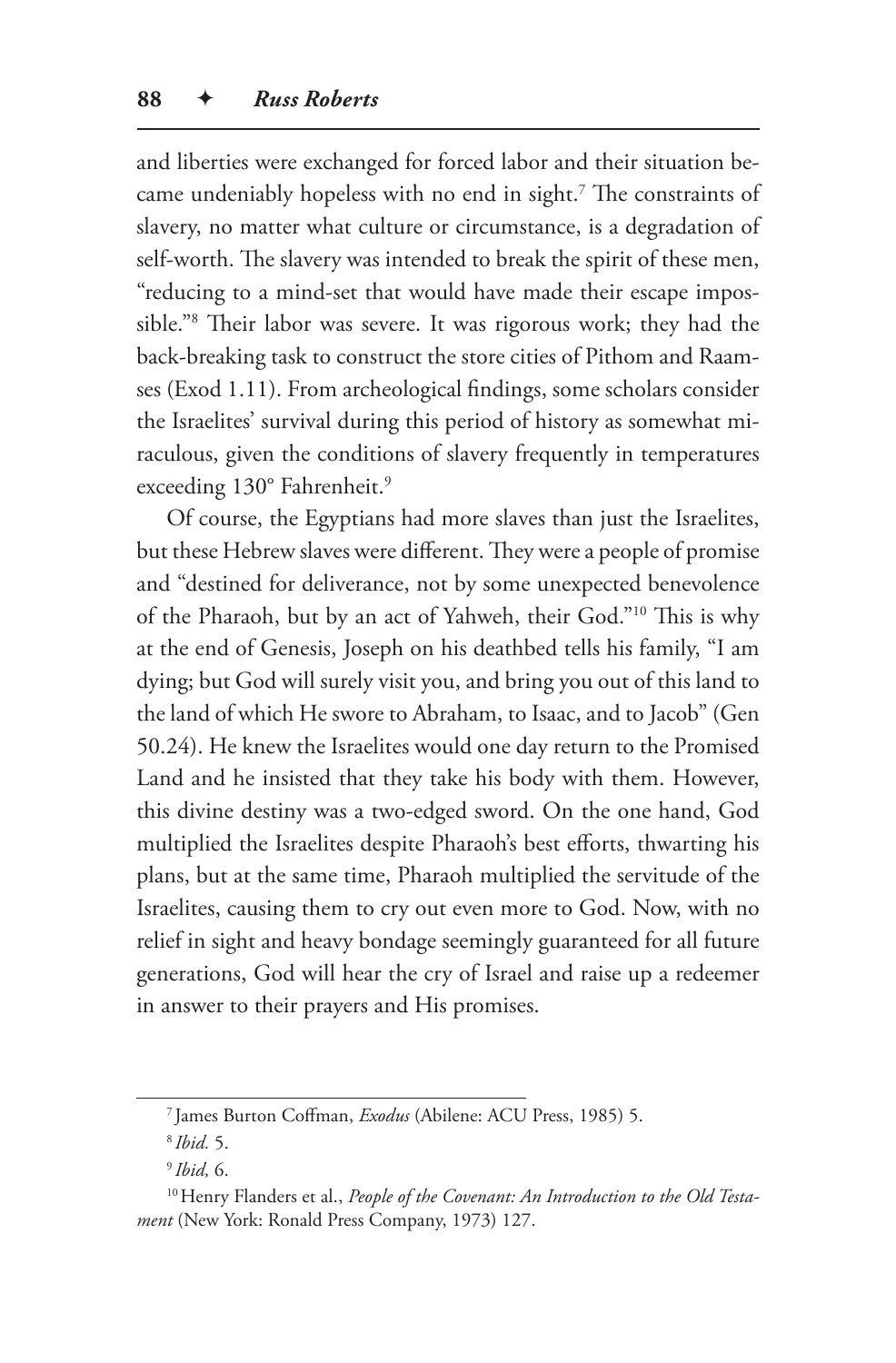## **Crying Out for a Redeemer**

As the book of Genesis closes, it is difficult to imagine that the descendants of Joseph, the one God used to develop Egypt's prosperity during a devastating famine, would find themselves as forced slave laborers in their host nation. But slavery is exactly what initiated their cry for help, their cry for a redeemer.

"Now it happened in the process of time that the king of Egypt died. Then the children of Israel groaned because of the bondage, and they cried out; and their cry came up to God because of the bondage" (Exod 2.23). From the wording in the first part of this verse, it appears that the Israelites anticipated some relief of oppression upon the death of the present Egyptian king, for it was only after this occasion that the urgent yearning for freedom was provoked. Their hope was possibly founded upon the changed attitude of the new ruler; surely, he would ease the pain of bondage, or even restore the good fortune that was once enjoyed decades ago, but it was not to be. Whomever this new Pharaoh was, the oppression remained. The Hebrew nation, buried deep in the Egyptian culture and continuing in brutal slavery, had lost all sense of hope. In their awakened desire for freedom, the Israelites poured out their remorseful and repentant hearts toward heaven, to God, toward whom they had become calloused and complacent.

God heard their cries (Exod 2.24–25), and with His divine covenant to the patriarchs firmly in mind, God turned His attention to the slaves in Egypt as if to say, "This is the genuine cry I was waiting for and the reason I brought you to this foreign land." These cries were an integral part of God's redemptive plan. Slavery affected all aspects of their lives, and Israel could not save themselves. Now the entire Hebrew people understood the need for redemption and cried out loud for a redeemer.

#### **Redeemed as Conquerors**

As stated earlier, the usage of the Hebrew word *ga'al* (redeem) in the story of Ruth demonstrates three aspects of the kinsman-redeem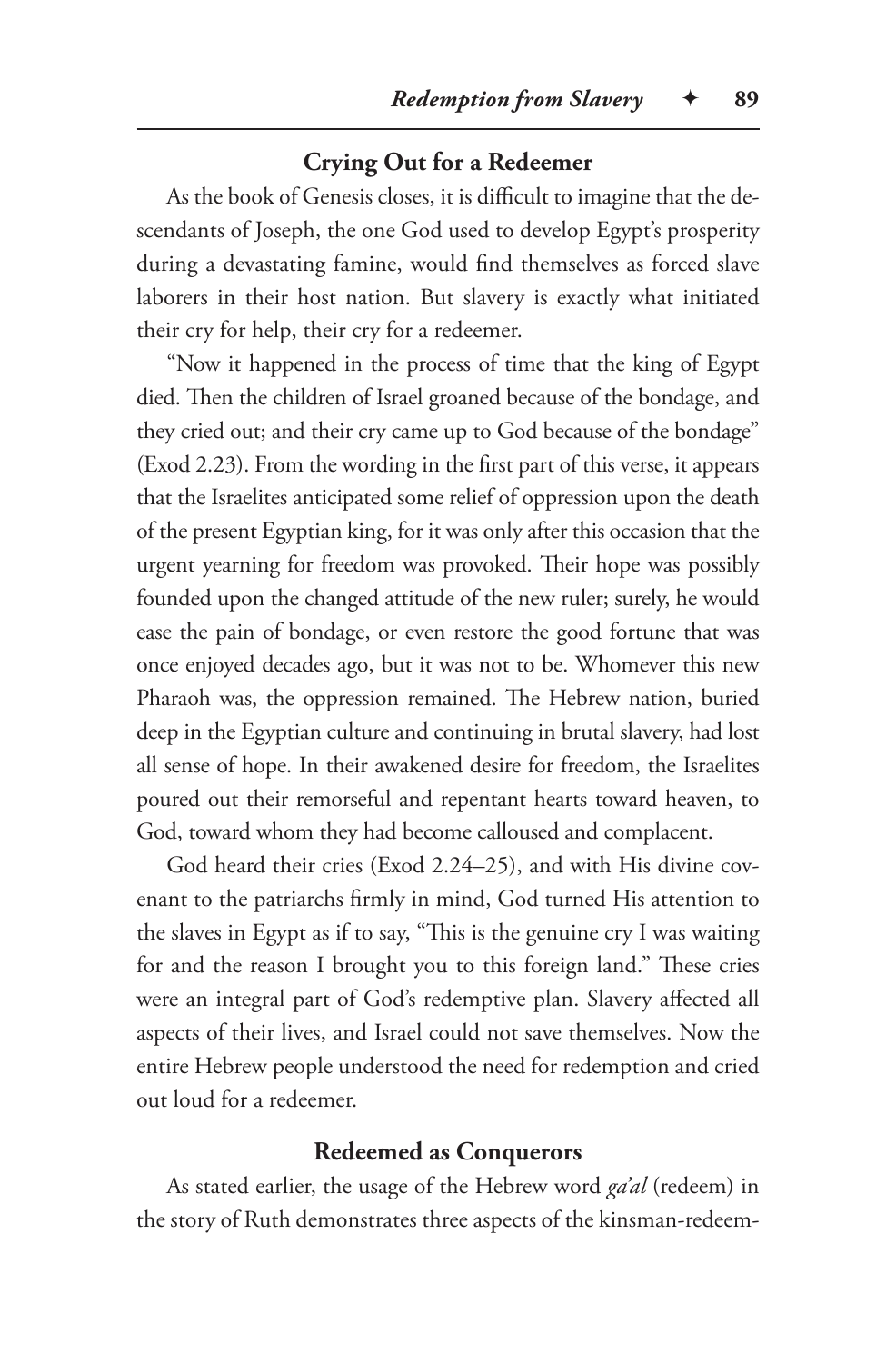er; it shows that the redeemer must have the authority, the willingness, and the ability to redeem. Not everyone who has authority to act also possesses the ability to act on that authority. Authority and skills do not always coincide. A newly appointed manager of a small business firm may have been given instant authority but has yet to learn the managerial skills needed to perform all functions under this authority. And even if one possesses the authority and the ability to perform the required tasks, he or she may not have the willingness or desire to act upon these responsibilities. Ruth was redeemed by Boaz because he possessed all three aspects of the kinsmen-redeemer: he gained the authority, and he already had the means and the willingness to redeem Ruth.

Back to our story in Egypt, Moses—the Hebrew raised as a royal prince—had assumed a role of a rescuer, but with no authority or plan, he could not redeem his Hebrew people. He left for Midian and returned to Egypt forty years later. This time he arrived with the authority of God to redeem the Hebrew people from their cruel and brutal bondage. God not only possessed the authority (or sovereignty) to govern all the things of this earth (Isa 45.18); He had the ability (or power) to alter and sustain all things of this earth (Job 42.2); and His love and mercy toward His creation demonstrated His willingness to act upon His authority and power (Exod 6.5–6). The rescue of the Israelites from Egyptian bondage validated all three aspects of God's redemptive power.

The rescue from slavery, however, was not simply a release into the desert plains of Egypt or a return to the local Goshen community. It would not have fully profited the Israelites if they were rescued from bondage with no place of their own to dwell securely. The Israelites' release from bondage is unlike the prisoners in the Philippian jail whose chains and doors were unleashed by a divine earthquake. The jailer in charge of those prisoners was concerned because he knew that they could have escaped and scattered haphazardly into the city of Philippi and throughout the adjacent countryside of Macedonia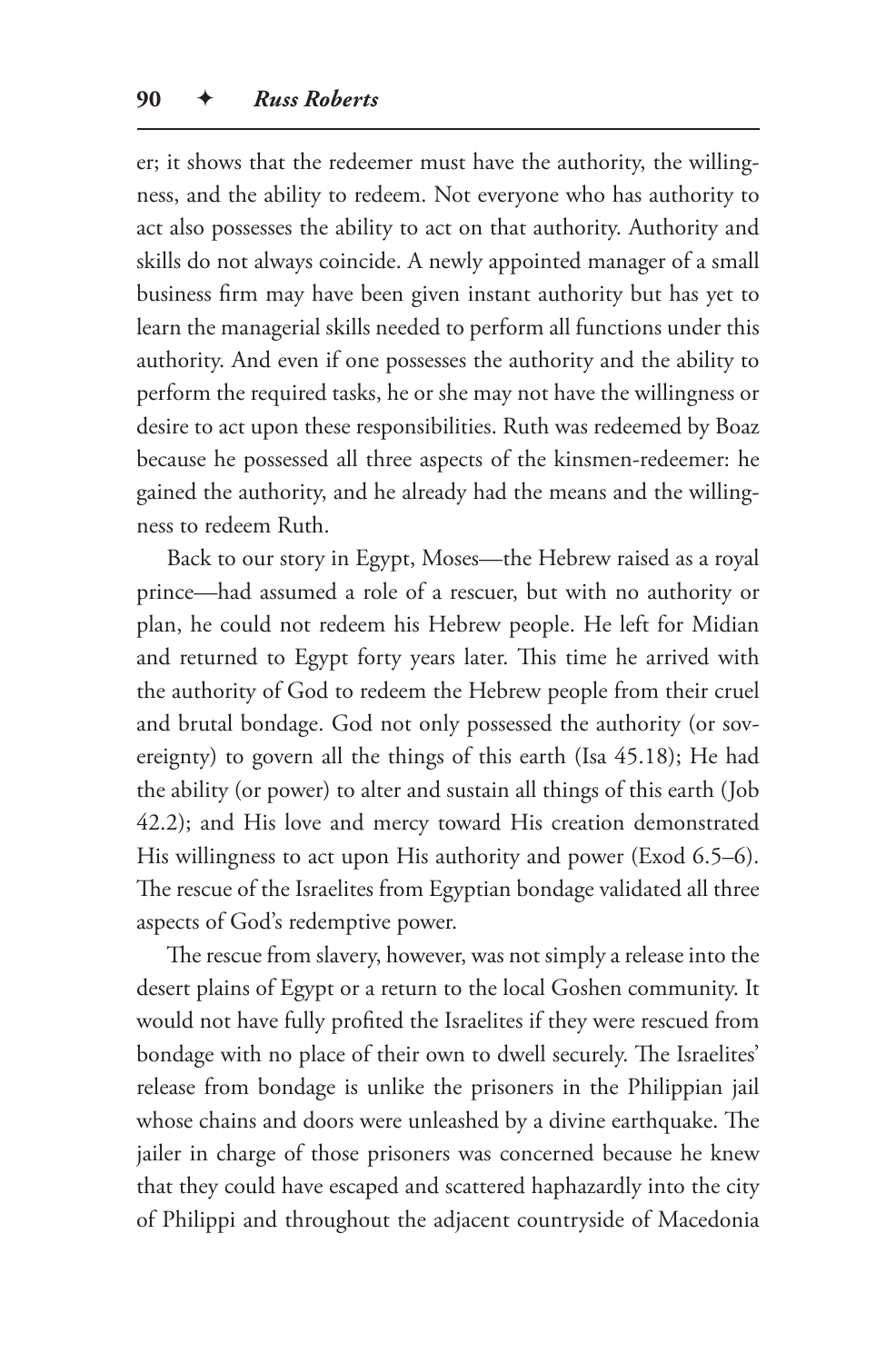(Acts 16.25–28). The Israelites in Egypt left with a pre-determined, prophetic, and divine direction. They were heading for the land "flowing with milk and honey" (Exod 3.8), the land which they had heard about all their lives in captivity.

Israel was not forcibly displaced from Goshen in shackles and fetters; nor did they leave destitute or in a state of poverty. The Hebrew people (approximately two million) departed Egypt victoriously. Seizing the gold, silver, and livestock from their neighbors, they aligned with Moses in singleness of purpose and marched toward Canaan, the great portion of land promised to their forefathers over four hundred years before. The redemption was all by the power, foresight, and orchestration of Jehovah, their God. He, through the voice of Moses, explained to Israel that they would "exit only to enter" a new relationship with God: "I will take you as My people, and I will be your God. Then you shall know that I am the LORD your God who brings you out from under the burdens of the Egyptians" (Exod 6.7). Every generation existing after the exodus will understand the details of Israel's escape from Egypt. Even the inhabitants of Canaan would be warned of the events which led to the Hebrew nation's rescue (Josh 2.9–11). They were now redeemed as God's victorious people. They did not leave Egypt as fugitives; they left as conquerors.

#### **Sin Makes Redemption Personal Today**

The apostle Paul reminds us that the writings of the early inspired authors can be applicable to increase our faith today. The scriptures were written for us to meditate upon the text so we can envision our hope more clearly and patiently (Rom 15.4). So many lessons can be learned from the events recorded in the book Exodus, but the clearest and most direct correlation between the Israelites and us is one of redemption.

God has given mankind a promise of eternal life to those who believe on Him and His Son, Jesus Christ (John 3.16). Before one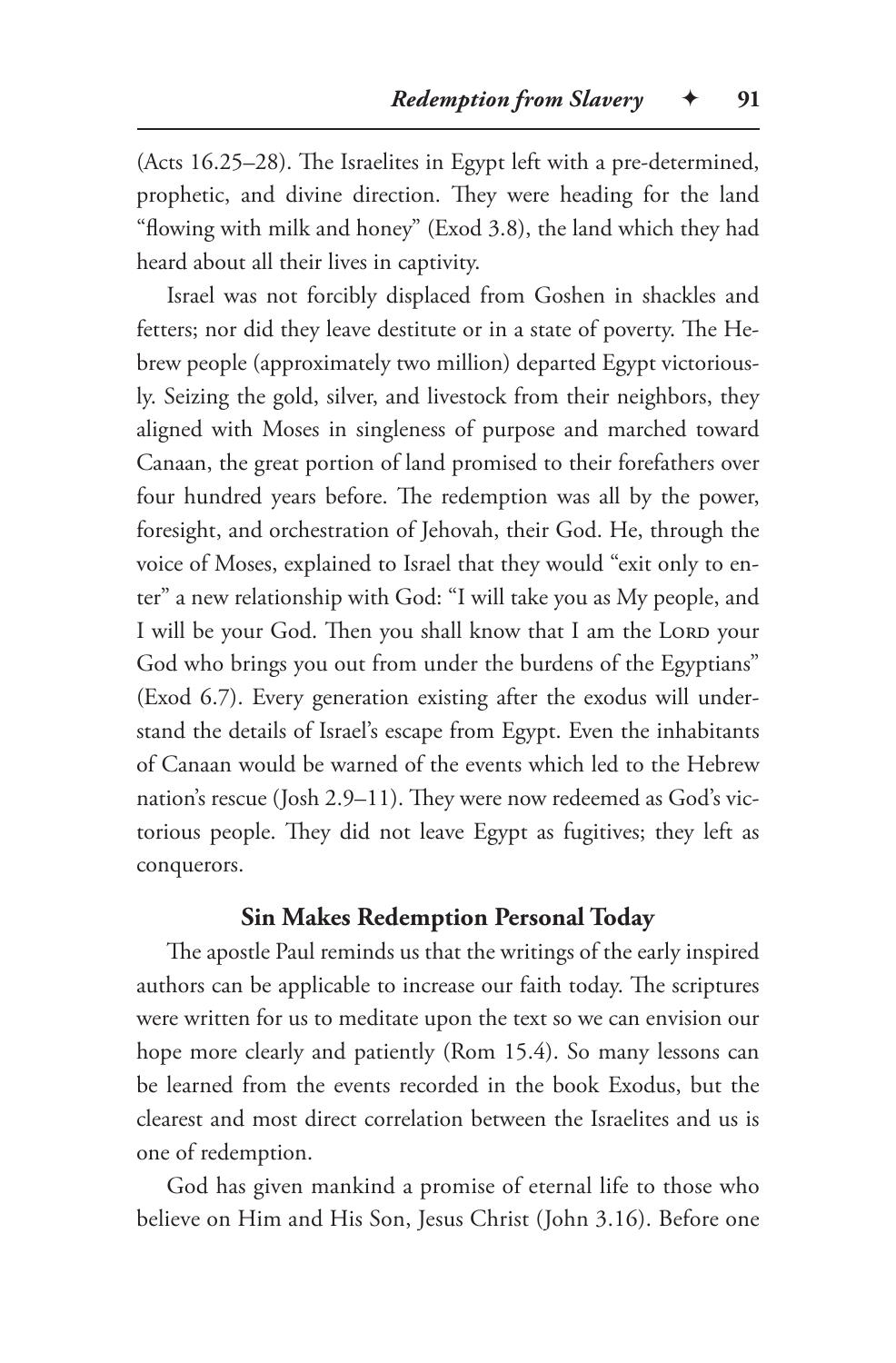can enter into a relationship with God as He has prescribed, one must recognize his or her lost condition, separated from God. The most challenging part of teaching the gospel to the lost is convincing them that they are sinners. Many who I speak with are good and honest people. They cannot recall any activity in their lives that would cause a loving and merciful God to turn His face from them. However, before one can be redeemed, one must feel the need to be redeemed.

The transition from the Israelite social status of royalty to fullfledged slavery must have been gradual. Even if the transitional phases were marked with milestones of excessive afflictions (Exod 1.11), their anxious cry for help was not fully realized until Israel reached the abyss, the nadir of misery and depression. It is the same today with sin. Many people turn to God as a last resort. I am not referring to the selfish who only cry for help when their physical health or security is in jeopardy, I am talking about the true believer who finally recognizes the dire condition of their sinful state and is searching for the true avenue of salvation. The wider the chasm between sin and holiness sensed, the louder the cry is for help. Until we acknowledge our separation from God, and understand the results of an eternity without Him, we too will not yearn for redemption.

Jesus told an audience of Jewish believers that they needed to be set free if they wanted to be His disciples. As descendants of Abraham, they were confused because they had never recalled being under bondage to anyone. Jesus explained, "Most assuredly, I say to you, whoever commits sin is a slave of sin" (John 8.34). Sin is the restraint that keeps us bound to this world. We will not feel a need to be set free or redeemed until we recognize our state of separation. Once sin is personally recognized and personally acknowledged, one can then search for the true redeemer; the redeemer who has the authority to redeem, the ability to redeem and the willingness to save.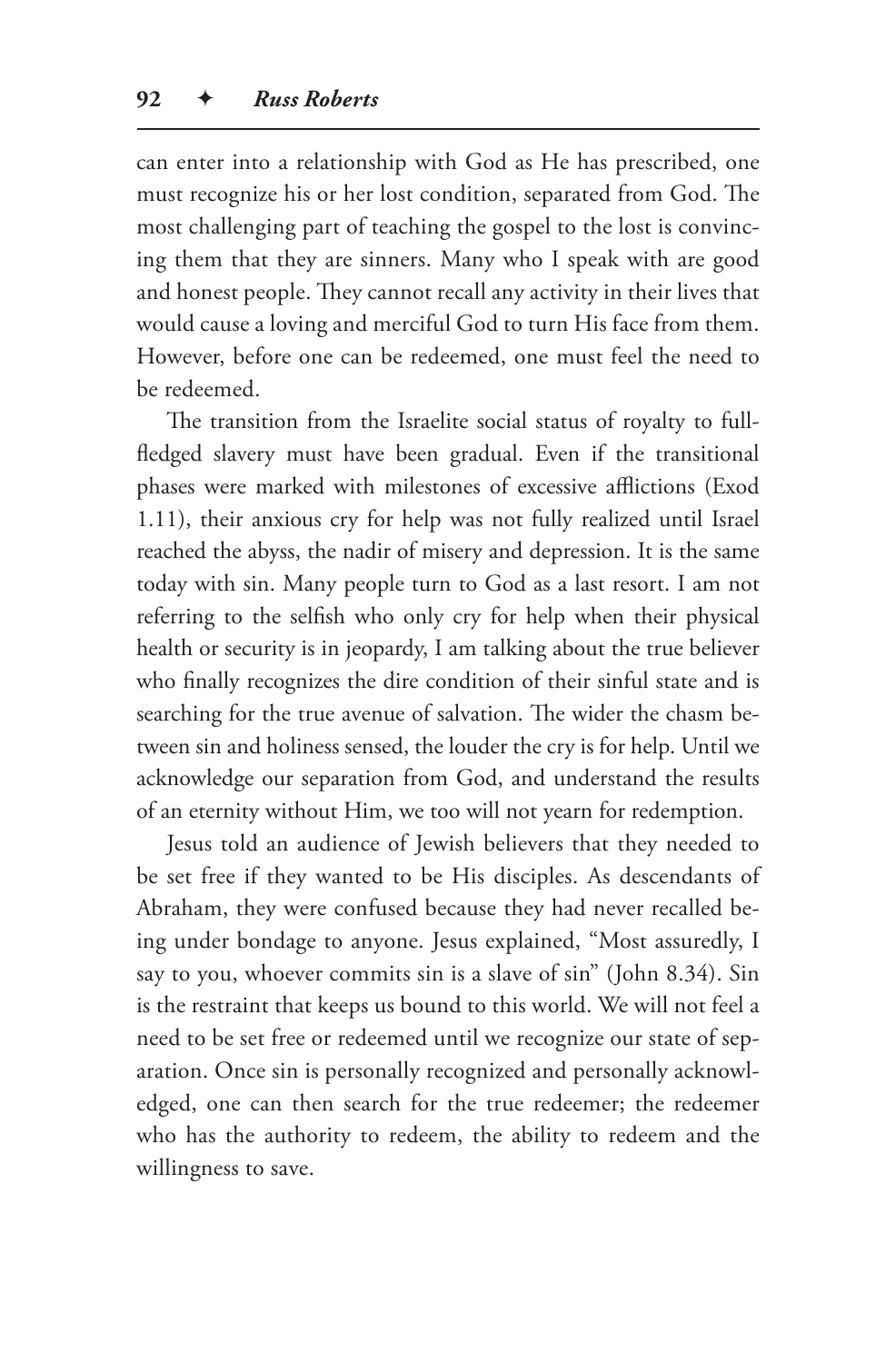## **Jesus Christ is Our Kinsman-Redeemer**

It is no coincidence that the Hebrew word *ga'al* (redeem) is used in the Old Testament to foretell the coming of our Messiah. The common meaning of *ga'al* among the Israelites was that of a kinsman and redeemer, and Isaiah uses this word to describe the "Redeemer" coming as an intercessor and rescuer for the righteous (Isa 59.16–20). No man, the prophet writes, is suitable for the task of redeemer, so God uses His own arm and own righteous garments for the judgement and vindication in Zion.

All men "have sinned and fall short of the glory of God" (Rom 3.23). Our only hope of reconciliation to God is through a near kinsman, with the ability and the willingness to fulfill his duties as the redeemer. The prophetic words of Isaiah foretold that God would come to earth, because no other man is suitable to redeem us. He came in the form of His Son, both as deity and as a man (John 1.1, 14). In this role, God served as our nearest kinsman in the flesh, and with the ability to save as God.

The women who witnessed the redemption process for Ruth rejoiced by telling Naomi, "Blessed be the LORD, who has not left you this day without a close relative" (Ruth 4.14). Boaz, the close kinsman, was willing to pay the full price for Ruth's redemption. Jesus, as our kinsman had to be willing to pay the full price for our sins. The price for our redemption has not been paid with "corruptible things like silver or gold," but with His own blood, as the only unblemished sacrifice (1 Pet 1.18–19; Rom 3.23–25). It is through this redemption that we have the forgiveness of our sins (Eph 1.7).

Jesus had the authority as our kinsman, the power to save us through His deity (Col 1.15–17) and was willing to humble Himself on the cross to pay the full debt (John 15.13; Phil 2.8). Jesus Christ is our kinsman-redeemer and has asked us to remember His sacrifice for us each Lord's Day (1 Cor 11.23–26).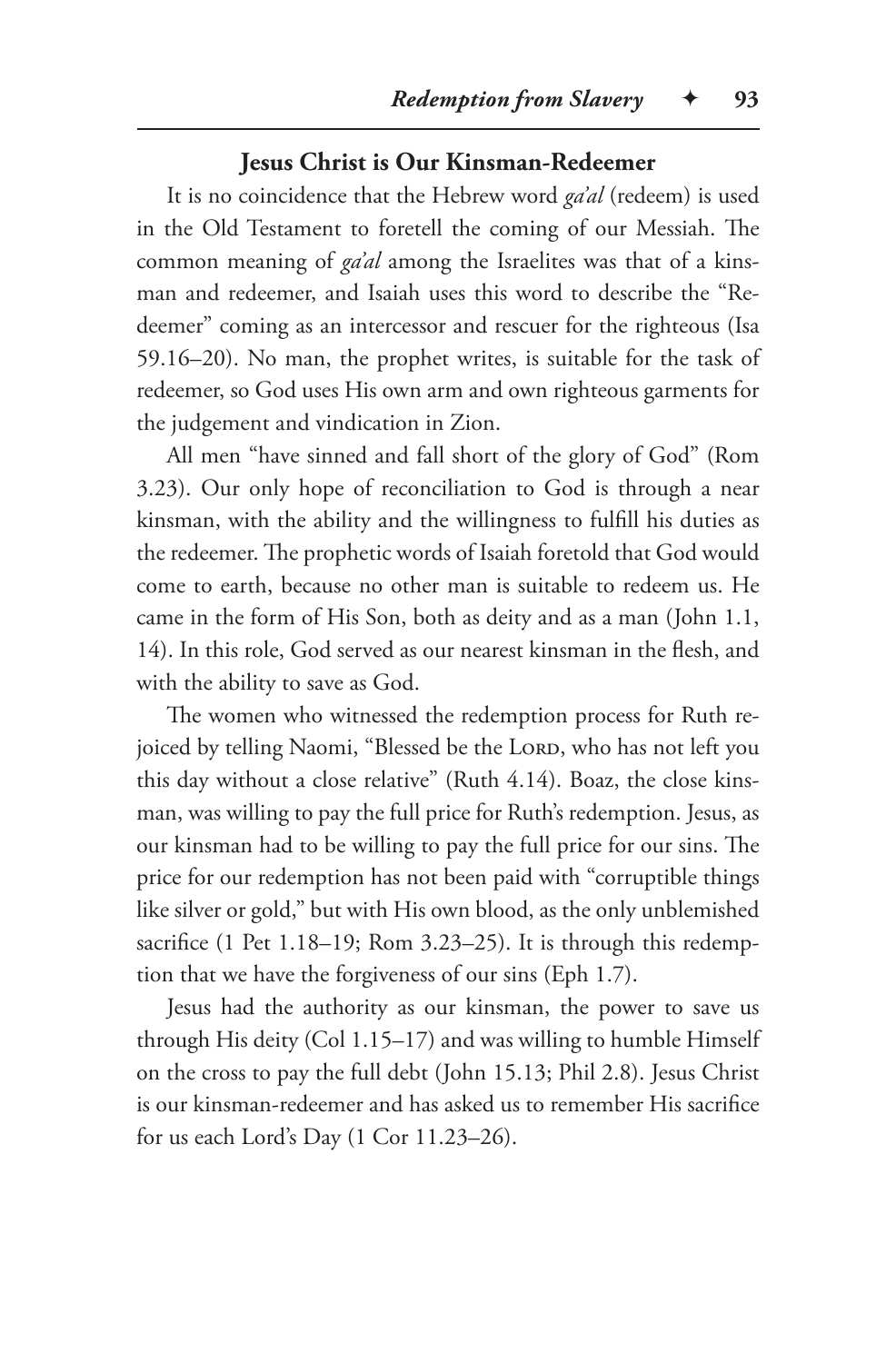# **The Joy of Redemption**

Sing, O heavens, for the LORD has done it!

Shout, you lower parts of the earth;

Break forth into singing, you mountains,

O forest, and every tree in it!

For the LORD has redeemed Jacob,

and glorified Himself in Israel (Isa 44.23).

We do not meditate enough upon our redemption. Man's sins have separated him far from God, and through His perfect justice, man's punishment is everlasting separation. Man cannot save himself. Hidden for thousands of years, God revealed His scheme to reconcile man through the only price that could pay the debt. The price was paid in the death of God's only heavenly son, Jesus Christ.

As the Hebrews gathered their belongings and precious possessions of their Egyptian neighbors, it must have been a solemn scene. There was the constant noise of over two million Israelites ordering themselves intertwined with the sounds of transport and thousands of livestock being prodded along. Distant instructions were heard to ensure that Joseph's bones were among their assets, and God Himself would soon be plainly visible before them, either by cloud or fire. He was directing them on a special route to fulfill a promise recounted to every traveler since they were young. It was a day unimaginable months before, but now a reality. God has recued them. It was indescribable joy.

The Old Testament prophet Isaiah appropriately expressed the joy at the knowledge of God's people being redeemed and returning home from Babylonian captivity: "Sing, O heavens, for the Lord has done it!" (Isa 44.23). Seven decades had separated them from the temple and the familiar sounds and smells of their past worship. What a joyous occasion when God's people were redeemed to return from seventy years of Babylonian captivity. They were heading home to rebuild their temple, their capital city of Jerusalem, and their homeland. It was indescribable joy.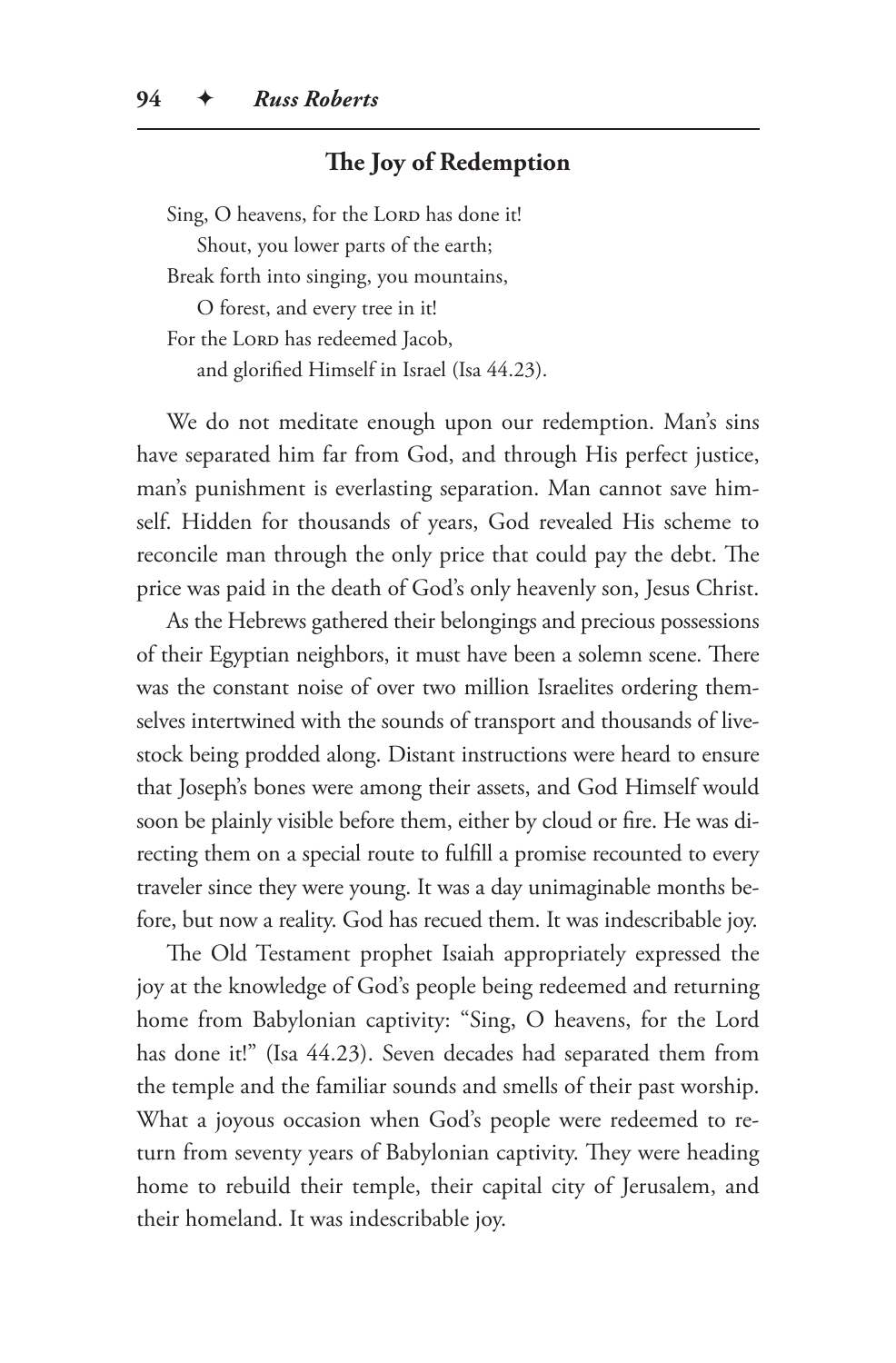Can you imagine the unveiling of God's redemptive plan for mankind? Man is enslaved to sin just as the Israelites were in bondage to the Egyptians and the southern nation of Judah was captive to Babylon. The departure days of Egypt and Babylon cannot compare with our final rescue. Isaiah's description in the verse above, though the context is plainly referencing the release from Babylon, foretells the revelation of God's redemptive plan for man. All heavenly and earthly realms harmonize in joyous song: "Sing, O heavens, for the LORD has done it!" The unimaginable plan is a reality. It is the "things which angels desire to look into" (1 Pet 1.12). It is indescribable joy, unparalleled!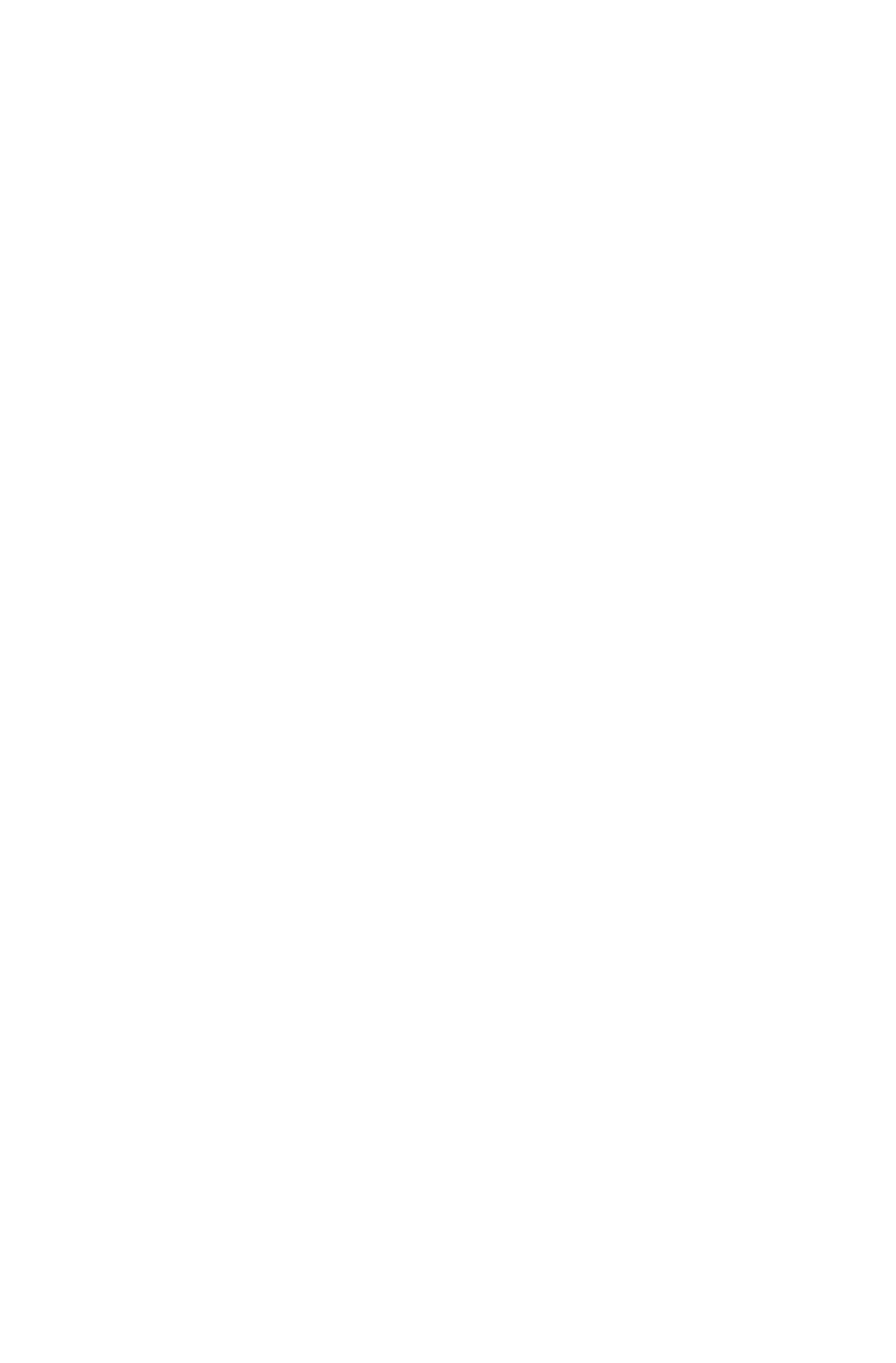# **"Through the Water"** *The Parting of the Red Sea*

# **Roger Polanco**

The parting of the Red Sea is perhaps the most significant event of the entire Old Testament. This one event became the foundation of Israel's faith in Yahweh for thousands of years to come, and for some, it is still that today. Through the Law, the Prophets and the Psalms, God continually reminded Israel of what he did when he parted the sea and delivered his people from insurmountable odds. In fact, the event is so momentous that it is only surpassed by the death, burial and resurrection of Jesus in the New Testament, which may arguably be identified as the true fulfillment of the exodus. The exodus, especially the parting of the Red Sea, is the gospel or "good news" of the Old Testament. What can we learn today from this momentous event? We will divide the story into three parts: the exit (Exod 13.17–22), the chase (Exod 14.1–12), and the parting (Exod 14.13–31).

## **The Exit (Exodus13.17–22)**

When the Hebrews marched out of Egypt, they had already experienced manifestations of God's power. After the tenth and climactic devastating plague, Pharaoh decided to let the people go (Exod 13.17), just as God had intended from the beginning (Exod 4.22–23). It was truly a remarkable display of God's power that com-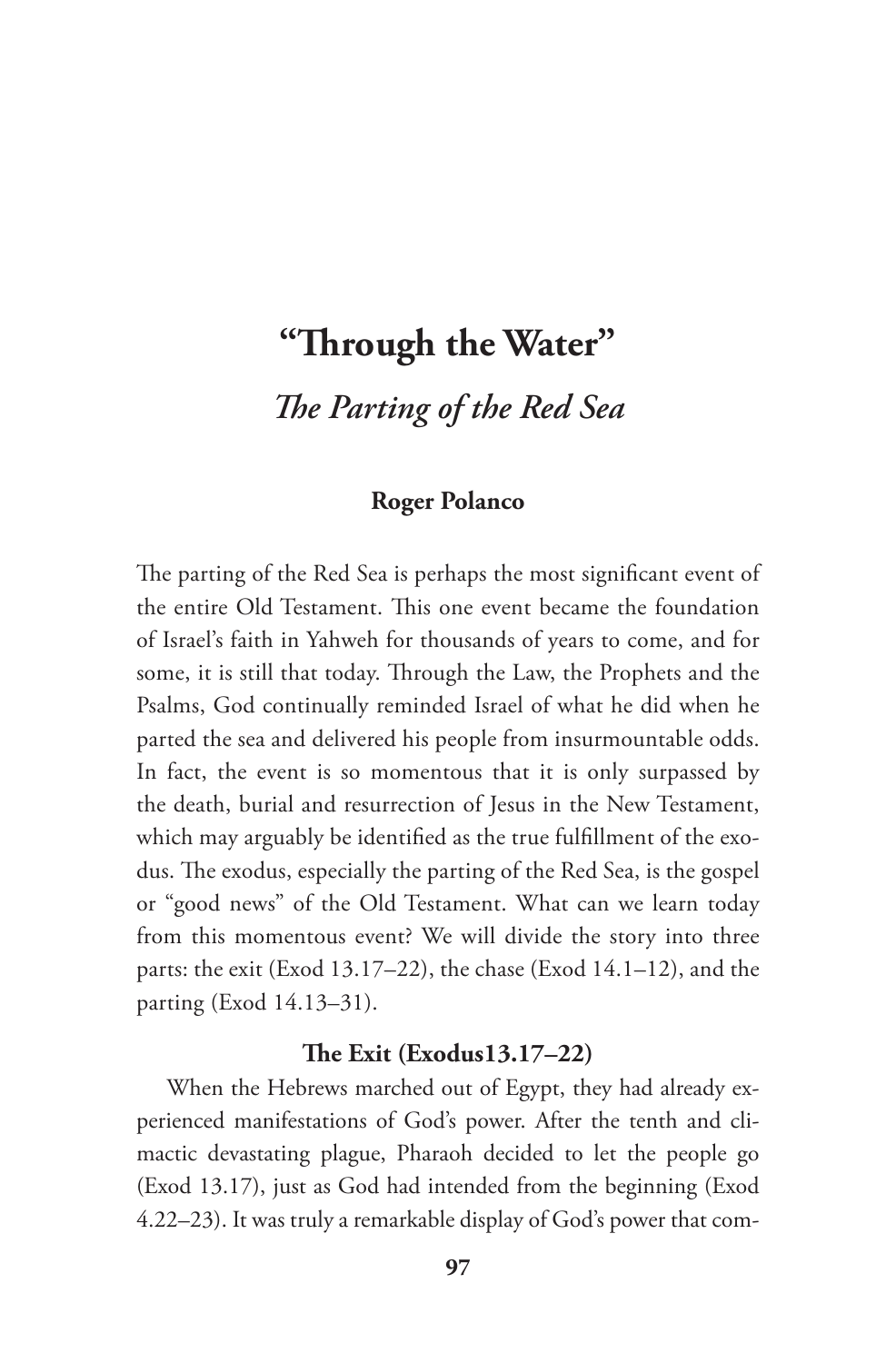pelled Pharaoh to free them. If you have ever read the exodus story, you have wondered what would be necessary for this evil man to relinquish power over the Israelites? He was determined to keep his slaves no matter the cost, even if it meant the destruction of his own kingdom for all practical purposes. Finally, after the death of his firstborn, and not only his, but the firstborn of every Egyptian, even the cattle (Exod 12.29), it became obvious that God had prevailed. The defeated ruler dejectedly relinquished the people he had lost everything to keep. God had finally shown him that he was powerless. He could not even protect his own child. God humbled him to the point that after his concession, he begged for a blessing from the God who had taken it all away (Exod 12.32).

God did not only show his power by his defeat of Pharaoh, but also by the fact that he enabled the Israelites to plunder Egypt. Exodus12.36 says, "Thus they plundered Egypt."1 The word "plunder" in this text is military language, referring to what armies traditionally did to nations that they conquered. In this case, we have a group of newly freed slaves, particularly the women (Exod 3.22), plundering the once-mighty empire of Egypt. The only explanation for such an impossible scenario is that the almighty God was with them. Seeing God's complete control over the superpower of the world should instill in us a courage and resilience which prevents us from being intimidated by political powers and the changes that they bring. If God can defeat and thoroughly humble a tyrant who ruled over the most powerful nation on earth, can he not also take care of us whatever happens in our political system?

In addition to having already experienced God's power, the Israelites had also seen the fulfillment of his promises. Exodus 13.19 refers to the fact that Moses took the bones of Joseph with him as he led the Israelites out of Egypt. Because Joseph believed the promises of God (Genesis15.13–14) he instructed his descendants to bring his

<sup>&</sup>lt;sup>1</sup>Unless noted otherwise, all quotations of scripture are from the 1995 update to the NASB.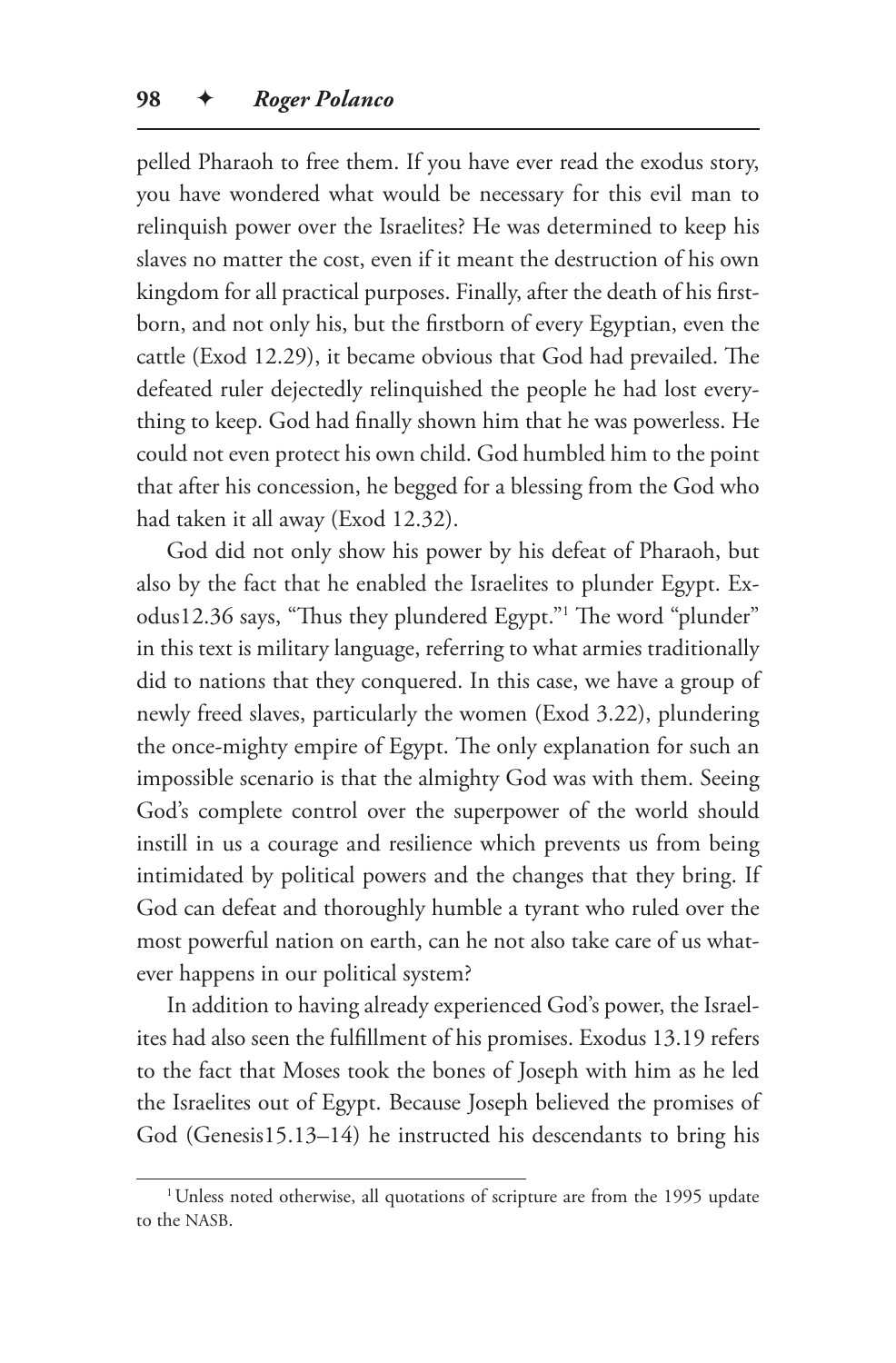bones out of Egypt when it was time to leave for the Promised Land. The prophecy had now come true, and the promise made to Joseph on his deathbed was being kept. After years of slavery in a temporary land, they were homeward bound, carrying Joseph's bones and the promise of blessings to come. They had seen God's Word come true; not only in the matter of Joseph's bones, but also in the fact that in spite of all the obstacles and against all odds, they were no longer just a family, but a mighty nation. Exodus 12.37 says that there were about 600,000 men traveling on foot apart from the women and children. They were truly as numerous as the sand on the seashore. And finally, Exodus 12.40 states that the time they had lived in Egypt was 430 years. That is a reminder of the fact that in Genesis 15.13–14 God said, "Know for certain that your descendants will be strangers in a land that is not theirs, where they will be enslaved and oppressed four hundred years. But I will also judge the nation whom they will serve, and afterward they will come out with many possessions."2 All of these prophecies were fulfilled before their eyes. God is not only a powerful God, but a promise-keeping one. Exodus13.19 says, "Moses took the bones of Joseph with him, for he had made the sons of Israel solemnly swear, saying, 'God will surely take care of you, and you shall carry my bones from here with you.'" Because Joseph believed that his God was a promise-keeping God, he said, "God will surely take care of you." If we, like Joseph, believe in the faithfulness of the God we serve, we will wait expectantly and prepare for the blessings to come.

Finally, before they experienced the astonishing demonstration at the parting of the Red Sea, the Israelites had already experienced the presence of God. Exodus 13.17–18 tells us that God led his peo-

<sup>2</sup>An alternate way to read Exodus 12.40–41 and Genesis 15.13–14 in that the total length of sojourning in Canaan and Egypt together was 430 years (as the Samaritan Pentateuch and Septuagint read) while the Egyptian portion was only 215 years (and the period of enslavement even shorter, somewhere between 80 and 144 years). A shorter Egyptian sojourn more easily fits Paul's argument that the Law was given 430 years after the promise to Abraham (Gal 3.17).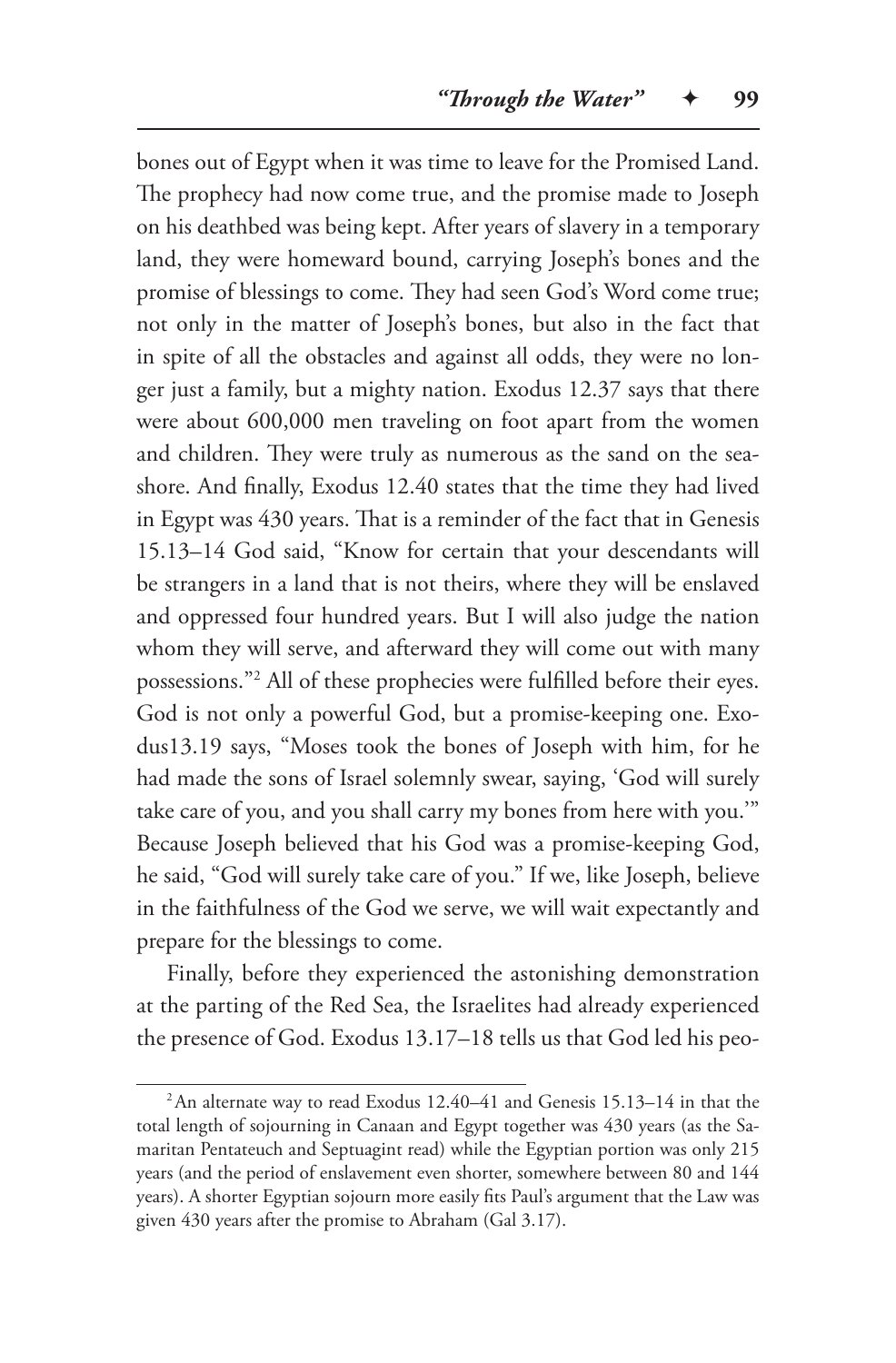ple, but Exodus 13.21–22 tells us how he did it. Going before them as a pillar of cloud by day and a pillar of fire by night, he took them every step of the way. Notice two characteristics of his leading: First, his presence was always there. Exodus 13.22 says, "He did not take away the pillar of cloud by day, nor the pillar of fire by night, from before the people." His presence was constant. This calls to mind a similar promise made by Jesus to his disciples in Matthew 28.20 which says, "I am with you always, even to the end of the age." We serve a God who not only sets the captives free, but also continues with them on their journey.

Additionally, Exodus 13.17 tells us that God was mindful of the Israelites' weakness as he led them. He did not lead them through the quicker route through Philistine territory knowing that "the people might change their minds when they see war and return to Egypt" (Exod 13.17). God knew that these newly freed slaves were still fragile and not ready to fight, so he chose the long route for them. I imagine many were quietly wondering to themselves why the trip was taking so long, and likely expressed that this was not the way they would have taken. However, God knew what they could handle and when they could handle it. 1 Corinthians 10.13 says, "No temptation has overtaken you but such as is common to man; and God is faithful, who will not allow you to be tempted beyond what you are able, but with the temptation will provide the way of escape also, so that you will be able to endure it." How many times has God mercifully interceded in our lives in order to protect us from a trial we were not prepared to face? God is not just a powerful God who released his people from bondage, but a caring, invested God who continued with them on their journey and showed his presence and care in tangible ways.

What incredible things the Israelites had already experienced in seeing the power, the promise and the presence of God! We should not be surprised that Exodus 14.8 says the Israelites went out boldly! In the same way, Christians should not be characterized by fear, but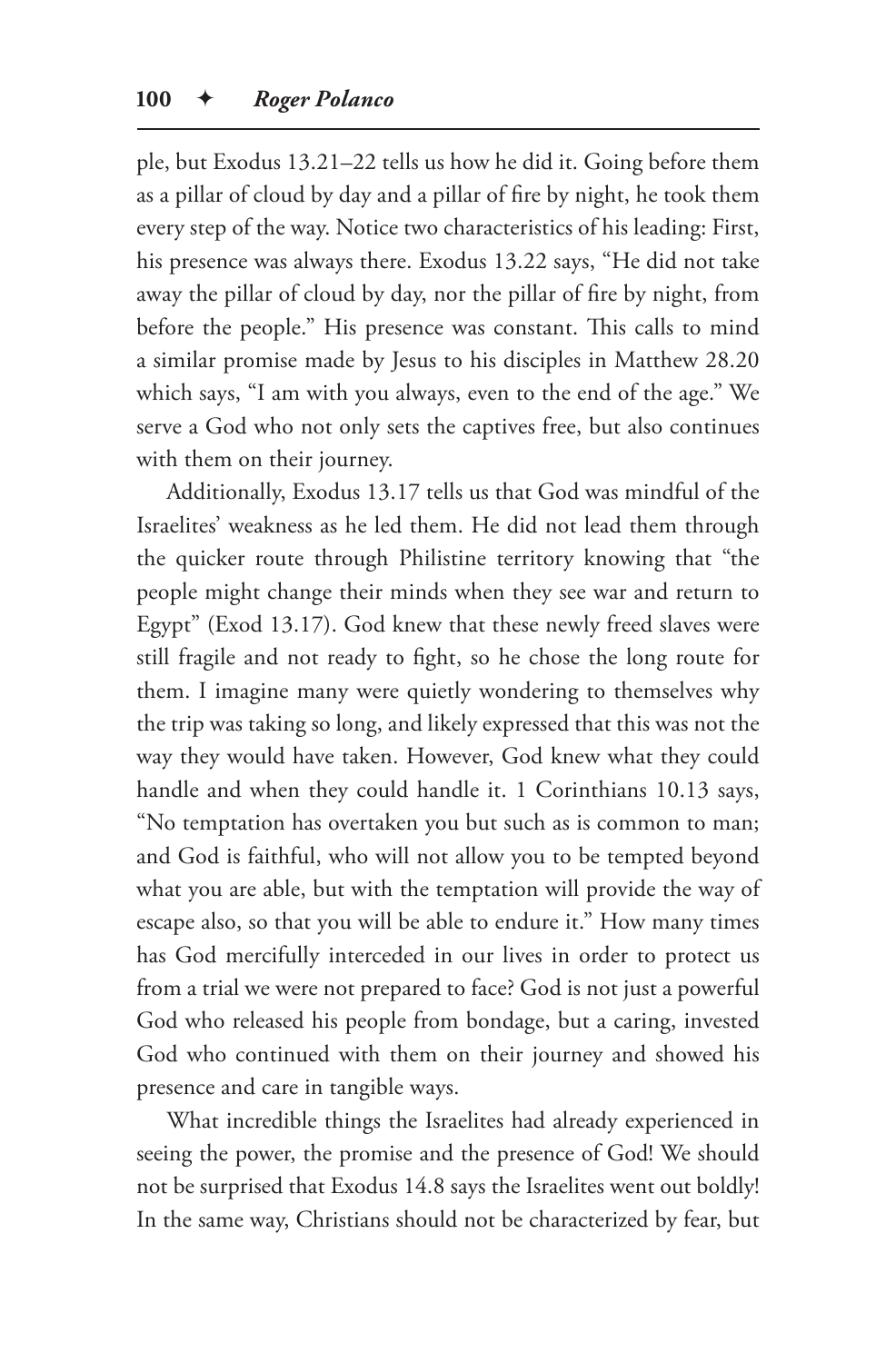boldness. When we see that our God is powerful, that he keeps his promises and that he is present in our lives, we should be motivated to have a type of confidence that those around us will never have. How do you live when there is political unrest? Are you afraid and nervous, or do you believe that the all-powerful God is in control? How do you walk when you are standing alone because of Jesus? Are you confident because you know God is with you? Are you filled with fear because no one else stands with you? May we always remember our powerful, ever-present, promise-keeping God and walk confidently in the way he leads us.

#### **The Chase (14.1–12)**

Before we get into the details of the parting of the Red Sea, it is important to recognize its New Testament parallel in the cross of Christ. The cross is the place where God defeated our enemy and made a way for us to be saved. We can also compare the parting of the sea to that moment in which we are baptized into Christ and raised into newness of life, a life of freedom and no longer slavery (1 Cor 10.2; cf. Rom 6.3–6). The principle found in the story can also be applied to moments and events in our walk with Christ when we are personally delivered from a trial. For example, notice the parallels between Peter's deliverance and the Passover from Acts 12.1, 2, 7, 8, and 10. For the purpose of this essay, the primary comparison that I will be drawing is from the first example: God delivering us from slavery to sin through the cross of Jesus Christ.

After starting on the long route towards the Promised Land, the children of Israel were now officially on their way out of the land of Egypt. Contrary to customary military tactics, however, God told Moses to have the Israelites turn back and camp in front of Pi-hahiroth, between Migdol and the sea (Exod 14.2). This move would make Israel look leaderless and confused, as if they were wandering aimlessly around the land (Exod 14.3). God knew that this decision would cause Pharaoh to reconsider his freeing of the Israelites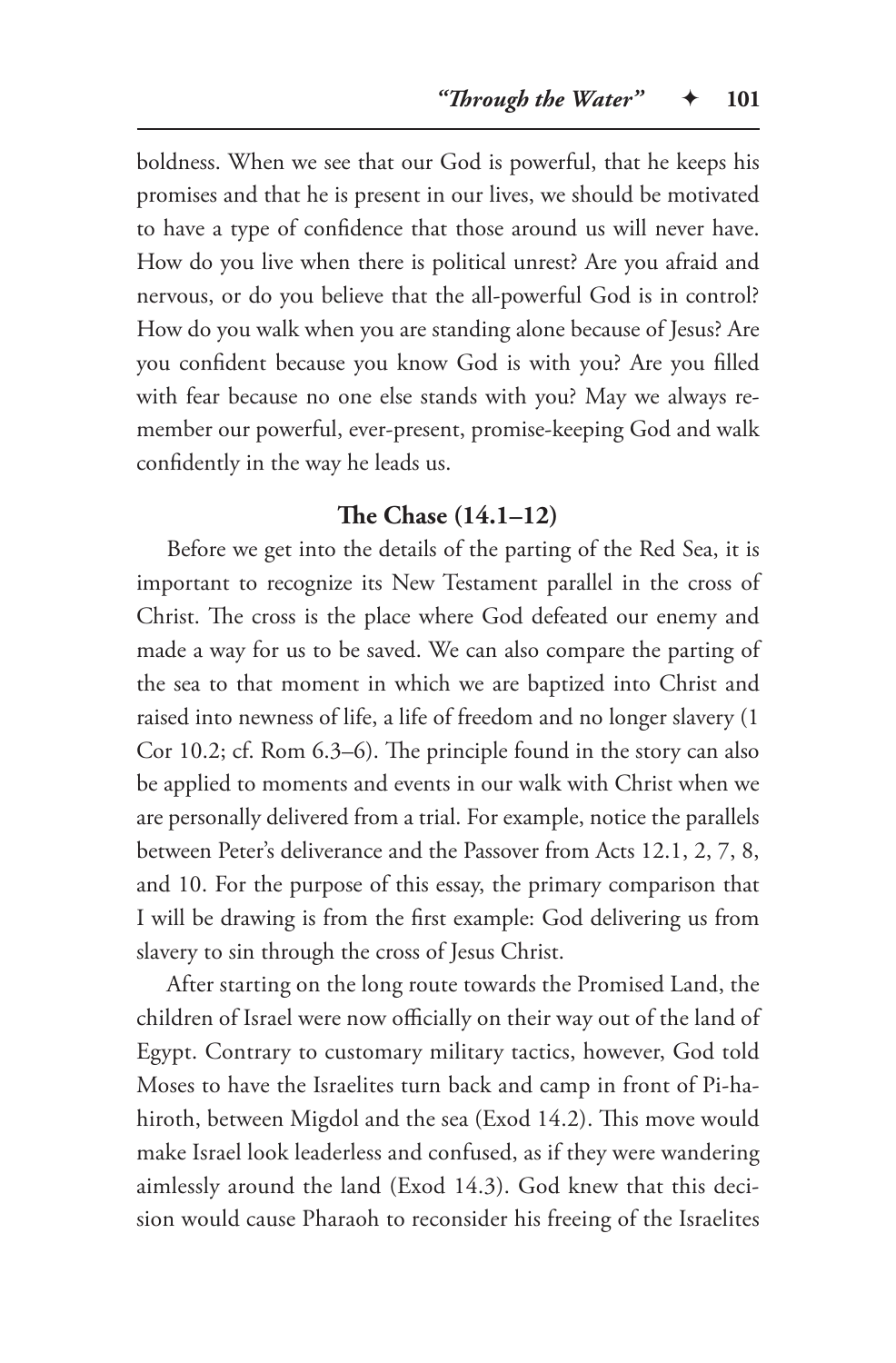and set in motion a chain of events leading to a defining moment. It would be a moment in which he would display once and for all the vast scope of his power and would cause nations around the world to hear and shudder.

Israel proceeded to camp in the location God commanded and Pharaoh did exactly what God knew he would do. There are three important details to notice here: First, God made it appear to Pharaoh that he had no control of the situation, when the reality is that he was in full control. When Israel camped by the sea, Pharaoh concluded that the Israelites were leaderless, ill-equipped, and helpless. The reality is that nothing could have been further from the truth. It appeared to Pharaoh that the Israelites had committed a blunder, but the reality was that God was playing chess with Pharaoh, and he was about to checkmate him.

Not surprisingly, the Israelites also thought that God was no longer in control. When Pharaoh's army drew near, the Israelites become frightened (Exod14.10) and complained that it would have been better for them to have never left Egypt (Exod 14.12). From their perspective, God had made a mistake (or had no real plan at all) and he was no longer in control of the situation. The reality, however, was that God was in full control, and he was getting ready to defeat the enemy once and for all, as well as teach Israel a valuable lesson: God was, is, and always will be in control. Though such may not have appeared to be the case to Pharaoh and the Egyptians, or to Moses and the Israelites, he always was in control. This would still be true thousands of years later at the cross of Jesus Christ. After being betrayed by his closest friends, being arrested in the very place where he had been praying and finally being put to death on the cross, it appeared to the world that God was no longer sovereign. However, as believers know, the opposite was true. The cross was God's checkmate to Satan. While the Son of God was agonizing on a cross, nailed to it by human hands, he was forever saving and freeing his people. May we always remember and fully trust God's sovereignty in our own lives.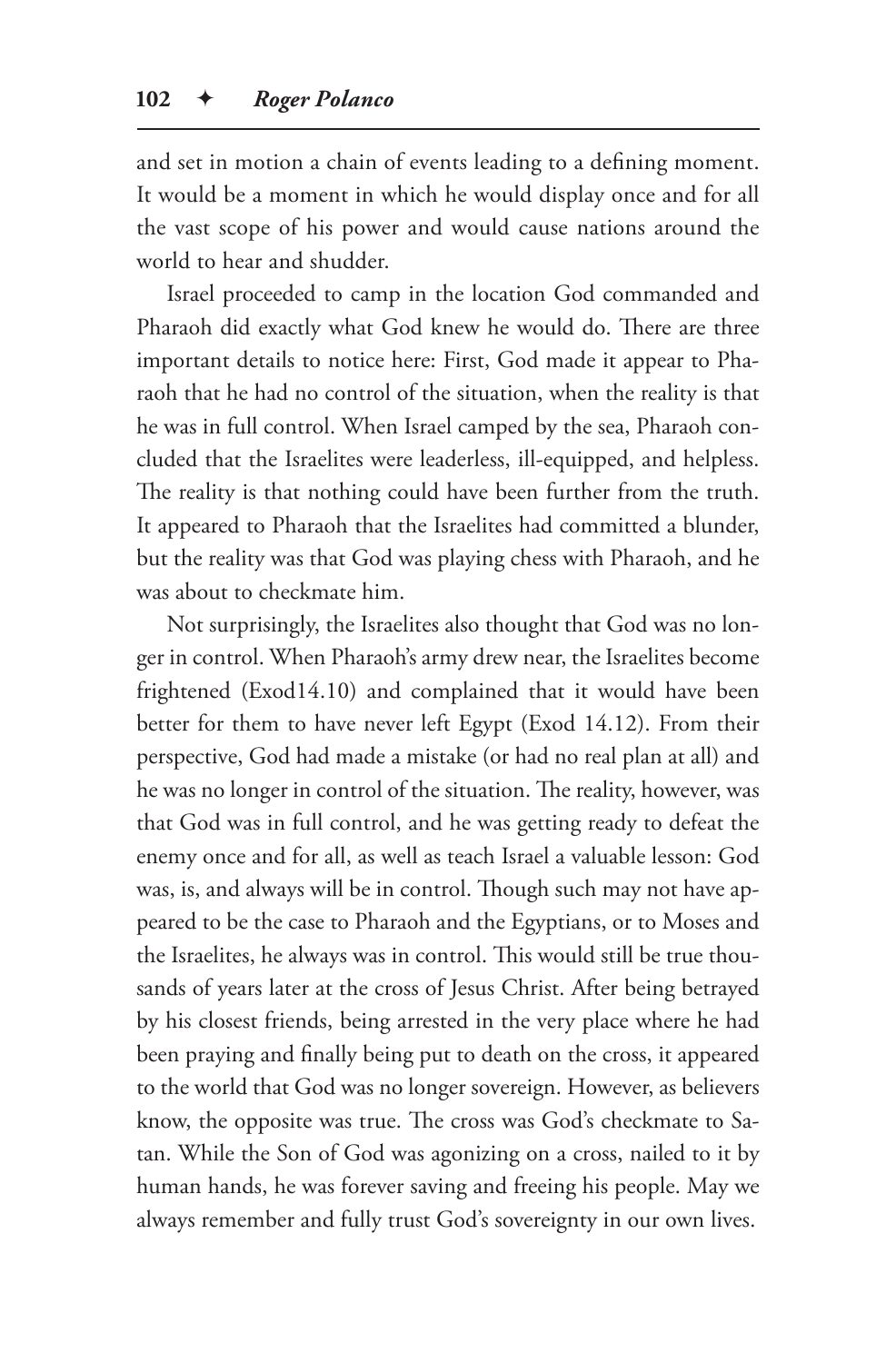Why was God using this plan? Why did the Israelites need to use these tactics so that he would be honored through Pharaoh and his army, and so that the Egyptians would know that He is the LORD (Ex14.4)? God was creating a scenario in which he could display his great power and reveal his glory so that the Egyptians and Israelites would be compelled to see him for who he is. The crossing of the Red Sea was not only to save the Israelites, but also to display God's glory as he defeated his enemies. Similarly, the cross of Christ not only bestows salvation, but also displays God's ultimate power and glory as he defeats the enemy: Satan and his forces. Colossians 2.15 tells us that by means of the cross Jesus "disarmed the rulers and authorities and made a public display by triumphing over them." He stripped them of their power and made a public spectacle of them to be ridiculed. The reality is that God is willing to sacrifice our immediate comfort to show the world who he is and display his power and glory. As former slaves set free, we should have such gratitude for his intervention, that we willingly sacrifice our comfort for his honor.

Pharaoh was unwilling to let the Israelites leave without a fight. Pharaoh is the Old Testament representation of Satan. His mission was to enslave and kill the people of God (Exod 1), and he would not passively sit by and watch them leave. The text emphasizes that when Pharaoh began planning to chase down the Israelites, he intended to go himself. Exodus14.16 says that he (Pharaoh, according to the context) made his chariots ready and took his people with him. He wanted to personally oversee this mission of recapturing his former slaves and bringing them back to captivity. We should expect no less from Satan today.

There is another point of emphasis regarding the chariots in Exodus 14.7. The text says that he took six hundred "select" chariots along with all the other chariots of Egypt. It appears that there was a difference between the common chariot and the select ones chosen by Pharaoh. There is an allusion to this distinction in the Song of Moses when Moses mentions not only the chariots, but that the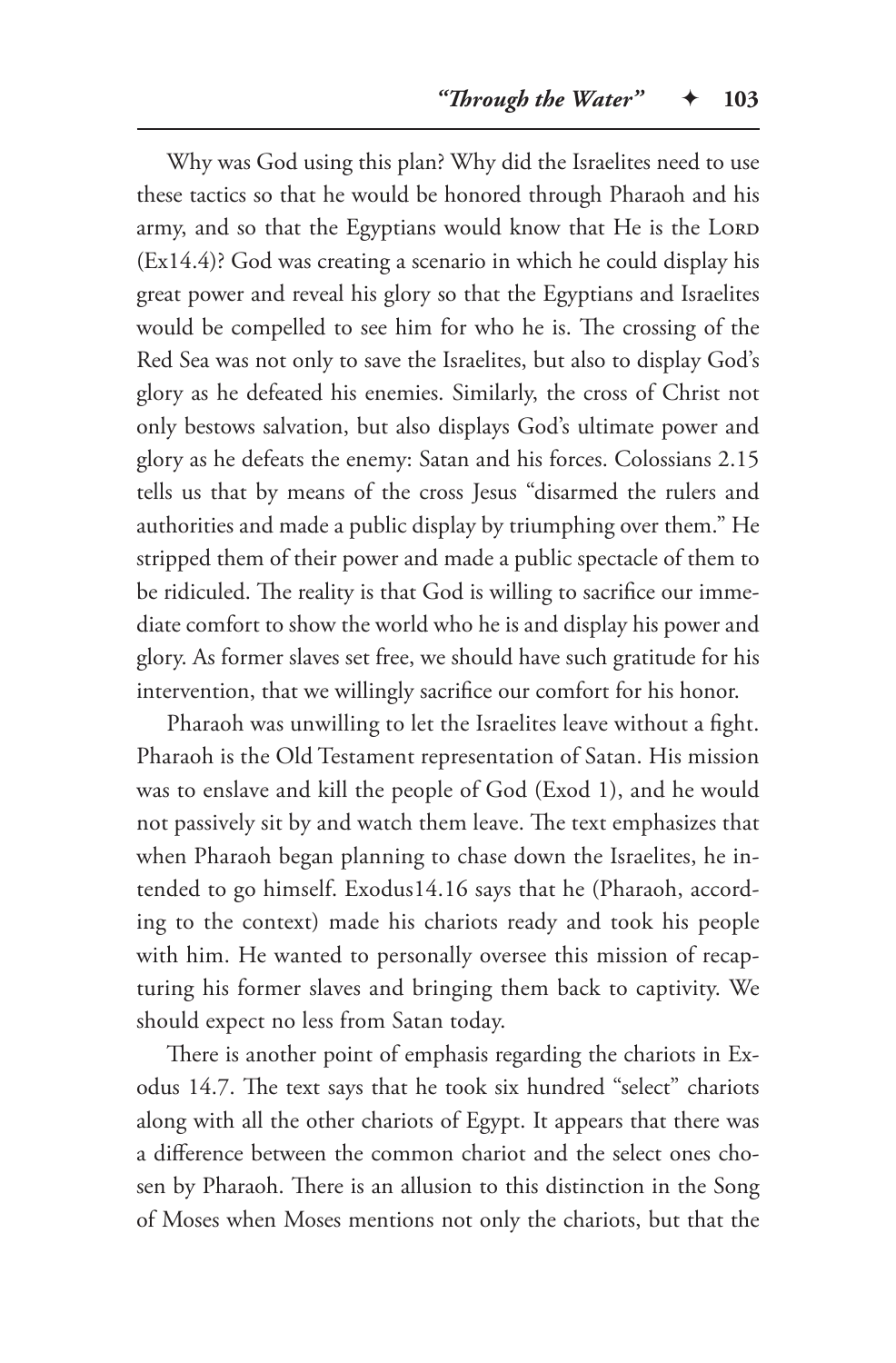choicest of Pharaoh's officers accompanied him (Exod15.4). The point is that the best and most advanced army in the world, with the latest and greatest war technology, was advancing against the Israelites. As a result, when the Israelites saw Pharaoh and his army in the distance, they were frightened (14.10). However, the greater the army, the greater the salvation and deliverance. The greater the odds, the greater the God who overcomes them.

If we could see the same spiritual enemies coming against us that Jesus saw and faced on the cross, we would be as terrified as the Israelites. As pointed out previously, Jesus disarmed the rulers and authorities (Col 1.15). Ephesians 6.11–12 describes these enemies in more detail, mentioning the devil, rulers, powers, world forces of darkness and spiritual forces of wickedness. Ephesians 6.11–12 reveals two jarring truths: first, the magnitude of the power of the enemies working against us; and secondly, how much we desperately need help. Pharaoh's army was nothing in comparison to what is arrayed against us spiritually. But thanks be to God that when Jesus died and was raised from the dead, he disarmed these enemies and gave us the armor to defeat them (Col 2.15).

As the army drew near, the Israelites become terrified, and understandably so. The sea was on one side of them and the Egyptian army was on the other. They were trapped. Seeing this, they did the only thing they could do—they cried out to the LORD. This was and is always the right response when we are afraid or feel like we are trapped. Unfortunately, they did not stop there. According to Exodus14.11–12, they then accused Moses (and God) of not caring about them and making their situation go from bad to worse. They ended their tirade by declaring that it would have been better to serve the Egyptians than to die in the wilderness.

It is understandable that the Israelites were frightened. They were facing a trial that they had never experienced before, and they saw no way out of it. However, their conclusion that God did not care and their quick descent into despair show that they had not retained the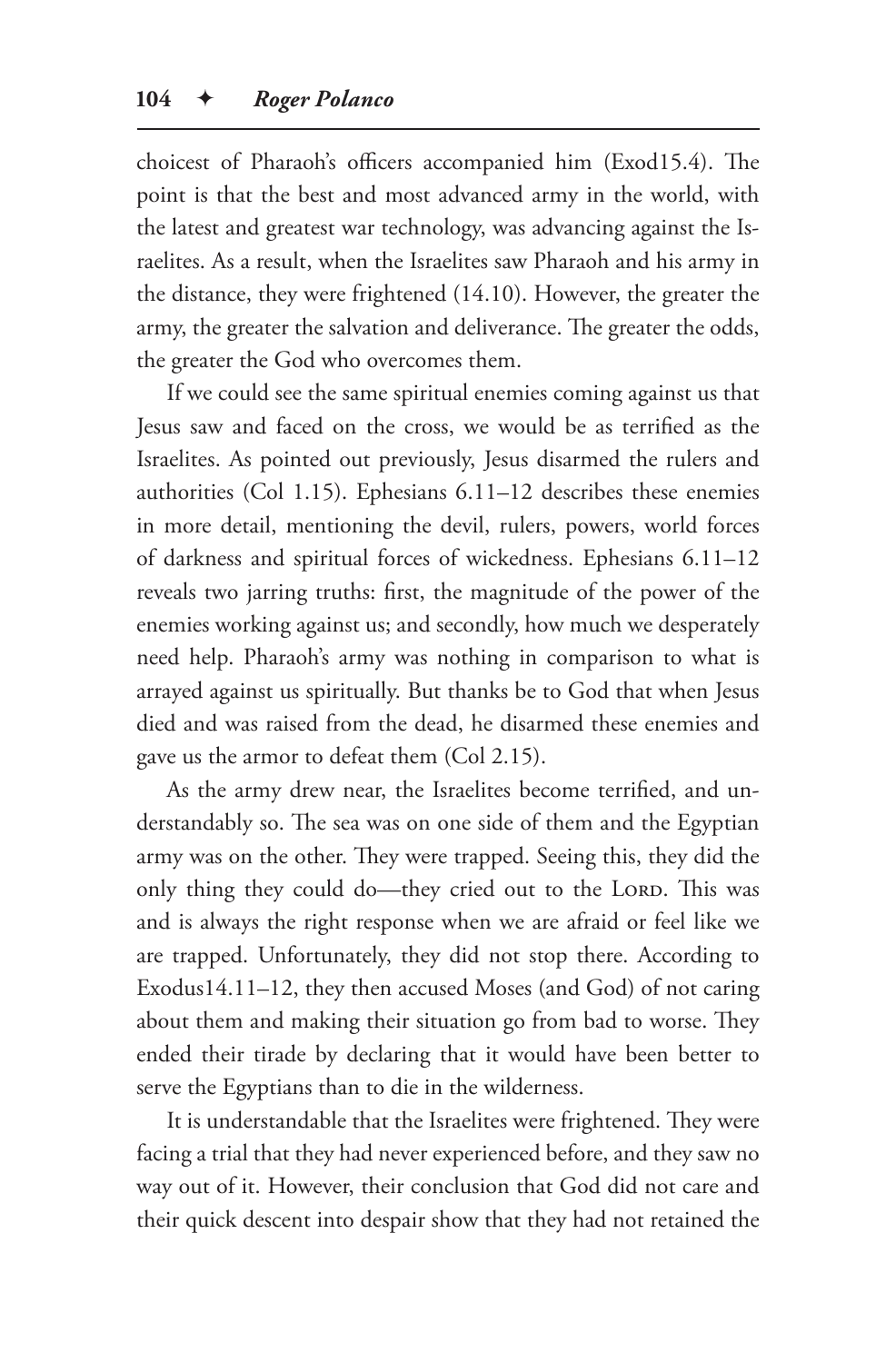faith that God had been trying to instill in them. They no longer saw his power, felt his presence, or trusted in his promises. Unfortunately, the same is often true of us today. When we forget who God is and what he has already done for us in moments of trial, despair sets in and all he has been trying to teach us begins to erode in our unbelief. It is understandable that we sometimes feel frightened when trials and challenges appear in our lives, but despair and dismay must never characterize true believers. When we find ourselves despairing, we must remind ourselves of the things we have forgotten, of all that God has already done. If the Israelites had in that moment called to mind all that had transpired in their recent lives—the innumerable signs which displayed God's immense power, constant presence, and enduring promises, they would have been able to respond with confidence when they heard the sound of Pharaoh's army approaching.

Not only did God's people make the mistake of forgetting, but they also failed to factor God into the equation. When the Israelites saw the chariots approaching, they said in essence, "everything we have experienced these past few months has been nice, but now we are back to reality." They began to think that their expectation of freedom was "too-good-to-be-true," a foolish hope rather that an actual possibility. For them, there had always been two choices in life: death or slavery. They could either serve the Egyptians or be killed. They did not believe in a third option. When we look at our lives and the trials that lay before us, we often see the same two possibilities: slavery to sin or imminent death. But God has intervened and made a third option: freedom and life. This is the option he made known to the Israelites on the day that he destroyed Pharaoh and his army, and it is the same option he extends to his people today. He made a new way when no other existed. When God parted the Red Sea and opened up a new world of possibility for the Israelites, he foreshadowed a greater parting and an even more momentous event to come—the death of Jesus on the cross. On the cross, Jesus made possible an existence never before feasible or imagined and ushered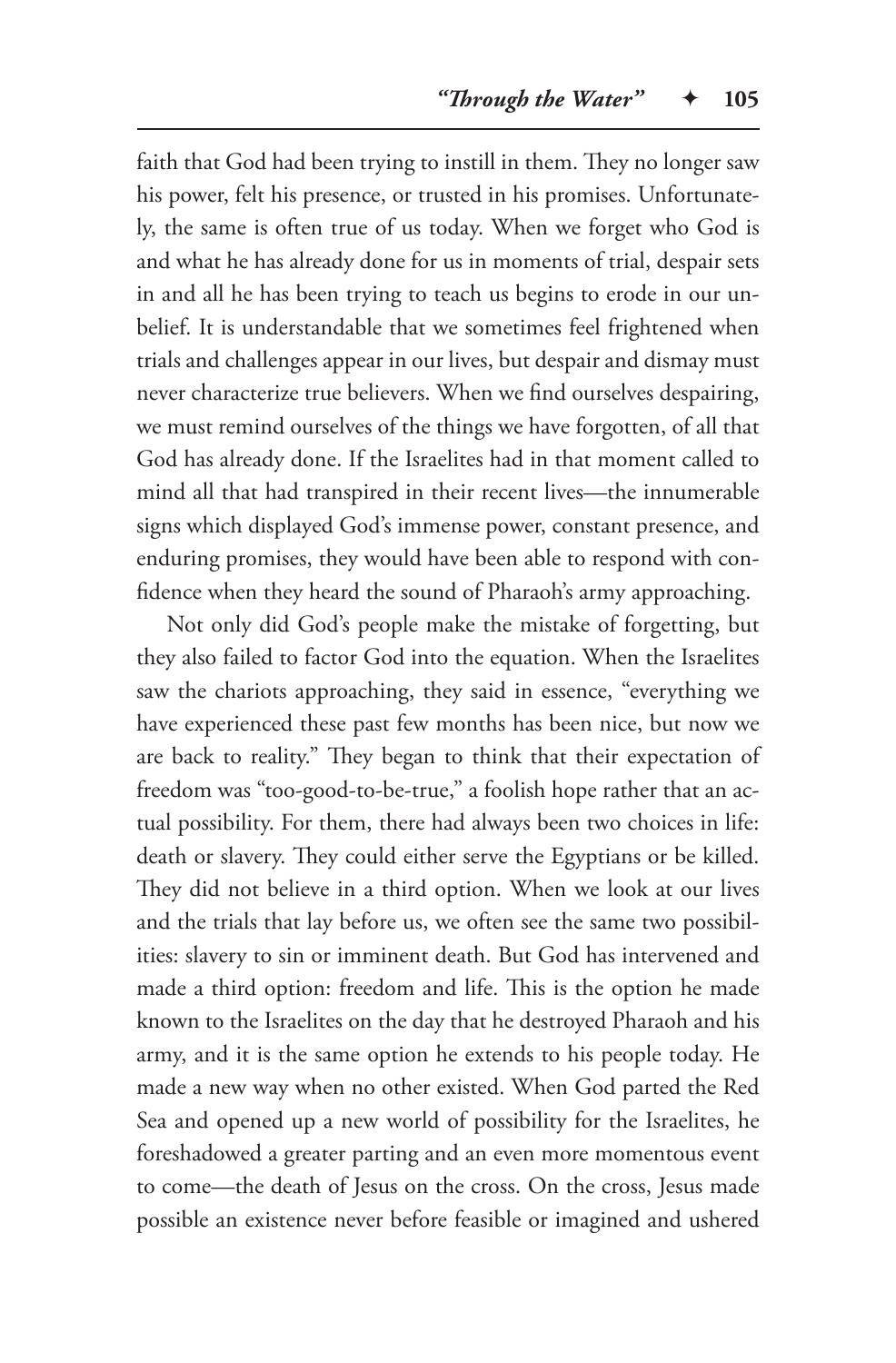those who would trust in him into eternal life and true freedom freedom from sin and death.

# **The Parting (Exodus 14.13–31)**

The first two words of Exodus 14.13 are, "But Moses." Can you imagine being in Moses' shoes at that moment? On one side was the sea, and on the other, the army of the most powerful country on earth. If that were not enough, the whole nation of Israel—bewildered, angry, and terrified, were crying out to you. Amid the mounting tension and dread, Moses held to his assurance that God would intervene in some way, though he did not know how (Exod14.4). He was surrounded by obstacles, doubt, and fear of the unknown. How did he respond? He first said, "Do not fear" (v. 13). Yes, it seemed to be a time to panic, but he believed that despite what appeared to be impending doom the Israelites had nothing to fear.

The next instruction of Moses was, "Stand by and see the salvation of the Lord which he will accomplish for you today" (v. 13). How did Moses know that God was about to bring salvation to the children of Israel? Why was he not drowning in fear and disbelief like his fellow Israelites? The reason was that Moses had become a true son of Abraham. He had learned to walk by faith and not by sight. The chariots in the distance had caused Israel to forget the truth, but Moses had not forgotten. Even as the army drew closer, he was aware of the presence of an all-powerful God, and his confidence would not be shaken. Moses was keeping his eyes on the Promise-keeper and waiting expectantly. Though he did not know exactly what God would do, he knew *who* he is and that was more than enough. He believed that he was more than able, and that this all-powerful God was not only able, but eager to protect and provide for His own. Moses was able to walk by faith because of what God had already done. In the same way, living by faith is a choice we make because of who he is and what he has already accomplished. This faith, produced in response to his faithfulness,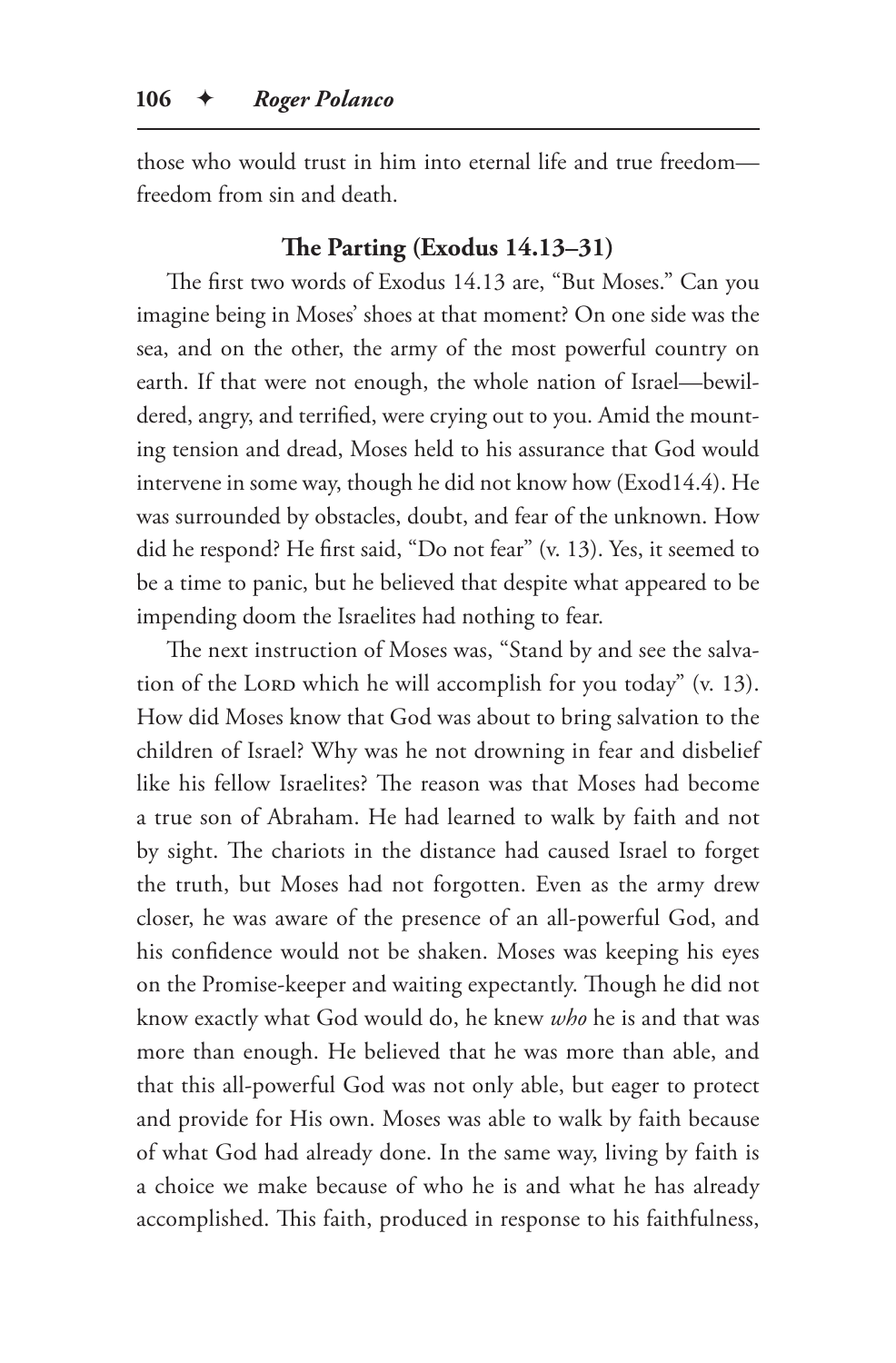enables those of us who believe to walk on water even while those around us are sinking.

Finally, Moses concluded with these words, "The Lord will fight for you while you keep silent" (v. 14). The idea that God himself would fight for his people is repeated several times (e.g., Exod 14.25; 15.3). God is powerful, and he uses that power on behalf of his people—both those in the past and those living here in the present. God showed that he would fight for his people by, among other things, causing the wheels of the chariots to swerve (v. 25). Our God showed us that he would fight for us when he waged war against sin and death, powers and principalities, and defeated them once and for all on the cross. Our God is a Warrior (Exod 15.3).

The need for silence on the part of the Israelites denotes full and complete trust. Notice that in Isaiah 30.15, silence equates to trust: "For thus the Lord God, the Holy One of Israel, has said, 'In repentance and rest you will be saved, in quietness and trust is your strength.' But you were not willing." We are also familiar with the passage "Be still and know that I am God" (Psa 46.10). So, are we silent and still? Or do we feel the need to plan and scheme? Are we characterized by anxiety or trust? In a world where people become increasingly anxious and rash to react, Christians should appear to people of the world as individuals who are remarkably calm and unfazed. We serve an undefeated God who fights for us. Let us fully trust him and be still.

Moses had exhorted the Israelites before the sea parted to "stand by and see the salvation of the LORD" (Exod 14.13), but what exactly was God going to do? How was he going to save a whole nation of dependent ex-slaves from this approaching army? Apparently, Moses did not know, and so he cried out to the LORD (v. 15). God stopped Moses in the middle of his prayer and told him to have the Israelites go forward and God would save Israel. He would fight for them, but he also required them to do something. Is that not how God always chooses to work? God continued to execute his plan by telling Moses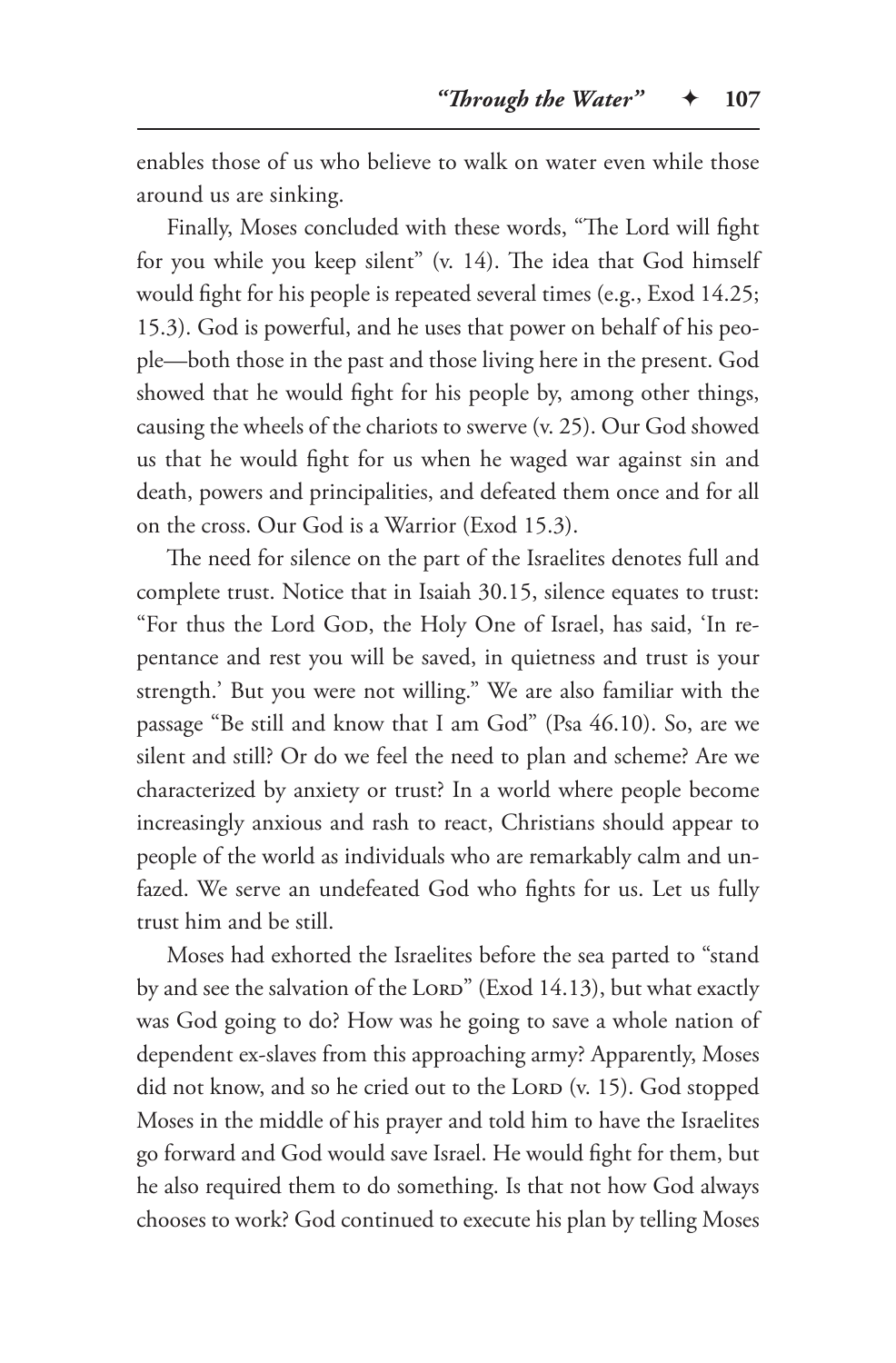to stretch out his hand over the sea to divide it (v. 16). Could not God have divided the Sea himself without the assistance of Moses' hand? Of course, we know that he could have carried out his plan without any action on Moses' part, but that is not his usual way of doing things. God has always wanted his people to act in faith before he begins his work. Moses did the small thing he could do before God began to do what only he can.

Notice how Exodus 15.12 connects to this idea. What happened when Moses stretched out his hand? The song of deliverance composed after the event says that God then stretched out his right hand and the earth swallowed up the Egyptians. When Moses acted in faith, he activated the great power of God. Is that not how prayer works? We stretch out our hands in prayer so that our great God will work mightily with his hands. We must act in faith and do the simple things that God has commanded, so that he will display the incredible power that only he possesses.

What happened when Moses stretched his hand out over the sea? "...The LORD swept the sea back by a strong east wind all night and turned the sea into dry land, so the waters were divided" (Exod14.21). How mind-boggling it must have been to witness that event! To see this astounding display of raw power would have been staggering, and yet, it should not have been surprising, because God had already done something even more formidable when he first created the heavens and the earth. There are striking similarities between God's power on display in both Genesis 1 and Exodus 14.20–21. First, there is the allusion to light and darkness. When the angel of God moved and stood between the camp of Israel and the camp of the Egyptians, there was light at night. There is also the allusion to wind. The Hebrew word here for "wind (*ruach*)" is the same word that is translated "Spirit" in Genesis 1.2. Just as the Spirit of God was hovering over the surface of the water before he created, God sent his wind over the water before parting it. Finally, the most obvious similarity is the idea that God separat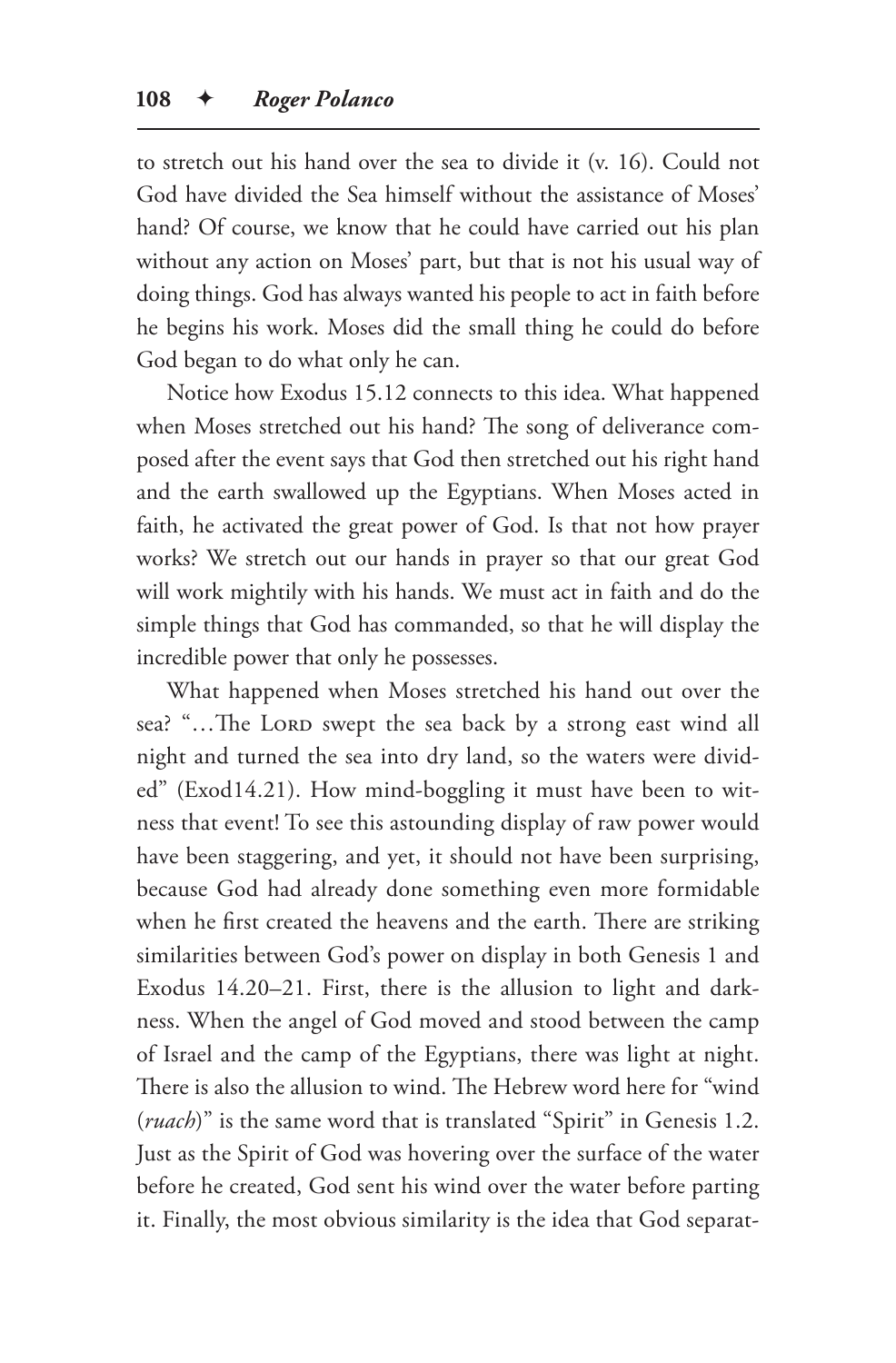ed the waters and caused dry land to appear in Genesis 1.9, just as he parted the waters of the Red Sea so that the Israelites could walk through on dry land (Exod 14.22).

The same God who created the heavens and the earth was now saving the Israelites. The God who makes light, who controls the wind and directs the sea, is fighting for Israel. The New Testament makes this point about Jesus in the stilling of the storm when his disciples ask in great fears, "Who then is this, that even the wind and the sea obey him?" (Mark 4.41). Jesus Christ is the Creator God of Genesis 1 and the one who saved Israel in Exodus 14. The writer of Exodus is making the point that God is creating again. Just as God created humanity in Genesis 1, he is now making a new nation and people. In the same way, when God parts the water when we are baptized, we become his people, a new creation.

The stretching out the hand of Moses was the first act of faith required; but the Israelites walking through the midst of the sea was the second. In obedience they stepped out into the sea (14.22), but the Egyptians also took up the pursuit and followed Israel into the gap in the water. Once again, we see Satan and his forces determined to keep God's people out of his grasp. Praise be to God that he fights the battle for us. Consider the emphasis on what the LORD does in Exodus14.24-30. "The Lorp looked down on the army of the Egyptians …and brought them into confusion" (Exod14.24). "He caused their chariots wheels to swerve, and He made them drive with difficulty," so the Egyptians saw that "the LORD was fighting against them" (Exod 14.25). "The Lord overthrew the Egyptians" (Exod14.27). "Thus the LORD saved Israel that day from the hand of the Egyptians" (Exod 14.30).

Yes, Israel walked through the midst of the sea, but it was God who looked, brought, caused, and saved. God did the miraculous, but Israel had their own small part to play. Notice the dual nature of this salvation; God saved, but Israel had to walk by faith thought the midst of the sea. This is a great picture of how our salvation is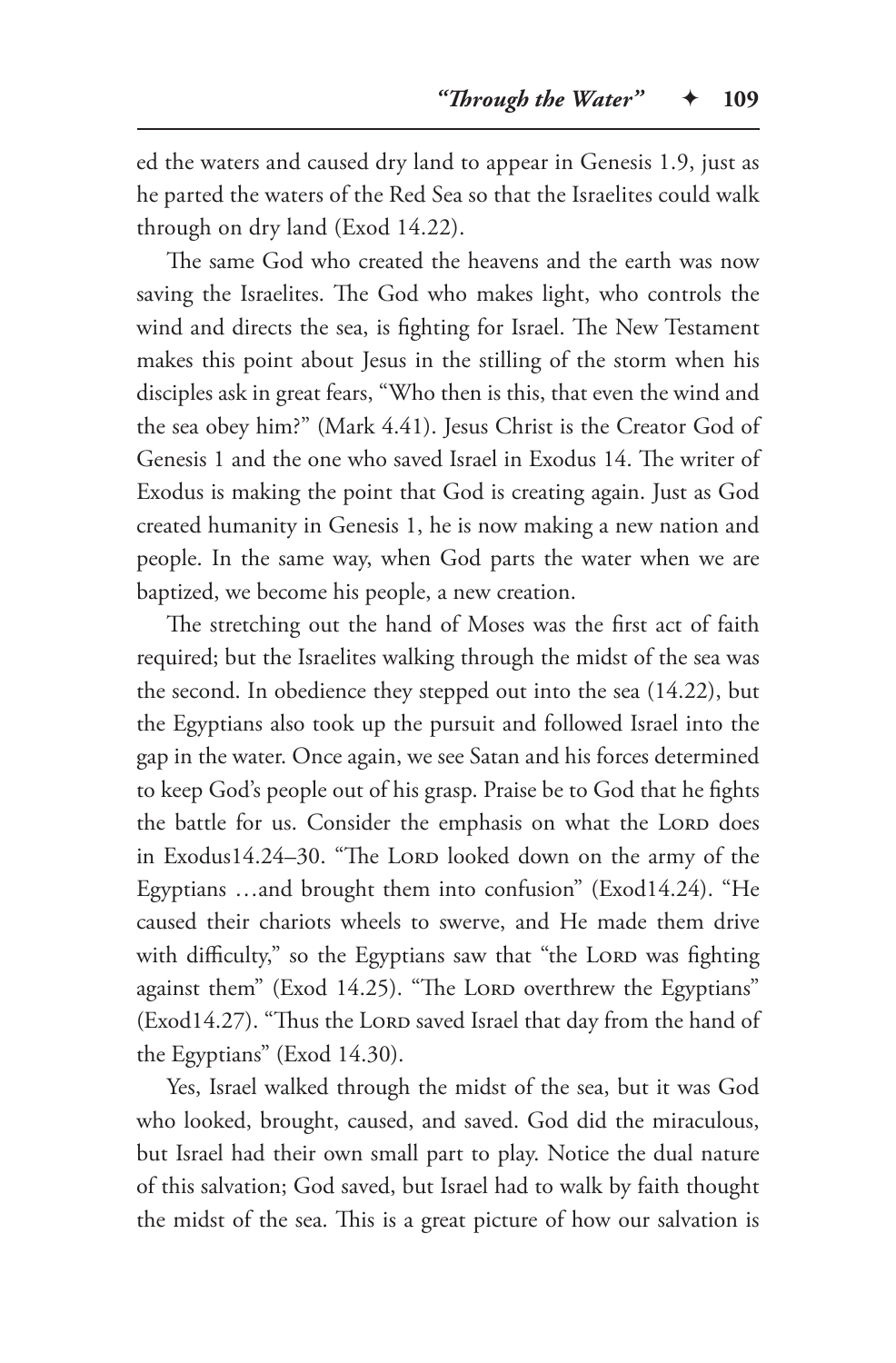attained in the New Testament. Jesus looked down from heaven and saw that humanity was outmatched by sin and Satan. Jesus overthrew Satan and his armies by dying on the cross and then rising from the tomb on the first day of the week at daybreak (John 20.1; Luke 24.1; Matt 28.1; cf. Exod 14.27). He saved us from the hand of the enemy. But what is our role? In faith, we must walk out into the midst of the sea—into the saving water of baptism (1Cor 10.1–2).

How did this salvation, with its grand manifestation of God's power, affect the Israelites? "When Israel saw the great power which the Lord had used against the Egyptians, the people feared the LORD and they believed in the LORD and his servant Moses" (Exod 14.31). Their immediate response was to fear the LORD. They went from being frightened by the Egyptians (14.10) to fearing God. Seeing the great power of God should lead us to be less fearful of the world, and more fearful of the One who holds it in His hands. As someone once said, "When we fear God, we realize there is nothing to fear."

Their next response was that they believed the LORD. Seeing how God parted the sea, or how Jesus died on the cross, should lead us to believe in the Lord, to trust him. We must learn to stop trusting in chariots and trust fully in the name of the Lord. We must make him our strength (Exod15.2). Our final reaction should be praise to the God of our salvation, just as "Moses and the sons of Israel sang this song to the LORD" (Exod 15.1). The people of Israel had gone from silence to song, and now God himself became their song (15.2). They praised God for saving them (15.2), for fighting for them (15.3), and for overthrowing their enemies (15.1). After God has delivered us from the hand of Satan and death, his name and his praise should be continually on our lips. As the old hymn says, "Redeeming love has been my theme and shall be 'til I die."

What a marvelous salvation God accomplished. One of the moments of deepest impact in this story must have been when the Israelites saw the dead bodies of the Egyptians washing up on the shore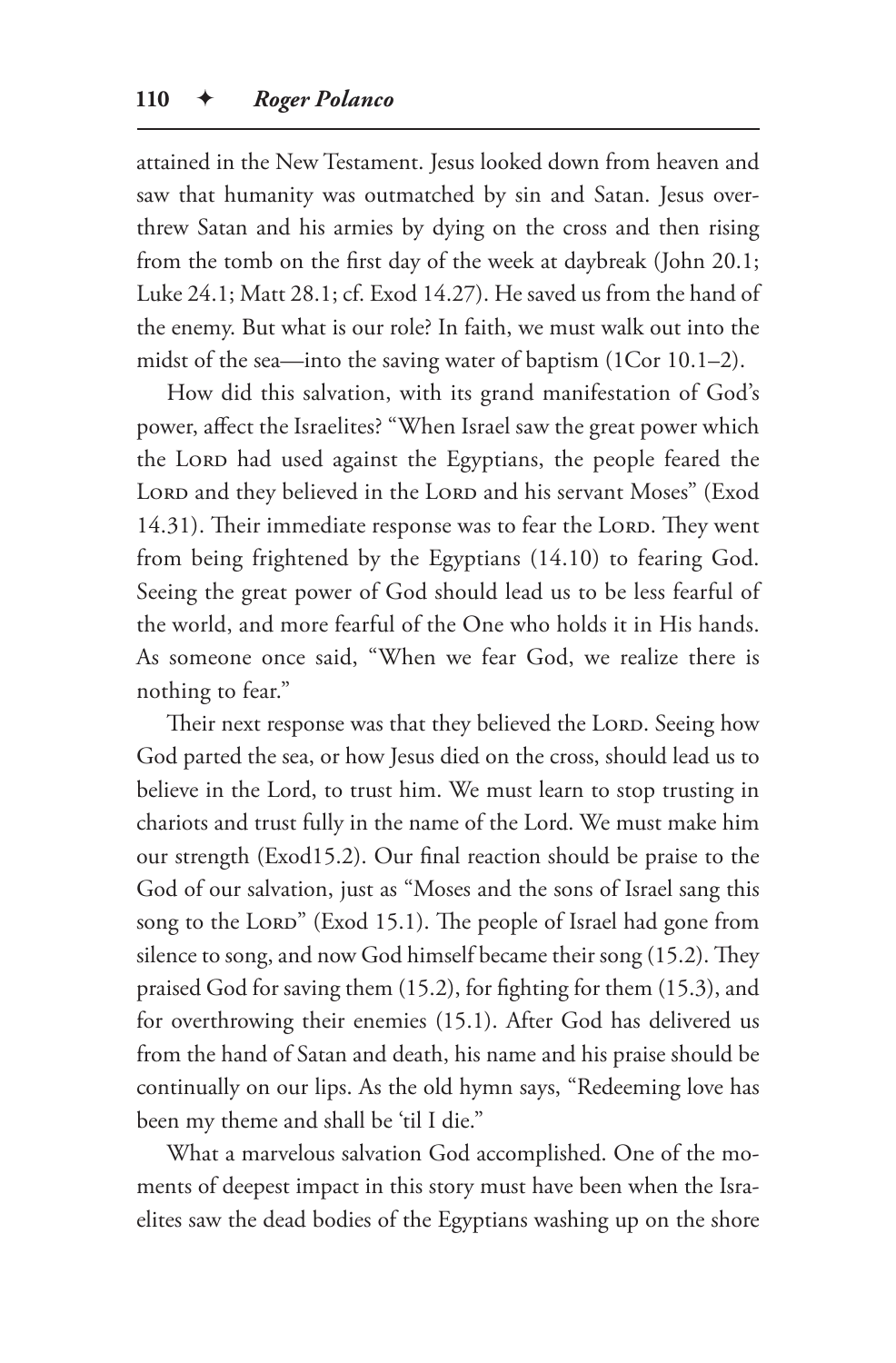(14.30). The Egyptians, who had oppressed them and enslaved them for so long were no more. One day, we will sit by the sea of glass, singing the Song of Moses and the Lamb (Rev 15.3). The enemies of sin and death who have oppressed and intimidated us will be no more. Praise God for his marvelous salvation.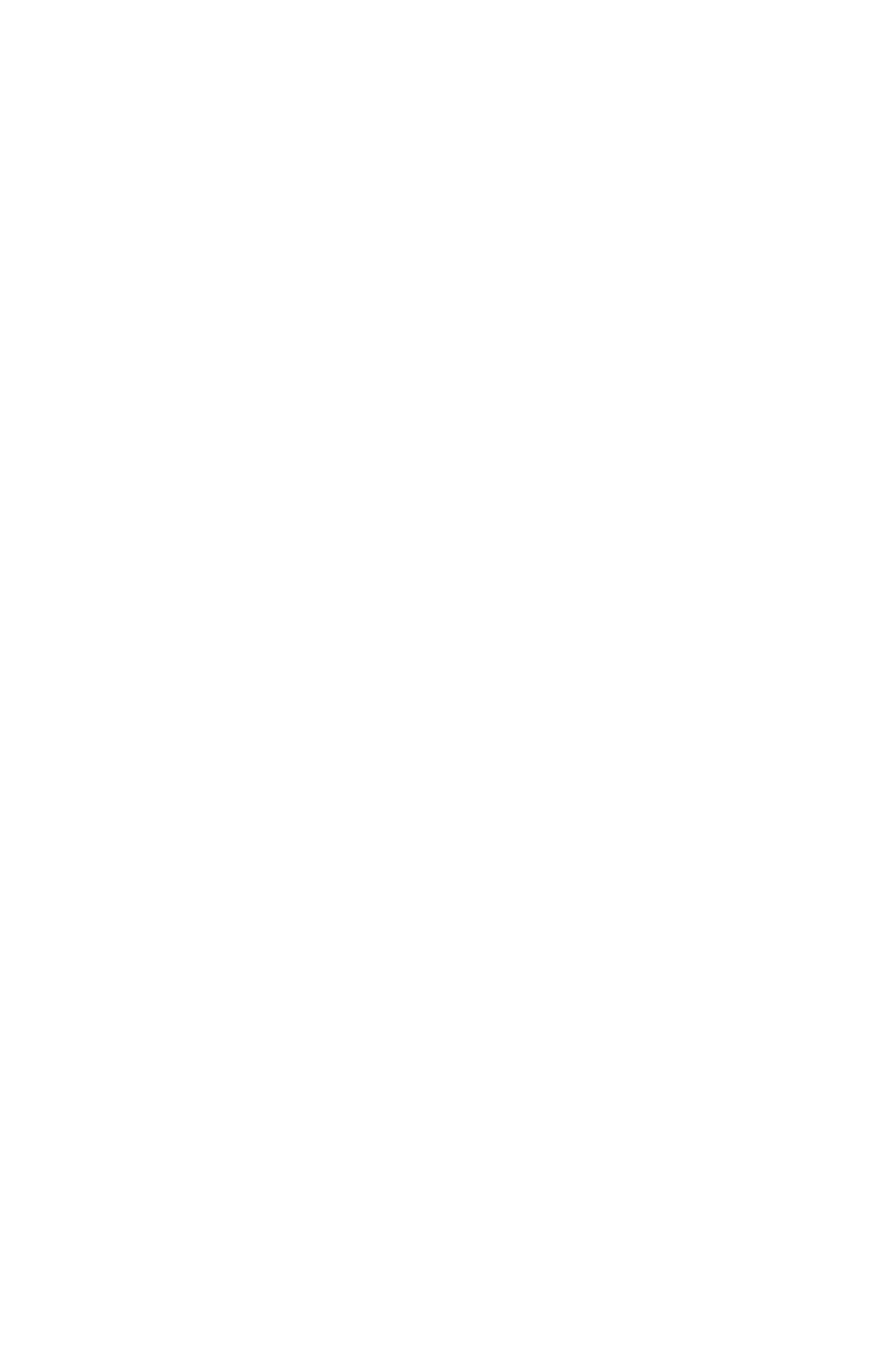# **Conquest over the Kingdom of the World**

# **Mark Russell**

The story of the Bible is both one and many. There is one overarching narrative telling us the lengths God goes to save us because of His infinite love and grace. Within this grand narrative, there are shorter stories telling us of the care and concern He has for His people through time. This grand narrative and the shorter stories within it set forth themes that point the reader to Jesus. Central to the unifying narrative of the Bible is the conflict between our God and our Adversary. The scriptures begin in the Garden with the conflict and the first declaration of God's intended victory (Gen 3.15); they end with the Adversary rendered powerless and defeated by our resurrected Lord in John's Apocalypse (Rev 12.17, 20.10). This conflict continues today as we live between its beginning in Genesis and its consummation in the New Jerusalem.

While our focus in this study is on Exodus, good Bible students see—or at least should endeavor to see—how this smaller story fits into and is repeatedly referred to again and again in the larger epoch of our salvation becoming a reality.

#### **The Conflict in Exodus**

In one view, Exodus continues the story of the origins and history of God's people. It expands with the development of God's people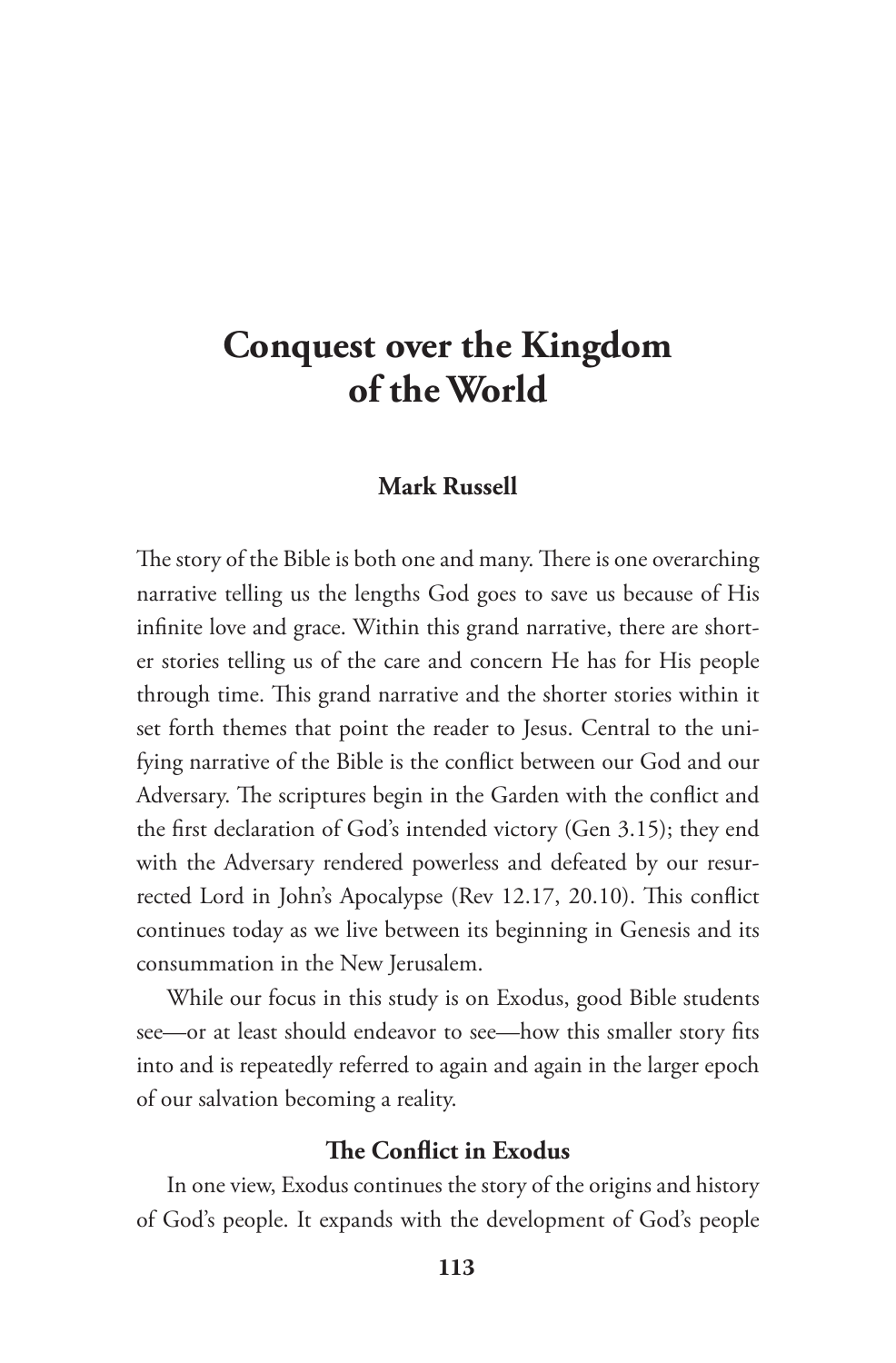as a defined nation and the laws that God intends for His people to follow. On another level, Exodus continues telling the story of the cosmic conflict between God and Satan played out on the Earth.

The kingdom of God is represented by Abraham's descendants who, at the beginning of the book, are living in Egypt due to a terrible famine at the end of Genesis. At the end of the book, we find a new nation with new laws on their way to a new land having been freed by the power of God. On the other side is Egypt representing the kingdom of man, a tool used by the Adversary to thwart God and His plans for mankind's benefit and ultimate salvation.

In Genesis, Satan shows his skill of tempting the kingdom of man with his deceitful ways. In Exodus, he hones his skills on a larger scale beguiling Egypt through their arrogance and self-importance. Pharaoh comes to believe that the only way they will survive and thrive is to act violently and oppress their neighbors (another continuing thread in human history). While most likely not the first such occurrence, Exodus records the first story in the scriptures of national interests used as a reason for violence against another group of people (and it is certainly not the last):

Now there arose a new king over Egypt, who did not know Joseph. And he said to his people, "Behold, the people of Israel are too many and too mighty for us. Come, let us deal shrewdly with them, lest they multiply, and, if war breaks out, they join our enemies and fight against us and escape from the land." Therefore they set taskmasters over them to afflict them with heavy burdens. (Exod 1.8–11)1

Pharaoh arrogantly utilizes a political ploy to gain power and then dominion over the children of Israel. Pharaoh's plan starts with oppression and slavery:

But the more they were oppressed, the more they multiplied and the more they spread abroad. And the Egyptians were in dread of the people of Israel. So they ruthlessly made the people of Israel work

<sup>&</sup>lt;sup>1</sup> Unless noted otherwise, all quotations of scripture are from the ESV.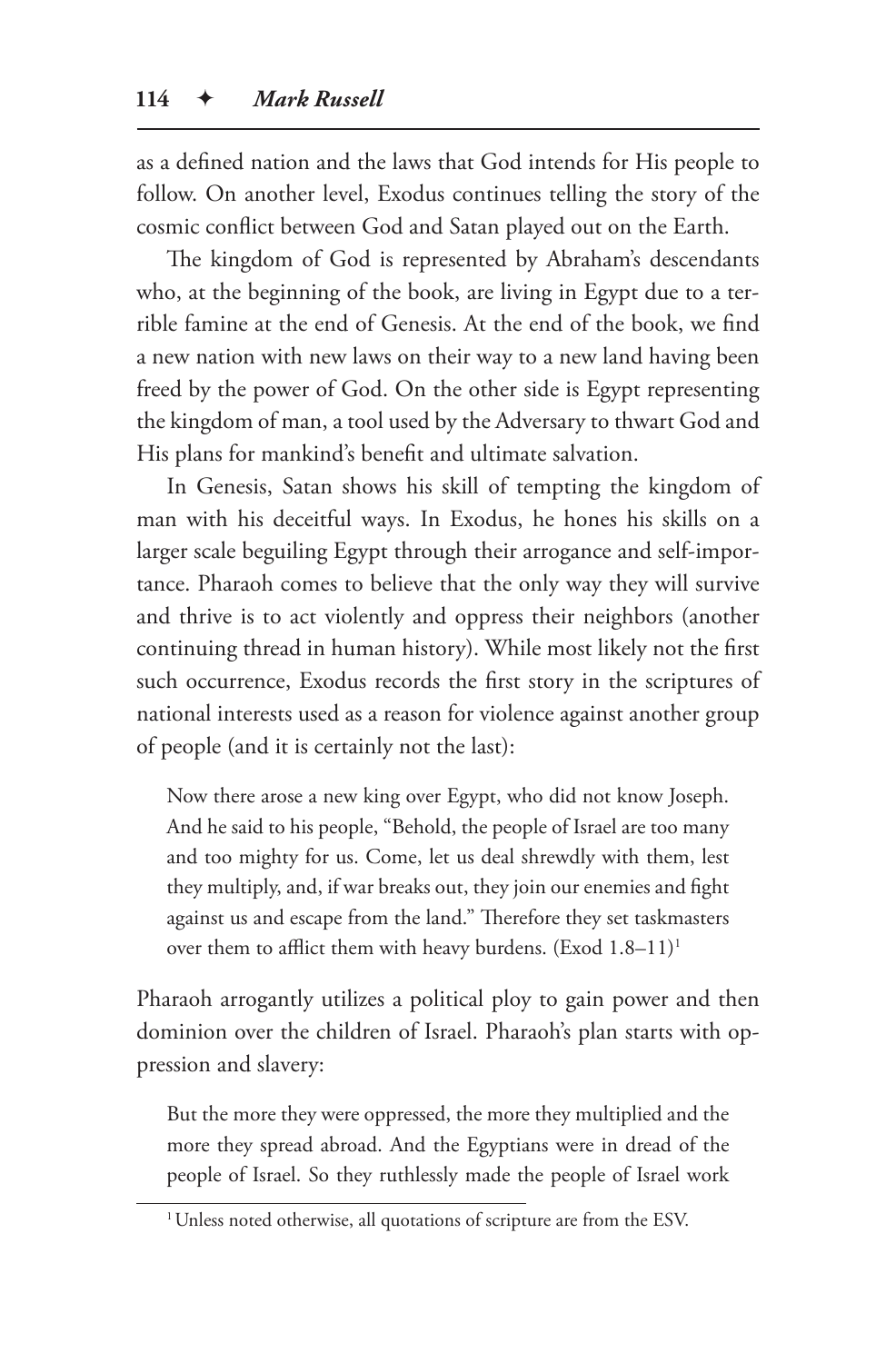as slaves and made their lives bitter with hard service, in mortar and brick, and in all kinds of work in the field. In all their work they ruthlessly made them work as slaves. (Exod 1.12–14)

The machinations do not stop simply at slavery. No, Pharaoh's plan spirals into killing Israel's male babies to cull their growth. To make this policy national and effective, even the midwives are called to act in violence (Exod 1.10–22). The injustice and misuse of power by the kingdom of man stands against the backdrop of the creation account in Genesis that declares that all humanity is created in the image of God.2 Like the initial sin in Genesis, Pharaoh's plans devolve into worse and worse indignities and abominations.

While this is abhorrent to modern readers, nations in the Ancient Near East considered the conquest, subjugation, and dominion of others not only as justifiable acts, but also as commendable. The kings who acted this way were imitating the stories told about their false gods or were themselves acting as gods on the Earth.<sup>3</sup> We can see that Egypt, like all of the kingdoms of men in the Hebrew Bible, ends up willing to do whatever it takes to achieve their goals. While the pagan superpowers see this brutality as part of doing business in a chaotic world, the one true God sees this as an arrogant abuse of His created order.

Many years before this particular conflict God made a promise to Abraham: "And I will make of you a great nation, and I will bless you and make your name great, so that you will be a blessing. I will bless those who bless you, and him who dishonors you I will curse, and in you all the families of the earth shall be blessed" (Gen 12.2–3). Even as the slavery and oppression continue, God is faithful in blessing Israel during their conflict with Pharaoh and his minions.

From one perspective, the early part of this story could be read as a bad run of "time and chance" for Abraham's descendants. On a

<sup>2</sup> J. Richard Middleton, *A New Heaven and a New Earth: Reclaiming Biblical Eschatology* (Grand Rapids: Baker Academic, 2014) 50.

<sup>3</sup> Ibid, 52.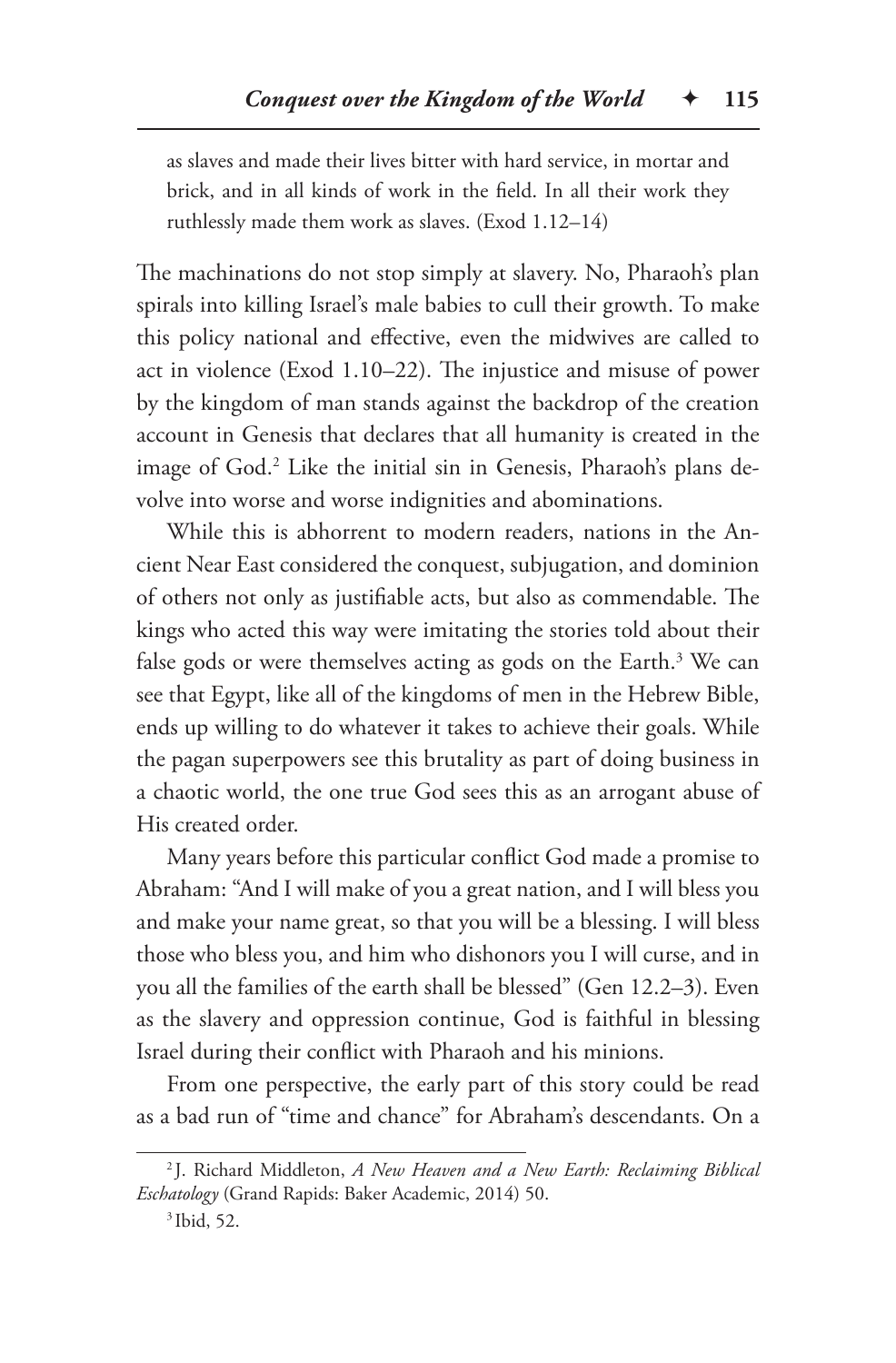spiritual level, we can see that the Adversary is behind Pharaoh's and Egypt's use of violence and oppression. This political power play is part of the playbook of Satan we see time and again in history. We also can see God, in His wisdom and love, finding men and women to carry out His plan in faith.

# **Moses, An Unlikely Leader**

The story of Moses' birth and his unlikely rescue serves as a transition showing the reader how God will use the conflict and be victorious. After being raised in the family of Pharaoh himself and nearing the end of his first forty years, Moses becomes aware of his heritage. For reasons that are not fully revealed to us, he attempts to help a fellow Israelite being abused by an Egyptian taskmaster. Moses kills the Egyptian and then flees as a fugitive for his crime and rebellion.

While Israel remains under cruel oppression, the next forty years of Moses' life present enormous changes. The narrative follows Moses into the desert and the land of Midian. We read of Moses adjusting to life as a shepherd, finding a wife, starting a family, and minding his own business until God interjects Himself into the story again.

God's plan for freeing Israel from their slavery and settling in Canaan takes many twists and turns. Who would have thought that God would have chosen as unlikely a character as a fugitive from Egypt to be His leader, prophet, and lawgiver?

#### **Conquest through the Plagues and the Red Sea**

In one vein, the plagues are the story of God's judgment and punishment of Egypt for its corruption and mistreatment of other humans, specifically Abraham's descendants. The larger view of the conflict is the one true God versus the false gods of Egypt, with a step-by-step attack against the idol gods and goddesses in the Egyptian pantheon (Exod. 12.12).<sup>4</sup>

<sup>&</sup>lt;sup>4</sup> Several resources are available in print and online that catalog the details. See Nahum Sarna, *Exploring Exodus: The Heritage of Biblical Israel*, (New York: Schocken Books, 1986) 75; Donnie S. Barnes, *The Ten Plagues: Jehovah vs. the Gods of Egypt*; www.biblecharts.org/ oldtestament/thetenplagues.pdf (accessed 8/15/2021); and J.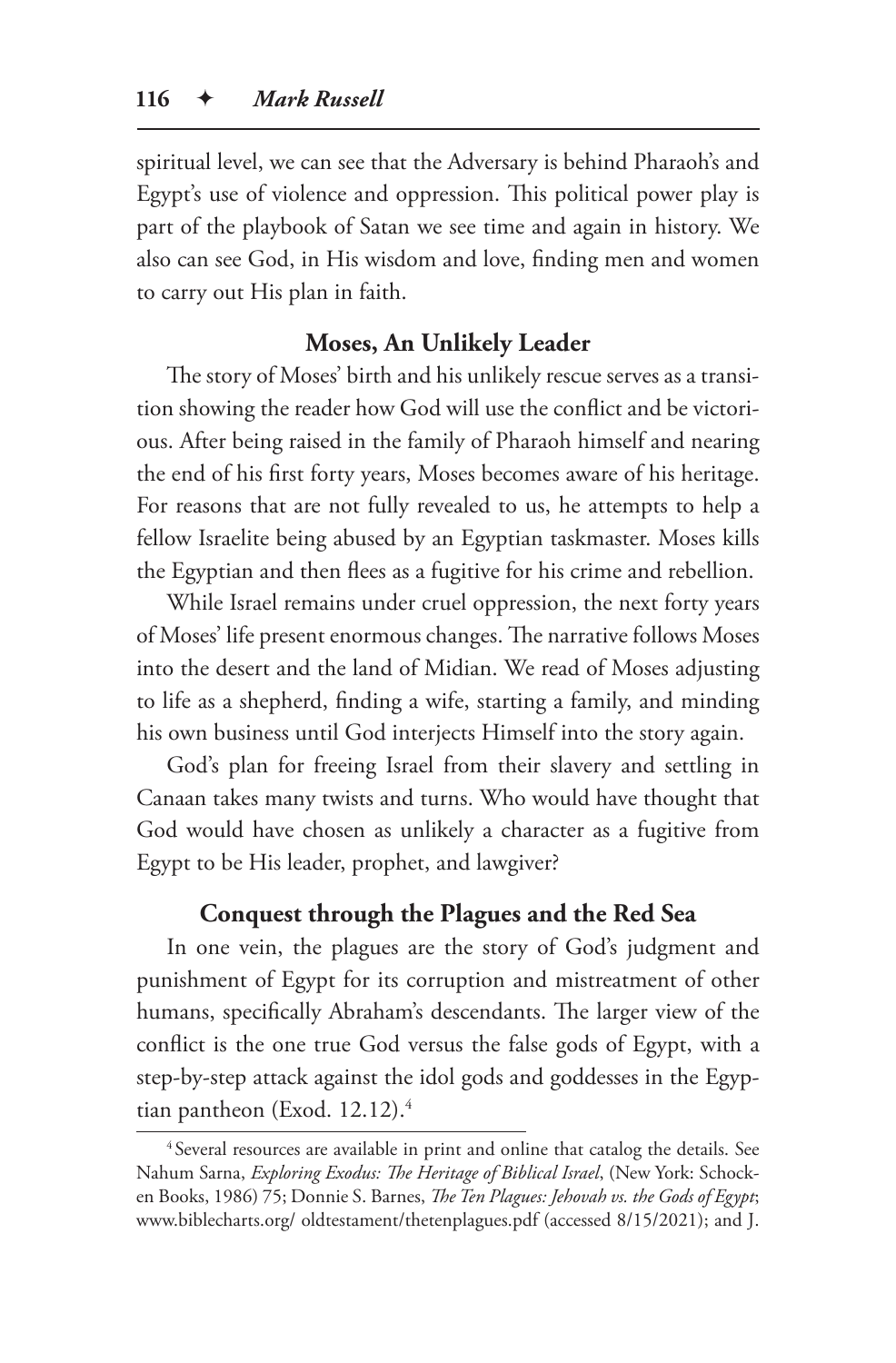The battle at first simmers as the confrontation of Moses and Pharaoh bubbles up over whether Pharaoh will allow Israel to leave and worship the LORD. Pharaoh was not being coy when he said, "Who is the LORD, that I should obey his voice and let Israel go? I do not know the LORD, and moreover, I will not let Israel go" (Exod 5.2). Pharaoh initially had no reason to know about, much less believe in, a minor deity who seems to be no real threat to him or his people. As the confrontation becomes more pronounced through the plagues, Pharaoh, Egypt, and the forces of evil are shown time and again who wins.

The plagues and the sea crossing offer biblical scholars, historians, and even filmmakers a test. Readers are offered a sometimes maddening assortment of novel ideas about the plagues.<sup>5</sup> We are told by some that the plagues are simply natural events attributed to the God of Israel.<sup>6</sup> We are told by others that the plagues may have been historical events but more importantly are used as a polemic (a written attack) against Egypt for later Israelite generations to learn.<sup>7</sup> The Exodus narrative itself portrays the plagues inflicted on Egypt as both natural devastations and the miraculous working of God. While some may be blinded by their own philosophies seeing only naturalistic causes, there is no doubt the writer of Exodus credits God's power for their release and victory:

And the LORD said to Moses, "See, I have made you like God to Pharaoh, and your brother Aaron shall be your prophet. You shall speak all that I command you, and your brother Aaron shall tell Pharaoh to let the people of Israel go out of his land. But I will

<sup>7</sup> John D. Currid, *Ancient Egypt and the Old Testament* (Grand Rapids: Baker, 1997) 109.

A. Dobelman, *Ten Egyptian Plagues for Ten Egyptian Gods and Goddesses*, http:// www.stat.rice.edu/~dobelman/Dinotech/ 10\_Eqyptian\_gods\_10\_Plagues.pdf (accessed 8/15/2021).

<sup>5</sup>Ellen White, "Excruciating Exodus Movie Exudes Errors," *BAR* online review (December 18, 2014); https://www.biblicalarchaeology.org/daily/news/excruciating-exodus-movie-exudes-errors/ (accessed 8/15/2021).

<sup>6</sup>Ziony Zevit, "Three Ways to Look at the Ten Plagues," *BibRev 6.3* (June 1990): 16–23,42.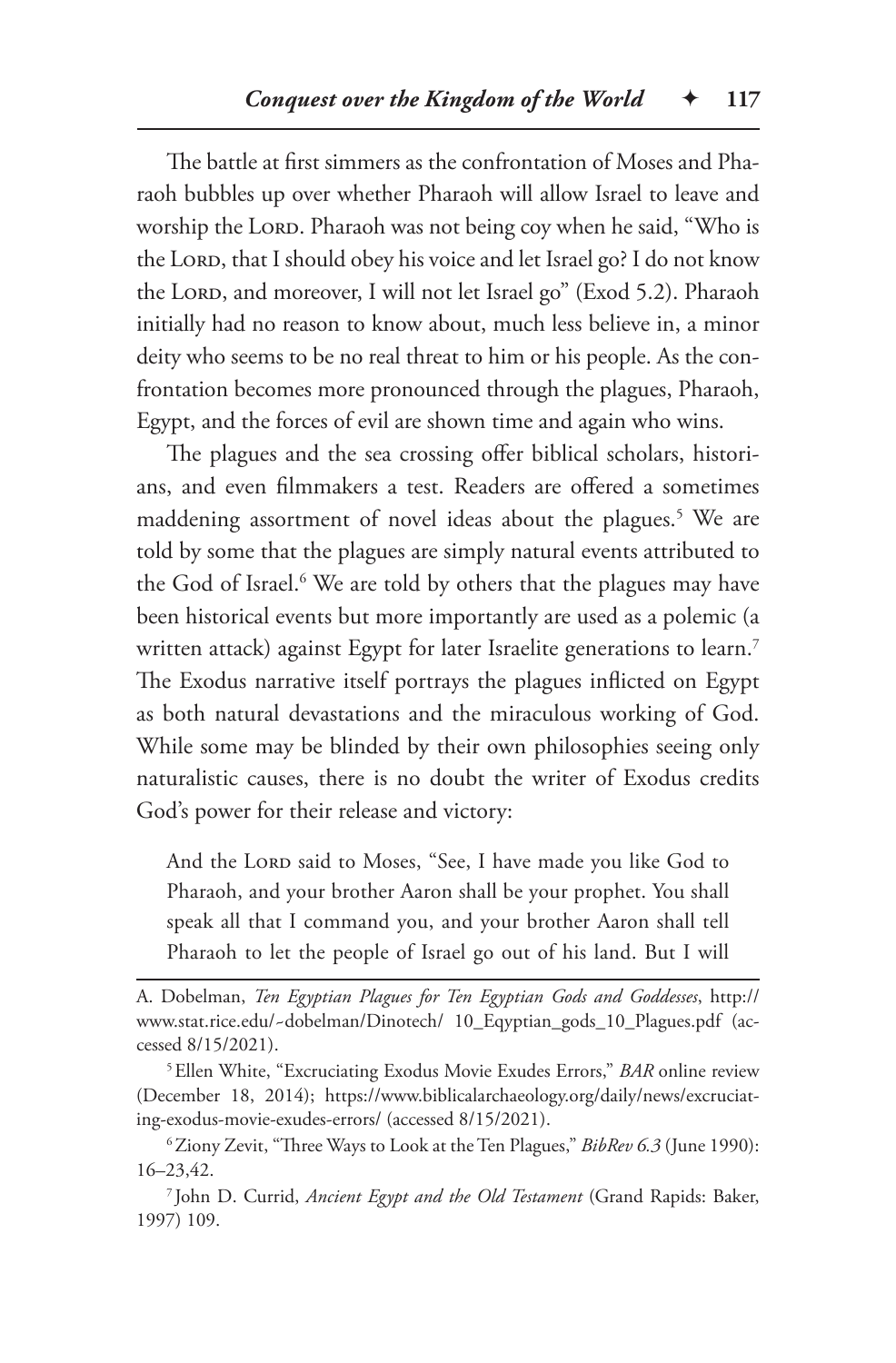harden Pharaoh's heart, and though I multiply my signs and wonders in the land of Egypt, Pharaoh will not listen to you. Then I will lay my hand on Egypt and bring my hosts, my people the children of Israel, out of the land of Egypt by great acts of judgment. The Egyptians shall know that I am the LORD, when I stretch out my hand against Egypt and bring out the people of Israel from among them" (Exod 7.1–5).

The complete devastation of Egypt is recorded plague by plague as God secures the victory for His people. As the Lorp humbles and conquers Egypt, we can see a contrast in Exodus set against the creation accounts in Genesis. A land that is regarded as on par with Eden (Gen. 13.10) is decimated by God's de-creating judgment.<sup>8</sup> As Egypt is left devastated, a lesson is left for Israel:

Then Moses said to the people, "Remember this day in which you came out from Egypt, out of the house of slavery, for by a strong hand the Lorp brought you out from this place. No leavened bread shall be eaten. Today, in the month of Abib, you are going out. And when the Lord brings you into the land of the Canaanites, the Hittites, the Amorites, the Hivites, and the Jebusites, which he swore to your fathers to give you, a land flowing with milk and honey, you shall keep this service in this month. Seven days you shall eat unleavened bread, and on the seventh day there shall be a feast to the LORD. Unleavened bread shall be eaten for seven days; no leavened bread shall be seen with you, and no leaven shall be seen with you in all your territory. You shall tell your son on that day, 'It is because of what the LORD did for me when I came out of Egypt.' And it shall be to you as a sign on your hand and as a memorial between your eyes, that the law of the LORD may be in your mouth. For with a strong hand the LORD has brought you out of Egypt. You shall therefore keep this statute at its appointed time from year to year" (Exod 13.3–10).

<sup>8</sup>Terrence E. Fretheim, "The Plagues as Ecological Signs of Historic Disaster," *JBL* 110 (1991): 385–396.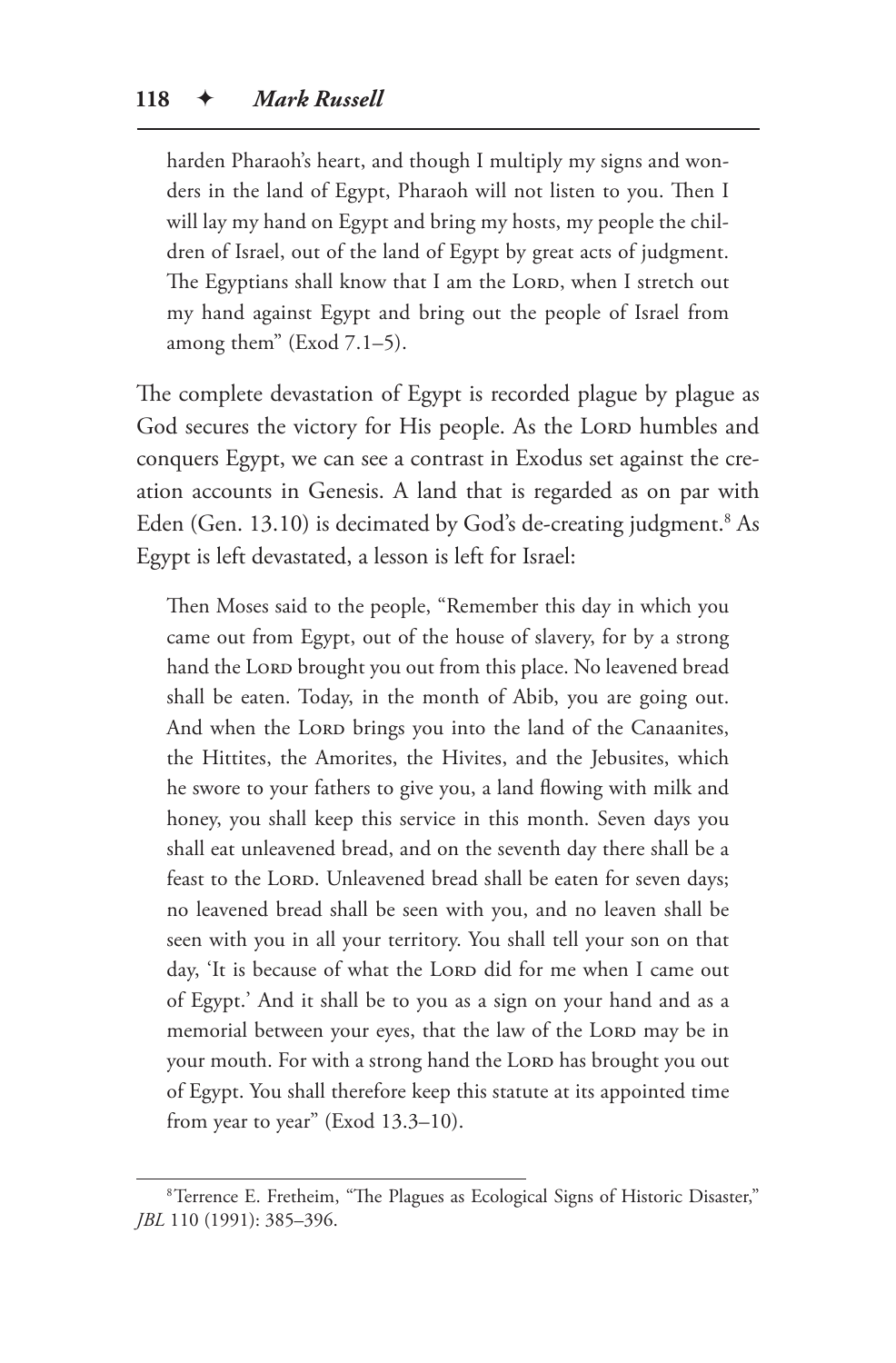The history of the conquest of Egypt was written for Israel to remember. While it was God's plan to humble Egypt, it was also His plan to show Israel that Egypt's pantheon was powerless and subject to His judgment (Num 33.4). The conquest would be so lopsided that Egypt ends up begging Israel to leave (Exod 11.7–8, 12.33). The conquest was so profound some Egyptians even left with Israel in the exodus (Exod 12.38).

God's victory over Egypt is completed for Israel with no king, no army, no chariots or other cutting-edge technology, and no help from Israel. When the children of Israel pass through the sea as on dry land, it is only by God's awesome power: "Thus the LORD saved Israel that day from the hand of the Egyptians, and Israel saw the Egyptians dead on the seashore. Israel saw the great power that the LORD used against the Egyptians, so the people feared the LORD, and they believed in the Lord and in his servant Moses" (Exod 14.30-31).

It is patently clear that God intended both Egypt and Israel alike to know who was the LORD. What started with a staff being thrown down in front of Pharaoh ended with Egypt's chariots washing up on the shore. What started with Pharaoh wondering, "Who is the LORD?" ended with the full knowledge of who was the powerful One (Exod 5.2). The plagues serve as both a powerful show of force and a warning to any who would listen, even among the nations (Joshua 2.10), that the God of Israel will secure victory for His faithful people. Even more it was God's plan for Israel to learn and to know how He saved them from the kingdom of man.

# **Real Power in the Exodus Conflict**

In the larger narrative of the kingdom of God versus all who would rebel, we see patterns that recur throughout the story of God's redeeming His people. A challenging part of this conflict is seen in Pharaoh, as a representative of the evil forces of rebellion, being challenged by the truth. Half the time the writer tells us Pharaoh hardened his own heart (ten times) and half the time God hardens Pha-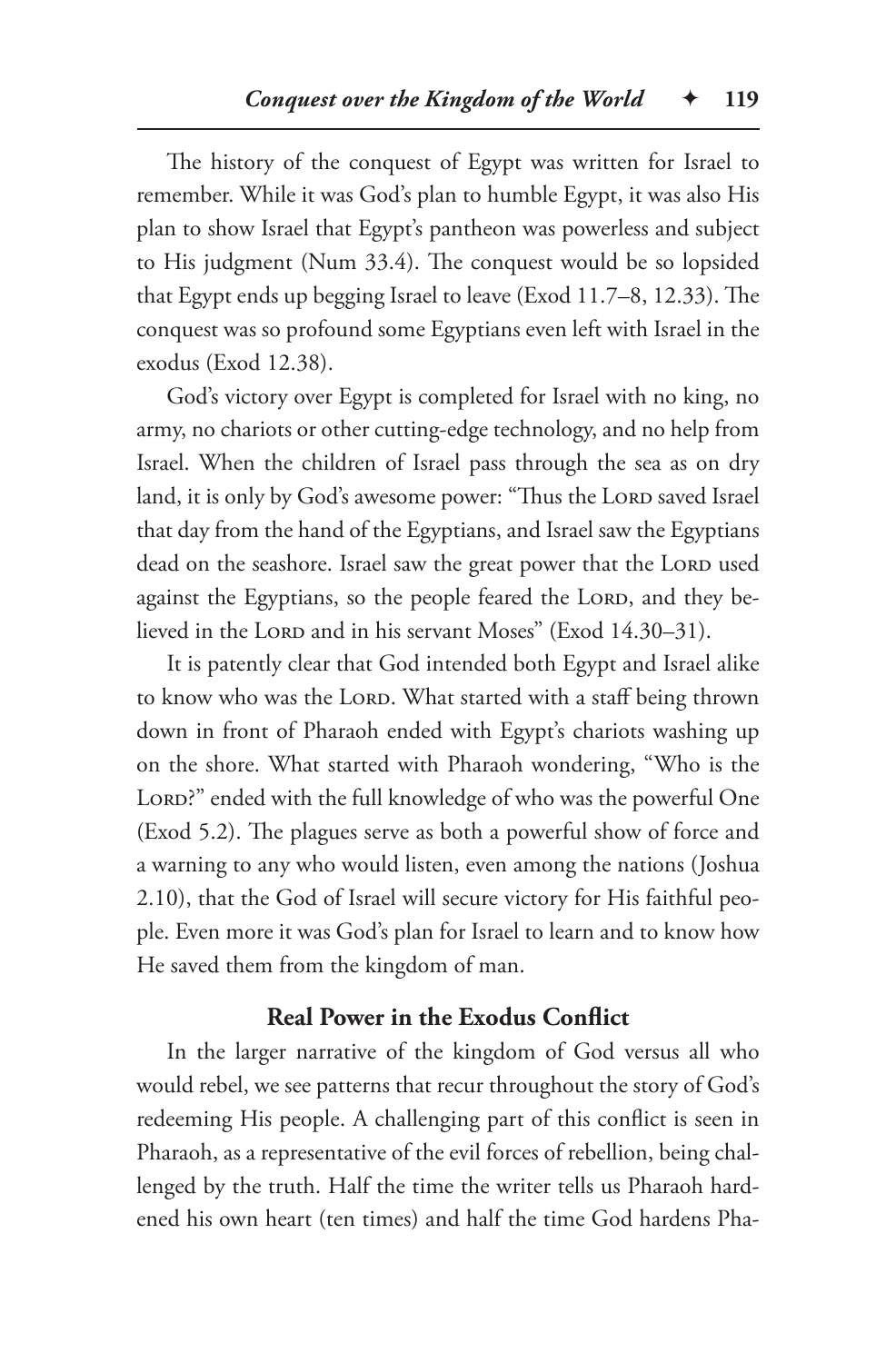raoh's heart (ten times).9 We should miss neither his humanity, nor the part he plays in the larger spiritual view. Unlike Nebuchadnezzar later, Pharaoh sets aside any humility and charges ahead heedless, neither innocent nor blameless.

The Egyptian magicians, another example of evil forces afoot in Exodus, present a more challenging case to readers in Exodus. When the powers of the priests, as representatives of Egypt's gods, duplicate the same things done by Moses, the reader will undoubtedly have questions: How are they able to reproduce some of the same signs as Moses, admittedly on a lesser and weaker scale? How were they able to change their staffs into snakes (Exod 7.11)? How were they also able to change water into blood (Exod 7.22), and produce frogs (Exod 8.7)?

After the plague of the gnats, the magicians were not able to produce imitations of God's signs, and they warned Pharaoh that this was the power of God (Exod 8.18–19). But of course the damage was already done; regardless of what justification the magicians cite for their failure, Pharaoh will simply assume the other signs could be duplicated as well, given the right secrets or better magicians. The Egyptian magicians fail at reproducing any more of the signs and wonders of God as the plagues progress in the story.10 After the plague of boils exposes the real powerlessness of the magicians (Exod 9.11), they are not heard from again. While there are parts of this story that leave us with unanswerable questions, the fact that they had this power is undeniable. What is also clear is that their power is no rival to the power and truth of God.11

There may be a temptation to dismiss these and other biblical accounts of battles with spiritual forces. However, it is clear from

<sup>9</sup> Sarna, *Exploring Exodus* 64.

<sup>10</sup> Ibid, 80.

<sup>&</sup>lt;sup>11</sup> It is notable that Paul refers to these Egyptian magicians by their traditional names in Jewish literature, Jannes and Jambres (2 Tim 3.8–9), as he uses them as an object lesson to assure Christians that the foolishness of such false teachers is always eventually exposed. Indeed, the watchful and discerning Christian need not fear such spiritual forces, because they have been defeated by Christ (Eph 1.20–23; Col 2.15; 1 Pet 3.22).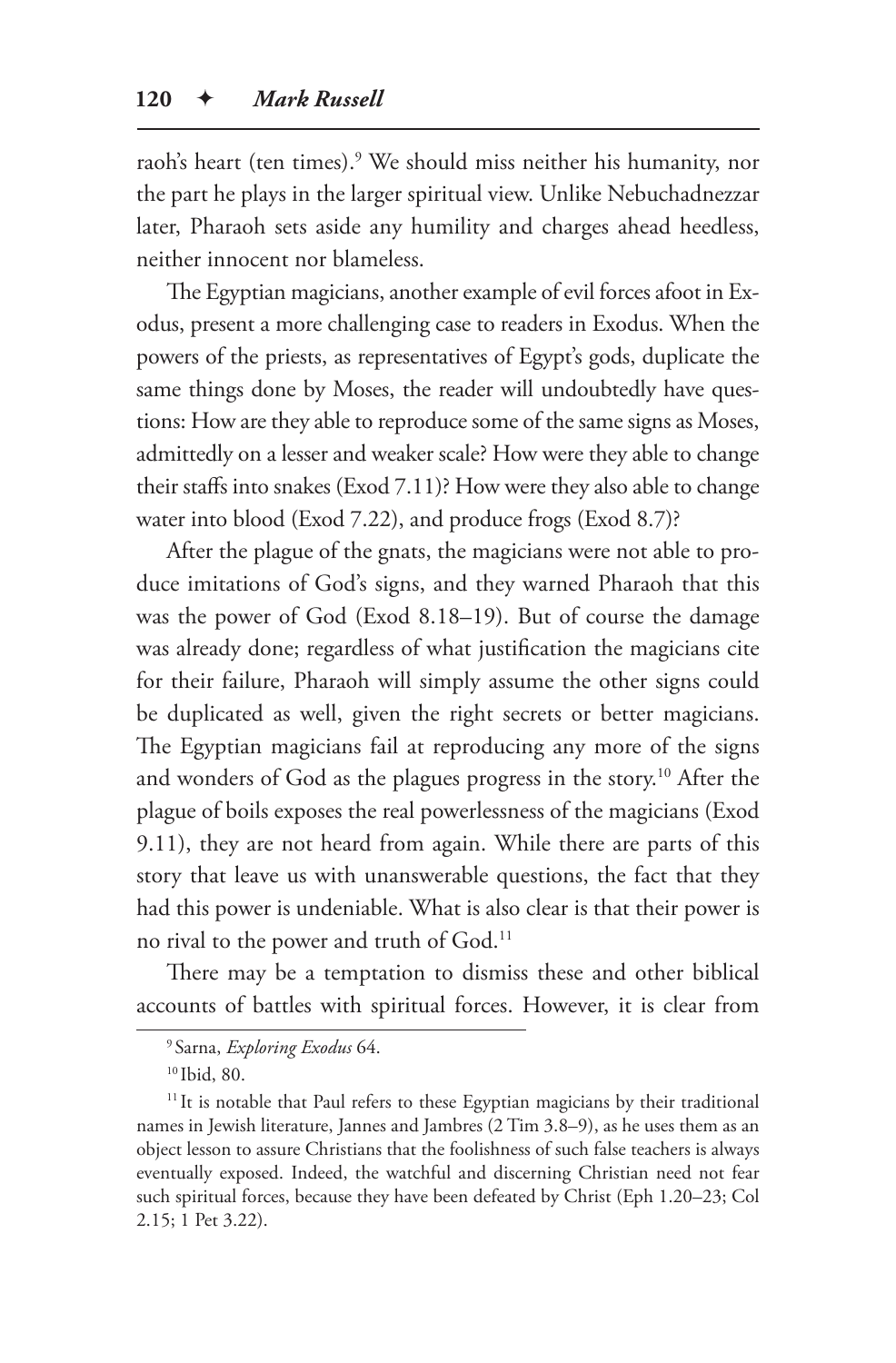the stories of Elisha asking for his servant's eyes to be opened (2 Kng 6.15–17) and the conversation about the messenger and Michael fighting against "the prince of the kingdom of Persia" (Dan 10.13) that evil spiritual forces are real and active. Even NT writers intimate that there are evil spiritual forces at work against the kingdom of God and His people (Eph 6.12). Paul again offers more proof of this battle when he warns the church in Thessalonica of false signs and wonders (2 Thes 2.9). The fortune-telling Pythoness in Acts 16.16– 19 seemed to be able to predict the future legitimately because she was possessed by an evil spirit.

There is a temptation for modern readers steeped in science and technology to dismiss the existence of evil spiritual forces working on the Earth. Many are quick to dismiss the Egyptian examples, and others like them, as sleight of hand or ancient superstition. We should show humility and not dismiss the reality of evil power at work. We should accept that our enemy is real and remember the overarching lesson and truth from this story in faith - God wins every spiritual battle because He is a warrior for His people.

# **God Is A Warrior**

The story of Israel's exodus highlights a truth found throughout scripture: God is a warrior. In the explanation of the Passover remembrance to be told in succeeding generations is this important point: "For with a strong hand the LORD has brought you out of Egypt" (Exod 13.9). This is the first, but certainly not the last, battle and conquest in which God and Israel battle against the kingdom of man.

When God said, "You shall have no other gods before me" (Exod 20.3), He was declaring war on any potential rivals for Israel's attention and loyalty. After winning their freedom, providing for their every need, and granting them a magnificent law, Israel sadly does not remain loyal. Through their ingratitude they become more like the kingdom of man than the kingdom of God.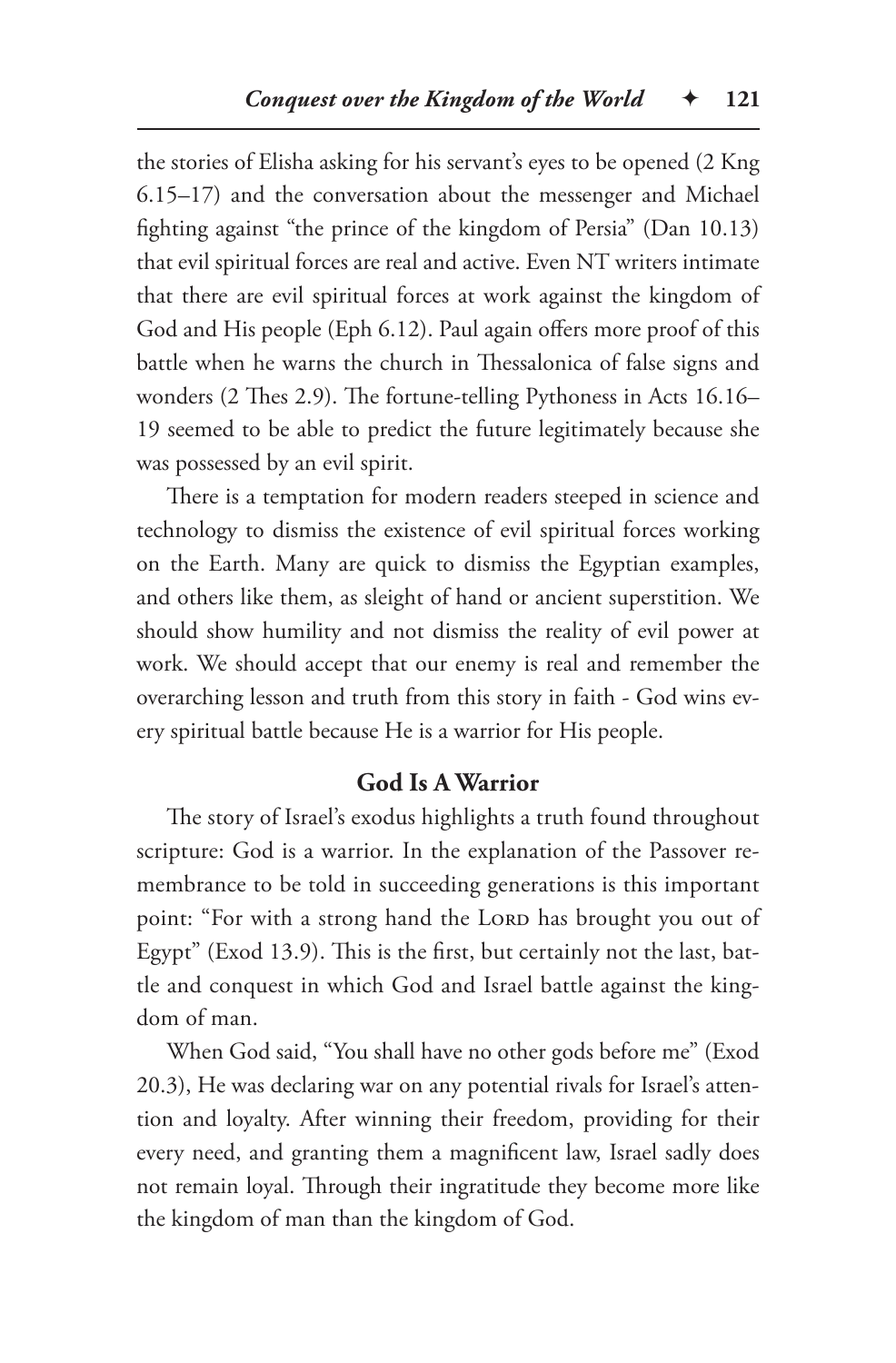When Israel becomes enamored with lies of polytheism and the fleshly lusts it offers, God sends prophet after prophet pleading, wooing, and warning His own rebellious people. In His infinite love we see the fight He is having with evil forces and His desire to heal Israel. But His love for them does not keep God from the justice and the judgment Israel earns time and again, even using other evil nations as a rod of His anger (e.g., Isa  $10.5$ ).<sup>12</sup>

The warrior motif continues in the gospels. The battle front begins in the birth narratives where the child is attacked by the kingdom of men and the attack is foiled (Matt 2.1–16). A face-toface battle is fought after a forty-day fast and the enemy fails again (Matt 4.1–11). When Jesus came healing the sick in profound ways, prophecy should have reminded them of the truth about the battle the Messiah would wage:

The Spirit of the Lord Gop is upon me, because the Lord has anointed me to bring good news to the poor (afflicted); he has sent me to bind up the brokenhearted, to proclaim liberty to the captives, and the opening of the prison to those who are bound (blind, LXX); to proclaim the year of the LORD's favor, and the day of vengeance of our God; to comfort all who mourn" (Isa 61.1–2).

Mark gives an overview of the battle raging: "But no one can enter a strong man's house and plunder his goods, unless he first binds the strong man. Then indeed he may plunder his house" (Mark 3.27; cf. 1 John 3.8). Jesus entered the battlefield where Satan was dominating (the strong man) and conquered him. Similarly the casting out of demons gave many a cause for rejoicing and others a quandary they could not comprehend. In Mark many battles are fought by Jesus healing those who were possessed by demons. The first, oddly enough, is fought in a synagogue with Jesus showing Himself to be a warrior and restorer in Israel (Mark 1.21-27).<sup>13</sup>

<sup>12</sup>Gregory A. Boyd, *God at War: The Bible and Spiritual Conflict* (Downers Grove: IVP Academic, 1997) 135.

<sup>13</sup>Tremper Longman III and Daniel G. Reid, *God Is A Warrior,* Studies in Old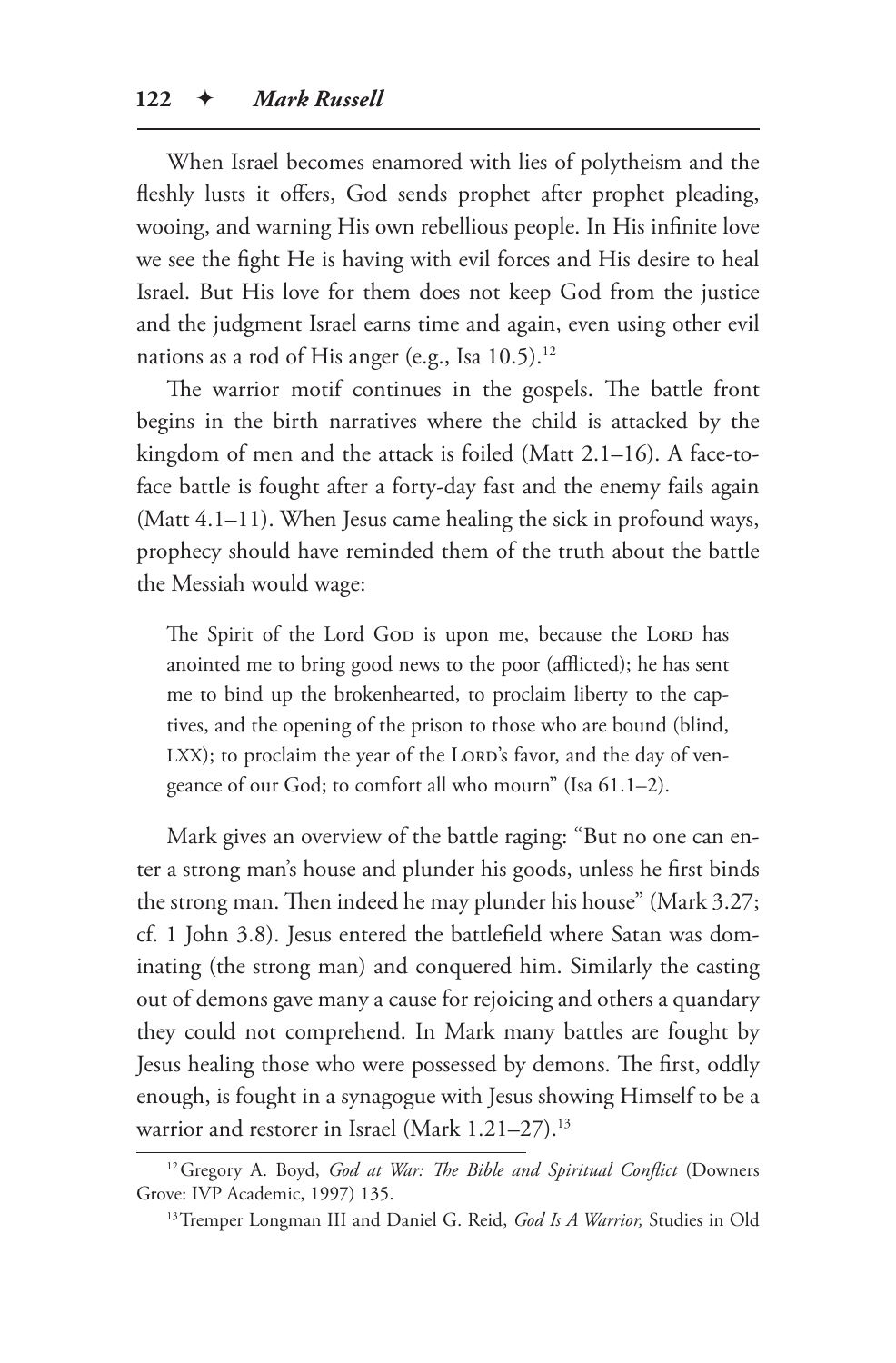The symbol of Jesus as the conquering warrior reaches its climax in the Apocalypse. While suffering at the hands of the kingdom of men, John reminds the Christians in Asia, and all who will see and hear, that Jesus has won the victory and not without a great cost and sacrifice. Their task is to overcome the kingdom of men that is empowered by Satan, and they will do so in faith by the blood of the Lamb, by the word of their testimony, and not loving their earthly lives too much (Rev 12.11).

Leaving Pharaoh and Egypt behind, Israel continues on their journey toward their freedom and the land God promised Abraham. They begin an unlikely journey to become the kingdom of God in the midst of the kingdoms of men. They were blessed with His laws, justice, and righteousness as the cornerstone of their nation, not the normal foundations of the kingdom of men: violence and power. What started with a great victory by God's power devolves into a grasping for the evil fruit of earthly lusts, violence, and power of the kingdom of man. What Israel never truly appreciated is that whatever victory Israel gained was won by the power of God. Zechariah reminds us of this clear truth: "Not by might, nor by power, but by my Spirit, says the LORD of hosts" (Zech 4.6). Israel sadly becomes an object lesson of what happens to people who choose a path different from God's ways.

# **Jesus, An Unlikely Conqueror**

Jesus, like Moses, is an unlikely leader chosen by God as a warrior on Earth. Also like Moses, Jesus demonstrated the power of God to free His people without the people offering any real assistance. Unlike the story in Exodus, Jesus wins the war in a profound and eternal way. In Satan's confrontation with Jesus, the Adversary tries to woo Jesus with his shortcuts to earthly success (Matt. 4.1–11). This conflict, like the initial plagues, will move to a greater climax with these competing powers. As Jesus moves toward this climax, His followers

Testament Biblical Theology (Grand Rapids: Zondervan, 1995) 99.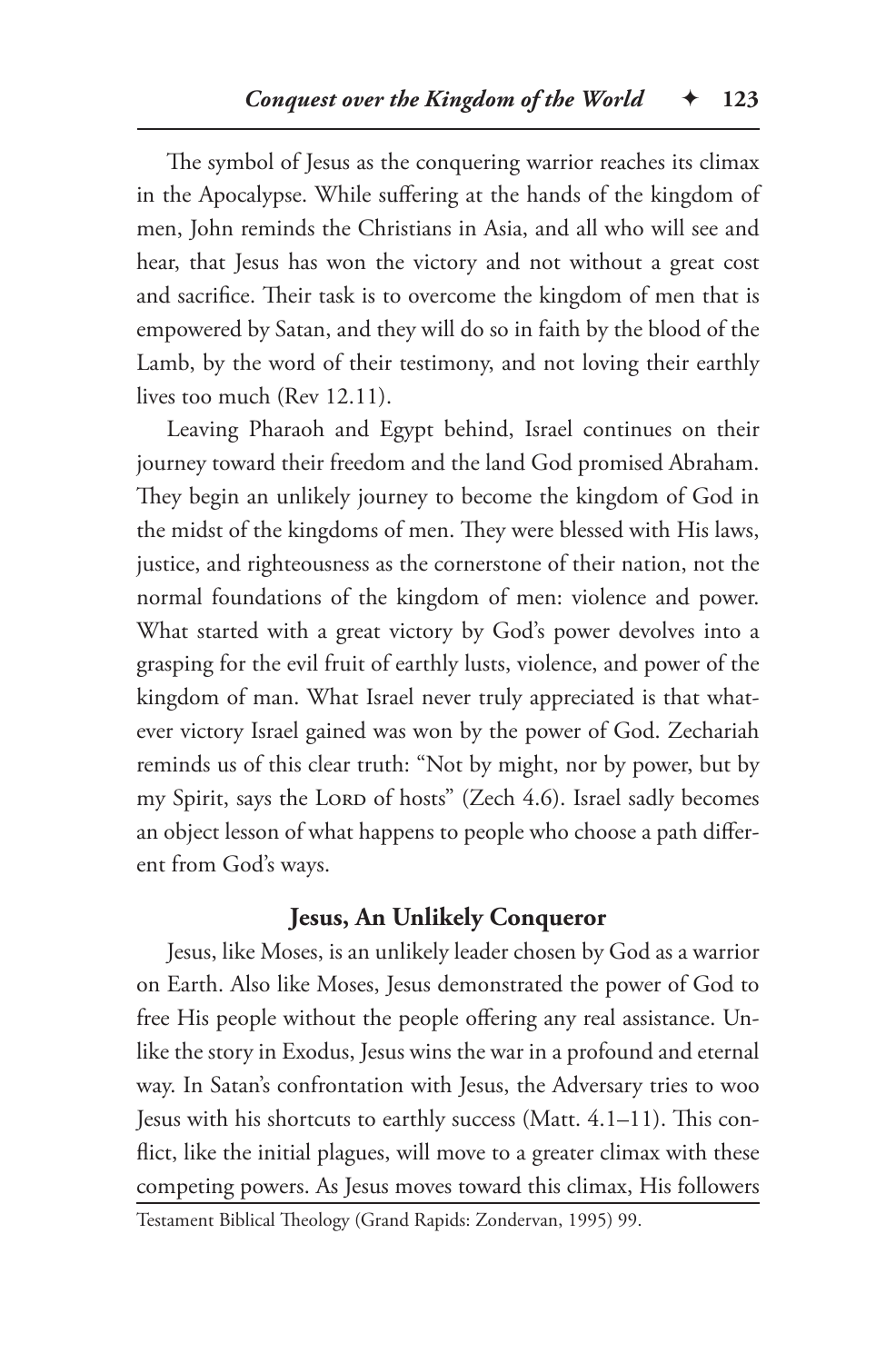remained confounded by the unlikely conclusion. Peter takes Jesus aside to correct his Lord's erring view and prophecy of what would happen in Jerusalem (Matt 16.21–23). The debate among the disciples about their pecking order in the new kingdom with Jesus as its head displays their complete misunderstanding (Matt 20.20–28, Mark 10.35–45). It is clear that no one understood that the kingdom of God would be different from the kingdoms of man.

The upside-down nature of the kingdom of God that Jesus proclaimed stands in stark contrast to the kingdom of man. Time after time, Jesus' teachings confront and contradict the established doctrine and ways of the two major Jewish factions. The Jews of Jesus' day who had any messianic expectation at all thought of a conquering king like David. However, Jesus and His followers after Him proclaimed that the power of the kingdom of God is shown vividly not in military might but in a myriad of instructive paradoxes. Jesus spoke of kingdom citizens being blessed by humbling themselves, by mourning over their sins, and by willing to be ridiculed and abused by the kingdom of men, all because they put their trust in the greater glory of the kingdom of God (Matt 5.3–12).<sup>14</sup>

The ways and power of Satan will always beguile and deceive those who set their mind on the kingdom of man rather than God. Considering this battle for our minds, is it any wonder why our Lord said, "For the gate is narrow and the way is hard that leads to life, and those who find it are few" (Matt 7.14)? Nowhere is the upside-down nature of the kingdom more evident than in the confrontation between Jesus and Pilate. Pilate, the Roman governor of Judea, is placed in the spotlight of the conflict between the kingdom of man on the one hand and the truth and goodness of the kingdom of God on the other hand. Like Pharaoh before him, Pilate has a difficult choice to make because even he recognizes that Jesus is innocent. In his conversation with Jesus, Pilate is be-

<sup>&</sup>lt;sup>14</sup> For a broader and more detailed study of these unlikely and revolutionary ideals, a reader would be benefited to study Paul Earnhart, *Invitation To A Spiritual Revolution* (Chillicothe: DeWard Publishing, 1999).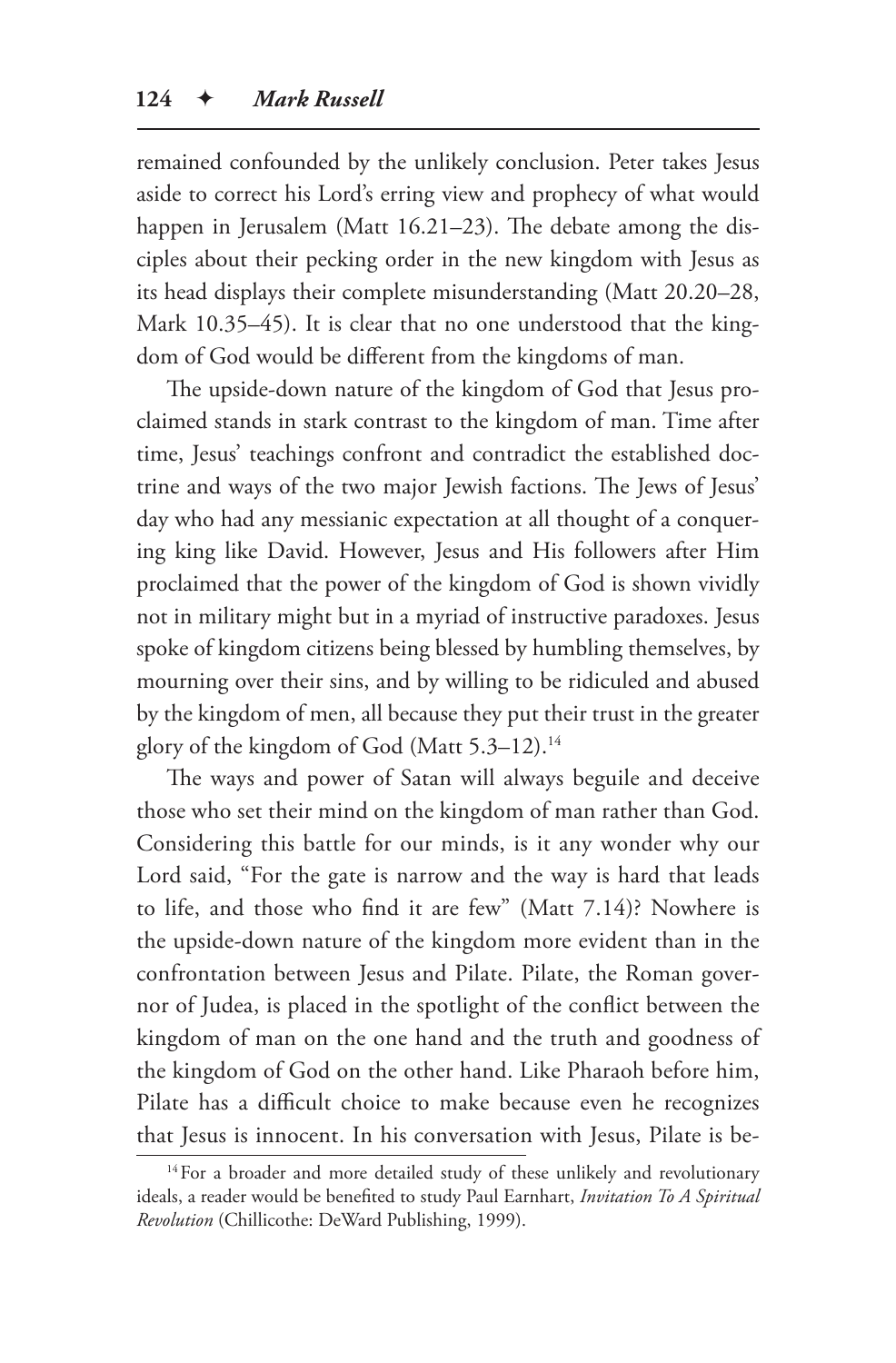wildered by the following unlikely pronouncement of God's king: "My kingdom is not of this world. If my kingdom were of this world, my servants would have been fighting, that I might not be delivered over to the Jews. But my kingdom is not from the world" (John 18.36). His wife even sends a message saying, "Have nothing to do with that righteous man, for I have suffered much because of him today in a dream" (Matt 27.19). When it looked like Pilate may relent, the other representatives of the kingdom of man challenge him to be faithful and loyal to Caesar:

From then on Pilate sought to release him, but the Jews cried out, "If you release this man, you are not Caesar's friend. Everyone who makes himself a king opposes Caesar." So when Pilate heard these words, he brought Jesus out and sat down on the judgment seat at a place called the Stone Pavement, and in Aramaic Gabbatha. Now it was the day of Preparation of the Passover. It was about the sixth hour. He said to the Jews, "Behold your King!" They cried out, "Away with him, away with him, crucify him!" Pilate said to them, "Shall I crucify your King?" The chief priests answered, "We have no king but Caesar." So he delivered him over to them to be crucified (John 19.12–16a).

Pilate, following faithfully in the ways of the kingdom of men, disaffects himself of any responsibility and sends our Lord to be killed.

The startling and unlikely means by which God conquers the kingdom of men and the evil forces behind it through Jesus' death, burial, and resurrection are nothing like the conquests achieved by worldly powers. The cross of shame, death, and defeat becomes God's instrument of perfect glory, life, and victory. God uses the death of His son, a punishment meant for harm by the kingdom of man, as the means of victory and the undoing of the kingdom of man:

Oh, the depth of the riches and wisdom and knowledge of God! How unsearchable are his judgments and how inscrutable his ways! 'For who has known the mind of the Lord, or who has been his counselor?' 'Or who has given a gift to him that he might be repaid?'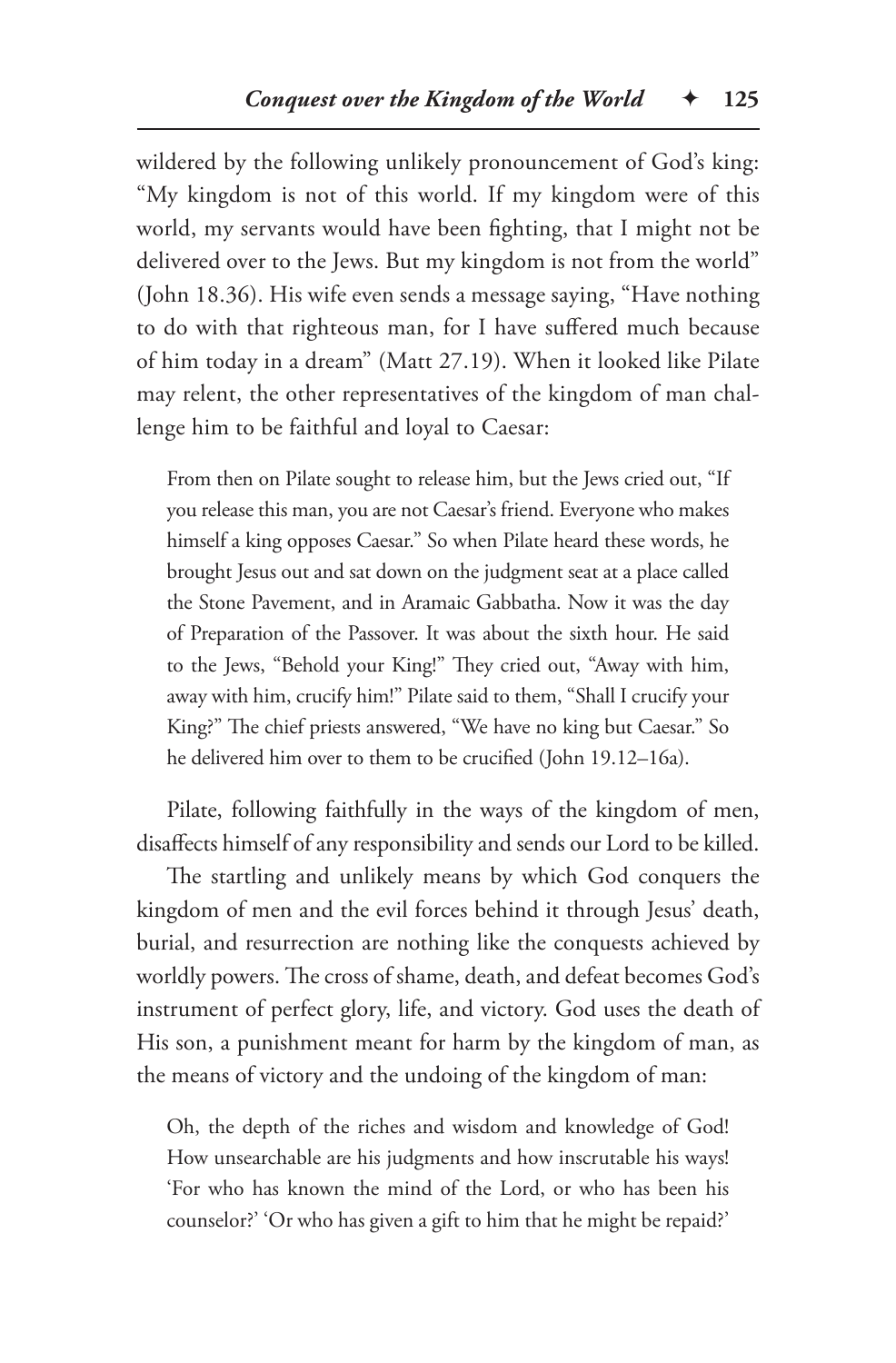For from him and through him and to him are all things. To him be glory forever. Amen" (Rom 11.33–36).

#### **Conclusion**

Exodus, like the rest of the scriptures, teaches all who will hear that God's values and the values of His kingdom are fundamentally different from the kingdom of man. The question that remains is which kingdom will we choose? The exodus from Egypt and the new exodus of the gospel illustrate that our God is a gracious God, inviting us into His victory over the kingdom of man. Time after time and century after century we see our God patient and compassionate toward Israel and all who will humble themselves before Him. Our God calls us to a better, albeit upside-down, way of living and loving in faith. All of this is for our benefit. Will we have faith to trust is His unlikely ways? Praise be to the God of our salvation who has triumphed over every evil and secured our victory in Jesus!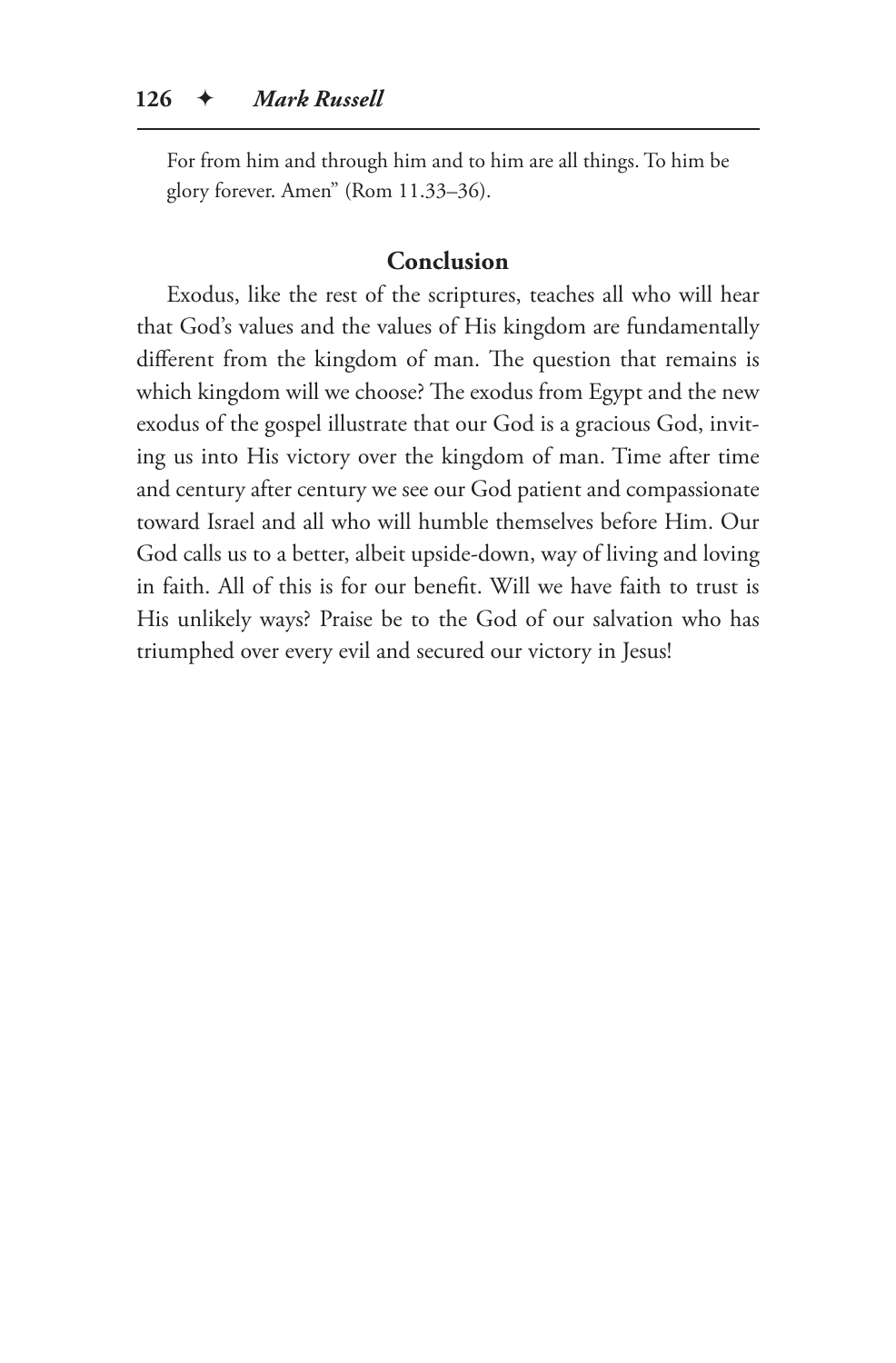# **God Leads and Provides for His People**

# **John Gibson**

"When you have brought the people out of Egypt, you shall serve God on this mountain" (Exod 3.12b).<sup>1</sup> The exodus of Israel from Egypt and the events surrounding it are a vital part of the entire Bible story and referenced repeatedly in both the Old and New Testaments, thus making them more than worthy of the attention being given them in this year's lectures. I am honored to have a part in studying this critical period in the development of God's scheme of redemption and will be focusing on the time between Israel's crossing of the Red Sea and their arrival at Mt. Sinai. Though the exact route of the exodus is still debated, we know they did not take a direct route to Canaan and the path by which Yahweh led them involved more than avoiding the Philistines (Exod 13.17). When the LORD appeared to Moses in the burning bush, He told Moses then he would bring the people back to Mt. Sinai and this study will focus on how God led and provided for the people as they made their way to the mountain where they would enter into a covenant with the LORD.

# **Overview of the Time Period**

When we pick up the story with Israel on the eastern shore of the Red Sea, the LORD has shown both Israel and the Egypt who He is

<sup>&</sup>lt;sup>1</sup> Unless noted otherwise, all quotations of scripture are from the NKJV.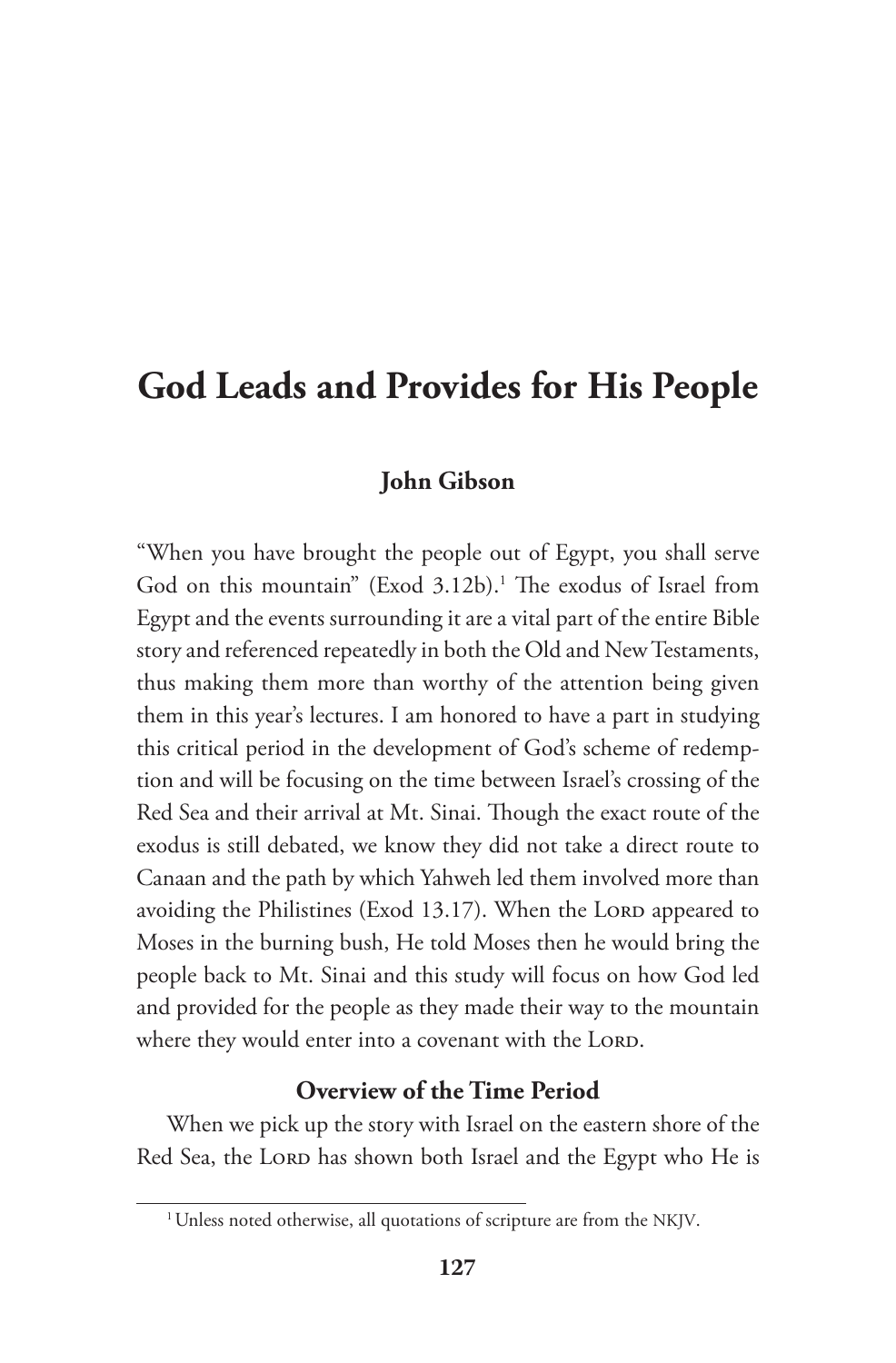and ransomed His people from bondage through a series of plagues and the parting of the Red Sea. As they made their way to Mt. Sinai the Almighty guided them by utilizing a pillar of cloud by day and a pillar of fire by night (Exod 13.21–22). While this study will not focus on the testing element of the journey, we must not lose sight of the fact that the LORD did not choose to lead them on an easy journey. As they journeyed south they went three days without water and then when they found water it was too bitter to drink, but the LORD showed Moses a tree with which the waters were made sweet (Exod 15.22–25). Having first led them to the bitter waters of Marah, the LORD then led them to the welcome rest of Elim and its twelve wells of water and seventy palm trees (Exod 15.27).

A month after their departure from Egypt, Israel reached the Wilderness of Sin and complained of a lack of food (Exod 16.1–3). That evening the LORD provided the people with meat in the form of quail, and the next morning He gave them the bread, the manna, which would sustain them for their remainder of their time in the wilderness (Josh 5.10–12).

As God continued to lead them to Mt. Sinai, through a sign witnessed by the elders of Israel, water was miraculously produced from a rock at Rephidim (Exod 17.1–7). Before they left Rephidim they had to face their first military conflict, but the LORD of hosts gave them victory and made certain they knew this victory was through His power by having Moses stand on top of a hill with the rod of God in his hand (Exod 17.8–16).

The transitional section between the Red Sea and Sinai ends with Exodus 18 where Jethro, Moses' father-in-law and priest of Midian, briefly joined Moses and the Israelites. While the main reason for his coming to Moses appears to have been to return his wife and two sons to him, it is difficult for me not to see the providential hand of God in this as Jethro helped Moses provide some early organization to the fledgling nation (Exod 18.13–27).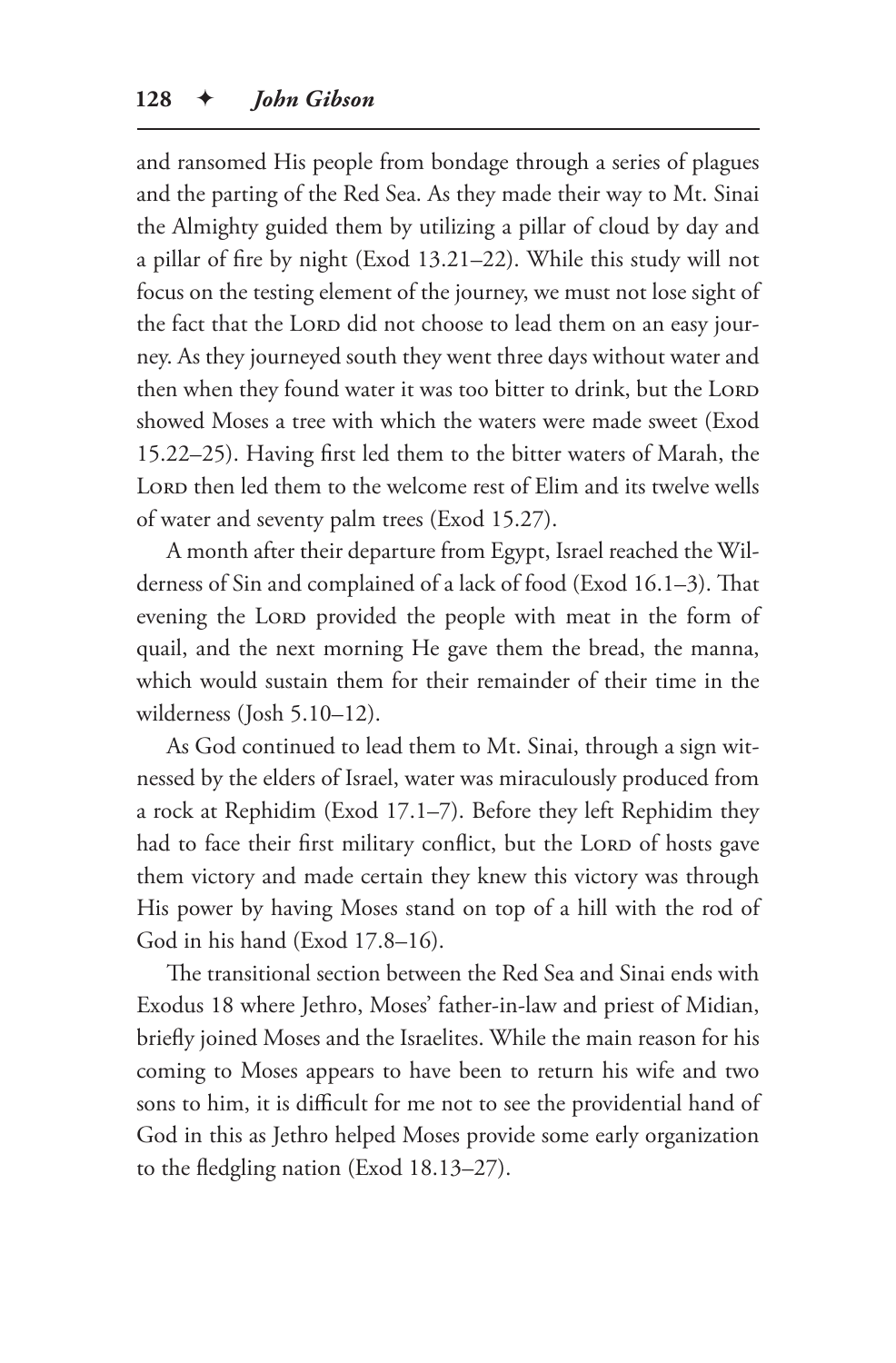# **The Cloud**

Time will not permit a full exploration of the cloud concept as it is connected with the LORD's leading of Israel, but the glory of the LORD appeared in the cloud when they complained about a lack of food (Exod 16.10). The glory of God being seen or associated with clouds is a theme often repeated in scripture: at Mt. Sinai (Exod 19), the completion of the tabernacle (Exod 40), the dedication of the temple (1 Kng 8); the judgment against Egypt (Isa 19), the prophetic call of Ezekiel (Ezek 1), Daniel's vision (Dan 7), the transfiguration (Matt 17), the coming of the Son of Man (Matt 24), reaping the earth (Rev 14), and many of the psalms (e.g., Psa 18, 97). While the glory of the invisible God was often manifested in a cloud, may we all be determined to so live by faith that we can one day see Him without the cloud obscuring His glory (Rev 21.22–22.5).

# **God's Leadership of Israel**

As I consider the LORD's leadership of Israel while the ransomed slaves made their way to Mt. Sinai, I believe He led in three ways. First, they never had to doubt the path they were to travel because they were following the cloud by day and the fire by night (Exod 13.21–22). Later, we read that the cloud was over the tabernacle and they did not move from their campsite until the cloud lifted (Exod 40.34–38). Second, the Lorp led them through the instructions He gave through His prophet Moses. Third, Jethro's arrival and advice regarding the establishment of a hierarchy of officials to assist Moses in judging the people (Exod 18) was providential. After all, Moses, Aaron, and the elders treated the priesthood of Jethro as legitimate (Exod 18.12) and Moses, the prophet of God, did follow the counsel given him by his father-in-law (Exod 18.25–26).

# **God's Leadership Today**

When I think of the cloud and its guidance of Israel one of the first things to come to mind is the need to wait upon and follow the LORD's guidance. Jesus demands of us that we do the Father's will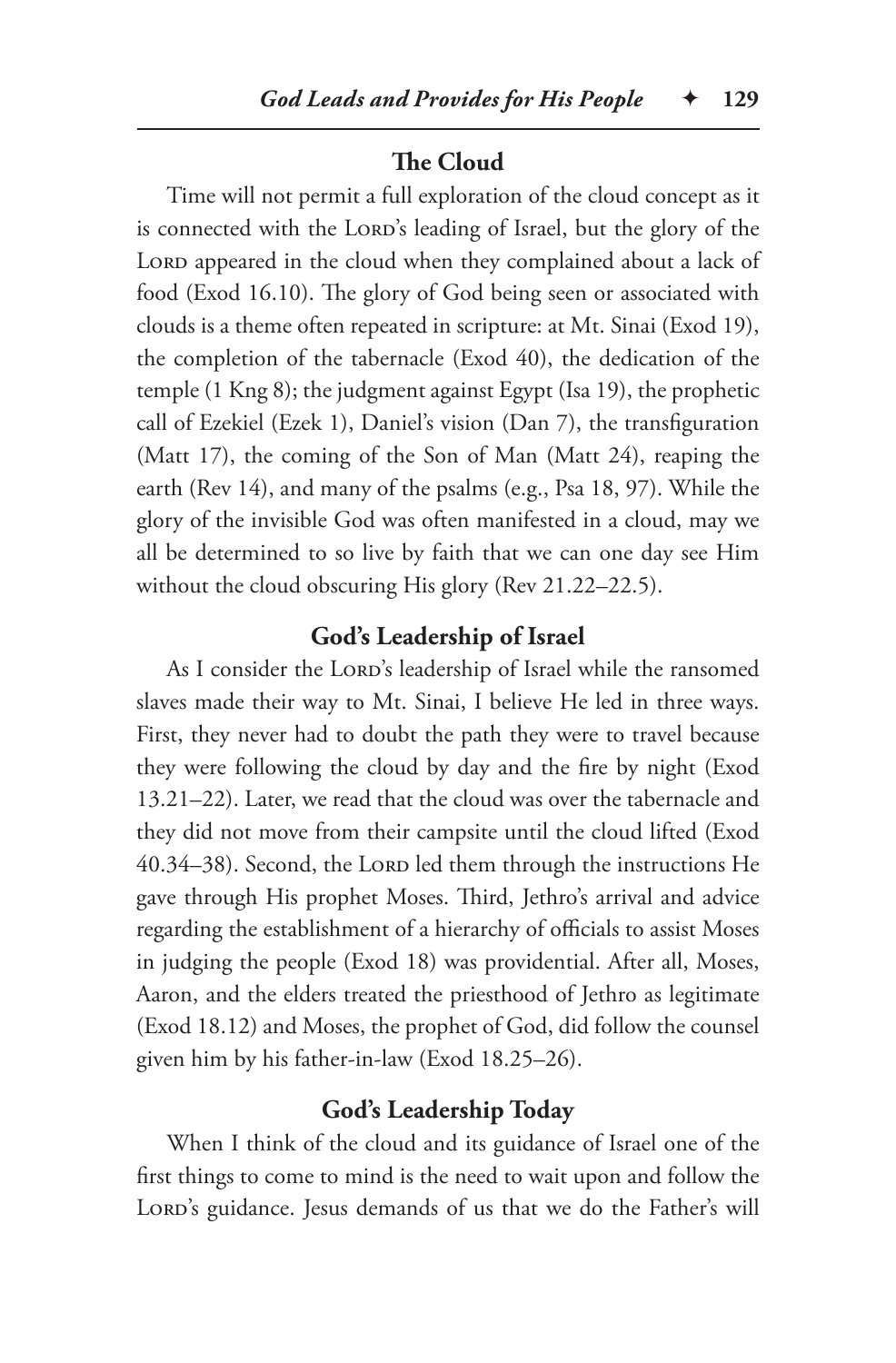(Matt 7.21–23), and we cannot do His will if we act upon our own impulses and desires. We do not have the cloud Israel had, but we do have the Prophet like Moses (Acts 3.22–26) and His complete revelation to guide us (2 Tim 3.16–17; Jude 3). Rather than set out on our own, we must take the time necessary to study His word and find therein the path He has set for us. Having looked at the often difficult path He set before Israel, we should not be surprised when the LORD's word leads us to face our own difficult challenges. However, we can trust that the One who loved us enough to send His Son for us will lead us in the path that is best for us (John 3.16; Deut 6.24; 1 Cor 10.13).

While some might disagree that Jethro's counsel regarding the rulers of thousands, hundreds, fifties, and tens had was providential and part of God's leading of Israel, we do know the LORD's people today have local leaders who are part of the divinely revealed plan (Acts 14.23; 20.17, 28; Tit 1.5–9). These elders, overseers, and shepherds are important to the guidance of God's sheep, but if these shepherds ever seek to lead in a way contrary to the teachings of the Chief Shepherd, we must maintain our loyalty to the only Shepherd who can bestow upon us the unfading crown of glory (1 Pet 5.1–5).

When it comes to the providential leading of God I wish I knew and understood more. Because His providential guidance is nothing like the clarity of the cloud, my beginning point on this needs to be the realization that God's answer to prayer (Jam 1.5–8) or providential guidance will never contradict the concrete revelation of truth (John 8.31–32; 16.12–13; Jude 3). In fact, as Joseph learned in Egypt, providence is often seen best in hindsight (Gen 45.4–8; 50.19–20). We may not completely grasp all that is involved in God's providence at the time or even later, but we can live our lives in full assurance our God is in control and will so direct things that they will work for our eternal glory (Rom 8.28).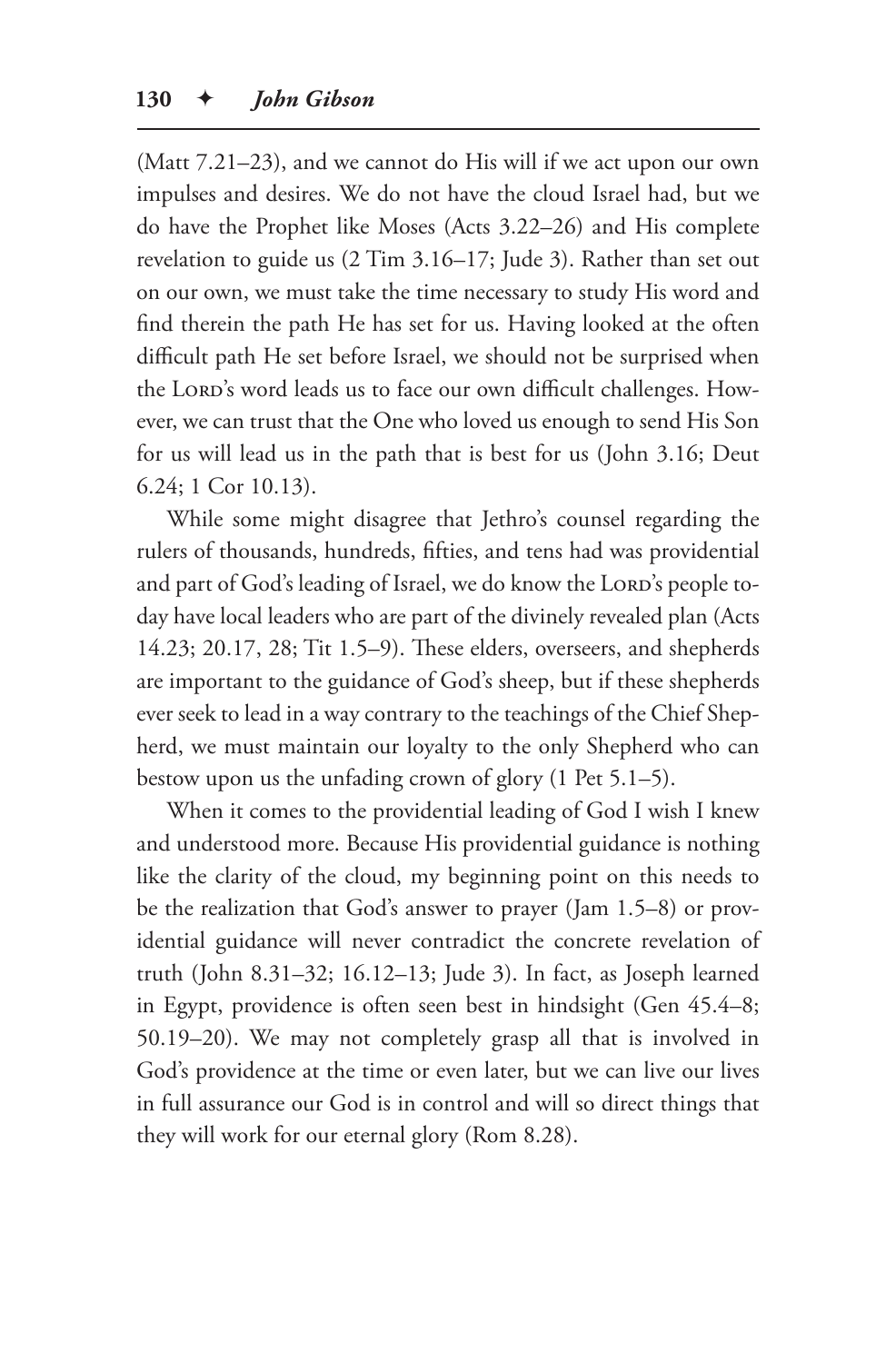#### **Yahweh Provided for His People**

When we begin to think about the Almighty providing for the people of Israel as they journeyed through the wilderness, one of the first questions that must be addressed deals with the number of people He was caring for. With the standard translations listing more than six hundred thousand soldiers, most estimates put the total number of Israelites at somewhere in excess of two million people when you include the women, children, and aged men. However, some argue the Hebrew *eleph* should not be rendered as "thousands" in the censuses of Israel. For example, Douglas Stuart suggests "platoon" or "squad" as better translations.2 While good arguments can be made for the smaller count, I am hesitant to dismiss a rendering found in every major translation I am aware of. In addition, the total of half shekels collected in Exodus 38.25–28 seems to support the traditional count of more than six hundred thousand soldiers. So, while I still hold to the larger number, I would argue that even if there were "only" twenty to thirty thousand Israelites that left Egypt, it still took a mighty and merciful God to provide food and water for that many in a relatively barren wilderness.

## **Water, Manna, and Quail**

When it came to providing water for His thirsty (and oft complaining) people, it is interesting to note the three different ways God provided water in our text. God purified the bitter waters of Marah by showing Moses a tree he could cast into the water. He followed that by leading them to a natural oasis where twelve wells of water could be found. Finally, the same rod that had been used in so many other miracles before was used in bringing water from a rock. While

<sup>2</sup>Douglas K. Stuart, *Exodus*, NAC 2 (Nashville: B & H Publishing, 2006) 297– 302. You may also wish to consult the online Faithlife Study Bible (Lexham Press 2016) for Exodus 12.37 with a hyperlink entitled *Large Numbers in the Exodus and Wilderness Journey*. Two other helpful sources are J. W. Wenham "Large Numbers in the Old Testament," *Tyndale Bulletin* 18 (1967): 19–53; and R. E. D. Clark, "The Large Numbers of the Old Testament – Especially in Connection with the Exodus," *Journal of the Transactions of the Victoria Institute 87* (1955): 82–92.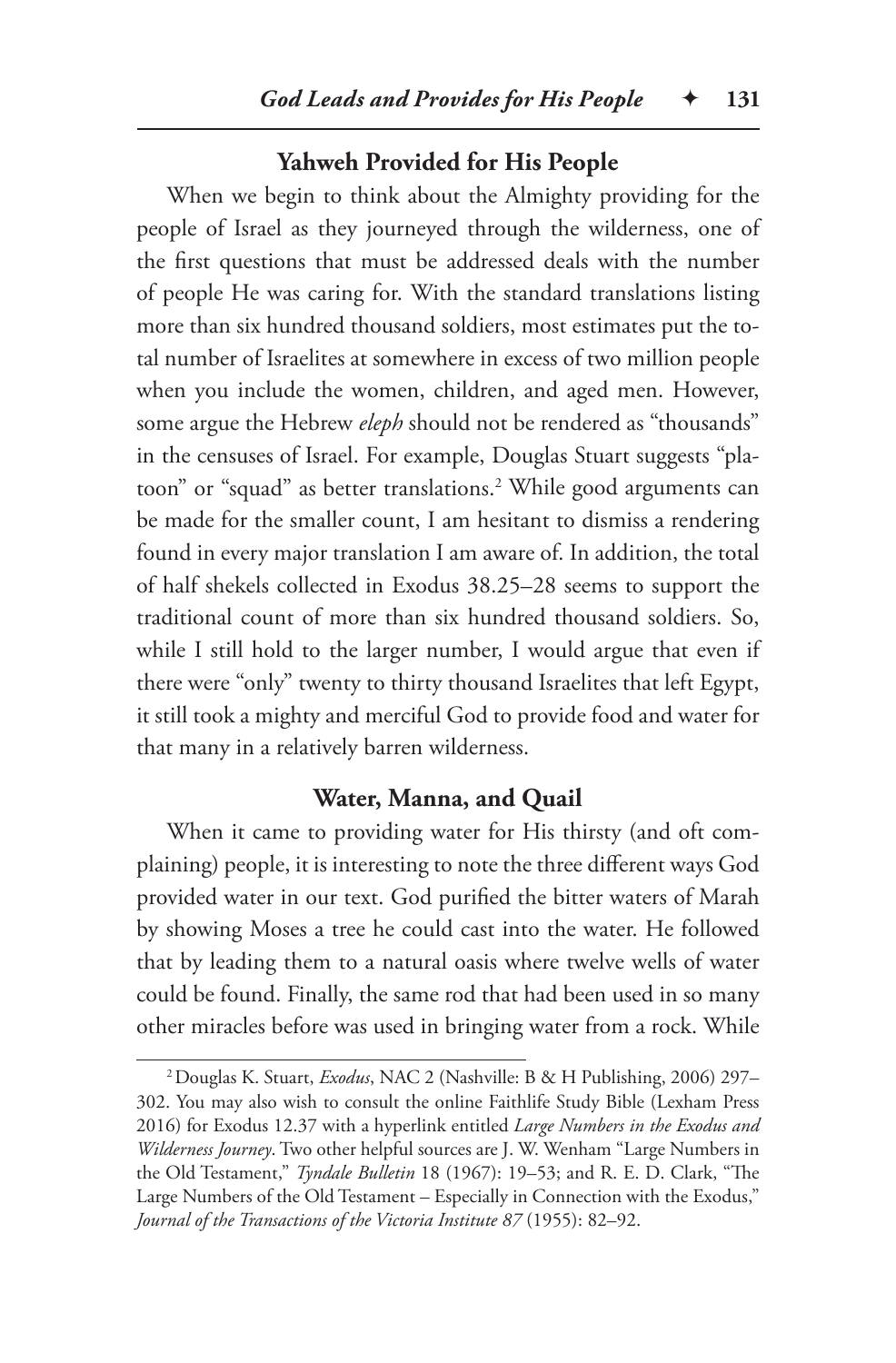all of us have limitations, the LORD's power is unlimited and He is sovereign to bestow His blessings in any number of ways.

Though some have attempted to offer naturalistic explanations for the manna,<sup>3</sup> anything short of attributing it to the miraculous power of God falls short. We must not forget that a pot of the manna was to be kept as a memorial (Exod 16.32–34) to God's power and not a substance that naturally occurred in the wilderness.

Yet He had commanded the clouds above, And opened the doors of heaven, Had rained down manna on them to eat, And given them of the bread of heaven. Men ate angels' food; He sent them food to the full (Psa 78.23–25).

Six days a week for forty years, Yahweh made certain His people had the food necessary to sustain them and in doing so He did more than feed their bodies—He sought to teach them to trust Him and His word.

Every commandment which I command you today you must be careful to observe, that you may live and multiply, and go in and possess the land of which the LORD swore to your fathers. And you shall remember that the LORD your God led you all the way these forty years in the wilderness, to humble you and test you, to know what was in your heart, whether you would keep His commandments or not. So He humbled you, allowed you to hunger, and fed you with manna which you did not know nor did your fathers know, that He might make you know that man shall not live by bread alone; but man lives by every word that proceeds from the mouth of the LORD (Deut  $8.1-3$ ).

<sup>3</sup>C. F. Keil and F. Delitzsch, *The Second Book of Moses (Exodus)*, Commentary on the Old Testament. Trans. by James Martin (Edinburgh: T&T Clark, 1866–91; rep. ed., Grand Rapids: Eerdmans, 1980) 69–74.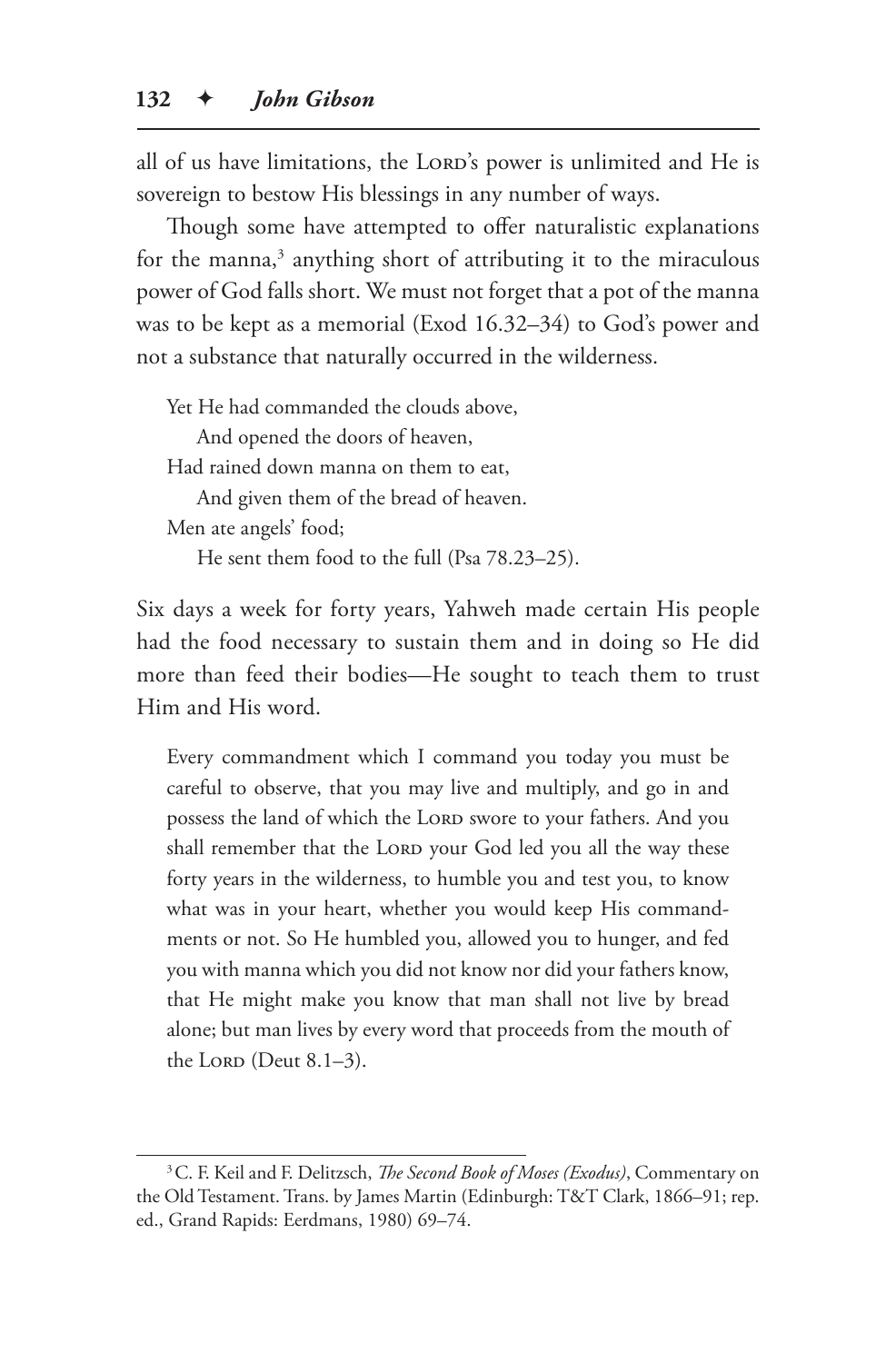While we most often associate manna with the LORD's provision of food for Israel in the wilderness, we should not overlook the two times when He gave them quail (Exod 16; Num 11). Though the manna was sufficient to keep them alive and sustain them, on at least these two occasions Yahweh provided something extra, a blessing above and beyond what was necessary.

## **Trusting God's Provisions Today**

With both "Give us this day our daily bread" (Matt 6.11) and "Give us day by day our daily bread (Luke 11.3), Jesus seems to point us in the direction of Deuteronomy 8 and the entire wilderness experience of Israel as they were to learn to trust both God's willingness and ability to provide for them on a daily basis. When we come to the Sermon on the Mount and are told we can be freed from worry because the LORD will provide (Matt  $6.25-34$ ), the forty years of manna should be a great reassurance to us. Jesus wants us to focus on laying up treasure in heaven (Matt 6.19–24), and it becomes easier to make that our focus when our faith is strong enough to put anxiety aside and know that He will "give us day by day our daily bread." It is important for disciples to know that we are only promised "bread for tomorrow" (Matt 6.11; ESV margin) and not demand more, yet the reality is most of us enjoy "quail" on a regular basis. When we experience the LORD's provisions above and beyond the necessities, we must guard against a haughty arrogance which boasts of our accomplishments; instead, let us be sure we give genuine thanks to the God who has blessed us with extras.

Command those who are rich in this present age not to be haughty, nor to trust in uncertain riches but in the living God, who gives us richly all things to enjoy. Let them do good, that they be rich in good works, ready to give, willing to share, storing up for themselves a good foundation for the time to come, that they may lay hold on eternal life (1 Tim 6.17–19).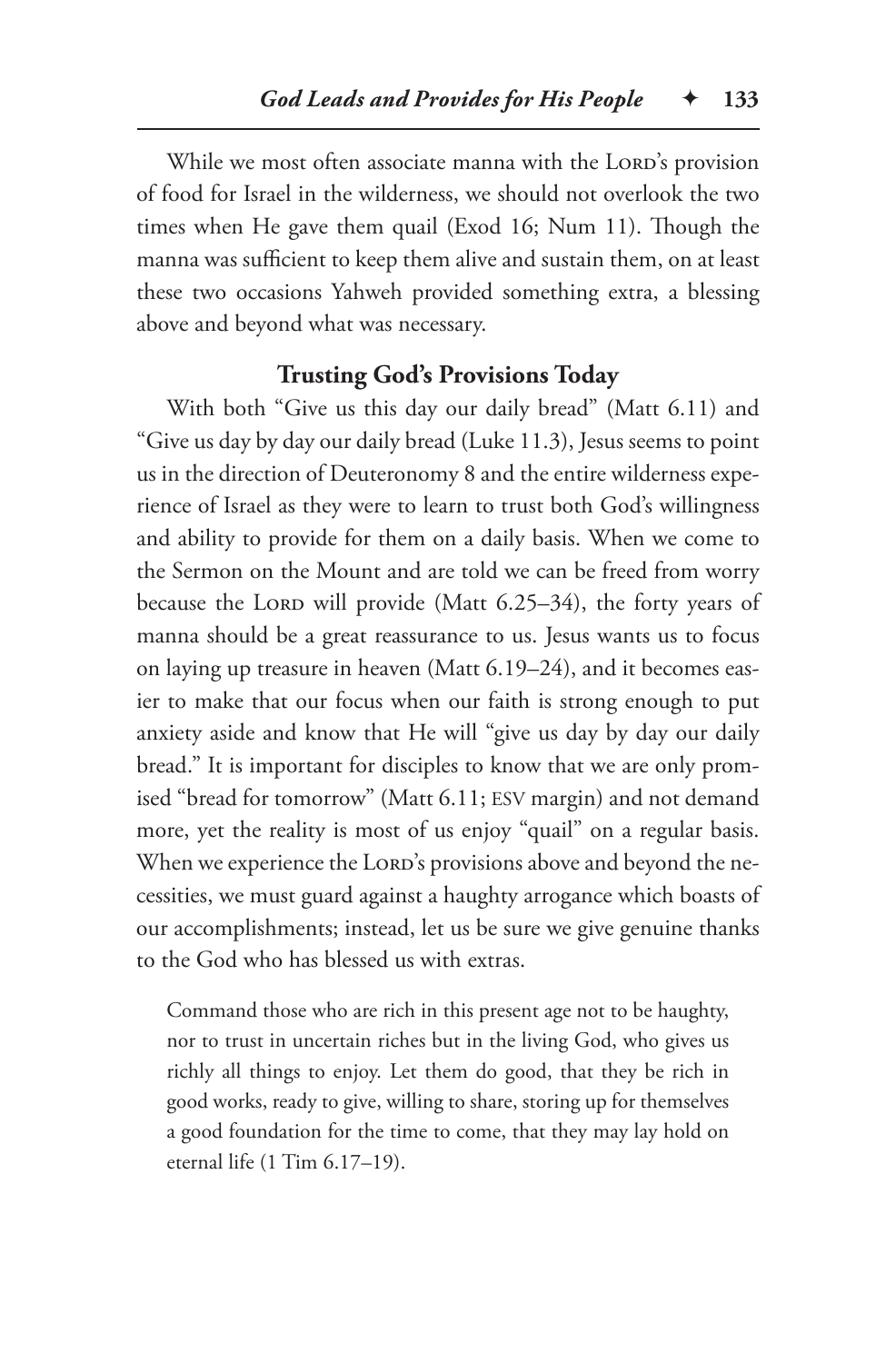#### **The Better Provisions**

As essential to life as bread and water are, it is not surprising to find these frequently used to depict spiritual blessings or to be used as types and shadows of a reality only found in Jesus Christ. As the prophets spoke of the grace to come with the sending of the Messiah (1 Pet 1.10), they frequently used the language of food and drink. Consider for example these two Messianic passages from Isaiah:

Therefore with joy you will draw water From the wells of salvation (Isa 12.3) Ho! Everyone who thirsts, Come to the waters; And you who have no money, Come, buy and eat. Yes, come, buy wine and milk Without money and without price. Why do you spend money for what is not bread, And your wages for what does not satisfy? Listen carefully to Me, and eat what is good, And let your soul delight itself in abundance. Incline your ear, and come to Me. Hear, and your soul shall live; And I will make an everlasting covenant with you— The sure mercies of David (Isa 55.1–3)

One does not need to have walked through a barren wilderness in order to have experienced a parched mouth and learned the joy that a drink of water can bring, so it is easy to appreciate the idea that the Root of Jesse (Isa 11.10) quenches our parched souls with salvation. The exhortation in Isaiah 55 still wrings true as mankind too often expends much time and effort searching for satisfaction in money, power, pleasure, alcohol, sexual immorality, philosophy, etc., while ignoring a spiritually satisfying feast that is laid out for them in Christ. Most of us from time to time find ourselves wanting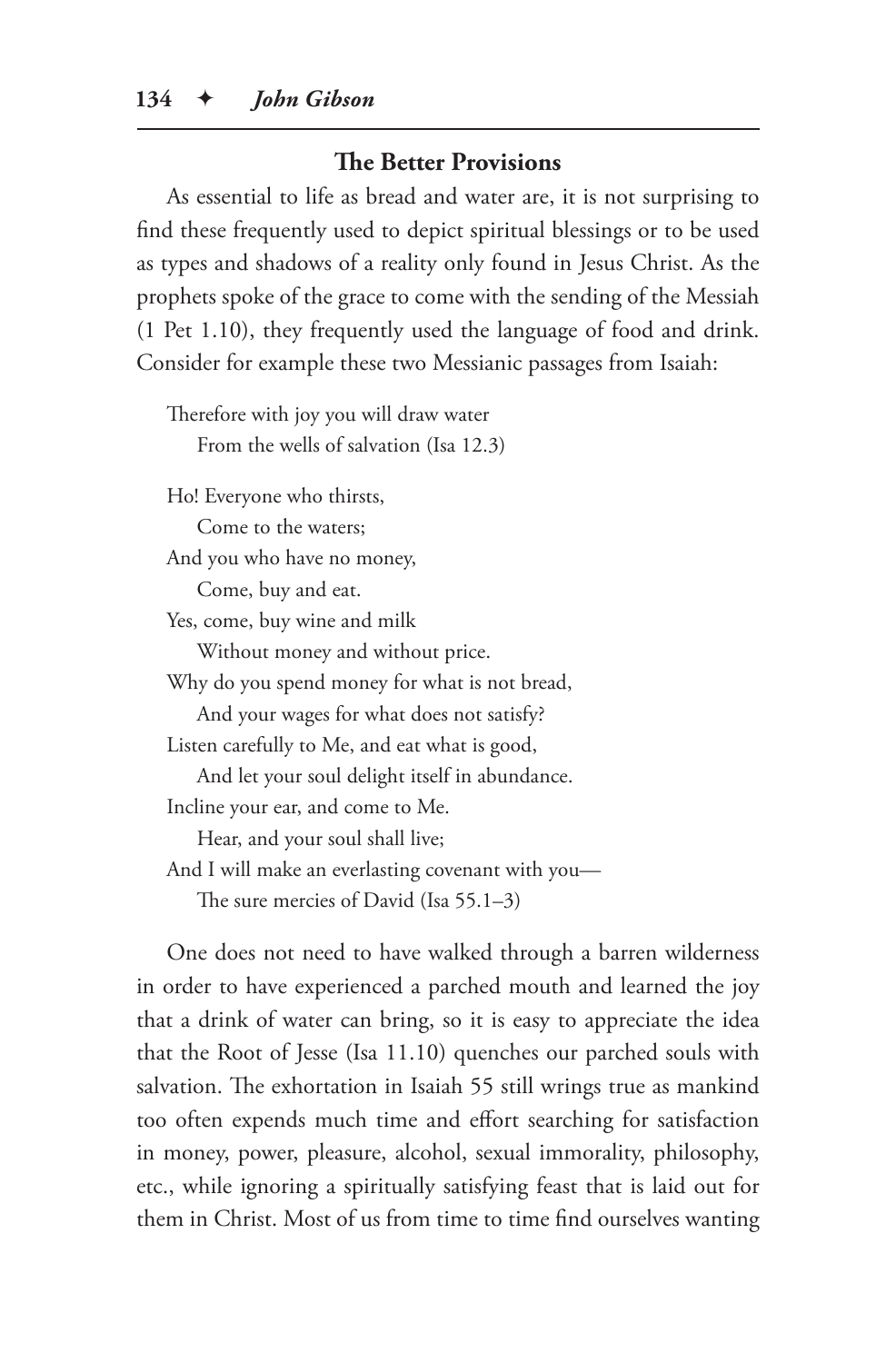something we cannot afford, but what we need most is given without price. "Amazing grace, how sweet the sound!"

We could look at several other passages from the prophets before we move to the New Testament, but the picture Ezekiel painted of God's people when they were reunited under the leadership of "David" is typical:

I will make them and the places all around My hill a blessing; and I will cause showers to come down in their season; there shall be showers of blessing. Then the trees of the field shall yield their fruit, and the earth shall yield her increase. They shall be safe in their land; and they shall know that I am the LORD, when I have broken the bands of their yoke and delivered them from the hand of those who enslaved them (Ezek 34.26–27).

Do we fully appreciate the showers of blessings bestowed upon us? In Christ we are not eating literal fruit, but the joy we should derive from our great spiritual blessings is depicted in terms of things even those who have moved away from the agrarian lifestyle should be able to relate to and embrace.

These and other prophecies should have prepared the Jewish nation for the coming of the One who would call Himself the true Water and Bread and promise that He could satisfy a far greater hunger and thirst than that which Israel experienced in the wilderness. "Blessed are those who hunger and thirst for righteousness, for they shall be filled" (Matt 5.6).

Jesus performed many signs and wonders, all of them intended to produce faith (John 20.30–31), but His multiplication of the loaves and fish not only demonstrated His ability to provide the things we need for the body but pointed to Himself as the One to provide us with the food which endures to everlasting life (John 6.1–14, 26– 27). The Lorp who had provided water in a barren wilderness came in the flesh that we might have the water of life and become a source of blessing to others.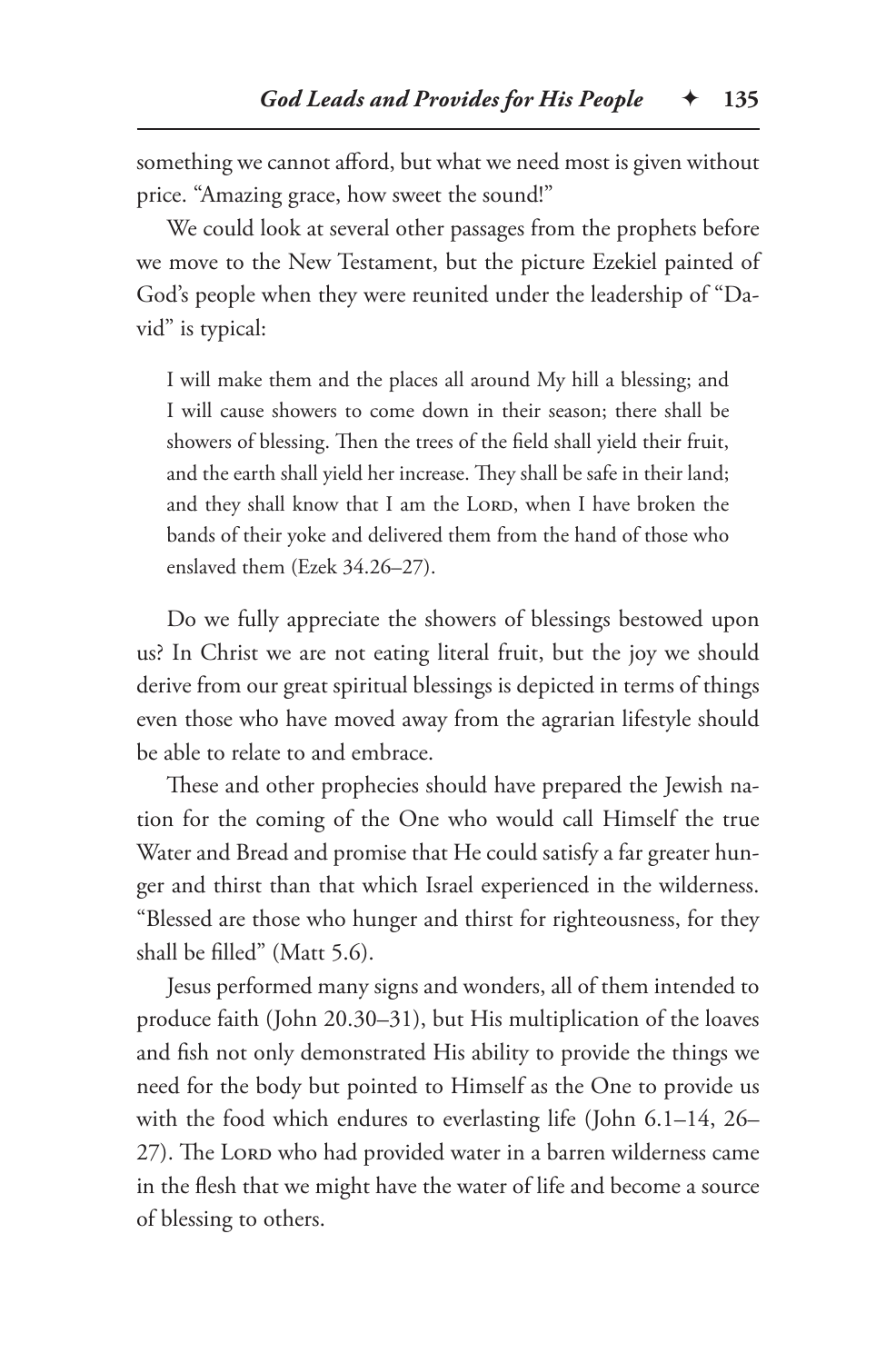A woman of Samaria came to draw water. Jesus said to her, "Give Me a drink." For His disciples had gone away into the city to buy food. Then the woman of Samaria said to Him, "How is it that you, being a Jew, ask a drink from me, a Samaritan woman?" For Jews have no dealings with Samaritans. Jesus answered and said to her, "If you knew the gift of God, and who it is who says to you, 'Give Me a drink,' you would have asked Him, and He would have given you living water." The woman said to Him, "Sir, you have nothing to draw with, and the well is deep. Where then do you get that living water? Are you greater than our father Jacob, who gave us the well, and drank from it himself, as well as his sons and his livestock?" Jesus answered and said to her, "Whoever drinks of this water will thirst again, but whoever drinks of the water that I shall give him will never thirst. But the water that I shall give him will become in him a fountain of water springing up into everlasting life" (John 4.7–14).

On the last day, that great day of the feast, Jesus stood and cried out, saying, "If anyone thirsts, let him come to Me and drink. He who believes in Me, as the scripture has said, out of his heart will flow rivers of living water" (John 7.37–38).

Time will not permit a full exploration of John 6 and the Bread of Life discourse, but His words of eternal life (John 6.68) are for those who see in Him the only possible source of spiritual nourishment and are willing to gnaw His flesh and drink His blood. We often speak of devouring a meal when we are hungry and that is what we are to do with Jesus. Nibbling on spiritual hors d'oeuvres brings no satisfaction, but we must eat heartily. No, we are not called to literally eat and drink the Savior, but our lives become hidden with Christ in God because He is our life (Col 3.1–4). The old saying is that we are what we eat, so may we ever spiritually eat of the Savior and become more and more like Him.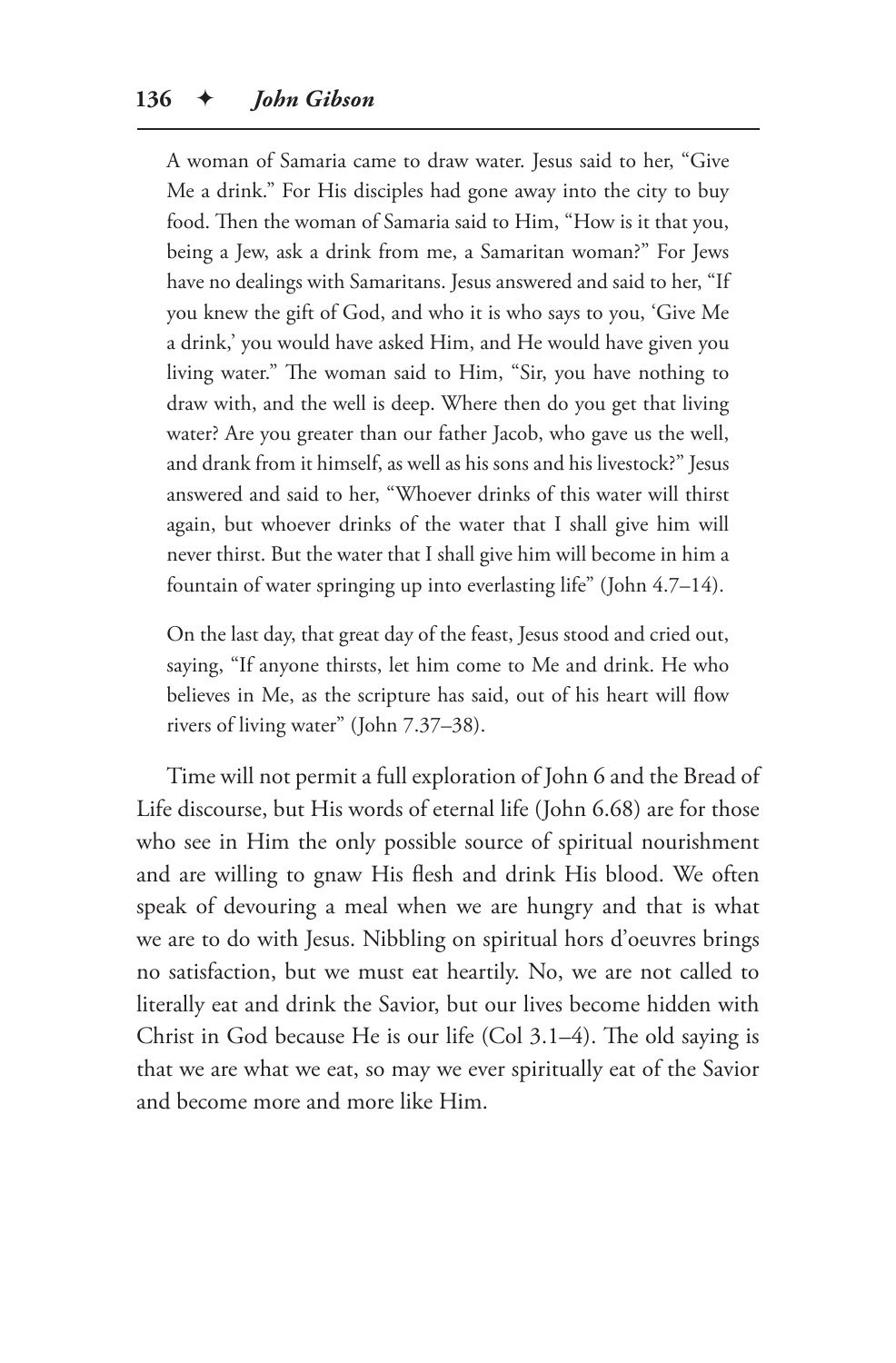#### **Conclusion**

Because we are called to spend a number of years in these fleshly bodies, it is good to know our God is aware of our physical needs and has promised to provide for us. Yet, when we see this life as a time spent in exile or on a pilgrimage (e.g., 1 Pet 1.1, 17; 2.11), we are even more thankful to know we have a loving Father who will guide our footsteps to the true Promised Land and sustain us with the spiritual food and drink we need. How blessed we are in Christ, but we must heed the warning sounded in 1 Corinthians 10. Israel was blessed with this same great Leader and Provider, yet came up short because of unbelief. May we learn from their failure and one day enjoy the pure river of water of life and the fruit of the everbearing tree of life (Rev 22.1–2).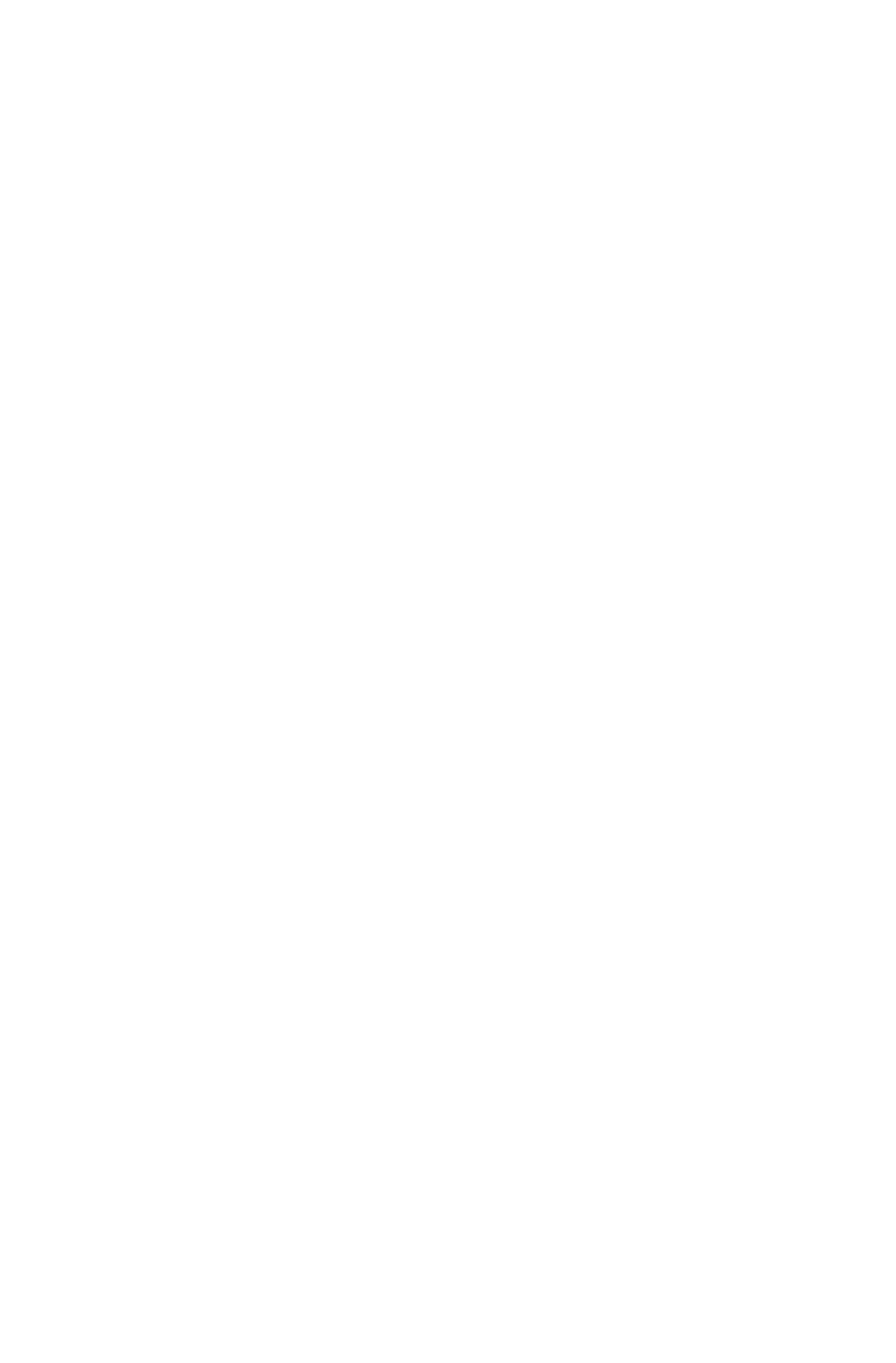# **God Tests His People**

#### **Chris Huntley**

In Genesis 22, one of the more difficult passages in the Bible, God calls upon Abraham to offer his child as a sacrifice. What could cause the God of Israel, who is so vehemently repulsed by child sacrifice,<sup>1</sup> to command it of the father of faith? This story is introduced by a simple phrase, "God tested Abraham."2 This request is difficult for those who envision God as an all-loving benevolent deity who would never bring discomfort to his people through tests. Matthews connects this test to the story of Job who, in similar fashion, went through "testing that results in remarkable suffering."3 We might be tempted to remove God from Job's suffering and insist that it was the diabolical Satan, not God, who caused Job's demise. But this view does not adequately represent Satan's place in Job. As Andersen points out, "the contribution of the Satan to the action of the book is minor. His place in its theology even less.… It is impossible to believe that the purpose of this tremendous book is to teach us…that human suffering is caused by the Devil."<sup>4</sup> Satan is not even a main character in the book considering he disappears from the story after

<sup>&</sup>lt;sup>1</sup>Child sacrifice is condemned by God in numerous places (e.g., Lev 18.21; Deut 12.31; 18.10; 2 Kng 17.17; 21.6; 33.6; Psa 106.35–38; Jer 7.31; 19.4–5; 32.35; Ezek 16.20–21; 20.26; 20.31; 23.37).

<sup>&</sup>lt;sup>2</sup> Unless noted otherwise, all quotations of scripture are from the ESV.

<sup>3</sup>Kenneth Matthews, *Genesis 1–11:26,* NAC 1A (Nashville: Broadman 1996) 289.

<sup>4</sup>Francis I. Andersen. *Job.* TOTC (Downers Grove: IVP, 1976) 83.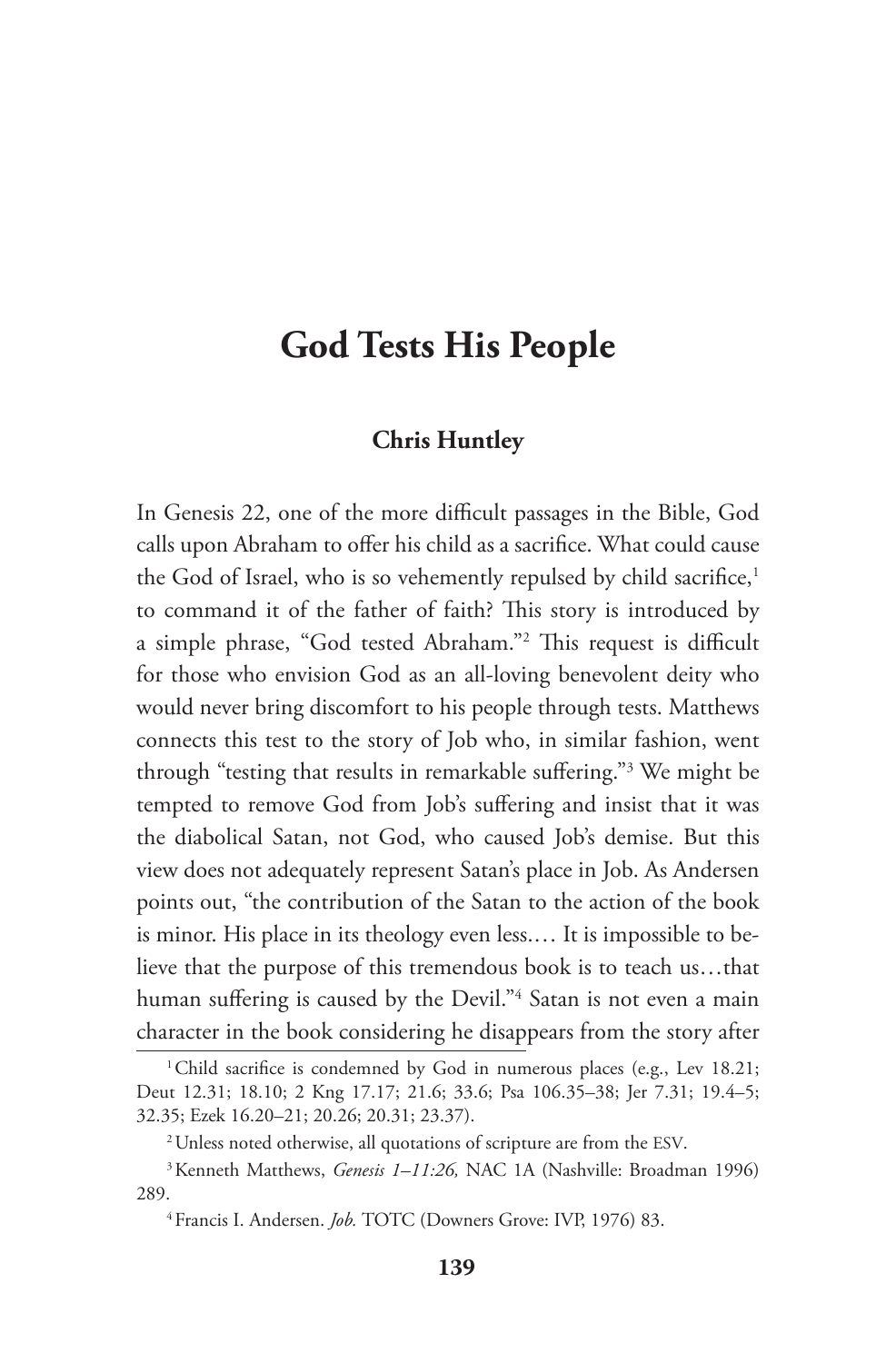2.7. In fact, as Seow points out, Satan "is clearly subservient to God, indeed a mere functionary in the divine council."5 When the story of Job concludes and Job's friends and family come to comfort him (Job 42.10), they do not comfort him concerning all that he suffered at Satan's hands. As Habel puts it, "the agency of Satan is now irrelevant. The 'evil' Job experienced is indeed the 'evil' he acknowledged from Yahweh's hands."6 It was YHWH who was behind the suffering in Job. It was YHWH who told Abraham to offer his child as a sacrifice. As Brueggemann so aptly puts it, "Does God really test in this way? The premise of the story is that he does."7

Whether it is Abraham, Job or one of many other important characters in biblical history, God clearly tests his people. Perhaps the clearest demonstration of this testing begins in Exodus 15 as God tests the children of Israel numerous times after he has led them from slavery in Egypt. In this essay, I will demonstrate how God tested Israel in the wilderness and that they, summarily, failed those tests. Even so, I will show that Jesus steps in as the quintessential embodiment of God's people becoming the paragon of obedience in the face of testing. Leaning heavily on the Hebrews author, I will connect Jesus' triumph over Satan to the individual successes of many throughout Israelite history who persevered by faith when tested. Through this, we will discover the example to lead us through the tests we face in our wilderness experiences today.

## **The Testing Narratives**

In Exodus 15.25, just after the Red Sea crossing, when God delivered the children of Israel from the problem of too much water, God's people have travelled for three days without enough water. Stuart speculates that perhaps after three days of rationing the water, upon knowing that water was just ahead, "many of them drank their last

<sup>5</sup>C. L. Seow. *Job 1–21.* Illuminations (Grand Rapids: Eerdmans, 2013) 299.

<sup>6</sup>Norman Habel. *The Book of Job.* OTL (Philadelphia: Westminster, 1985) 585.

<sup>7</sup>Walter Brueggemann. *Genesis.* Interpretation. (Louisville: John Knox ,1982) 190.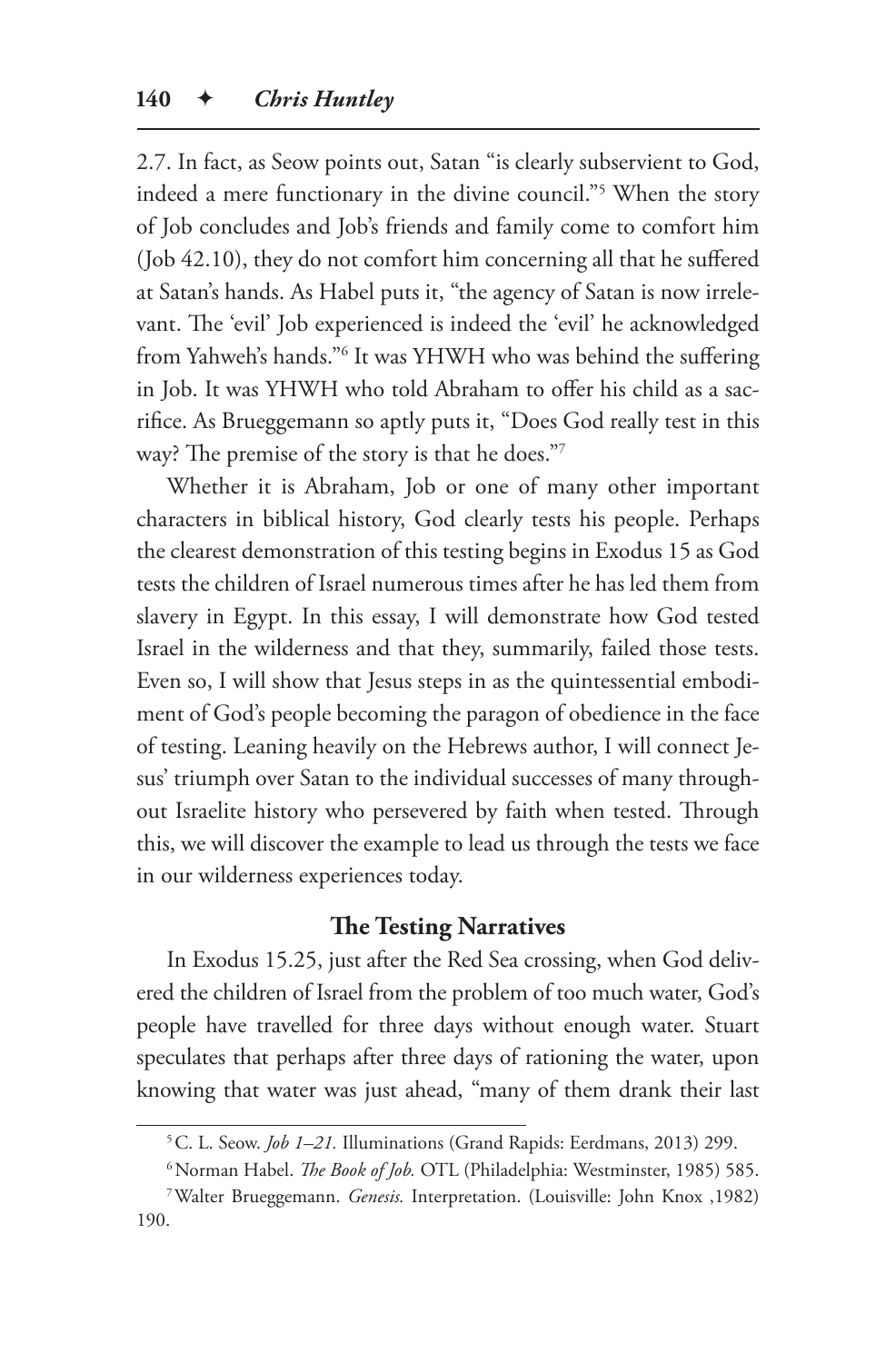water and/or gave it to their animals."8 Imagine their elation as the water was seen in the distance only to turn to panic as they realized the water was undrinkable, creating a desperate situation for the children of Israel. It is here that for the first time, Israel "grumbled." "Grumbling" is a word often associated with this generation and is used multiple times through the testing narratives. For this exodus generation, when the going got tough, they all got going to Moses to complain.<sup>9</sup>

Even though this generation grumbled against Moses, God still delivered them from their predicament. He showed Moses a specific tree to toss into the water which would heal the water. In this way, God demonstrated that he was Israel's healer. This picture of YHWH as a healer is important for those who have come out of Egypt to see. So far, all they have seen of their God is death and destruction, exemplified in the Ten Plagues on Egypt and the destruction of Pharaoh's army in the Red Sea. Fretheim connects this test with the first plague against Egypt, noting that the result of the healing of the waters at Marah is that impotable water became useful, whereas in the first plague, the useful water became impotable.<sup>10</sup> God shows his people a different side of his power in that he not only uses that power to destroy, but also to heal. With this object lesson, YHWH implores them to hear and obey his commandments to avoid "the diseases that [he] put on the Egyptians" (Exod 15.26). In this, God "tested" his people.

<sup>9</sup>There are some who suggest that Israel's grumbling in the wilderness is not viewed in a negative light until after the covenant was made and the Law was given. According to this line of thinking, grumbling is perfectly natural in the "initial period of testing." For example, see Thomas Dozeman, *Exodus,* ECC (Grand Rapids: Eerdmans, 2009) 368. According to this view, grumbling only becomes inexcusable after YHWH has demonstrated who he is and they are in covenant with one another, as in Numbers. Whereas there may be some merit to this perceived progression, it is not necessary. Even before these testing narratives they have already come to know YHWH by witnessing his power in Egypt and at the Red Sea, so they are without excuse. In addition, Numbers 14 will relate back to these testing narratives, indicating that the grumbling here is as inexcusable as it was at Kadesh.

<sup>10</sup>Terence Fretheim. *Exodus*. Interpretation. (Louisville: John Knox, 1991) 175.

<sup>8</sup>Douglas Stuart. *Exodus.* NAC 2. (Nashville: B&H Publishing, 2006) 365.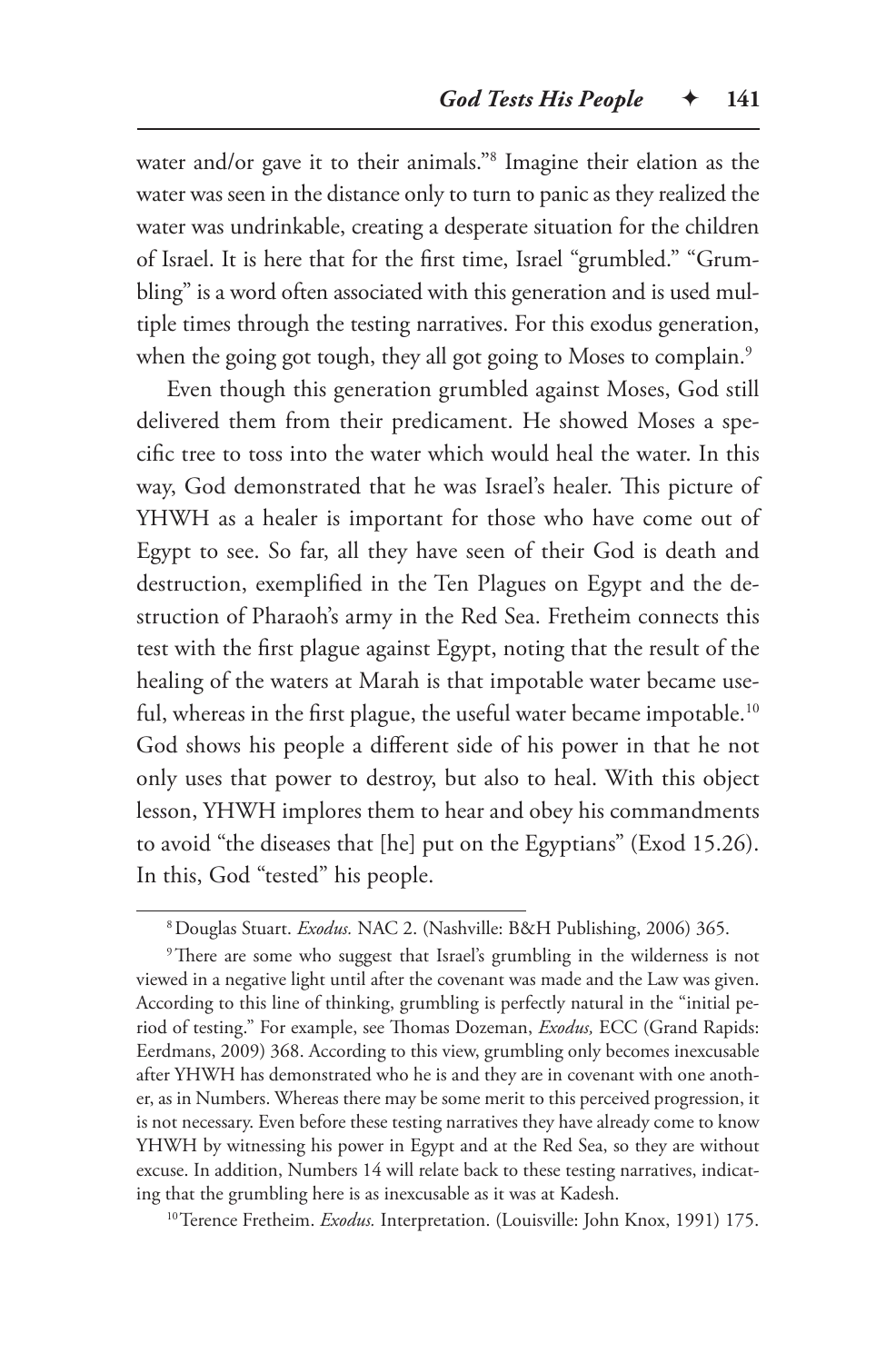This is only the second time the Bible explicitly states that God "tested" his people, the first being Genesis 22 when God tested Abraham.<sup>11</sup> Now that the next stage of God's promises to Abraham is soon to be accomplished, God again tests the line of Abraham. This generation does not fare as well as their father. There is debate concerning whether the test is to prove to God what is in man's heart or to prove to the people what is in their hearts.12 Whichever is the case, or if there is a position in between, the test determines if man will, indeed, be faithful to the God he serves. These tests, as Garrett suggests, are done "to see if they look to him in time of need."13

As Exodus 15.26 shows, this testing is connected to a conditional proposition. That they have not yet received the "commandments" and "statutes" is immaterial, as God is taking them to the place where they will. For now, he is conditioning them to understand

<sup>12</sup> Alter puts this succinctly stating "either this is a God lacking absolute foreknowledge ascribed to deity by later theology, or the trial is essentially a means for man to show his mettle." Richard Alter, *The Five Books of Moses: A Translation and Commentary* (New York: Norton, 2004) 921. On the one hand, Gerhardsson among others provides a compelling argument that "when the Old Testament speaks of JHWH testing his covenant son, 'tempting' him (נִ םָּ ה, πειράζειν), it means that God arranges a test to find out if his son is true to the covenant…it is almost a formula that God tests 'that he may know' (תעךל) whether his chosen one is true or not." Birgir Gerhardsson. *The Testing of God's Son: (Matthew 4:1–11 &PAR) An Analysis of an Early Christian Midrash*. CBNTS 2 (Lund: Gleerup, 1966; rep. ed., Eugene: Wipf & Stock, 2009) 27–28). However, due to my own conception of God, I tend to agree with Sarna who, speaking of God testing Abraham, concludes, "when 'God put Abraham to the test' it was obviously not a trial, the outcome of which was meant to add to the sum of God's knowledge. Such an idea would obviously be incompatible with the biblical concept of the omniscience of God" (N. Sarna. *Exploring Exodus.* (Schocken 1986 Rev. 1996) 162). Perhaps there is a place between the two positions in which God, though fully omniscient, still gains data from these tests as he observes man's free-will choices while one has been through the testing can look back and observe what truly was in his heart.

<sup>13</sup> Duane Garrett, *Exodus*, Kregel Exegetical Library (Grand Rapids: Kregel, 2013) 414.

<sup>&</sup>lt;sup>11</sup> Perhaps we are to see some intertextuality in these accounts. The Israelites, as the new iteration of the line of Abraham, go three days out into the wilderness approaching a mountain in which God will appear to them and make covenantal statements, reminiscent of the events in Genesis 22.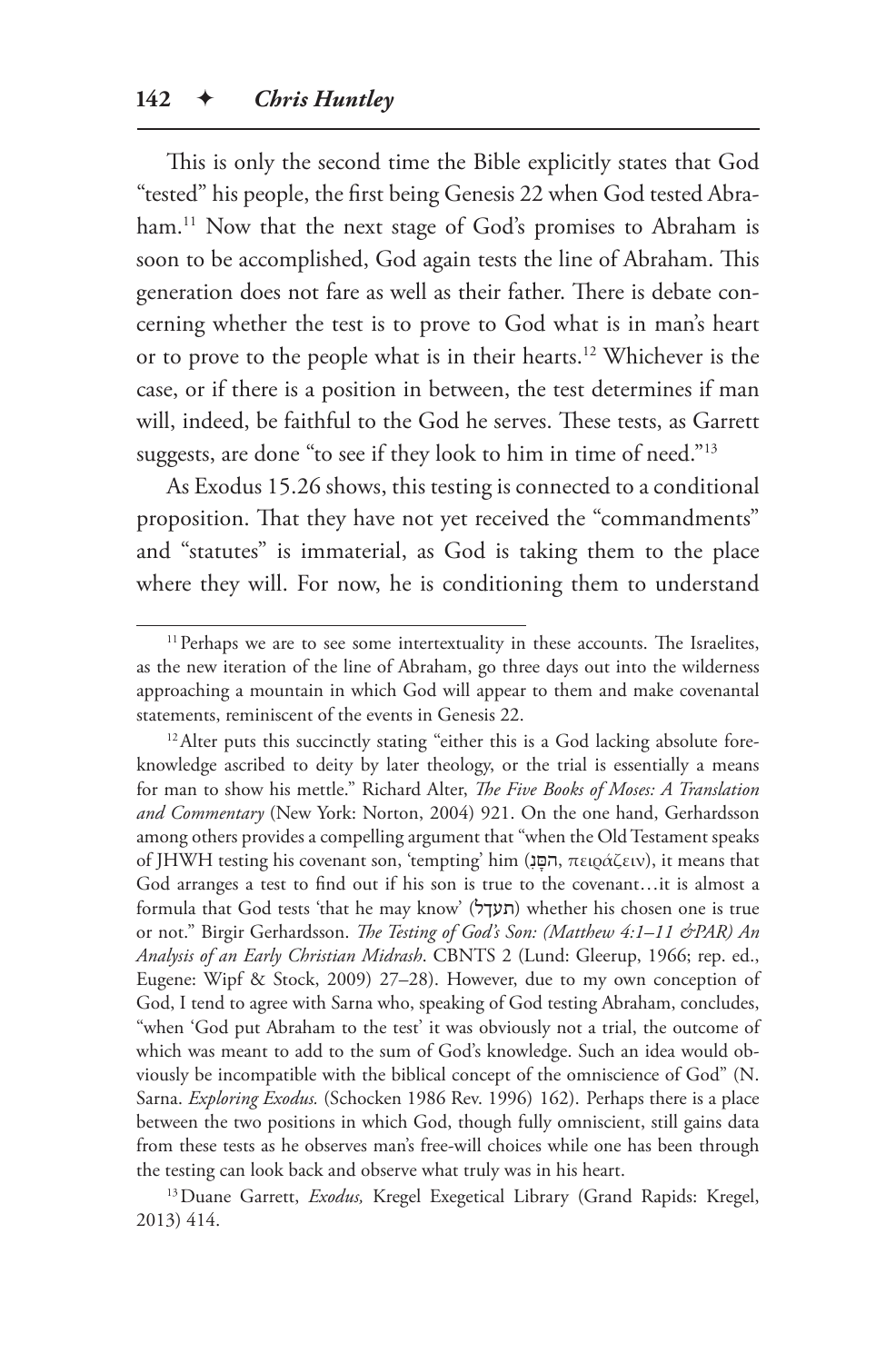that his disposition as a healer or a destroyer is dependent upon their obedience. Again, in the apodosis, God contrasts his work at Marah with his works in Egypt to show their options. As Brueggamann points out, whether YHWH treats them like the Egyptians or not has to do with their ability to make "a deep and intentional break with Egypt in order to be healed."14 As we see moving forward, Israel does not make this break.

In Exodus 16, the children of Israel are tested again. After leading his people away from Marah, YHWH takes them to an oasis in which there is plenty of water and some food. It is a decent place to stop, but it is not a sufficient place to stay.15 Judging by the response of the people, they might have been content to settle in Elim and forgo the land of promise altogether. As soon as they depart from Elim, the grumbling begins anew.

Again in Exodus 16 God "tests" his people. In this instance, God declares the test will determine "whether they will walk in my law or not" (v. 4). After leaving Elim, which provided relative comfort, the people begin to "grumble" again, this time about the lack of food. For a Hebrew word first introduced in ch. 15, it is impressive that the word "grumble" appears eight times in ch. 16. While repetition is common within the Hebrew Bible, typically it is there to serve a purpose. As Revell suggests, "the purpose of repetition is, in general, to draw the item repeated to the attention of the hearer or reader, to mark it as significant."16 While repetition is common within the Hebrew Bible, typically it is there to serve a purpose. Even then, repetition on this scale is somewhat unusual, especially for a word

<sup>14</sup>Walter Brueggemann, "Exodus," in Leander Keck, ed., *The New Interpreter's Bible Commentary* (Nashville: Abingdon, 1994.) 1:809.

<sup>15</sup>Enns suggests that Elim "foreshadows…entrance into the Promised Land" which is "a glimpse of what is to come, the lush land of Canaan." Peter Enns, *Exodus,* NIVAC (Grand Rapids: Zondervan, 2000) 324. Though this is probably true, it is important to remember that it is not a replacement for the promised land.

<sup>&</sup>lt;sup>16</sup>E. J. Revell, "The Repetition of Introductions to Speech as a Feature of Biblical Hebrew," *VT* 47 (1997) 92.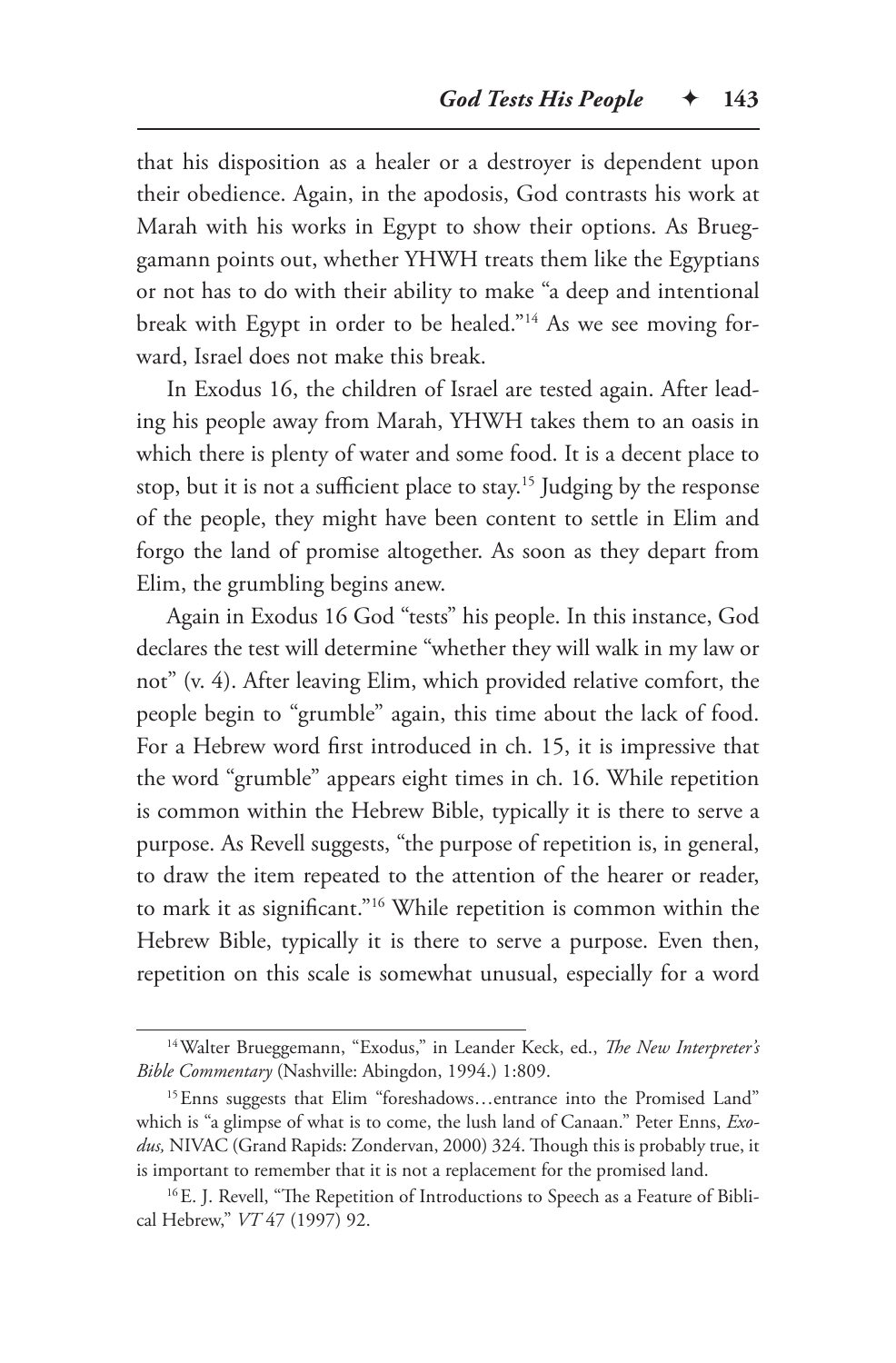which is hardly used outside the context of the exodus generation.<sup>17</sup> Thus, when we see this large-scale repetition, the significance is unmistakable. This is a group of people who, as they experience more demonstrations of God's deliverance and care, become less inclined to trust him.18

This lack of faith is illustrated by the test in this section. YHWH tells his people he will "rain down" bread from heaven for them, but they are only to collect enough for one day's worth and not to save any until morning. Considering their complaint concerns the lack of food in the wilderness, perhaps it is unsurprising some ration their manna, scared the food source would soon be just a memory like the oasis of Elim. This simple action demonstrates a lack of trust in God to provide what he promises. By noting the tents filled with outcries of disgust followed by people exiting their tents to remove the rotted refuse, it was probably obvious who had disobeyed by keeping manna overnight. Moses becomes angry with them, as they failed the test concerning whether the people listen to God's instructions or not.

Of course, there is one more test concerning God's law for the Israelites in Exodus 16. Though they are told not to save any overnight, and some try to do so with catastrophic results, on Fridays God tells them to save an extra omer's worth overnight so the Sabbath Day could be kept holy. Of course, the twenty-first century reader understands the significance of this command, but those receiving this command in the wilderness are hearing it for the first time as this is

<sup>17</sup> John Durham, *Exodus* WBC (Dallas: Word, 1987; rep. ed., Grand Rapids: Zondervan, 2015) 211. Here Durham states, "the verb is ולּן. It is used only of the 'murmuring' or 'grumbling' of Israel against their leaders, primarily in the period of Moses' leadership between Egypt and Canaan in Exod 15, 16, and 17, and in Num 14, 16, 17. The one additional context is Joshua's wars of conquest, Josh 9.18; Psa 59.16 appears to refer to the 'roving, prowling, scavenging' of wild dogs, another meaning of ןול."

<sup>&</sup>lt;sup>18</sup> While true that their "grumbling" was technically against Moses and Aaron, much of the repetition in this section is to signify that all of the grumbling is ultimately against God. Moses and Aaron deflect the complaints rightfully acknowledging that they do not have high enough authority or power to warrant such grumbling (vv. 7–8).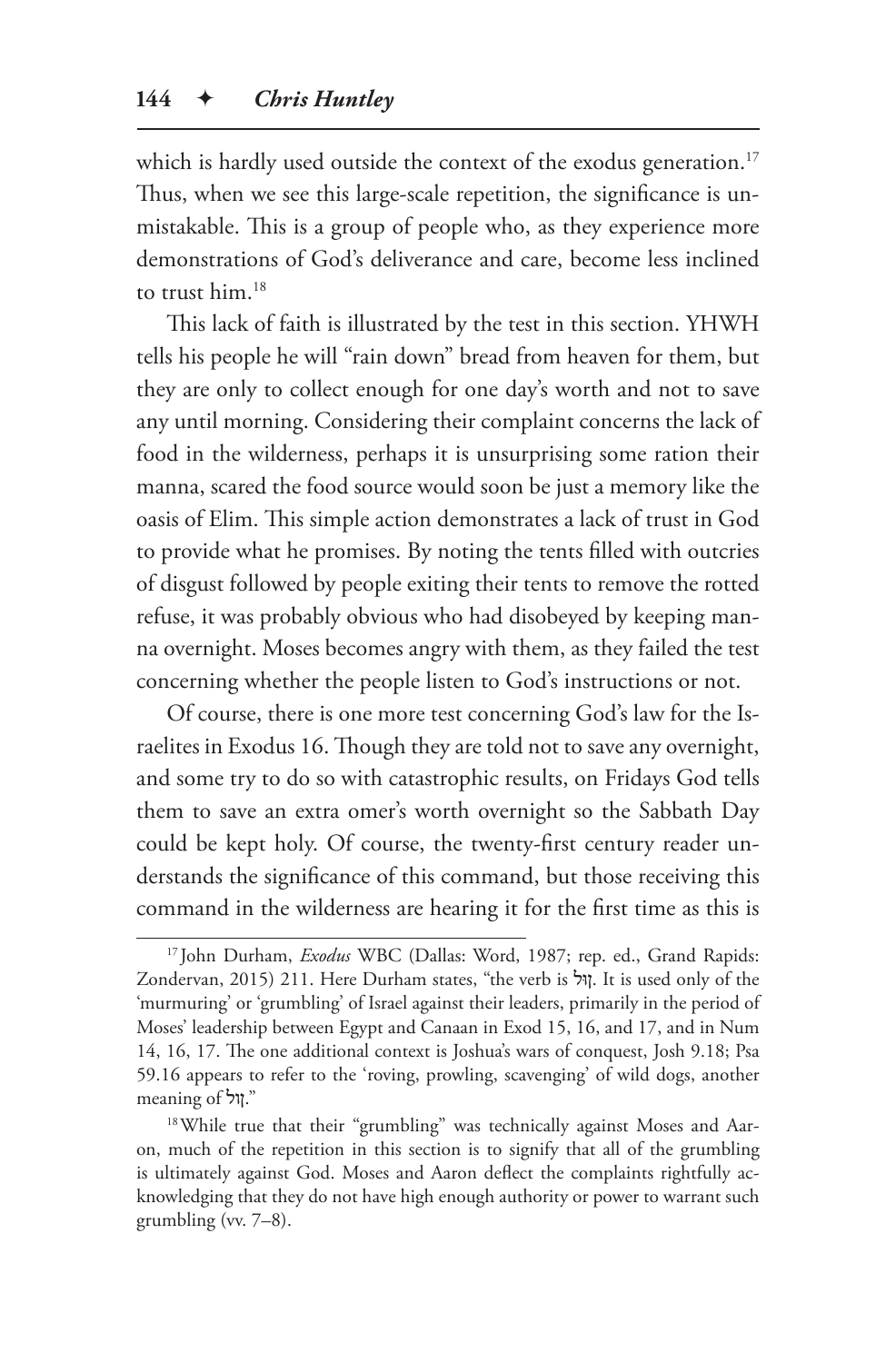the first time "Sabbath" appears in the Hebrew Bible.19 And just as "grumble" was significantly repeated numerous times, "Sabbath" is repeated four times in vv. 22–30, demonstrating how important it was to follow this command.<sup>20</sup>

Even so, Israel again fails the test.<sup>21</sup> Despite the command, some leave their tents on Saturday morning to gather manna and they find none. Again, Moses would easily have seen who disobeyed as they left their tents to gather, those whose lack of faith he found disturbing. This failure undoubtedly has greater consequences than leaving manna overnight to rot on the other days. In those instances, there was still manna to gather. Disobedience on this day means the family goes without.

Just as at the waters of Marah, this narrative comes with an "I Am" statement. God declares the miraculous nature of the manna in the wilderness is done "so you shall know that I am the LORD your God" (v. 12). Again, a testing narrative connects back to the plagues of Egypt as God is demonstrating how much differently he treats those who follow his laws and commandments. As Fretheim points out, "in the seventh plague, God 'rained' hail upon Egypt,

<sup>&</sup>lt;sup>19</sup> Closely associated with the Sabbath, this is one of only three contexts in which the phrase "the seventh day" appears: (a) the creation narrative in Genesis 2; (b) the seven days of the Feast of Unleavened Bread and the Passover; and (c) here in connection with observing the Sabbath.

<sup>&</sup>lt;sup>20</sup>Though the Sabbath is an important aspect of God's relationship with his people, it is not in the scope of this essay to discuss the specific nature of the Sabbath except as a test for Israel. The significance will be firmly established when Israel reaches Sinai and receives the Decalogue in Exodus 20. Until then, this narrative serves as a foreshadowing of what is to come. For a good treatment of the Sabbath, see David McClister, "The Promise of a Sabbath Rest," in Daniel Petty, ed., *Florida College Annual Lectures 2003* (Temple Terrace, FL: Florida College, 2003) 213–232.

<sup>&</sup>lt;sup>21</sup> Interestingly, Moses does not simply call out the individuals who failed the tests. Because a portion of the group did not keep God's laws, all of Israel is at fault. When God confronts Moses about it, he says, "How long will you refuse to keep my commandments and my laws?" The "you" is a plural you which includes Moses and all of the people. Though it seems strange to our twenty-first century western minds, God's people were not characterized by rugged individualism, but by a corporate accountability. When a portion fails, they all fail.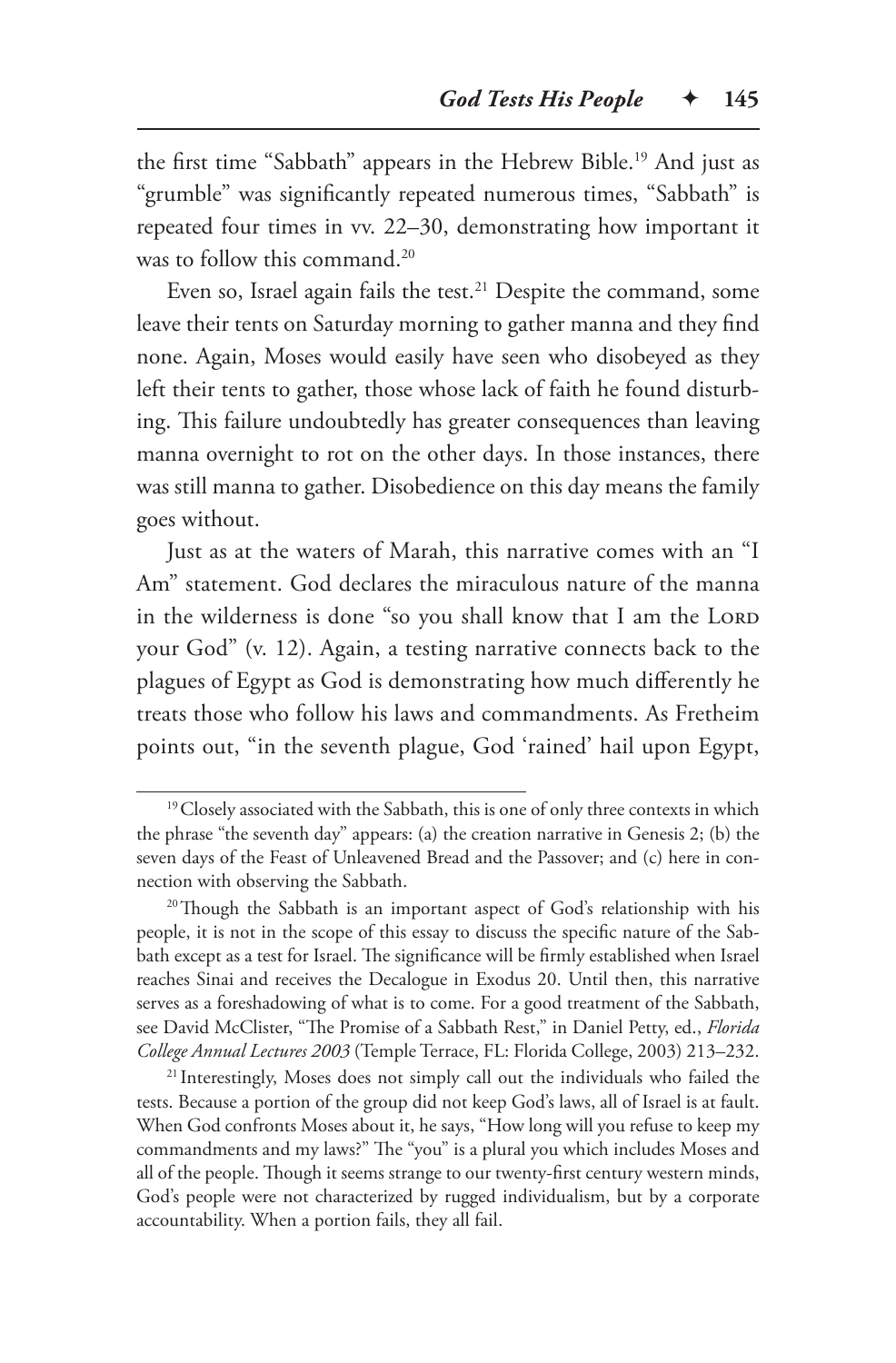which destroyed the food sources (9.18, 23), here God 'rains' bread from the heavens (16.4)."22 Through the tests, YHWH not only places his people in positions which test their faith, but he also puts himself in a position to care for them and emphatically prove that he is worthy of their trust.

In the third testing narrative in Exodus 17, the Israelites again find themselves without water. Unlike at Marah, this time there is no water in sight that could be healed. The people who have continually displayed a lack of trust in God act as expected. Confronted with the scenario of stopping in a place with no water, they do what they have always done. However, a new word is introduced in this section: "quarreled" (v. 2). Stuart suggests this would be better translated as "protested" as "'quarreled with' tends to imply a heated argument back and forth between Moses and the people."23 This indicates that the people are becoming more belligerent through these narratives.

The belligerent nature of Israel is also demonstrated in the nature of the "test" in this third of the testing narratives. In each of the previous two tests, it was YHWH who "tested" Israel. Though all the elements of a test are here, and Psalm 81.7 clearly shows that the Lord saw this narrative as a test, the text here does not explicitly say that God was testing his people as found in 15.25 and 16.4. Instead, Moses declares that it was Israel who tested YHWH (v. 2). This is later confirmed by the narrator in v. 7 who says Israel "tested the LORD by saying, 'Is the LORD among us or not?'"

The transition from God testing Israel to Israel testing God is significant. From our twenty-first century western perspective, it might seem proper that as God tests Israel, Israel has every right to test him in return. However, in most other societies, the folly would be apparent. God does not need to be tested. Lamprecht does not mince words, stating, "discontent with divine provision in the wilderness is characterized as unbelief, lack of trust and a violation of the basic

<sup>22</sup>Fretheim, *Exodus* 175.

<sup>23</sup> Stuart, *Exodus* 388.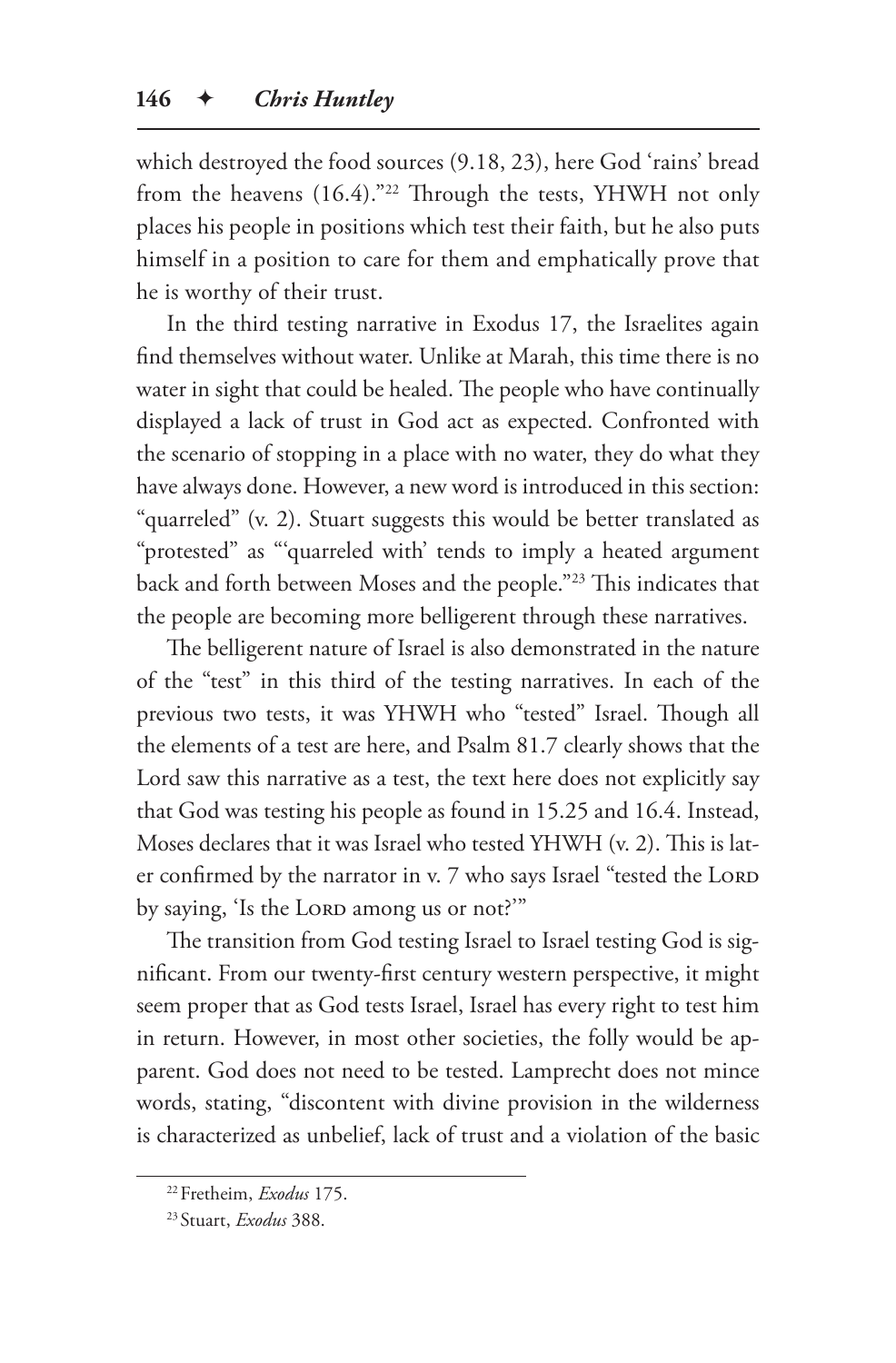obligation of the covenant."24 God has already demonstrated he can be trusted. As Hamilton puts it, "testing God is demanding that he jump through our hoops and make himself answerable and accountable to us. Sovereignty passes to us."25 Yet this is the response of those who face adversity without faith. The question becomes, "Is the Lord among us or not?" (v. 7). In essence, every instance of an improper response to God's testing is testing God in return. This is why the Lord states that Israel tested him "these ten times" when he condemned them to wander in the wilderness for forty years (Numbers 14.22), even though there is no explicit mention of ten times of testing. It is simply a statement concerning how often Israel failed God's tests by testing him in return.<sup>26</sup>

After the failure of the exodus generation at Kadesh in Numbers 14, there arose a new generation of Israelites. At the end of forty years, on the plains of Moab looking into the land of promise, as Moses provides the Law for a second time to the new generation, he reminds his hearers not only of God's miraculous help for them through their time in the wilderness, but also of God's continued testing. In Deuteronomy 8, Moses focuses on the events of the testing narratives and how God used the wilderness wandering as a test. Lohfink provides a chiastic structure for Deuteronomy 8 which centers around v. 11 in which Moses says, "Take care lest you forget the LORD your God by not keeping his commandments and his rules and his statutes, which I command you today."27 This wording con-

<sup>&</sup>lt;sup>24</sup> Liana Lamprecht, "Reading Matthew 6:13A ('Lead Us Not Into Temptation') Within the Massah-Matrix: Biblical and Historical Literary Evidence for a Further Consideration of the Sixth Petition in the Lord's Prayer," *Journal of Early Christian History* 6 (2016) 37.

<sup>25</sup>Victor Hamilton, *Exodus: An Exegetical Commentary* (Grand Rapids: Baker, 2011) 263.

<sup>&</sup>lt;sup>26</sup>For a more thorough treatment of Numbers 14.22, see Reagan McClenny, "They Will Not Enter My Rest," in Thomas Hamilton, ed., *Florida College Annual Lectures 2022* (Temple Terrace: Florida College Press, 2022) xx-xx.

<sup>27</sup>Norbert Lohfink, *Höre Israel: Auslegung von Texten aus dem Buch Deuteronomium,* Die Welt der Bibel 18 (Düsseldorf: Patmos Verlag, 1965) 76, as quoted in R. O'Connell, *Vetus Testamentum* 40 (1990) 437.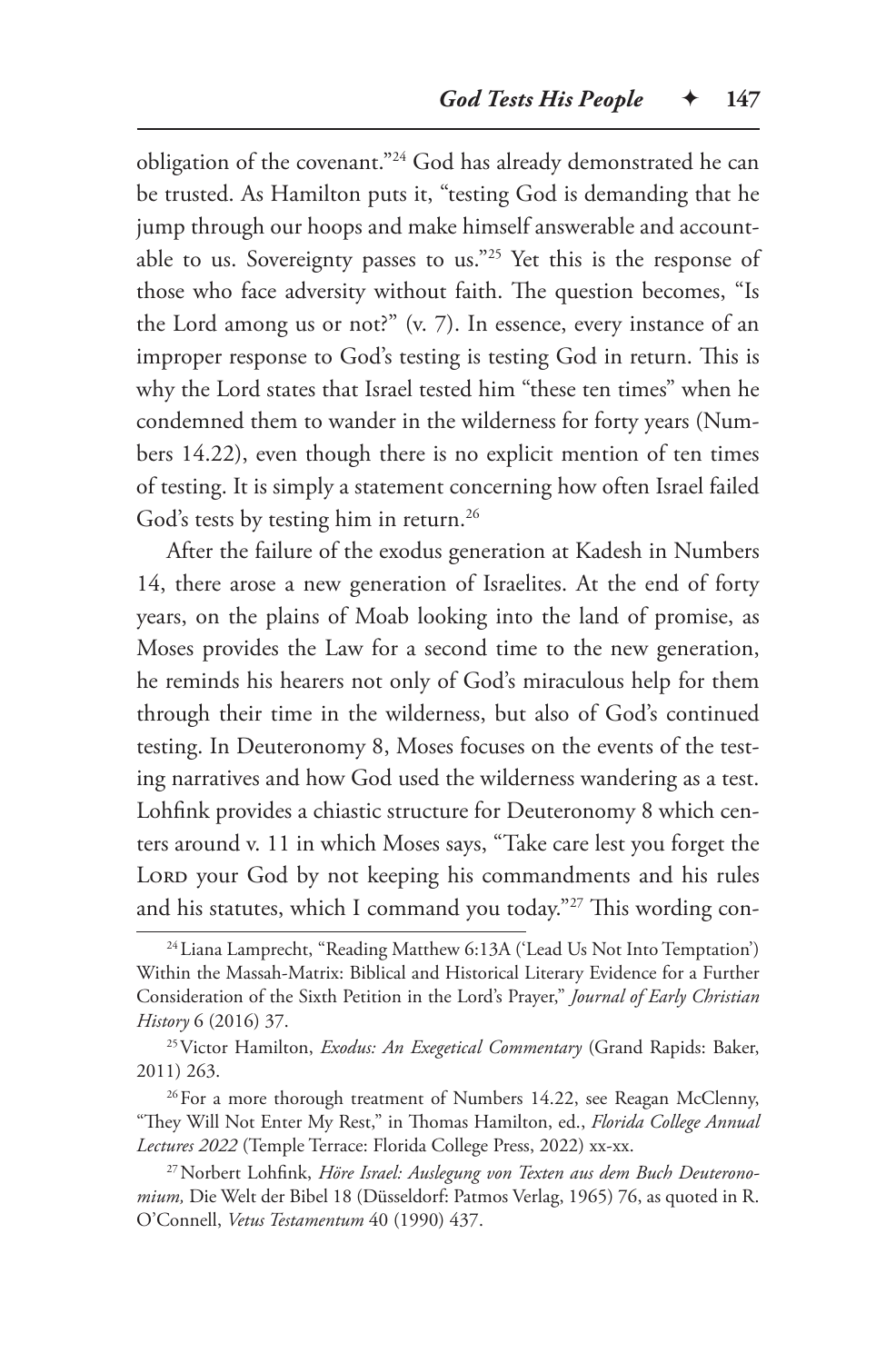nects directly to the purpose of the "tests" in Exodus 15.25–26 and 16.4. In fact, Deuteronomy 8 serves as the perfect summation to wilderness testing narratives as Moses tells them the purpose of their wandering was that God

…might humble you, testing you to know what was in your heart, whether you would keep his commandments or not. And he humbled you and let you hunger and fed you with manna, which you did not know, nor did your fathers know, that he might make you know that man does not live by bread alone, but man lives by every word that comes from the mouth of the LORD.... Know then in your heart that, as a man disciplines his son, the Lord your God disciplines you (Deut 8.2–5).

In this way, Moses connects the tests in the wilderness with instruction and discipline so that after this new nation, the son of God, conquers the land, they would mature into a beacon of light that would draw all the nations to YHWH. Unfortunately, Israel's history does not follow this path.

## **The Testing Narrative**

Throughout the Old Testament, with few exceptions, Israel continues to follow in the steps of their forefathers as they fail the tests God provides. These failures not only show the inadequacy of God's people, they also setup the one who will step in as the Son of God *par excellence*. As Blomberg notes, Jesus' temptation narrative in the wilderness "recalls the wanderings of the Israelites in the wilderness. Jesus will succeed as the true representative and fulfillment of Israel where Israel had failed (Deut 8.2)."28 The parallels between the gospel accounts of Jesus' temptations with the exodus generation are striking.29

<sup>&</sup>lt;sup>28</sup> Craig Blomberg, Matthew, NAC 22 (Nashville: B & H Publishing, 1992) 83.

<sup>&</sup>lt;sup>29</sup> For parallels between Jesus and the exodus generation, see Richard Patterson and Michael Travers, "Contours of the Exodus Motif in Jesus' Earthly Ministry" *WTJ* 66 (2004) 25–47. Though some of the connections seem contrived, overall they adequately connect parallels (or contrasts) from the exodus with Jesus.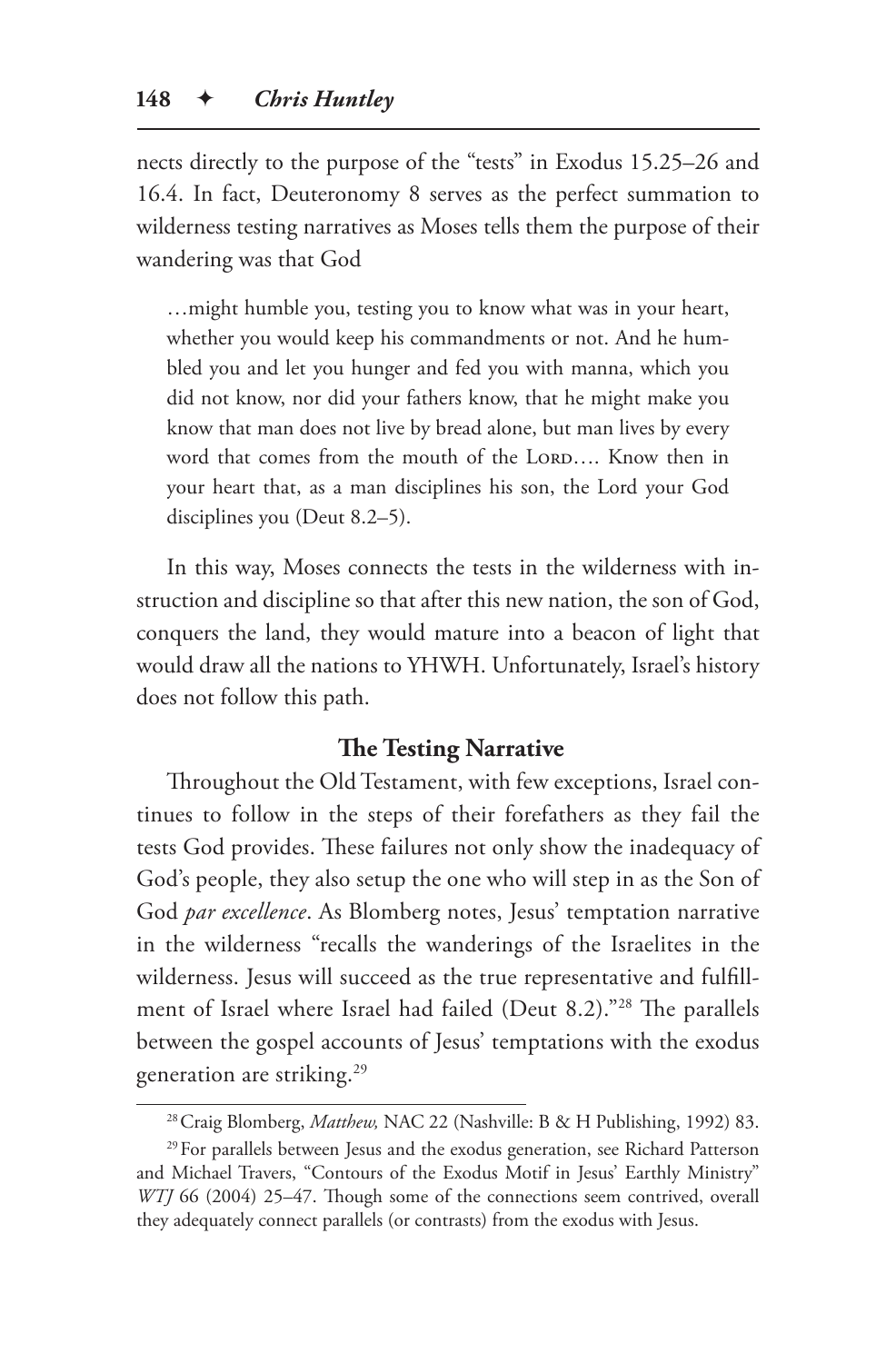Focusing on the narrative in Matthew 4, some connections stand out. Jesus going without food (and presumably water) in the wilderness (v. 2) hearkens back to Israel's lack of food and water. The forty days and nights Jesus fasts in the wilderness (v. 2) parallels the forty years that Israel wandered in the wilderness.<sup>30</sup> The temptation to turn stones into bread (v. 3) combines Israel's tests in which God rained bread from heaven for them and then provided water from a rock.<sup>31</sup> In response, Jesus quotes Deuteronomy 8.3 which, as previously noted, is directly connected with the wilderness testing narratives. When Satan calls upon Jesus to throw himself down from the pinnacle of the temple (vv. 5–6), Jesus compares the temptation with putting "the Lord your God to the test" (v. 7), that is, testing God to see if God was really with Jesus or not. The final test was a test to engage in idolatry and worship Satan (v. 9), a temptation which first became a snare in Israel's wilderness experience (Exod 32; Num 25) and remained one throughout the Old Testament.

As parallel as these narratives appear to be, Patterson and Travers argue that they should more properly be characterized as "contrasts."32 Though the exodus generation constantly failed the tests by putting God to the test, Jesus successfully overcomes the temptations he encounters. He does not grumble over his lack of food and water, but instead focuses on the need to hunger and thirst for the word of God. Jesus does not demand a sign to demonstrate whether or not God is with him. Jesus does not bow down to or seek out refuge with one who promises to provide temporary relief but would turn out to be a horrible master. Where Israel fails, Jesus succeeds.

<sup>&</sup>lt;sup>30</sup>The forty days and nights could also be connected with the time Moses spent on the mountain (Exod 24.18).

<sup>&</sup>lt;sup>31</sup> Gerharddson, comparing the exodus narratives with Jesus' temptation narratives, observes that while "the differences…are too great for there to be any question of typological connection…it is interesting to note that the raw material for this presentation is also to be found in the wilderness narratives." Gerhardsson, *Testing* 53.

<sup>&</sup>lt;sup>32</sup> Patterson and Travers, "Contours" 39.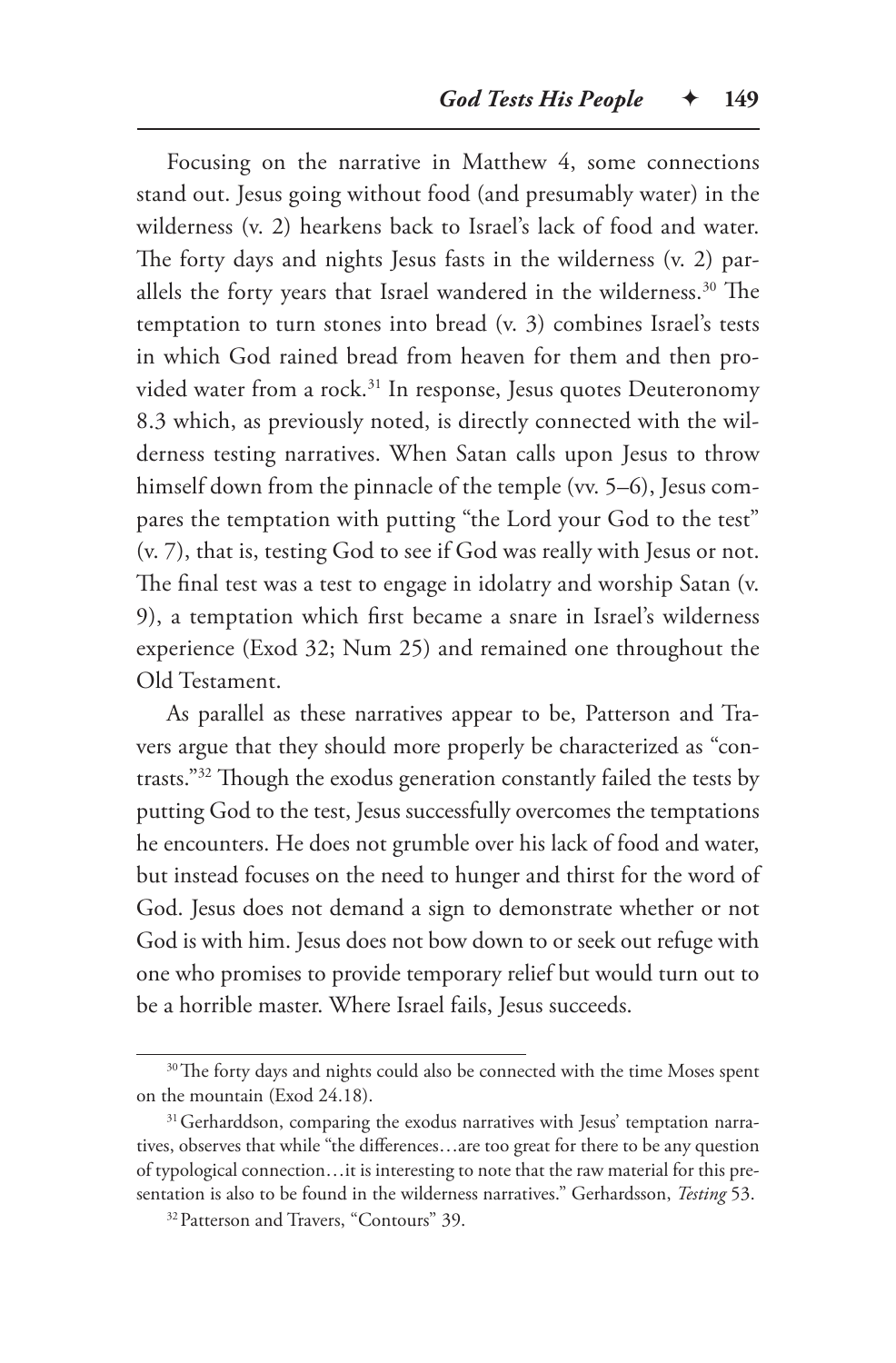In this, Jesus as the true Son of God provides the perfect embodiment of what it means to be part of the people of God. In Hebrews 4.15, the author argues for Jesus' credibility to serve as a priest, stating that Jesus "in every respect has been tempted as we are, yet without sin." This short statement speaks volumes concerning the testing of Jesus. Jesus passed every test, which included more than the three temptations found in this testing narrative. His entire life was lived as a human who did not sin. Doing so, he not only provides an example of how it can be done, but he becomes equipped to come to the aid of those who wish to follow him.

## **Testing Narratives for the People of God**

God's tests do not conclude with the temptations of Jesus. Just as Jesus was tempted, so are those who follow him. Lamprecht astutely notes:

New Testament uses of the verb *peirazō* are, however, not limited to the temptation-of-Jesus narrative, but also refer to the testing of Christians (1 Pet. 1.6; 4.12 and Jas 1.2). Christians are warned to protect themselves with spiritual armour (Eph. 6.10–17) against the attacks of the 'prince of this world' and to stand firm and watchful in prayer (1 Pet. 5.8)…. Humanity is in constant danger of falling into sin, because Satan can use all sorts of things to lead us into temptation (1 Cor. 7.5; 1 Thess. 3.5), to seduce us from the course which God has appointed for us.<sup>33</sup>

Gerhardsson suggests it is not enough to understand a "test" from God as simply challenging one's allegiance. A test is better thought of "as the paternal act of discipline and a part of a son's upbringing."34 He

<sup>33</sup>Lamprecht, "Reading Matthew" 38.

<sup>&</sup>lt;sup>34</sup> Gerhardsson, *Testing* 32. In this section, Gerhardsson shows how the Hebrew "*nâsâh*" is often connected with other Hebrew words regarding training. As he suggests, "since...the verb 
ποιράζειν) is used alongside other terms for discipline and education, it is enriched by their overtones; it has something of this meaning even when it occurs in Deuteronomy. In 8:2 ff, with which the accounts of Jesus' temptations are so clearly connected, the wandering in the wilderness and the feeding with manna are seen in terms of education and discipline." Ibid. 34. His connections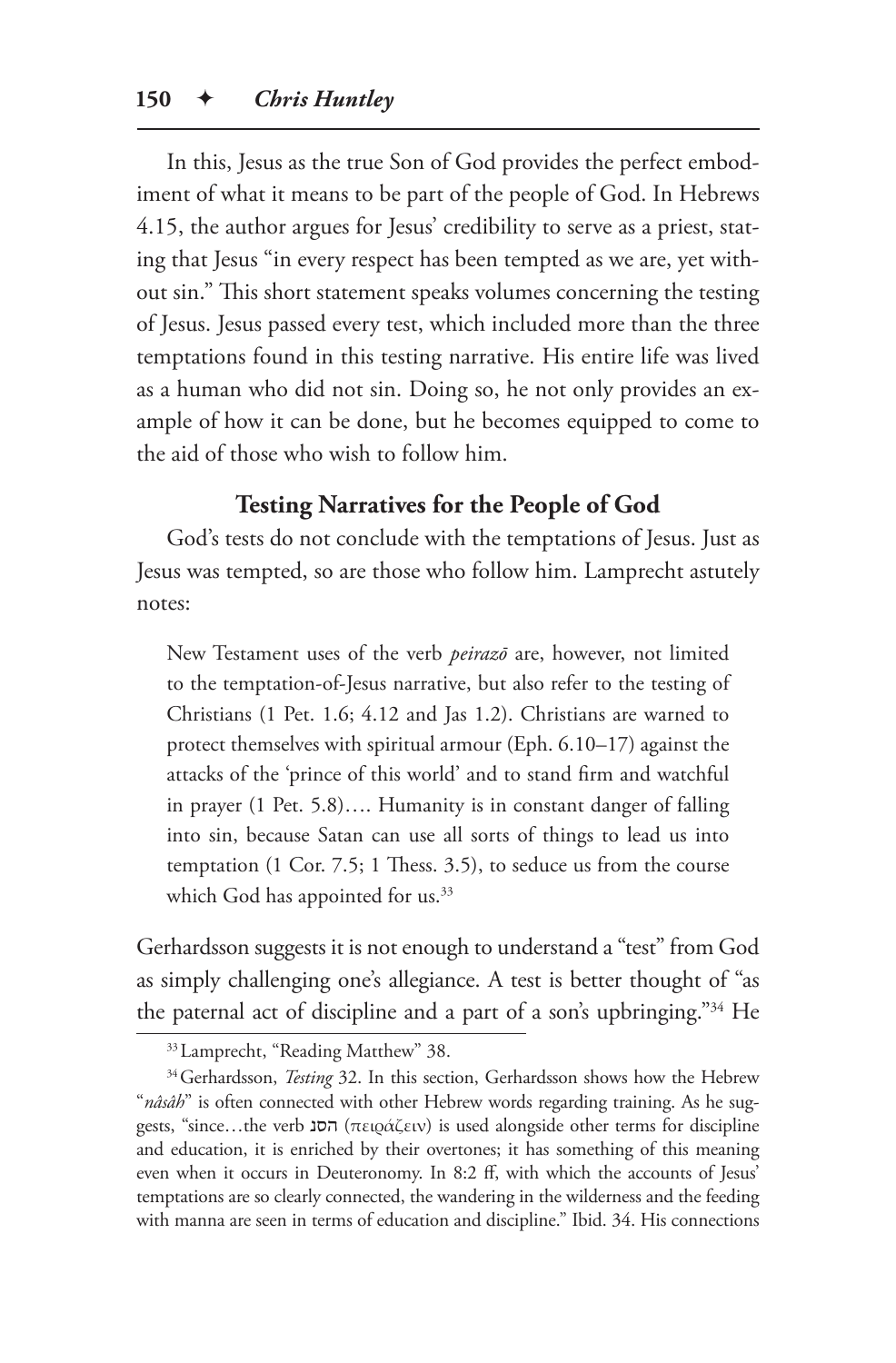goes on to say, "The Rabbinic literature has many variations of the thought that JHWH tests, disciplines and chastens the son whom he loves, sometimes referring to the people of Israel and sometimes to the individual."35 As seen previously in Deuteronomy 8.5, the conception of tests as "discipline" from a father is fully in force. Thus, in the New Testament, testing—which often came through the form of suffering—was seen as a demonstration of God's love as the heavenly father.

No New Testament author speaks more to this than the author of Hebrews. As noted earlier, the Hebrews author focuses on Jesus as the high priest and example for others to follow in 4.15. This theme carries through the entire letter and comes to a climax in chs. 11–12 where the author lists many who demonstrated faithfulness, culminating in Jesus.

As McClister points out, Hebrews 11 follows a form of rhetoric knows as "epideictic speech in which figures from the past were praised in order to strengthen the hearer's commitment to the values those figures embodied."36 The question becomes, however, what are the values the Hebrews author praises? Hebrews 11 is often viewed, as Allen indicates, as a "Conviction to Live by Faith."37 Whereas there is a sense in which this is accurate, there is also a sense in which this common assumption concerning Hebrews 11 is misleading. Hebrews 11 is not a Hall of Fame of people who lived faithful lives.<sup>38</sup> In

37David L. Allen, *Hebrews,* NAC 35 (Nashville: B & H Publishing, 2010) 538.

<sup>38</sup> Halls of Fame recognize those who stand out as the greatest in their respective fields. This would suggest, as many have, that Hebrews 11 is focused on the people who lived faithful lives. While there are some listed, such as Abraham, Joseph, or Moses, who arguably lived faithful lives, it is difficult to use this as the criterion for inclusion. Consider that the exodus generation is included in Hebrews 11 as those who acted by faith (v. 29). As has been noted in this paper, as well as earlier in the letter to the Hebrews (3.16ff), that generation was most decidedly not faithful for their entire lives. It is also difficult to explain why Jephthah or Samson, solely based on the narratives from Judges, would be on a list of people who lived faithful lives to the Lord.

with instructional words in Exodus and Deuteronomy such as "that you may know" show this added level of meaning which shows that the "tests" are also about discipline.

<sup>35</sup> Ibid., 33.

<sup>36</sup>David McClister, *Hebrews* (Temple Terrace, FL: Florida College Press, 2010) 383–84.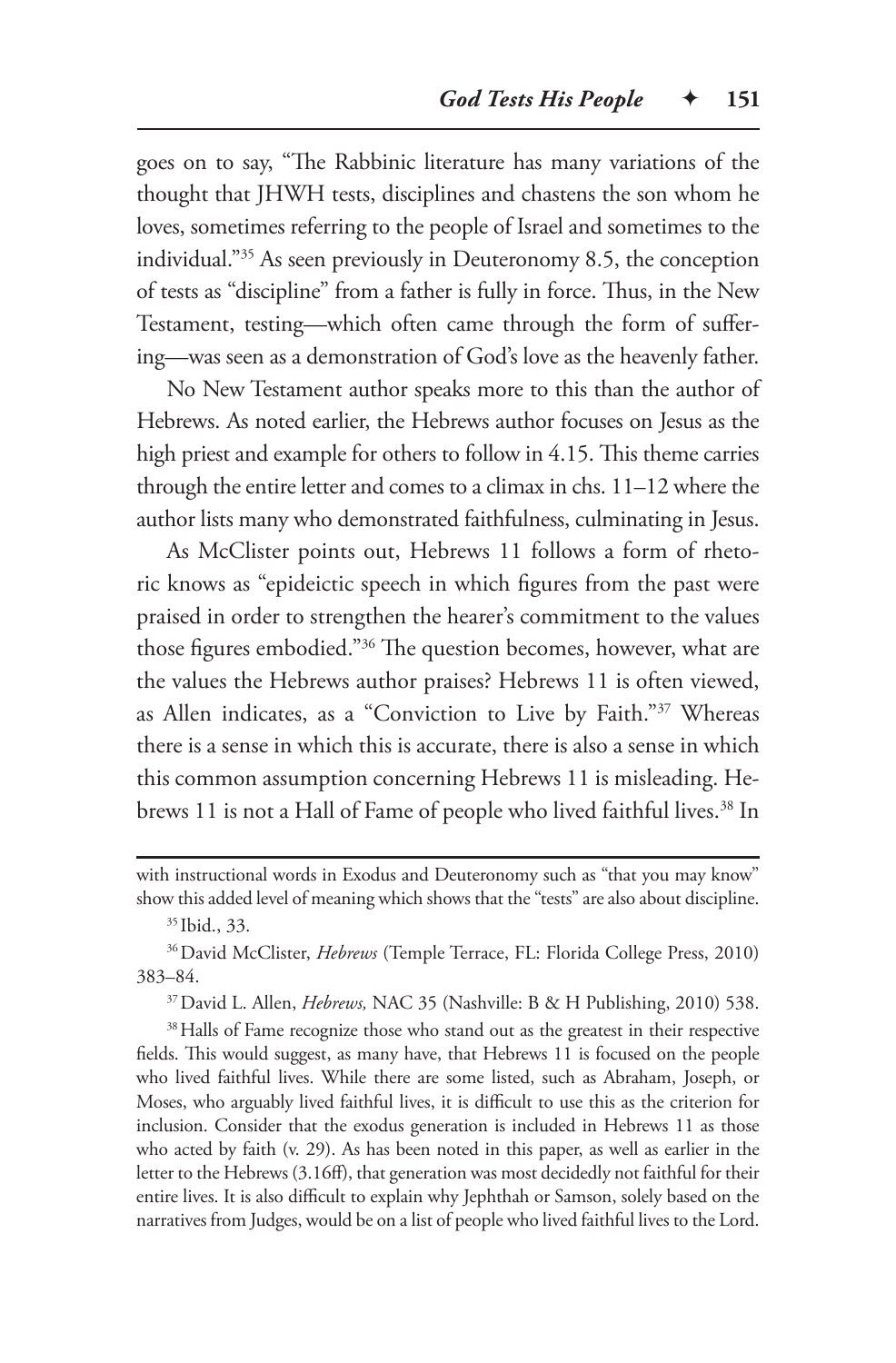fact, there are only twenty people mentioned in Hebrews 11 as those who acted by faith. Comparatively, there are forty different actions which were performed by faith. If one were to suggest Hebrews 11 focuses on the people, he would have to admit, as does Alexander, "It is not only the patriarchs, the founding mothers and fathers of faith's family tree, who are held up as exemplars. The 'great cloud of witnesses' on which 12.1 looks back expands to include aunts and uncles, second cousins twice removed, named and unnamed, too many to number."39 The emphasis is not on the people who live faithful lives to God; the emphasis is on faithful decisions. What is valued in epideictic fashion is not the character of individuals, but the perseverance in the face of adversity that many, including many unnamed in Hebrews 11, demonstrated by their actions.

Though the litany of deeds conducted by faith begins with explicit instances tied to individuals from the Old Testament scriptures, the intensity increases beginning in v. 32 where the author turns away from naming the individuals to naming only actions performed. The first series of examples in vv. 33–35 speak of those who acted by faith and were delivered from their suffering. However, lest one think the answer to prayer is earthly deliverance, vv. 36–38 speak of those who were not delivered from their earthly suffering. Sometimes God's people act by faith and are not rewarded with deliverance. Even so, the point the Hebrews author makes is that perseverance through the test, even if that perseverance leads to physical death, pleases God. These actions sometimes resulted in deliverance, sometimes did not, but were all done by faith and are a part of the great "catalogue of achievements"<sup>40</sup> which the Hebrews author lists.

<sup>39</sup>Loveday Alexander, "Prophets and Martyrs as Exemplars of Faith," in Richard Baukham et al., eds., *The Epistle to the Hebrews and Christian Theology,* (Grand Rapids: Eerdmans, 2009) 407. Alexander goes on to refer to vv. 32–38 as the "catalogue of faith's achievements" as the author does not explicitly connect these actions with any particular person. Ibid. 408. I view the entire litany as a catalogue of faith's achievements whether there is a name connected to it or not.

<sup>40</sup>Phrase taken from Alexander, "Faith" 408.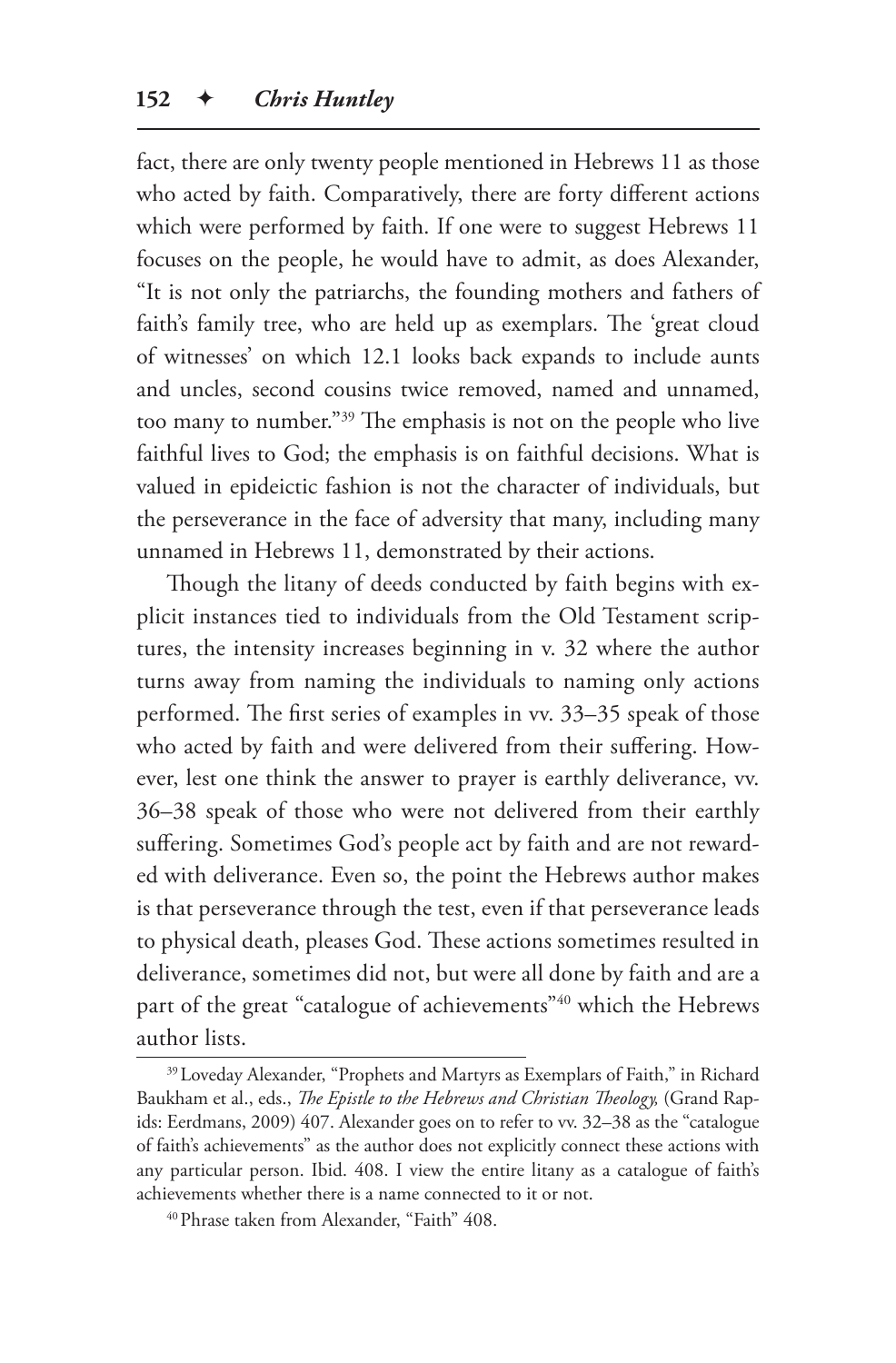The list culminates in the example of Jesus who, as McClister shows, is "not just another example of faithful endurance for the readers to consider…He is *the* example by which their own conduct is to be measured and evaluated."<sup>41</sup> Again, it is not that Jesus lived faithfully his entire life, which he did, but that he made the decision to endure the cross despite the shame it would bring. The Hebrews author specifies this one event.<sup>42</sup>

This is the basis for the exhortation which the Hebrews author gives, "let us also lay aside every weight, and sin which clings so closely, and let us run with endurance the race that is set before us" (12.1). Though it seems the author suggests his readers are running a long endurance race, which would indicate a lifelong faithfulness, Lane sees the language differently. He suggests that the removal of weights and sin is comparable to "the usual preparation of stripping for a race."43 This would indicate that the runner is about to face a trial which he will be going through and must prepare for it. The author has previously reminded them that they have been through such trials before (10.32ff). Now they need to prepare themselves for another test by focusing not only on the examples of all of those who have persevered through their tests in days of old, but also focusing on Jesus who persevered through the cross. As Kamell suggests, "If Christ, the divine Son of God, endured hardship, opposition and persecution to the point of death, the adopted children of God are fairly warned to expect hardships."44

<sup>41</sup>McClister, *Hebrews* 446.

<sup>&</sup>lt;sup>42</sup>To be fair, "the Cross" may be metonymy for every instance in which Jesus lived "by faith" and did not give into temptation, including the previously discussed wilderness testing narrative.

<sup>43</sup>William Lane, *Hebrews*, WBC 47B (Dallas: Word, 1991; rep. ed., Grand Rapids: Zondervan, 2015) 408. To be fair, Lane does not suggest, as I have, that the language of starting a race dismisses the idea of the Hebrews author speaking of a lifetime race. Even so, his point is valid and lends weight to the idea of the author preparing his readers for the start of a new test.

<sup>44</sup>Mariam Kamell, "Reexamining Faith," in R. Bauckham et al., eds., *The Epistle to the Hebrews and Christian Theology* (Grand Rapids: Eerdmans, 2009) 427.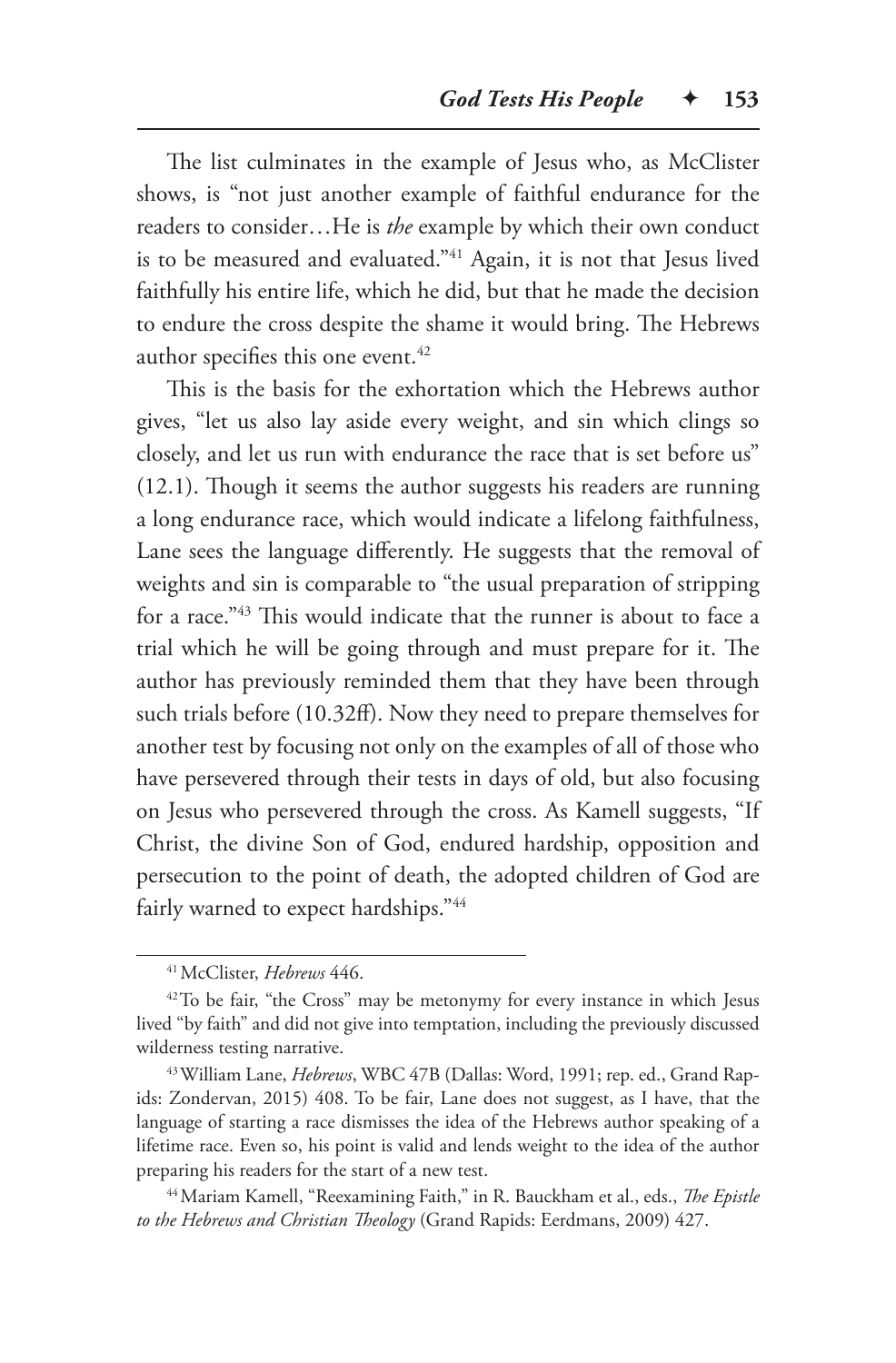The Hebrews author then connects their hardships, or testing, with the discipline of God. Citing Proverbs 3.11–12, the author suggests that the suffering they will endure for the sake of Christ is a function of their relationship with God as their father. In fact, the author assumes that this suffering is a demonstration of God's love for them. Thus, as they stare into the oncoming tests in the form of persecution, they can understand it in the framework of God's love; a God who has not only left them with "a great cloud of witnesses," but who has also joined with their suffering and has demonstrated the value of perseverance through it.

## **The Result of Perseverance in Testing**

After encouraging his audience to practically prepare for the coming storm (Heb 12.12–17), the author then focuses on the eschaton. He reminds them of the eternal reward for this perseverance that is greater than any temporal suffering they might endure. By comparing two mountains, he makes it clear that the mountain for those who endure their testing "by faith" cannot be shaken. There is a hope that by following Jesus, they will have entry onto the holy mountain of God. This hope is reminiscent of a promised land given to the Israelites who came out of Egypt, a hope that did not motivate them properly. This hope is reminiscent of David who in Psalm 95, after looking at the failures of the exodus generation, encouraged his readers to not harden their hearts or put God to the test as he looked forward to a future rest. This hope is the hope we cling to as we contemplate eternity before us.

In a sense, we are also on our way to a "promised land." There is still a Sabbath rest that remains for the people of God (Heb 4.9).<sup>45</sup>

<sup>45</sup> In Deut 12.9–11, Moses connects the promise of land with the promise of rest. David connects this as well in Psalm 95 where, speaking for the Lord, he writes of the disobedient exodus generation, "I swore in my wrath, they shall not enter my rest." YHWH banned Israel from entering the "land" in Numbers 14.23. David calls it "rest." Commenting on Psalm 95, the Hebrews author says there is "a Sabbath rest for the people of God," referring to an eschatological hope of entering into God's eternal rest in the archetypal Sabbath that is still available for God's creation.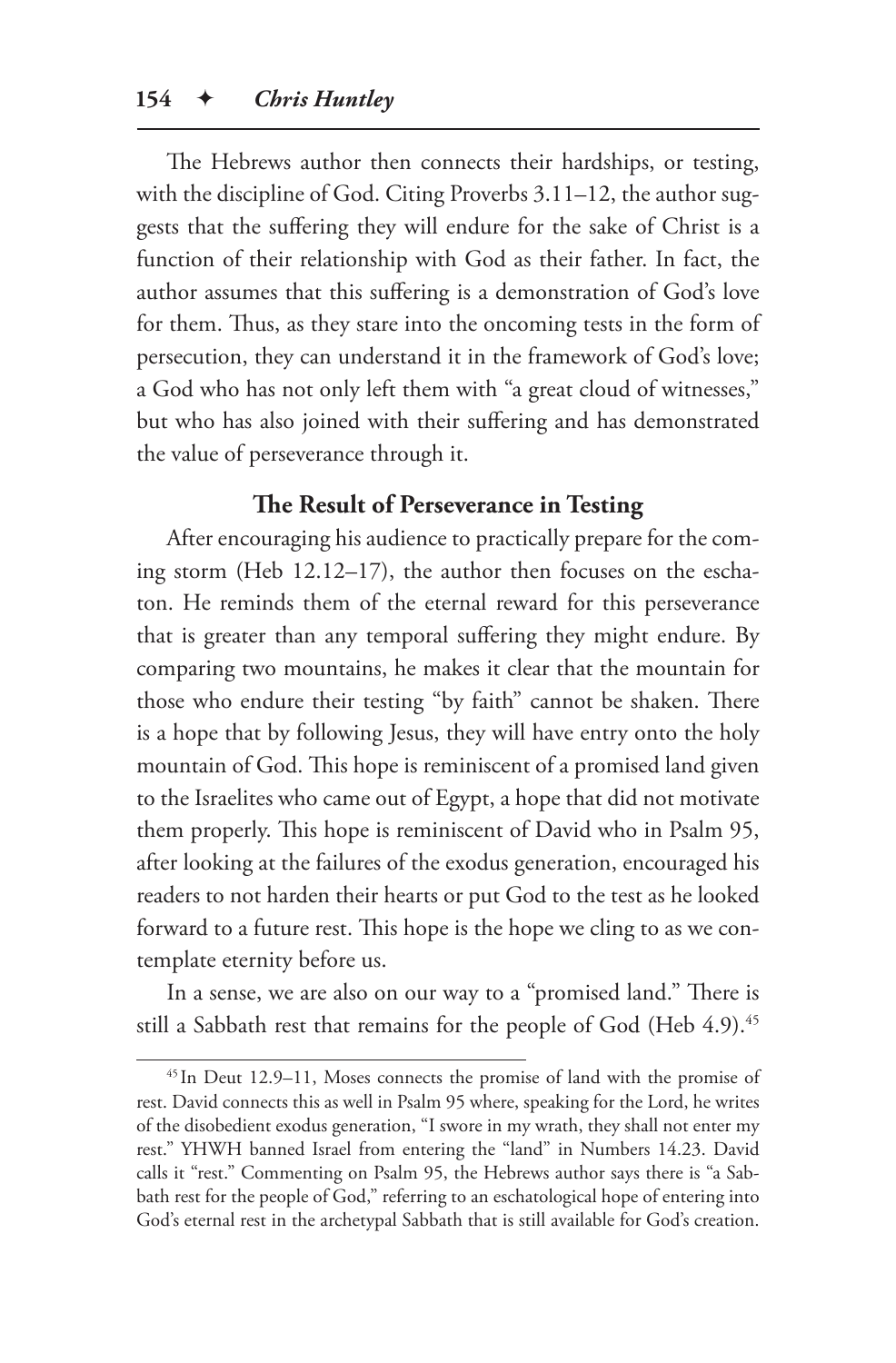Like Israel on their way to Canaan, we live in a now-but-not-yet existence. Though freed from Egyptian slavery, they were still wandering in the wilderness until the completion of the promises. Though they entered into a covenant with God in Exodus 24 and became a great nation as God had promised Abraham, they were a people of God without the fulfilment of the land promise. It was in that crucial time that God tested his people in various ways. We should expect the same kinds of tests today. In fact, though the letter to the Hebrews was written specifically for that audience about a testing they were about to endure, it serves as a timeless document for all generations who continue to face the tests of God in their own wilderness experiences. Every generation of God's people continues to face tests.

One of the greatest realizations from studying through Hebrews 11–12 is understanding our place in the great "catalogue of faith's achievements." The great cloud of witnesses does not end with those mentioned in Hebrews 11. Those first century Christians who read the exhortation and successfully persevered through their testing are now also part of that catalogue. All Christians who died as martyrs or were persecuted in the first few centuries are now a part of that catalogue. All Christians since then who have been persecuted for their faith are part of that catalogue. And as you and I face our own tests and moments of discipline from the Lord, if we also choose faith and persevere, our actions will be added to the catalogue of faith's achievements.

This discussion of perseverance in testing is reminiscent of a section of Theodore Roosevelt's "Man in the Arena" speech:

It is not the critic who counts; not the man who points out how the strong man stumbles, or where the doer of deeds could have done them better. The credit belongs to the man who is actually in the arena, whose face is marred by dust and sweat and blood;

For more on this connection, see Caleb Churchill, "There Remains a Sabbath Rest," in Thomas Hamilton, ed., *Florida College Annual Lectures 2022* (Temple Terrace: Florida College Press, 2022) xx-xx.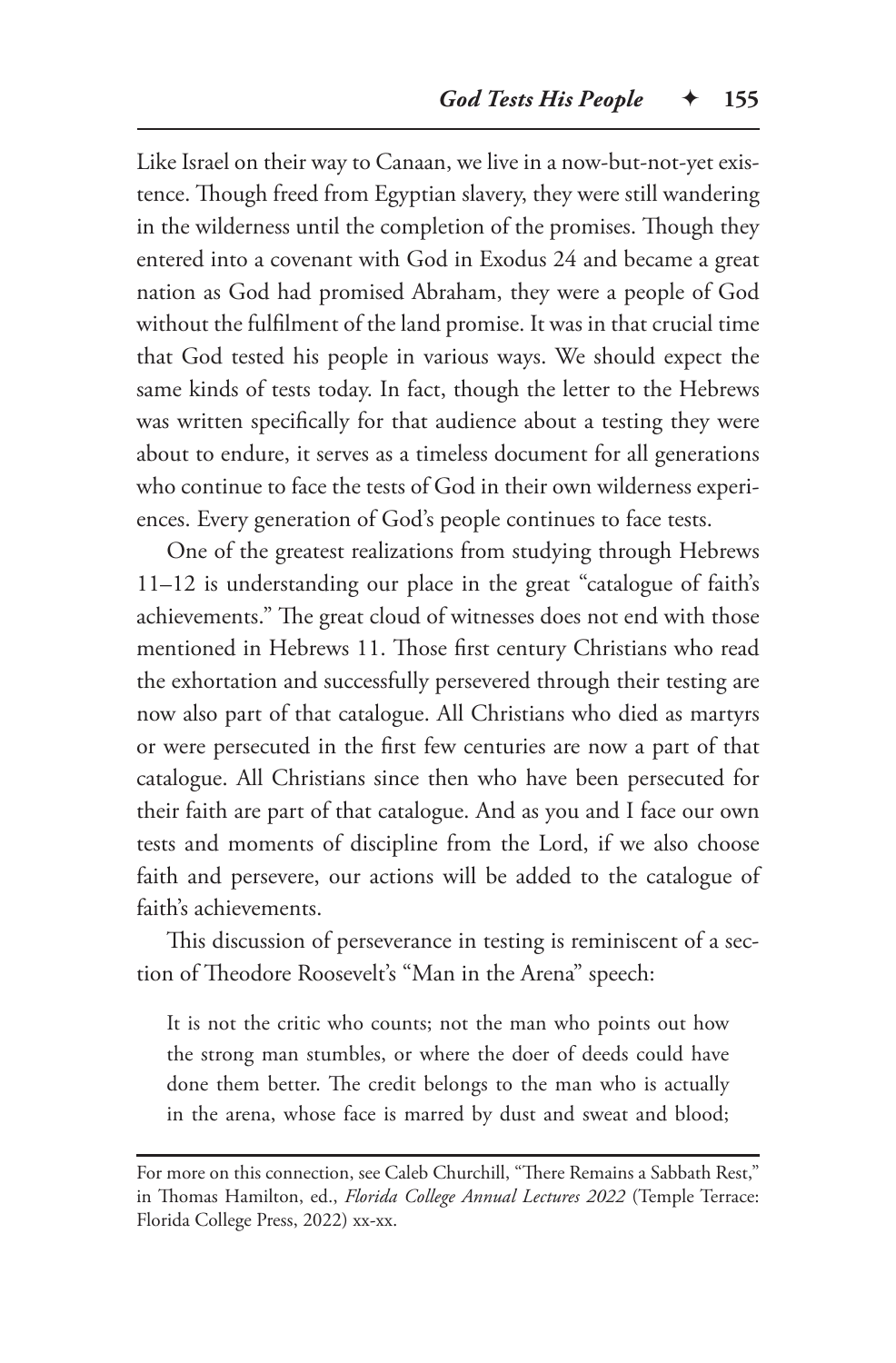who strives valiantly; who errs, who comes short again and again, because there is no effort without error and shortcoming; but who does actually strive to do the deeds; who knows great enthusiasms, the great devotions; who spends himself in a worthy cause; who at the best knows in the end the triumph of high achievement, and who at the worst, if he fails, at least fails while daring greatly, so that his place shall never be with those cold and timid souls who neither know victory nor defeat.<sup>46</sup>

God tests his people. He has always tested his people. As those who have been saved from the bondage of sin and are on our way to our own promised land, let us focus on the examples of those who have been in the arena, have been put to the test and have persevered. As we face our own tests, let us not test the Lord in return and ask, "Is God among us or not?" Let us look to Abraham and to Job who endured great tests from God but never gave in. Let us see the actions of all of those from Hebrews 11 who ran in the arena showing us that trust in God is never misplaced. Let us look to Jesus, the founder and perfector of our faith who endured the cross, despising the shame, and now sits at God's right hand. Let us remember we can always trust God as he has consistently proven himself by always keeping his promises. Let us run every race we face with endurance knowing that in the end, if we never shrink back to destruction, we will also have a place on that great mountain which can never be shaken, a place of rest with all the saints whom the Lord has tested and have persevered.

<sup>&</sup>lt;sup>46</sup>Theodore Roosevelt, "Citizenship in a Republic," April 23, 1910, The Sorbonne, Paris, France. The speech may be accessed online at https://www.theodorerooseveltcenter.org/Learn-About-TR/TR-Encyclopedia/Culture-and-Society/Manin-the-Arena.aspx (accessed 8/15/2021).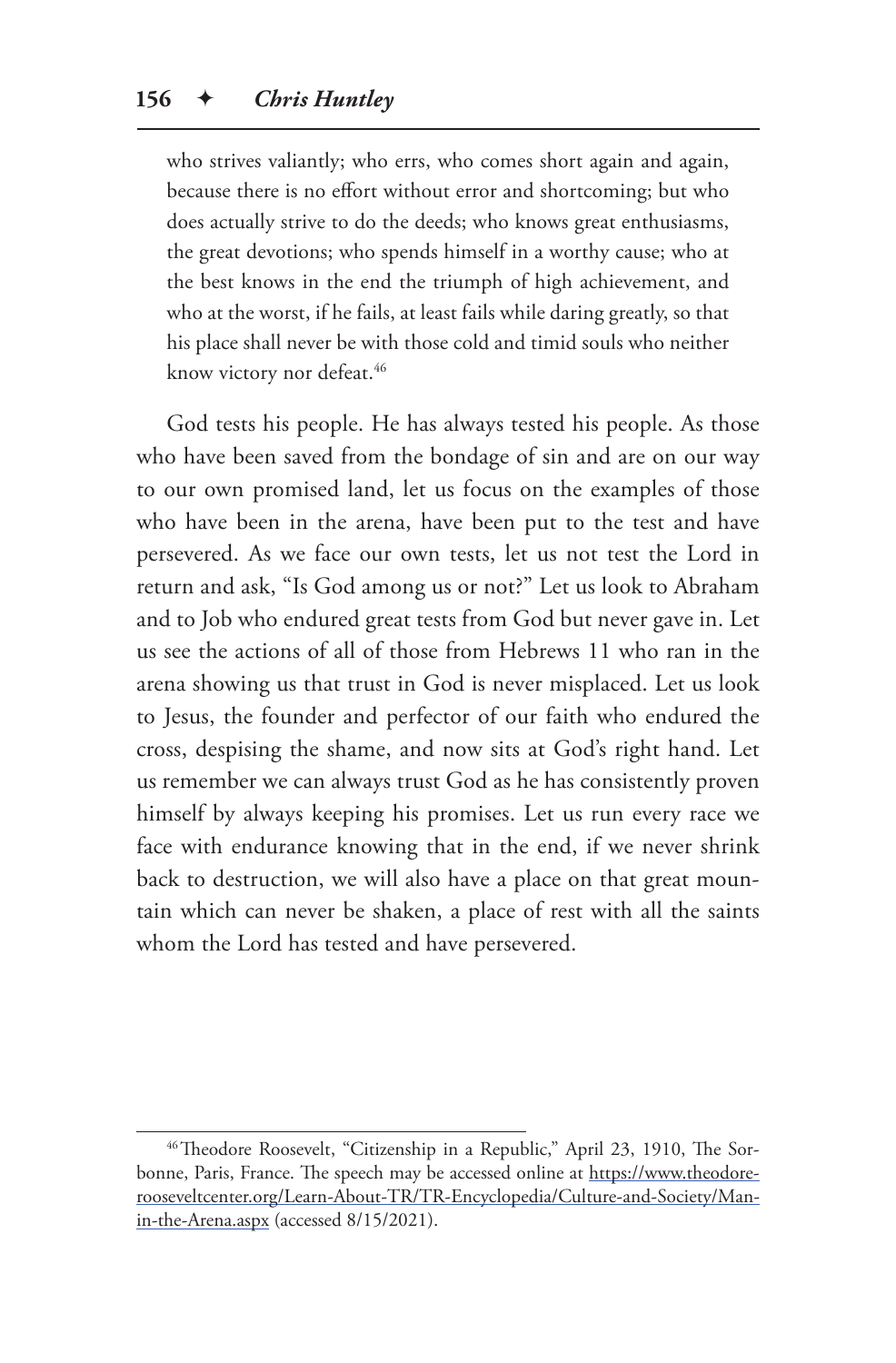# **God Gives the Law**

#### **John Weaver**

Like the liberation from Egypt and the entrance into Canaan, the revelation of God's law at Mount Sinai in Exodus 19–24 was a gift. The value and identity of the gift of the law—its purpose in the life of Israel and its fulfillment in Christ and the Church—are the focus of this essay. My thesis is that the Mosaic law was the gift of God's wisdom for living in the divine presence under the old covenant, and that this law finds its final purpose and fulfillment in the law of Christ, which is the instruction and example of Jesus and his apostles as revealed in the new covenant writings.<sup>1</sup>

### **The Law was a Gift**

Contrary to a view of the law that sees it as a formulaic code for detailed and explicit direction of every aspect of an Israelite's life, the law is better understood as a type of wisdom for the life of the nation of Israel, giving principles for the type of life that should be learned and lived if the Israelites were to be God's people, living in God's presence, and representing God to the world.<sup>2</sup> The pedagog-

<sup>&</sup>lt;sup>1</sup>The Mosaic law is no longer binding on the Christian's life, either in a ritualistic or moralistic sense, and so the view of this essay is distinct from the "theonomic" approach to Law and Gospel. For explication of a theonomic perspective, and arguments for the Mosaic law as God's gracious guidance for the promotion of holiness, and the new law as the fulfillment of the law of Moses, see Stanley N. Gundry (ed), *Five Views on Law and Gospel* (Grand Rapids: Zondervan Academic, 1996).

<sup>&</sup>lt;sup>2</sup>The sapiential and non-juridical function of the Mosaic law in the life of ancient Israel is emphasized in recent scholarship comparing Exodus to literary cov-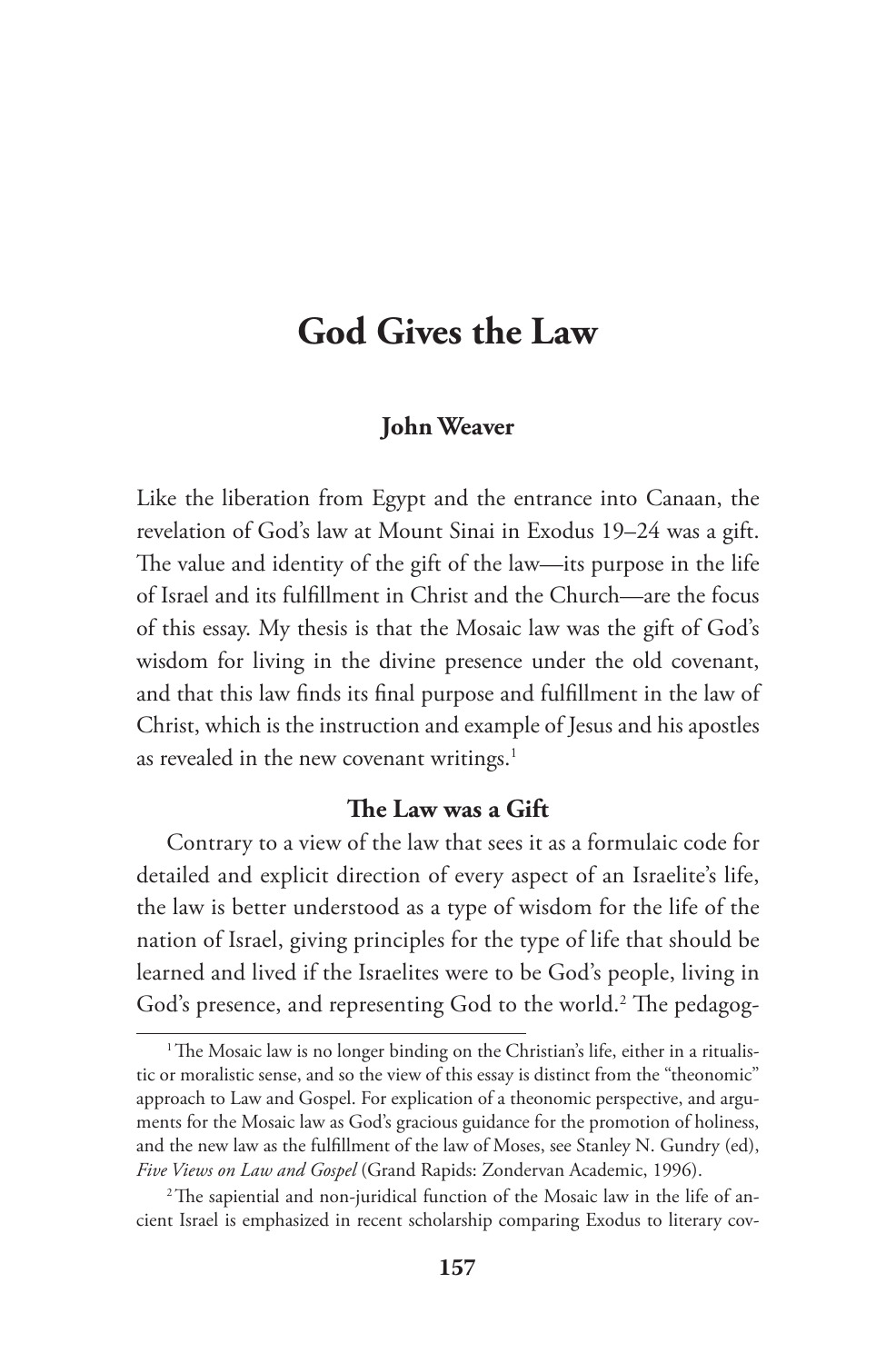ical value of the law as principles for living are seen in the description of the law in Exodus 24.12: "The LORD said to Moses, 'Come up to me on the mountain and wait there, that I may give you the tablets of stone, with the law and the commandment, which I have written for their instruction.'"3

It is crucial to see the law within the context of covenant. Exodus 19–24 is written in the form of an ancient covenant, and the historical prologue to this treaty between God and the people states that God has already saved them from Egypt by his grace (Exod 20.2). The law comes as another gift of God after their salvation from Egypt, and not as the initial basis for a relationship with God.4 As with stipulations in ancient suzerainty treaties, the laws at Sinai are stipulations given by the king for the people to observe to maintain the king's presence and protection. If the laws are learned and maintained as wisdom for life, God's guidance and holy presence would continue with Israel, as during the escape from Egypt and at Sinai. This consequence of obedience was most focused on the conquest and the settlement of the promised land: "Now therefore, if you will indeed obey my voice and keep my covenant, you shall be my treasured possession among all peoples, for all the earth is mine; and you shall be to me a kingdom of priests and a holy nation" (Exod 19.5–6).

The primary purpose of the giving of the law, however, was not to give the Israelites the promised land, or to make the Israelites a moral people. As with ancient treaties, the stipulations of the law

enants in the Ancient Near Eastern context, e.g., Michael LeFebvre, *Collections, Codes, and Torah: The Re-characterization of Israel's Written Law*, LHBOTS (New York: T&T Clark, 2006), 47; Roy E. Gane, *Old Testament Law for Christians: Original Context and Enduring Application* (Grand Rapids: Baker Academic, 2017). Most recently, see John H. Walton & J. Harvey Walton, *The Lost World of the Torah: Law as Covenant and Wisdom in Ancient Context*, Lost World Series 6 (Downers Grove: IVP Academic, 2019), 25–45.

 $3$  Unless noted otherwise, all quotations of scripture are from the ESV.

4On the covenantal form of the text, see M. G. Kline, *Treaty of the Great King: The Covenant Structure of Deuteronomy* (Grand Rapids: Eerdmans, 1963).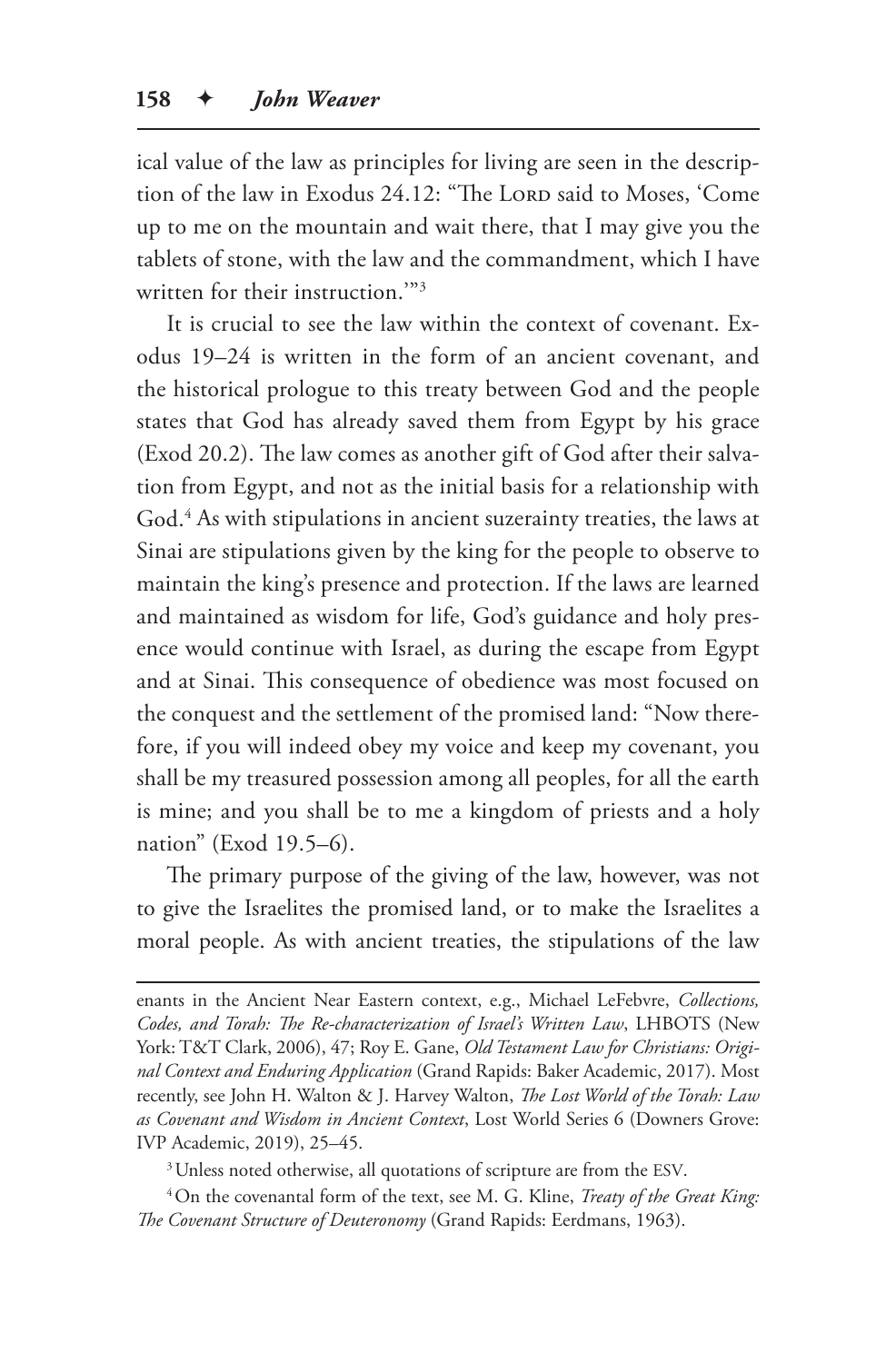were designed to exalt the authority of the lawgiver and, in the case of the Sinaitic covenant, to glorify God. This is seen in the Ten Commandments (Exod 20.3–17), which along with the "Book of the Covenant" (the name comes from Exod 24.7) was one of the two major parts of the law. For example, the instruction that the people have "no other god before me" is a requirement that God be held as the preeminent deity within their polytheistic culture. The glorifying role of God's law is evident in Moses' retelling of the giving of the law in Deuteronomy 4.7–8: "For what great nation is there that has a god so near to it as the LORD our God is to us, whenever we call upon him? And what great nation is there, that has statutes and rules so righteous as all this law that I set before you today?"

For readers today, the significance of such statements is in the recognition that the Mosaic law is more a specification of the holiness and highness of God—God's nature and authority—rather than primarily human-centered rules for everyday life. The law was relevant to Israel's life, but primarily as covenantal wisdom about who God is and how to maintain God's presence and obtain God's gifts. The law itself was a gift of knowledge for how to glorify God and to maintain the divine "lovingkindness" (i.e., God's generosity).

#### **The Law was a Gift of Life, but not Eternal Life**

Within the ancient society of the Israelites, the life offered by the law (Lev 18.5; cf. Rom 10.5) was a physical existence of diving blessing and distinction from the other nations. This distinguishing blessing was due to the presence of God. The happy consequence of living according to the wisdom of the law is seen, for example, in the promise of the fifth commandment: "Honor your father and your mother, that your days may be long in the land that the LORD your God is giving you" (Exod 20.12). As stipulations for continuing relationship with God, therefore, the laws given by Moses are preconditions for the enduring presence of God in this life. The relationship between law and God's presence is underscored by the climatic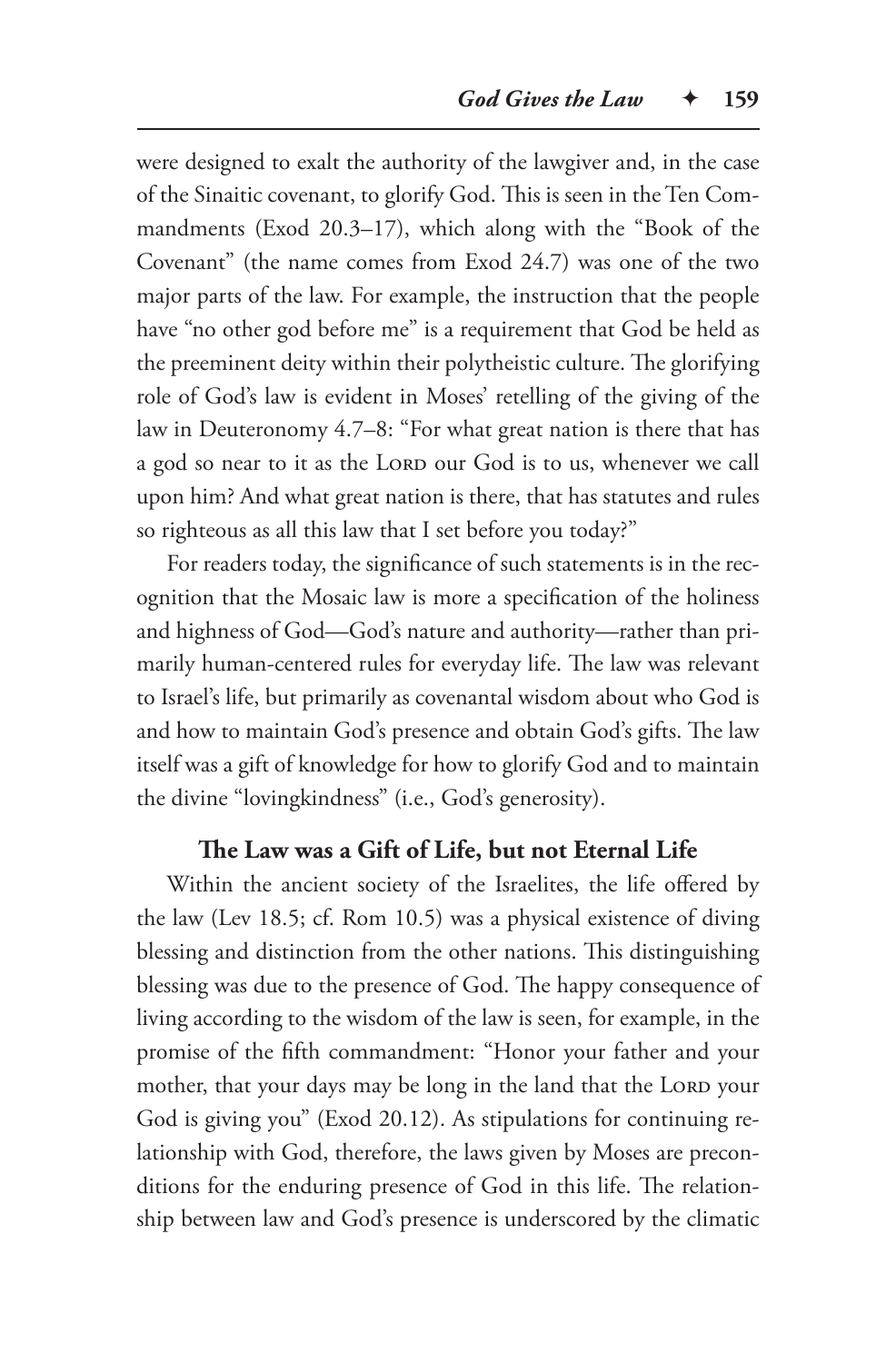nature of the laws concerning the construction of the tabernacle for the dwelling of God's presence in Exodus 25–40. In addition to the law leading to God's dwelling place, the causal relationship between the law and the divine presence is evidenced by mention of God's presence and blessing in the promised land throughout the scenes at Sinai, including the clear statement at Deuteronomy 30.16: "If you obey the commandments of the LORD your God..., then you shall live and multiply, and the LORD your God will bless you in the land that you are entering to take possession of it" (cf. Deut 28.58–62). The blessings and curses that result from relationship to God's law are, therefore, this-worldly in nature, and the sin offerings made are limited to maintaining of physical proximity to God within the geographical boundaries of holiness, whether the tabernacle in the wilderness or the promised land of Canaan.

If we step outside the Ancient Near Eastern context of Exodus and view the law from the first-century AD perspective of the New Testament writings, the Sinaitic law was recognized as limited to a this-worldly relationship with God. The apostle Paul especially emphasizes that the law of Moses did not offer enduring spiritual life, eternal life: "for if a law had been given that could give life, then righteousness would indeed be by the law" (Gal 3.21). A similar Christian perspective is echoed in other NT scriptures. The account of Paul's sermon at Antioch Pisidia in Acts 13.28–39 distinguishes between, 1) the forgiveness of sins and freedom from everything through Jesus Christ, and 2) "everything from which you could not be freed by the law of Moses." It is a qualitative difference between the two covenants elaborated also throughout the book of Hebrews, reaching a crescendo of comparison with the blood of the Mosaic law: "…the law has but a shadow of the good things to come…. For it is impossible for the blood of bulls and goats to take away sins" (Heb 10.1–4). The this-worldly focus of the Sinaitic covenant and law is not described as a fault of the covenant or lawgiver, but as its intended purpose—a limitation of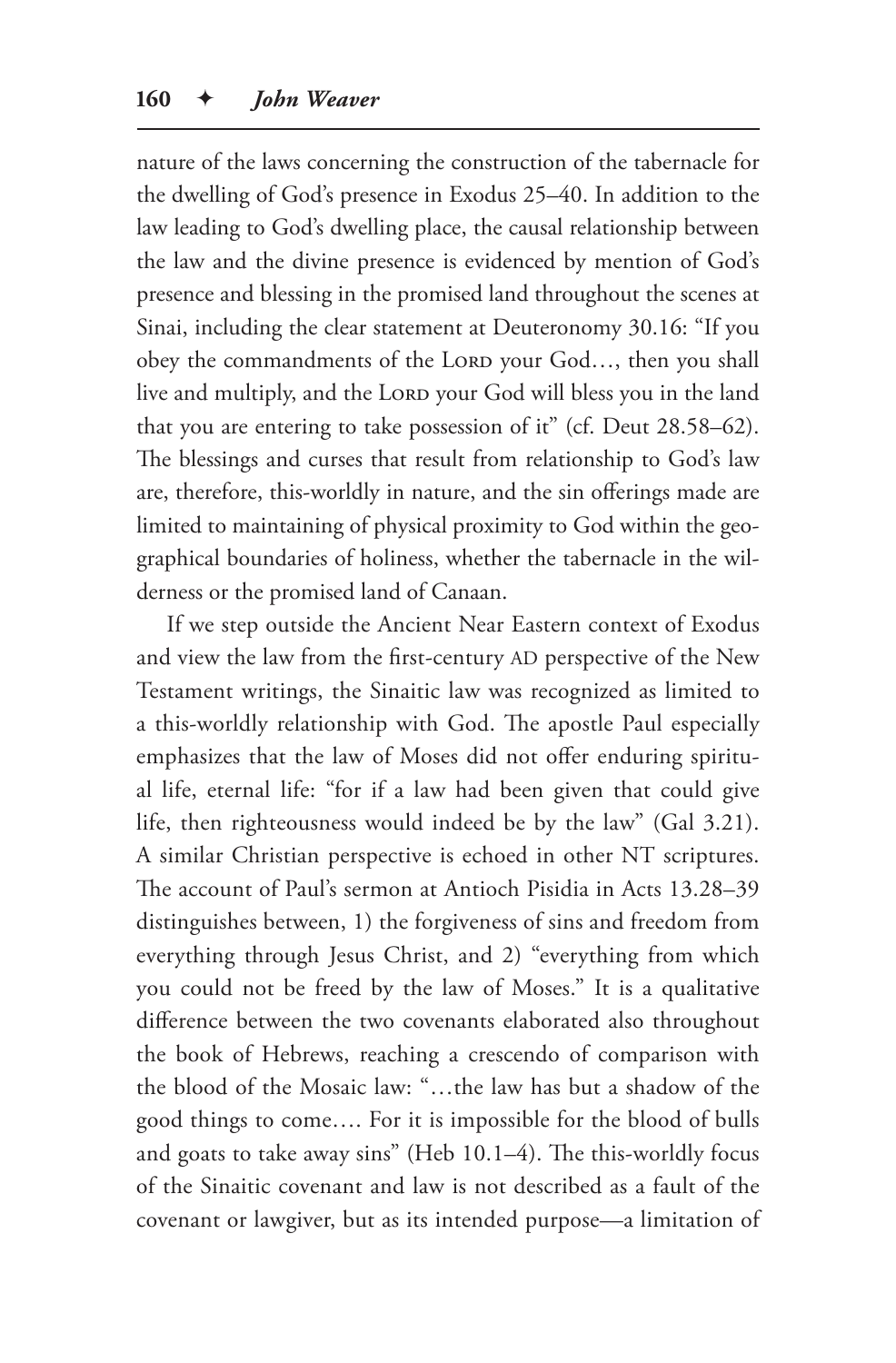a law that was "good" (e.g.., Rom 7.12), but that was designed for a planned transition to a new covenant.

#### **The Gift of the Law Would be Replaced**

The persistence of the Mosaic covenant and its laws was dependent on the allegiance of the Israelites. From its start at Sinai, the breaking of the law and covenant was predictable (e.g., Deut 31.20), and maintenance of the relationship to God, as with its initiation, would continue to be entirely dependent upon divine grace. Despite this divine longsuffering, the Hebrew prophets are replete with oracles of God's displeasure with the people's breach of contract. For example, Israel's breaking of the covenant is represented as an act against God: "But like Adam they transgressed the covenant; there they dealt faithlessly with me" (Hos 6.7). The prophets' persistence in announcing Israel and Judah's failure to keep the law is often accompanied by divine promises of mercy and renewed relationship if Israel repents. But it is important to note that God's overtures were beyond the bounds of a Mosaic covenant, which was already broken. As a result, God's repeated offers of salvation were displays of divine grace and mercy, and not indications of Israel's worthiness to return to God.

This cycle of establishment, exile, and restoration leads to the revelation that God would give a new covenant. The promise of a new covenant and its connection to the giving and breaking of the Mosaic Law is most clearly and fully stated in Jeremiah 31.31–34. Here the declaration of a "new covenant" follows upon recollection of the covenant given during the exodus, "my covenant that they broke." Three qualities distinguish the new from the old covenant: 1) its interiority on the heart; 2) its equity in access to and knowledge of God ("they shall all know me, from the least of them to the greatest"); and 3) the enduring, even eternal forgiveness of sin: "I will forgive their iniquity, and I will remember their sin no more" (Jer 31.34).

Beyond a new law, the prophets predict a transformation of the hearts and spirits of those to whom the law would be given. Par-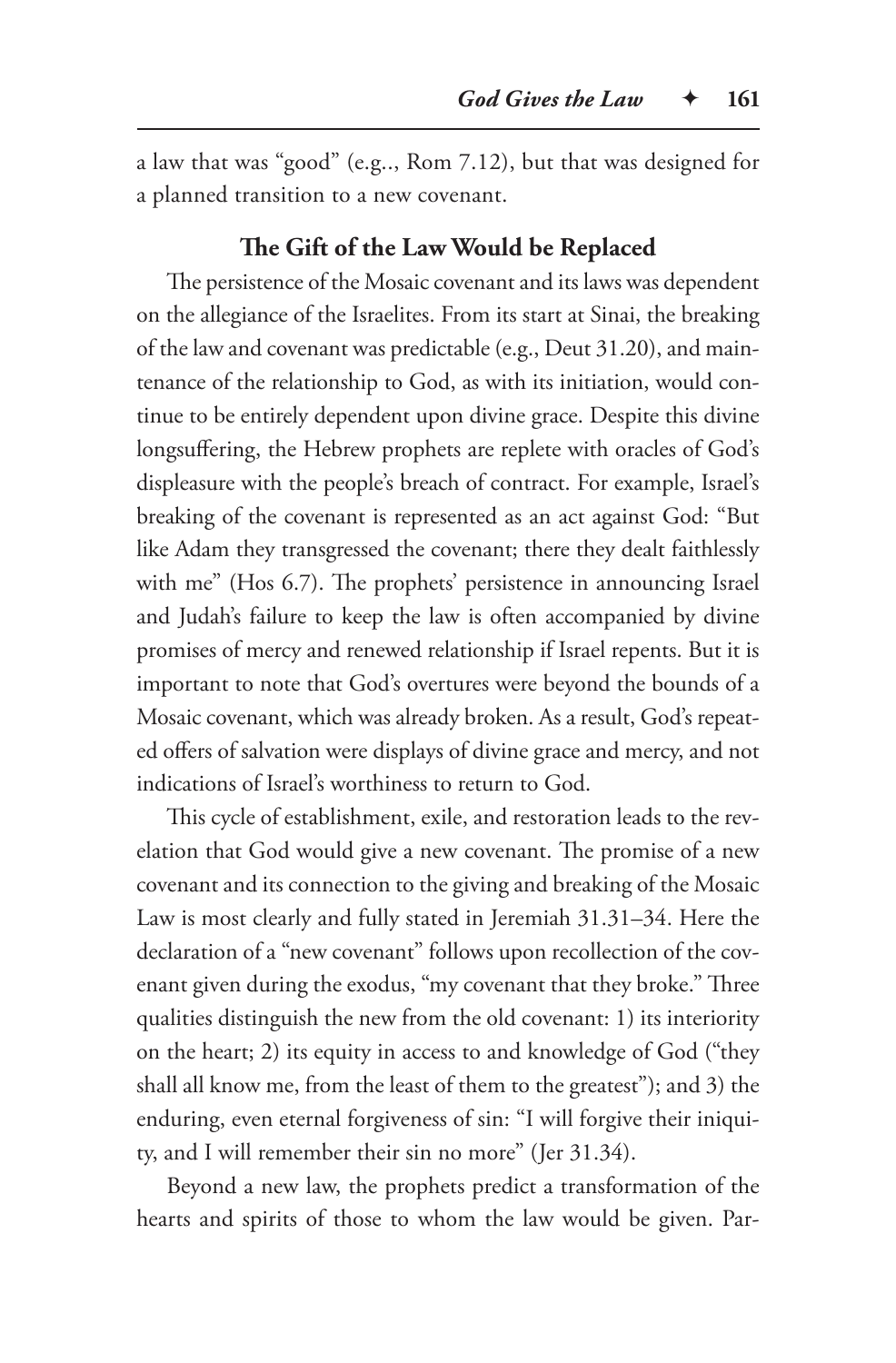ticularly in Ezekiel, a renewed keeping of the law is accomplished by a giving of the divine Spirit, which gives a power to obey the law through transformation of the heart: "And I will give you a new heart, and a new spirit I will put within you. And I will remove the heart of stone from your flesh and give you a heart of flesh. And I will put my Spirit within you and cause you to walk in my statutes and be careful to obey my rules" (Ezek 36.26–27).

So, while Israel was continually commanded to remember the law given to Moses (e.g., Mal 4.4), the ongoing observance of the law and gift of God's presence is connected to a future giving of a new law and a new ability both to know and to keep it. The giving of the Mosaic Law is, therefore, portrayed in the prophets as a precursor to a subsequent gift of new instruction and renewed inspiration to know and follow the law.

## **Christ is the Completion and Goal of the Law of Moses**

Moving outside the context of the Ancient Near East into the cultural expectations of "law" within Hellenistic Judaism and the Greco-Roman world of the first-century AD, early Christian literature presents Jesus as God's new lawgiver, teaching with authority, revising, and deepening the law of Moses. Among the Gospels, this vision of Jesus as a new Moses is most pronounced in the Gospel of Matthew, and particularly in the Sermon on the Mount, where the literary echoes of the Sinai event are most clearly sounded in Jesus' self-revelation: "Do not think that I have come to abolish the Law or the Prophets; I have not come to abolish them but to fulfill them "(Matt 5.17; cf. John 13.34). The nature of this fulfillment is not just an interiorizing and intensification of the Mosaic Law or its traditional interpretation—e.g., "you have heard it said…, but I say to you…." (e.g., Matt 5.21–22, etc.), but is also the introduction of Jesus' authority and his replacement of the law's authority in areas as diverse as anger, marriage, oaths, charity, and prayer. Jesus' fulfillment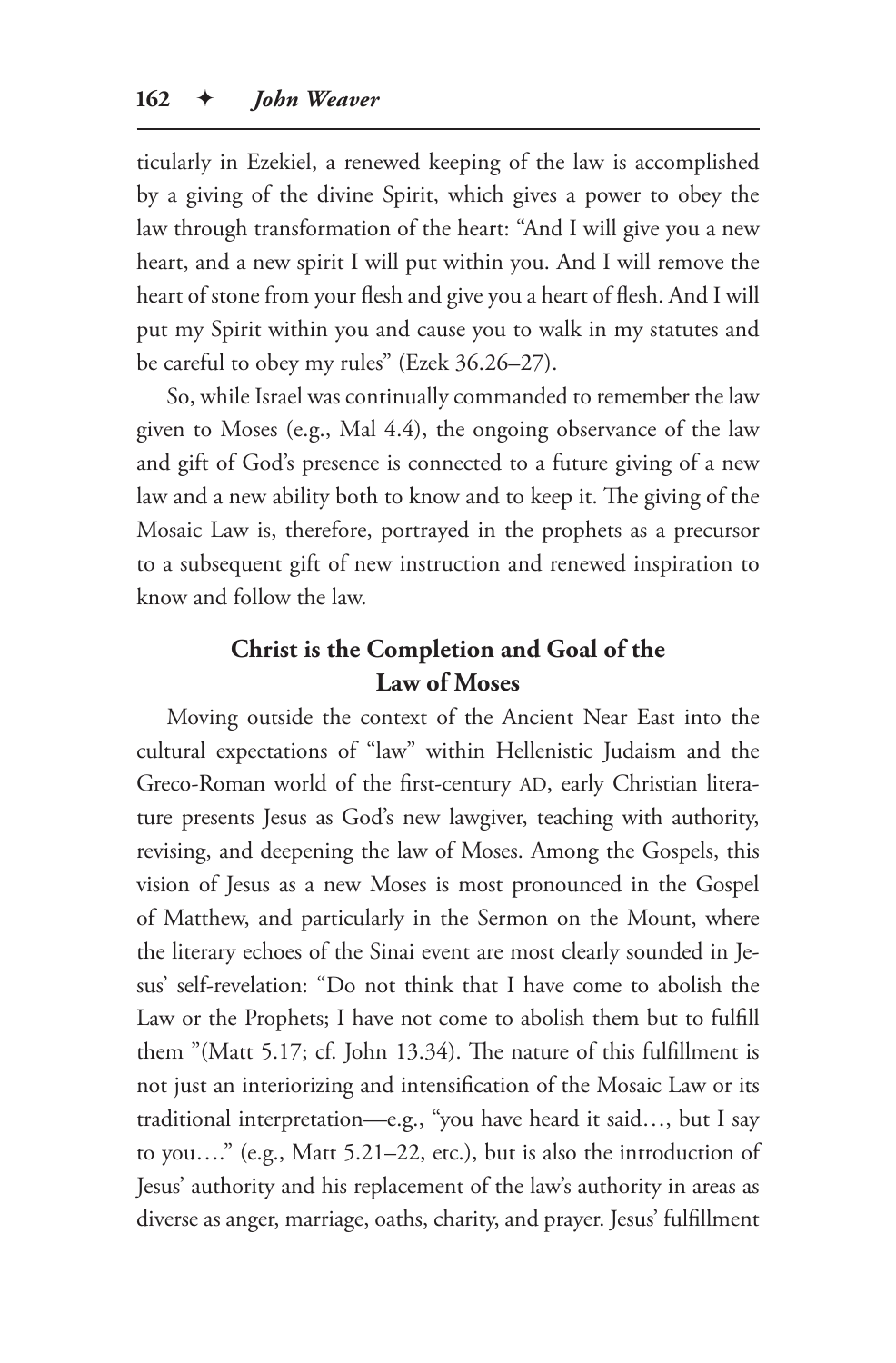of the law is therefore seen both in his reinterpretation of the Mosaic law and his re-presentation of it as Christ's law in the kingdom God.

This two-way fulfillment as both a finalizing and new expression of the Mosaic law is evident in the apostle Paul's description of the relationship between Jesus and the law in Romans 10.4: "For Christ is the end (*telos*) of the law for righteousness to everyone who believes." In this verse and in the immediate context of Romans 10, the principles and the purpose of the law are seen to conclude and culminate with a "righteousness based on faith" that believes in Jesus (Rom 10.6–13), but also in an obedience of faith that comes in response to "the word of Christ" (Rom 10.17). This is one of several Pauline texts that point to a new word or commandment, which is not given from Sinai, but by Jesus and his apostles (e.g., Phil 2.16; Col 3.16; 1 Tim 4.6; 6.3, 14). This new word is the object of faith in the sense of allegiance to King Jesus: "everyone who calls on the name of the Lord will be saved" (Rom 10.13).<sup>5</sup>

What does this mean? Is the word of Christ limited to the message that God raised him from the dead and there is salvation in this? Some commentators limit the "word of Christ" to the "kerygma," that is, the basic message of the identity of Jesus and the salvation in this. Beyond this concept of a saving word or salvific message, Paul in Romans expands the expression(s) of faith to the concept of a "law of faith" that stipulates what God considers and makes right or righteous: "Then what becomes of our boasting? It is excluded. By what kind of law? By a law of works? No, but by the law of faith" (Rom 3.27). This concept of a law of faith is opposed to a "law of works," and so it remains to be seen in what sense this opposition

<sup>&</sup>lt;sup>5</sup>For a helpful investigation of "faith" in the New Testament as including allegiance to Jesus as Lord, including works of obedience, see Matthew W. Bates, *Salvation by Allegiance Alone: Rethinking Faith, Works, and the Gospel of Jesus the King* (Grand Rapids: Baker, 2017). See especially his treatment of the law of Christ: "The 'law of Christ' (and the like) is spoken of in a positive fashion because *pistis* is not fundamentally opposed to all law but involves enacted obedience to the wise rule that Jesus the king both embodies and institutes" (86–87). I am in general agreement with this interpretation.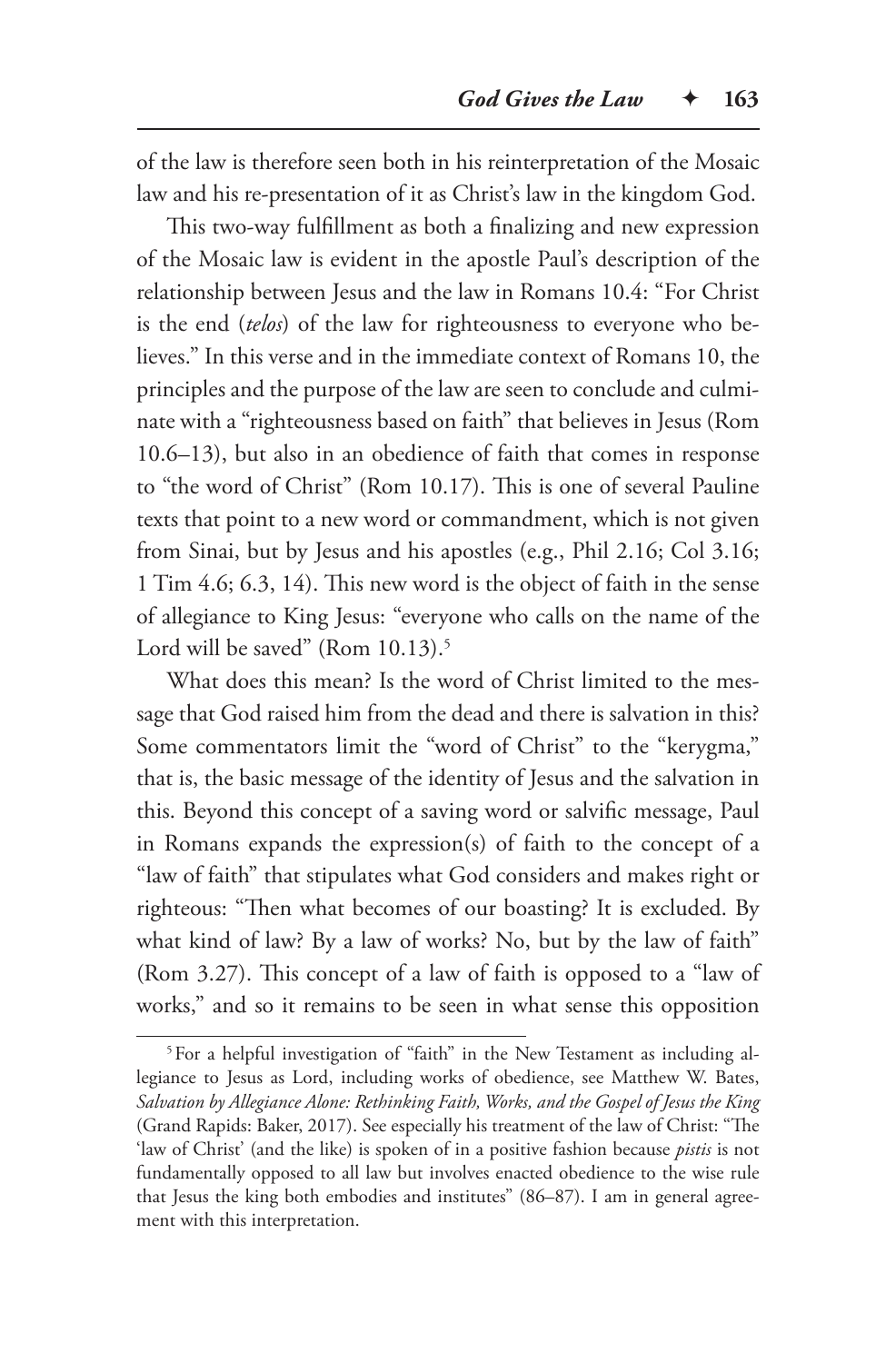exists. Does "law of works" signify the Mosaic law as a whole and so all efforts to obey law? Or is it only those boundary requirements of the Mosaic law that most distinguish the Jews as a people from others (e.g., circumcision)? This latter viewpoint is the position taken by proponents of "The New Perspective on Paul," which is a modern school of thought that restores at least some second-century Christian understandings of the law and works in the scheme of God's offer of salvation.<sup>6</sup> Although the exact identity of the "law of works" is debated, the connection of the new "law of faith" to the power of God through Jesus is evidence of a new law operative in the lives of Christians under a new covenant. This is seen in other Pauline references to law: "For the law of the Spirit of life has set you free in Christ Jesus from the law of sin and death" (Rom 8.2). Here, akin to Ezekiel's prophetic promise of a new spirit and freedom from a heart of stone, Paul correlates the giving of a "law of the Spirit" to faith in Christ and to freedom from the old law. In what sense then have Christians been given a new law?

### **Like Paul, we are Free from Law, but under Law**

It seems clear that this new law goes beyond the "basic message" of the gospel to define the life lived as a Christian. One of the most insightful contrasts in the New Testament between the new and old laws is seen in Paul's self-description of his protean approach to evan-

<sup>&</sup>lt;sup>6</sup>The classic exposition of this perspective, which varies significantly across its main representatives, is E. P. Sanders, *Paul and Palestinian Judaism: A Comparison of Patterns of Religion* (Philadelphia: Fortress Press, 1977). Common among most expounders of this "New Perspective" is a delimited understanding of what is meant by Paul when he refers to works of the law. Sanders, for example, tends to limit it to circumcision, rules governing eating, and observance of the sabbath. Other major scholars holding this view (e.g., James Dunn and N.T. Wright) agree with Sanders, in contrast to the "Old View of Paul" (e.g., held by Luther, Bultmann, and Moo) that Paul does not generally oppose good works of the law to faith in Jesus Christ, but rather opposes only those works of the Mosaic Law that signified one's membership in God's chosen people, the Jews. An argument that this is the primary viewpoint of Christians in the second century is made by Matthew J. Thomas, *Paul's "Works of the Law" in the Perspective of Second-Century Reception* (Downers Grove: IVP Academic, 2020).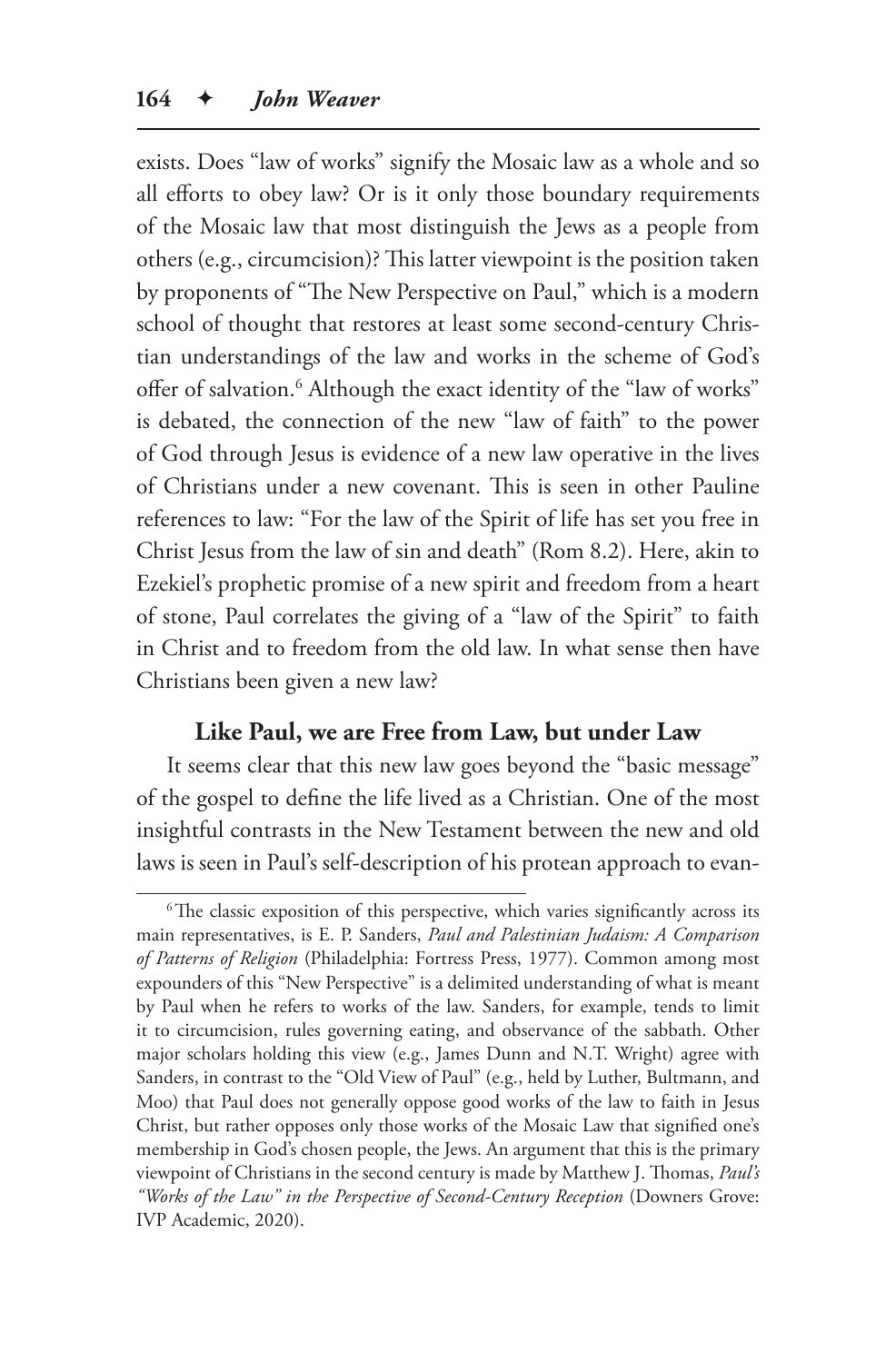gelism, in which he adapts himself to the needs and demands of his audiences, so that they might hear and accept the gospel:

To the Jews I became as a Jew, in order to win Jews. To those under the law I became as one under the law (though not being myself under the law) that I might win those under the law. To those outside the law I became as one outside the law (not being outside the law of God but under the law of Christ) that I might win those outside the law (1 Cor 9.20–21).

Here is there is clear contrast between Paul not being under the law of Jews, but being under the law of God, which is the law of Christ. Paul does not elaborate on the meaning of "the law of Christ" in the immediate context of 1 Corinthians 9, but the parallelism of the passage above indicates that living as a Jew under the law of Moses is comparable to a Christian living under the law of Christ. The one is a law not applicable to the Christian but of importance to those who might become Christians (hence Paul's willingness to "become as a Jew"). The other, the law of Christ, is applicable to the Christian, but a significant enough barrier to the gospel among Gentiles that Paul became as one not under this law of God in Christ. Whatever its content, this law of Christ replaces the law of Moses in the life of Paul and constitutes "the law of God" for the Christian.

## **The Law of Christ is a Law of Love, and More**

This "law of Christ" is described elsewhere in the New Testament but never with clear definition of its content.7 Most similar to 1 Corinthians 9 is Galatians 6.2. In the preceding verse the "spiritual" Christian is instructed to restore the one caught in sin and to do it with a spirit of gentleness (Gal 6.1). This leads to the instruction, "Bear one another's burdens, and so fulfill the law of Christ" (Gal 6.2). How does bearing burdens fulfill the law of Christ? Bearing

<sup>7</sup>One limited, but suggestive, effort to define the "law of Christ" along the lines that I identify here is Brian S. Rosner, *Paul and the Law: Keeping the Commandments of God*, NSBT 31 (Downers Grove: Intervarsity, 2013), 111–134.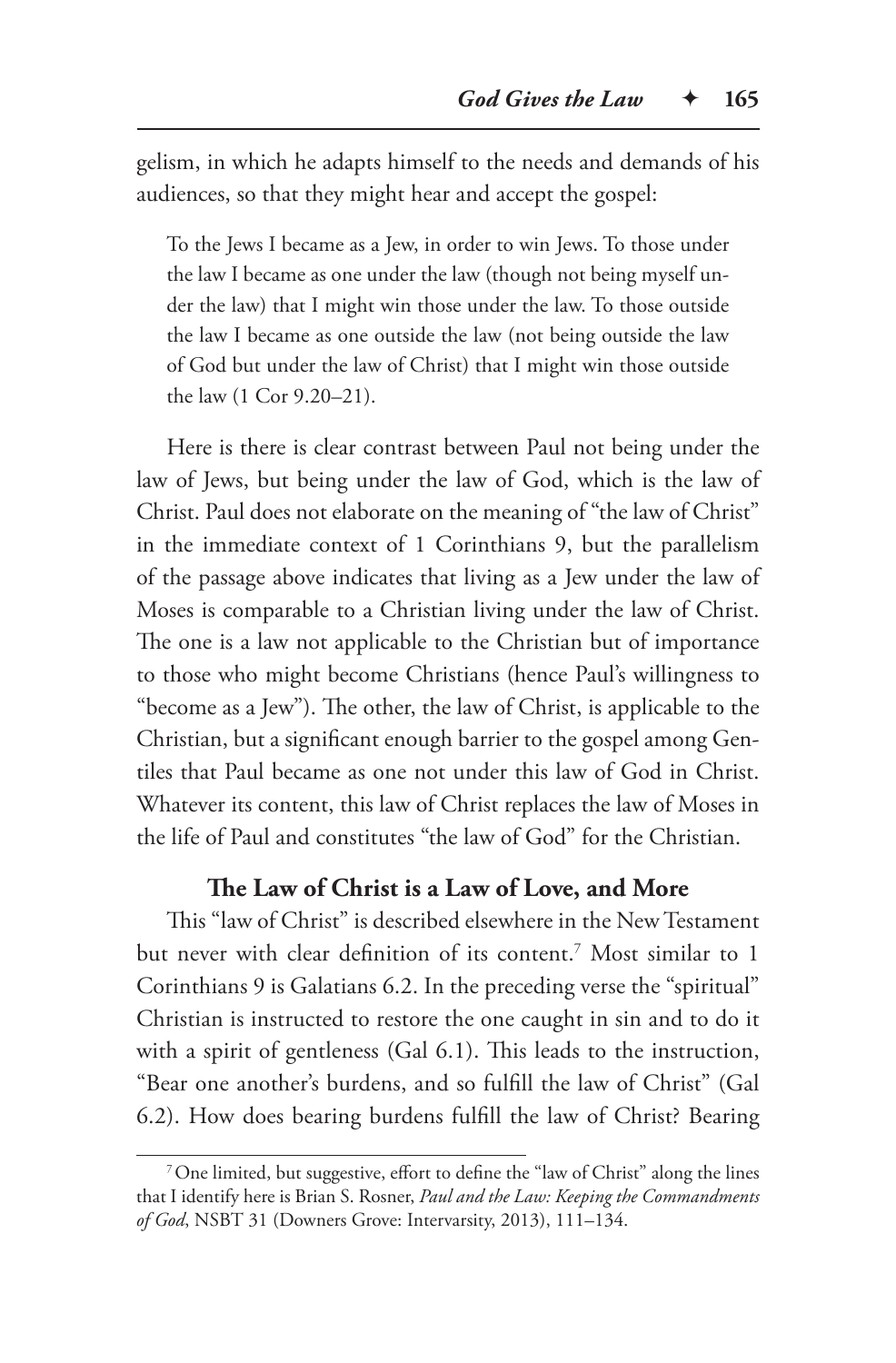burdens may be seen as a loving act that fulfills the law that "You shall love your neighbor as yourself" (Lev 19.18), which earlier in the letter Paul describes as fulfilling the whole law (Gal 4.14) and connects to serving one another (4.13). Though the command in Leviticus 19.18 is not identified as the law of Christ, it is cited by Jesus as one of the greatest commandments (Mark 12.31, etc.), and is like the "new command… that you love one another: just as I have loved you, you also are to love one another" (John 13.34; cf. 1 John 4.21). This association of love with fulfillment of the Mosaic law and the command of Christ is seen again in Paul's command to "Owe no one anything, except to love each other, for the one who loves another has fulfilled the law" (Rom 13.8).

This close association of the law of Christ with the command to love neighbor and one another leads commentators to focus the identity of the law of Christ on the love injunction. This is an association that seems to be strengthened by the use of the term "law" in the book of James, where references to "the royal law" associated with Leviticus 19.18 are seemingly applicable to Christians: "If you really fulfill the royal law according to the Scripture, 'You shall love your neighbor as yourself,' you are doing well" (Jam 2.8). As in Paul, this law applicable to Christians is contrasted to the law of Moses, termed "the whole law":

But if you show partiality, you are committing sin and are convicted by the law as transgressors. For whoever keeps the whole law but fails in one point has become guilty of all of it. For he who said, "Do not commit adultery," also said, "Do not murder." If you do not commit adultery but do murder, you have become a transgressor of the law. So speak and so act as those who are to be judged under the law of liberty. For judgment is without mercy to one who has shown no mercy. Mercy triumphs over judgment (Jam 2.9–13).

Here, in contrast to the impossibly judgmental and guilt-laden "whole law" of Moses, there is a "law of liberty" applicable to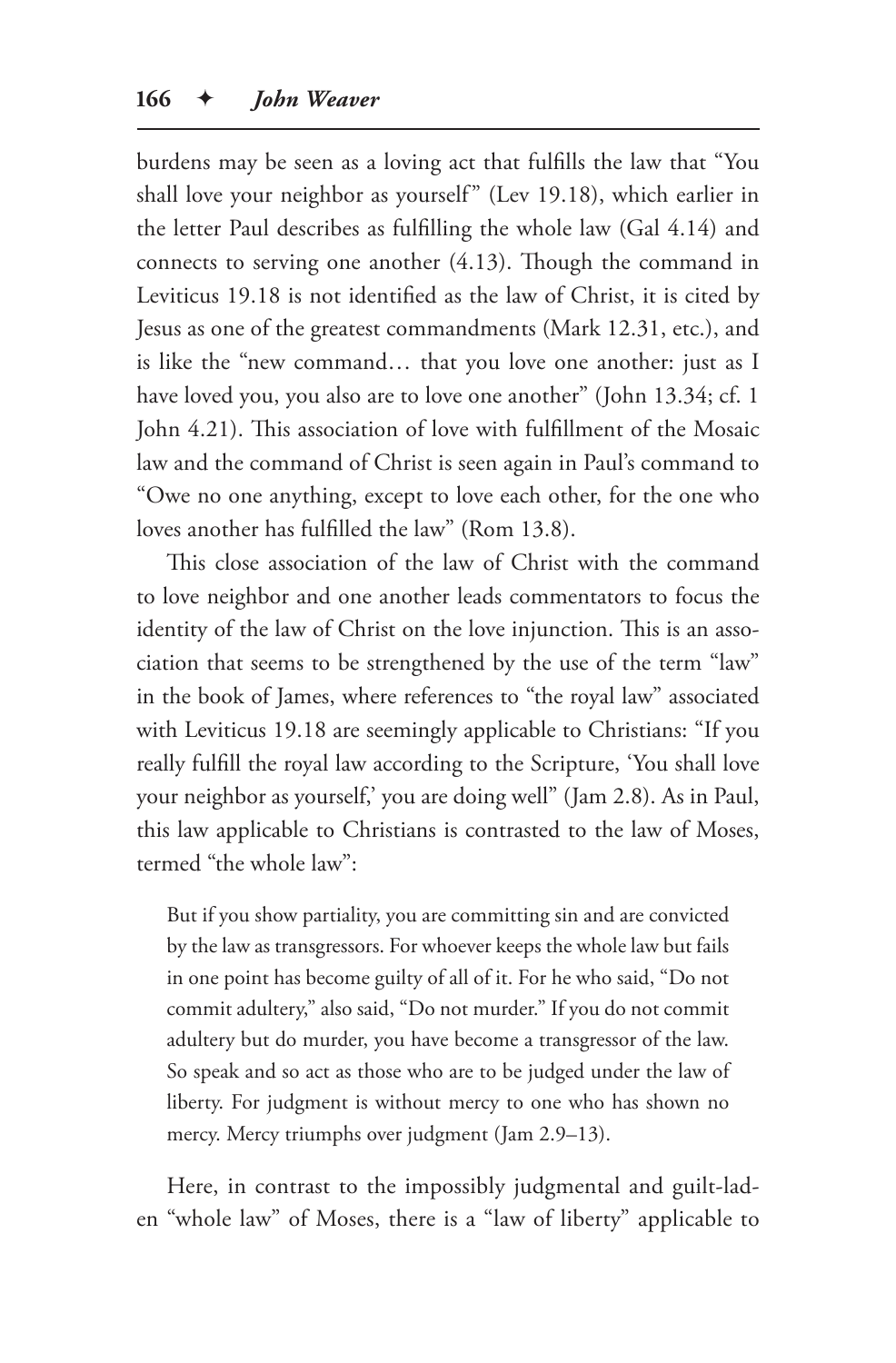Christians and governing their lives, a law that shows mercy, including the impartiality towards the poor that is the issue throughout the first half of the second chapter of James. The "law of liberty" in James therefore extends the love commands from the Mosaic Law and from Jesus' teaching to a broader set of stipulations in the New Testament. James' phrase "law of liberty" (1.25; 2.12) not only applies to a broader injunction to be impartial to the poor, but is used more broadly in the first chapter in a series of ethical injunctions to know and obey "the implanted word that is able to save your souls" (1.21). In James 1.22–25, this saving word and its reading and doing is directly connected to looking at and doing "the perfect law (*teleion nomon*), the law of liberty" (v. 25), which is extended to such actions as self-control in speech, care for the widows and orphans, and abstinence from worldly pursuit (vv. 26– 27). Here and elsewhere in James (e.g., 4.11–12), obedience to the law is a positive action accompanying and effecting the Christian's salvation and includes more than "love" in even a general sense.<sup>8</sup> Rather, it more broadly describes a rule for Christian faithfulness that is inclusive of vices to avoid (e.g., evil speaking, 4.11), but also virtues to enact (e.g., good speech, 1.26).

The book of James opens for us the broader sense of "the law" that God has given to Christians to obey through faith in Jesus. Whether termed the "law of faith," "the law of Christ," or "the perfect law, the law of liberty," this set of norms describes moral and ethical stipulations that are centered on, but not exclusive to, the love commands. What emerges from these "law" passages in the New Testament is the portrait of commands and examples that together constitute a pattern of precepts for Christians to obey in faithful allegiance to Jesus Christ. As such, the law of Christ concludes, but also fulfills and continues the law of Moses in providing instructions for how to maintain God's presence in the life of his people, both individually

<sup>8</sup>For a similar interpretation of these passages on law in James, see Douglas J. Moo, *The Letter of James*, PNTC (Grand Rapids: Eerdmans, 2000), 94, 112.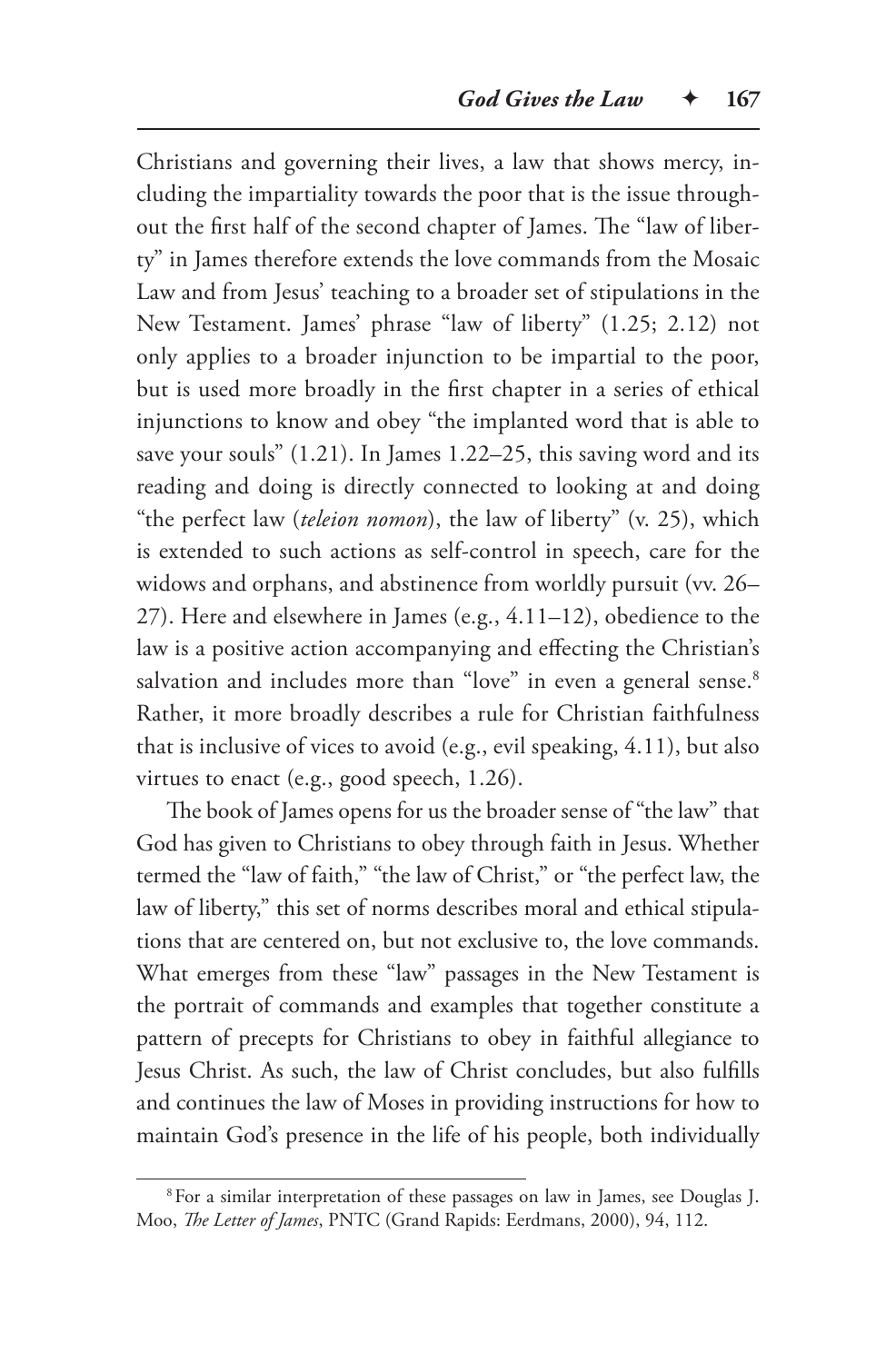and collectively. Of course, the life- and law-changing difference is the man Jesus Christ, who is himself both the law—himself the pattern of good works—and the deliverer of this law through his teachings and those of his apostles by revelation through the Holy Spirit.

Although not explicitly terming it "law," the writings of Paul describe a set of apostolic instructions that were consistently taught as replacement for the Mosiac law. The Greek word used for these instructions is *typos*, which conveys the idea of a standard or pattern of teaching. The relationship of this normative Christian instruction to the Mosaic Law is stated in Romans 6.15–17: "What then? Are we to sin because we are not under law but under grace? By no means! … thanks be to God, that you who were once slaves of sin have become obedient from the heart to the standard of teaching *(typon didachēs*) to which you were committed." This standard of teaching is not primarily about works of the law, but about servitude to God through faith in his son and the power of God's Spirit, which nevertheless manifests itself in obedience to a type of teaching, which later in the letter is termed "the law of the Spirit of life" (Rom 8.2).

Elsewhere in Paul's letters a similar phrase is used to describe the apostolic teachings that express and enact faith in Jesus and the power of the Holy Spirit: "Follow the pattern of the sound words (*hypotypōsin hygiainontōn logōn*) that you have heard from me, in the faith and love that are in Christ Jesus. By the Holy Spirit who dwells within us, guard the good deposit entrusted to you" (2 Tim 1.13–14). Like his own life, which Paul later describes as a pattern or "example" (*hypotypōsis*) of God's salvation in Christ for everyone else (v. 16), Paul's instruction to Timothy provides for healthy teaching that is to be preserved and taught to others. Understood in this way as a spoken and written standard for "faith and love in Christ Jesus" (v. 13), the words of Paul serve as normative instruction that is a type of law for Christians. The pattern of his words is a regulative wisdom for spiritual health and soundness coming both through "faith and love in Christ Jesus" (v. 13), and "by the Holy Spirit" (v. 14). This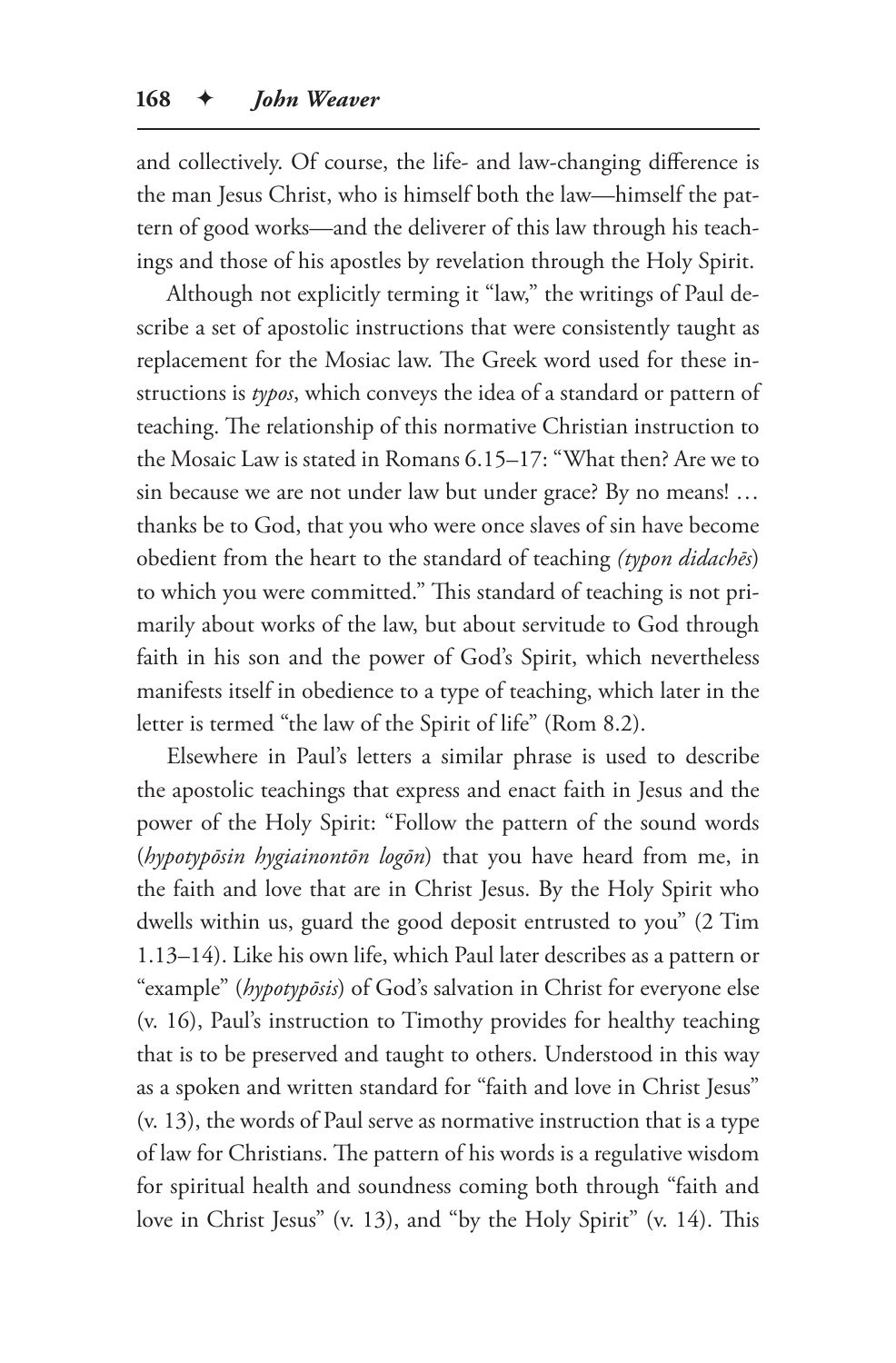"pattern" therefore should be understood as a law of Christ, a law of faith, a law of the Spirt, and a perfect law of liberty leading to love and life. Paul's description of the pattern of faith communicated through his example and instructions is, therefore, a reference to the norms of Christian life that are elsewhere described as "law" with various qualifiers (Christ, Spirit, faith, liberty, etc.,) all of which indicates this new law's place in the new covenant.

There is then a progressive development in the giving and application of God's law across the Mosaic and Christian covenants. The law at Sinai, though distinctive to its ancient context in form and function, both points forward to and is fulfilled in the new covenant law of Jesus Christ. Predicted by Jeremiah, Ezekiel, and other Old Testament prophets, the new covenant is not distinguished by the precedence of divine grace. Both the Mosaic and Christian laws and covenants—and their different relationships to God—were gifts of divine love. Nor are the two laws distinguished by the presence of written instructions as conditions of divine presence within chosen individuals and communities, whether Israel or the Church. Both laws contain written words to be examined, remembered, and obeyed both for blessing, and for avoidance of divine punishment.

The difference between the two covenants and their corresponding laws is Jesus Christ. Because of God's loving justice in Jesus, it is our faith's obedience by the Spirit working in us for loving allegiance to Christ our Lord that brings a salvation springing up into eternity. This is the new, spiritual covenant through Christ's blood, and the law of faith by which we live in Christ. This law of Christ is centered on love, but has a circumference extending to every word of the new covenant as revealed by the Spirit through Jesus and his apostles. This revelation is the Word of God in His Son and the writings of the new covenant. The scope of the law of the Spirit, therefore, is the scripture inspired by God.

The line running from Sinai to the Son is, therefore, marked by both continuity and discontinuity, fulfillment, and finality. The giv-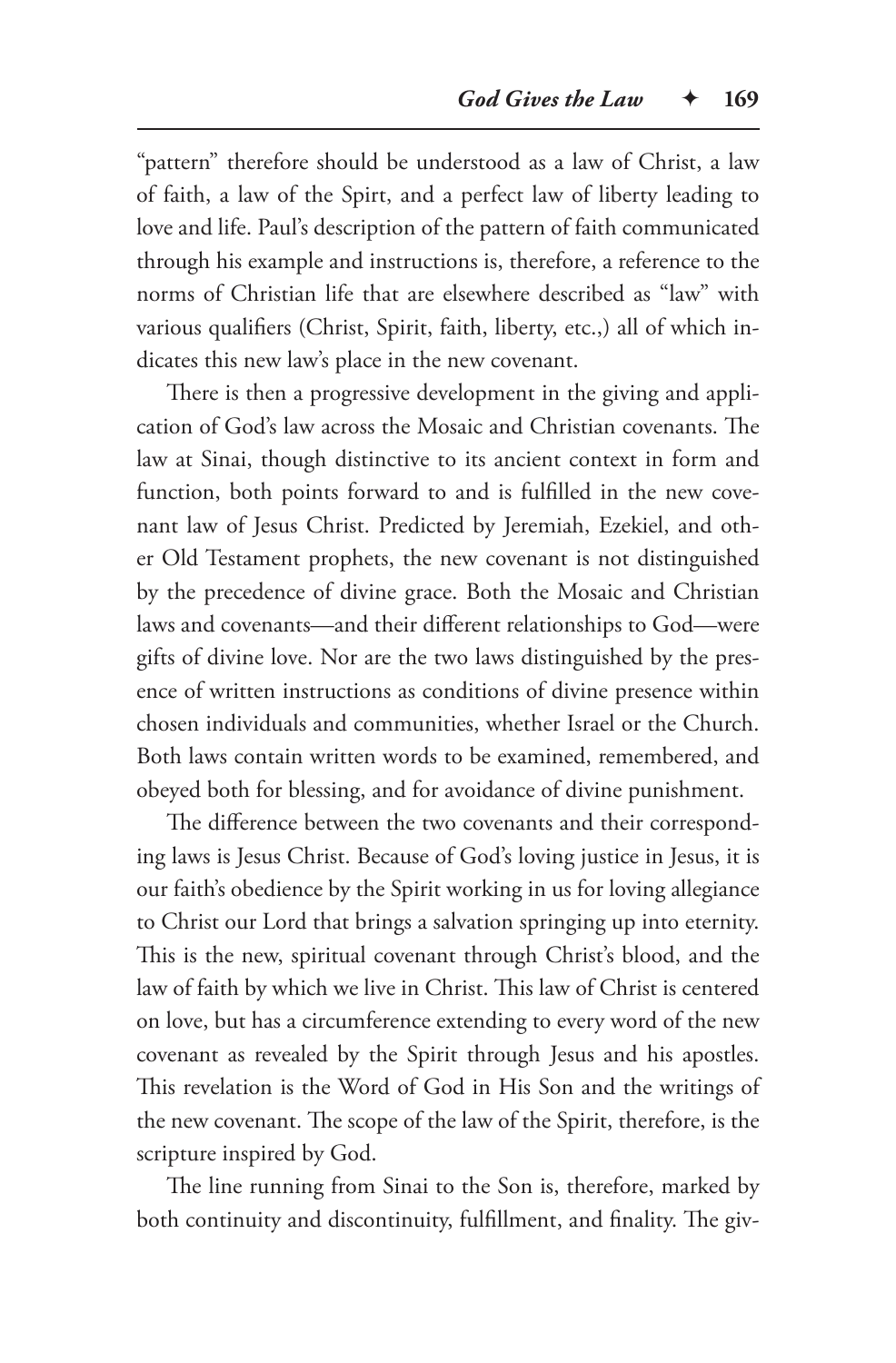ing of the law at Sinai was a wisdom for maintaining a pattern of worship and life that led to God's presence and glory in this life. Moses' law was superseded by a law of Christ empowered by His love and Spirit. Now the law and the covenant find their highest goal not only in this life's praise of the divine glory, but also as our blessed part in the life of divine glory to come.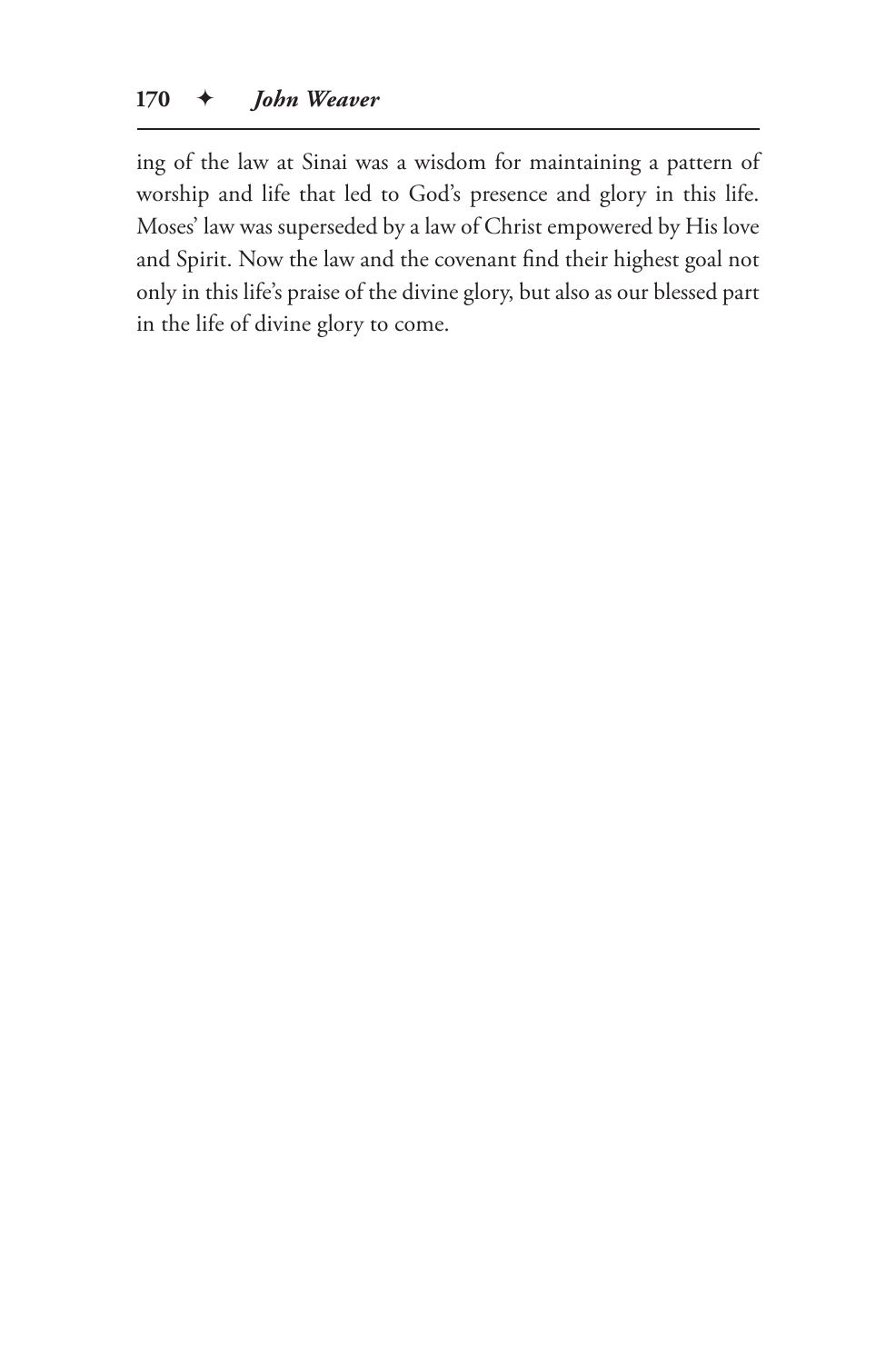# **God Declares a New Name for Himself**

# **Marc Hinds**

"They beheld God, and they ate and drank" (Exod 24.11). On Mount Sinai, the leaders of Israel—Moses, Aaron, Nadab and Abihu, and seventy elders—gazed upon "the God of Israel." He stood before them on a resplendent pavement of blue sapphire atop the mountain. The surface beneath him shined like a dazzlingly bright blue sky. These seventy-four men prostrated themselves before God's presence. Then they participated in a ceremonial meal with God, ratifying the covenant he had made with them (Exod 24.9–11).

Soon after this covenant ceremony, Moses ascended the mountain again. Over a period of forty days, he received detailed instructions for the construction of a tabernacle, a portable temple-like structure which would facilitate God's presence among his covenant people (Exod 24.12–31.17). At the end of the forty days, God gave Moses two stone tablets (Exod 31.18). The Ten Commandments, which were written on these tablets by "the finger of God" (cf. Deut 9.10; see also Exod 34.28), were intended to be placed inside the tabernacle (cf. Deut 10.5), solidifying the covenant between God and his people. But the tablets never made it. Instead, after coming down the mountain, Moses in a fit of anger threw them down, shattering them into pieces (Exod 32.19).

# **Israel Worships the Golden Calf (Exod 32.1–6)**

Prior to ascending Mount Sinai to receive God's instructions and the tablets of stone, Moses had designated Aaron as the people's tem-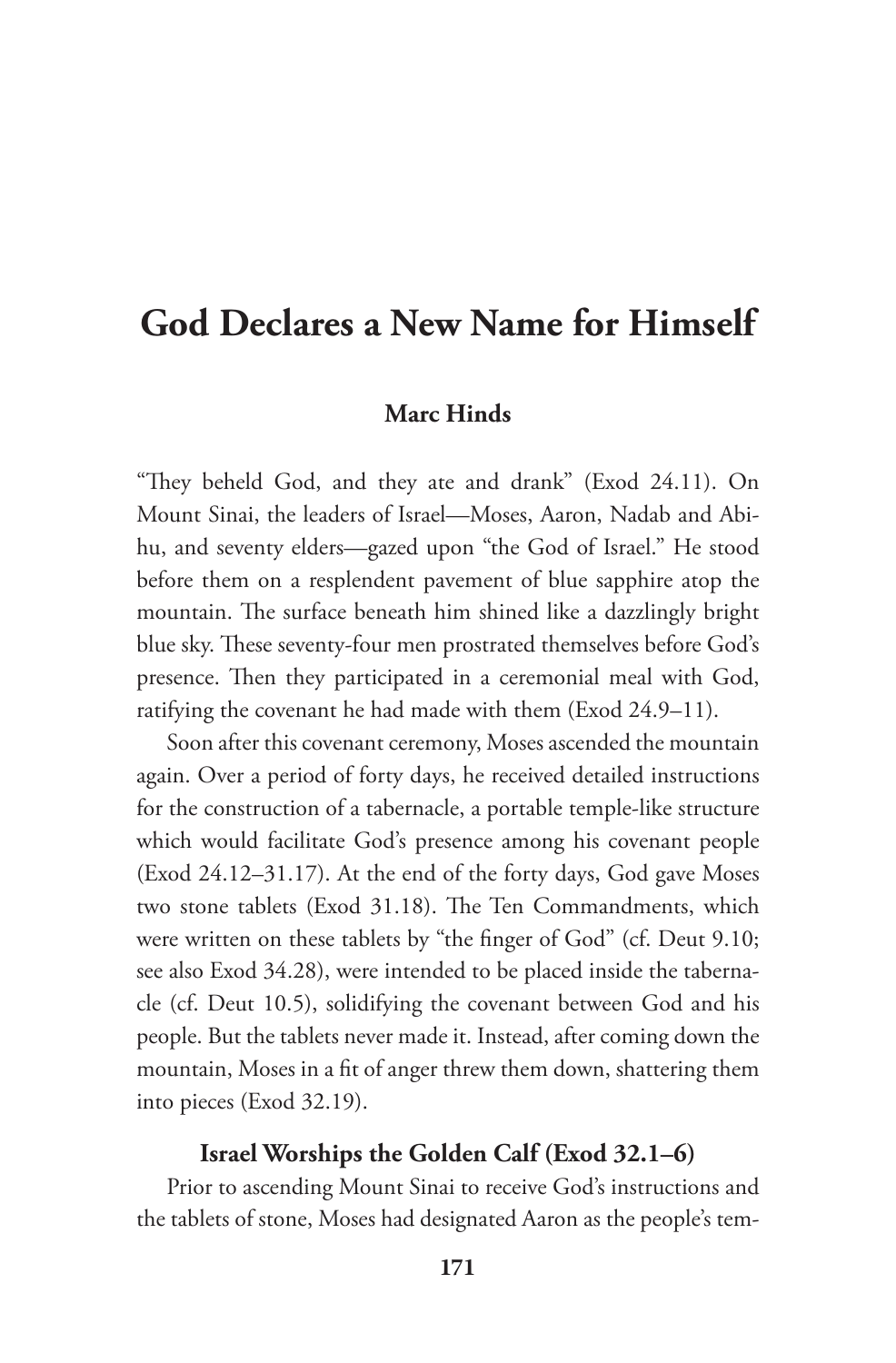porary leader in his absence (Exod 24.14). But the longer Moses stayed away, the more anxious this nation of freed slaves must have grown. They turned to Aaron, demanding that he assist them in the construction of an idol:

"Make us some gods who can lead us. As for this Moses, the man who brought us up out of the land of Egypt, we do not know what has become of him." So Aaron said to them, "Take off the rings of gold that are in the ears of your wives, your sons, and your daughters, and bring them to me" (Exod 32.1-2).<sup>1</sup>

He used the gold to fashion a golden calf. When the idol was completed, the people declared, "These are your gods, Israel, who brought you up out of the land of Egypt" (Exod 32.4).<sup>2</sup> Aaron also built an altar and, on the following day, used it to lead the nation in sacrifices to the golden calf. In some perverted way, Aaron wanted the worship of the golden calf to honor God. And yet, the celebratory feast that ensued did not resemble worship at all: "The people sat down to eat and drink and rose up to play" (Exod 32.6).

The apostle Paul quotes these words and clearly identifies this decadent charade of "worship" for the idolatry it really is: "Do not be idolaters as some of them were; as it is written, 'The people sat down to eat and drink and rose up to play'" (1 Cor 10.7). Similarly, Psalm 106 affirms in its historical commentary that ancient Israel's worship of the golden calf caused their inherent glory of being created in God's image to be swapped for "the image of an ox that eats grass:"

They made a calf in Horeb [Mount Sinai]

and worshiped a metal image.

They exchanged the glory of God

for the image of an ox that eats grass.

<sup>&</sup>lt;sup>1</sup> Unless noted otherwise, all quotations of scripture are from the ESV.

<sup>&</sup>lt;sup>2</sup> Both the terms "these" and "gods (Heb. *'elohim*)" could be examples of an honorofic plural, translated as a singular (e.g., NASB), lending itself to the interpretation that the idol was only intended as a representation of the LORD. In addition, it is clear that Aaron consecrated a feast to the LORD in Exodus 32.5 and Nehemiah's quotation of Exodus 32.4 makes it singular (9.18).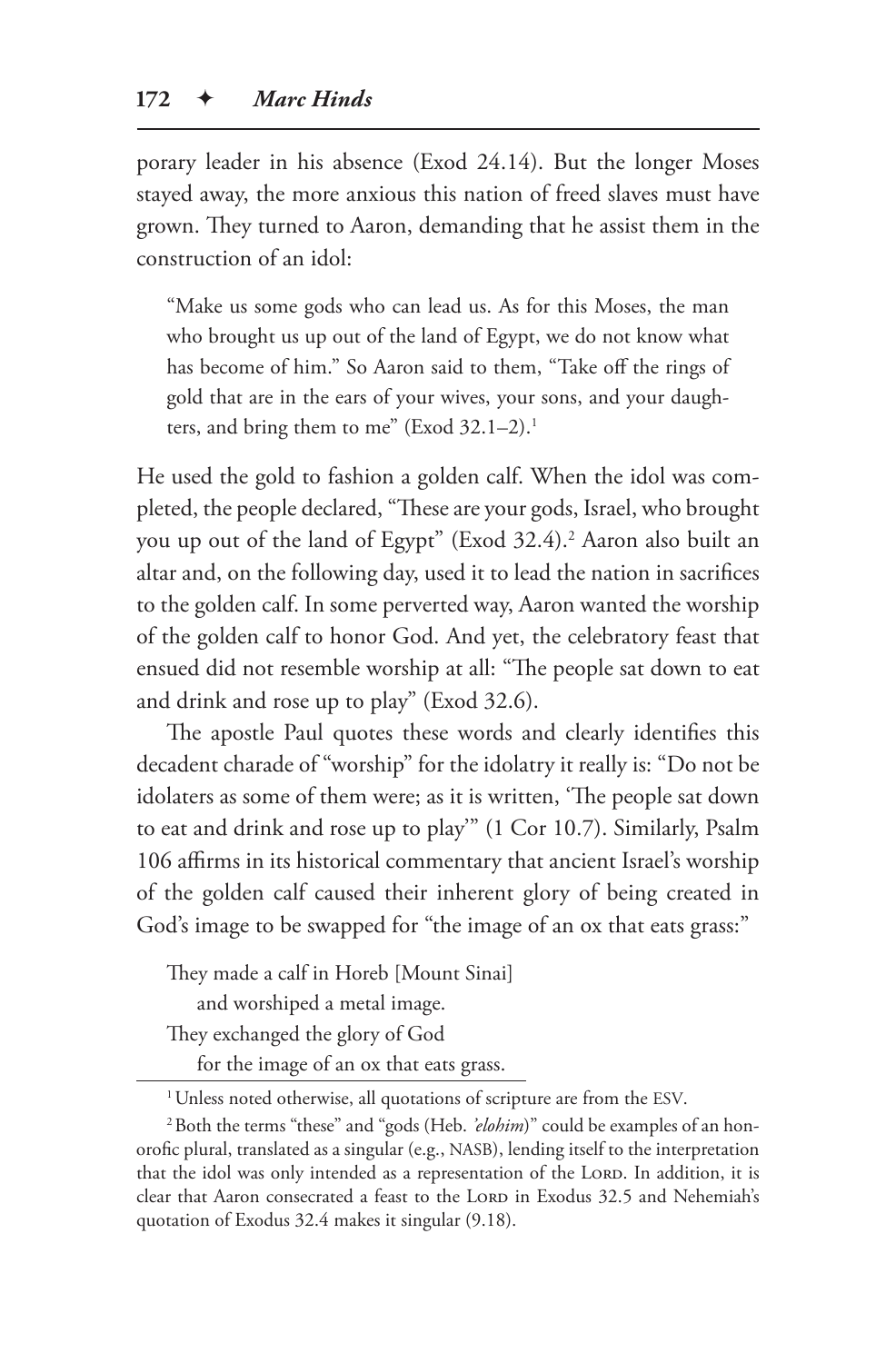They forgot God, their Savior, who had done great things in Egypt (Psa 106.19–20)

God's people had broken the covenant they had just made with him (cf. Exod 19.8). In fact, by building this golden calf, they blatantly broke the first several commandments of the Decalogue (cf. Exod 20.1–6). The entire scene degraded as the people sang, danced, and lost control of themselves (see Exod 32.18–19, 25).

# **God Reacts to Israel's Sin (Exod 32.7–14)**

While conversing with Moses on the mountain, God knew what the people were doing in the camp. "Get down there," he commanded Moses, "for *your* people have corrupted themselves" (v. 7, emphasis added).3 He then labeled Israel as "a stiff-necked people," a bovine trait of the cow they now worshiped (see also Exod 33.3, 5; 34.9). Like wild calves, they had "turned aside quickly out of the way [God] commanded them" (Exod 32.8), "broken loose" (Exod 32.25), and needed to be "gathered" (Exod 32.26).4

Immediately, Moses pleaded with God to relent, providing several reasons rooted in his divine character and eternal purposes for Israel.<sup>5</sup>

1. God was the true deliverer (v. 11). It was not Moses who had delivered the nation from Egyptian bondage, but God.

2. Egypt will ridicule God (v. 12). The world's superpower, Egypt, had been thoroughly embarrassed by the unleashing of the ten plagues. Moses will not hear of God giving the Egyptians an opportunity to blaspheme his great name (cf. Num 14.13–16).

3. The promises would be annulled (v. 13). This was not an idle threat on God's part. He had every right to disregard his covenant

<sup>&</sup>lt;sup>3</sup>When God says to Moses, "For your people ..." (Exod 32.7), he is reflecting the people's derision of Moses when they said, "As for this Moses …" (Exod 32.1). See also the derogatory uses of "these people" by both God and Moses in Exod 32.9, 21, 31; and 33.12.

<sup>4</sup>G. K. Beale, *We Become What We Worship: A Biblical Theology of Idolatry* (Downers Grove: InterVarsity Press, 2008) 78.

<sup>5</sup>R. W. L. Moberly, *At the Mountain of God: Story and Theology in Exodus 32–34*, JSOT Supplement Series 22 (Sheffield: JSOT Press, 1983) 50.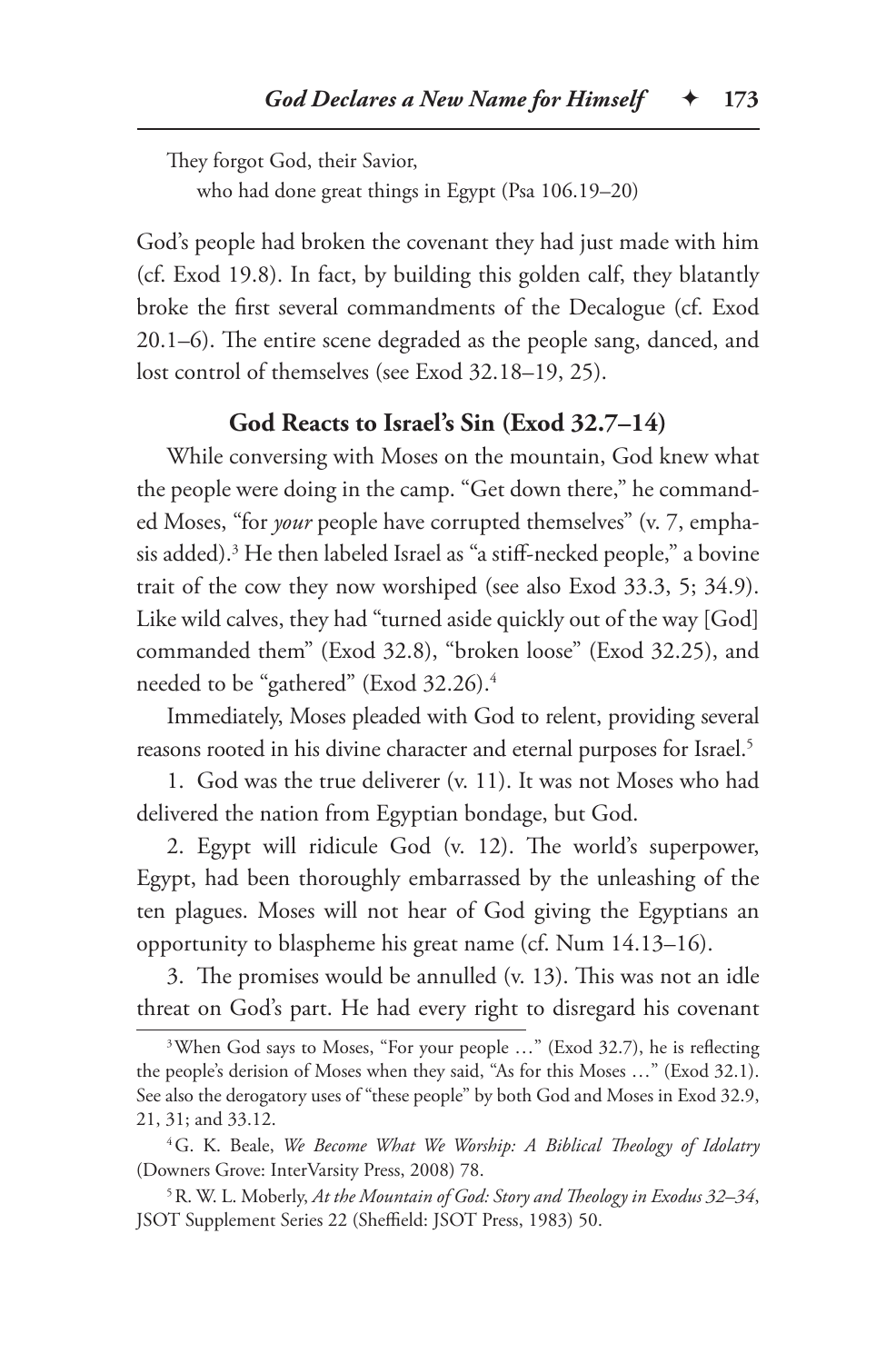with Israel, since the nation had so quickly broken it (see Exod 32.8). But Moses appealed to God's covenantal love and loyalty by invoking the names of "Abraham, Isaac, and Israel."

As the nation of Israel's intercessor, Moses averted its annihilation by successfully persuading God to relent (v. 14). The ungrateful Israelites had no idea how close they came to being destroyed.

# **Moses Reacts to Israel's Sin (Exod 32.15–29)**

Carrying the two stone tablets, Moses made his way toward the base of the mountain. Meeting him along his descent was his loyal assistant Joshua, who exclaimed, "It sounds like war in the camp" (32.17), not knowing the true source of the sounds. But Moses already did. "No," he replied. "It is not the sound of shouting for victory, or the sound of the cry of defeat, but the sound of singing that I hear" (v. 18). Their hearts must have been filled with dread as they anticipated seeing the calamitous chaos in the camp.

After Moses descended the mountain and witnessed firsthand the debauchery of the people by their "worship" of the golden calf, he became incensed. He threw the stone tablets to the ground, smashing them into pieces. On them had been written the Ten Commandments, which represented God's covenant with Israel. But that relationship was now severed by sin, broken and in shambles, just like the stone tablets.

Moses then destroyed the golden calf by burning it, grinding it into powder, and throwing its ashes into a mountain stream. He then forced the people to drink the contaminated water (Exod 32.20). Afterwards, he turned his attention to his brother, Aaron. When confronted by Moses, Aaron blamed the people. He preposterously proposed that, when he tossed the people's gold earrings into the furnace, the calf somehow had emerged on its own (Exod 32.24). But despite his protestations, Aaron was responsible for assisting the people with "a great sin" (Exod 32.21). Without Moses' intercession on his brother's behalf, God would have destroyed Aaron also (see Deut 9.20).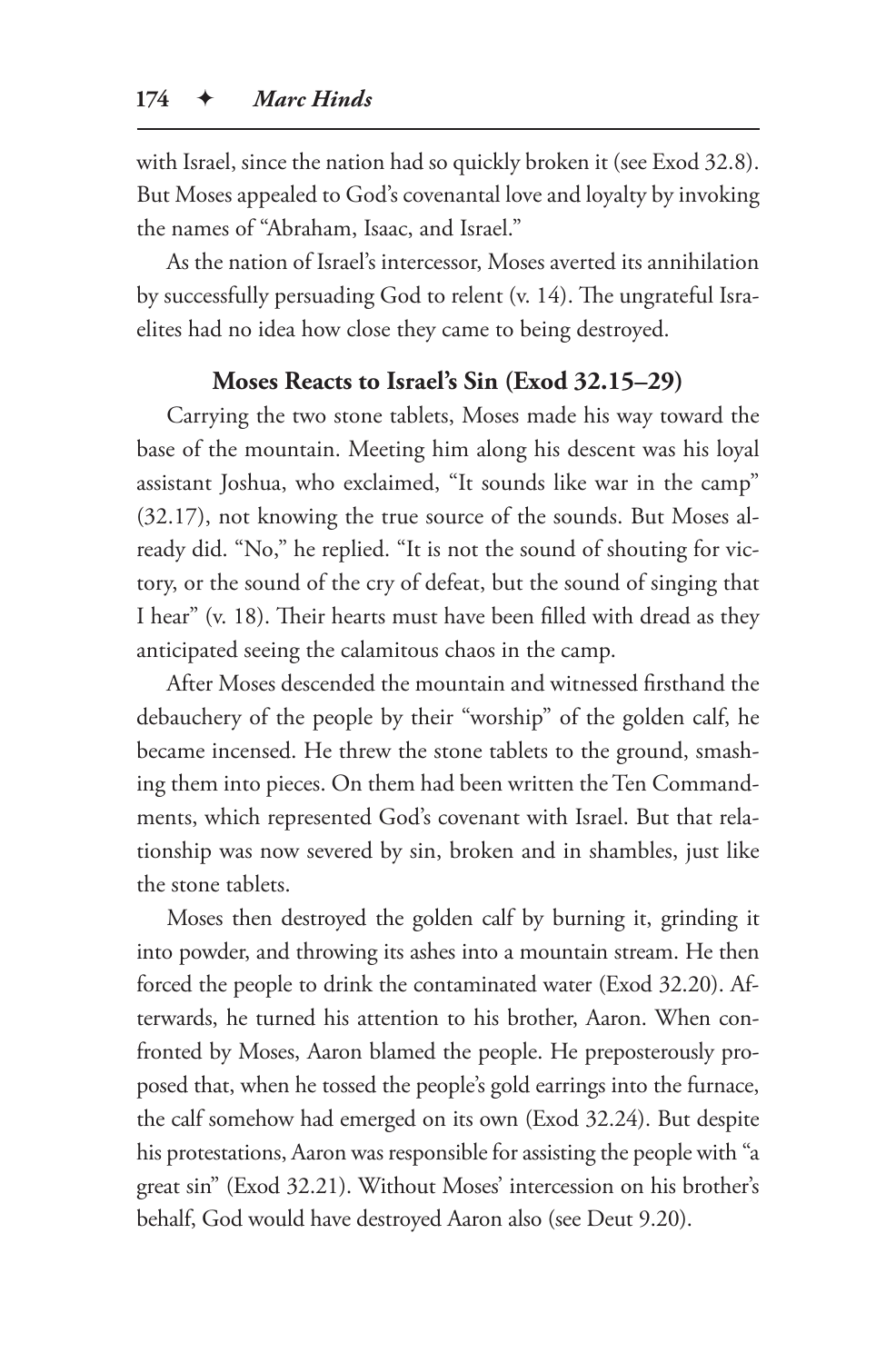Moses, speaking on God's behalf, said, "Who is on the LORD's side? Come to me" (Exod 32.26). All the Levites answered the call. This was the tribe designated by God to maintain and care for the future tabernacle (Num 1.50). Their task here was to systematically survey the camp and perform a "controlled execution of those clearly guilty."6 As a result, three thousand Israelites lost their lives.

# **Moses Intercedes on Israel's Behalf (Exod 32.30–35)**

The worship of the golden calf was "a great sin" and thus entailed serious consequences (Exod 32.21, 30–31).7 Moses was the only person who could possibly "make atonement for [their] sin" (32.30). He had already persuaded God to relent from destroying the nation completely, but their forgiveness was another matter entirely.

Moses had to be the people's intercessor. There was not, after all, a tabernacle or an ark of the covenant in existence yet. Plans for its construction had been provided (Exod 25.10–22), but it had yet to be produced. (Only later would the high priest be able to offer sacrifices at the tabernacle for the sins of the entire nation.) Additionally, the priesthood itself was in jeopardy since Aaron, with his moral failings, had been chosen by God to be the first high priest (Exod 28.1–4).8 In his heart, Moses must have feared that the people might not be forgiven. As a result, they would be forever severed from God.

In an emotional appeal, Moses seemingly choked on his words as he appealed to God on Israel's behalf. "But now if you will forgive their sin…," he started to say, but failed to finish his thought (Exod 32.32). Contemplating the possibility that God might not forgive

<sup>6</sup>Christopher J. H. Wright, *Exodus*, The Story of God Bible Commentary (Grand Rapids: Zondervan Academic, 2021) 557.

<sup>7</sup>The term "sin" (as both a verb and a noun) occurs eight times in Exod 32.30– 34 (vv. 30<sup>3x</sup>, 31<sup>2x</sup>; 32, 33, 34).

<sup>8</sup> Similarly, Aaron's sons, Nadab and Abihu, faced God's wrath as well. These two men had accompanied Moses and Aaron when they met with God atop Mount Sinai (Exod 24.9). But that honor did not exempt them from God's future judgment. Nadab and Abihu were consumed with fire because they offered "unauthorized fire" on the altar during the tabernacle's dedication ceremony (Lev 10.1–2).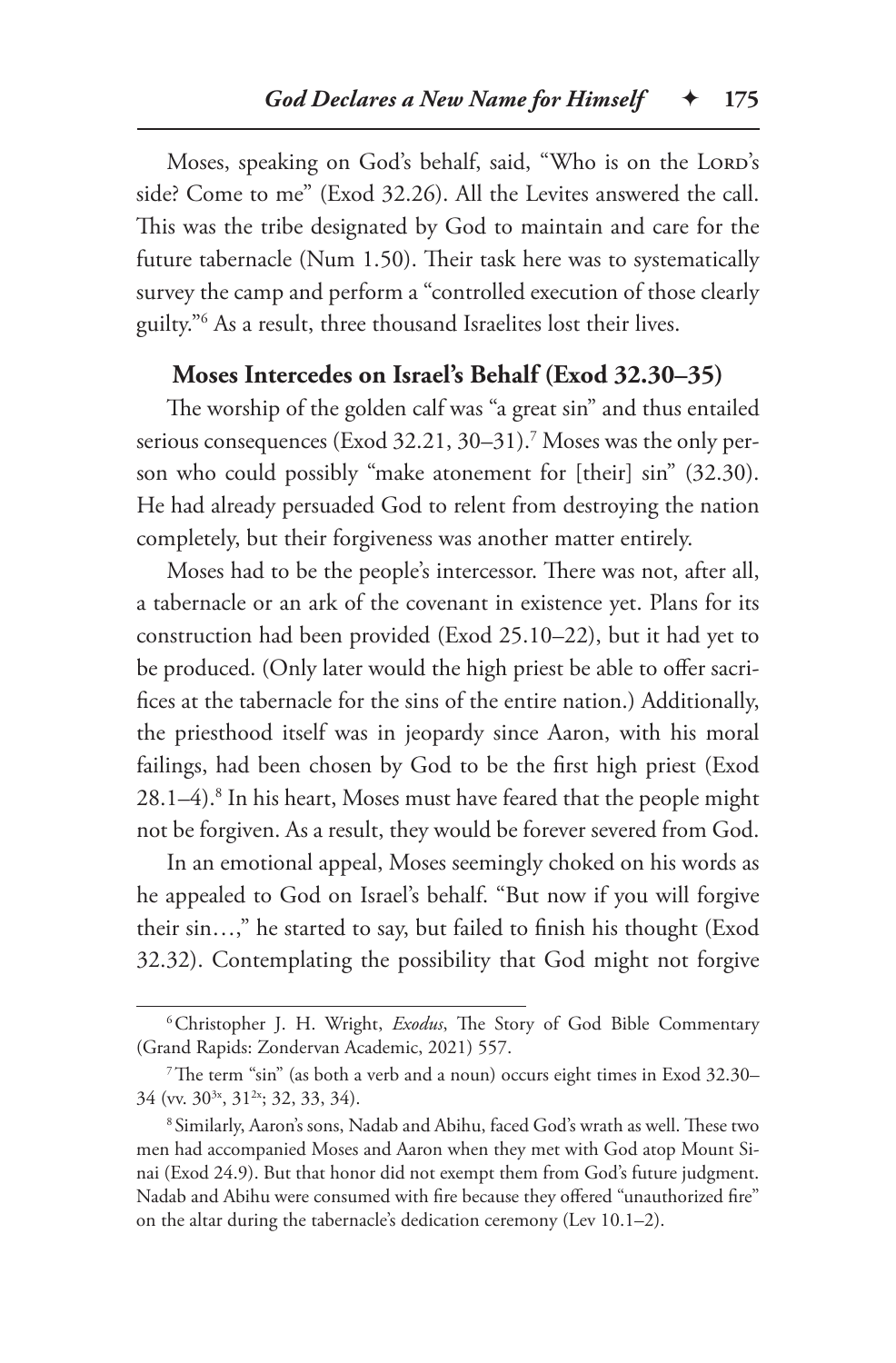them proved too much for Moses, causing him to pause before completing his intercessory request. When he resumed, Moses then made a remarkable demand. "But if not, erase my name out of your book you have written!" By saying this, he was "not offering to die *for* the people but asking to die *with* the people."9 For us as Christians, we can readily see a contrast between Moses and our intercessor Jesus. We know that as an imperfect human Moses could not possibly have removed the people's guilt. Thankfully Jesus the sinless Son of God was able to die for our sins, and he did so willingly (Rom 5.6–11). Jesus our Savior "bore the sin of many, and [made] intercession for the transgressors" (Isaiah 53.12).

The severity of God's anger over the construction and worship of the golden calf cannot be overestimated. It was mentioned again in the last verse of Exodus 32, along with Aaron's role in its construction (v. 35). At the start of ch. 33, God again labeled the people with the bovine moniker—"a stiff-necked people"10—as he told them more devastating news: his plans about the tabernacle had now changed.

Ancient Israel failed to learn from the golden calf disaster. Five hundred years later, King Jeroboam I of the Northern Kingdom of Israel set up two golden calves at Dan and Bethel, the northernmost and southernmost points of his kingdom. Mirroring the same language of the exodus generation, Jeroboam exhorted the people to worship these golden calves: "Behold your gods, Israel, who brought you up out of the land of Egypt" (1 Kings 12.28; cf. Exod 32.4). Now almost three millennia later, we as 21st century Christians are in just as much danger as ancient Israel. We would like to think that we are far too sophisticated and would never worship an idol, but anytime we "[exchange] the truth about God for a lie and [worship]

<sup>9</sup>Wright 559, emphasis in the original.

<sup>10</sup> In Exod 32–34, this expression "stiff-necked people" is applied to the nation four times (Exod 32.9; 33.3, 5; 34.9). It is used similarly throughout the Old Testament, describing Israel's rebelliousness and stubbornness (Deut 9.6, 13; 31.27; 2 Kng 17.14; 2 Chr 36.13; Jer 17.23; 19.15; Neh 9.16–17, 29; see also Acts 7.51). It is often translated as "stubborn."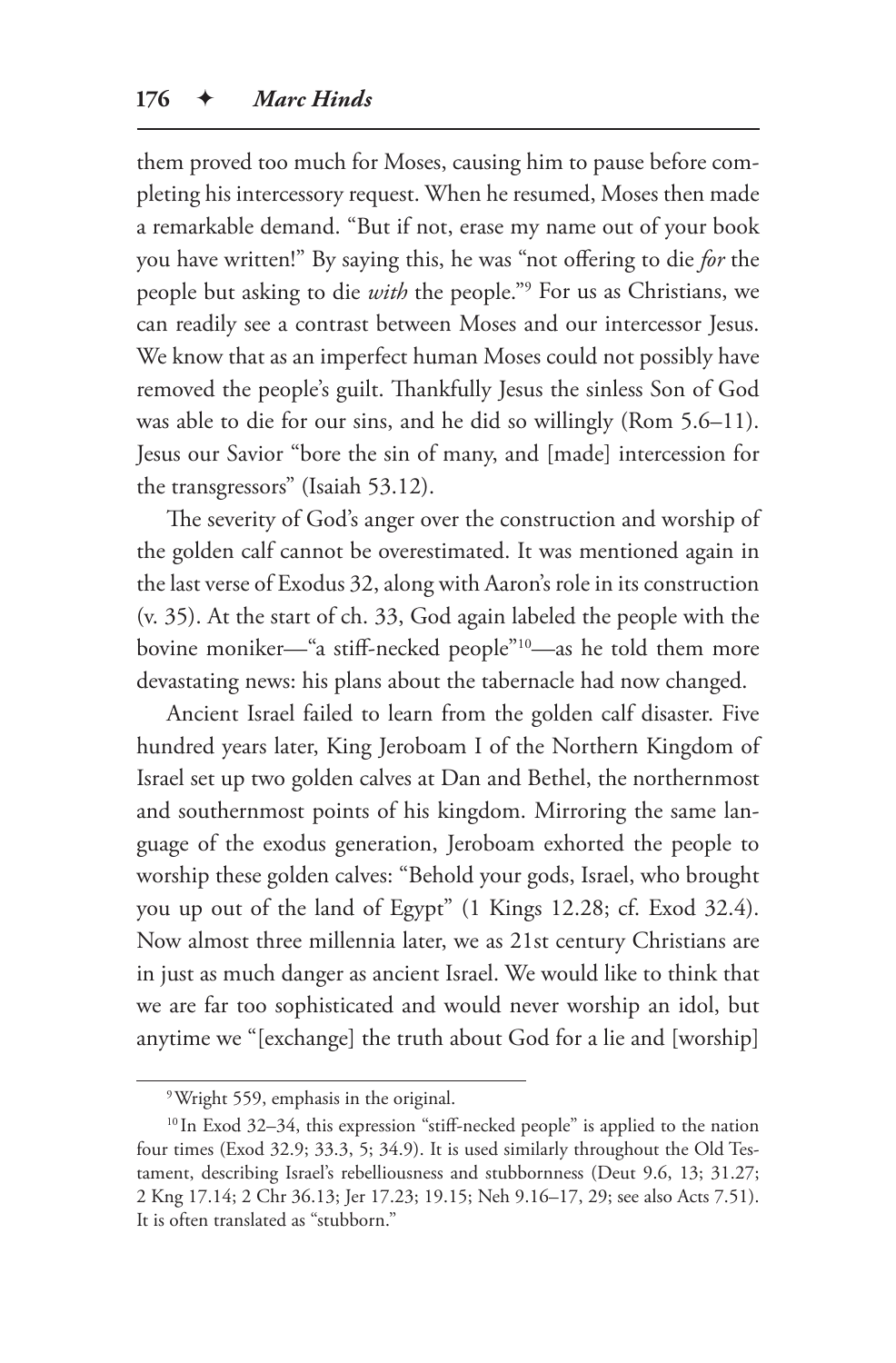and [serve] the creature rather than the Creator," we find ourselves just as guilty (Rom 1.25). The more we let the world into our lives, the less we will resemble Jesus.

# **God's Presence Will Not Travel with Israel (Exod 33.1–6)**

When Israel first arrived at Mount Sinai, God had intended for Israel to build the tabernacle "that I may dwell in their midst" (Exod 25.8). After the sin of the golden calf, however, he no longer planned to travel in their midst:<sup>11</sup> "I will not go up among you, lest I consume you on the way, for you are a stiff-necked people" (Exod 33.3). The detailed blueprints provided in Exod 25–31 apparently would no longer be necessary. God was not able to dwell among a people so rebellious and bent on sin. In his holiness, he would be unable to constrain himself from destroying them. When the people heard this, however, they mourned and showed genuine signs of repentance (Exod 33.4, 6).

God's words at the end of Exod 33.5 make us wonder what will happen next. Not on speaking terms with Israel, God commanded the people through Moses to "Take off your ornaments, that I may know what to do with you." The narrative leaves us hanging, wondering what God will do with his rebellious people, Israel.

### **God's Presence Will Travel with Israel (Exod 33.7–17)**

Thus far through the narrative, the detailed events have happened quickly (Exod 32.1–33.6). Beginning in Exod 33.7, the narrative slows down. This is achieved by providing a flashback to an earlier time when Moses had erected a tent outside the Israelite camp that served as a makeshift tabernacle called "the tent of meeting."<sup>12</sup> With

<sup>11</sup> John N. Oswalt, "Exodus," in Philip W. Comfort, ed., *Genesis and Exodus*, Cornerstone Biblical Commentary 1 (Carol Stream: Tyndale House, 2008) 529. See also John H. Sailhamer, *The Pentateuch as Narrative: A Biblical-Theological Commentary*, Library of Biblical Interpretation (Grand Rapids: Zondervan, 1992) 314.

<sup>&</sup>lt;sup>12</sup> Later, the actual tabernacle will also be referred to as "the tent of meeting" (e.g., Exod 40.2; Lev 1.1). But this is not the same structure for two reasons: (a)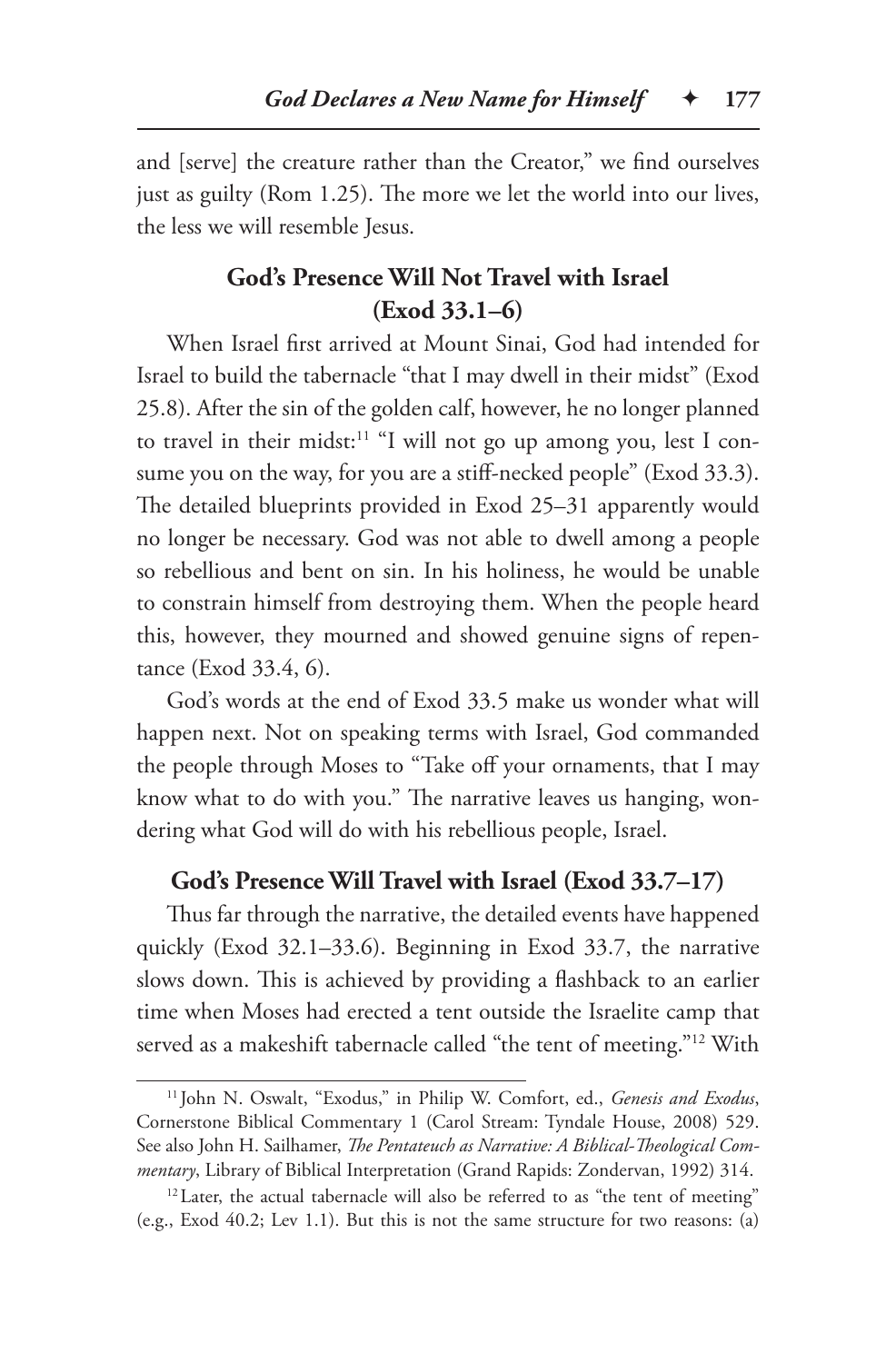many of the Israelites looking on, he would enter the tent and "the LORD used to speak to Moses face to face, as a man speaks to his friend" (Exod 33.11).<sup>13</sup> Obviously, this language is figurative, since no human being can survive seeing God's essence (see Exod 33.20, 23). Rather, this is an expression that denotes the closeness of Moses' relationship with God.

But this time, while sitting inside this tent, Moses was not feeling like he was God's friend. That is because Moses did not feel particularly close to him at that moment. Instead, he was bewildered and confused:

Moses said to the LORD, "See, you say to me, 'Bring up this people,' but you have not let me know whom you will send with me. Yet you have said, 'I know you by name, and you have also found favor in my sight.' Now therefore, if I have found favor in your sight, please show me now your ways, that I may know you in order to find favor in your sight. Consider too that this nation is your people" (Exod 33.12–13).

Moses asked God, "Show me your ways." In other words, "If I am really the chosen leader of your people, then you must let me know who will travel with us." In his response, God uses the term "presence," which is also used in v. 11 and is the normal Hebrew word for "face:" "My presence (or "face") will go with you, and I will give you rest" (Exod 33.14). In Exod 32.15–16, Moses expanded on this request by repeating the term again: "If your presence (or "face") will not go with me, do not bring us up from here." Moses insisted that God's presence must go with them, otherwise "do not make us leave from here." What made Israel unique as a nation is God's presence. Without it, Israel was no different from any other nation "on the

the tabernacle is not built until later in Exodus 35–40; and (b) this first "tent of meeting" is pitched outside the camp rather than its center, as the later tabernacle would be (Num 2.2).

<sup>&</sup>lt;sup>13</sup>The noun "face" is used several times in Exod 33.11–23. In many English translations, "face" is translated as "presence" in vv. 14–15. Daniel I. Block*, Covenant: The Framework of God's Grand Plan of Redemption* (Grand Rapids: Baker Academic, 2021) 176.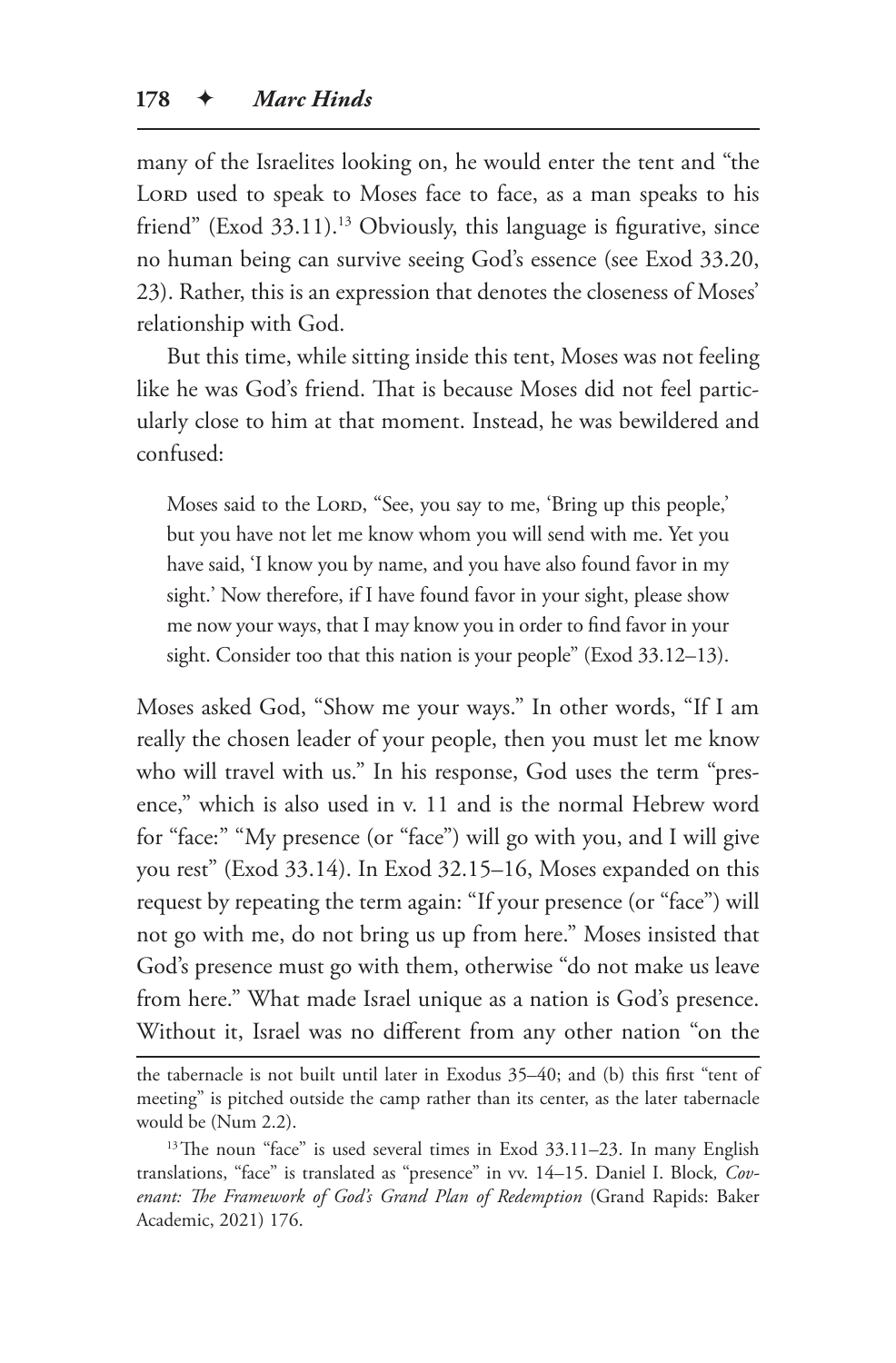presence (or "face") of the earth" (Exod 33.16). In his response, God assures Moses that he had listened to him and was responding to his request by repeating the very words used by Moses in his request: "This very thing that you have spoken I will do, for you have found favor in my sight, and I know you by name" (Exod 33.17).

| The Requests of Moses in Exodus 32-34                                                     |                 |                                                    |               |  |  |
|-------------------------------------------------------------------------------------------|-----------------|----------------------------------------------------|---------------|--|--|
| Moses' request                                                                            | <b>Citation</b> | God's Response                                     | Citation      |  |  |
| 1. "Relent from<br>this disaster"                                                         | Exod 32.11-13   | He relents                                         | Exod 32.14    |  |  |
| 2. "Forgive their<br>$\sin$ "                                                             | Exod 32.30-32   | He punishes only<br>the guilty with a<br>plague    | Exod 32.33-35 |  |  |
| 3. "Show me now<br>your ways"                                                             | Exod 33.12-13   | "My presence will<br>go with you"                  | Exod 33.14    |  |  |
| 4. "If your face/<br>presence will not<br>go with me, do<br>not bring us up<br>from here" | Exod 33.15-16   | "[Everything you<br>ask] I will do"                | Exod 33.17    |  |  |
| 5. "Show me your<br>glory"                                                                | Exod 33.18      | "The LORD, The<br>LORD, merciful<br>and gracious " | Exod 34.6-7   |  |  |
| 6. "Let the Lord<br>go in the midst<br>of us"                                             | Exod 34.8-9     | He reestablishes<br>the covenant                   | Exod 34.10-28 |  |  |

#### **Table 1**

This was now the fourth time God had acquiesced to Moses' pleadings (see Table 1). First, God promised not to destroy the nation and start over with Moses (Exod 32.14). Then, he agreed to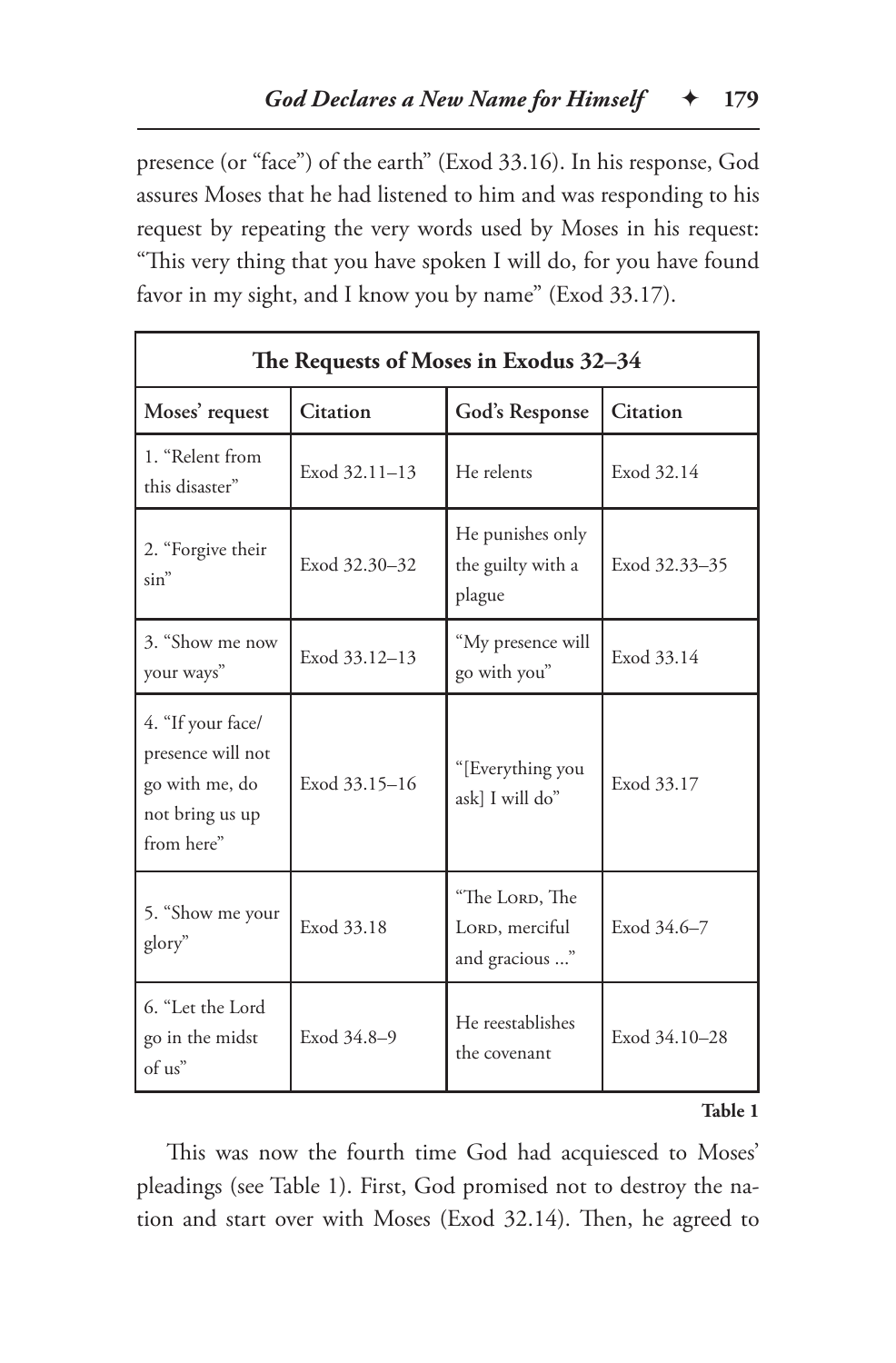forgive the nation and only punish the guilty (Exod 32.33–35). And finally, he promised that his "presence" will be with Israel and do everything Moses has asked of him (Exod 33.14, 17). God has patiently interacted with Israel's intercessor, speaking with Moses "as a man speaks to his friend" (see Exod 33.11).

# **God Shows Moses His Glory (Exod 33.18–34.7)**

But Moses was not finished yet and makes another request: "Please show me your glory" (Exod 33.18). By asking to see God's glory, Moses went a step beyond requesting forgiveness for Israel. Moses wants God to dwell among Israel, just like he promised earlier in Exod 29.43–46. While Moses was receiving the instructions for the construction of the tabernacle prior to the golden calf incident, God had told Moses that he would "meet with the people of Israel" and "[the tabernacle] shall be sanctified by my *glory*" (Exod 29.43; emphasis added). He made this promise, too: "I will dwell among the people of Israel and will be their God" (Exod 29.45).

After the disastrous worship of the golden calf, the covenant was broken; and this promise's fulfillment was in jeopardy. Moses knew Israel did not deserve this second chance. Even after the covenant was renewed, it would not be possible for Israel to keep the covenant perfectly. Despite the danger of future sinful acts provoking God's righteous anger against Israel, Moses wanted God to keep his promise that his glory would dwell among his people.

Israel's entrance into the Promised Land will not be the result of sinless obedience to the covenant. In his answer to Moses' request, God acknowledges that his relationship with Israel will only be possible by his grace and mercy: "I will make all my goodness pass before you and will proclaim before you my name 'The Lord.' And I will be gracious to whom I will be gracious, and will show mercy on whom I will show mercy" (Exod 33.19).

But what is God's "glory" (33.18) and what does God's answer have to do with his glory (33.19)? God's words imply that his glory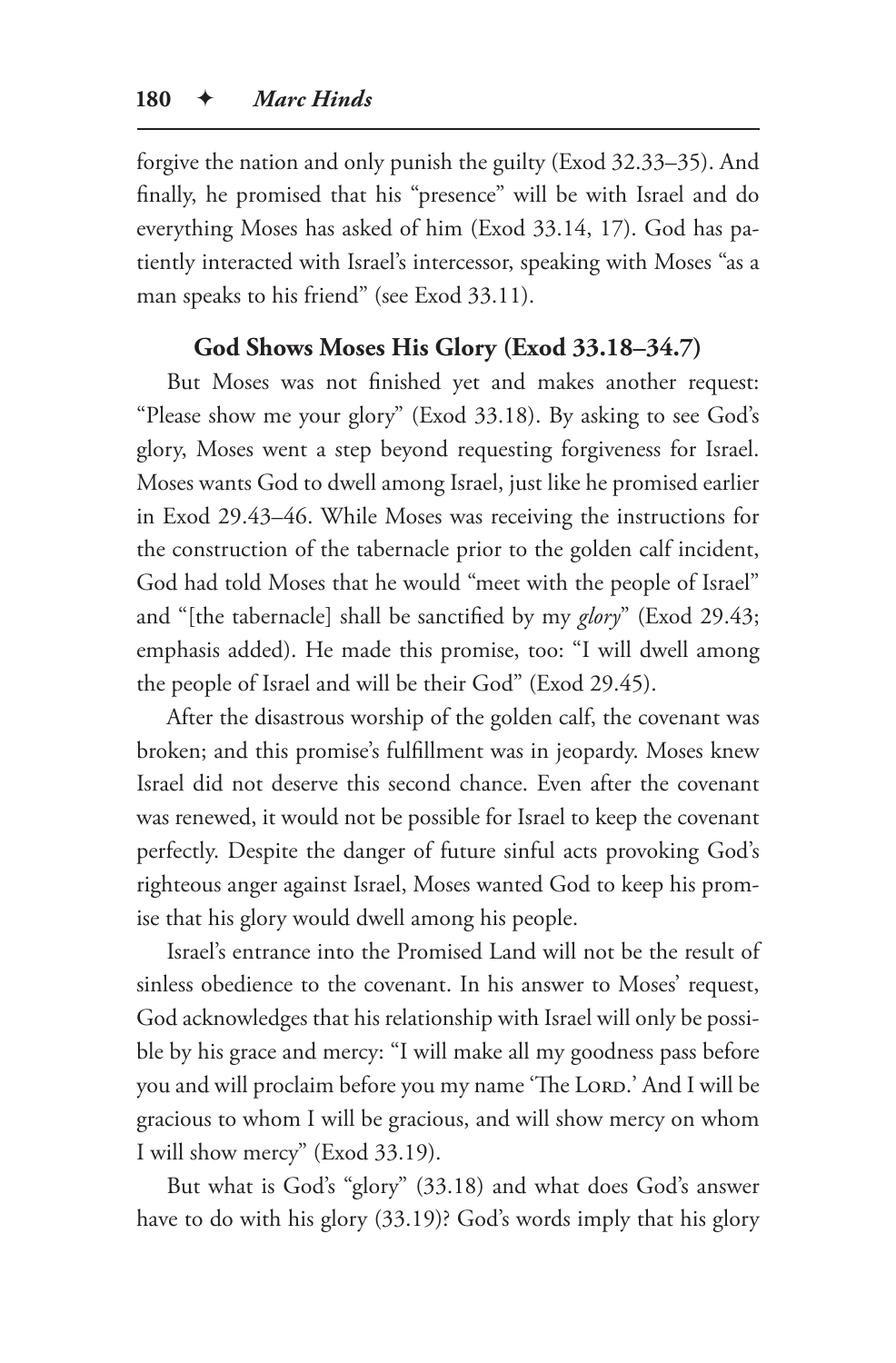is defined as his divine attributes, particularly his "goodness, graciousness, and compassion."14 God will further define his character in Exod 34.6–7 as "merciful and gracious, slow to anger, and abounding in steadfast love and faithfulness." He will also describe his "goodness" in terms of forgiveness of sin without nullifying punishment for sin. All these qualities are on full display in Exod 32–34 as God deals with the sin of his wayward people with righteous judgment and love. He condemns them for the sinful idolatry and punishes the guilty, but lavishes his grace, mercy, and compassion on his people, despite their shortcomings and failures.

In addition to hearing this sublime description of God's goodness, Moses is also permitted to see it. Although God will make all his "goodness" pass right in front of Moses, he will not permit him to see his "presence/face," because no human being can see God's "face" and live (Exod 33.20). Instead, in this enigmatic and beautiful scene, God promised to place Moses in a cleft of a rock atop Mount Sinai and to cover him with the palm of his "hand." Only after God's presence had passed would he remove his "hand," allowing Moses to see his "back" (Exod 33.23).15

In Exod 34.1–4, the two stone tablets are remade. Like other ancient covenants of the 15th century b.c., the ruling king who authored a covenant required that the agreement between both parties be permanently represented in written form. These two stone tablets represented the covenant between God and Israel. No longer smashed and crumbled, both the covenant and the tablets are whole again.

In Exod 34.5–9, as God's presence descends upon Mount Sinai, the climax of the narrative unfolds. This is now the third time in Ex-

<sup>&</sup>lt;sup>14</sup> Beale 89.

<sup>&</sup>lt;sup>15</sup> "Hand" denotes the palm of a person's hand. This is an affectionate description of God gently covering Moses to protect him. The term "back" is not the usual word for a person's back, but rather refers to someone's (or something's) backside (e.g., the tabernacle's backside, Exod 26.12). This is anthropomorphic language being used to depict God's glorious presence passing before Moses.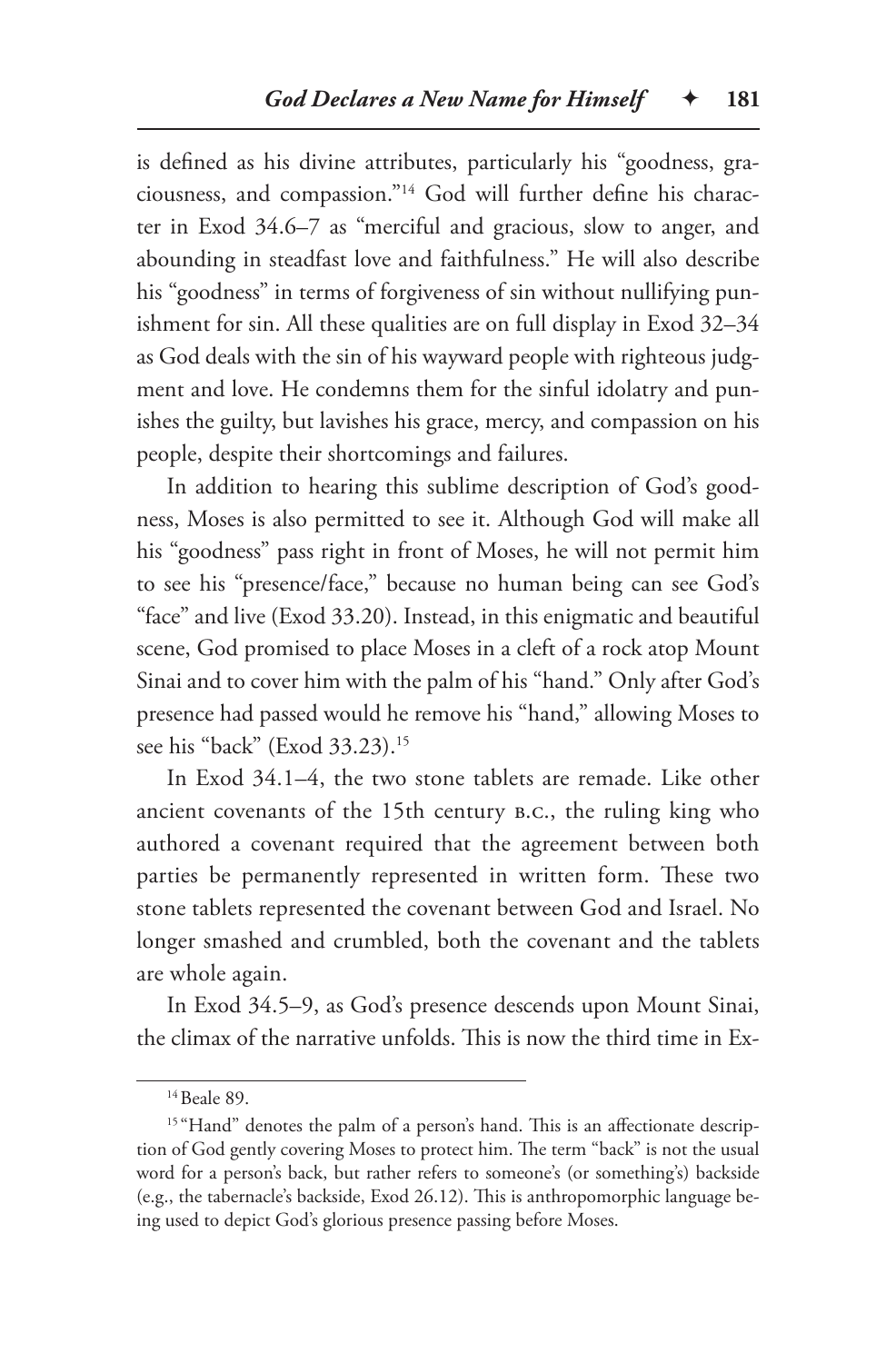odus that God has descended and spoken with Moses at this mountain (see Table 2). At the base of the mountain, God had appeared to Moses in a burning bush. He spoke to him from the bush and revealed his covenantal name, "the LORD" (Exod 3.13-15). Now, he calls it out again: "The LORD descended in the cloud and stood with him there, and proclaimed the name of the LORD" (Exod 34.5). Moses' extended intercession of Exod 32–34 has now taken us back to when he was initially commissioned in Exod 3–4, just several months prior. Standing before the burning bush, Moses had made numerous excuses to deflect God's command to represent Israel in Egypt (Exod 3.11, 13; 4.1, 10, 13). Now, the roles have been reversed. Having grown exponentially in his relationship with God, Moses finds himself convincing God to take back his "excuses" for rejecting Israel.

Before Israel worshiped the golden calf, God had called them "my people." After the golden calf, Moses pled with God to accept them again as his own covenant people.16 In his answer, he made it clear that he had, by his grace and mercy, renewed his relationship with Israel:

The Lord passed before him and proclaimed, "The Lord, the Lord, a God merciful and gracious, slow to anger, and abounding in steadfast love and faithfulness, keeping steadfast love for thousands, forgiving iniquity and transgression and sin, but who will by no means clear the guilty, visiting the iniquity of the fathers on the children and the children's children, to the third and the fourth generation" (Exod 34.6–7).

In Exod 34.6, he revealed his glory by describing his divine character, starting with his divine name: the LORD. Repeated for emphasis the name is then described by several sublime terms contained in three verbless clauses.

<sup>&</sup>lt;sup>16</sup> "This nation is your people," Moses had just said (Exod 33.13). Prior to Exod 32–34, God had referred to Israel frequently as "my people" (Exod 3.7, 10; 5.1; 6.7; 7.4, 16; 8.1, 8, 20–23; 9.1, 13, 17, 27; 10.3–4; 12.31; 22.25). He never does again in Exodus, however; and he only refers to them as "your people" twice (Exod 32.7; 34.10).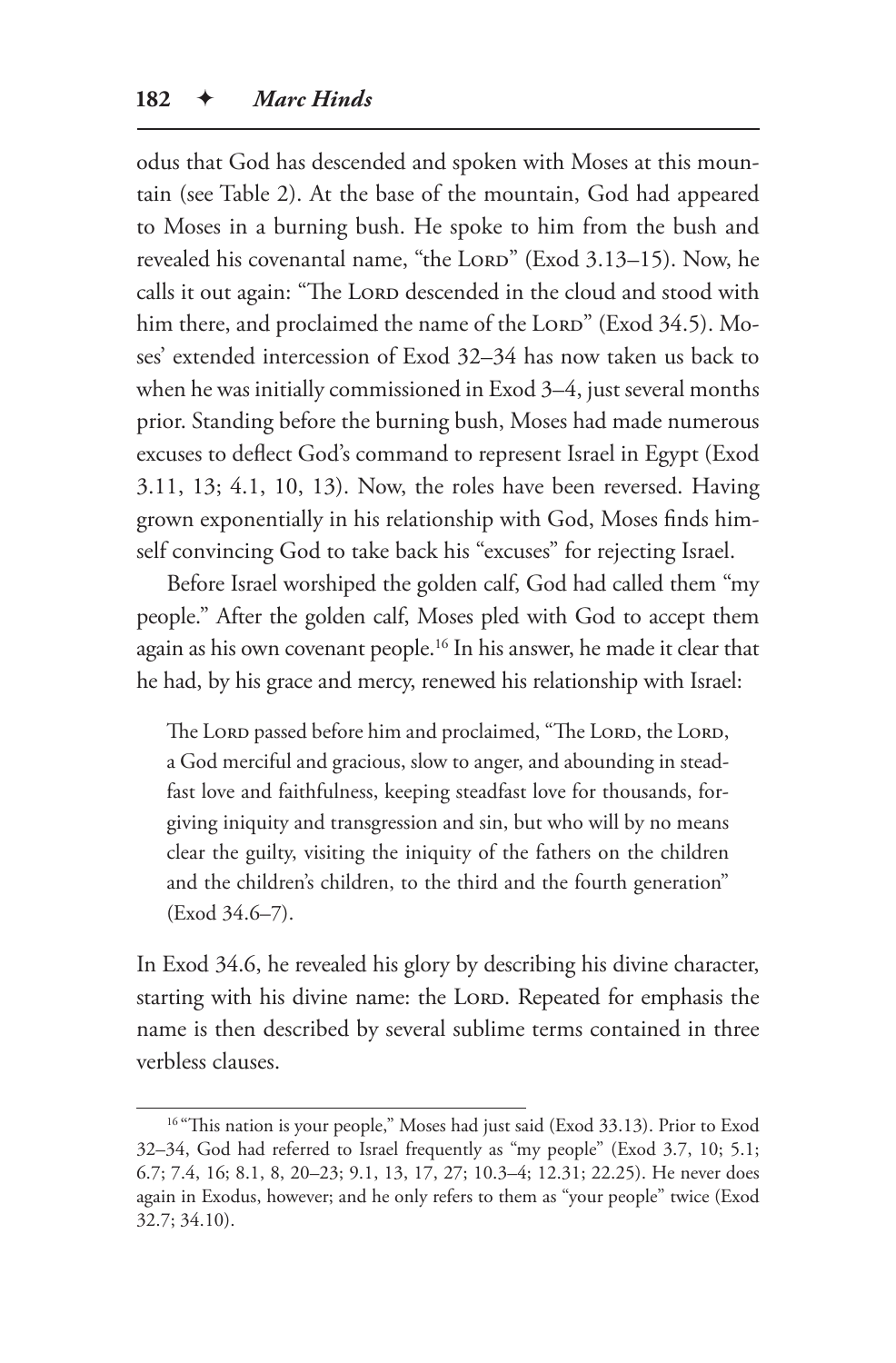| Three Theophanies at Mount Sinai in Exodus                         |                                |                                                                                     |                                                                  |  |  |
|--------------------------------------------------------------------|--------------------------------|-------------------------------------------------------------------------------------|------------------------------------------------------------------|--|--|
| Occasion                                                           | Witness                        | Description                                                                         | <b>Citation</b>                                                  |  |  |
| 1. The burning<br>bush                                             | Moses                          | "I have come<br>down to deliver<br>[Israel] out of<br>the hand of the<br>Egyptians" | Exod 3.8; cf. Gen<br>46.4                                        |  |  |
| $2.$ The<br>establishment of<br>the covenant with<br><b>Israel</b> | Moses and all<br><b>Israel</b> | "The LORD will<br>come down on<br>Mount Sinai in<br>the sight of all<br>the people" | Exod 19.11, 18,<br>20; see also Exod<br>24.9–11; cf. Neh<br>9.13 |  |  |
| 3. The renewal of<br>the covenant with<br><b>Israel</b>            | Moses                          | The LORD<br>descended in the<br>cloud and stood<br>with [Moses] there               | Exod 34.5                                                        |  |  |

#### **Table 2**

"A God merciful and gracious." These adjectives are near synonyms and describe God's compassion. Because they sound rhythmically similar to each other (*raḥûm* and *ḥannûn*), they add a poetic flare to God's self-description. They often appear together in the Old Testament and are always describing God.<sup>17</sup>

"Slow to anger." This expression describes God's patience.18 It was also used earlier to describe both God's loss of patience with Israel (Exod 32.10–12) as well as Moses' (Exod 32.19, 22). Although God is compassionate and slow to anger, he obviously can lose patience with sinful humanity.

<sup>&</sup>lt;sup>17</sup> "Gracious and merciful" are used together in eleven verses across the Old Testament (Exod 34.6; 2 Chron 30.9; Neh 9.17, 31; Pss 86.15; 103.8; 111.4; 112.4; 145.8; Joel 2.13; Jonah 4.2). Each of these references is alluding to Exod 34.6. See also James 5.11, which alludes to this pair of terms as well.

<sup>18</sup>The Septuagint translated this phrase using the Greek term *makrothumos*,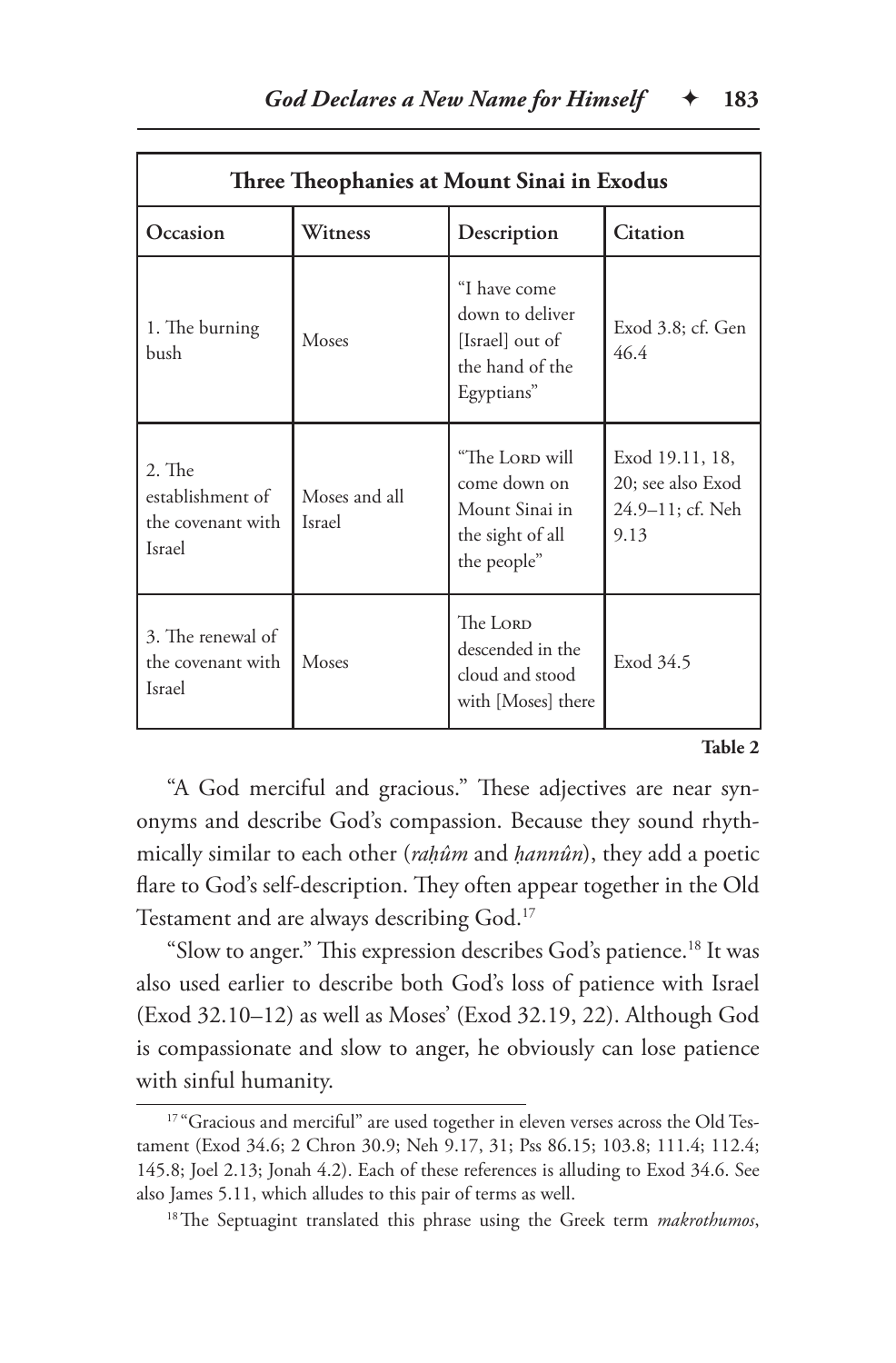"And abounding in steadfast love and faithfulness." A pair of additional nouns describe God's character. The first, "steadfast love," is a theologically rich term that is variously translated by our English versions.19 Its companion noun, "faithfulness," denotes trustworthiness and reliability. These two terms often appear as a pair in the Old Testament.20

Three participial phrases—which start with "keeping," "forgiving," and "visiting"—further define his character in Exod 34.7:

1. "Keeping steadfast love for thousands." The term "steadfast love" (see Exod 34.6) is repeated and applied to "thousands." Most likely, this is not referring to thousands of individuals, but generations (cf. Exod 20.5–6), as reflected in our English versions.

2. "Forgiving iniquity and transgression and sin." The participle "forgiving" appeared earlier in Exod 32.32. Literally, it denotes "carrying" the sins of the people. This is the verb used to describe the "scapegoat" that would "bear" the sins of the people outside the camp on the Day of Atonement (Lev 16.22). These three nouns—"iniquity," "transgression," and "sin"—are virtually synonymous.

3. "Visiting the iniquity of the fathers on the children …" This final phrase shares similar language with the Second Commandment (Exod 20.5–6; see also Num 14.18; Deut 5.9). As a retribution formula, it specifies the seriousness of sinful behavior. The consequences of sin can affect several generations. This is certainly true of the southern kingdom of Judah, who suffered Babylonian captivity for a period of 70 years, which would be roughly equivalent to three or four generations. But the three or four generations pales in comparison with the thousands of generations that are the beneficiaries of

whose cognate is often translated in the New Testament as "long-suffering" or "patience" (e.g., Rom 2.4; 9.22; 1 Cor 13.4; Gal 5.22; Eph 4.2; Col 1.11; 3.12).

<sup>19</sup> In Exod 34.6, the Hebrew term *ḥesed* is translated in numerous ways: "goodness" (KJV, NKJV), "lovingkindness" (ASV, NASB95), "faithfulness" (NASB20) "faithful love" (CSB), "love" (NIV), "steadfast love" (RSV, NRSV, ESV), "loyal love" (NET), "unfailing love" (NLT).

<sup>&</sup>lt;sup>20</sup>King David was fond of this word pair, using it in several of his psalms (Pss 25.10; 26.3; 40.10–11; 57.3, 10; 61.7; 69.13; 86.15; 108.4; 138.2).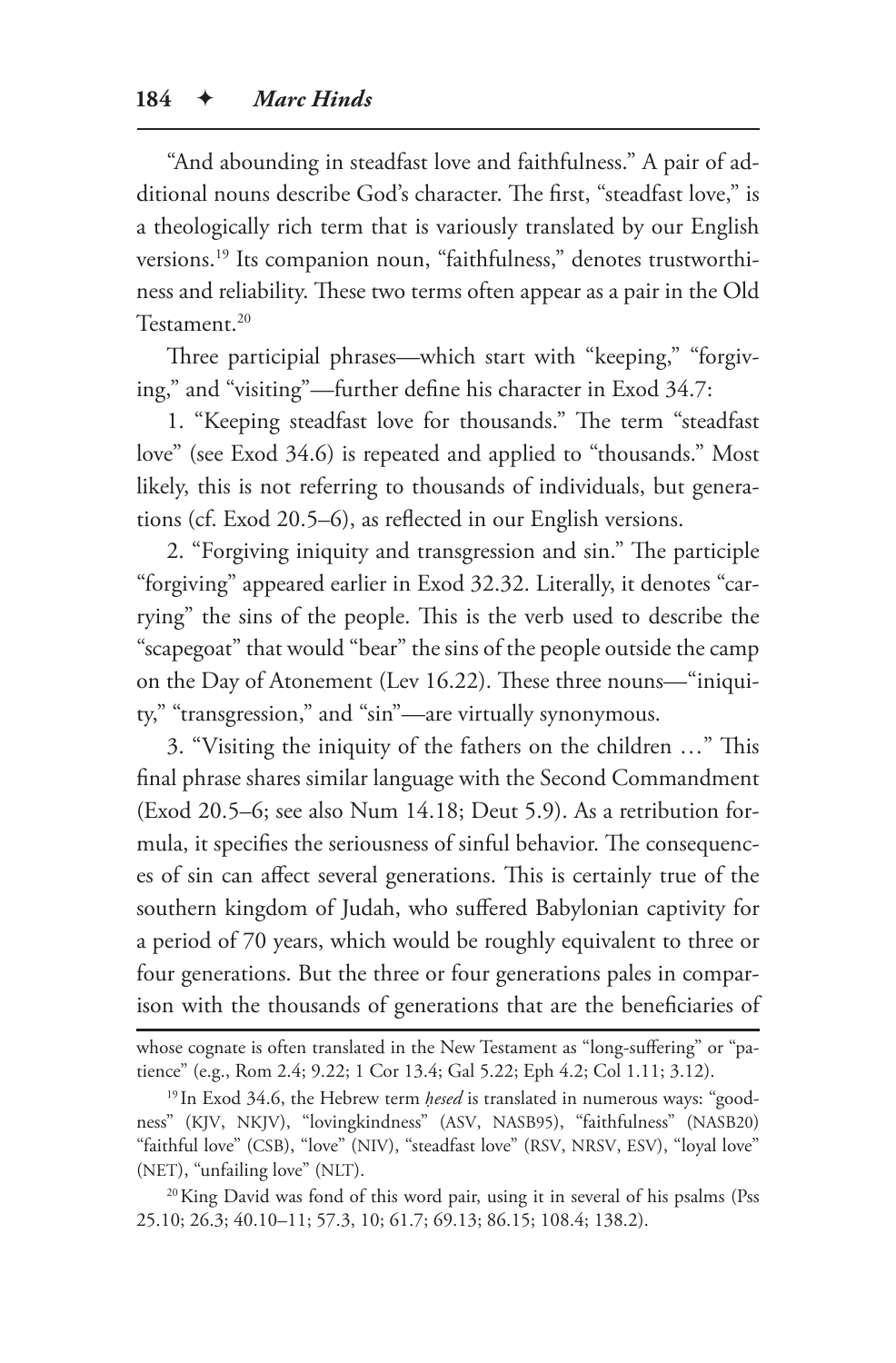God's compassion and mercy. In addition, it is by God's mercy that he places a limit upon the devastating effects of our sin.

| <b>Repeated Elements of the Covenant Renewal</b>                                           |                                   |                                           |  |  |
|--------------------------------------------------------------------------------------------|-----------------------------------|-------------------------------------------|--|--|
| Description                                                                                | <b>First Covenant</b><br>Citation | <b>Second Covenant</b><br><b>Citation</b> |  |  |
| 1. God gave Moses<br>instructions for the<br>people to obey.                               | Exod 20-23                        | Exod 34.10-26                             |  |  |
| 2. God's glory appeared<br>with the leader(s) of<br>Israel.                                | Exod 24.1-17                      | Exod 34.28; cf. Exod<br>34.31             |  |  |
| 3. Moses was with the<br>LORD for "forty days and<br>forty nights" atop Mount<br>Sinai.    | Exod 24.18                        | Exod 34.28                                |  |  |
| 4. The two stone<br>tablets with the Ten<br>Commandments written<br>on them were restored. | Exod 31.18                        | Exod 34.28                                |  |  |
| 5. The Sabbath was<br>consecrated.                                                         | Exod 31.12-17                     | Exod 35.1-3                               |  |  |

**Table 3**

# **God Renews the Covenant (Exod 34.8–28)**

What would you do in the face of such a magnificent display of God's power and love? Moses responded with humility and awe. He bowed his head and worshiped (Ex 34.8; cf. Exod 4.31; 12.27). Moses then made one final request: "If now I have found favor in your sight, O Lord, please let the Lord go in the midst of us, for it is a stiff-necked people, and pardon our iniquity and our sin, and take us for your in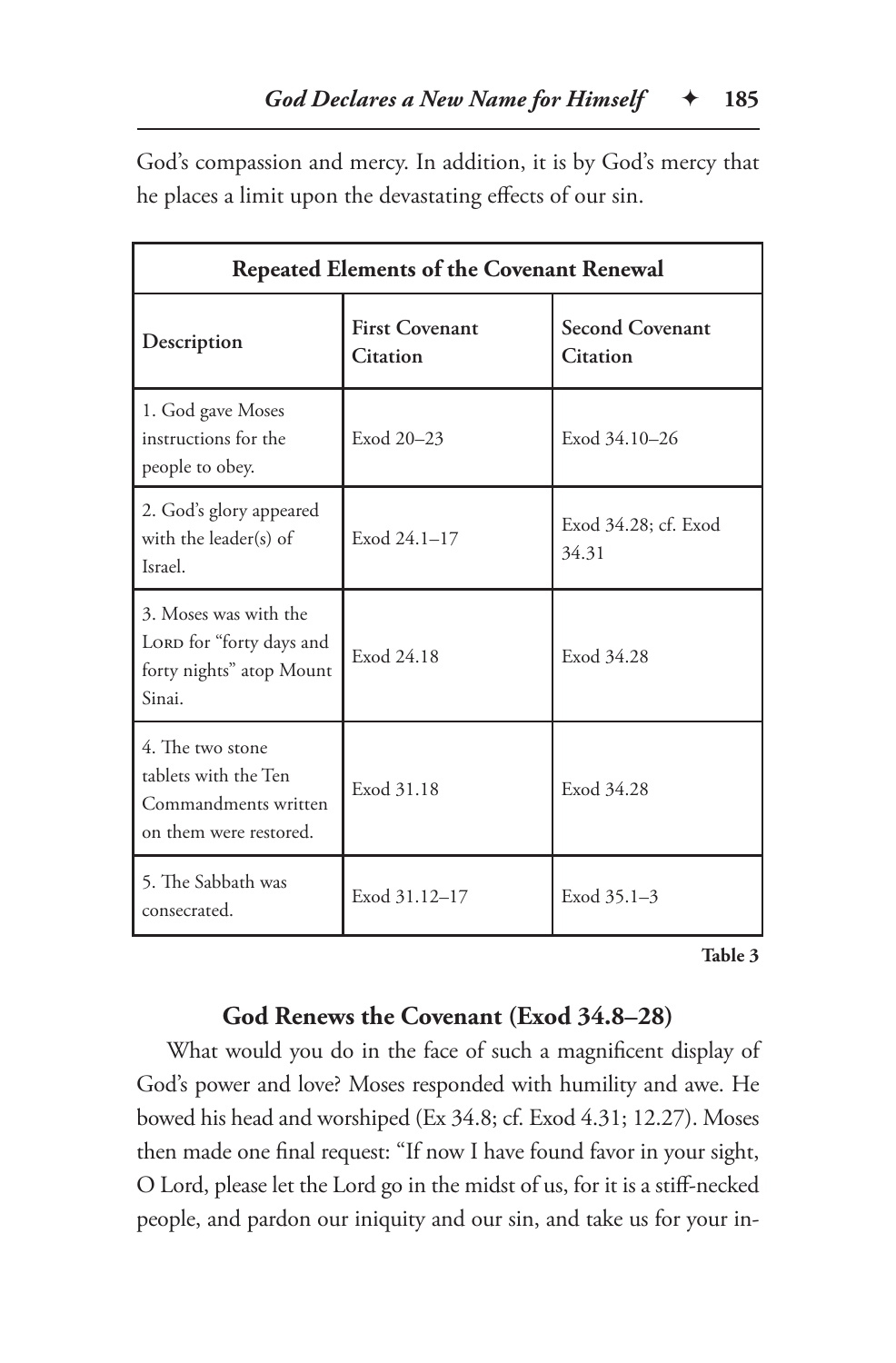heritance" (Exod 34.9). Moses used two phrases that appeared earlier in Exod 33: (a) he prefaced his request with the phrase "if I have found favor in your sight," as he had previously (v. 16); and (b) he applied the metaphor "stiff-necked people" to Israel, which God had used three times previously to deride Israel's resemblance to the golden calf they worshiped (Exod 32.9; 33.5, 9). However, Moses' use of this bovine metaphor is the opposite of God's original use of it. God used it to explain why he could no longer dwell among his people, but Moses turned its original purpose around when he asked God to dwell among his people *because* they were "a stiff-necked people."

In Exod 34.10–28, God answered Moses in the affirmative by renewing the covenant. Several elements of the previous covenant ratification were repeated, including the stone tablets (see Table 3). As Israel's intercessor, Moses was successful. Without their great leader, the nation of Israel would not have been able to be corralled and redirected on the path leading to God's love and mercy.

# **The Shining Face of Moses (Exod 34.29–35)**

After spending another forty days with God atop Mount Sinai, Moses finally returned to the Israelite camp. This time, however, something was different about him: Moses' face radiated brightly.<sup>21</sup> This apparently did not happen after his first forty-day visit with God. What caused this change in his appearance was spending time with the LORD and being shown his glory.

"Show me your glory," Moses had asked God (Exod 33.18), because he wanted all Israel to witness God's glorious presence again. They did not get to see it, though, except as a reflection on the face of Moses.22 When they saw Moses' face, they were afraid to come near him (Exod 34.30), even having him cover his face with a veil to obscure God's glory reflected on his face. Thus, this rebellious generation of Israelites saw only a reflection of God's glory on Moses' face.

<sup>21</sup>The term "face," which was used prominently in Exod 33.11–23 of God's face, is used six times in Exod 34.29–35 of Moses' face (Exod 34.29, 30, 33, 35<sup>3x</sup>).

<sup>22</sup> Sailhamer 314–315.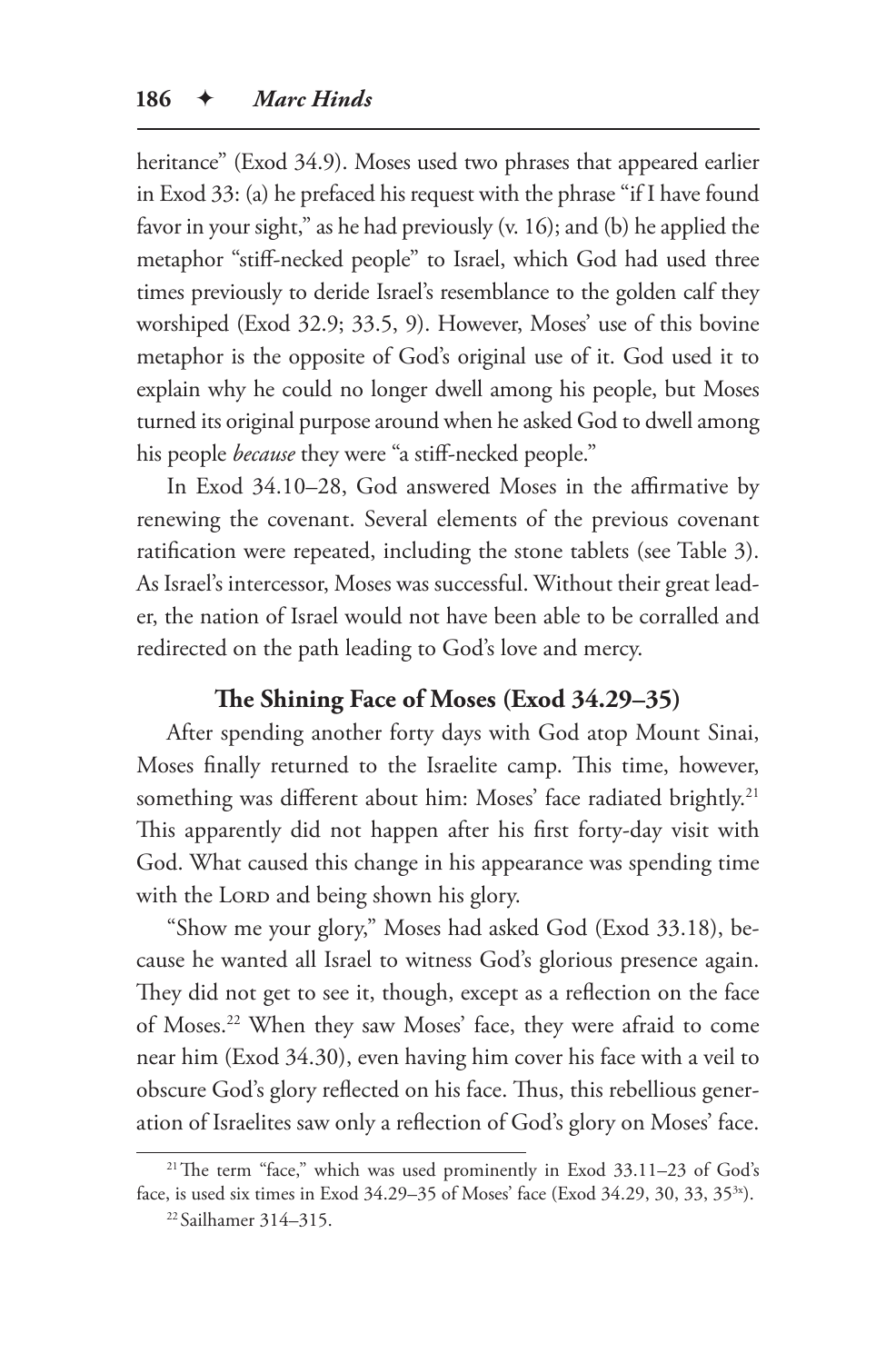This closing section of the golden calf narrative makes a brilliant play on the verb "to shine." This word appears commonly in the Old Testament as a noun and means "horn." Over 70 times in the Old Testament, this noun refers to literal horns of animals or is used symbolically to denote power or authority. In this rare instance when it is used as a verb, it means "to shine."23 This play on words in Exod 34.29–35 is intentional, of course. As a bovine feature, it reminds us of the golden calf and the stiff-necked Israelites who resembled what they worshiped with their stubbornness and rebelliousness. In contrast with them, God's leader resembled God with his "horned" face that glowed with God's glory.

#### **Two New Testament Uses of Exodus 32–34**

It is impossible to underestimate the importance of Exodus 32– 34. They are quoted and alluded to throughout both the Old and New Testaments. As we close, we will briefly consider two New Testament passages that apply them to Jesus our Lord: Stephen's speech in Acts 7 and the Gospel of John.<sup>24</sup>

# *Jesus, the New Moses (Acts 7.39–53)*

In the closing verses of Deuteronomy, Moses is described as the only leader "whom the Loro knew face to face" (Deut 34.10; Num 12.7– 8; cf. Exod 33.11). Moses predicted, however, that one day there would be another prophet who would eclipse him (Deut 18.15–18). During Stephen's defense before the Sanhedrin Council, Stephen

<sup>&</sup>lt;sup>23</sup>The connection between "a horn" (noun) and "to shine" (verb) can be illustrated by 1 Chron 25.5, in which the literal phrase "to lift up the horn [of someone]" (KJV) is paraphrased as "to exalt his horn" (NKJV) or "to exalt him" (ESV, NASB, NIV).

In the Latin Vulgate Jerome (d. A.D. 420) translated the Hebrew verb "to shine" as "to horn," indicating that Moses' face grew horns. Influenced by the Latin Vulgate's rendering of Exod 34.29–30, the Italian sculptor Michelangelo (1475–1564) created his famous marble statue of Moses with horns projecting out of his head.

 $24$ Another significant use of Exodus 32–34 in the New Testament is Paul's application of Exodus 34.29–35 in 2 Corinthians 3.7–16, where he laments the unbelief of Jews in his day who refused to accept Jesus as Messiah.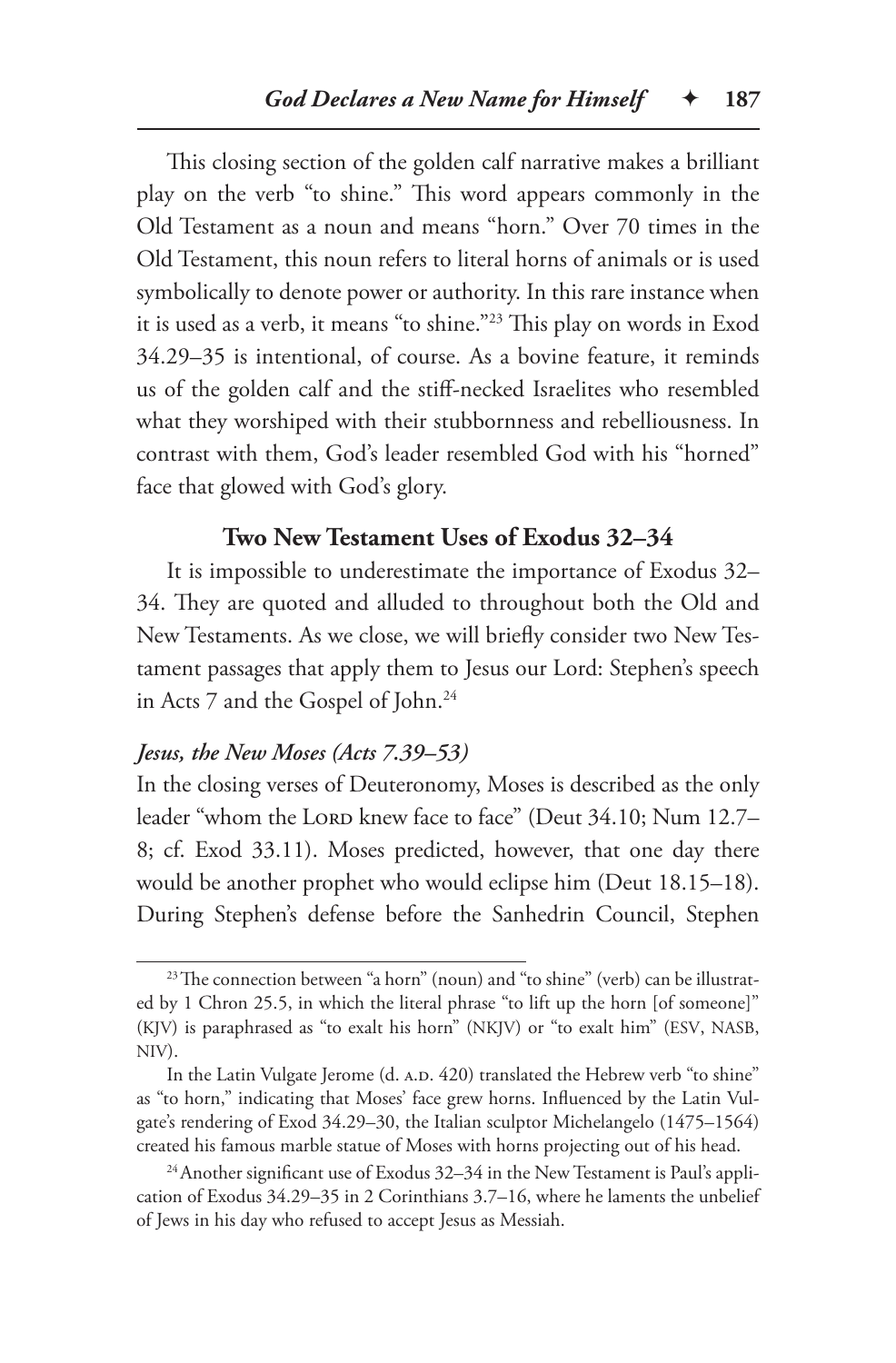clearly identified Jesus as the fulfillment of Moses' prediction. Jesus is this future prophet who was greater than Moses. Jesus not only knew God "face to face," but was himself God (cf. 2 Cor 4.4; Col 1.15; Heb 1.3). As the new Moses, Jesus was also the mediator of a new covenant in his blood (Luke 22.20; 1 Cor 11.25; Heb 12.24).

To disabuse his audience of their revisionist and romanticized notions of how much more popular the Messiah would have to be than Moses, Stephen quoted Exod 32.1 to remind his audience of the ancient Israelites' *rejection* of Moses as God's chosen leader:

Our fathers refused to obey [Moses], but thrust him aside, and in their hearts they turned to Egypt, saying to Aaron, "Make for us gods who will go before us. As for this Moses who led us out from the land of Egypt, we do not know what has become of him" (Acts 7.39–40).

Indeed, the Jewish people who were expecting a Prophet like Moses should have been watching for a despised and rejected prophet, just like Jesus. Stephen was martyred because he applied the bovine language of Exod 32.9 to the Jewish leaders who had killed the new Moses, Jesus: "You stiff-necked people, uncircumcised in heart and ears, you always resist the Holy Spirit. As your fathers did, so do you. … [T]he Righteous One … you have now betrayed and murdered" (Acts 7.51–52).

# *The Manifested Glory of God (John 1.14–18)*

The language of Exodus 32–34 permeates the Gospel of John as it describes Jesus and his ministry. For example, John 1.14 declares he is "the only Son from the Father, *full of grace and truth*" (emphasis added). This is John's own paraphrase of God's self-declaration made in Exod 34.6.25 Even as God is "abounding in steadfast love and faithfulness,"

<sup>&</sup>lt;sup>25</sup> C. John Collins, "How the New Testament Quotes and Interprets the Old Testament," in Wayne Grudem et al., eds., *Understanding Scripture: An Overview of the Bible's Origin, Reliability, and Meaning* (Wheaton: Crossway, 2012) 183.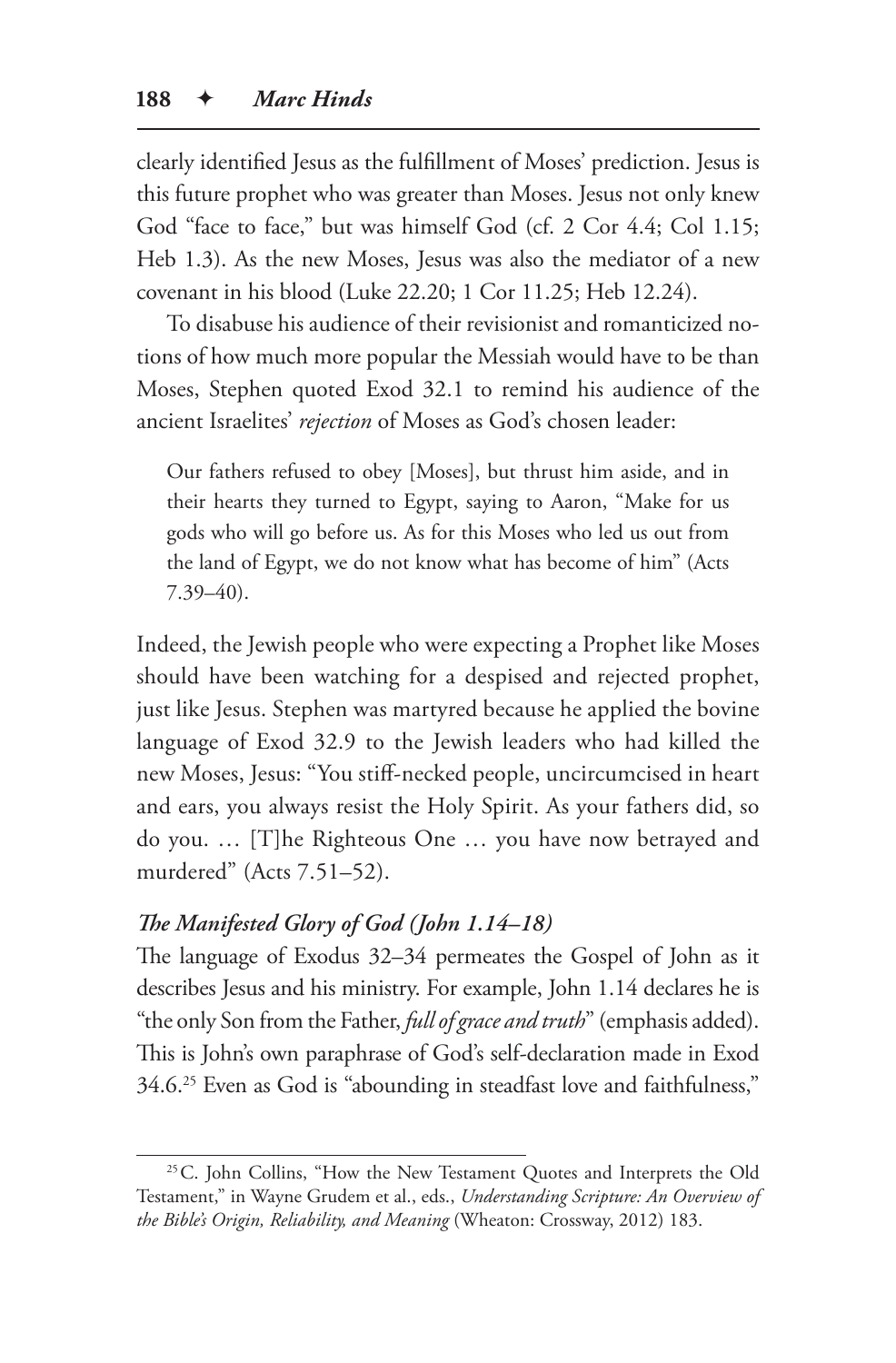so also Jesus is "full of grace and truth" (John 1.14).<sup>26</sup> At the beginning of Jesus' ministry, he "revealed his glory" by turning water to wine (John 2.11). This first of his miracles ("signs," as John consistently calls them) "also forms the opening act of John's story of *how Jesus reveals his glory*, and as such is the foundational pattern for everything else that follows."27 All the "signs" of Jesus recorded in the Gospel of John are intended to produce faith in our hearts, enabling us to see Jesus' glory for ourselves: "Now Jesus did many other signs in the presence of the disciples, which are not written in this book; but these are written so that you may believe that Jesus is the Christ, the Son of God, and that by believing you may have life in his name" (John 20.30–31). After the completion of his ministry and shortly before his death on the cross, Jesus prayed these words in the Garden of Gethsemane: "Father, the hour has come; glorify your Son that the Son may glorify you" (John 17.1). By dying on the cross and being raised from the dead, Jesus provided the world with the ultimate manifestation of God's glory.

According to Exod 33–34, only Moses was permitted to see God's glory, and that but a pale shadow of what we can see in Jesus. Those who have read the gospel accounts and have come to "believe that Jesus is the Christ" have thus "seen his glory" (John 1.14), the glory of a crucified Christ overflowing with grace enough to forgive every sin. As John says in 1.18, "No one has ever seen God," including Moses most notably, but "the only God, who is at the Father's side, he has made him known," that is, revealing God's character to be one of mercy, patience, grace, and forgiveness, which could only fully be realized after the crucifixion. Later in the Gospel of John, when Philip asked Jesus to reveal the Father to the disciples, Jesus chided him for his failure to understand that he had already seen the glory

<sup>&</sup>lt;sup>26</sup>It is important to note that the sublime description of the LORD's glory in Exod 34.6–7 is now applied to God the Son, Jesus. In other words, Jesus is the embodiment of the fullness of deity (Col 2.9).

<sup>27</sup>Karen H. Jobes, *John through Old Testament Eyes: A Background and Application Commentary*, in Andrew T. Le Peau, ed., Through Old Testament Eyes: New Testament Commentaries (Grand Rapids: Kregel Academic, 2021) 61, emphasis in the original.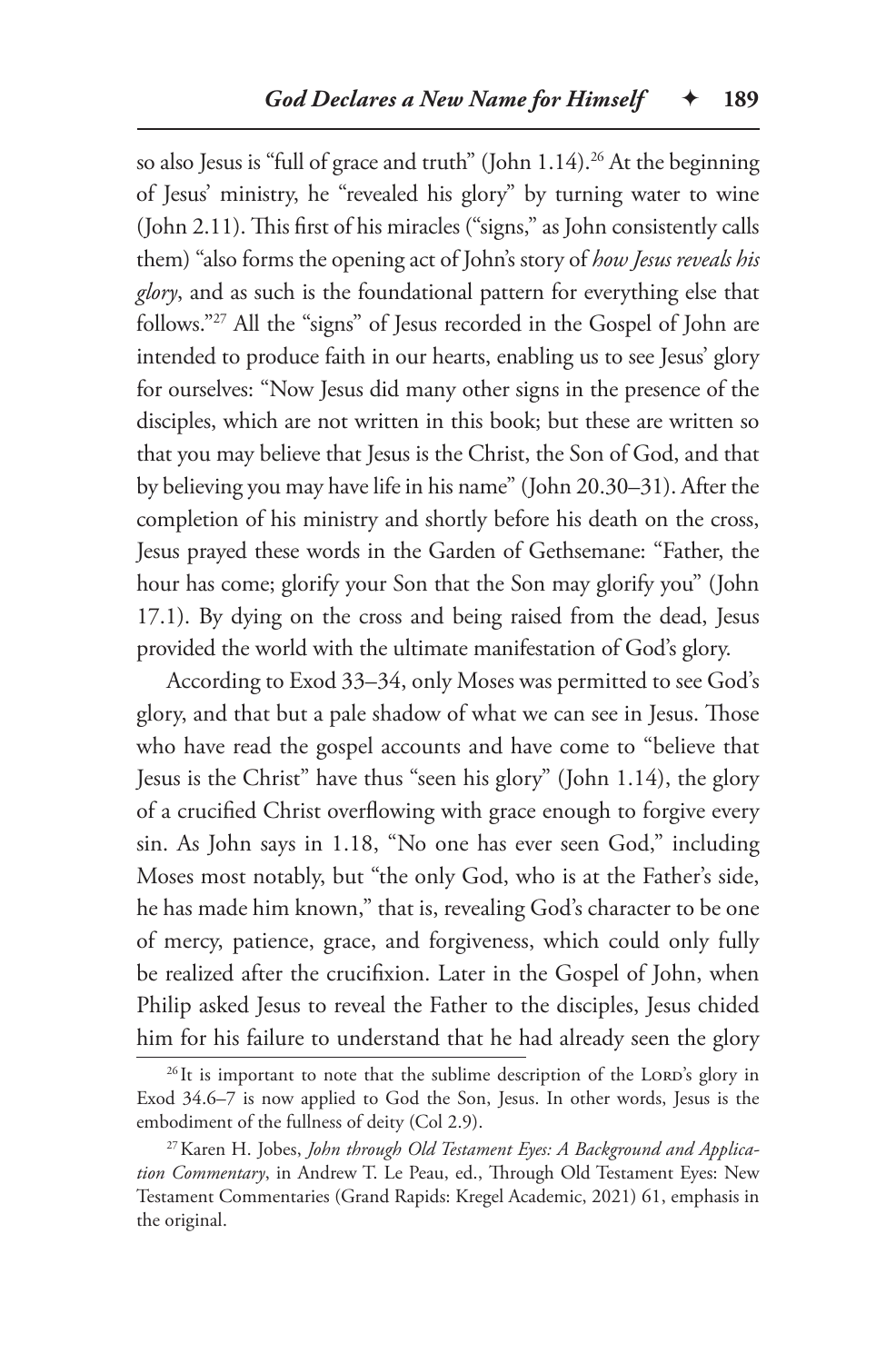of God at work: "Have I been with you so long, and you still do not know me, Philip? Whoever has seen me has seen the Father. How can you say, 'Show us the Father'?" (John 14.9).

Here is yet another reference to Exod 32–34 in the Gospel of John. Jesus said to his apostles: "No longer do I call you servants, for the servant does not know what his master is doing; but I have called you friends, for all that I have heard from my Father I have made known to you" (John 15.15). Do you remember when Moses had felt slighted, believing that he was not privy to God's complete plan for Israel (Exod 33.12–13)? Yet in the previous verse, we were told that "the LORD used to speak to Moses face to face, as a man speaks to his friend" (Exod 33.11). Jesus lifted up his disciples to the same status as Moses by calling them his "friends" (John 15.15).<sup>28</sup> But note also that, in the previous verse, Jesus told us how we too can be his friends: "You are my friends, if you do what I command you" (v. 14). Like Moses, we may feel confused and discouraged, not understanding God's plans. We should take comfort in Jesus' words, who calls us his "friends" and his "brothers" (cf. John 20.17; Heb 2.11–12).

### **Conclusion**

At the beginning of Exodus, God told Moses, "I am the LORD" (Exod 3.14–15). Near the end, he further defined his name as "the LORD, the LORD, a God gracious and merciful" (Exod 34.6–7). As Christians, this is the name that we carry with us every day (cf. Acts 9.15). We are the light of the world, reflecting the glory of God by how we live our lives and represent him (Matt 5.14–16). Some of us might hide our light, as did ancient Israel. We want to worship what pleases us, not realizing that the sin of this world will blind us to the glory of Jesus. At other times in our lives, we are more like Moses, getting discouraged as we witness the rotting of our culture, watching it sag deeper into the mire of sinful behavior.

<sup>28</sup> See Craig S. Keener, "Friendship," in Craig A. Evans et al., eds., *Dictionary of New Testament Background* (Downers Grove: InterVarsity Press, 2000) 385.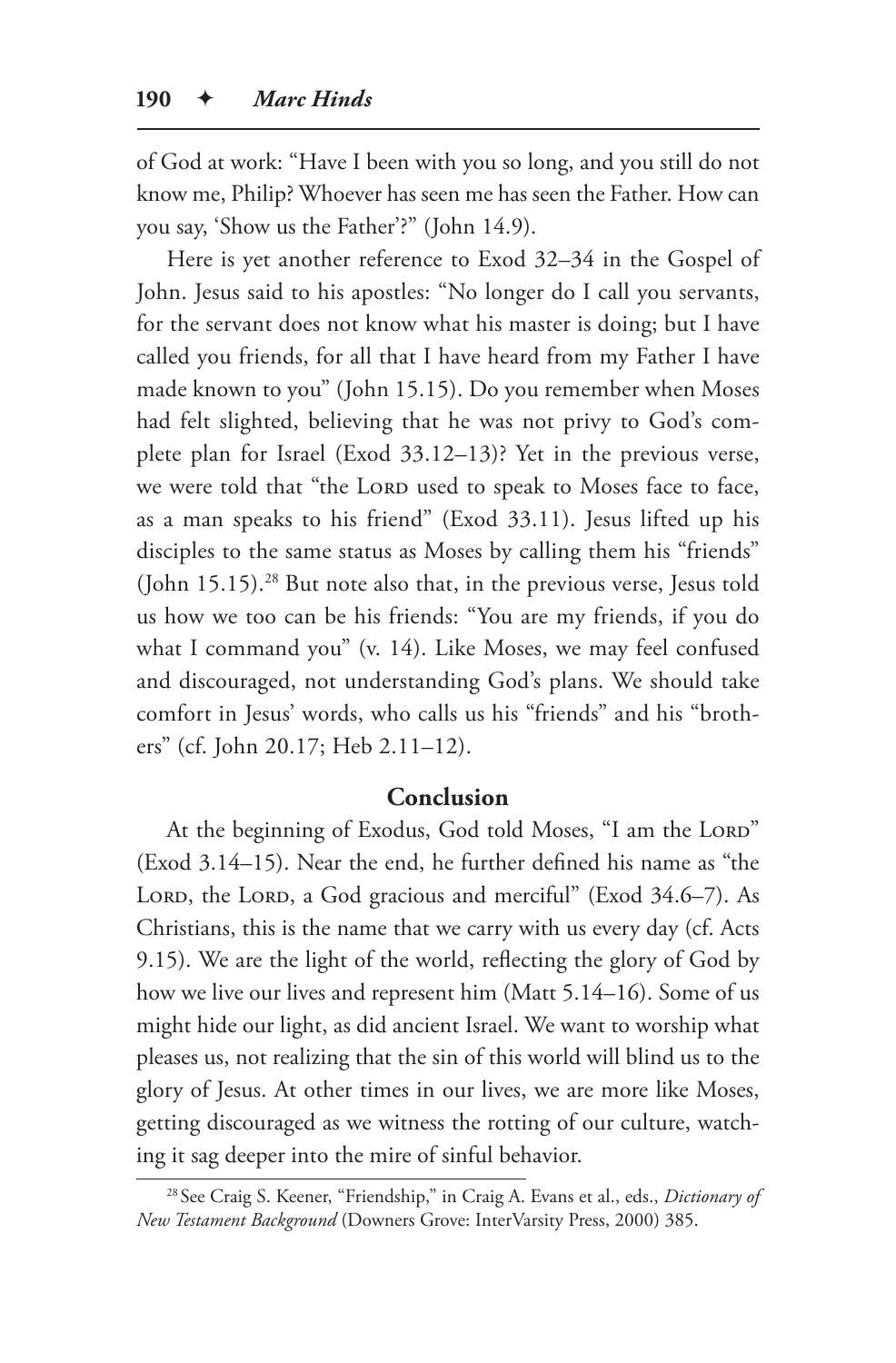Paul admonishes us to be like Jesus. We are to be transformed into his image (Rom 8.29). Despite the change and decay all around us and within us, we should let "our inner self [be] renewed day by day" by the power of God's word (2 Cor 4.16):

For this light momentary affliction is preparing for us an eternal weight of glory beyond all comparison, as we look not to the things that are seen but to the things that are unseen. For the things that are seen are transient, but the things that are unseen are eternal (2 Cor 4.17–18).

"Show me your glory," Moses had said. If we ever find ourselves saying that to God, then we should listen carefully for the gentle answer he whispers in our ear: "I already have."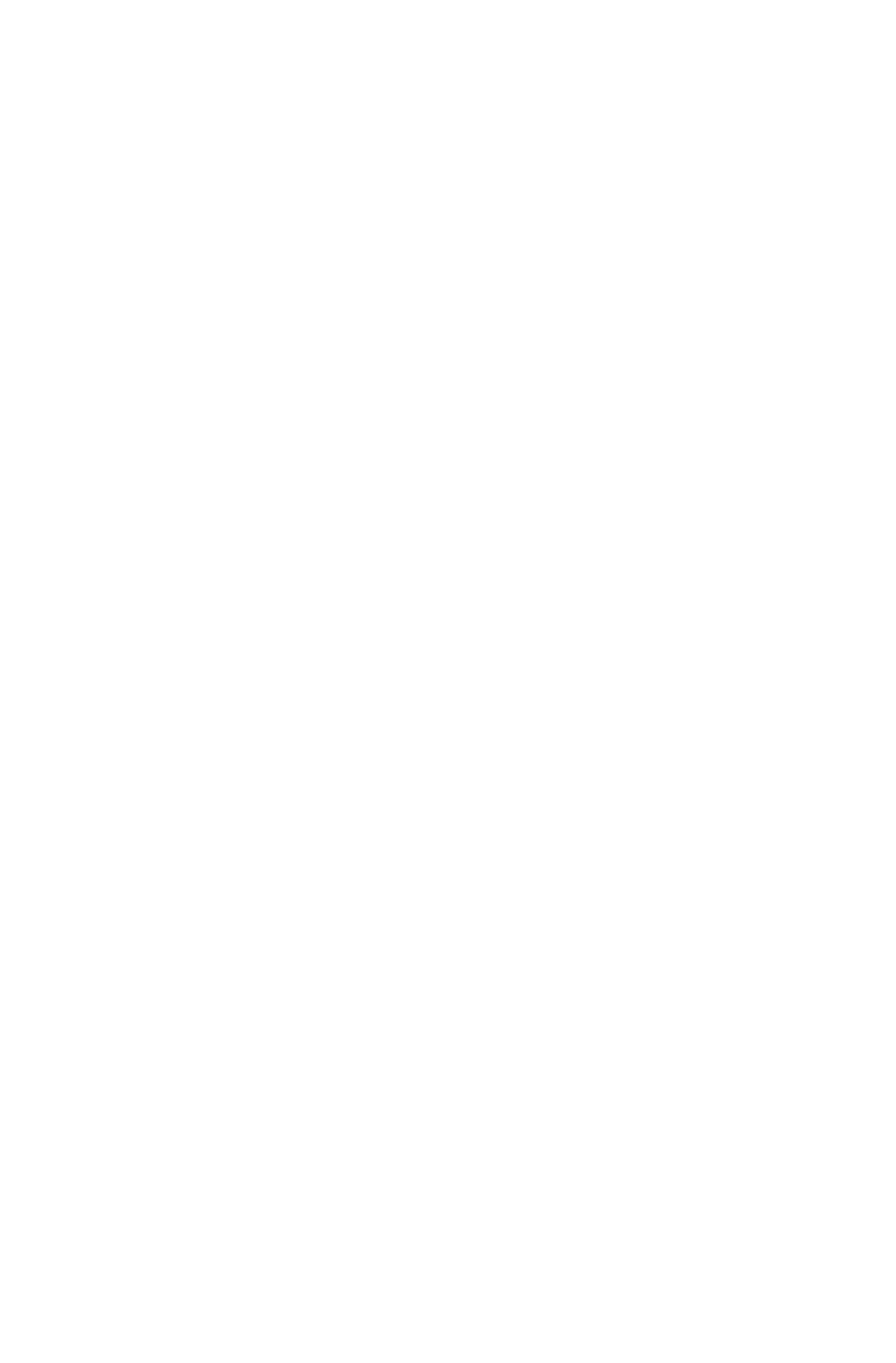# **God with His People** *The Tabernacle*

# **Gianni Berdini**

The encounter between God and man is a fundamental fact of our faith as Christians and has always been fixed within human history. The term "religion" itself comes from the Latin *religare*, that is "to unite together, put in relationship," it expresses God's will to re-establish a strong and lasting bond with man. Paul emphasizes how man has never been able to find God by himself. It was therefore God who sought man to establish this bond with him: "For since, in the wisdom of God, the world through wisdom did not know God, it pleased God through the foolishness of the message preached to save those who believe" (1 Cor 1.21).<sup>1</sup>

The first relationship that God establishes with man is a creative relationship. God creates man and reveals himself to him. The Bible is the history of God's revelations. The word "reveal" is traced back by some to the expression *retro velum dare*, which in Latin means "to give what is behind the veil," that is to make known what is not immediately understandable by finite and limited human reason. Therefore, God is a God who speaks, who reveals himself, who cares about his creature.

Sacred scripture continues God's revelation over time, making it accessible also to subsequent ages. While in the Old Testament peri-

<sup>&</sup>lt;sup>1</sup> Unless noted otherwise, all quotations of scripture are from the NKJV.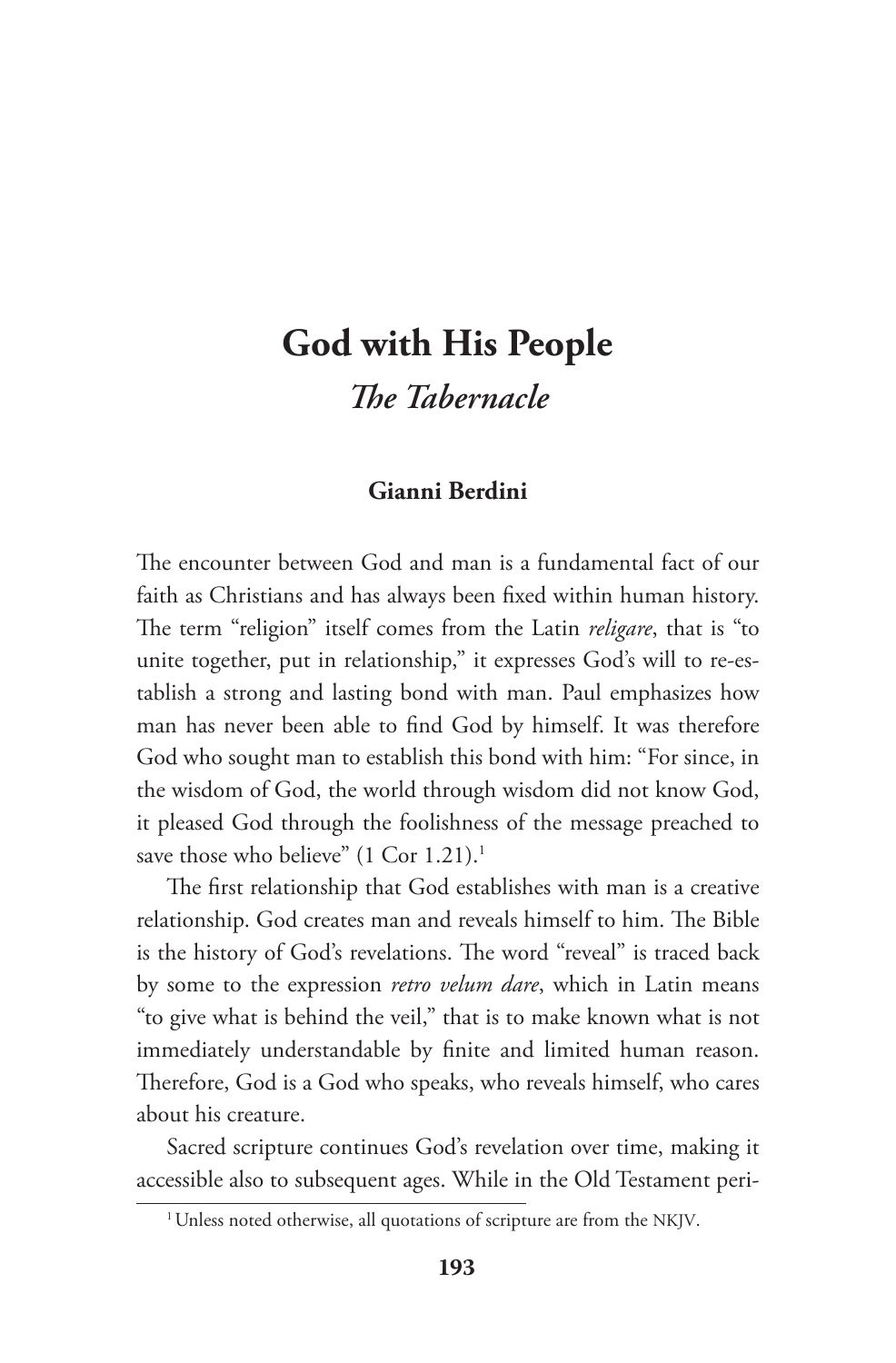od the recipient of all this was primarily limited to the one nation Israel, in the New Testament universal accessibility is realized: all men of the world can enter into the church, the summit of the Lord's plan of redemption. Christianity sees in Jesus Christ the greatest revelation of God in history:

God, who at various times and in various ways spoke in time past to the fathers by the prophets, has in these last days spoken to us by His Son, whom He has appointed heir of all things, through whom also He made the worlds; who being the brightness of His glory and the express image of His person, and upholding all things by the word of His power, when He had by Himself purged our sins, sat down at the right hand of the Majesty on high (Heb 1.1–3).

The truth brought by Jesus is a truth that saves men. The history of God is the history of salvation. The discovery of a God who saves is the most joyful testimony in the whole Bible. Faith is not simply believing something to be true, but trusting in God who saves man from sin. Already in the Garden of Eden, the first dwelling place of God with humanity, the LORD establishes an intimate relationship with his creature. He walks, talks, and interacts with his creature to whom he provides everything necessary for his happiness. Unfortunately, Adam and Eve did not know how to appreciate what God had given them, nor did they remain faithful to his commands, and we all know how it ended.

God, however, does not abandon his creature, he wants to bring his people to him. He speaks to the patriarchs, guides them, protects them, and creates a relationship of trust and love with them. Through Abraham he gives birth to a nation, hearing their cry and lament when they became slaves of the Egyptians, and so delivering them from Egypt. The Lord brings the Hebrews to Mt. Sinai where the covenant is ratified and once again God is dwelling with humanity in a special way. This mountain is even divided into the same three degrees of holiness that both the later tabernacle and temples would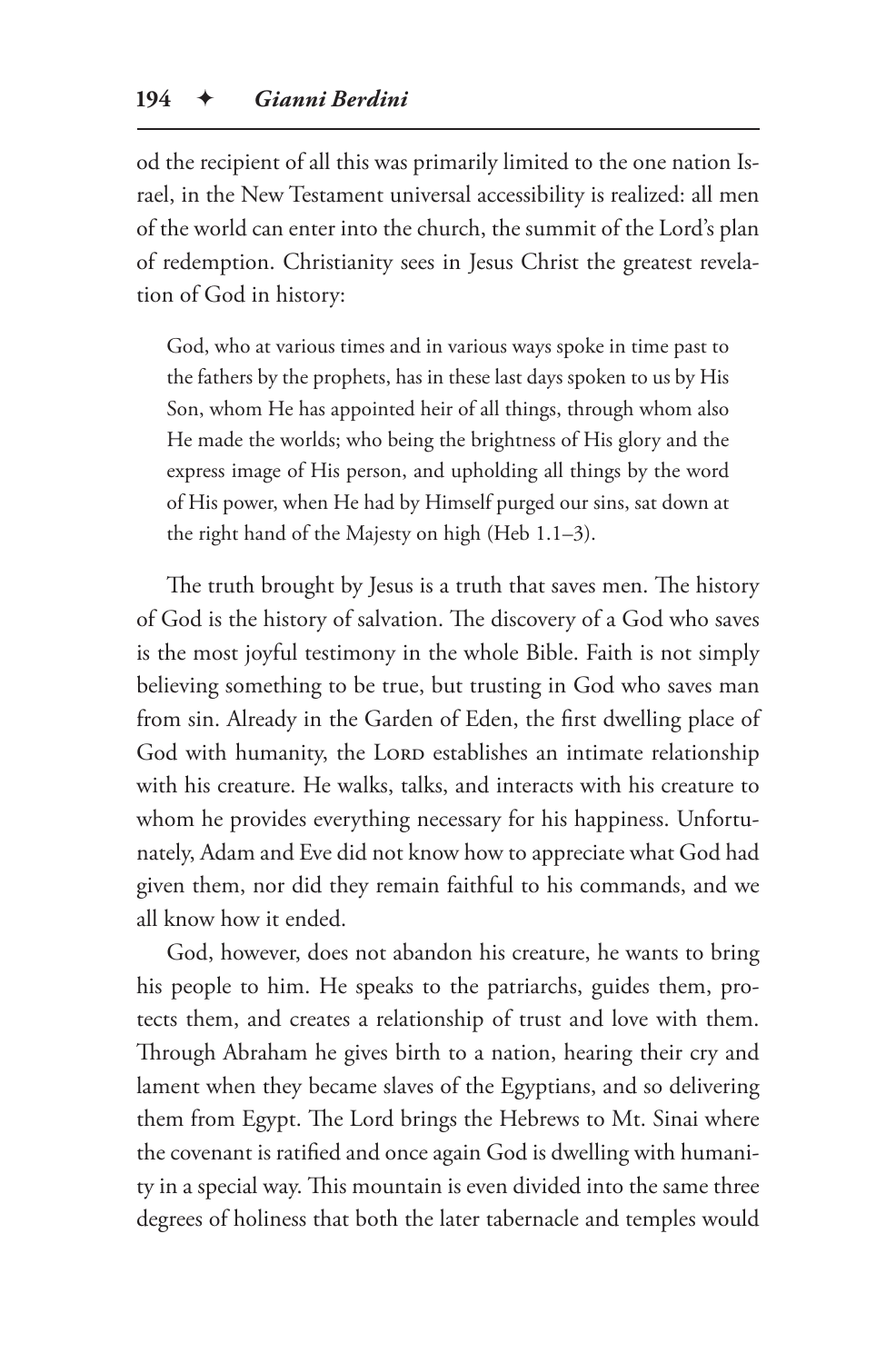symbolize: (a) the common people could gather around the center of God's presence; (b) some special representatives could enter into the holy area forbidden to the commoners; and (c) only the one specially designated could enter all the way to where the LORD dwelt.

As part of God's covenant with Israel, the LORD provides a special place to meet with Israel to be worshiped. This "tabernacle" (Hebr. *mishkān* "dwelling, abode") was God's first artificially constructed dwelling place among his people, a holy place exclusively owned by him and specially designated for the people have visible and tangible access to his presence.

With their offerings as a symbol of their desire for God to dwell among them, they build the tabernacle, an established and used place to have their intimate relationship with God and offer him their worship. It is the "Holy Place" that indicates the majesty and holiness of God, a place where only priests have access: "This shall be a continual burnt offering throughout your generations at the door of the tabernacle of meeting before the LORD, where I will meet you to speak with you. And there I will meet with the children of Israel, and the tabernacle shall be sanctified by My glory" (Exod 29.42–43). When it was completed, God descended in a cloud covering the tabernacle entirely with his own glory to symbolize his presence with his people (Exod 40.34–38).

This "tabernacle" or "tent" is a prominent symbolic and typological plan of the Old Testament and is linked to the religious convictions of the Jews during their pilgrimage in the desert. Many provisions and laws of the Old Testament period "are a shadow of things to come, but the substance is of Christ" (Col 2.17). The tabernacle contains many illustrations of the work of Christ and constitutes an important link between the Old Testament and the New Testament, as the New Testament is hidden in the Old Testament, and the Old is revealed in the New. In fact, the Hebrew writer argues that one reason the Hebrews were to be so careful to follow the divine pattern revealed to Moses is that this tabernacle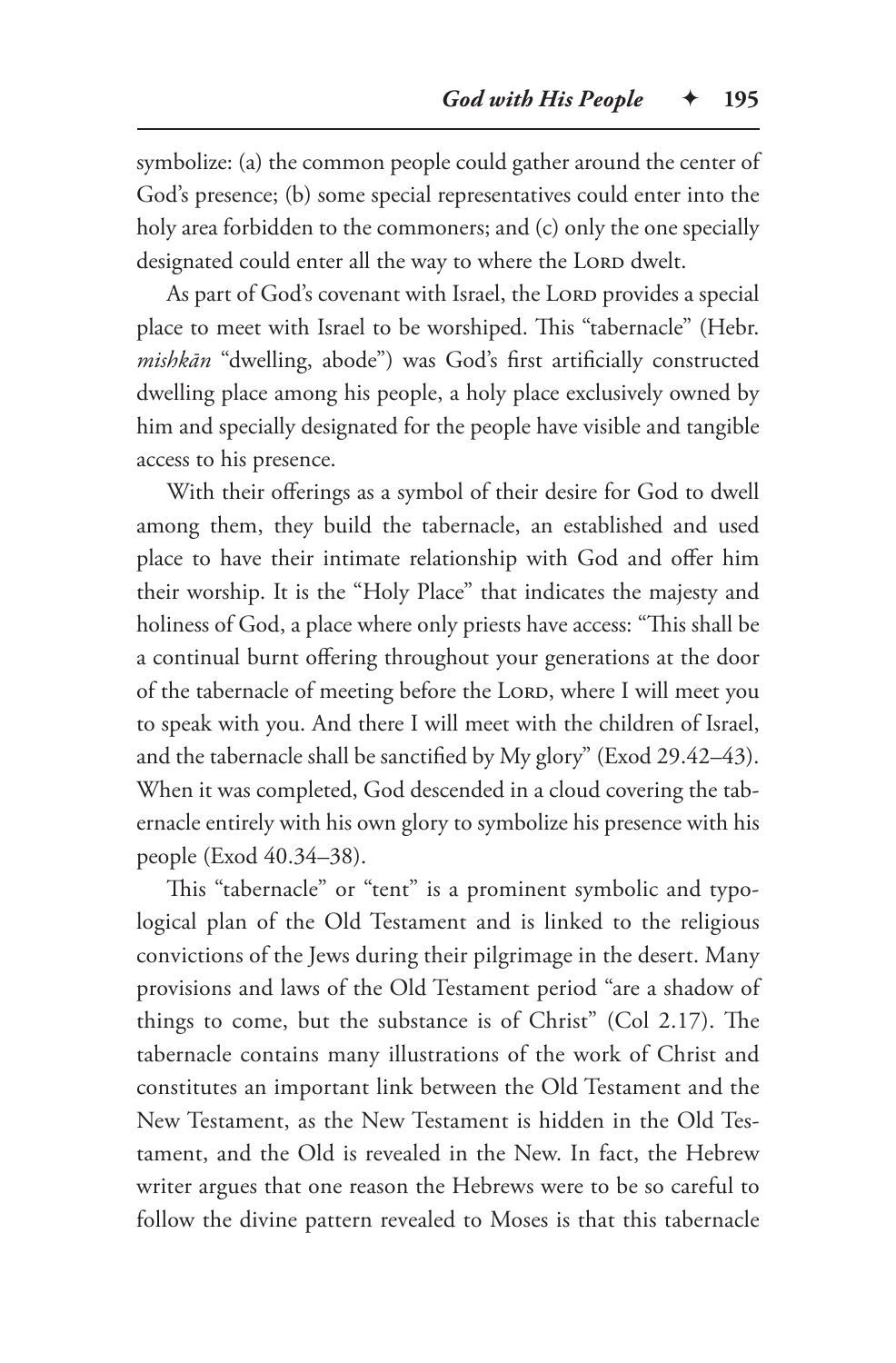was to be a type or model of the "true tabernacle," heaven itself (Heb 8.1–5; 9.11–28; cf. Exod 25.40).2

As a typological plan the tabernacle embodies the plan of salvation that will develop with Christ by highlighting the relationship between Israel and the grace and redemptive nature of divine revelation: "He established a testimony in Jacob, and appointed a law in Israel, which He commanded our fathers, that they should make them known to their children" (Psa 78.5). The tabernacle is the bridge between God and his people; it is the means to reestablish the communion interrupted by the disobedience of Adam and Eve in the Garden of Eden. The tabernacle with its furnishings and rites is the largest concentration of typology in the Old Testament:

For if He were on earth, He would not be a priest, since there are priests who offer the gifts according to the law; who serve the copy and shadow of the heavenly things, as Moses was divinely instructed when he was about to make the tabernacle. For He said, "See that you make all things according to the pattern (Gr. *typon*) shown you on the mountain" (Heb 8.4–5).

For the law, having a shadow of the good things to come, and not the very image of the things, can never with these same sacrifices, which they offer continually year by year, make those who approach perfect" (Heb 10.1).

Now all these things happened to them as examples, and they were written for our admonition (Gr. *typikōs*), upon whom the ends of the ages have come" (1 Cor 10.11).

The primary function of the tabernacle was the covering of transgressions and filth so that man could be reconciled with God. Sin necessarily demands a sanction that cannot be anything other than

<sup>&</sup>lt;sup>2</sup>A "type" (Gr. typos; "blow" or "impression left by a blow"; "mark" or "mold") is a double representation in action, in which the literal is understood and conceived to represent the spiritual. A type can be a person, an event, an institution, an office, or an action. The fulfillment of the prophecy conveyed by the type is called the "antitype."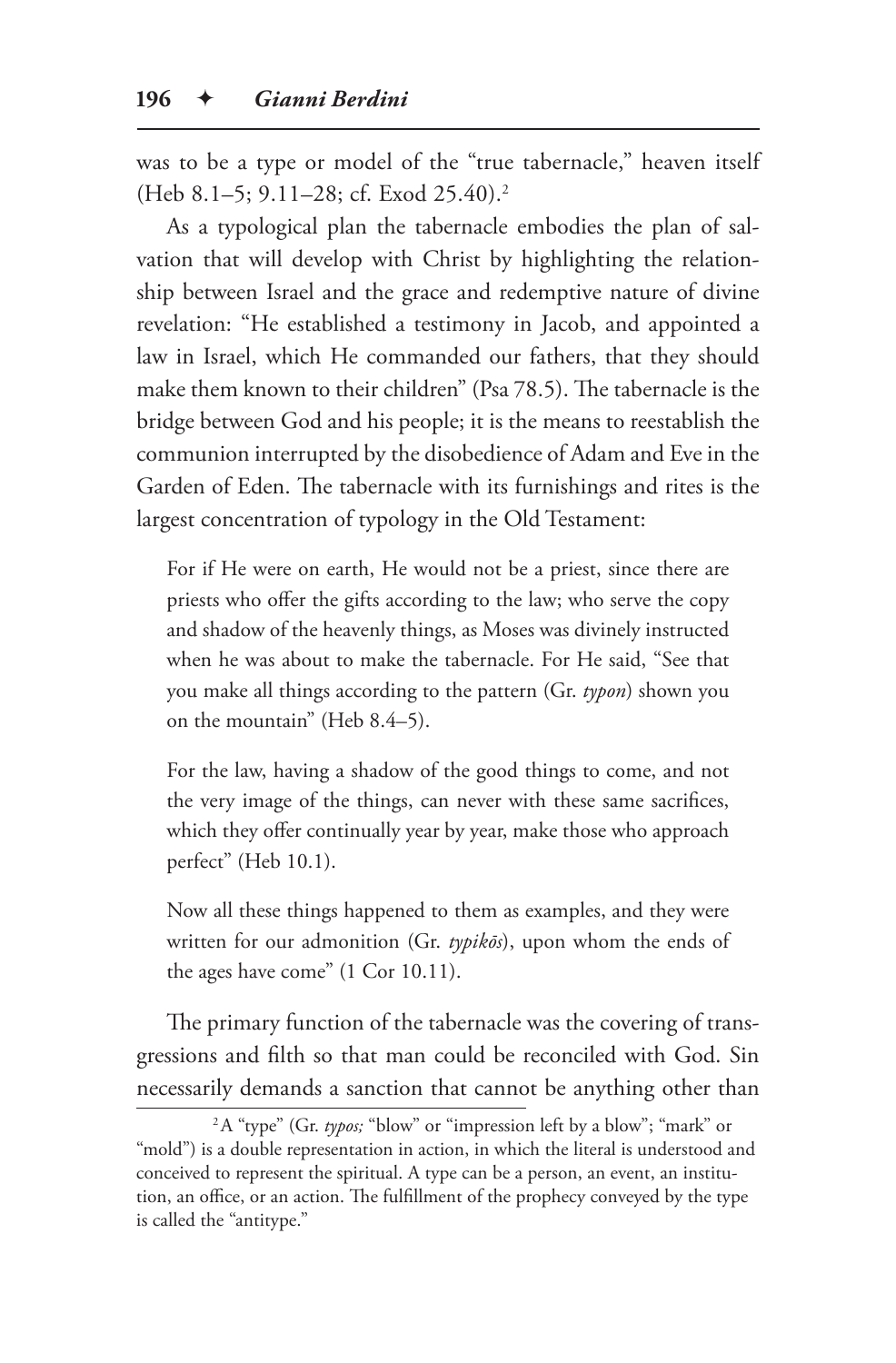death, that is, separation from God (Gen 2.17; Rom 3.23; 5.12; 6.23). Therefore, the Jew offered an animal sacrifice to atone for his sins. This animal had to be immolated to God since according to the Law, sin had to be washed with blood (Heb 9.22). Several biblical references reveal the importance that God gives to the shedding of blood for the atonement of sins and salvation: the sacrifices of Abel (Gen 4.4), the blood of the lamb placed on the door jambs and lintels of the doors of the houses that allowed the exit from Egypt (Exod 12.7), and above all else the perfect sacrifice of the Lord Jesus Christ on the cross (John 1.29).

#### **The Courtyard**

There are several Hebrew terms by which the tabernacle is identified: e.g., *'ōhel* ("tent"), *'ohel mô'éd* ("gathering tent")*, ōhel ha'ëdûth* ("testimony tent"), *mishkān* ("dwelling"), and *miqdāš* ("sanctuary"). It was 30 cubits long and 10 cubits wide, and consisted of a solid frame of forty-eight boards of acacia wood coated with gold, covered with fine veils and goat, ram and dolphin skins.<sup>3</sup> It was separated into two unequal sections by a veil: (a) the first section (20 cubits long) was twice the size of the second section and was called the "Holy Place" that contained the table of loaves, the seven-branched golden candlestick, and the altar of incense; an (b) the second section (10 cubits long) was called the "Most Holy Place" (or "Holy of Holies") and was the innermost part of the tent where the ark of the covenant was kept. Entrance into the Most Holy Place was limited to one day out of the year (the Day of Atonement) and one person, Aaron as the high priest or his later descendants who became the high priest.

The sanctuary tent was enclosed by a fabric fence, creating a courtyard about 150 feet long and 75 feet wide (45 m by 22.5 m). Outside in the courtyard in front of the sanctuary tent was

<sup>&</sup>lt;sup>3</sup> If the standard cubit is intended (approximately 45 cm or 18 inches), the dimensions of the tabernacle sanctuary would be about 45 feet by 15 feet (or 13.5 m by 4.5 m).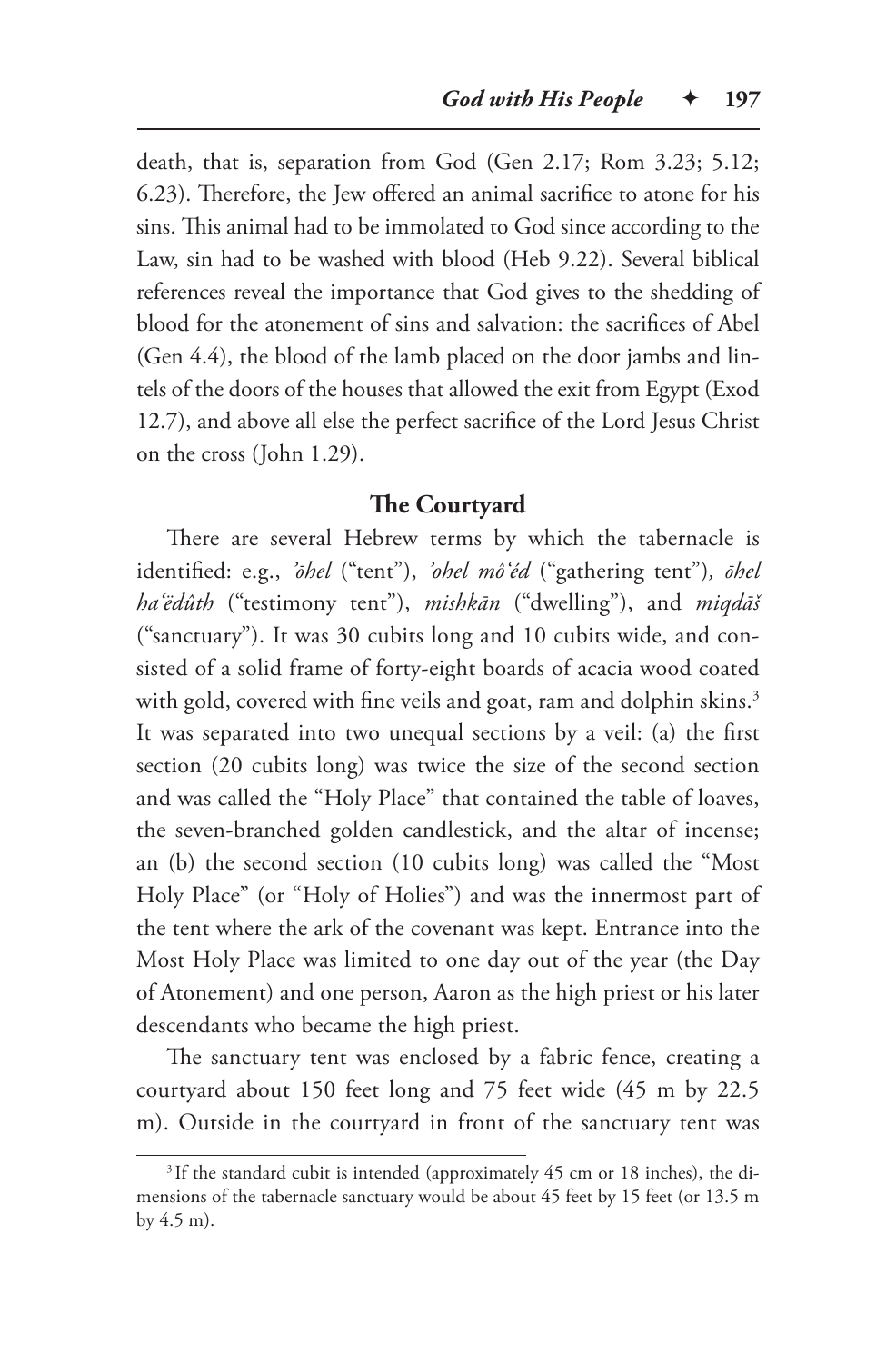the altar of burnt offering for sacrifices and the copper basin for water to be used by the priests for washing. Sinners could enter the courtyard to present unblemished male animals to be sacrificed for their sins. They could bring large livestock (calves), small livestock (sheep or goats) or birds (turtledoves or young pigeons). The sacrifice consisted, on the part of the sinner, in laying his hands on the animal in the courtyard and confessing his sins (Lev 1.4); then the priest proceeded, once the animal had been slaughtered, to shed the blood on the altar.

As the first piece of sacred furniture to be encountered in the courtyard, let us consider the altar of burnt offering. In our language the term "altar" derives from the Latin *altaris* and means "high, elevated place." But in Hebrew it derives from *mizbeaḥ* which refers to the verb "kill, slaughter, sacrifice." This immediately makes us think of the important relationship that exists between this furniture and the sacrifice of Christ. For the people of Israel there could not be an altar without a sacrifice with blood (Heb 9.22). Christ represents the unique, definitive and unrepeatable sacrifice that brings to fulfillment the limits and imperfections of the Mosaic Law:

But Christ came as high priest of the good things to come, with the greater and more perfect tabernacle not made with hands, that is, not of this creation. Not with the blood of goats and calves, but with His own blood He entered the Most Holy Place once for all, having obtained eternal redemption. For if the blood of bulls and goats and the ashes of a heifer, sprinkling the unclean, sanctifies for the purifying of the flesh, how much more shall the blood of Christ, who through the eternal Spirit offered Himself without spot to God, cleanse your conscience from dead works to serve the living God? (Heb 9.11–14).

The altar was made of acacia wood covered with bronze or copper, a symbol of stability and power (Dan 10.6; Rev 1.15). Acacia wood was light, easy enough to come by, strong, not easily affected by insects, and therefore durable. The four horns placed in the corners,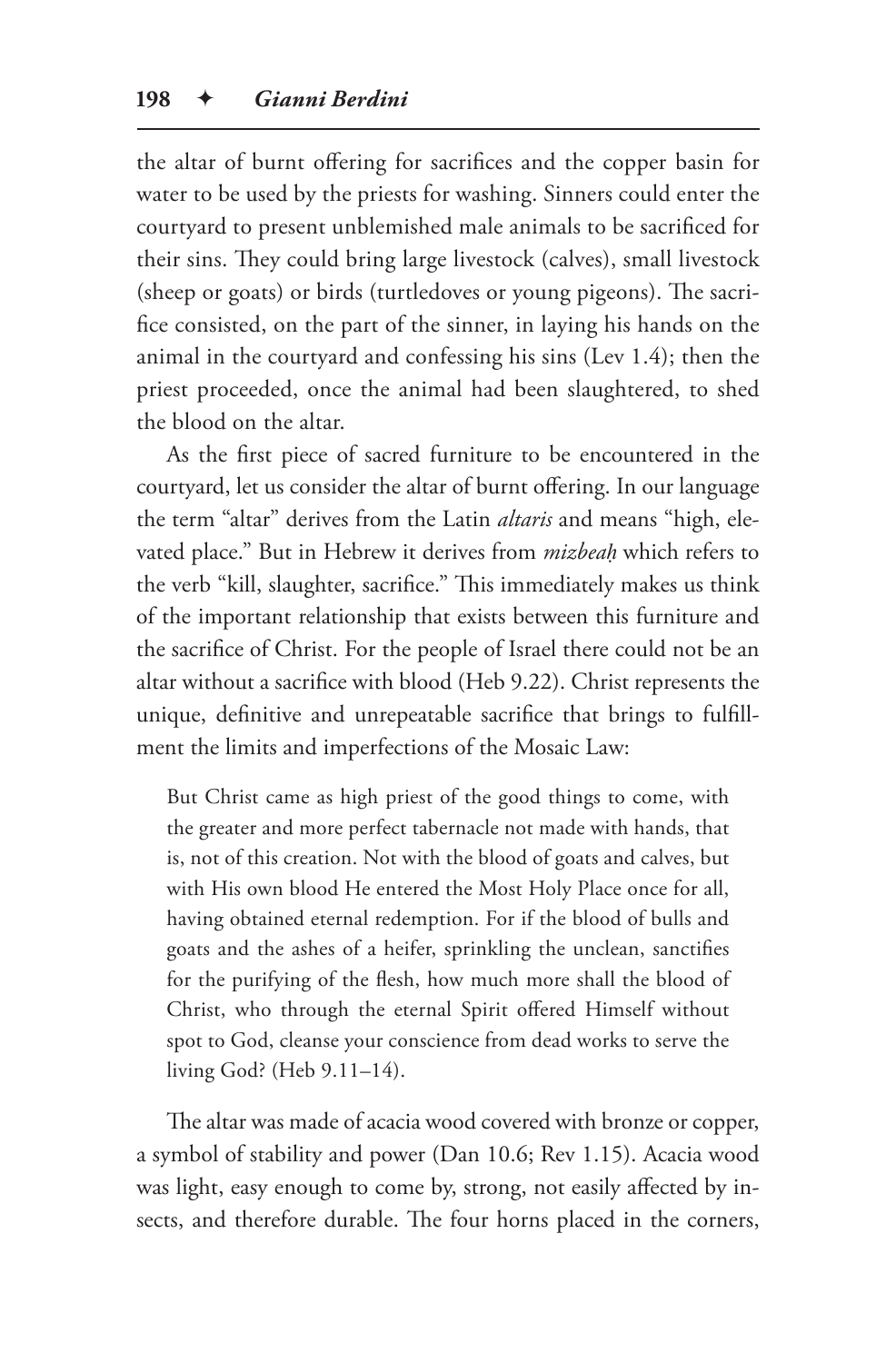on which the priest shed the blood of the sacrifice, also represented strength and power, as well as serving the practical function of helping to hold the sacrificial offering in place. The priests used the copper altar for burnt offerings to the LORD according to the ordinances received from God. On the altar they burned different animals such as bulls, goats, lambs, cows, etc. The priests shed the blood of some of these animals on the various objects of the tabernacle.

The sacrifices were burnt offerings, oblations, thanksgiving, and sin sacrifices. When the copper altar had to be transported, it had to be cleaned of the ashes and wrapped in a scarlet cloth. The ashes tell of a consummated offering, a finished work, and a victim who has suffered.

Next in order is the bronze or copper laver. The basin (Heb. *kîyôr*) was probably semicircular in shape and stood on a pedestal or base. It contained the water needed by the priests for their purification rituals. The basin was cast with bronze (Exod 38.8) like ancient mirrors, so that it had a lustrous sheen that made its surface shiny in which the priests could see their own image. It was located between the altar and the front of the sanctuary. To build the copper basin, some faithful Jewish women donated their mirrors to render a service to God. At that time, the mirrors were made of worked and polished copper (Exod 38.8). The bronze laver was used only by the priests to wash themselves before entering the tabernacle to perform the various services (Exod 40.30–33). If the priests tried to enter the tabernacle without washing, they died there.

It is only in the New Testament that water becomes the symbol of the complete and perfect purification of sinful man. The apostle Peter assures us of this when he compares Christians who pass through the baptismal waters to Noah and his family who passed through the flood unscathed because they were enclosed in the ark: "There is also an antitype which now saves us—baptism (not the removal of the filth of the flesh, but the answer of a good conscience toward God), through the resurrection of Jesus Christ" (1 Pet 3.21). John expresses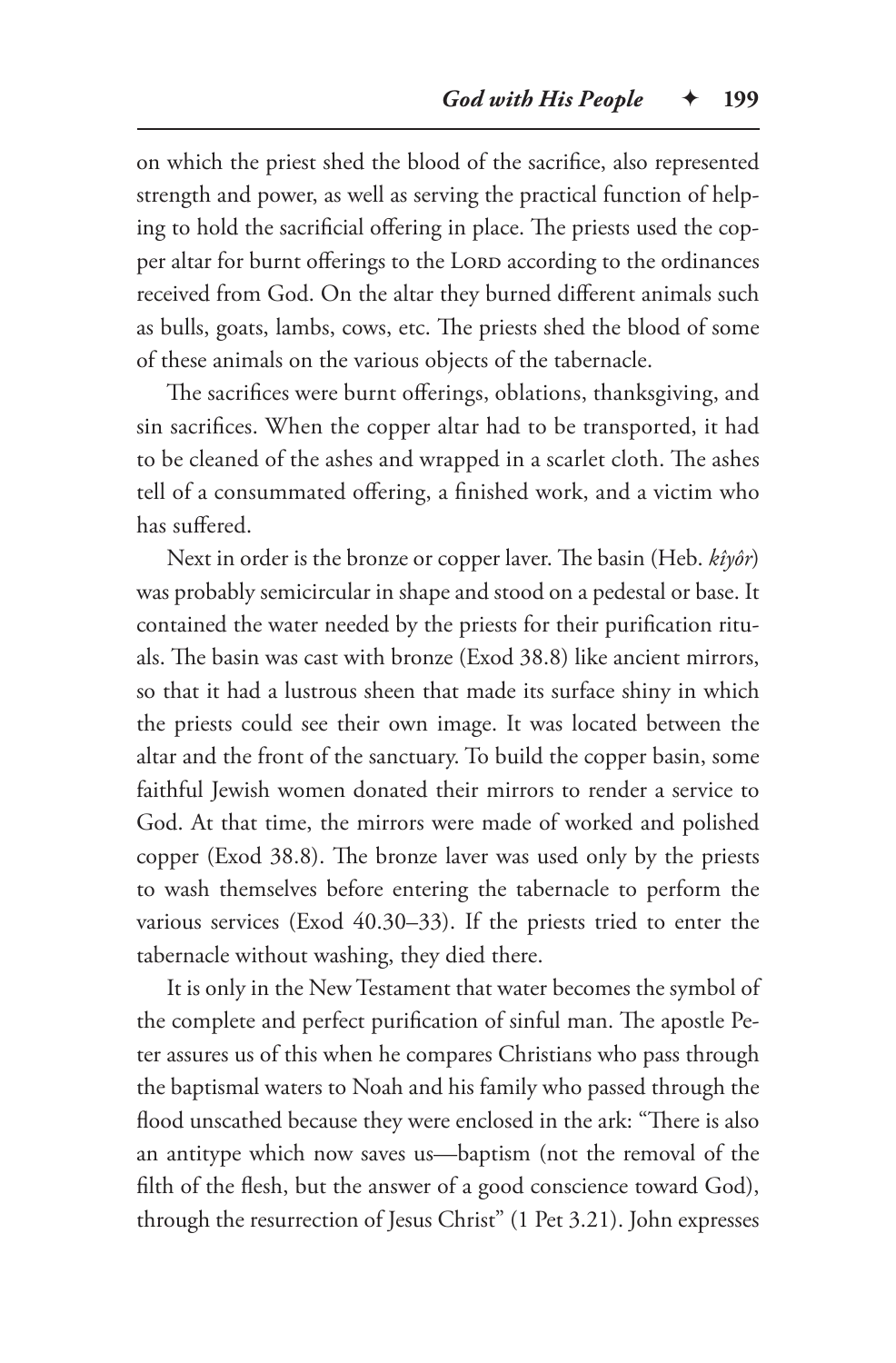the same concept with the term "born again" when he reports the dialogue between Jesus and the Pharisee Nicodemus:

Jesus answered and said to him, "Most assuredly, I say to you, unless one is born again, he cannot see the kingdom of God." Nicodemus said to Him, "How can a man be born when he is old? Can he enter a second time into his mother's womb and be born?" Jesus answered, "Most assuredly, I say to you, unless one is born of water and the Spirit, he cannot enter the kingdom of God" (John 3.3–5).

The affirmation of Jesus on the need to be born of water and spirit echoes the account of his own baptism. There are two components: (a) water as the physical element, a purifier that symbolizes the tomb of Christ; and (b) the spirit as the divine element that indicates the interior change that the Holy Spirit works in the heart of man through the Word of Christ (1 Pet 1.23).

Baptism (or "immersion" or "submersion" or "burial" in water, as these are the meanings of the Greek word *baptisma*) symbolizes death and resurrection: first, the burial of the "old man" who was living according to the desires of the flesh; and then resurrection, the escape from the water to a new life in which Jesus becomes the point of reference (Rom 6.3–7). As Christ died and was buried, only to rise again triumphing over death and sin, likewise those who are buried with him in baptism rise from the water cleansed of their sins to take on a new life in Christ:

Buried with Him in baptism, in which you also were raised with Him through faith in the working of God, who raised Him from the dead. And you, being dead in your trespasses and the uncircumcision of your flesh, He has made alive together with Him, having forgiven you all trespasses (Col 2.12–13).

As newborn babes, desire the pure milk of the word, that you may grow thereby, if indeed you have tasted that the Lord is gracious (1 Pet 2.2).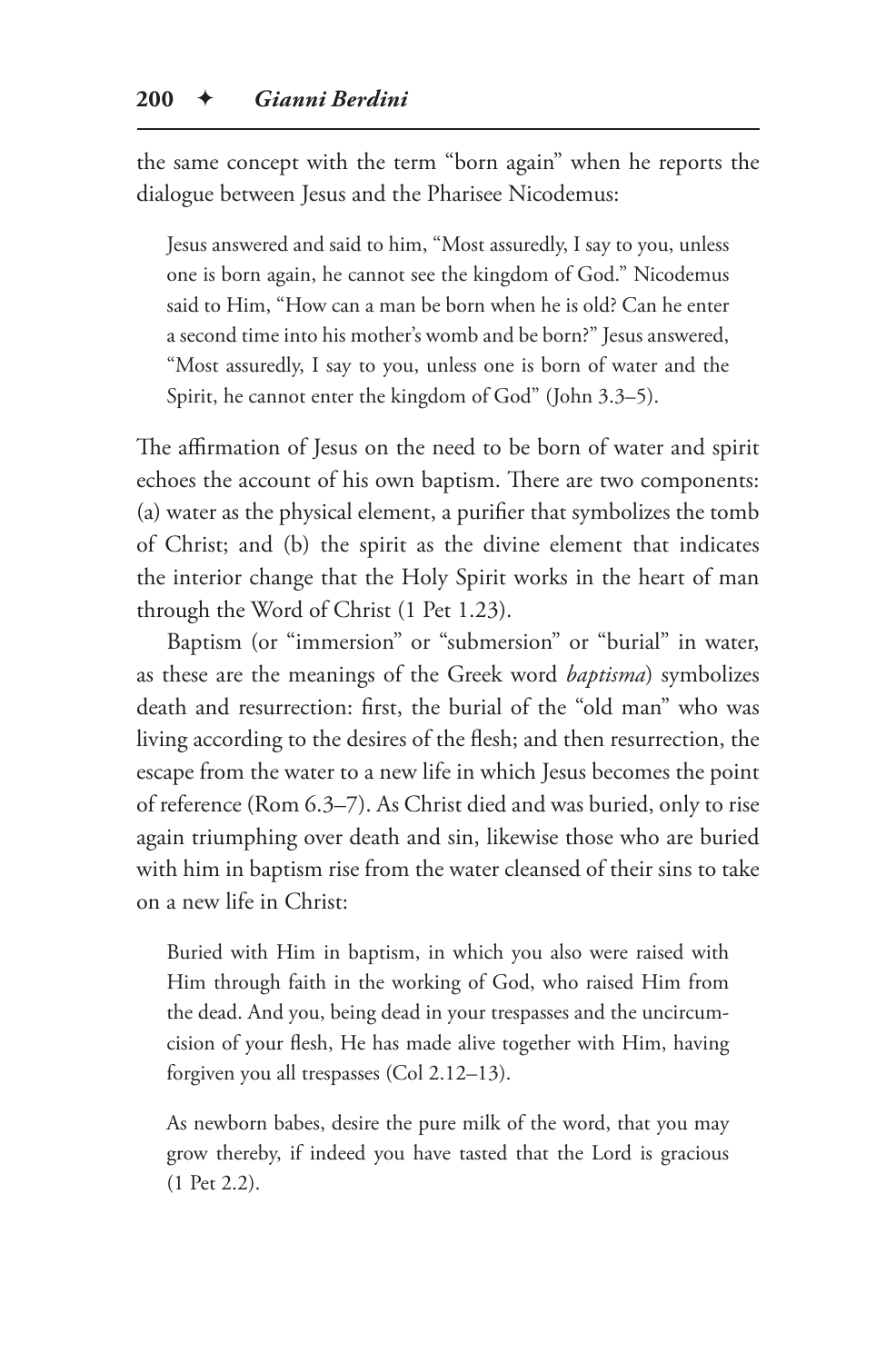# **The Holy Place**

The table of showbread was fundamental in the tabernacle. The golden table always had twelve cakes of unleavened bread on it (Lev 24.5), equal to the number of the tribes of Israel and perhaps foreshadowing the twelve disciples at the Last Supper with Jesus. Twelve is a highly symbolic number in the culture of Israel which indicated a complete and perfect organization willed by God. Twelve are the tribes of Israel and twelve are the apostles chosen by Christ. In the book of Revelation, the apostle John symbolizes the perfection of the church by multiplying the number of tribes (12) by the number of the apostles (12) and one thousand (the three-fold multiple of 10, signifying human completeness). This results in the total 144,000 that indicates the totality of God's people, the militant church in its strength and completeness (Revelation 7 and 14).

Only the priests had the right to eat the bread of the presentation. In fact, all those who were outside the tabernacle, the Levites included, could not even see the table inside. However, all Christians, men and women who are God's elect, are true priests in the new dispensation in Christ and have the right to reign with Christ and sit at his table. This priestly condition of the Christian, so simple and intuitive, has been widely misinterpreted over the centuries. The churches of the first century, as established by the Lord, had their elders, bishops, pastors (different definitions of the same office) whose primary task was and still is today, to watch over the behavior of the faithful and the integrity of the divine message: "Therefore take heed to yourselves and to all the flock, among which the Holy Spirit has made you overseers, to shepherd the church of God which He purchased with His own blood" (Acts 20.28). However, due to the influence of the pagan and Jewish systems, precisely those who should have defended the truth began to claim sacred powers unavailable to other Christians, something that had been prophesied: "For I know this, that after my departure savage wolves will come in among you, not sparing the flock" (Acts 20.29). The influence of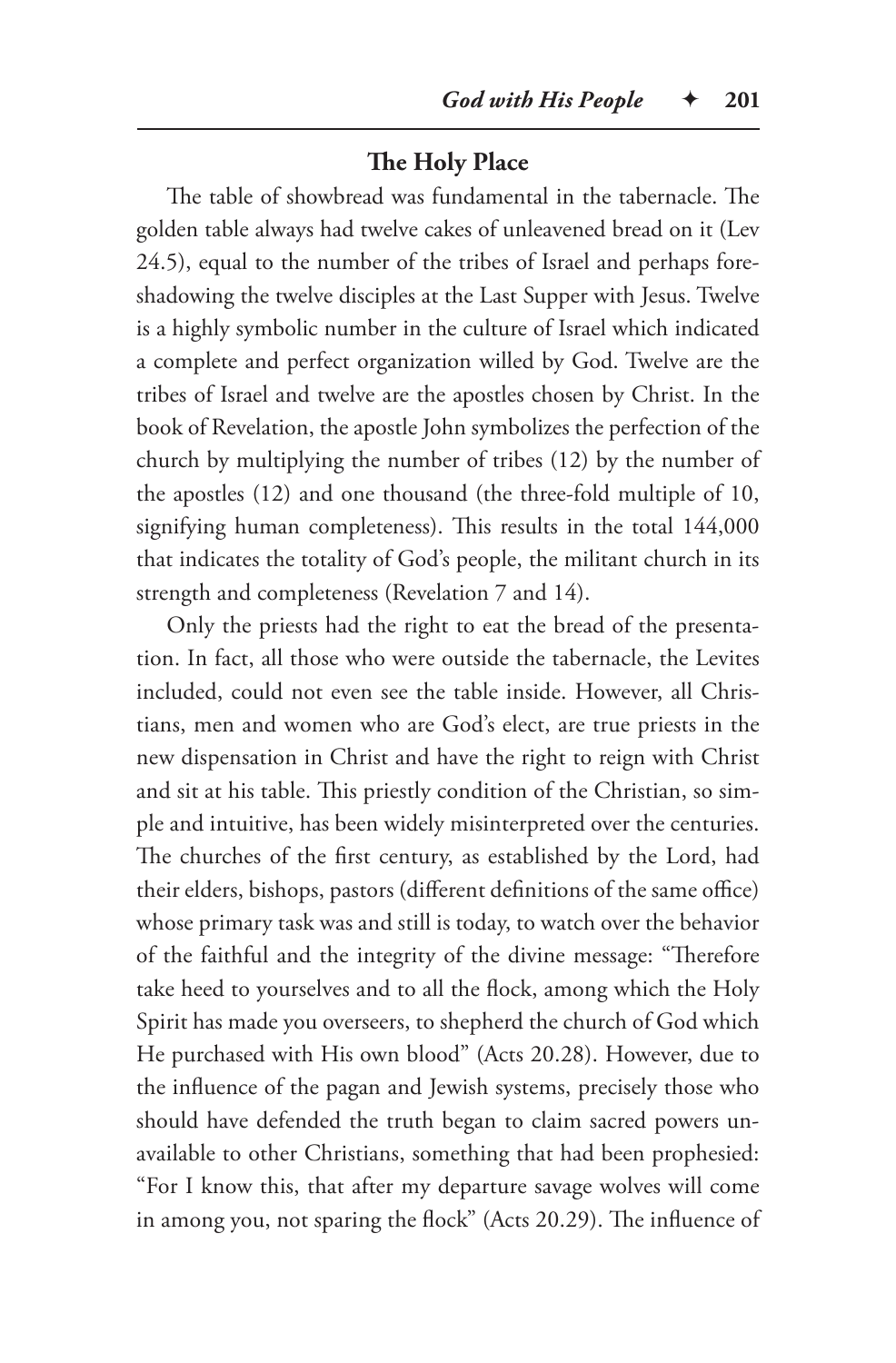the Jewish priesthood was decisive. Clement of Rome in his epistle to the Corinthians at the end of the first century (1 Clem 40.1–5) assimilated the Jewish priesthood precisely to the one of Christ by writing that Christ represented the high priest, the bishops replaced the priests, the deacons the Levites. Soon the simple acts of worship were transformed into sacrificial acts. The bread and wine of the Lord's Supper were transformed into the consecration of the host and the wine, making the celebrant become a priest. The idea of the priesthood entrusted to a particular caste slowly but definitively advanced in the centuries that followed, increasing the power of the Catholic Church and its control over the mass.

History had to wait for Martin Luther (1483–1546) to reaffirm the idea of the priesthood of all the faithful, an idea that would be condemned by the Council of Trent (1545–1563). Instead the council strongly affirmed the Catholic priesthood as the true priesthood and clarified that ordination gives to priests alone the power to "consecrate, offer and to dispense his body and blood, the power to forgive and retain sins."4 The priesthood of all Christians was understood only in the metaphorical sense, while a particular ordination of ministers, also admitted by historical Protestant churches, confers official representation in the liturgy of the church.

Most religions have a priestly caste that mediates between God and man. The people of Israel were no exception. From the Mosaic age, they chose priests from the house of Aaron. Under Solomon the Jewish priesthood passed from the line of Abiathar to the family of Zadok (1 Kng 2.27–35) who exercised its functions until the second century BC. With Josiah's reform (621 BC), the temple in Jerusalem became the only place of legitimate worship and the Levites were used for the humblest religious services (Ezek 44.10–31).

Although God had instituted for Israel a very specific priestly order with limited access, already in the Old Testament God had foretold the new system that would be completed with the birth of

<sup>4</sup>Council of Trent, Session 23, "Sacrament of Orders, 15 July 1563," chap. 1.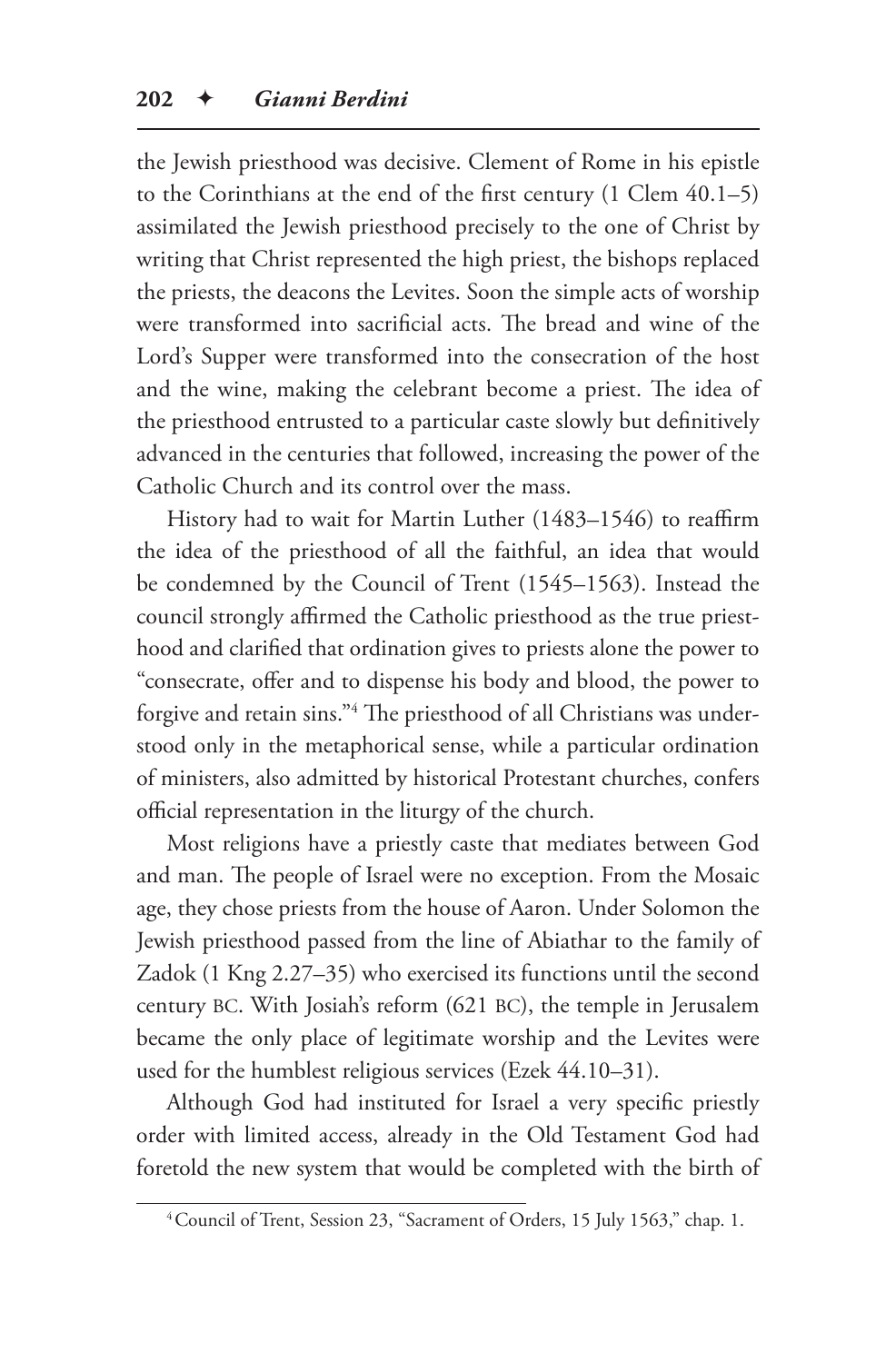the church: "But you shall be named the priests of the LORD; they shall call you the servants of our God" (Isa 61.6). The apostle Peter explicitly states: "…you also, as living stones, are being built up a spiritual house, a holy priesthood, to offer up spiritual sacrifices acceptable to God through Jesus Christ (1 Pet 2.4–5); and "you are a chosen generation, a royal priesthood, a holy nation, His own special people, that you may proclaim the praises of Him who called you out of darkness into His marvelous light" (1 Pet 2.9). Christ, in fact, allows us to enter the *sanctuary*, that is, he allows us to be in contact and have a tender communion with the Father:

Therefore, brethren, having boldness to enter the Holiest by the blood of Jesus, by a new and living way which He consecrated for us, through the veil, that is, His flesh, and having a high priest over the house of God, let us draw near with a true heart in full assurance of faith, having our hearts sprinkled from an evil conscience and our bodies washed with pure water (Heb 10.19–22).

The priesthood of all Christians is also remembered by John in the book of Revelation:

…and from Jesus Christ, the faithful witness, the firstborn from the dead, and the ruler over the kings of the earth. To Him who loved us and washed us from our sins in His own blood and has made us kings and priests to His God and Father, to Him be glory and dominion forever and ever. Amen (Rev 1.5–6).

And they sang a new song, saying: "You are worthy to take the scroll, and to open its seals; for You were slain, and have redeemed us to God by Your blood Out of every tribe and tongue and people and nation, and have made us kings and priests to our God; and we shall reign on the earth" (Rev 5.9–10).

The priestly task of Christians is to offer a spiritual sacrifice with one's own obedience, one's fidelity, one's dedication to the Lord. Sacrifices are called spiritual not because they have something met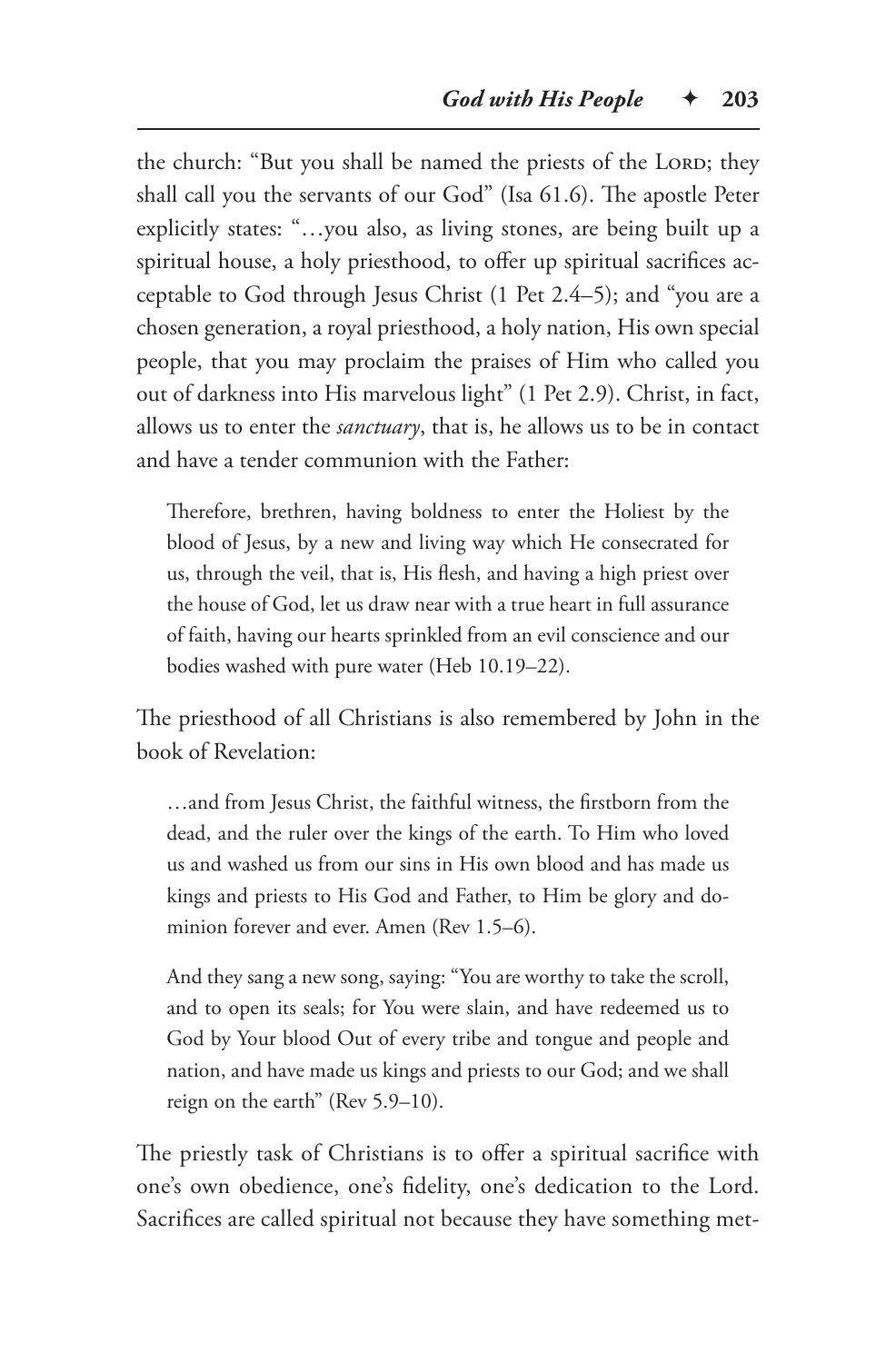aphorical and unreal, but only because they must be in harmony with the Word revealed by the Spirit.

The life of the Christian in every moment and in every circumstance must be lived according to the teaching of Jesus representing the practice of his priestly work: "I beseech you therefore, brethren, by the mercies of God, that you present your bodies a living sacrifice, holy, acceptable to God, which is your reasonable service" (Rom 12.1). The Christian does not follow the trend of the world but fixes his gaze on Jesus and in every action tries to understand what God wants from him. The writer of the letter to the Hebrews admonishes: "Fixing our gaze on Jesus, he who creates faith and makes it perfect. For the joy that was placed before him he bore the cross, despising the infamy, and sat at the right hand of the throne of God" (Heb 12.2). As the apostle Paul exhorts, Christians must crucify their own flesh with all vices and lusts (Galatians 5.24) and look at the example of Jesus, grasping his humility, sacrifice and love, as Zechariah had prophesied in his song of praise for the birth of his son John: "To perform the mercy promised to our fathers And to remember His holy covenant, The oath which He swore to our father Abraham: To grant us that we, Being delivered from the hand of our enemies, Might serve Him without fear, In holiness and righteousness before Him all the days of our life. (Luke 1.72–75). Every day the Lord calls us to be priests, even if necessary for the sacrifice of our life, without ever being discouraged, like Paul taking his ministry as an example: "Always carrying about in the body the dying of the Lord Jesus, that the life of Jesus also may be manifested in our body. For we who live are always delivered to death for Jesus' sake, that the life of Jesus also may be manifested in our mortal flesh" (2 Cor 4.10–11).

The candlestick is the most representative symbol of the nation of Israel, and it is no coincidence that it is represented in Rome on the arch erected in honor of Titus, as evidence of the repression he conducted against the Jewish revolt, which culminated with the de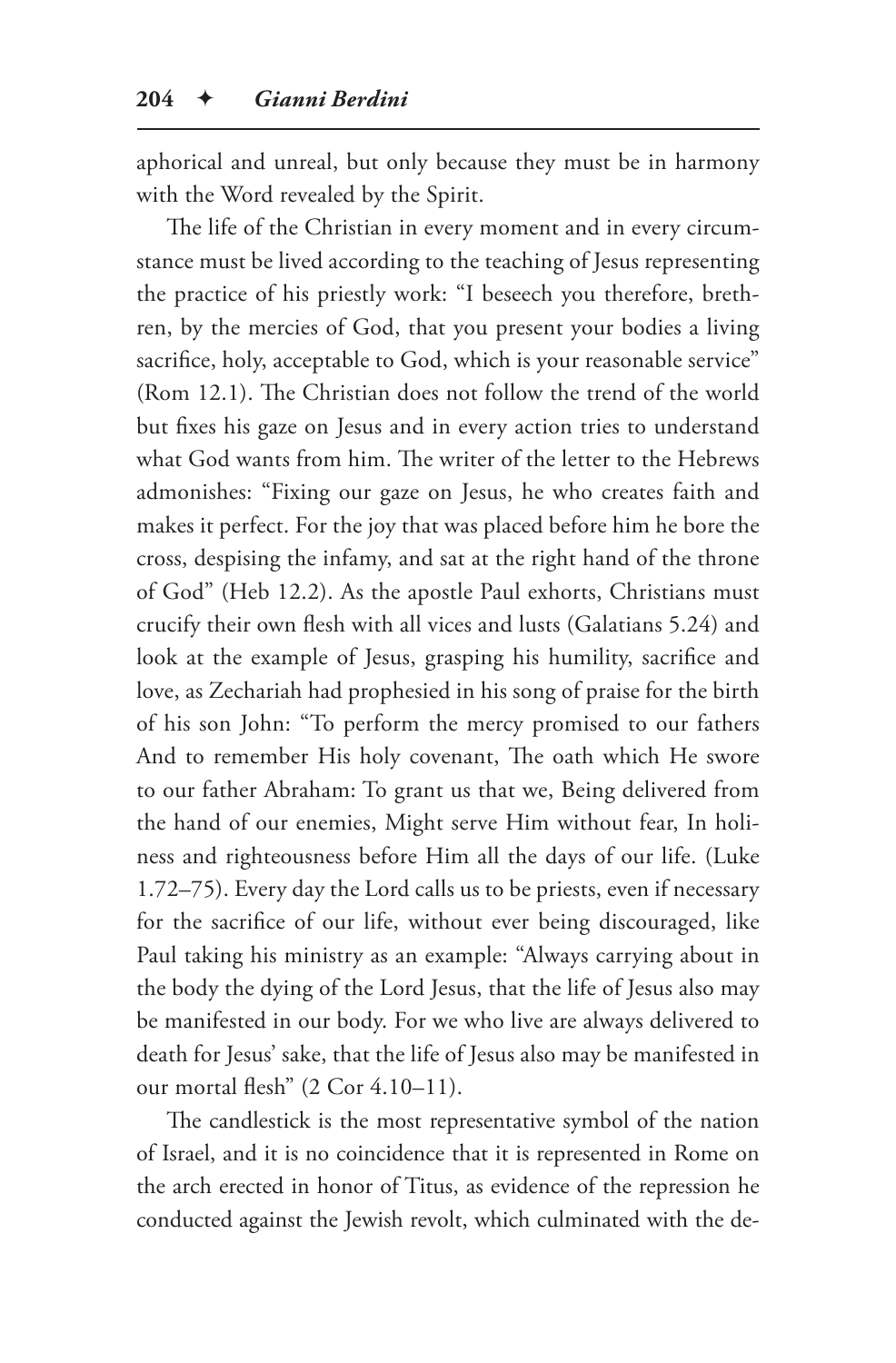struction of the temple of Jerusalem in AD 70. However, in the letter to the church of Ephesus (Rev 2.1–7) Christ presents himself as the one who watches over the church, who holds her hand, who supports, encourages, helps, and if necessary, exhorts and reproaches her. Christ has in his right hand the seven stars, that is the active spirit of every community of faith, and it is Christ Himself who walks in the midst of the seven golden candlesticks, the one who is constantly in the midst of His church: "For where two or three are gathered together in My name, I am there in the midst of them" (Matt 18.20). Removing the candlestick would mean the cancellation of belonging to the Lord. A local church can write outside the meeting place "Church of Christ" and yet may already have lost their spirit of fidelity to the Lord. It is not a name that makes us belong to Christ, but it is love and respect for his will.

The altar of incense provided a pleasing aroma that was always being offered to God and symbolized the prayers and petitions of God's people. The tabernacle had a gold altar in the Holy Place, a few meters from the table and the candlestick before the veil that separated the Holy Place from the Most Holy Place. Every morning and evening the high priest offered incense on the altar with burning coals from the external courtyard. The incense flowed beyond the veil into the Most Holy Place, where the presence of the glory of God was found. No one except the priests had the right to burn incense to the LORD, and when King Uzziah arrogantly considered himself to be more than he was because of his prosperity and success, and he presumed to usurp the burning of the incense from the priests, God punished Uzziah with leprosy (2 Chr 26.16–21).

The priest burned pure aromatic incense in the morning when he rearranged the candlestick and at sunset when he relit the candles (Exod 30.7–8). On the altar of incense, it was forbidden to burn "profane incense" or to offer burnt animal sacrifices, alms, and libations; only pure incense was to be used. This wooden altar was covered with gold, not only to prevent it from being burned by the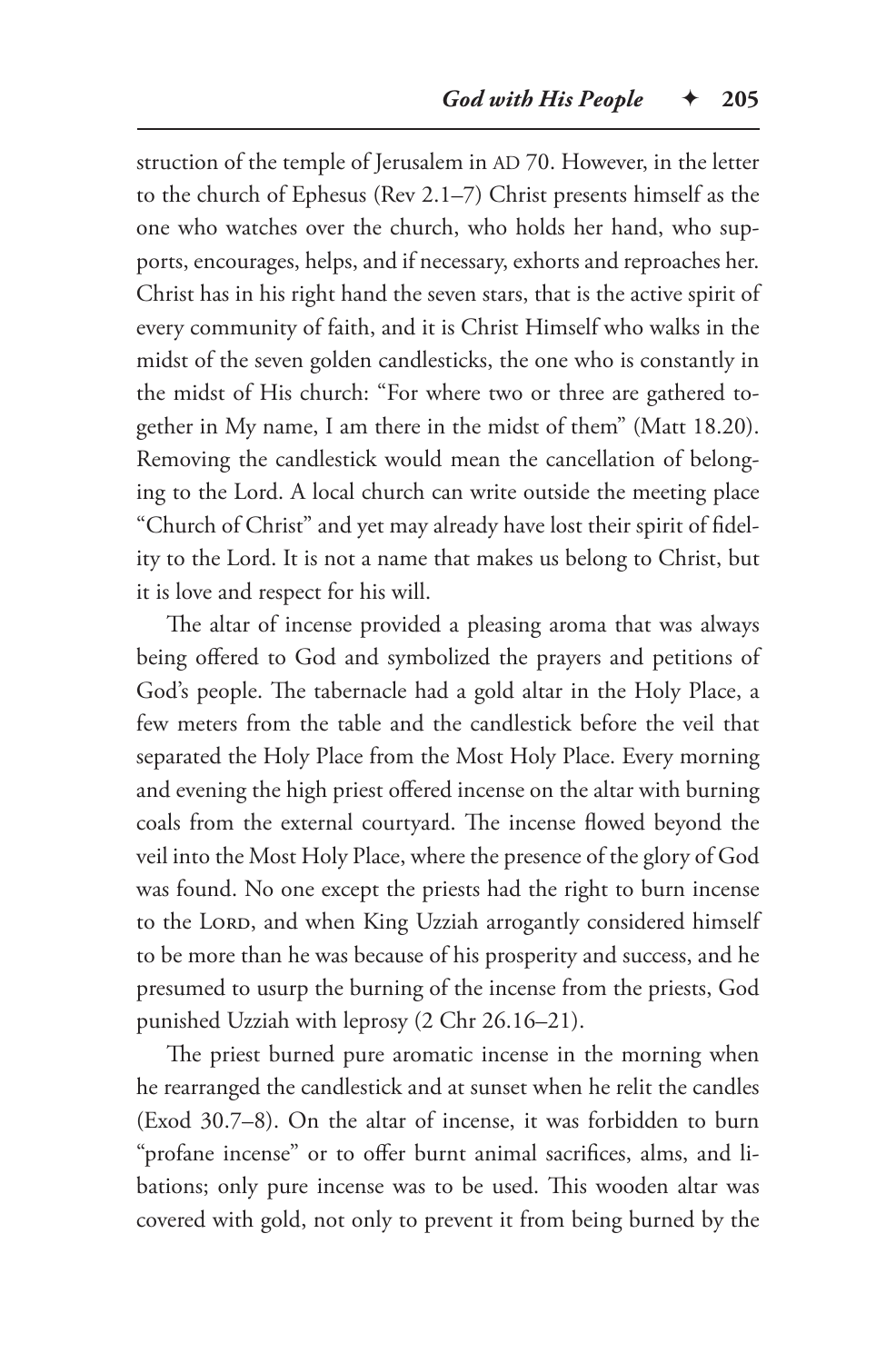fire that consumed the offerings, but also to indicate the holiness of God. It had four transport rings and four horns at the corners, still a symbol of the power of God, on which the high priest made atonement once a year.

Incense in scripture is associated with sacrifice, with prayer: "Let my prayer be set before You as incense, the lifting up of my hands as the evening sacrifice" (Psa 141.2). Christians raise their heart, their thanksgiving, and their sacrifice to God who accepts it as a sweet perfume: "Then another angel, having a golden censer, came and stood at the altar. He was given much incense, that he should offer it with the prayers of all the saints upon the golden altar which was before the throne. And the smoke of the incense, with the prayers of the saints, ascended before God from the angel's hand" (Rev 8.3–4). Perhaps we are to envision that our prayers are the incense that mingles with and adorns the sin offering of Christ: "And walk in love, as Christ also has loved us and given Himself for us, an offering and a sacrifice to God for a sweet-smelling aroma" (Eph 5.2).

#### **The Most Holy Place**

The Most Holy Place was separated from the Holy Place by a curtain, a thick curtain of five meters on each side. It was the same cloth that wrapped the ark whenever the encampment of Israel had to relocate. Behind this curtain was the ark of the covenant, which was really two distinct pieces of furniture: (a) the solid gold lid adorned with the two cherubim was called the "mercy seat" because it represented the very throne of God (1 Sam 4.4; 2 Sam 6.2; 2 Kng 19.15); and (b) a wood box overlaid with gold inside and out, representing God's footstool (1 Chr 28.2; Psa 99.5; 132.7). Because this represented the very throne room of God, heaven itself where God dwells, only the high priest could enter the Most Holy Place once a year on the Day of Atonement (*Yom Kippur*). Before entering, he had to wash and put on special all-white priestly garments (Lev 16.4), then he had to burn incense so that the thick smoke prevent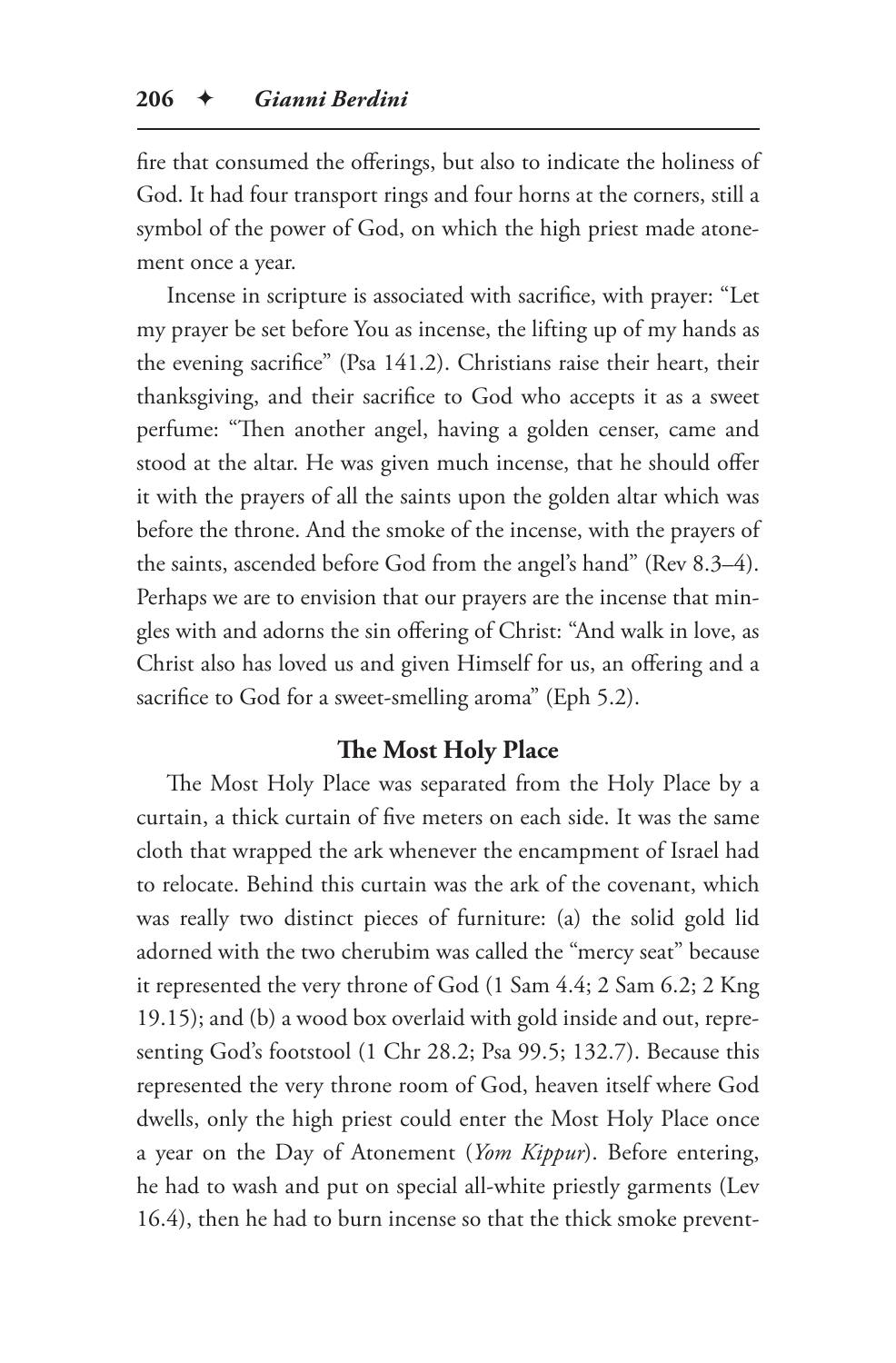ed him from seeing, and then he had to sprinkle the "mercy seat" with the blood of the sacrificial animal (Lev 16.12–15).

The tabernacle is clearly the anticipation of God's will to reunite every man with himself. Once the tabernacle had been built, it accompanied the people of Israel on their journey until it was surpassed by a permanent temple, a point of reference, a place where the Jews had to go during the Jewish holidays of *Pesach* (Passover), *Sukkot* (Feast of Tabernacles or Feast of Ingathering) and *Shavuot* (Feast of Weeks or Pentecost). These were called the feasts of pilgrimages, precisely because the people went on pilgrimage to the Temple to meet God.

The earthly Jerusalem thus becomes the type of the heavenly one, prefiguring the new relationship of sonship that every man could have had with the Father through the blood of Christ:

Jesus answered and said to them, "Destroy this temple, and in three days I will raise it up." Then the Jews said, "It has taken forty-six years to build this temple, and will You raise it up in three days?" But He was speaking of the temple of His body. Therefore, when He had risen from the dead, His disciples remembered that He had said this to them; and they believed the scripture and the word which Jesus had said (John 2.19–22).

The tabernacle and the temple are types of the church, the new house where God dwells and where every man can enter by obeying His Word: "In whom the whole building, being joined together, grows into a holy temple in the Lord, in whom you also are being built together for a dwelling place of God in the Spirit" (Eph 2. 21–22). The church is the new tabernacle, it is his dwelling with us: "But if I am delayed, I write so that you may know how you ought to conduct yourself in the house of God, which is the church of the living God, the pillar and ground of the truth" (1 Tim 3.15); "But Christ as a Son over His own house, whose house we are if we hold fast the confidence and the rejoicing of the hope firm to the end" (Heb 3.6).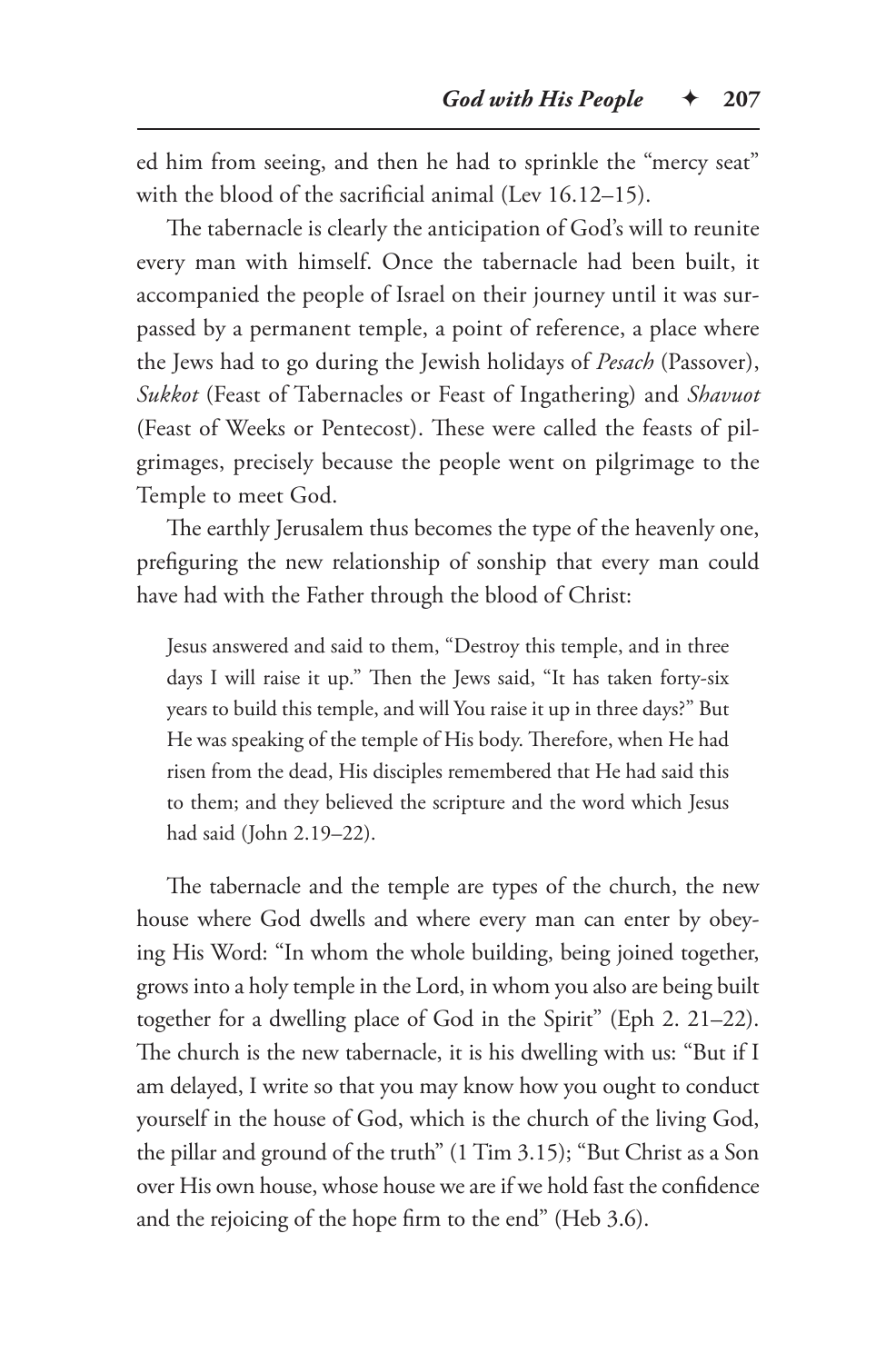After Jesus' death, the temple veil was torn in two from top to bottom. It was the divine testimony of the end of the Jewish system and the beginning of the era of Christianity: "And Jesus cried out again with a loud voice and yielded up His spirit. Then, behold, the veil of the temple was torn in two from top to bottom; and the earth quaked, and the rocks were split" (Matt 27.50–51). Now Jesus leads us directly to God: "Therefore, brethren, having boldness to enter the Holiest by the blood of Jesus, by a new and living way which He consecrated for us, through the veil, that is, His flesh" (Heb 10.19–20). The Most Holy Place indicated the presence of God with the nation of Israel, while the veil protected the sinful people of Israel from God's holiness. Jesus' death put an end to this method of worship, opening access to God to all who would believe and obey the Word of the Lord (Rom 10.17). Whereas under the old law there was an inaccessible barrier guarded by cherubs (both on the ark and embroidered on the veil), just like in the Garden of Eden, God has now opened a way through the blood shed by his Son, a way where not even a fool will be able to get lost: "A highway shall be there, and a road, and it shall be called the Highway of Holiness. The unclean shall not pass over it, but it shall be for others. Whoever walks the road, although a fool, shall not go astray" (Isa 35.8).

Jesus is the head of the body which is his church (Col 1.18; 1 Cor 12.12–13; Eph 4.4–6). The body of Christ is purely spiritual and is made up of innumerable members. We who will inherit the glory are united in Christ in the Spirit so that we can become one Spirit with Him (1 Cor 6.17) and consequently we are with Him one body of a spiritual and non-earthly nature. With the wisdom which He provides us with His Word, we will grow more and more in spiritual stature, and we will look with joy and living hope at the "house not made with hands, eternal, in the heavens" (2 Cor 5.1) that Christ went to prepare to welcome us to Himself. The church is the new tabernacle, the house of God, the temple where every Chris-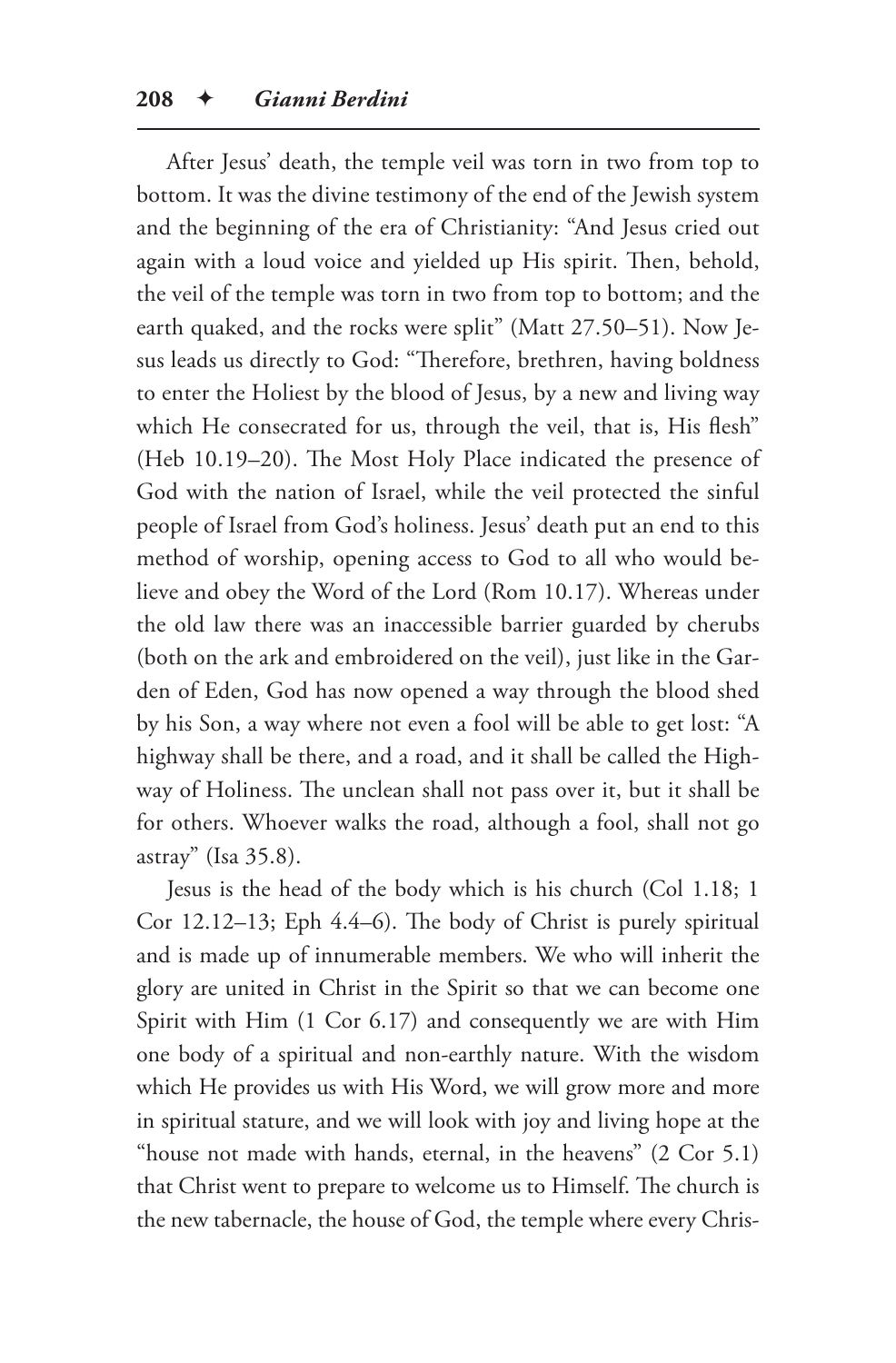tian meets the Father and where every Christian becomes a priest and every Christian is offering himself (his own life) as a living sacrifice.

In addition to the *earthly* Jerusalem, which was a symbol of the Jewish nation and of the Mosaic law, and in addition to the *heavenly* Jerusalem, which is a symbol of the church designed and built in Christ (Heb 12.18–24), there is the *future* Jerusalem, the one that descends from heaven as a symbol of the afterlife and of the glorified church, the final dwelling that Christians aspire to reach, and the place that Jesus went to prepare for his own (John 14.1–4). John in the Apocalypse sees Jerusalem in its perfection: the holy city, the new city of my God, descending from heaven, the betrothed, the wife of the Lamb, and the bride of Christ. But the most astounding thing about what John sees is Jerusalem without a temple, because "the Lord God Almighty and the Lamb are its temple (Rev 21.22). Instead, "the tabernacle of God is with men, and He will dwell with them, and they shall be His people. God Himself will be with them and be their God" (Rev 21.3).

Our hope and our goal are to come to know Jesus in a serious and spiritual way, and to feel his love and mercy through his Word. For this reason, we try to please him and obey him, knowing that as Christians, we live spiritually in his tabernacle, yearning for the day when he will deliver us out of the tomb, taking us into his glory in the middle of his final tabernacle, where there will be eternal delights and where there will be no more death, no grief, no sorrow, and no pain (Rev 21.4). The Christian is no longer tied to the earthly Jerusalem; that is, he is free from all the Mosaic Law. The Christian instead is living in the heavenly Jerusalem; that is, he lives in the church under the law of Christ. The Christian confidently awaits the Jerusalem which descends from heaven so that he may be with God forever:

Then one of the seven angels who had the seven bowls filled with the seven last plagues came to me and talked with me, saying, "Come, I will show you the bride, the Lamb's wife." And he carried me away in the Spirit to a great and high mountain, and showed me the great city, the holy Jerusalem, descending out of heaven from God (Rev 21. 9–10).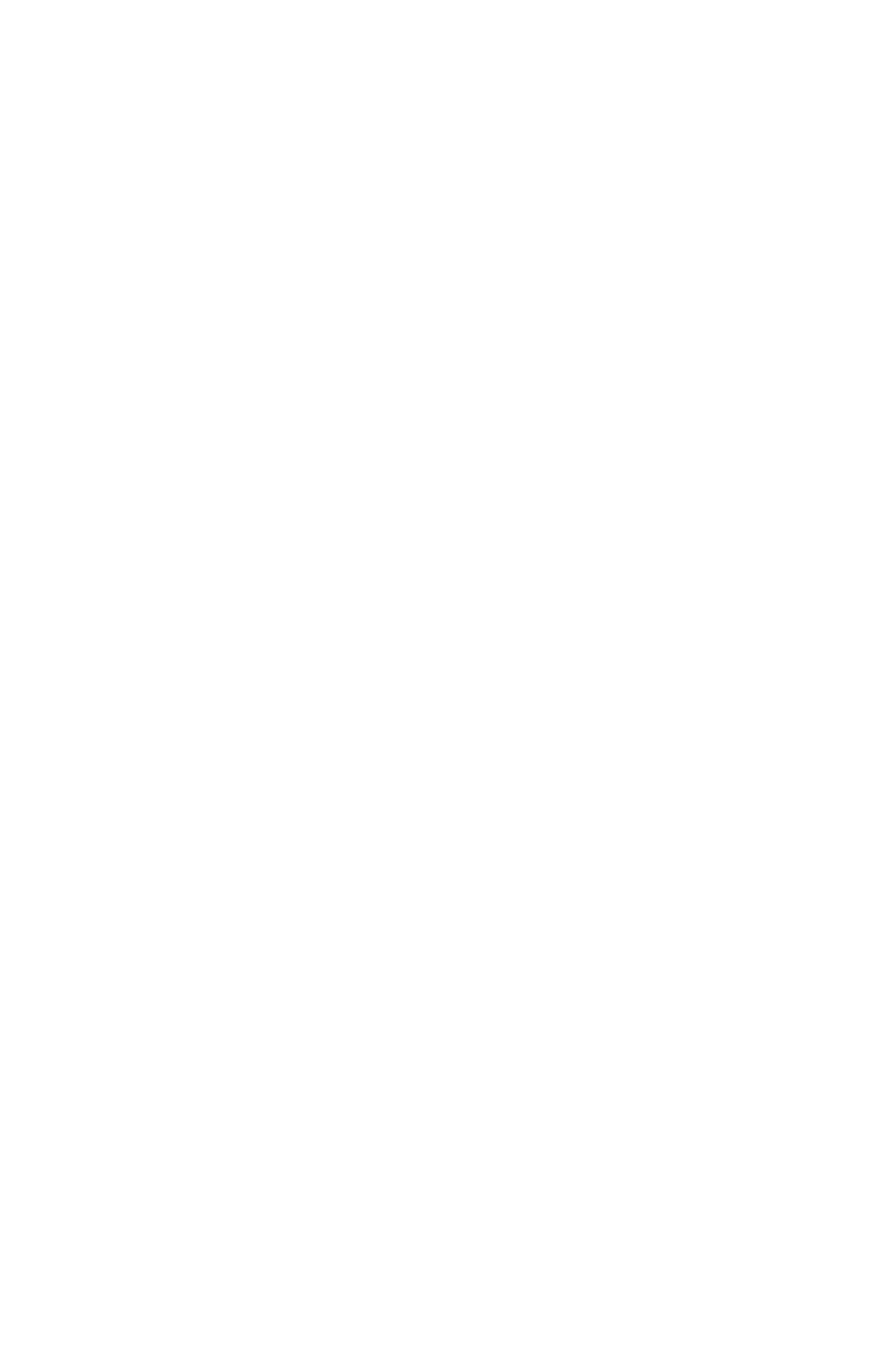# **"They Will Not Enter My Rest"**

### **Reagan McClenny**

It can sometimes be hard to find urgency for immediate, present action when considering events of a different people, in a different time, under a different covenant. However, nothing should startle us awake from our drowsy detachment faster than to hear application made to "Today!" and "You!":

Therefore, as the Holy Spirit says: "Today, if you will hear His voice, do not harden your hearts as in the rebellion, in the day of trial in the wilderness, where your fathers tested me, tried me, and saw my works forty years. therefore I was angry with that generation, and said, 'They always go astray in their heart, and they have not known my ways.' **So I swore in my wrath, 'They shall not enter my rest'**" (Heb  $3.7-11$ ; emphasis added).<sup>1</sup>

The Hebrew writer's words, taken from the pen of the psalmist and twice-inspired by the Holy Spirit, should be both spoken and heard by all Christians—in the first or twenty-first centuries. "Beware, brethren, lest there be in any of you an evil heart of unbelief in departing from the living God; but exhort one another daily, while it is called "Today," lest any of you be hardened through the deceitfulness of sin" (Heb 3.12–13). The unbelief and apostasy of the exodus generation is an exhortation and warning to *all* who would follow God and His Son out of slavery and into rest. In taking their example seriously, we are

<sup>&</sup>lt;sup>1</sup> Unless noted otherwise, all quotations of scripture are from the NKJV.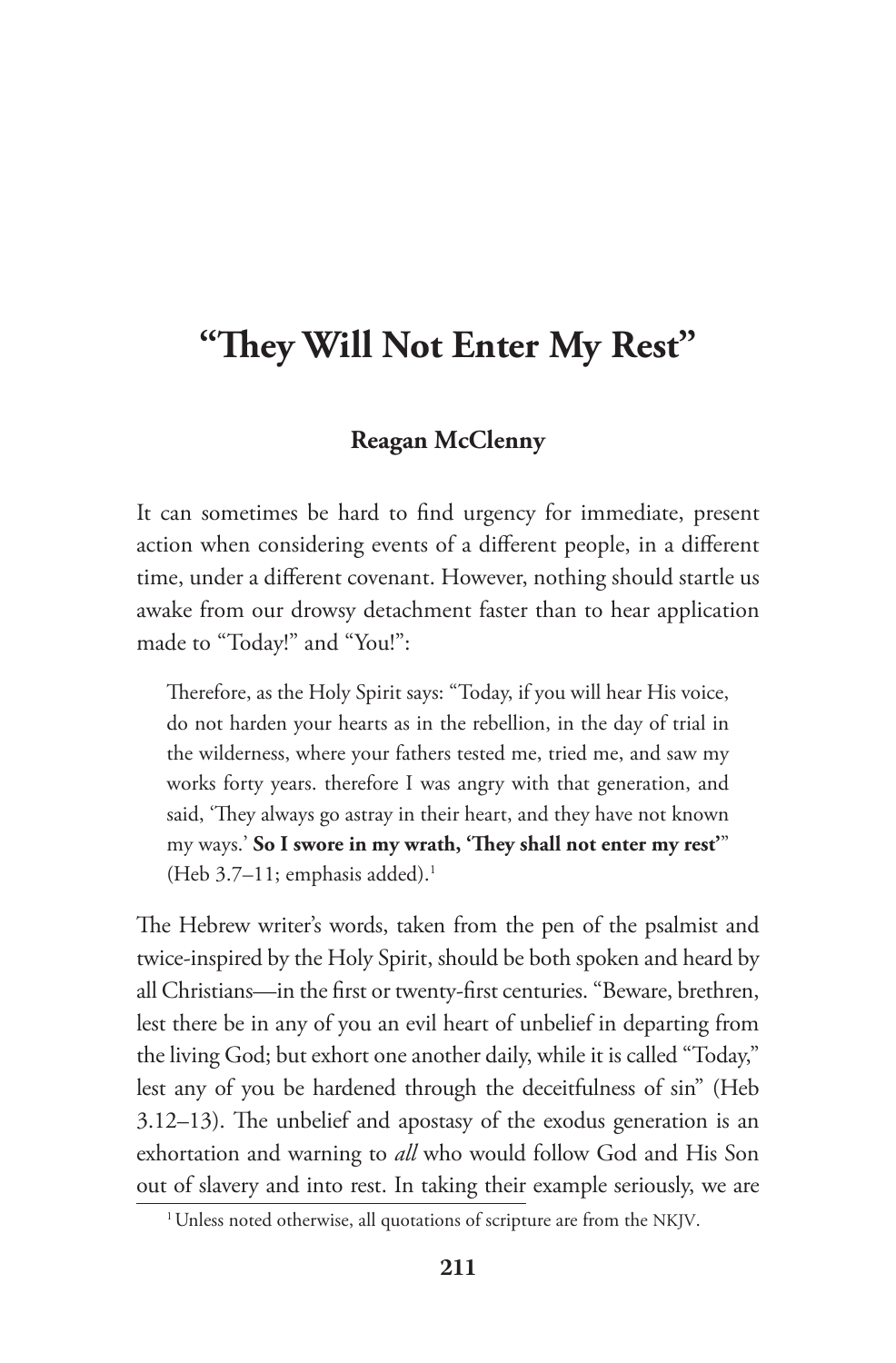forced to ask important questions of the text: What did God swear? Why did He swear it? And what does it mean for the Hebrews and us?

## **"I Swore"—God's Faithfulness to His Oaths**

The Exodus account really begins with God remembering his promise to Abraham. "So God heard their groaning, and God remembered His covenant with Abraham, with Isaac, and with Jacob" (Exod 2.24). This promise, made to Abram in Genesis 12 and expanded in Genesis 15, 17, and 22, is the basic outline for the entire biblical narrative and a foundational proof of the covenant faithfulness of God. However, God did not "just" promise, He swore an oath to Abraham and his descendants. This oath was remembered and recalled by God and His people on many occasions (Gen 24.7; 26.3; 50.24; Exod 6.8; 13.5, 11; 32.13; 33.1; Num 11.12; 14.16, 30; Deut 7.8–9; etc.) and provides a basis for confidence in all other oaths of God.

God taking an oath is, in some ways, superior to God merely promising. Not that anything God says is unreliable or uncertain ("…it is impossible for God to lie;" Heb 6.18), but from the perspective of the ones about whom or to whom the oath is taken, it emphasizes the magnitude of what God is saying and reassures the hearer of the confidence one can have in what has been promised. This is suggested in Hebrews 7.20–22 concerning Jesus' priesthood:

And it was not without an oath. For those who formerly became priests were made such without an oath, but this one was made a priest with an oath by the one who said to him: "The Lord has sworn and will not change his mind, 'You are a priest forever.'" *This makes Jesus the guarantor of a better covenant* (ESV; emphasis added).

One thing that makes Jesus' priesthood superior is that He was "made a priest with an oath."

Likewise, the Hebrew writer reminds his readers that the promises to Abraham were confirmed and guaranteed with an oath by God: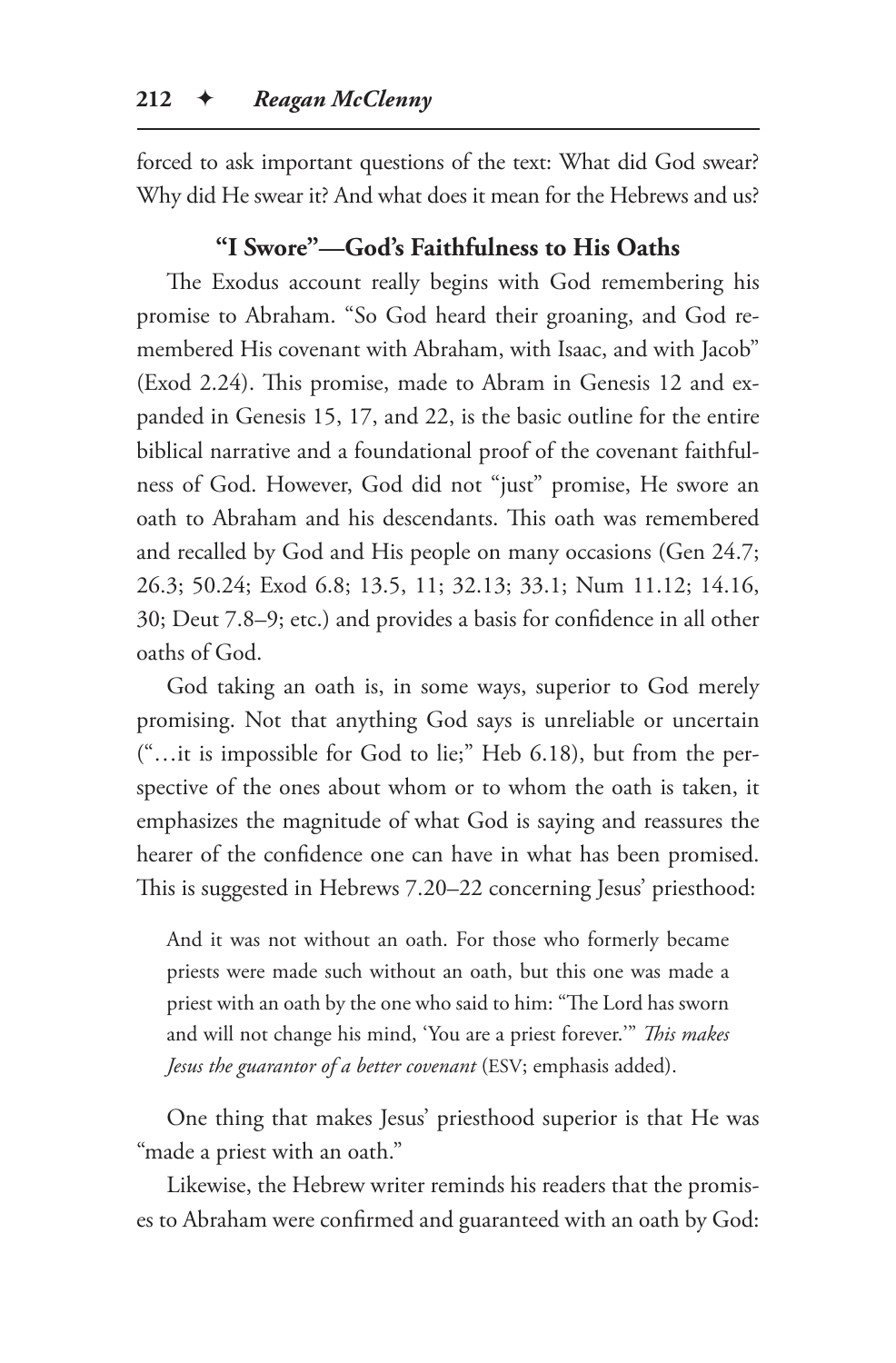For when God made a promise to Abraham, since he had no one greater by whom to swear, he swore by himself, saying, "Surely I will bless you and multiply you." And thus Abraham, having patiently waited, obtained the promise. For people swear by something greater than themselves, and *in all their disputes an oath is final for confirmation. So when God desired to show more convincingly to the heirs of the promise the unchangeable character of his purpose, he guaranteed it with an oath,* so that by two unchangeable things, in which it is impossible for God to lie, we who have fled for refuge might have strong encouragement to hold fast to the hope set before us (Heb 6.13–18 ESV; emphasis added).

What are the "two unchangeable things" to which the Hebrew writer refers? "Nearly all interpreters have understood these 'two immutable things' as God's promise and God's oath."2 While Worley compellingly argues that "the author of Hebrews had something quite different in mind—that, in fact, he was thinking of God's double role as oath-taker and oath-witness,"3 this interpretation does not have the same contextual support as the former. The "two unchangeable things" that can be found immediately prior in verse 17 are "the promise" and "oath" made by God to Abraham.

Even more importantly for the purposes of our study, God's oath in Hebrews 3.11 and 4.3, 5 that "They shall not enter my rest" follows the same pattern of his oath to Abraham in Hebrews 6.13: a promise (Num 14.22–23), followed by an oath (Num 14.28–29; 32.10–11), that are both proven true in fulfillment (Deut 1.34–36). Thus, these same "two immutable things" (NKJV), the promise and oath of the God who cannot lie, are found in this "oriental negative"<sup>4</sup> oath against the children of Israel as well.

<sup>2</sup>David R. Worley, "Fleeing to Two Immutable Things, God's Oath-Taking and Oath-Witnessing: The Use of Litigant Oath in Hebrews 6.12–20," *ResQ* 36 (1994) 223.

<sup>3</sup> Ibid.

<sup>4</sup>Walter Kaiser, "The Promise Theme and the Theology of Rest," *BibSac* 130 (1973) 143.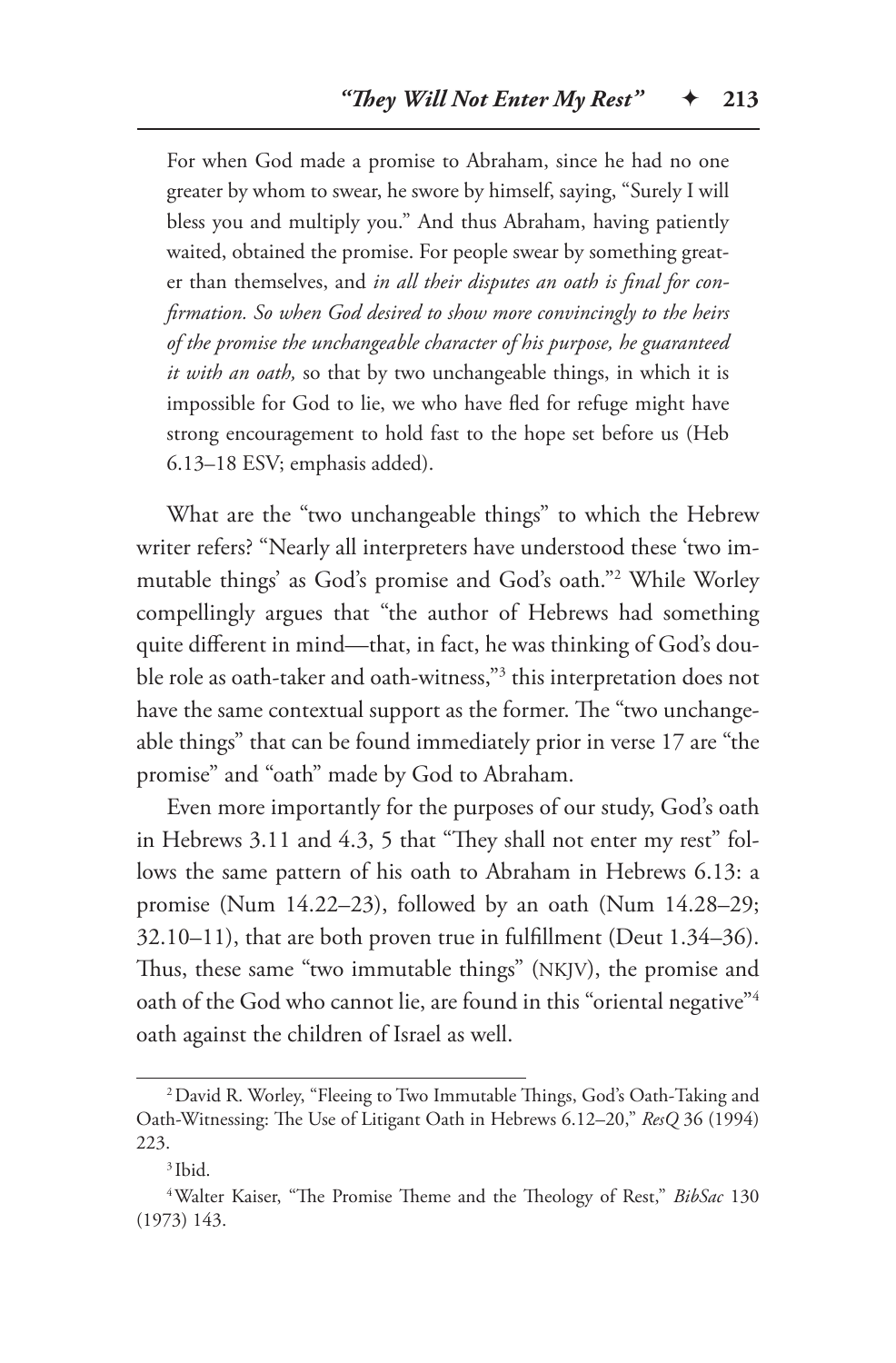God's nature as an oath-keeper does not change with the nature of the oath. He is faithful to oaths whether they are positive or negative in their consequences. Paul confirms this truth in 2 Timothy 2.11–13, when he says:

This is a faithful saying: For if we died with Him, We shall also live with Him. If we endure, We shall also reign with Him. If we deny Him, He also will deny us. If we are faithless, He remains faithful; He cannot deny Himself.

These sayings are true (Gr. *pistos,* "trustworthy, faithful, dependable, inspiring trust/faith"5 —used in v. 11 of the saying and v. 13 of God), for our good or for our bad. Though v. 13 is sometimes crossstitched into pillows or framed and put on a wall, the full context of this song of God's faithfulness is darker than some realize. "If we are faithless, He remains faithful" does not mean that God will overlook our faithlessness and break His covenant to save us—just the opposite. "If we deny Him, He also will deny us. If we are faithless, He remains faithful" and will give us the punishment due us eternally. Anything less would be to "deny Himself" and His nature. This is who God is: God cannot lie (Num 23.19; Heb 6.18; Tit 1.2). He is faithful to His word, faithful to His promises, and faithful to His oaths.

# **"In My Wrath"—God's Anger with His People**

What would cause God to take such an unchangeable oath against His own people? He was relentlessly provoked to anger by them. God is often described in the Old Testament as slow to anger (Psa 30.5; 103.9–10; Isaiah 54.7–8; 57.16; Nah 1.3) and abounding in steadfast love (Exod 15.13; 20.6; Num 14.19; Deut 5.10; 7.9, 12; 1 Chr 16.34, 41; Neh 1.5; Psa 136)—often in the same verse (Exod 34.6; Num 14.18; Neh 9.17; Psa 86.15; 103.8; 145.8; Joel 2.13; Jon 4.2). At the same time, "God is a just judge, and God is angry with the wicked every day" (Psa 7.11). God's wrath is not petty and selfish, as ours often is, but righteous—a result of His "just" nature.

<sup>5</sup>BDAG 820.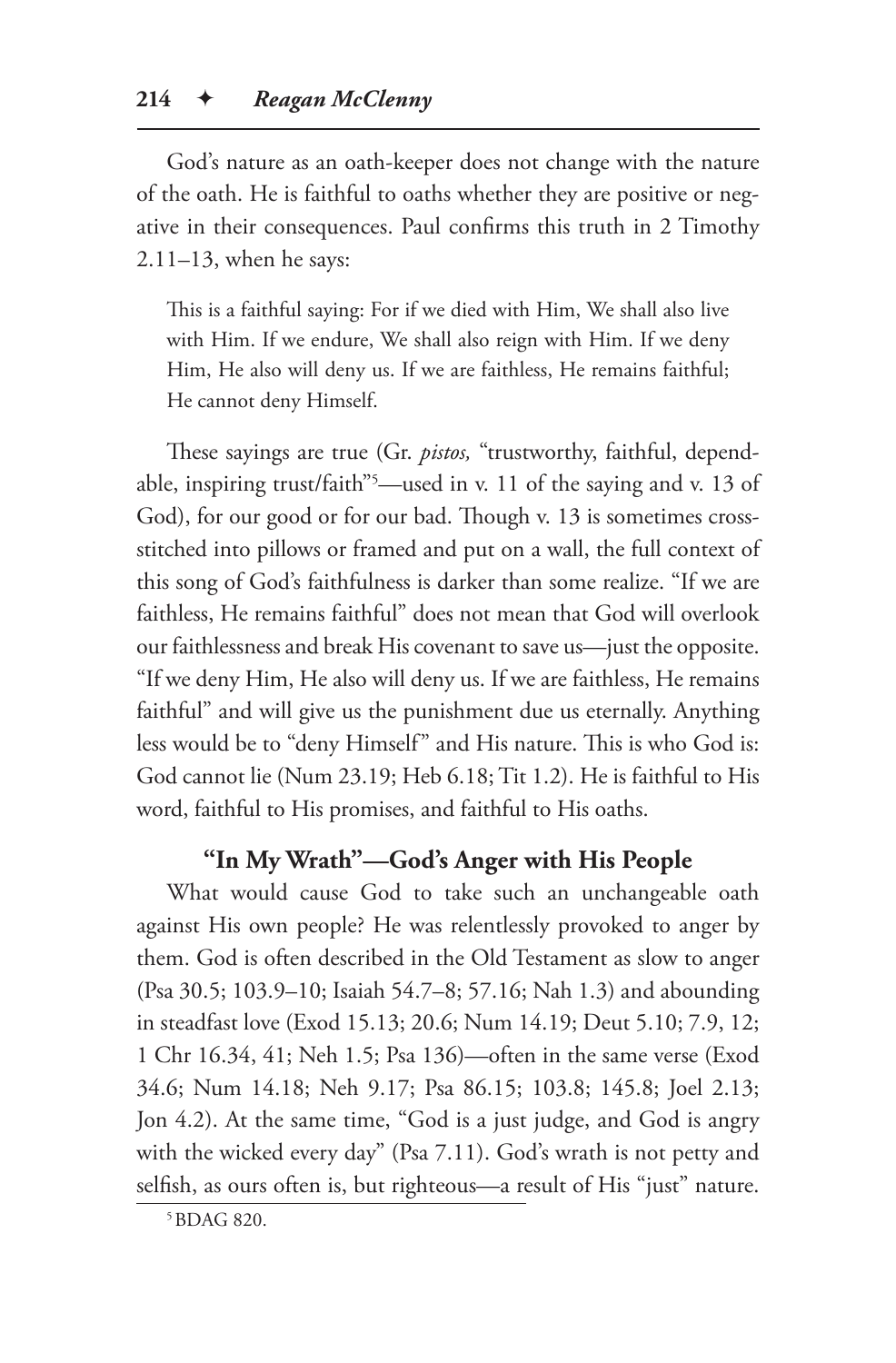God's anger toward wickedness of all kinds does not dull because of exposure, it burns brighter as his lovingkindness, longsuffering, and grace is rejected in further sin. The people of Israel provoked God's anger by repeatedly putting Him to the test long after He had proven his goodness and glory:

…because all these men who have seen My glory and the signs which I did in Egypt and in the wilderness, and have put Me to the test now these ten times, and have not heeded My voice, they certainly shall not see the land of which I swore to their fathers, nor shall any of those who rejected Me see it (Num 14.22–23).

"These ten times" is probably not intended to be taken literally, though one can count the events to this point in the exodus in such a way to make them ten occasions of testing God.6 The use of this number is more likely symbolic of a complete testing of God by the people, that "God's anger…was not aroused by a single incident but by a persistent tendency to refuse his direction."7 It highlights the extreme and consistent rebellion of the children of Israel for God to be forced to make this vow as well as the wrath He had in making it.

# **"They Shall Not Enter My Rest"—God's Justified Oath Against His People**

The children of Israel who were brought out of Egypt are characterized by their dissatisfaction with the mercy, grace, and blessings of God. The Hebrew men in Exodus 2 are emblematic of the rebellious, ungrateful spirit of the people of Israel. Moses saves a Hebrew man from the hand of an Egyptian by striking down the oppressor. The very next day there is a fight between two Hebrew brethren and "the one who was in the wrong" (Exod 2.13 NRSV) coldly says to Moses when he tries to intervene, "Who made you a prince and a judge over us? Do

 $6$  For example, numbers 2–8, 10–11, and 13 listed below add up to 10 by limiting occasions of "testing" to congregational rebellion after leaving Egypt.

<sup>7</sup>Daniel H. King, *The Book of Hebrews,* Truth Commentaries (Bowling Green: Guardian of Truth Foundation, 2008) 114–115.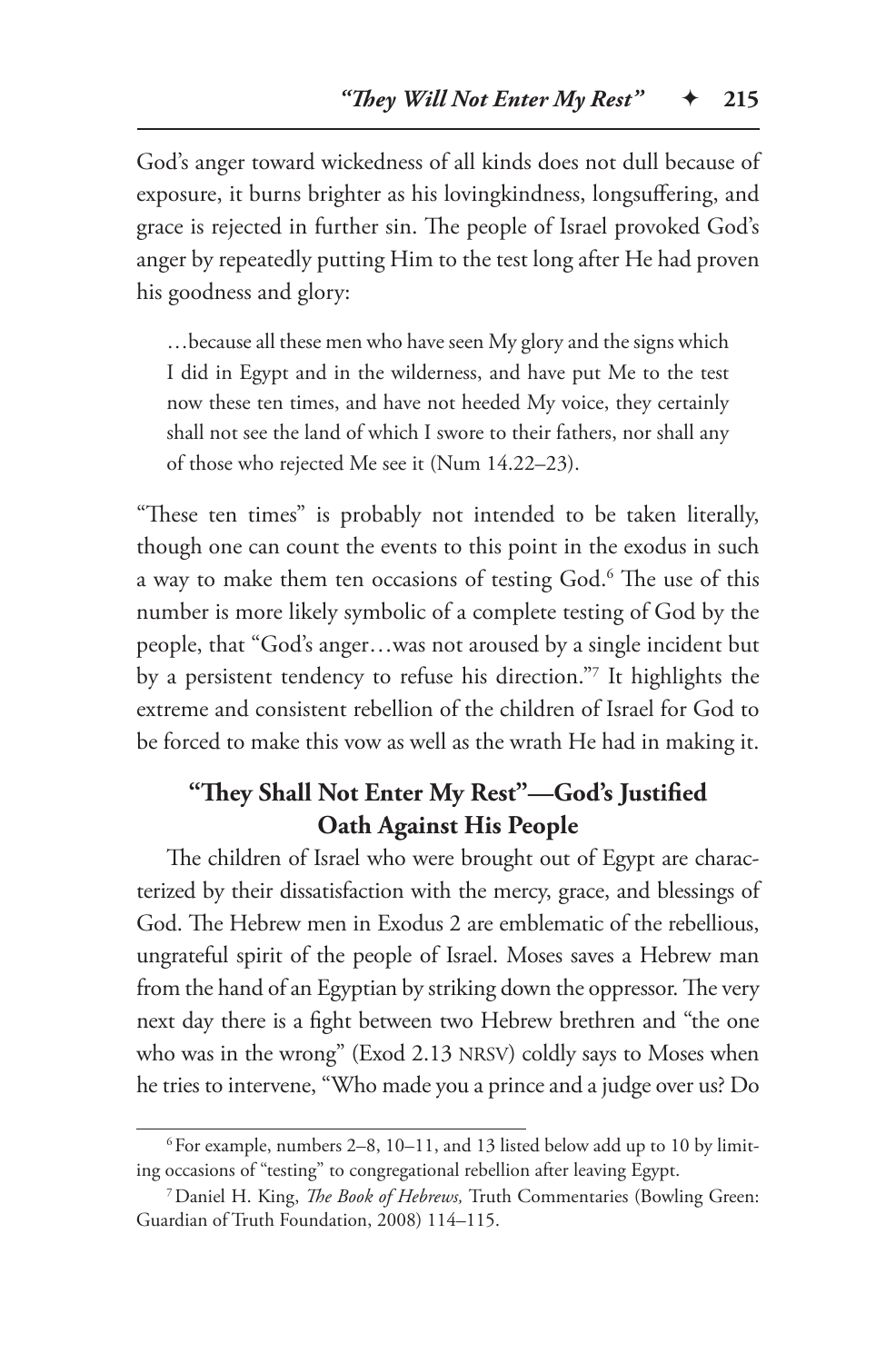you intend to kill me as you killed the Egyptian?" (Exod 2.14). In Acts 7, Stephen tells us that Moses "supposed that his brethren would have understood that God would deliver them by his hand, but they did not understand" (Acts 7.25). God's blessings, salvation, and leader are rejected by the very ones whom God desires to save. This pattern would continue to Christ Himself (Acts 7.51–53)—but it is seen clearly in all the ways the people of Israel doubted God and rejected His salvation and blessings in the exodus. These are well-known accounts, but they are staggering when listed one after another:

- 1. The children of Israel "did not heed Moses" in his call for continued faith after Pharaoh required them to make bricks without straw (Exod 6.9).
- 2. At the Red Sea, they cry out to Moses and say, "It would have been better for us to serve the Egyptians than we should die in the wilderness" (Exod 14.10–12).
- 3. At Marah, "the people complained against Moses, saying, 'What shall we drink?'" (Exod 15.24).
- 4. When they came to the "Wilderness of Sin," the "whole congregation of the children of Israel complained against Moses and Aaron in the wilderness" saying they would die of hunger (Exod  $16.1 - 3$ .
- 5. Upon receiving manna from heaven, they were told not to leave any that they collected until the morning, but "they did not listen to Moses" and the manna they laid up overnight "bred worms and stank" (Exod 16.19–20).
- 6. They were also told to gather twice as much on the sixth day and lay it up for the Sabbath, but "some of the people went out on the seventh day to gather, but they found none" (Exod 16.22–29).
- 7. At Rephidim, "the people complained against Moses, and said, "Why is it you have brought us up out of Egypt, to kill us and our children and our livestock with thirst?" (Exod 17.1–3). It was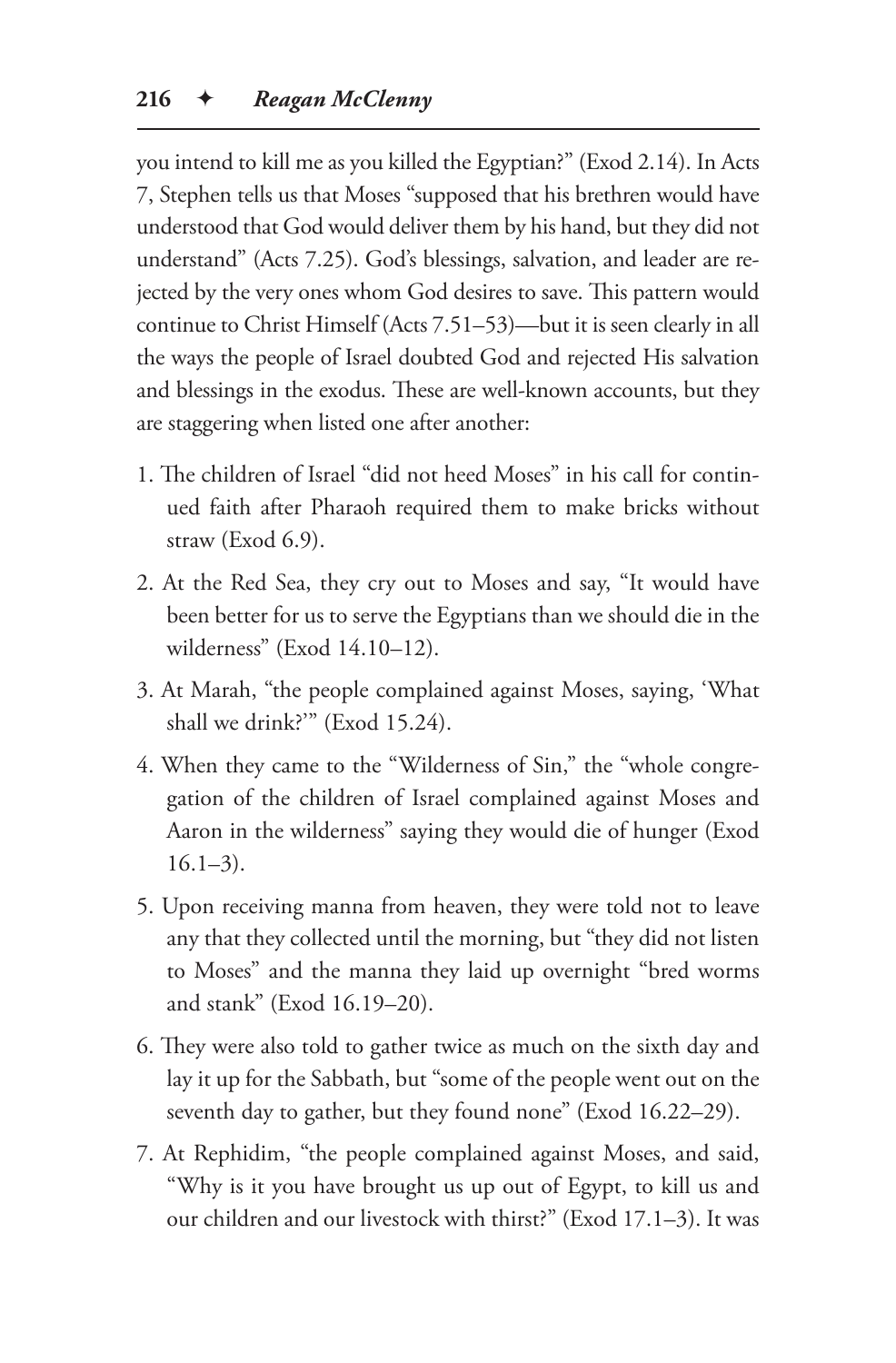here that the children of Israel had the audacity to ask, "Is the LORD among us or not?" (Exod 17.7). This occasion, referenced in Psalm 95, is when Moses names the place "Massah" and "Meribah," meaning "tempted" and "contention."<sup>8</sup>

- 8. Moses was delayed in coming down from Mount Sinai while receiving the law, so "the people gathered together to Aaron and said to him, 'Come, make us gods that shall go before us; for as for this Moses, the man who brought us up out of the land of Egypt, we do not know what has become of him" (Exod 32.1). So, Aaron makes them a golden calf which they worship as the god who brought them out of the land of Egypt (Exod 32.2–4).
- 9. After receiving detailed instructions from God on offerings and seeing fire from God come out and consume the first offerings on the altar, Nadab and Abihu, the sons of Aaron, almost immediately "offered unauthorized fire before the LORD, which he had not commanded them" (Exod 10.1 ESV).
- 10. Three days after leaving the Wilderness of Sinai, the people complain again. The text does not even specify what the complaining was about (Num 11.1–3).
- 11. Soon thereafter, the multitude "yielded to intense craving; so the children of Israel also wept again and said: Who will give us meat to eat?" (Num 11.4). They reminisce about how good things were for them in Egypt, and how bad things are with only the manna from the Loro (Num 11.5–6). So extreme was their ingratitude, the text says they "despised the LORD" (Num 11.20).
- 12. At Hazeroth, Miriam and Aaron spoke against Moses in jealousy and said, "Has the LORD indeed spoken only through Moses? Has He not spoken through us also?" (Num 12.2).

<sup>&</sup>lt;sup>8 "</sup>The Septuagint translators (later quoted in Hebrews 3.8) rendered the Hebrew 'Meribah' by the Greek word, 'Embitterment.' These rebellious people made God's life bitter throughout that period." Jay Bowman, "The Rest that Remaineth," in Melvin Currey, ed., *Hebrews for Every Man,* Florida College Annual Lectures 1988 (Temple Terrace: Florida College Bookstore, 1988) 89.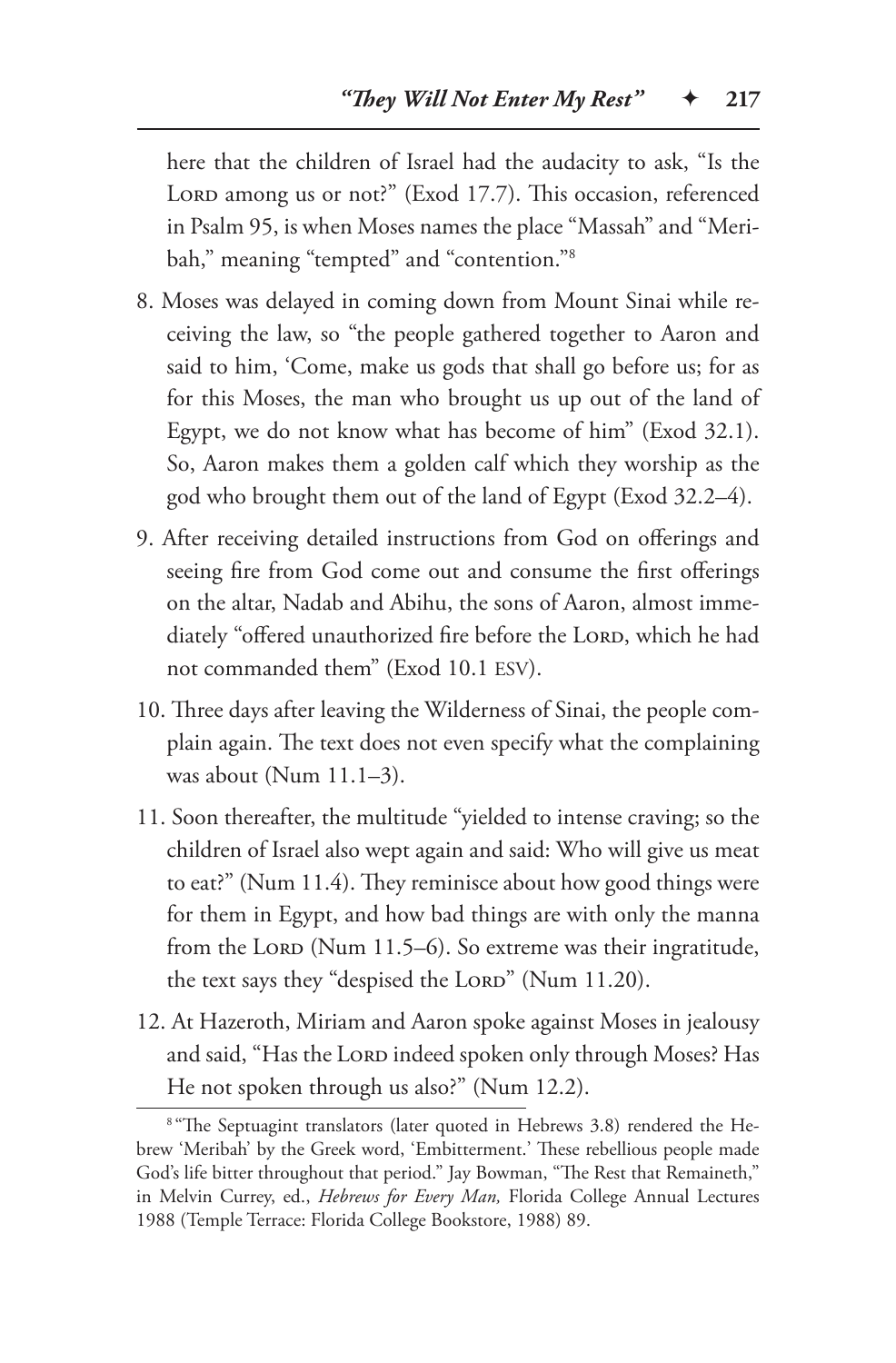13. At Kadesh, twelve spies were sent into the land of Canaan for forty days. Ten returned with a bad report and said, "We are not able to go up against the people, for they are stronger than we" (Num 13.31). The reaction of the people was predictable:

Then all the congregation raised a loud cry, and the people wept that night. And all the people of Israel grumbled against Moses and Aaron. The whole congregation said to them, "Would that we had died in the land of Egypt! Or would that we had died in this wilderness! Why is the LORD bringing us into this land, to fall by the sword? Our wives and our little ones will become a prey. Would it not be better for us to go back to Egypt?" And they said to one another, "Let us choose a leader and go back to Egypt" (Num 14.1–4).

14. When Joshua and Caleb spoke up in opposition to this bad report, admonishing the people to have faith and not rebel against the LORD, "all the congregation said to stone them with stones" (Num 14.10).

All these events occurred *before* God swore that they would not enter His rest. Over and over the people ask some version of the question, "Would it not be better for us to return to Egypt?" (Num 14.3). Slavery in Egypt is described vividly in Exodus 1.8–14, 22. It is difficult to imagine a life characterized by such cruelty: former allies enslave you, beat you, drive you in your work like animals, and kill your children by throwing them into the river when you grow so numerous that you become a threat. Such was the lot of the Hebrews in their Egyptian slavery. Egypt is described in the Bible as the "house of bondage" (Exod 13.3, 14; 20.2; Deut 5.6; 6.12; 7.8; 8.14; 13.5, 10; Josh 24.17; Jdg 6.8; Jer 34.13; Mic 6.4) and slavery in Egypt is called the "iron furnace" (Deut 4.20; 1 Kng 8.51; Jer 11.4). Yet, the people seemingly yearned to "shrink back" into that slavery. If everything did not go exactly the way they wanted, on exactly their schedule, they were going to complain about it.

God heard their every complaint, and He fulfilled their every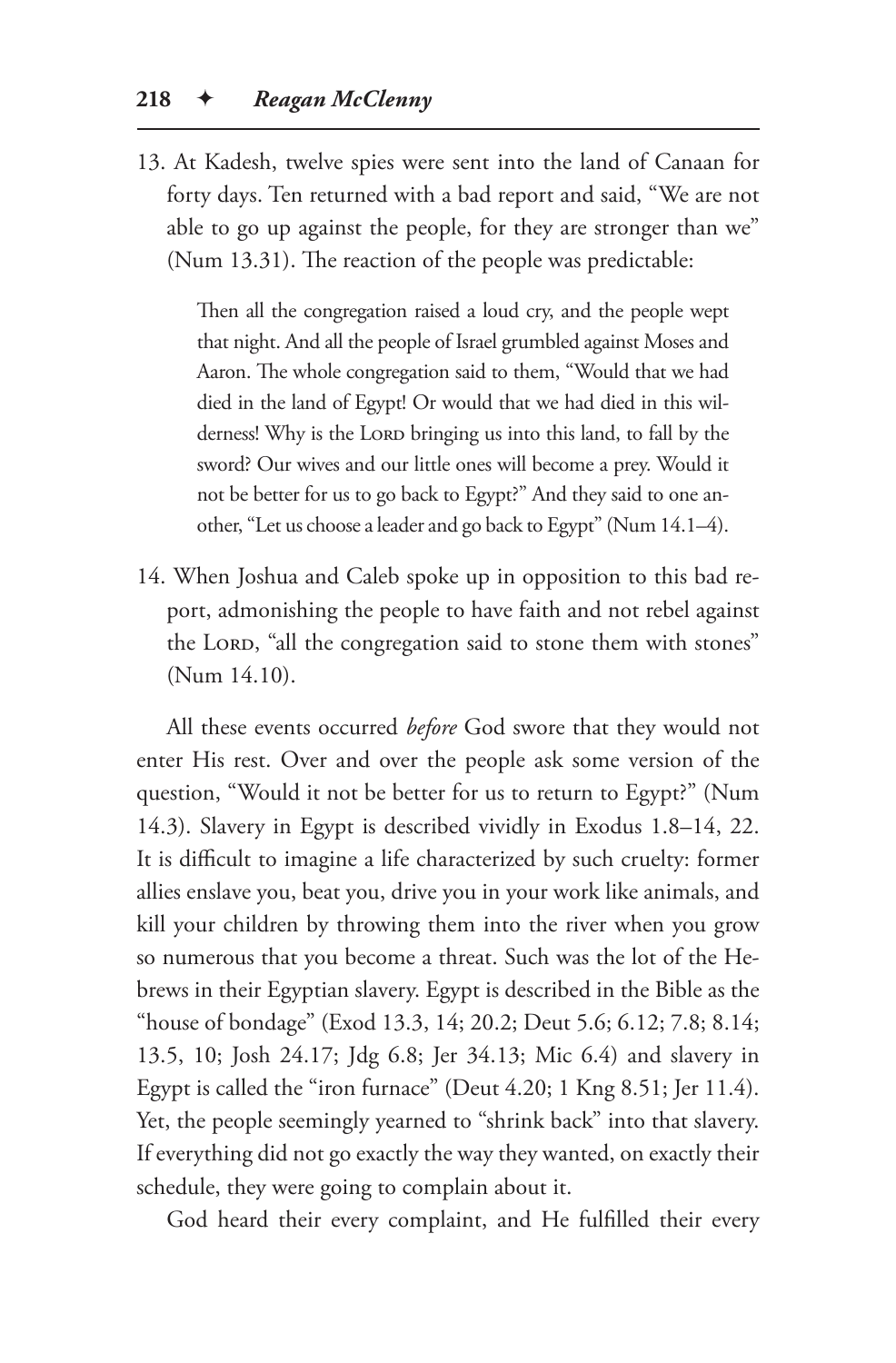need with a blessing. His love, longsuffering, mercy, and grace are astounding. Despite their complaints and unfaithfulness, God sent the plagues on the Egypt but spared Israel from them as a sign that they were His people.9 He brought them out of Egypt with a mighty hand, and He showered them with gifts from the Egyptians. He led them in a pillar of cloud by day and a pillar of fire by night and parted the Red Sea so they could walk across on dry ground (but destroyed the Egyptian army behind them). He gave them sweet water from bitter, He gave them quail and manna, and He brought water from a rock struck by Moses. He gave them miraculous victory over the army of Amalek. He spoke to them and gave them the Law at Sinai, and He offered them perfect health (no sickness, miscarriages, or barrenness) and victory over their enemies if they would keep His Law. God relented from destroying them when Moses stood in the gap before Him, He made a covenant with them, and His presence entered the tabernacle in a cloud. He organized them, numbered them, and gave their elders His Spirit so they prophesied. He brought them to the edge of the land of Canaan that He had promised to give into their hand and showed them how wonderful a land it was. Again, all these blessings were given before He swore they would not enter His rest.

In all this, they did not learn to have faith and they were not satisfied with God's gifts. At what point were God's blessings sufficient to prove His power, love, and faithfulness to the children of Israel? Yet, their response was to put Him to the test, again and again, in unbelief. They refused to believe God, His word, and His promises, despite the signs and wonders He had performed for them. So, He promises and then swears in His wrath that they will not enter the promised land:

…because all these men who have seen My glory and the signs which I did in Egypt and in the wilderness, and have put Me to

<sup>&</sup>lt;sup>9</sup>The text of Exodus is specific in saying that the Hebrews were spared from plagues 4. lice (Exod 8.22-23), 5. death of the livestock (Exod 9.4, 7), 7. hail (Exod 9.26), 9. darkness (Exod 10.23), and 10. death of the firstborn (Exod 11.7). It is reasonable to infer that the Hebrews were also spared from some or all of the other plagues—a clear sign of God's favor and protection of His people.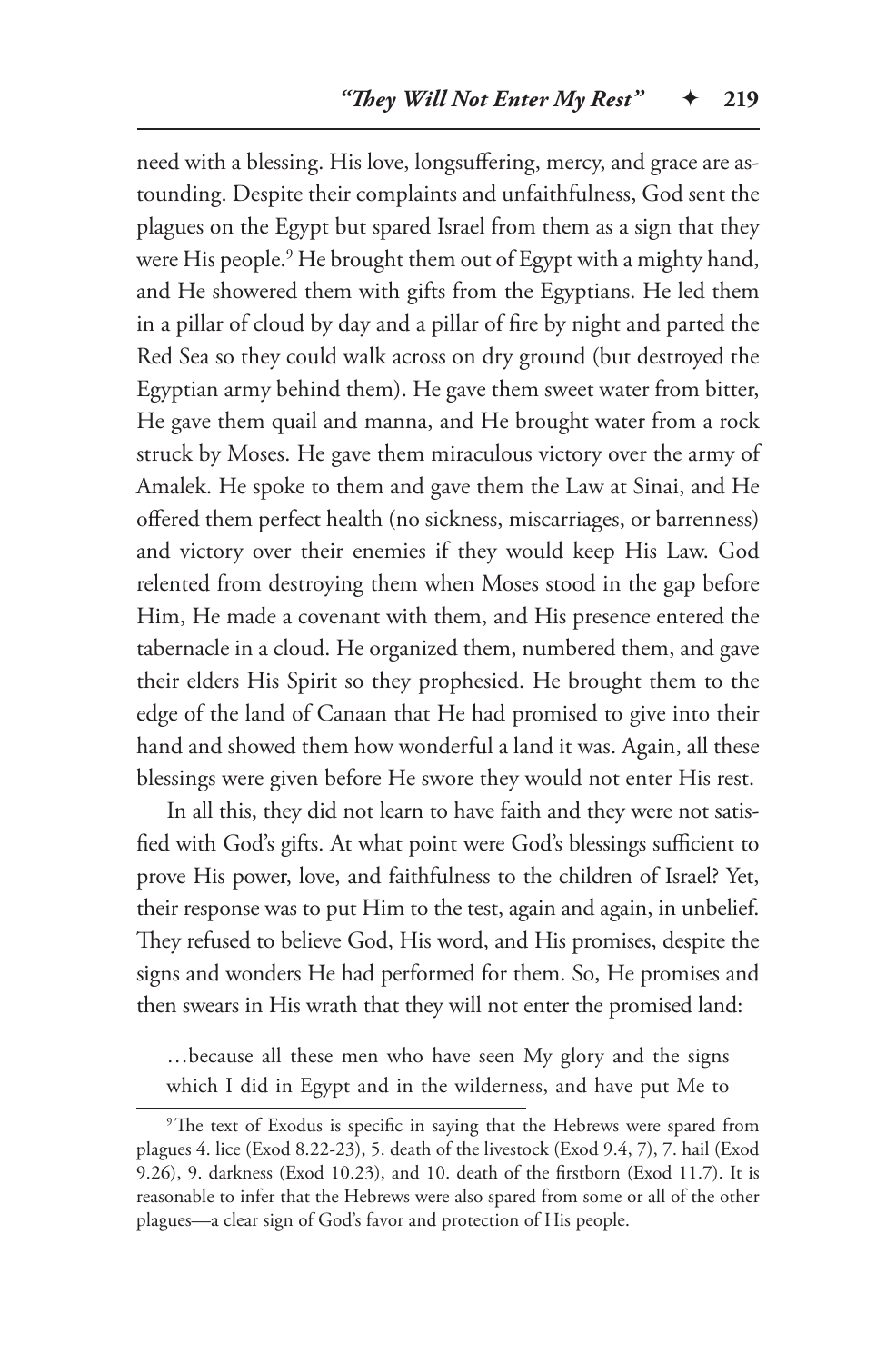the test now these ten times, and have not heeded My voice, they certainly shall not see the land of which I swore to their fathers, nor shall any of those who rejected Me see it.... And the LORD spoke to Moses and Aaron, saying, "How long shall I bear with this evil congregation who complain against Me? I have heard the complaints which the children of Israel make against Me. Say to them, 'As I live,' says the LORD, 'just as you have spoken in My hearing, so I will do to you: The carcasses of you who have complained against Me shall fall in this wilderness, all of you who were numbered, according to your entire number, from twenty years old and above (Num 14.22–23, 26–29).

The example of the exodus generation is a sad one—not just in their failure to enter the "rest" of the promised land, but in their failure of faith to receive the greater promises of God in Christ as did the men and women of Hebrews 11. Kaiser calls the children of Israel who fell in the wilderness, "twice the losers: temporally and spiritually"10 having no part in the physical promised land of Canaan and no part in the rest of which the Hebrew writer speaks.

# **Application to the First-Century "Hebrews"**

The readers of the Hebrew letter would have believed God to be justified in His wrath, His oath, and this fulfillment of that oath in denying entrance into the promised land to those who fell in the wilderness. What the Hebrew writer seeks to emphasize in chapters three and four is that if that is true, then God is *much more justified* in denying His "rest" to the Hebrew Christians. Any who "turn back" from the gift of grace in Jesus will be denied access to the remaining "rest" that could be theirs if they were faithful. He begins this section by comparing Moses and Jesus:

Therefore, holy brothers, you who share in a heavenly calling, consider Jesus, the apostle and high priest of our confession, who was faithful to him who appointed him, just as Moses also was faithful

<sup>&</sup>lt;sup>10</sup> Kaiser, "Rest," 143.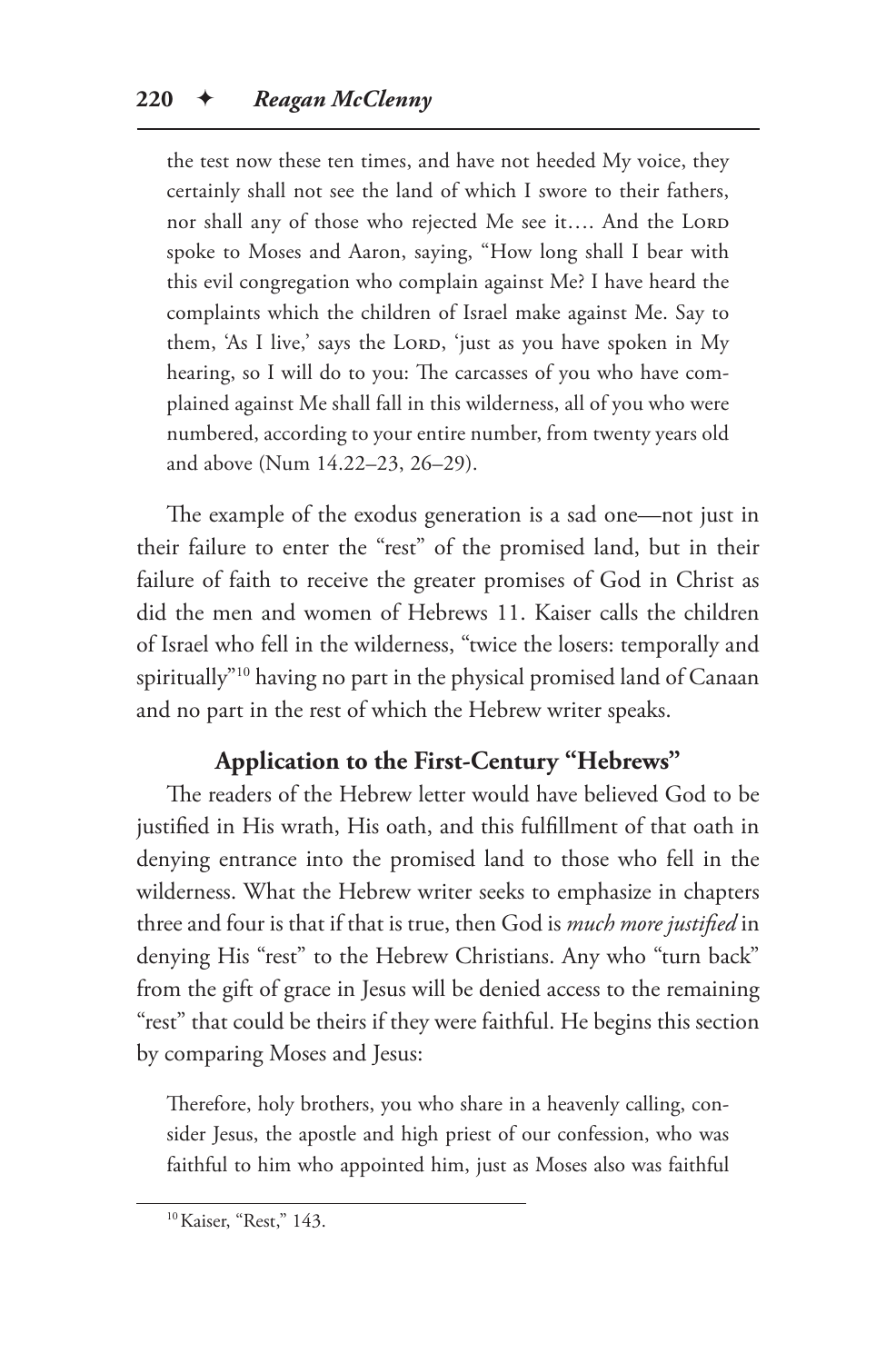in all God's house. For Jesus has been counted worthy of more glory than Moses—as much more glory as the builder of a house has more honor than the house itself. (For every house is built by someone, but the builder of all things is God.) Now Moses was faithful in all God's house as a servant, to testify to the things that were to be spoken later, but Christ is faithful over God's house as a son. And we are his house, if indeed we hold fast our confidence and our boasting in our hope (Heb 3.1–6a ESV).

Arguments from the "lesser" to the "greater," such as this one comparing aspects of the old covenant (the lesser) to the new covenant (the greater), are not exclusive to the book of Hebrews,<sup>11</sup> but they are especially common in this epistle, in part no doubt because of the familiarity of the writer's audience with the Old Testament, but also because this style of argumentation aligned with the Jewish methods of interpretation among the rabbis. As Guthrie states, "the author of Hebrews especially uses methods of interpretation and argumentation found in the Rabbis."12 Specifically, this device is a method of interpretation attributed to Rabbi Hillel in the early first century. Hillel's seven exegetical rules "were, according to later rabbinic tradition, expounded by the great teacher Hillel († c. AD

 $11$ A clear example from the writings of Paul is 2 Cor 3.4–18. Paul describes the covenant of Moses as "old" (vv. 6, 14), "of the letter" (v. 6), "the ministry of death" (v. 7), "the ministry of condemnation" (v. 9), and "what is passing away" (v. 11). In contrast, he describes the covenant of Christ as "new" (v. 6), "of the spirit" (v. 6), giving "life" (v. 6), "the ministry of righteousness" and "the spirit" (vv. 8–9), and "what remains" (v. 11). He then argues that if Moses' ministry of death was "glorious" (vv. 7, 11), how much more glorious must Jesus' ministry of life be (v. 11)? It is as if the Law of Moses "had no glory in this respect, because of the glory of that which excels" in the covenant of Christ (v. 10). There are several practical applications of this truth in the context, including that if the gospel we proclaim is so glorious, we (like the apostles) should proclaim it everywhere (2.12–17), and should remember that the sufficiency is not of us (3.5–6), but that we are just imperfect vessels for that perfect gospel of the glory of Christ" (4.3–7). For an excellent treatment of these verses, see Melvin Curry, *Second Corinthians,* Truth Commentaries (Bowling Green: Guardian of Truth Foundation, 2008) 133–148.

<sup>12</sup>George H. Guthrie, *The Structure of Hebrews: A Text-Linguistic Analysis*, NovTSup 73. (Leiden: E. J. Brill, 1994) 45.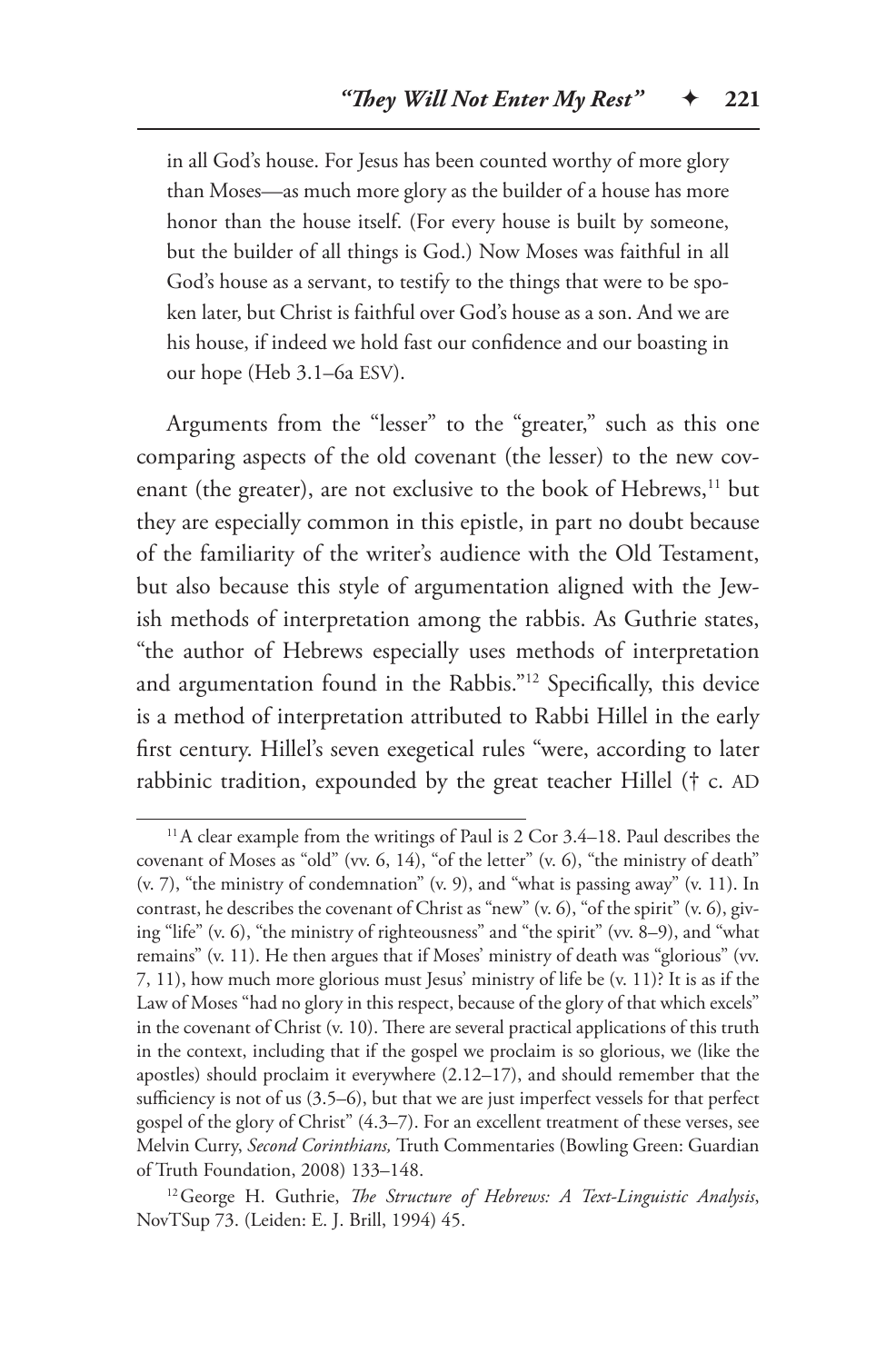10). They represent general hermeneutical principles of inference, analogy and context that were probably in use before that time."13

The first of these rules is especially relevant to the book of Hebrews: "1. An inference drawn from a minor premise to a major and vice versa (*Kal wa-homer* = 'light and heavy')."14 Argumentation from the "lesser" to the "greater" would have been a readily accepted method of interpretation among the Jews and was even used by Jesus himself (see Matt 7.11; 12.11; Luke 12.28, etc.). McClister suggests, "Hebrews employs [this kind of reasoning] in several passages (see 2.1–3; 3.2–6; 7.4–10; 9.13f; 10.28f; 12.9). There is a very real sense in which this kind of argument is the foundation of the argument of Hebrews."15

It is noteworthy in 3.1–6 that the Hebrew writer did not bring up the obvious negatives about Moses and his life when establishing him as the "lesser," but talks about him in the most positive way he is presented in scripture, using an allusion to Numbers 12.7. This reference to Moses being called "faithful in all the house of God" was a repetitive theme in the work of the Jewish philosopher Philo (c. 20

- 2. An inference drawn from analogy of expressions, that is, from similar words and phrases elsewhere (*Gezera Shawa* = 'an equivalent regulation').
- 3. A general principle established on the basis of a teaching contained in one verse (*Binyan 'ab mi-katub 'ehad* = 'constructing a leading rule from one passage').
- 4. A general principle established on the basis of a teaching contained in two verses (*Binyan 'ab mi-shenei ketubim* = 'constructing a leading rule from two passages').
- 5. An inference drawn from a general principle in the text to a specific example and vice versa (*Kelal u-ferat* = 'general and particular').
- 6. An inference drawn from an analogous passage elsewhere (*Kayotse' bo mi-makom 'aher* = 'something similar in another passage').
- 7. An interpretation of a word or passage from its context (*Dabar halamed me-'inyano* = 'explanation from the context'). Ibid. 87–88.

<sup>13</sup>E. Earle Ellis, *The Old Testament in Early Christianity: Canon and Interpretation in the Light of Modern Research*, WUZNT 54 (Tübingen: Mohr Siebeck, 1991; rep. ed., Eugene: Wipf and Stock, 2003) 87.

<sup>&</sup>lt;sup>14</sup>The other rules, some of which are used by the Hebrew writer, are:

<sup>15</sup>David McClister, *Hebrews* (Temple Terrace: Florida College Press, 2010) 50.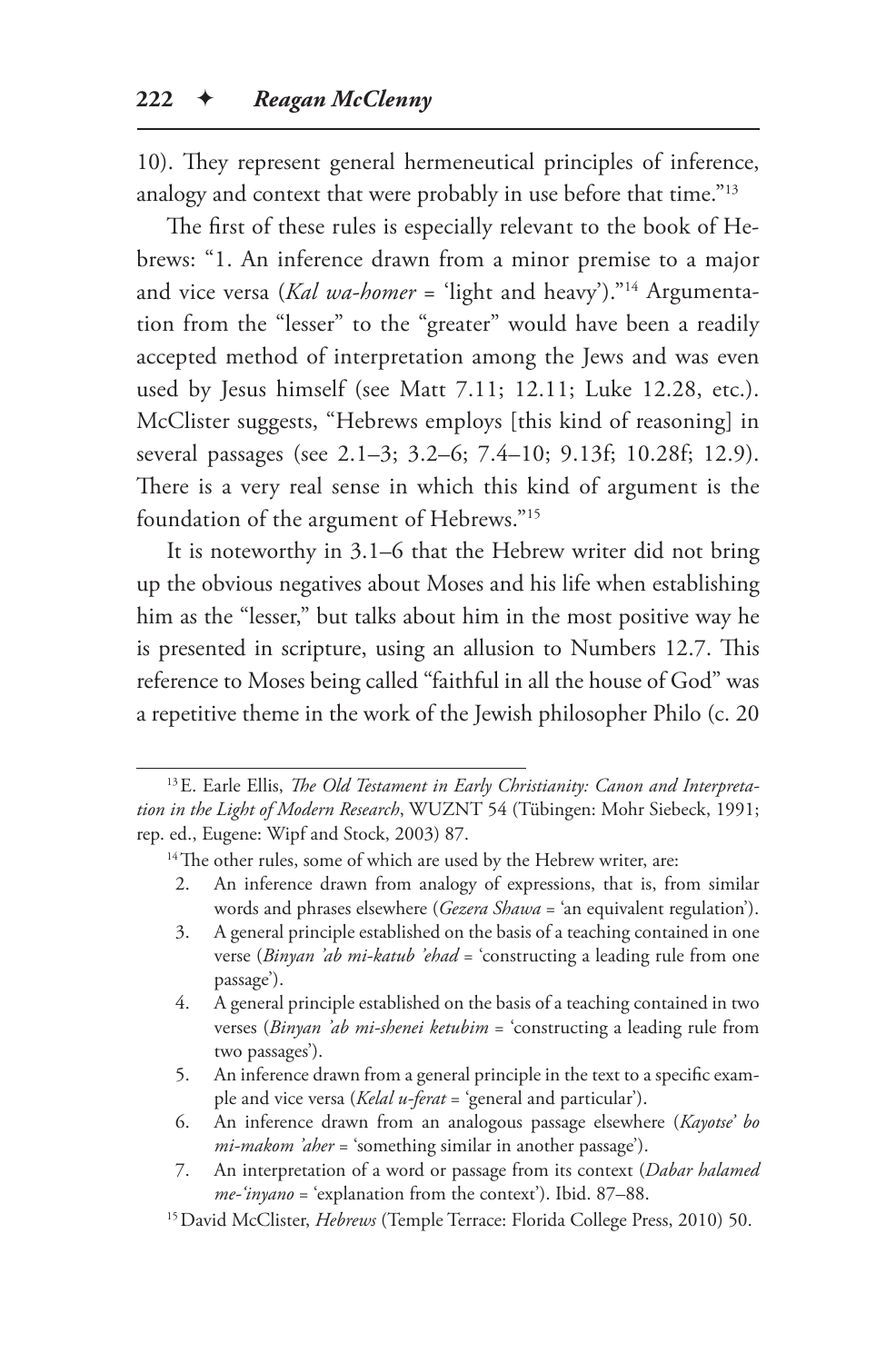$BC - c$ . AD 50) and in early Christian writing.<sup>16</sup> Again, the Hebrew writer is using the accepted and familiar arguments of the Jews of the first century to make the case of Christ to Christians from a Jewish background. He uses it here and proceeds to show how Jesus is even "greater" than this "glorified" version of Moses.

A wider contextual look at Numbers 12.5–8, an occasion where Moses is described by God in one of his highest levels of glory and communion, makes this point even stronger. In the text, Miriam and Aaron's jealousy of Moses caused them to speak out against him and exalt their own status as prophets. God responds this way:

Suddenly the LORD said to Moses, Aaron, and Miriam, "Come out, you three, to the tabernacle of meeting!" So the three came out. Then the LORD came down in the pillar of cloud and stood in the door of the tabernacle, and called Aaron and Miriam. And they both went forward. Then He said, "Hear now My words: If there is a prophet among you, I, the Lord, make Myself known to him in a vision; I speak to him in a dream. Not so with My servant Moses; He is faithful in all My house. I speak with him face to face, even plainly, and not in dark sayings; and he sees the form of the  $LORD...$ " (Num  $12.4-8$ ).

God draws a sharp distinction between Moses and other prophets (including Miriam and Aaron). God speaks to Moses "face to face" ("mouth to mouth, clearly, and not in riddles" ESV), and he even has the honor of seeing "the form of the Lord." All this emphasizes Moses' superiority to the rest of God's prophets. However, as great as Moses was, he was still "only" a faithful *servant in* the house of God. Jesus by comparison is the *Builder* of the house and *Son over*  the house of God! "Christ's superiority to Moses aims not at disqualifying the latter as a servant within God's house, but rather at enhancing the honor of the former as Son over God's house (Heb

<sup>&</sup>lt;sup>16</sup> Gert J. Steyn "An Overview of the Extent and Diversity of Methods Utilised by the Author of Hebrews When Using the Old Testament," *Neotestamencia* 42 (2008) 342.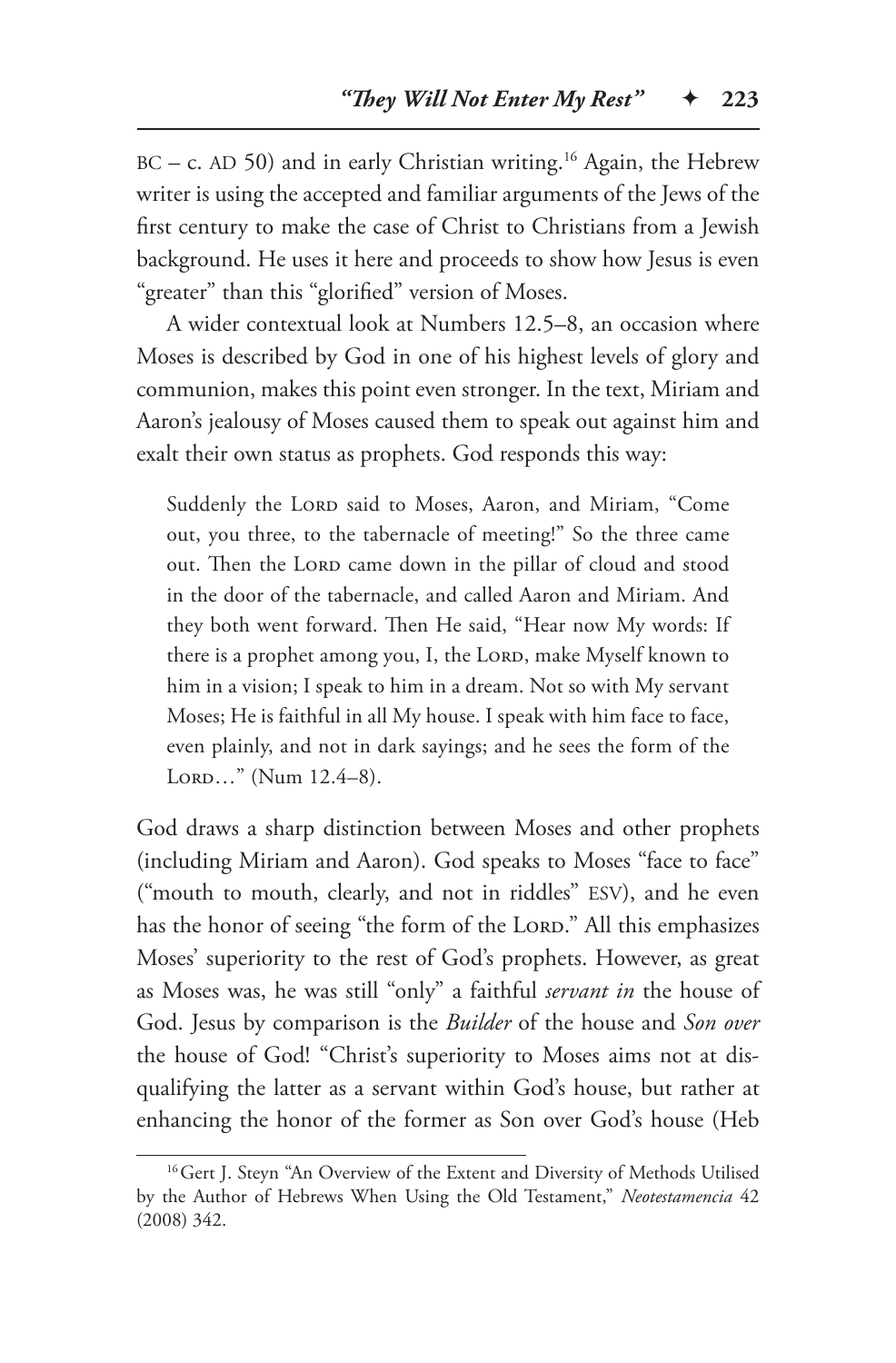3.5)."17 The Hebrew writer makes the application, "whose house we are if we hold fast the confidence and the rejoicing of the hope firm to the end." (Heb 3.6b) We are the very house of God, overseen by the Son and superior to the children of Israel, if we "hold fast" and "firm" to the end. These Hebrew brethren, tempted to give up the blessings of Christ in a return to the laws and community of Moses, would be persuaded to hold fast their confidence and hope in Christ if they could see Christ as far "greater" than Moses.

While the "lesser" to "greater" is not as overt as some of the other examples in the epistle, the Hebrew writer then employs a connected, similar argument:

Therefore, as the Holy Spirit says: "Today, if you will hear His voice, do not harden your hearts as in the rebellion, in the day of trial in the wilderness, where your fathers tested me, tried me, and saw my works forty years. therefore I was angry with that generation, and said, 'They always go astray in their heart, and they have not known my ways.' So I swore in my wrath, 'They shall not enter my rest'" " Beware, brethren, lest there be in any of you an evil heart of unbelief in departing from the living God; but exhort one another daily, while it is called "Today," lest any of you be hardened through the deceitfulness of sin (Heb 3.7–13).

The Hebrew writer is quoting from Psalm 95.7b-11 (taken from the LXX). This psalm begins with a familiar call to worship God because He is both our creator and savior. The first seven verses of this psalm employ a chiastic structure, as suggested by Riding:

- A Let us worship our Savior (1, 2),
	- B For He is the Creator of everything (3–5);
	- B′ Let us worship our Maker (6)
- A' For He is our Savior  $(7 a-c)^{18}$

<sup>17</sup>David A. deSilva, *Despising Shame: Honor Discourse and Community Maintenance in the Epistle to the Hebrews*, SBLDS 152 (Atlanta: Scholars, 1995) 215.

<sup>18</sup>Charles B. Riding. "Psalm 95 1–7c as a Large Chiasm," *ZAW* 88 (1976) 418.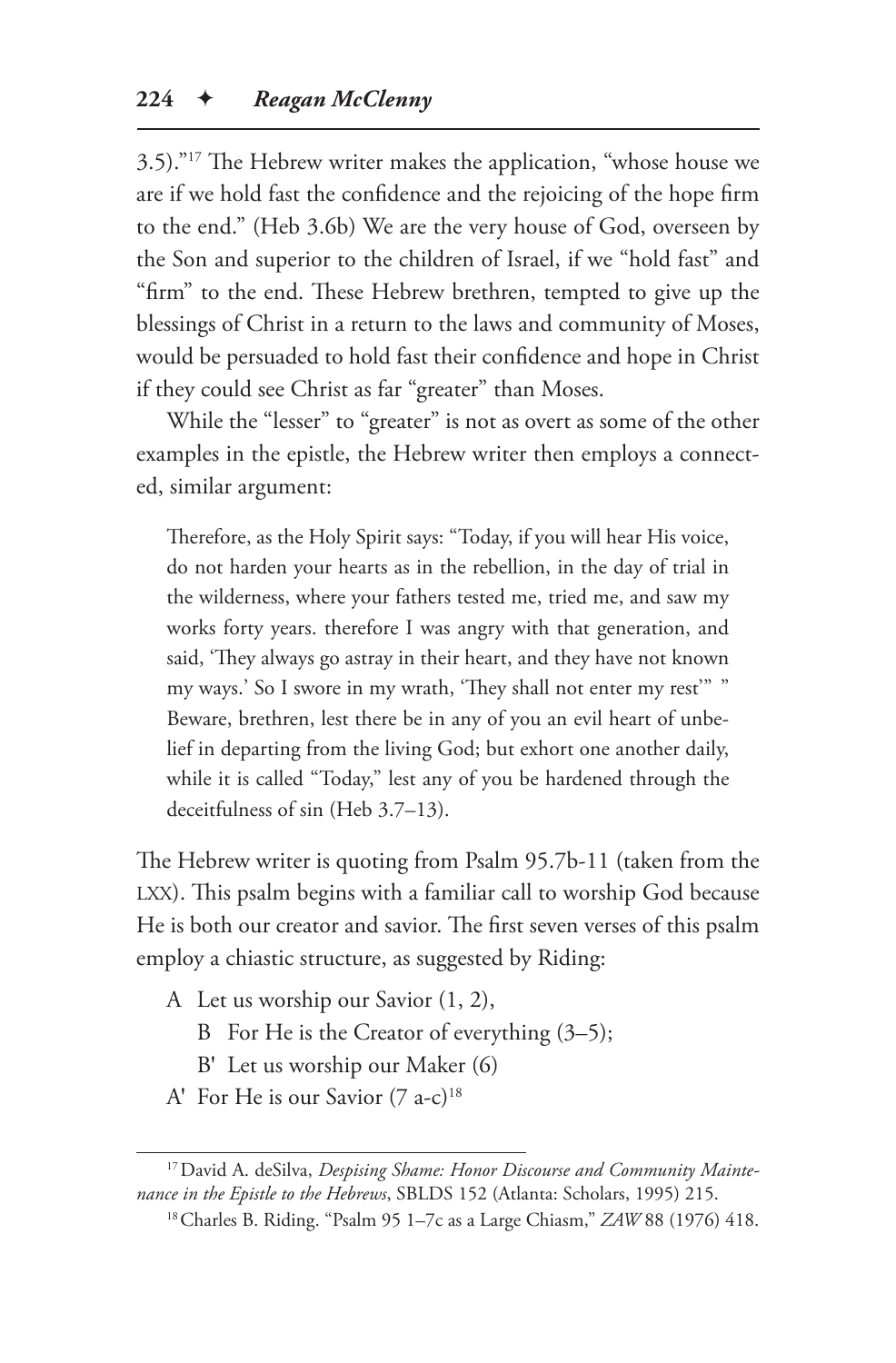The emphasis of the psalmist is on God as Savior<sup>19</sup>, especially in the context of the exodus, "YHWH's greatest act of salvation for Israel."20 It is not incidental that God's swearing that they will not enter His rest is applied in Hebrews to the context of God's greatest act of salvation for *all* people—the sacrifice of His Son. The "lesser" in the Hebrew writer's argument is the exodus; the "greater" is Christ's act of salvation. "For we have become partakers of Christ if we hold the beginning of our confidence steadfast to the end" (Heb 3.14).

Our confidence is in Christ, and His saving grace—a greater act of salvation than even the exodus. If God was justified in rejecting the children of Israel when they departed from Him in the wilderness after He saved them, *how much more* justified is He in rejecting Christians who depart from the salvation in His Son? This is why he calls them to "hear His voice" (Heb 3.7, 15; 4.7)! The argument echoes what the Hebrew writer has already said:

For if the word spoken through angels proved steadfast, and every transgression and disobedience received a just reward, *how shall we escape if we neglect so great a salvation, which at the first began to be spoken by the Lord, and was confirmed to us by those who heard Him*, God also bearing witness both with signs and wonders, with various miracles, and gifts of the Holy Spirit, according to His own will? (Heb 2.2–4; emphasis added).

And what he would say later:

Anyone who has rejected Moses' law dies without mercy on the testimony of two or three witnesses. *Of how much worse punishment, do* 

<sup>20</sup>Riding's footnote to this structure states: "To justify making v. 7 a-c synonymous with 'He is our Saviour', see Leviticus 26.12, 13 and Jer 11.4, where the phrase 'I will be your God, and you shall be My people' is within the context of the exodus, YHWH's greatest act of salvation for Israel." (Ibid.)

<sup>&</sup>lt;sup>19</sup>Riding says, "The present order of these verses, in the form of A B B A parallelism, highlights the fact the YHWH is both our Creator and our Saviour, and that these two are inseparable from each other. Yet while these two themes are firmly interlocked, and both are very important, the structure and arrangement of these verses, as depicted above, suggest strongly that YHWH as our Saviour takes precedence over YHWH as our Creator." Ibid.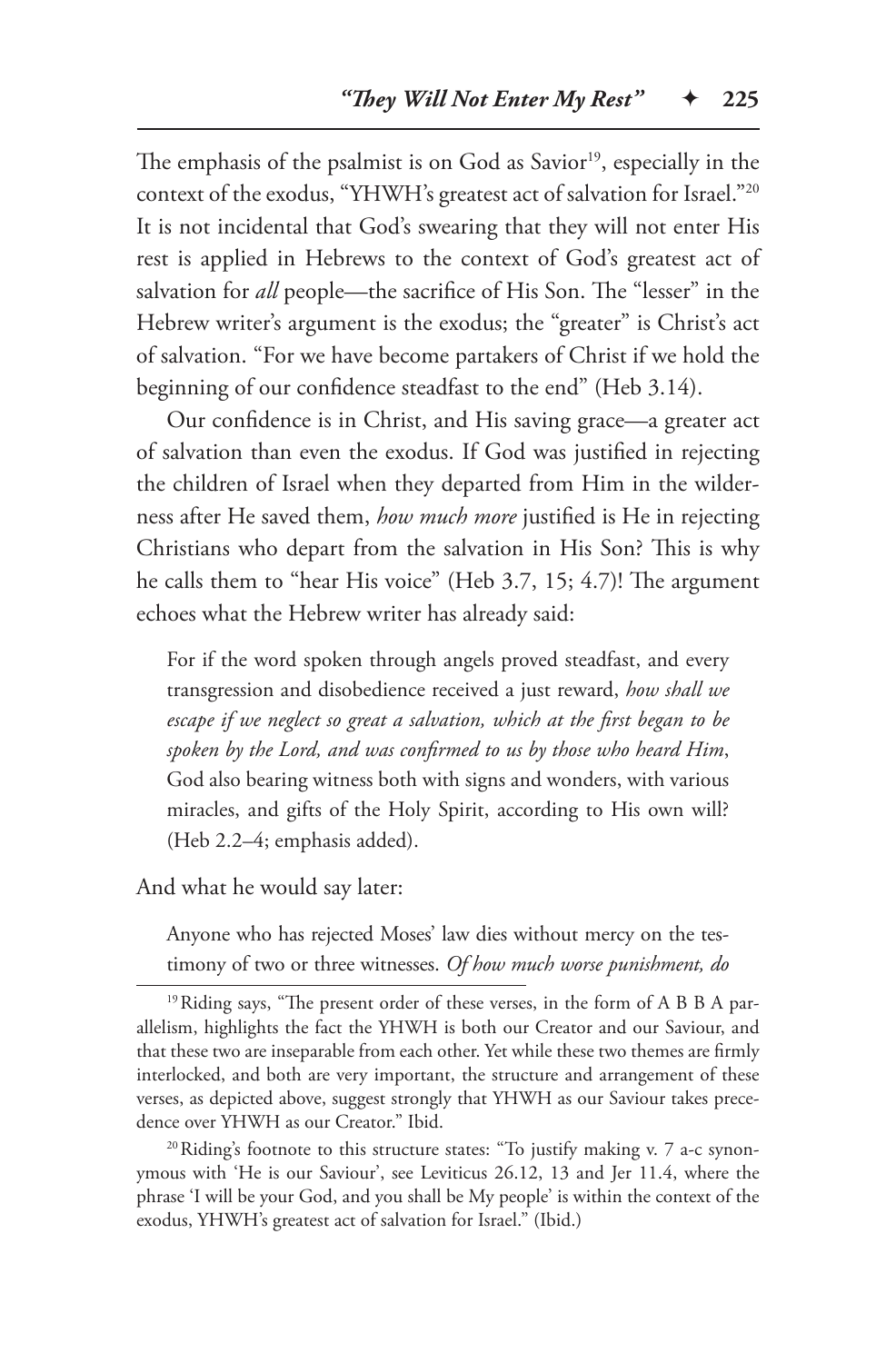*you suppose, will he be thought worthy who has trampled the Son of God underfoot, counted the blood of the covenant by which he was sanctified a common thing, and insulted the Spirit of grace?* For we know Him who said, "Vengeance is mine, I will repay," says the Lord. And again, "The Lord will judge His people." It is a fearful thing to fall into the hands of the living God" (Heb 10.28–31 NKJV; emphasis added).

The message to the Hebrew brethren is clear: you have more than enough to believe, overcome the peer-pressure and persecution you are experiencing, hold fast to the end, and not drift away or shrink back from what you have heard (Heb 2.1; 3.14; 4.15; 10.23, 38–39; 12.3). In fact, he argues, you have more cause to hear and believe than those who fell in the wilderness.

For who, having heard, rebelled? Indeed, was it not all who came out of Egypt, led by Moses? Now with whom was He angry forty years? Was it not with those who sinned, whose corpses fell in the wilderness? And to whom did He swear that they would not enter His rest, but to those who did not obey? So we see that they could not enter in because of unbelief. Therefore, since a promise remains of entering His rest, let us fear lest any of you seem to have come short of it. For indeed the gospel was preached to us as well as to them; but the word which they heard did not profit them, not being mixed with faith in those who heard it (Heb 3.16–4.2).

"The quitters who turned back to the wilderness (so the psalm and epistle warn us) may be but pale shadows of ourselves, if we draw back from our great inheritance."<sup>21</sup> Their foreshadowing of our salvation (and possible fall) is expanded upon by Paul in his extended comparison of the Old Testament exodus and our "exodus" from sin:

Moreover, brethren, I do not want you to be unaware that all our fathers were under the cloud, all passed through the sea, all were baptized into Moses in the cloud and in the sea, all ate the same

<sup>21</sup>Derek Kidner, *Psalms 73–150: An Introduction and Commentary,* TOTC 16 (Downers Grove: Inter-Varsity Press, 1975) 378.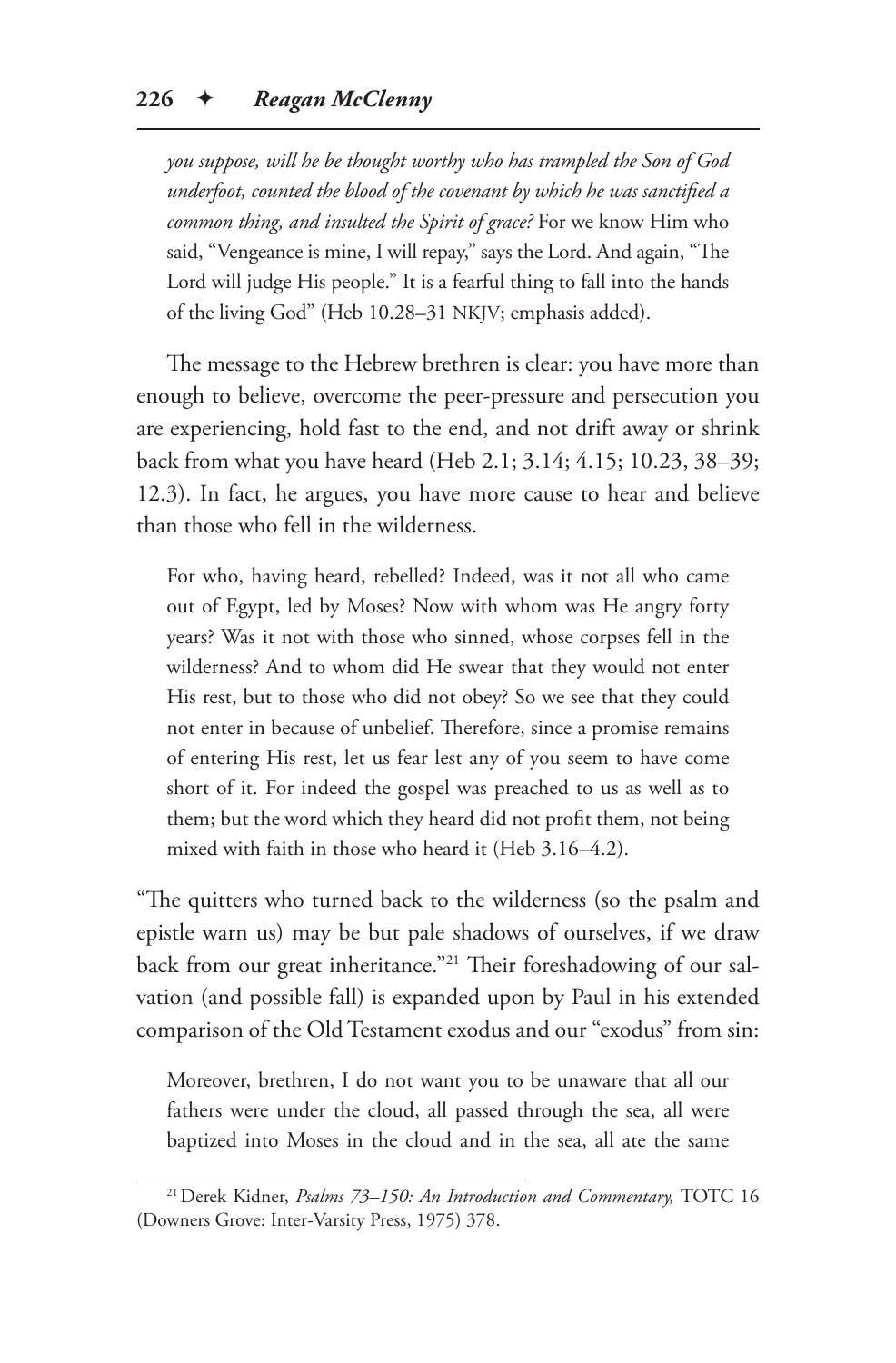spiritual food, and all drank the same spiritual drink. For they drank of that spiritual Rock that followed them, and that Rock was Christ. But with most of them God was not well pleased, for their bodies were scattered in the wilderness. Now these things became our examples, to the intent that we should not lust after evil things as they also lusted. And do not become idolaters as were some of them. As it is written, "The people sat down to eat and drink, and rose up to play." Nor let us commit sexual immorality, as some of them did, and in one day twenty-three thousand fell; nor let us tempt Christ, as some of them also tempted, and were destroyed by serpents; nor complain, as some of them also complained, and were destroyed by the destroyer. Now all these things happened to them as examples, and they were written for our admonition, upon whom the ends of the ages have come. Therefore let him who thinks he stands take heed lest he fall (1 Cor 10.1–12).

| <b>Type of the Exodus</b>                                                                                         | Anti-Type of Our Salvation                                                                                        |
|-------------------------------------------------------------------------------------------------------------------|-------------------------------------------------------------------------------------------------------------------|
| Bondage in Egypt <sup>22</sup>                                                                                    | Bondage in Sin                                                                                                    |
| <b>Baptized into Moses</b>                                                                                        | Baptized into Christ                                                                                              |
| Saved/Delivered                                                                                                   | Saved/Delivered                                                                                                   |
| Blessings in the Wilderness                                                                                       | Spiritual Blessings in this Life                                                                                  |
| Continue in Sin (Lust, Idolatry, Sexual<br>Immorality, Tempt Christ, Complain,<br>etc.) after Receiving Salvation | Continue in Sin (Lust, Idolatry, Sexual<br>Immorality, Tempt Christ, Complain,<br>etc.) after Receiving Salvation |
| Fall in the Wilderness (Lost)                                                                                     | Fall from Grace (Lost)                                                                                            |
| The Jordan River                                                                                                  | Physical Death                                                                                                    |
| "Promised Land" of Canaan                                                                                         | "Promised Land" of Heaven                                                                                         |

Without going through the specifics of each example Paul uses, his overall picture of type and anti-type comes clearly into focus. "All

<sup>&</sup>lt;sup>22</sup>The elements of bondage in Egypt, the Jordan River, and the Promised Land of Canaan are all implied in the text of 1 Cor 10, though not explicitly stated.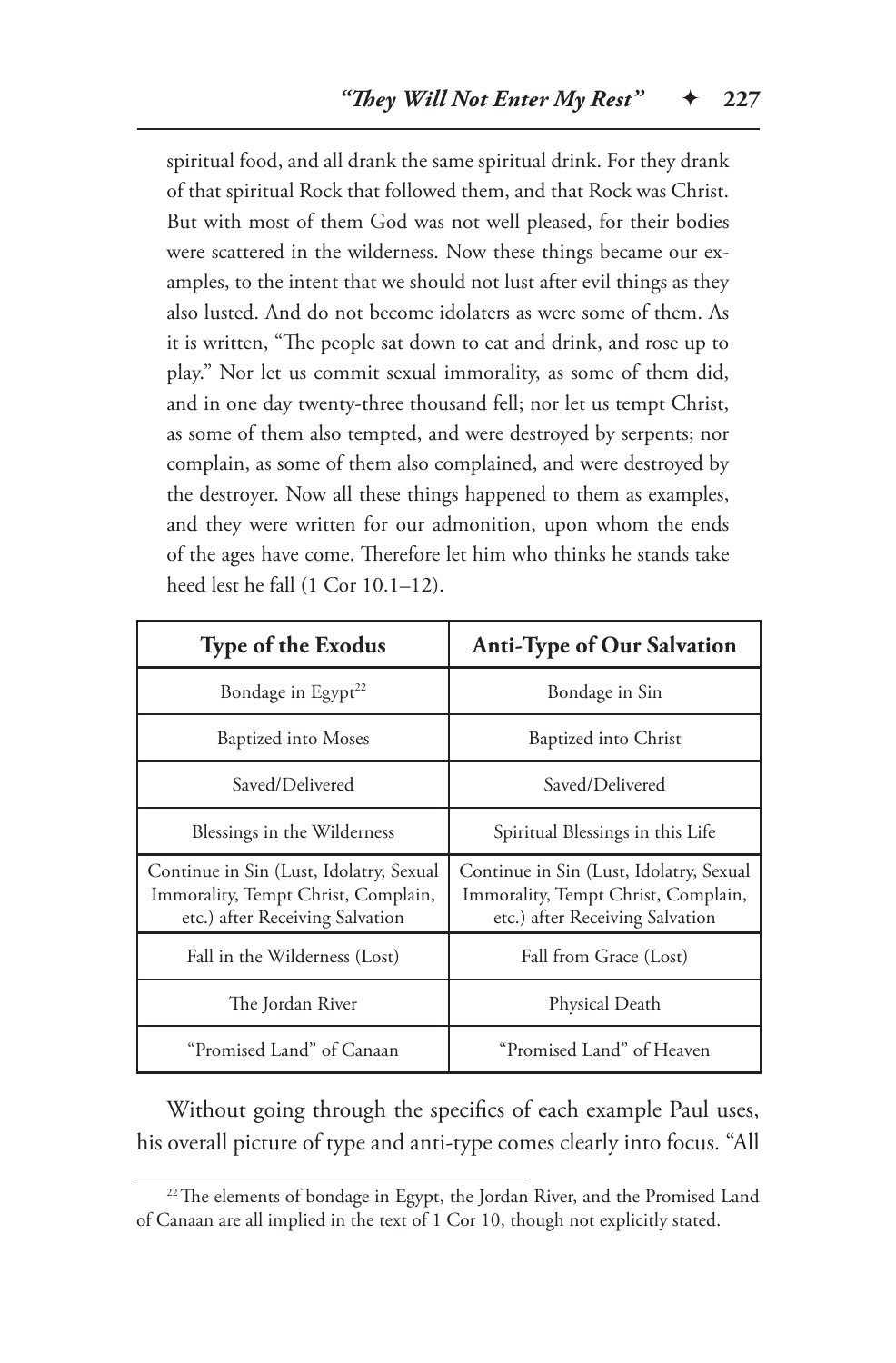these things happened to them as examples, and they were written for our admonition" (v. 11). God is using the unfaithfulness of His people in times past as a template for us of what *not* to do.

We join with the Hebrews in condemning the wilderness generation, and we too must learn from their example. As Christians we have (a) a more important salvation, (b) from a far worse slavery, (c) following a greater leader, (d) into a more complete rest. "How shall we escape if we neglect so great a salvation?" (Heb 2.3).

## **Application to Christians Today**

The Hebrew writer draws Psalm 95, and the failures of the children of Israel in the wilderness, to *his* present by quoting, "Today, if you will hear His voice…" (Heb 3.7, 15; 4.7). We would be wise to do the same. "Today" means it is not too late to be who God has called us to be. Kidner strikes at the continued urgency of the Hebrew writer's plea to us when he says, "The 'Today' of which it speaks is this very moment; the 'you' is none other than ourselves…"23 While that may be somewhat hyperbolic, McClister rightly says, "The author of Hebrews believed that the scriptures were not just historical records of what God said in the past, but that God continually addresses his people through his word."24 Though the Hebrew writer attributes this psalm to David in 4.7 (cf. Psa 95.1 LXX), he first attributes it to the Holy Spirit in 3.7. This is God's message to His people both then and now. We rightly tend to avoid reading the text as though we are the recipients as a general rule of interpretation, but in this case perhaps we should follow the example of the Hebrew writer and make direct personal application from the things written. Certainly, "Today" refers to the days of David and the days of the Hebrew Christians, but it refers to our days as well. The living and powerful word of God reveals the thoughts and intents of our hearts, just as it did theirs (Heb 4.12). "Let

<sup>23</sup>Kidner, *Psalms* 343.

<sup>&</sup>lt;sup>24</sup> McClister, *Hebrews* 45–46. McClister specifically views "Today" as a reference to the Messianic age. Ibid. 130.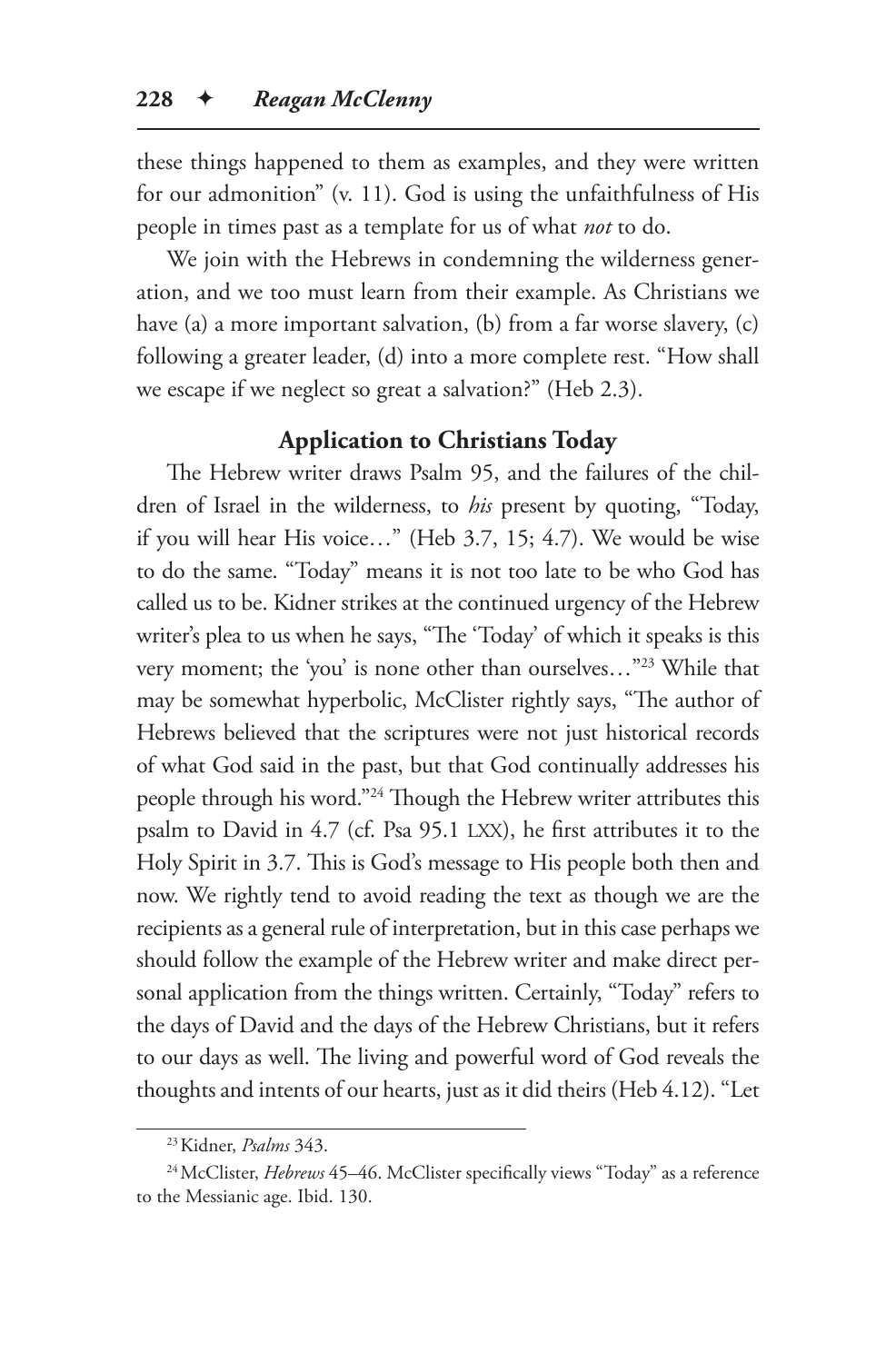us therefore be diligent to enter that rest, lest anyone fall according to the same example of disobedience" (Heb 4.11).

#### **What Could Show in Us an Evil Heart of Unbelief?**

The first indicator that we may be guilty of unbelief like the exodus generation is that we become dissatisfied with the salvation of God. In the midst of the trials of the wilderness, some of the people talked of all the supposed blessings in Egypt (Exod 16.2–3; Num 11.4–6). The devil wants us to misremember how "great" our life of sin was before salvation. We are tempted to look at social media, watch a commercial, or stream a movie and think a life of slavery to sin is one to be coveted. We even trick ourselves into thinking *that* kind of life can give us the things God promises us, as those wandering in the wilderness did by describing Egypt as a sort of promised land (Num 16.13–14). Ingratitude in our present state as Christians can lead to a rosy picture of our past life of sin that never really existed. Would it have been better for them to receive their wish and return to Egypt? Of course not. Would it have been better for the Hebrews to bend to pressure from the outside world to return to their previous manner of life? Of course not. It is equally foolish to ask, "Would it not be better for me to return to my life of slavery to sin?" May we learn from their example to see our salvation for the precious gift it is.

The second indicator that we may be guilty of unbelief like the exodus generation is that we doubt the goodness of God in his actions and commands toward us. In Deuteronomy 1.27, the people attributed the exodus to the fact the LORD hated them. "Because the LORD hates us, He brought us out of the land of Egypt to deliver us into the hand of the Amorites." The exodus was irrefutable evidence of God's love, but the people forgot that. Sometimes, we forget the irrefutable evidence of God's love in giving His Son. As Paul says in Romans 8.32, "He who did not spare His own Son, but delivered Him up for us all, how shall He not with Him also freely give us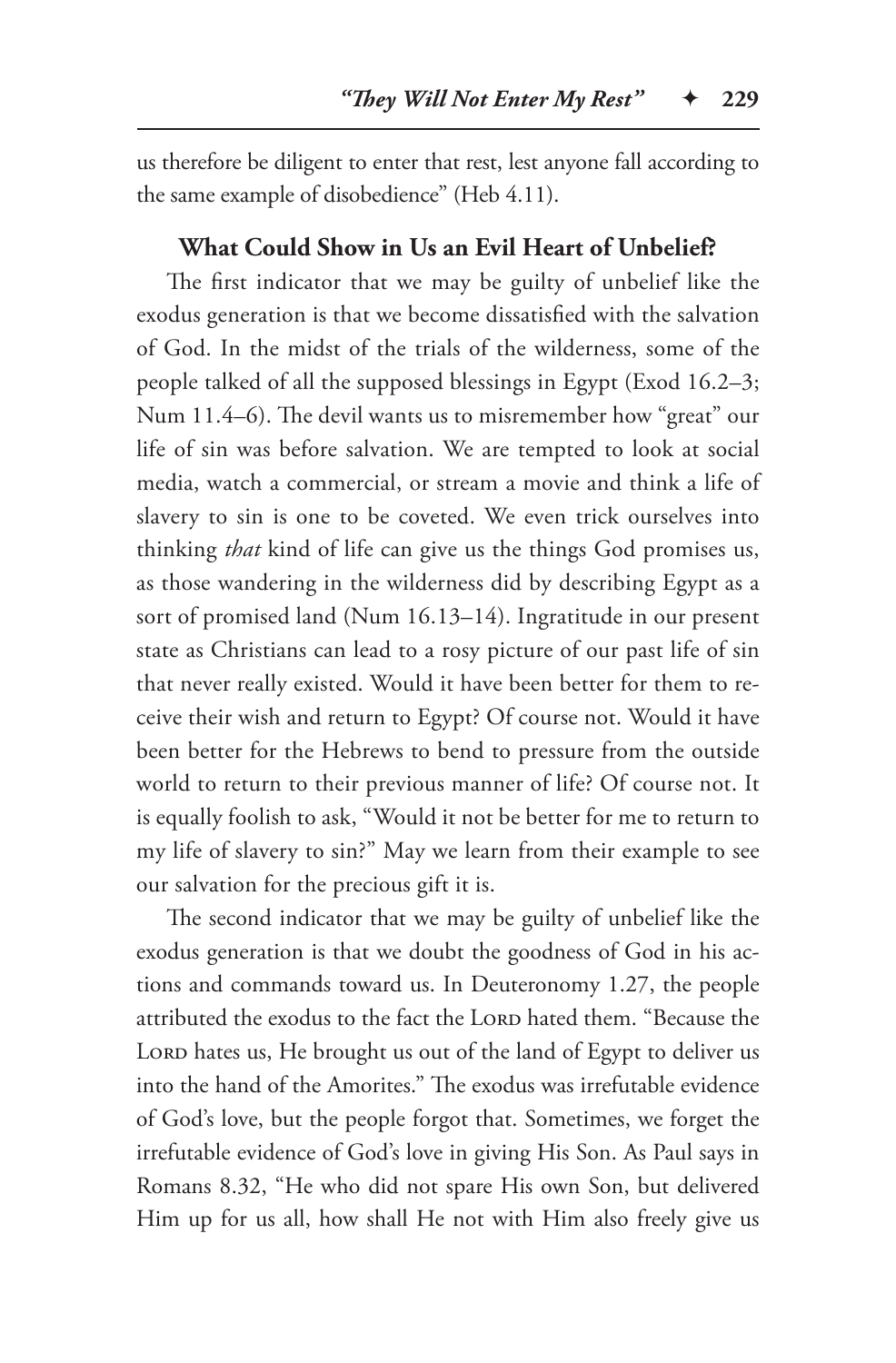all things?" If God did not withhold the greatest blessing that could be given, why would He withhold any lesser blessings if it is for our good? May we learn from their example that God's commands and actions are for our good, always (Deut 6.24; Rom 8.28).

The third indicator that we may be guilty of unbelief like the exodus generation is that we become dissatisfied with the promised blessings of God. Too many are dissatisfied with the blessings God provides: dissatisfied with marriage to one spouse for life; dissatisfied with God's Word as the means of revelation and direction; dissatisfied with a quiet and peaceable life of labor and service; dissatisfied with the church Christ established and the worship He authorizes; dissatisfied with the level of physical wealth we enjoy; or dissatisfied with the spiritual emphasis of the Kingdom. This dissatisfaction leads us into a similar wandering in a wilderness of sin as the Hebrews. We cry out in carnal desire for something other than "every spiritual blessing in the heavenly places in Christ" (Eph 1.3), not realizing the very thing we desire will be a plague to us as soon as we receive it (Num 11.33). The problem of the wilderness generation was unbelief—but it was also ingratitude. Their complaints to God far outnumbered their songs of thanks to Him. God's blessings were never enough and never appreciated. We must make a conscious effort to count our blessings and give thanks lest we forget all we have been given. May we learn from their example to recognize and be grateful for the abundant blessings of God.

The Hebrew writer, through the Holy Spirit, gives us some powerfully timely and relevant Old Testament examples. Like the oaths of God, the examples that apply to us can be positive or negative. Do not imitate those who fell in disbelief and disobedience; imitate those who through faith and patience believed and inherited the promises (Heb 11; 12.1–3; 13.7). Instead of an evil heart of unbelief, maintain a pure heart of trusting faith in God. Thank God, we still have "Today!" to make it so. Thank God a promise remains of entering His rest.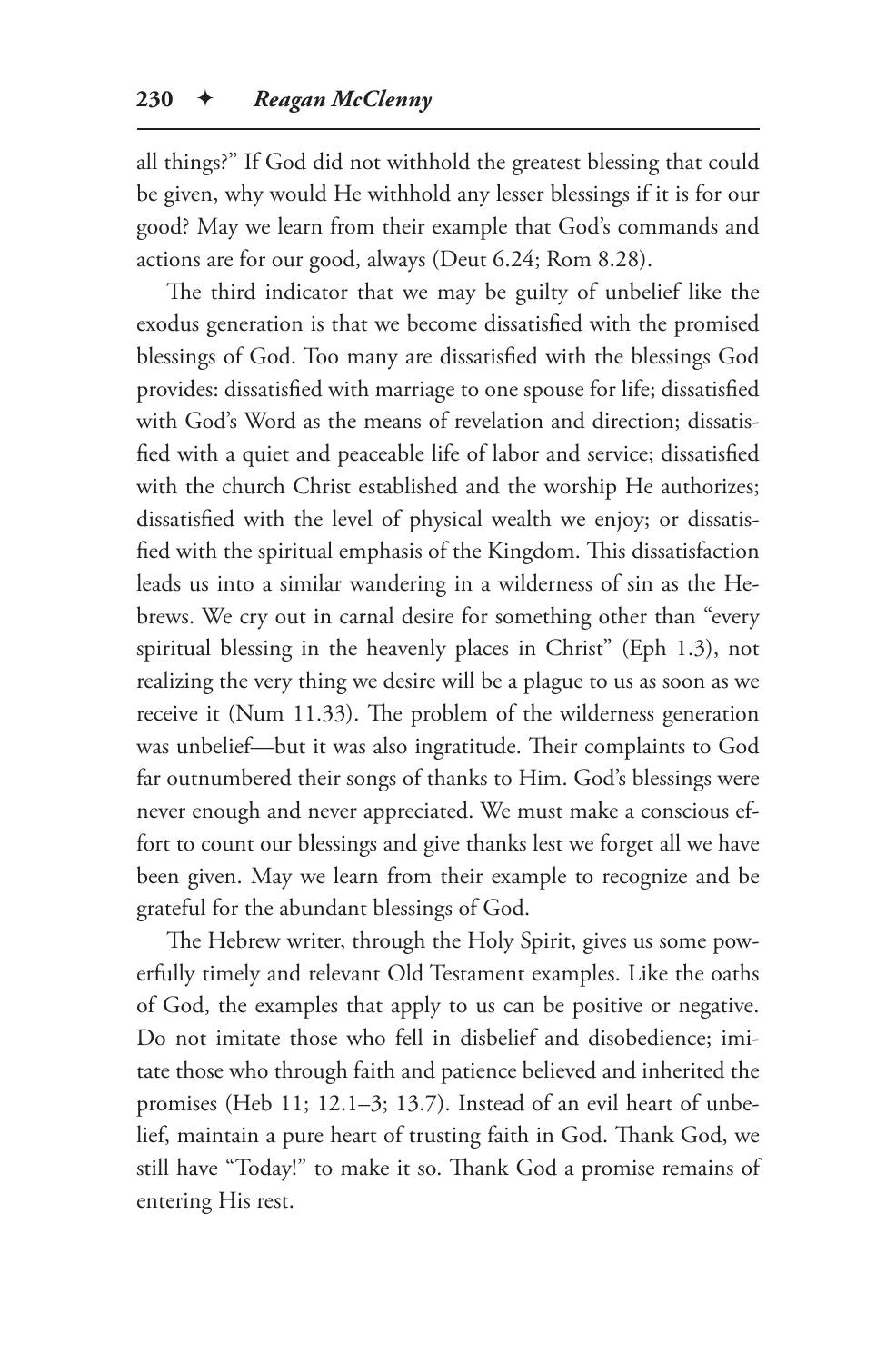# **There Remains a Sabbath Rest for the People of God**

## **Caleb Churchill**

In the beginning, God created the world and all it contains. On the sixth day, He created man in His image. On the seventh, he created Sabbath rest so that man and God could enjoy his creation together. The story of Genesis is how man lost that rest; Exodus reveals the work of Yahweh to bring His people out of bondage and back into that rest.1 This theme of Sabbath rest spans the whole of scripture as God works to bring His stubborn children back into the rest that He first designed for them in the garden. As time passed, many shadows of Sabbath rest came and went. Still, centuries later, the writer of Hebrews wrote, "There remains a Sabbath rest for the people of God" (Heb 4.9).<sup>2</sup> What is that "Sabbath rest" that remains? Did not Joshua give God's people the rest He had promised? Why does the author describe what awaits the people of God as "Sabbath rest"? If there is a Sabbath rest ahead, how should this impact God's people today?

#### **The Meaning of Sabbath Rest**

The Hebrew word *šabbāt*, from which we get our word "Sabbath," is first used in Genesis. After God finished the work of creation, "He rested on the seventh day" (Gen 2.2). The significance of that day

<sup>&</sup>lt;sup>1</sup>The terms "people of God" and "Israel" are used interchangeably in this essay.

<sup>2</sup>Unless noted otherwise, all quotations of scripture are from the 1995 update to the NASB.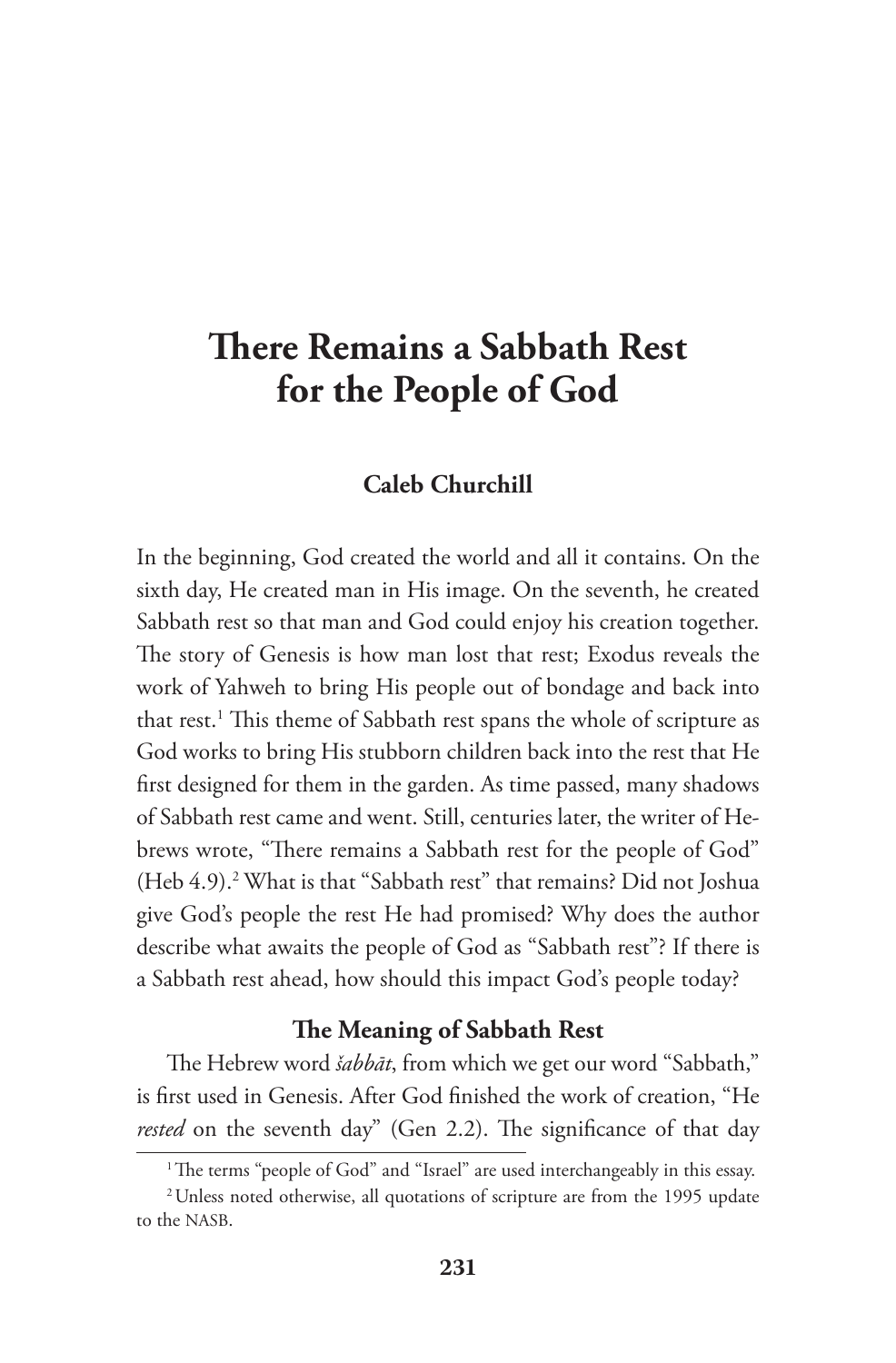was only briefly described in the Genesis account. "Then God blessed the seventh day and sanctified it, because in it He rested from all His work which God had created and made" (Gen 2.3). There are different senses in which this word *šabbāt* is used, but it is clear that "to cease from working" is primarily what is in view in the Genesis account.3 The author of Hebrews cites this text and comments that God's works were "finished from the foundation of the world" (Heb 4.3–4). On the seventh day, God began to rest. There is no indication that God completed his rest and returned to his creative work. Thus, God's Sabbath rest began at the moment his creative work ceased and continues still. This rest may be shared by all those who enter into it through obedient faith in the gospel (Heb  $4.1-11$ ).<sup>4</sup>

So why did God rest on the seventh day and what kind of Sabbath rest does God have in store for his people? It is not as if God became weary or tired (Isa 40.28). It is also not as if God has ceased all activity from the seventh day onward (John 5.17). What does it mean that God rested on the seventh day? Interestingly, the creation of Sabbath is sandwiched between two accounts of the making of man. God's final work of creation was making man in His own image (Gen 1.26– 27). Only man is recorded as being an image-bearer of God. After the creation of man, God rests. Then, the Genesis account describes how God made man and the beautiful land in which he placed man to dwell. The sequencing appears intentional. "When God entered into His rest after creating the world, it was with the intention of enjoying fellowship with the man He had made…"5 "The Sabbath was made for man…," Jesus would later explain (Mark 2.27). Just as the land, so also the rest was a blessing from God for man to enjoy. This Sabbath rest was more than simply "ceasing from work." It was cessation

<sup>&</sup>lt;sup>3</sup> Gordon J. Wenham, *Genesis 1–15*, WBC 1 (Nashville: Thomas Nelson, 1987; rep. ed., Grand Rapids: Zondervan, 2014) 35.

<sup>4</sup>F. F. Bruce, *The Epistle to the Hebrews,* NICNT (Grand Rapids: Eerdmans, 1990) 103–111.

<sup>5</sup>David McClister, *A Commentary on Hebrews* (Temple Terrace: Florida College Press, 2010) 135–136.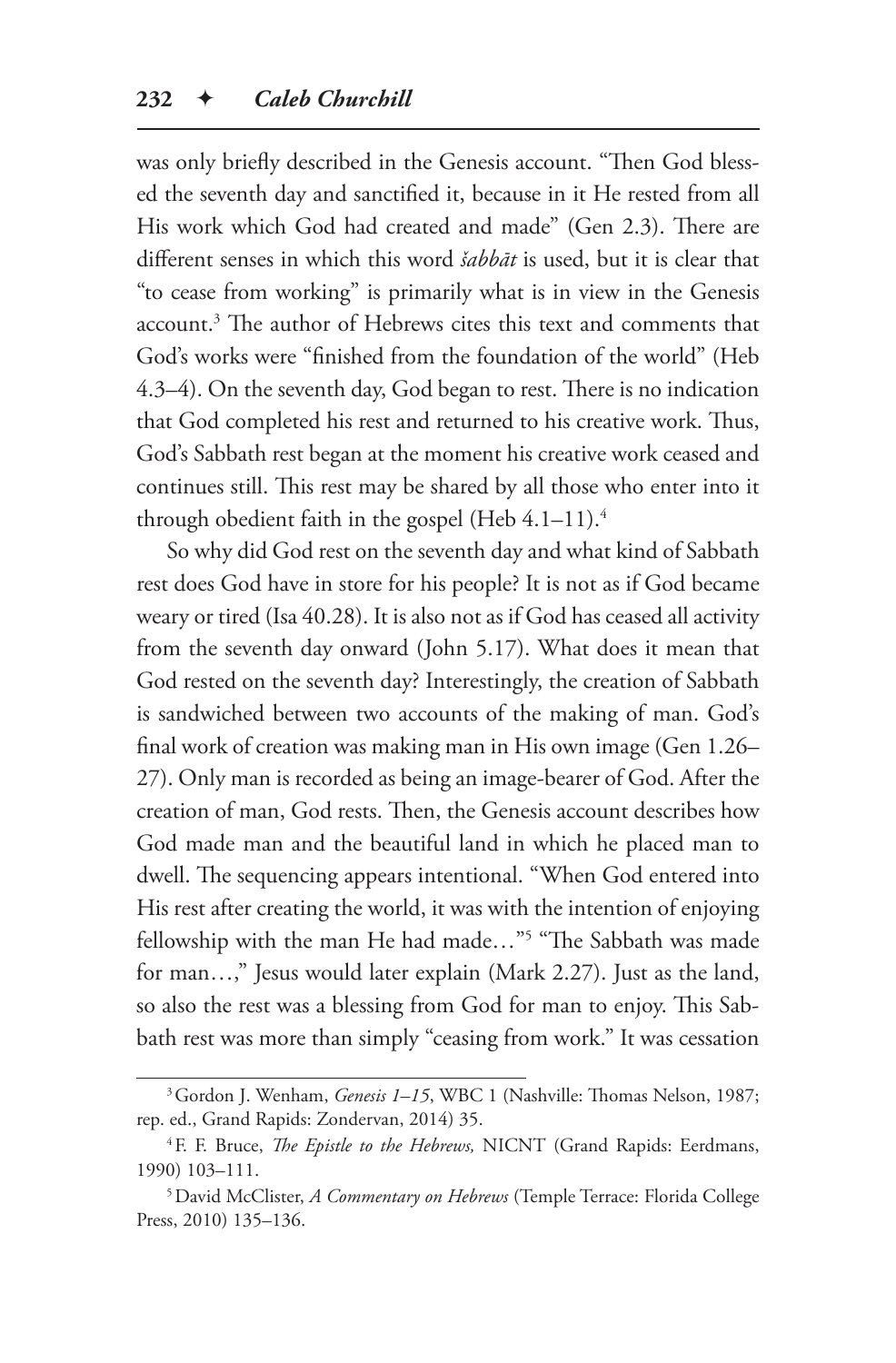with the purpose that man might focus his heart, mind, soul, and strength on his relationship with the Everlasting Creator God.

Sadly, this Sabbath rest did not last. When man sinned, fellowship with God was severed and man was evicted from the beautiful garden and separated from God's presence. While God hinted at his plan and promise to restore that rest when he called Abram out of the land of Ur, <sup>6</sup> it is not until the book of Exodus that the people of God were introduced again to the idea of Sabbath rest. The Exodus story first highlights the lack of rest the people of God experienced in Egypt (Exod 1.11–14). One of the consequences of sin was that man would toil in his work (Gen 3.17), but God never approved of anyone rigorously imposing hard labor on others without rest. Therefore, when the people of God cried out in their anguish and bitterness from their toil, God heard their groaning and remembered the promises he made to Abraham, and he rose up to act. God sent Moses to Pharaoh to rescue his people out of bondage. Pharaoh, ironically, noted that Moses was attempting to "make them *rest* from their burdens" (Exod 5.5 KJV). That is exactly what Yahweh intended. Israel would be delivered from bondage and into rest.

The rest that God prepared for his people certainly included a place. Moses would later write "You have not as yet come to the resting place and the inheritance which the LORD your God is giving you" (Deut 12.9). Still, the rest of God was more than a promised land. This rest included the refreshment, renewal, peace, and security that came from enjoying a relationship with Yahweh himself. When Yahweh recounts before Moses why he called his people out of Egypt, note the destination he desired them to reach. "You yourselves have seen what I did to Egypt, and how I carried you on eagles' wings and brought you to *Myself "* (Exod 19.4–5). The destination intended for the people of God was not primarily a place, but a person. Yahweh rescued Israel so that he could bring them back to find

<sup>&</sup>lt;sup>6</sup>There are hints at this Promised Land of rest in Genesis 12.1,7; 13.14-15; 15.18–21, and 17.8.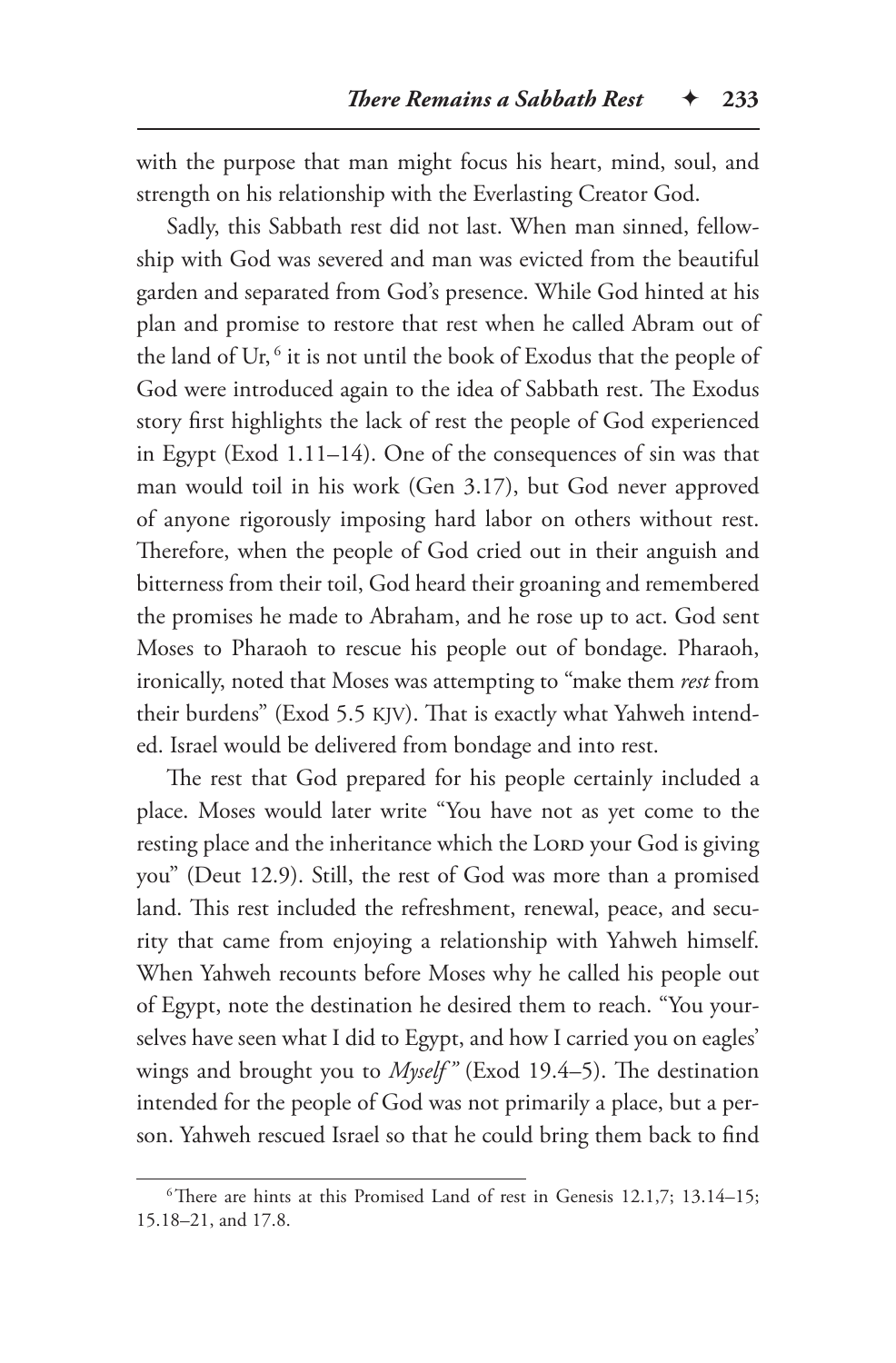rest and refreshment in him. That is how he was able to provide rest for his people even in the wilderness.7 Just as God rested and was refreshed on the seventh day, so also his presence would go with his people and he would give them rest, the rest that could only come from being present with him (Exod 31.17; 33.14).

When the writer of Hebrews speaks of entering God's rest, it certainly included the idea of a place of rest. This rest is also referred to in Hebrews as a "city with foundations" (Heb 11.10), a "homeland"  $(11.14)$ , a "heavenly" one  $(11.16)$ , "the city of the living God" and the "heavenly Jerusalem" (12.22), an unshakeable "kingdom"  $(12.28)$ . and the "city...to come"  $(13.14)$ . So there is both a "place" and a "state" in the mind of the author when he writes of rest.8 Yet there is more. The writer appears to invent a word when he writes "there remains a Sabbath rest for the people of God" (Heb 4.9)*.* This is the earliest known use of the Greek word *sabbatismos*. Since there was no word adequate to describe the kind of rest that awaits the people of God, it appears the author coined his own word.<sup>9</sup> In this word, a clue is given concerning the meaning of the rest God is providing for His people, as all other early uses of *sabbatismos* signify Sabbath observance.10 Rest is connected to the Sabbath as God originally intended it. Instructions in Judaism concerning the Sabbath emphasized the connection between rest and worship. There are references like this one which stated that the Israelites "observed the Sabbath with fervent praise and thanks to the Lord…" (2 Macc 8.27). By speaking of *Sabbath rest,* the author reminds his readers that the rest of God would be a time for joy and gladness in the celebration and

<sup>7</sup> In Exodus 33.14, God promises "My presence shall go with you and I will give you rest." This indicates that rest was plausible even in the wilderness wherever God was present (cf. also Num 10.33–36). Consider also that even in the land there was no rest once the presence of God departed.

<sup>8</sup>Thomas R. Schreiner, *Hebrews,* EBTC (Bellingham: Lexham Press, 2021) 134.

<sup>9</sup>Leon Morris, "Hebrews," in Frank Gaebelein, ed., EBC (Grand Rapids: Zondervan, 1982) 12:42.

<sup>10</sup>William Lane, *Hebrews 1–8,* WBC 47A (Nashville: Thomas Nelson, 1991; rep. ed., Grand Rapids: Zondervan, 2014) 102.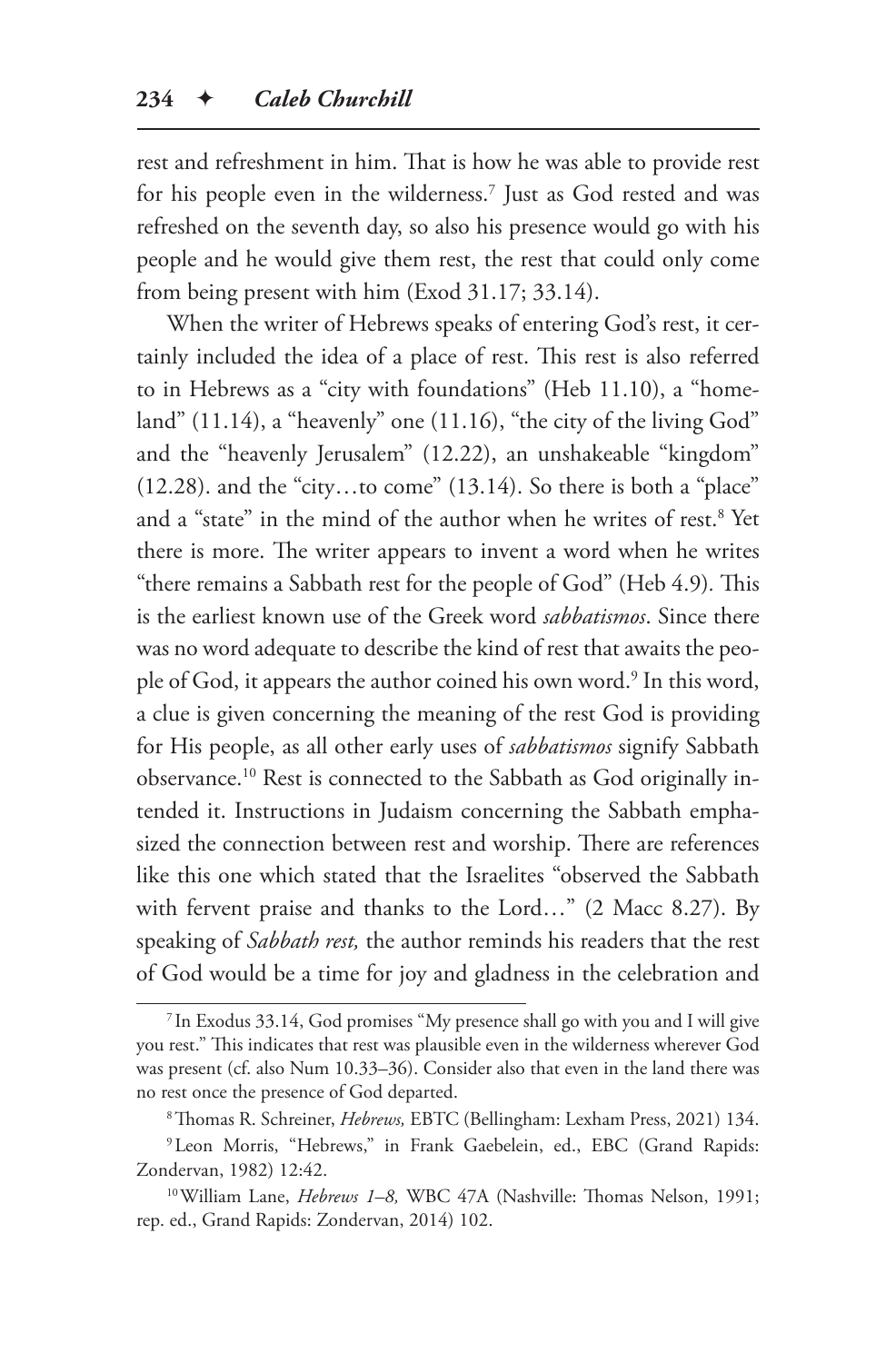adoration of God. God has prepared one long Sabbath feast in the heavenly sanctuary for his people to rejoice in his presence and enjoy his eternal goodness.<sup>11</sup>

#### **Seeking Sabbath Rest: Shadows and Substance**

Scripture is filled with shadows of rest that increase in substance as the gospel is unveiled. Every shadow gives a glimpse of a greater rest to come, but each is just a foretaste since these shadows proved temporary, incomplete, or both. The fact that God created the world in six days and rested on the *seventh* day hinted that there would one day be a full and complete sabbath rest. The word "seven" in ancient Hebrew is connected to the concept of fullness and completeness.<sup>12</sup> While it is difficult to think of God's rest on the seventh day as simply a shadow of the true rest, it is certainly true that God entered a rest that man would soon forfeit through sin. Therefore God began the work of restoring his people to that ultimate rest. His plan included many shadows of rest that gave his people a taste of what he was ultimately preparing for them.

One of the earliest shadows of rest was revealed in the Israelite observance of the Sabbath day. After God rescued his people from their toil and their groaning in Egypt, he brought them out into the wilderness where he introduced them to rest through the Sabbath day (Exod 16.23–30; 20.8–11). The Sabbath day was first, an opportunity for the Israelites to cease from their daily struggles and strivings, as well as to find refreshment by turning their eyes upon Yahweh their Redeemer.<sup>13</sup> By ceasing their ordinary work, the LORD could have their undivided attention. It was secondly an opportunity for Israel to develop trust in Yahweh as their good and faithful provider. They were ordered not to gather on the seventh day because God would give them bread on the sixth day sufficient to provide for them through the seventh

 $11$  Ibid.

<sup>12</sup> "Sabbath," YouTube, uploaded by the Bible Project, 7 January 2020, https:// www.youtube.com/watch?v=PFTLvkB3JLM.

<sup>&</sup>lt;sup>13</sup> See Exodus 16.25–26: "a sabbath to the LORD"; also 20.8–11 and 23.12.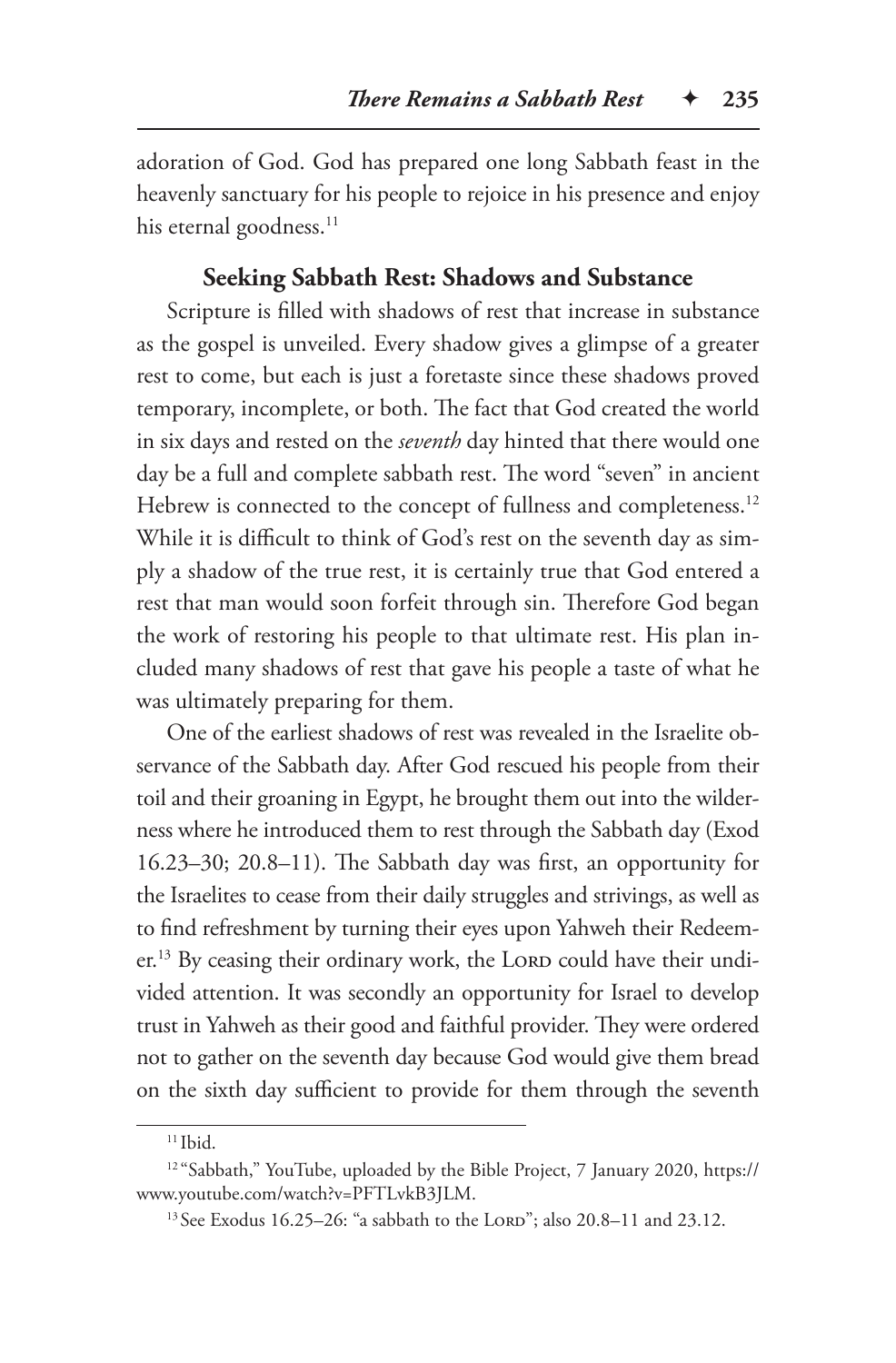(Exod 16.29). Thirdly, the Sabbath was a celebration of God's deliverance into rest. These two ideas—deliverance and rest—are revealed in Scripture as the primary reasons for Sabbath observance, as the people of God were called to imitate God's rest and remember his great deliverance (Exod 20.8–11; Deut 5:12–15). When Yahweh gives the "Ten Commandments" on Mount Sinai, he appeals to his rest after creation as the reason why Israel must remember the Sabbath and sanctify it by resting (Exod 20.8–11). Later, when Moses reminds Israel to observe the Sabbath day and keep it holy, he appeals to God's deliverance as the reason. "Remember that you were slaves in Egypt and that the LORD your God brought you out of there with a mighty hand and an outstretched arm. Therefore the LORD your God has commanded you to observe the Sabbath day" (Deut 5.15).

These ideas of "deliverance" and "rest" are not divergent themes but are closely parallel in scripture. In the creation, God labors to create the world and delivers man into his rest to be with him. In the exodus, Yahweh works with an outstretched arm to disarm the most powerful ruler in the world and deliver His people out of Egyptian bondage and into his land of rest. The exodus story is even retold using the phraseology of creation.<sup>14</sup> Most impressively, both the creation and exodus accounts reveal God acting to bring something new so that when he is finished with his work, he can rest in his relationship with man.15 In order to celebrate this deliverance and rest on the Sabbath day, the Israelites were ordered not only to avoid work, but to sanctify the Sabbath as a "day of sacred assembly" (Lev 23.3 NIV). It was a day to be devoted wholly to the LORD. Thus, every seventh day of the week, the Israelites were granted an opportunity to cease their labors and enjoy a taste of God's rest with him. The Sabbath day, with its sanctified time of rest and worship, became central to the identity of the Jewish people.<sup>16</sup>

<sup>&</sup>lt;sup>14</sup> See the discussion of Psalm 33.7 in connection with Exodus 15.8 as well as Isaiah 43.15–17, etc. in McClister, *Hebrews,*139.

 $15$  Ibid.

<sup>16</sup> See Abraham J. Heschel. *The Sabbath: Its Meaning for Modern Man* (New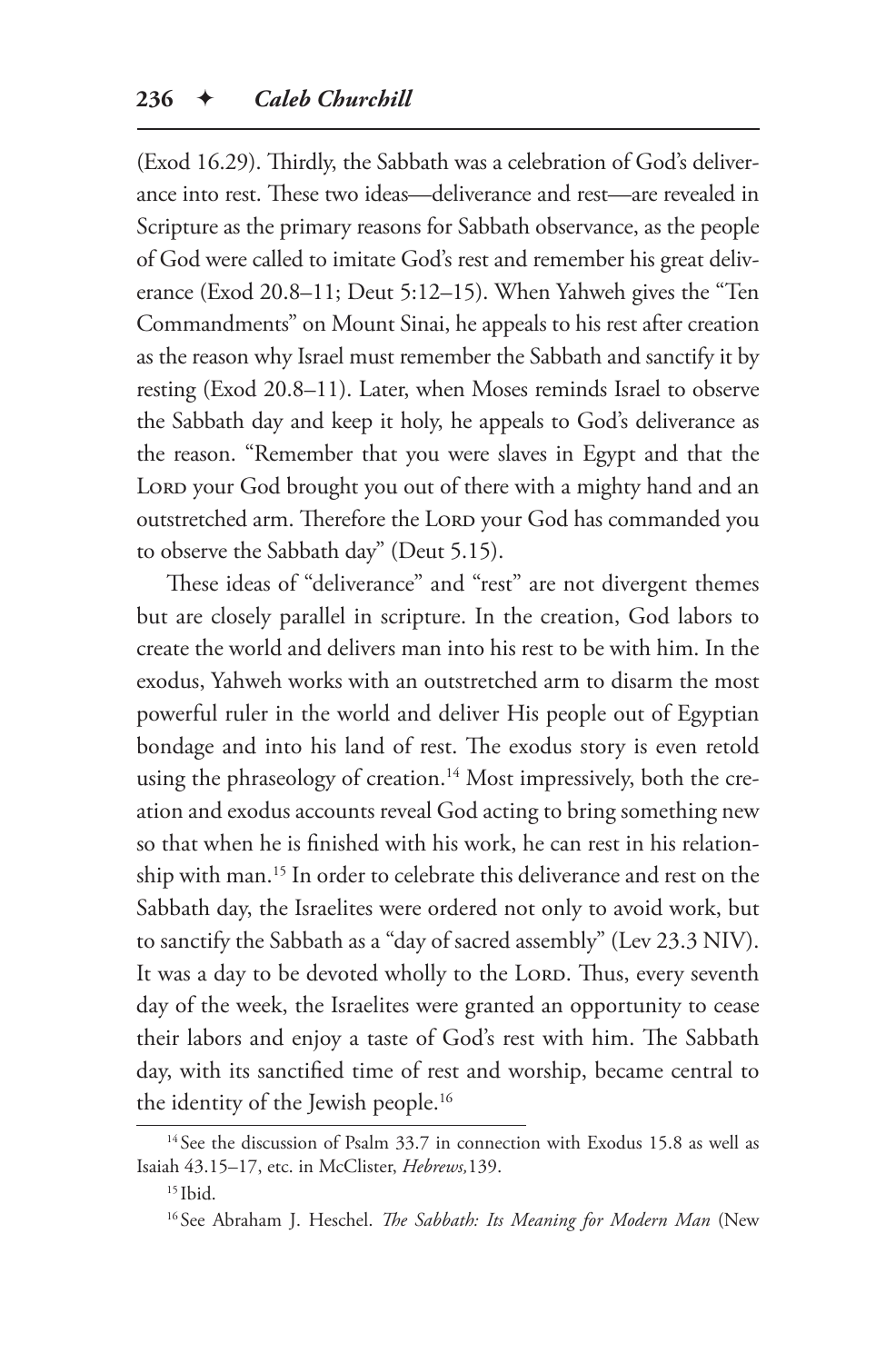Of course, the Sabbath day was not the only shadow of the rest to come. The people of God were called to celebrate seven yearly festivals (sometimes called "High Sabbaths" or "High Holy Days"), each of which in some way anticipated the rest of God to come.<sup>17</sup> These holidays served as an opportunity for the people of God to humble their souls before the LORD and focus on worshipping him (Lev 23.32).<sup>18</sup> Additionally, after they entered the Promised Land of rest, they would be required every seventh year to give the land a sabbath rest to the LORD. There would be no plowing, pruning, or reaping. Instead, every man, woman, and beast would rest and enjoy the blessings God provided them. During this year every slave would be set free in remembrance of the time when the LORD redeemed them out of slavery in Egypt (Deuteronomy 15.12–15). This became known as a Sabbath year (Lev 25.8–28). After every seventh Sabbath year, God ordained an additional (fiftieth) year of rest known as the year of Jubilee. In this year, a release would be proclaimed throughout the land. Each would return to their own property and their own family. The jubilee year served as a celebration of freedom, deliverance, and rest. These festivals and Sabbath years suggested that God intended for his people a rest that would last as they were refreshed by God's gracious provisions and devoted themselves to worship in the sacred assemblies.<sup>19</sup>

While God promised his people the possibility of rest even in the wilderness, the greater rest awaited his people in the Promised Land (cf. Deut 12.9–10). He chose Zion for his place of habitation saying, "This is my resting place forever; here I will dwell, for I have desired it" (Psalm 132.13). Though the tabernacle provided some measure of rest as the LORD dwelt among his people in the wilderness, the greater rest would come after the people crossed the Jordan (Numbers 10.33-36). The LORD promised,

<sup>18</sup>These feasts are detailed in Leviticus 23.

York: Farrar, Straus and Young, 1951). Heschel describes the Sabbath as "not an interlude, but the climax of living" (23).

<sup>17</sup> "Sabbath," Bible Project.

<sup>19</sup>McClister, *Hebrews,*142.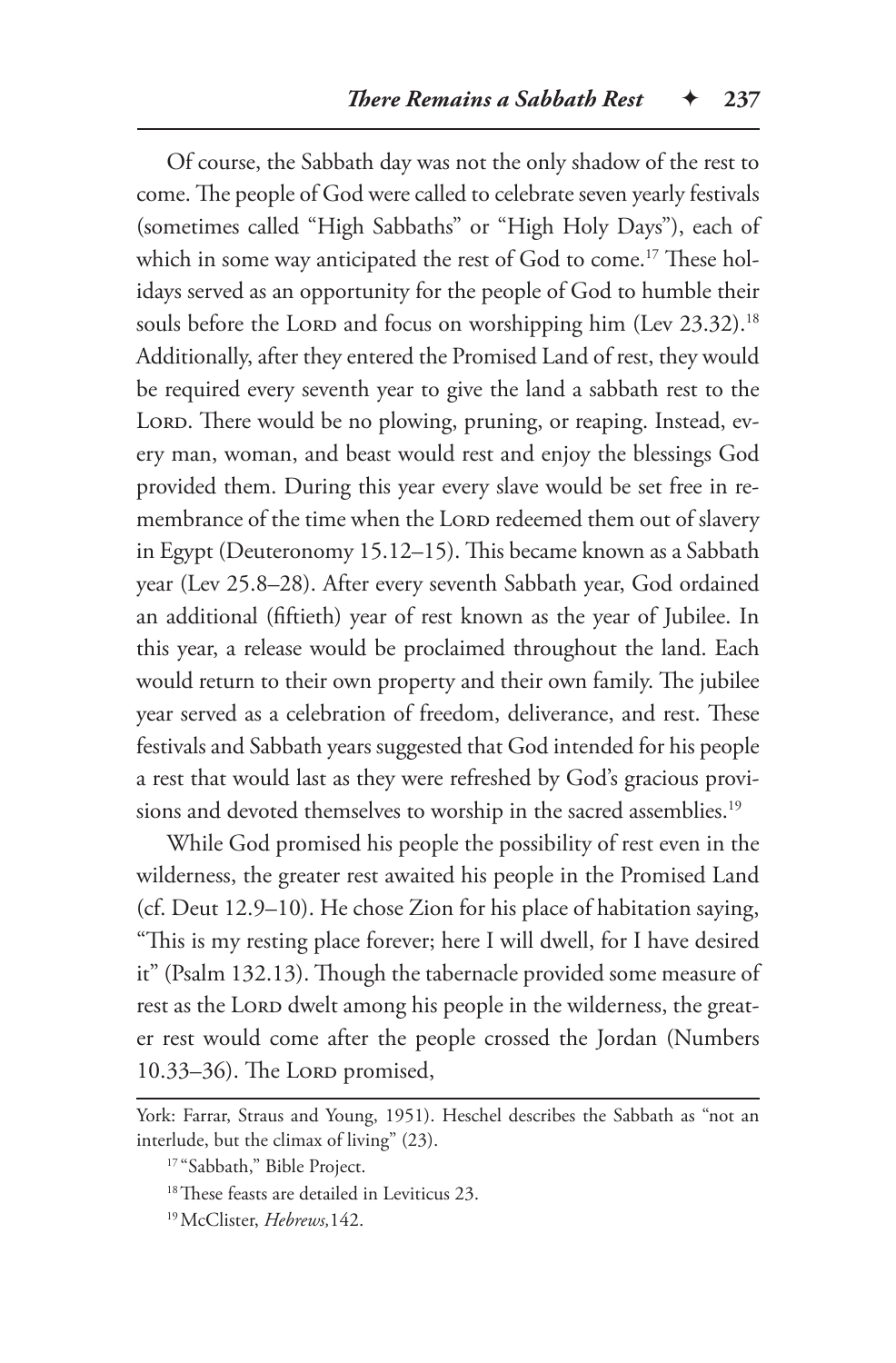But you will cross the Jordan and settle in the land the LORD your God is giving you as an inheritance, and he will give you rest from all your enemies around you so that you will live in safety. Then to the place the Lord your God will choose as a dwelling for his Namethere you are to bring everything I command you: your burnt offerings and sacrifices, your tithes and special gifts, and all the choice possessions you have vowed to the LORD. And there rejoice before the LORD your God-you, your sons and daughters, your male and female servants, and the Levites from your towns who have no allotment or inheritance of their own" (Deut 12.10–12).

In the land, God planned to provide a more permanent place where man could meet with him for worship and fellowship.

Because of their disobedience, most of the first generation coming out of Egypt did not enter into God's rest.<sup>20</sup> Still, God was faithful to bring his Promised Land of rest to fruition. He raised up Joshua who led that second generation into the Promised Land and gave them rest. Yahweh gave Israel all the land he had sworn to their ancestors and he gave them "rest on every side, …not one of their enemies stood before them.... Not one of the good promises with the LORD had made to the house of Israel failed; all came to pass" (Josh 21.44– 45). However, even the Promised Land of rest could not stop this stubborn people from abandoning their covenant with the LORD. In recounting Israel's history, Nehemiah would later pray, "as soon as they had rest, they did evil" (Neh 9.28). Still, God was long-suffering. Even after the people acted wickedly and broke the covenant repeatedly, God raised up his servant David as king and gave him rest on every side. David, responding with gratitude, made plans to provide a more permanent place for the LORD to dwell. Instead, it was God who made a house (i.e., dynasty) for David and promised him rest from all his enemies and a kingdom that would "endure" and "be established forever"  $(2 \text{ Sam } 7.16)$ . The LORD, then, allowed

<sup>&</sup>lt;sup>20</sup> Because of their hardness of heart, God swore "they shall not enter into my rest" (Psa 95.11).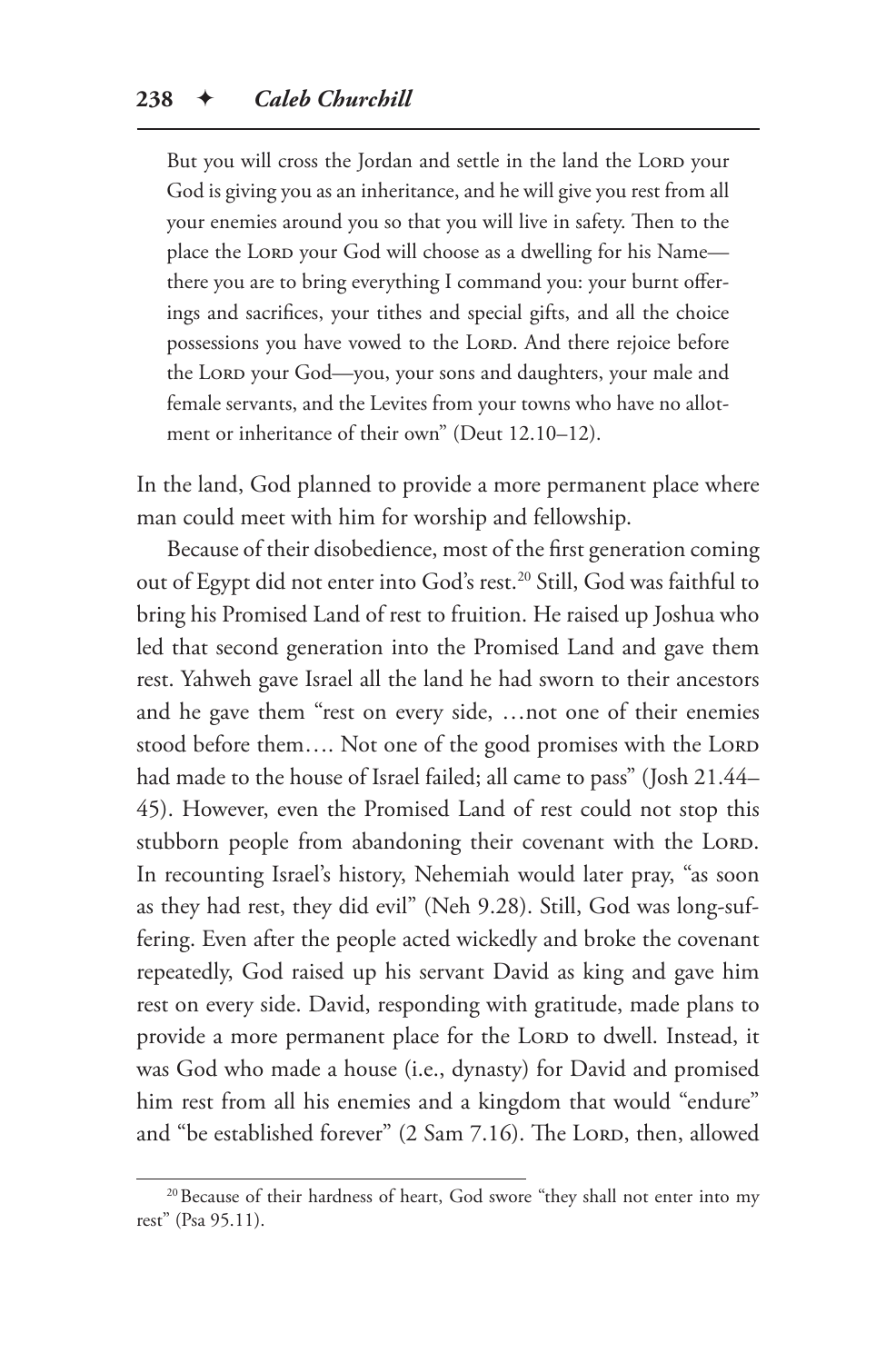David's son Solomon to build a temple for him to dwell in. God was faithful to his promise to make Zion his resting place.

Still, living in the Promised Land did not guarantee that the people of God would experience rest. While God assured them he would grant them peace and security and rest in the land, that promise was dependent on whether or not Israel would "follow [God's] decrees" and be "careful to obey [His] commands" (Lev 26.3–6). There were times when Israel did enjoy rest on every side and there were no adversaries or disasters surrounding them. When kings led the people to be faithful to the Lord, they were blessed with rest in the land (e.g., 1 Kng 5.4; 8.56; 1 Chr 22.9, 18; 23.25; 2 Chr 14.6–7; 15.15; 20.30). Sadly, these moments did not last for long. God warned the people, even before they entered the land, that persistent rebellion and refusal to listen would eventually result in exile so that the land could "rest and enjoy its sabbaths" (Lev 26.34). As Israel persisted in unfaithfulness, God called them back time and time again. He spoke through his prophet Jeremiah saying, "Thus says the LORD, "Stand by the ways and see and ask for the ancient paths, Where the good way is, and walk in it; And you will find rest for your souls" (Jer 6.16). Yet Israel responded, "We will not walk in it." Because of the Israelites' repeated willful rebellion, Yahweh their Redeemer who delivered them out of bondage delivered them back into exile to the point that Jeremiah lamented, "We are worn out, there is no rest for us" (Lam 5.5). Even after their return from captivity and rebuilding of the temple, the rest of the returnees was only a dim shadow of what God intended it to be. The people continued to profane the Sabbath, and God's ultimate rest was never achieved with the rebuilding of the temple (cf. Neh 13.17–18). It would only come from the one to whom that temple pointed.<sup>21</sup>

The Old Testament ends on a somber yet hopeful note. Though the true rest is not yet realized, the prophets continued to speak of a rest to come. Isaiah remarked that one day a shoot would spring up

<sup>21</sup>McClister, *Hebrews,* 146.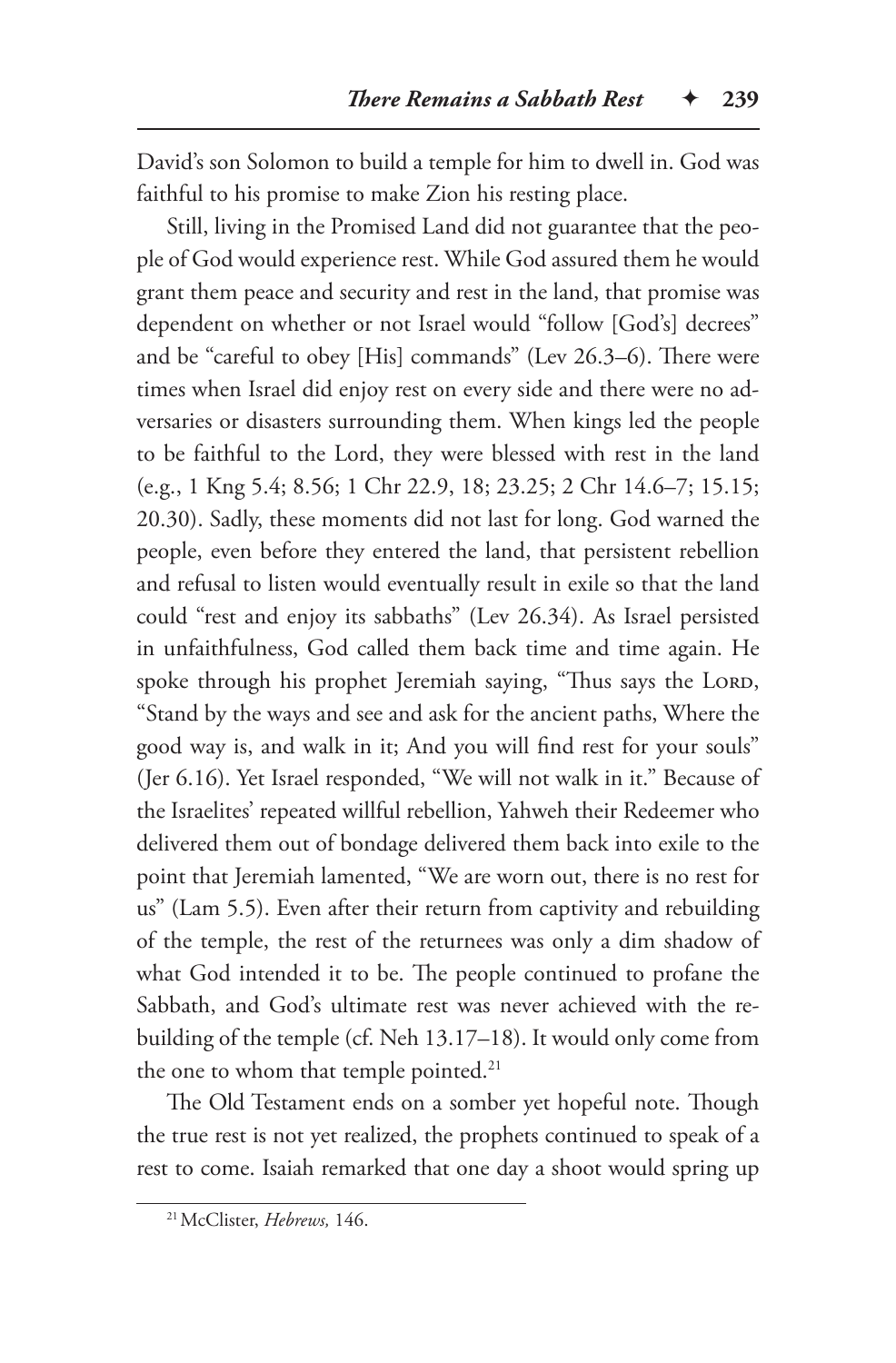from the stem of Jesse who will "stand as a signal for the peoples" with a glorious "resting place" (Isa 11.10). Again, he predicted that the LORD will again choose Israel and settle them in their own land with strangers who would join them and attach themselves to the house of Jacob. In that day, the LORD will give them "rest from... pain and turmoil and harsh service" in which they were enslaved (Isa 14.3). Ezekiel promised that there would be a shepherd like David who would rescue his people and bring them into their own land and rid the land of all danger so that they may dwell in safety and be showered with blessings (Ezek 34.11–31). Daniel promised that for those who endure until the end, they will "enter into rest and rise again for [their] allotted portion at the end of the age" (Dan 12.13). Thus, there remained a glimmer of hope that these shadows eventually would result in a rest far more substantial than those already realized.

Indeed, something more substantial did arrive with one descendent of Jesse born in Bethlehem. Jesus appeared on the Sabbath day in the synagogue of Nazareth where he opened the scroll of Isaiah and read, "The Spirit of the Lord is upon me, because he anointed me to bring good news to the poor. He has sent me to proclaim release to captives, and recovery of sight to the blind, to set free those who are oppressed, to proclaim the favorable year of the Lord" (Luke 4.18–19; c.f. Isa 61.1–2). After returning to his seat, Jesus sat down and said, "Today, this Scripture has been fulfilled in your hearing" (Luke 4.21). With this Jubilee proclamation, Jesus began his ministry of Sabbath rest. The significance of Jesus beginning his ministry with this scripture cannot be understated. Jesus is indicating that finally the Sabbath rest is being achieved. He has come to restore fellowship between God and man and to deliver God's people out of bondage and into rest. The Sabbath rest is being fulfilled.

And if this event in that Nazarene synagogue was not sufficient to prove the point, Jesus went about deliberately doing healing on the Sabbath day (cf. Luke 4.31, 6.1–11, etc.). Some were so blinded by their Sabbath traditions that they were unable to see that Jesus was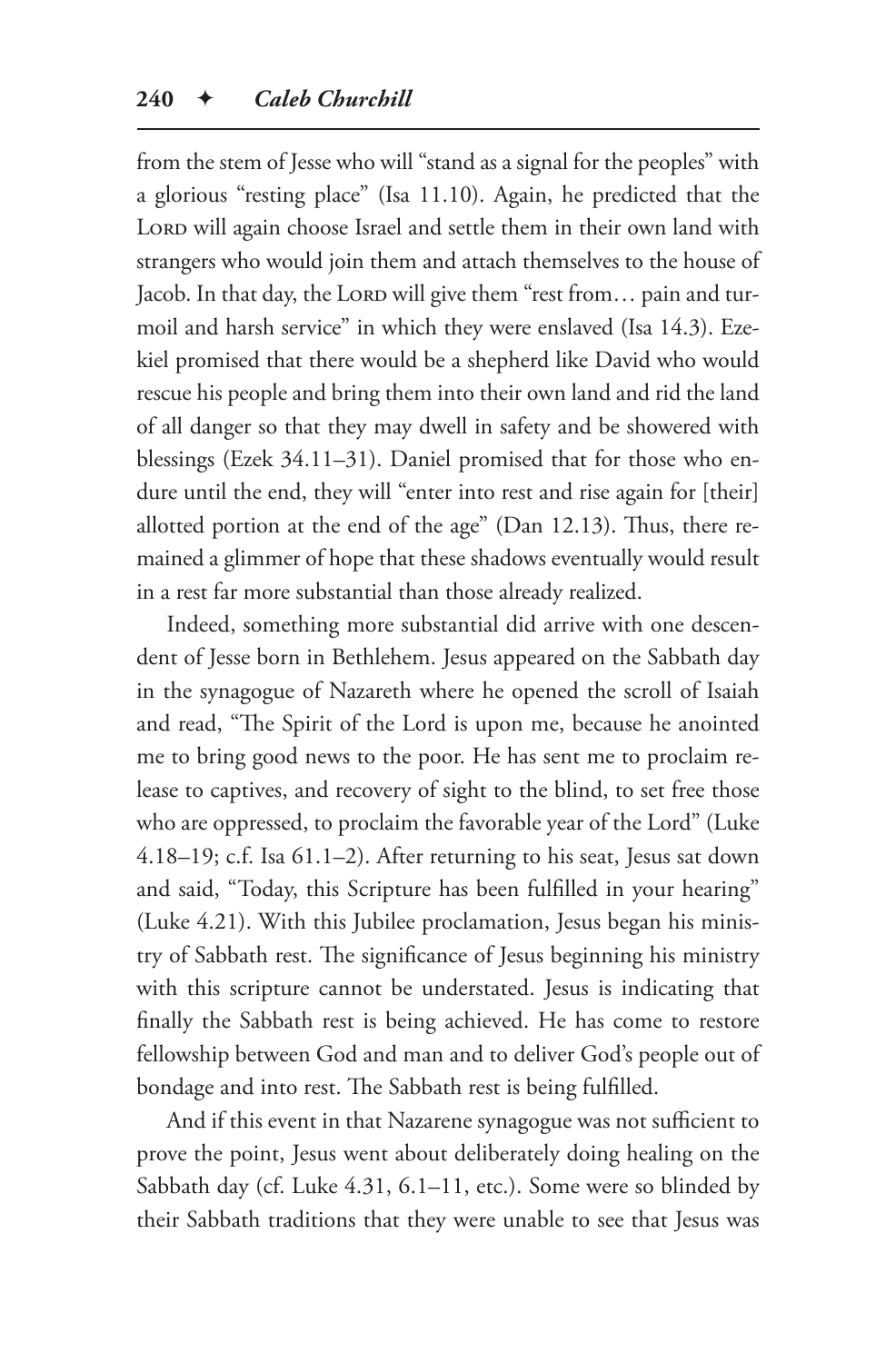proving that he is the Sabbath rest of God who came to restore the relationship between God and man. Those who thought there were "six days" to come and be healed misunderstood the meaning of the Sabbath altogether (Luke 13.14). A proper understanding of Sabbath rest would lead one to the conclusion that there was no more appropriate day for healing than the Sabbath. As Jesus said, "should not this daughter of Abraham, whom Satan has kept bound for eighteen long years, be released from her bondage on the Sabbath day?" (Luke 13.16 Berean Study Bible).

Of course, Jesus had a deeper Sabbath rest in mind than any physical healing could ever provide. "Come to Me, all who are weary and burdened, and I will give you rest," Jesus said. "Take My yoke upon you and learn from Me, for I am gentle and humble in heart, and you will find rest for your souls. For My yoke is comfortable, and My burden is light" (Matt 11.28–30). Rest for the soul is why Jesus came to die. He came to invite Israel and strangers of every nation to enter into God's rest. Each Sabbath day the Israelites looked backward to remember their deliverance out of Egyptian bondage into rest. So also Jesus by healing on the Sabbath pointed his people forward to a time when he by his death would deliver Israel once for all out of their deep bondage to sin and restore to them the rest and refreshment of pure and unadulterated fellowship in the presence of God. When Jesus was resurrected from the dead, God's promise of rest was achieved, as the veil was torn and entrance into God's rest was made possible for all who come to him.

Because of Jesus, there is an already-but-not-yet aspect to this rest.<sup>22</sup> There is a rest for the soul that is already available in Jesus for the people of God. Now something better than the shadows has come, the substance is here, and his name is Christ Jesus. He is the stem of Jesse who has come as a signal for the peoples to prepare for them a glorious resting place. He is the good shepherd who has made a covenant of peace so that whether they live in the wilderness

<sup>22</sup> Schreiner, *Hebrews,* 134–137.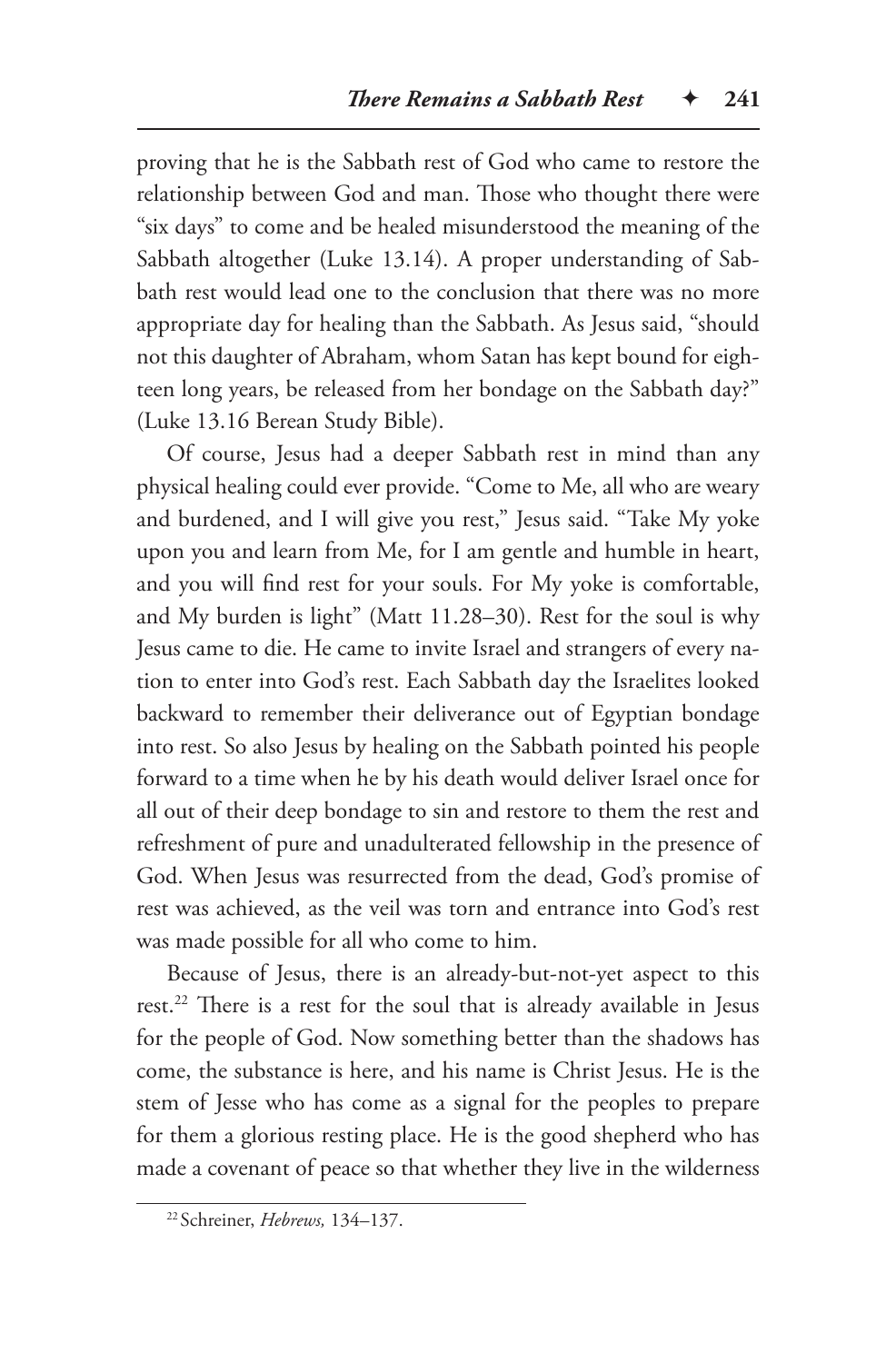or sleep in the forests, those who trust in him will find showers of blessing, fruitful harvests, and security and safety in the land. The rest is here and it is accessible now. Still, there remains an even fuller Sabbath rest ahead that we must press on in order to enter. Jesus declared to his disciples on the night before he died, "I go to prepare a place for you. And if I go and prepare a place for you, I will come again and receive you to Myself, that where I am, there you may be also." This is true and lasting Sabbath rest—to be received by him, to be with him forevermore. Thus, "there remains a Sabbath rest for the people of God" (Heb 4.9).

## **The Impact of Sabbath Rest on the People of God Today**

So what impact should the Sabbath rest have on the people of God today? Some argue that the Sabbath days and years should still be observed by the people of God. Disputes continue among believers over whether it is the seventh day or the first day that should be commemorated. It is quite true that the Lord Jesus observed the Sabbath each seventh day, being born under the law (Gal 4.4). Even if he was frequently accused of breaking the Sabbath, the only commands regarding the Sabbath day that Jesus violated came from the *Halakhah*, not from the Law of Moses.23 It is also true though that Paul wrote with the authority of Christ that "no one is to act as your judge in regard to… a festival or a new moon, or a Sabbath, things which are only a shadow of what is to come; but the substance (Gr. *sōma* "body") belongs to Christ" (Col 2.16–17). Just as many Jews in Jesus' day were distracted from the true meaning of Sabbath rest by all the traditions surrounding its observance, so also many Christians today can miss the true meaning of this Sabbath rest: "deliverance into rest." When put in those simple terms, it is obvious that the whole Messianic Age is a Sabbath. "In the Messianic age every day is a Sabbath day, every year is a Sabbath year, and the Messianic age is a spiritual Jubilee

<sup>&</sup>lt;sup>23</sup> Halakhah is a reference to Jewish oral rabbinical tradition.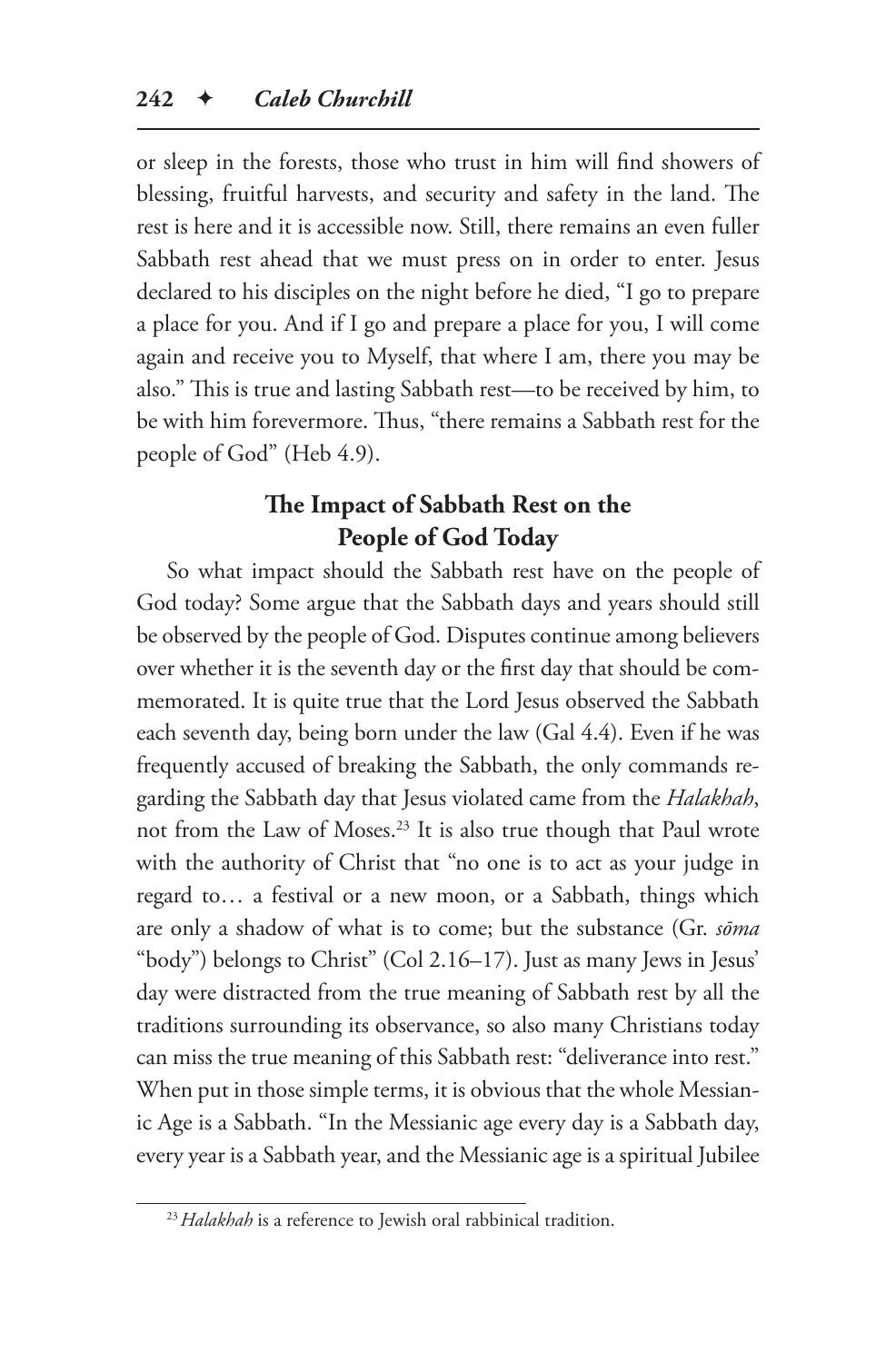to God."24 For the Christian, worship is not limited to a certain day of the week. Every day is devoted to celebrating Christ's deliverance, enjoying his fellowship and entering into his rest.<sup>25</sup>

The fact that there remains a Sabbath rest should impact the Christian in several ways. In this portion of the letter, the author of Hebrews insists on at least four ways this promise should affect saints today: (a) fear of falling short of the rest; (b) diligence to enter for self and others; (c) holding fast to one's confession; and (d) boldness to draw nearer to God.

First, let us fear falling short of his rest. (Heb 4.1). "Let us fear" is emphatic because there is an eternal danger at stake. The "fear" he encourages would certainly include the fear of facing eternal condemnation and the wrath of God. But this "fear" would also comprise the fear of missing out on God's promise of the rest to come. Fourteen times, in this brief exhortation—as the author calls it (13.22), the writer refers to the "promise" of God more than any other New Testament book.26 The writer knew that promises of God would be worth whatever it cost them to endure. Worse than dropping dead in the wilderness was the possibility of not being able to enter God's rest. In the same way today, worse than the fear of hell should be the fear of missing out on this chance to rest with our Redeemer. In life, there are always going to be things we miss out on, but this promise of Sabbath rest is not worthy to be compared to anything else in this world. A rest so great as this demands that we measure our success or failure in life solely in terms of whether we enter it or not.<sup>27</sup> Imagine spending your whole life enduring the wilderness in hopes of reaching the Promised Land, only to fall short in the end. What sorrow

<sup>24</sup>McClister, *Hebrews,* 149.

<sup>25</sup>For discussions on this topic, see D. A. Carson, ed., *From Sabbath to Lord's Day: A Biblical, Historical, and Theological Investigation* (Grand Rapids: Zondervan, 1982; rep. ed., Eugene: Wipf & Stock, 1999).

<sup>26</sup>Morris, "Hebrews," 39.

<sup>27</sup> See David A. DeSilva, *Hebrews: Grace and Gratitude* (Nashville, Abingdon, 2020) 35–52.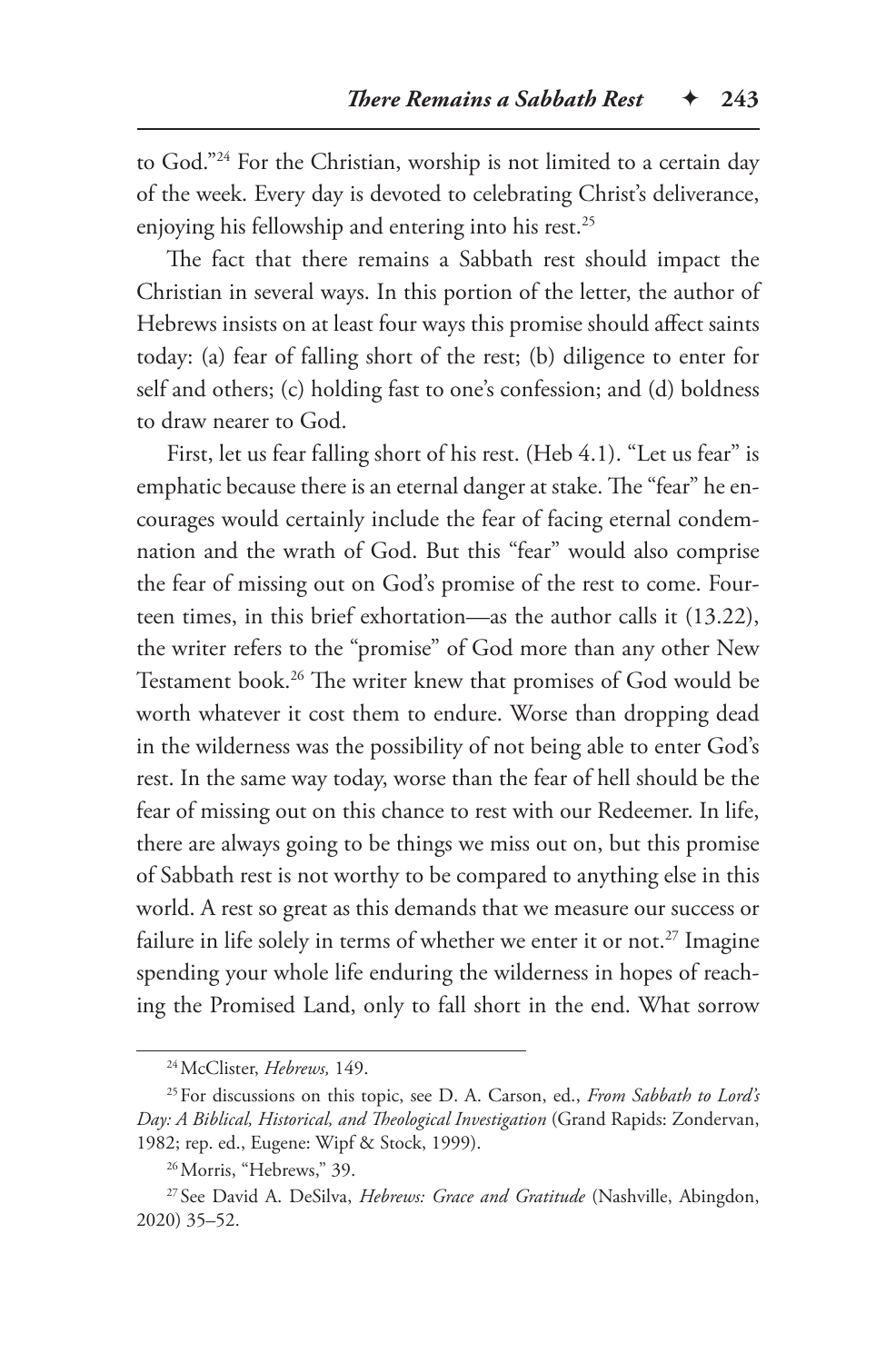could ever compare with that? No fear should compare to our fear of falling short of the Sabbath rest with God.

This fear of falling short must also lead disciples to strengthen their faith in God's promises. The reason the Israelites fell short is not that they had not heard the gospel. They most certainly did hear it, but "the word they heard did not profit them because it was not united by faith" (4.2). Not all Israel was truly Israel, and not everyone who claims to be a believer truly trusts in the Lord. If we do not enter this rest, it will not be because we have not heard the gospel. Indeed, we have. It will be because our listening was not united with faith. We must consider, how is our faith in the promises of God? Throughout Hebrews, a person's faith is measured by their willingness to heed God's call and obey him (e.g., 3.17–18; 5.9; 11.4–31). We must examine ourselves to see if we are following the Lord fully or where we are lacking in our faith. Still, what do we do when our faith grows weak? How might we strengthen our faith in God's promises? Our faith is rooted in the faithfulness of God, so the food that nourishes our faith is God's faithfulness. Later, the writer of Hebrews would urge his readers to "hold fast the confession of [their] hope without wavering." What would help them do this? "For he who promised is faithful" (Heb 10.23). If we want our faith to increase, we must devote ourselves to regularly rehearsing the faithfulness of God in our hearts.

Second, let us be diligent to enter that rest and ensure that no one will fall short of it (4.11). The rest of God should not only move our emotions and intellect but also stir us to action. Diligence (Gr. *spoudazō;* "to make every effort, do one's best") must be applied to ensure we enter and those with us make it, too. As long as we are alive, there is still work to do to enter that rest. Resting from labor is reserved for those whose works are completed.<sup>28</sup> This parallels what John heard from heaven, "'Blessed are the dead who die in the Lord from now.' 'Yes,' says the Spirit, 'so that they may rest from their la-

<sup>28</sup> Schreiner, *Hebrews*, 145–146.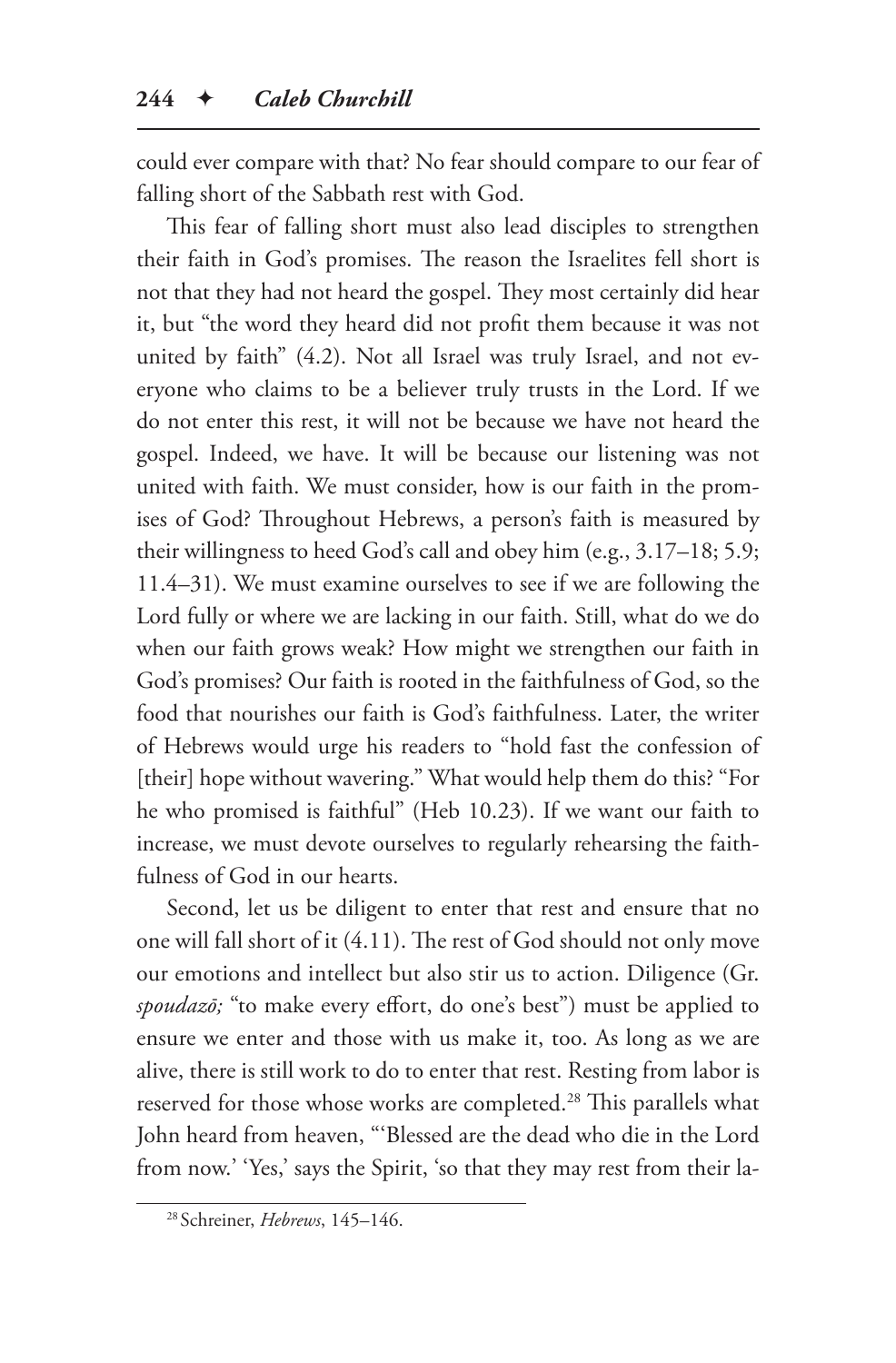bors, for their deeds follow with them'" (Rev 14.13). Since this day of final rest has not yet arrived, we must apply all of our diligence to the pursuit of that future rest.

Note also the encouragement to ensure that "no one will fall." A rest so great as this compels concern not only for self but for others. The writer of Hebrews knew nothing of the rugged individualism rampant in our culture today. Faith is no private matter. Instead, there is a persistent corporate call to faithfulness pervasive throughout the letter. The exhortation "let us…" comes at least fourteen times in the letter (4.1, 11, 14, 16; 6.1; 10.22, 23, 24, 12.1, 2, 28; 13.13, 15). Entering into this rest is something we do together. The reward is too great for our faith to remain a personal pursuit devoid of community. For this reason, the writer stressed the need to "… encourage one another day after day, as long as it is *still* called 'Today,' so that none of you will be hardened by the deceitfulness of sin" (Heb 3.13). Our diligence is not reserved only to ensure that we enter, but also to help others along the way. Therefore, we are moved to offer persistent support, encouragement, and accountability to the people of God.29 The question we must consider is twofold: What is everything in my power that I can do to enter this rest? And what is everything in my power that I can do to help others to ensure that none of us falls short of this Sabbath rest?

Third, let us hold fast to our confession (Heb 4.14). Since the ultimate fulfillment of the Sabbath rest is still ahead of us, we must not dismiss the one who died to deliver us into this rest. We have a high priest who has passed through the heavens (cf. 7.26; 9.24). This priest surpasses the greatness of Aaron or any other high priest. While Aaron and every other Levitical high priest passed through the veil into the most holy place, Jesus the Son of God has returned into the presence of God.30 He is already enthroned in the presence of God. To renounce him is to renounce a relationship with God

<sup>29</sup>DeSilva, *Hebrews,* 35–52.

<sup>30</sup>Neil Lightfoot, *Jesus Christ Today* (Grand Rapids: Baker, 1976) 100.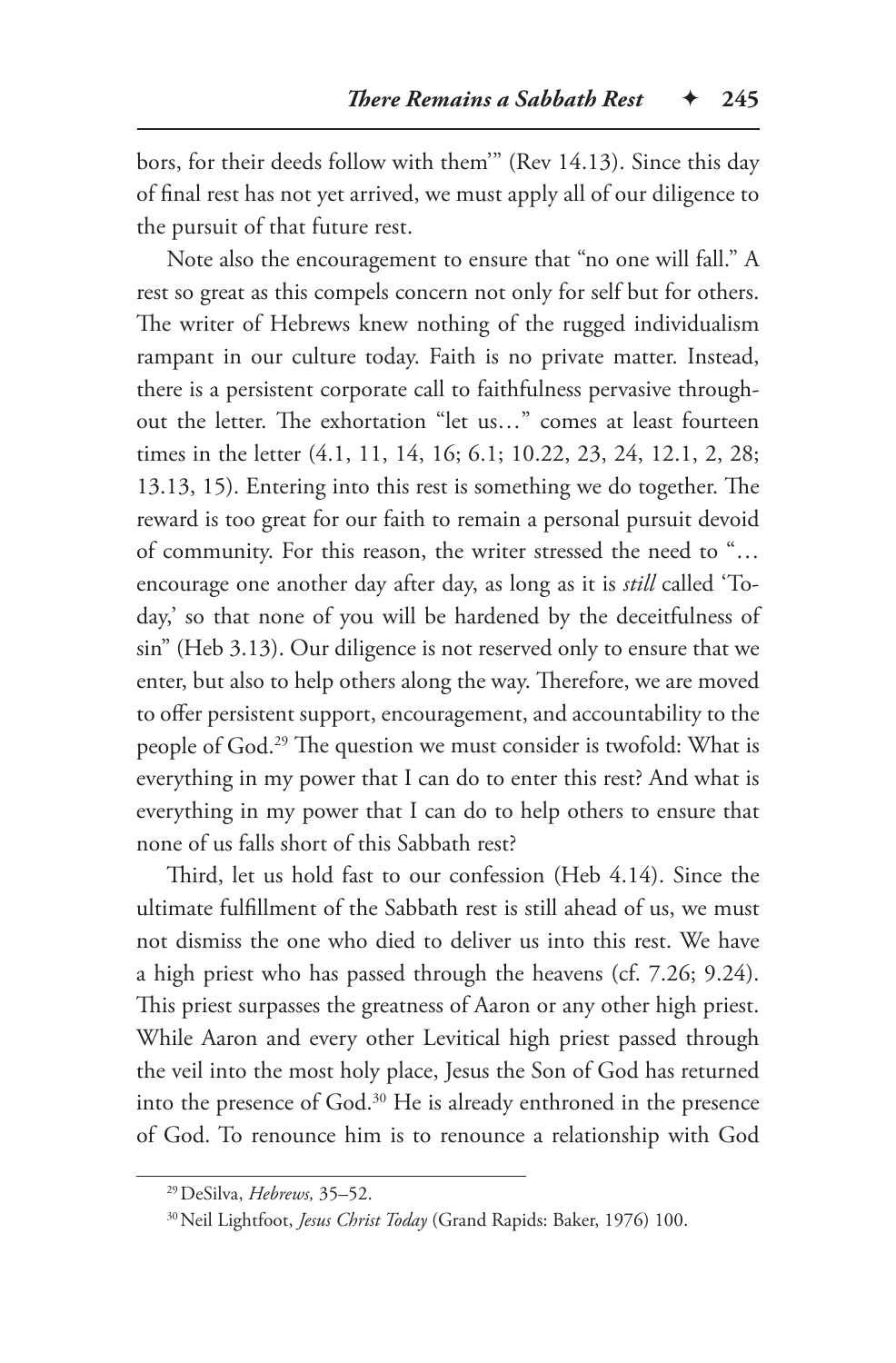himself. Such a beautiful promise of rest inspires saints to hold on even when trials persist, for the reward of entering into his rest will make whatever we must endure worth it in the end.

Finally, let us come with boldness to the throne of grace (Heb 4.16). Our high priest has not only passed through the heavens, he has also passed through the human experience. The Son left behind the perfect Sabbath rest with his Father and came down to enter into our sin-cursed toil and labors so that he would be able to sympathize with our weaknesses and be thoroughly equipped to help us take every step of our journey toward that rest. Though he was tempted in all things as we are, he resisted every temptation and remained faithful to God. Knowing Jesus was tempted in all things gives us assurance that he can relate. Knowing he has passed through the heavens, gives us assurance he can actually help. If we draw near to him when we are tempted, he promises to give us mercy and grace to help us when we need it the most. Because of what our high priest has accomplished, there is no longer any barrier.<sup>31</sup> We have full and open access into the presence of God and we can approach his throne of grace at any time. Knowing what Christ has accomplished on the cross, we can have confidence that it is a throne of grace to which we come. When we come into his presence, he vows that we will receive mercy and find grace to help in our time of need. The people of God are not exempt from the trials and temptations in this world, but neither did God exempt himself. The fact that Jesus overcame every temptation and shed his blood on the cross for us ensures us that we need not shrink back from his presence. This deep rest for the soul remains available for all who come to him.

## **Conclusion**

The God who entered into his rest on the seventh day also invites his people to enter. The call of Jesus remains, "Come to me all who are weary and heavy-laden, and I will give you rest" (Matt

<sup>&</sup>lt;sup>31</sup> Morris, "Hebrews," 46.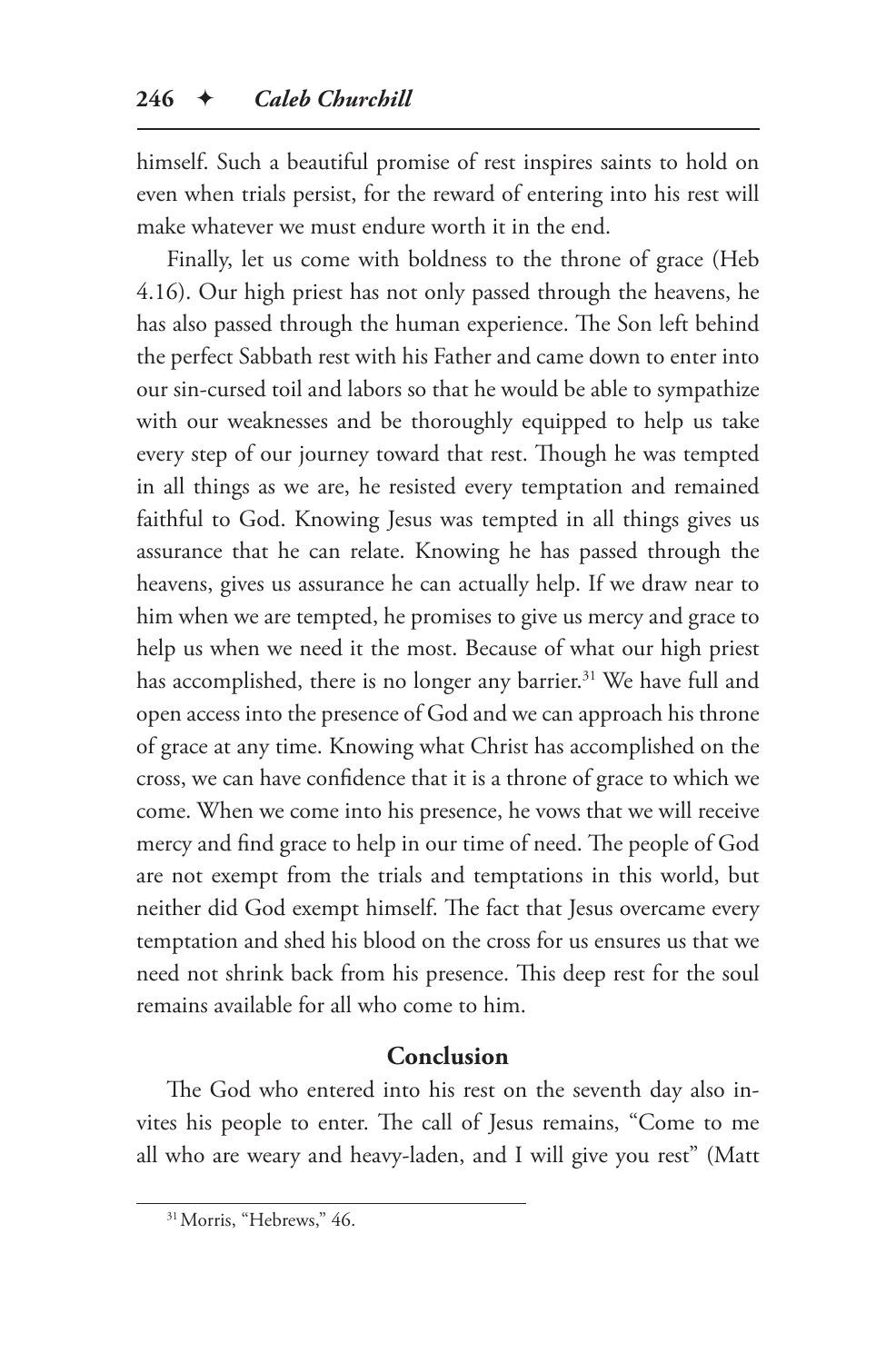11.28) This rest includes far more than a work stoppage or removal of threats and enemies. This rest is a deeper rest for the soul. Sabbath rest is, above all else, an opportunity to celebrate God's deliverance by devoting ourselves to fellowship, worship, and the enjoyment of our relationship with him. Our Sabbath rest has already begun in Christ. With such a great and gracious high priest, God has created a new Israel in whom his rest is already realized.<sup>32</sup> Yet there remains an even greater lasting rest to come, a more direct and full realization of God's presence and our relationship with him. The Mishnah describes Psalm 92 as "a song for the future, for the day that will be entirely *šabbāt* and rest for everlasting life" (*m. Tamid* 7:4). The Hebrews were longing for another "day" of everlasting rest to come, one that would be entirely *šabbāt*. Here it is. This everlasting Sabbath rest awaits the people of God. For all who trust in him, Christ has prepared this deep rest of the soul. Praise be to Yahweh our Redeemer who has rescued the Israel of God and prepared for us this Sabbath rest where forevermore we will be with him who created us to enjoy him eternally. "There remains a Sabbath rest" for the people of God. "Let us be diligent to enter into that rest."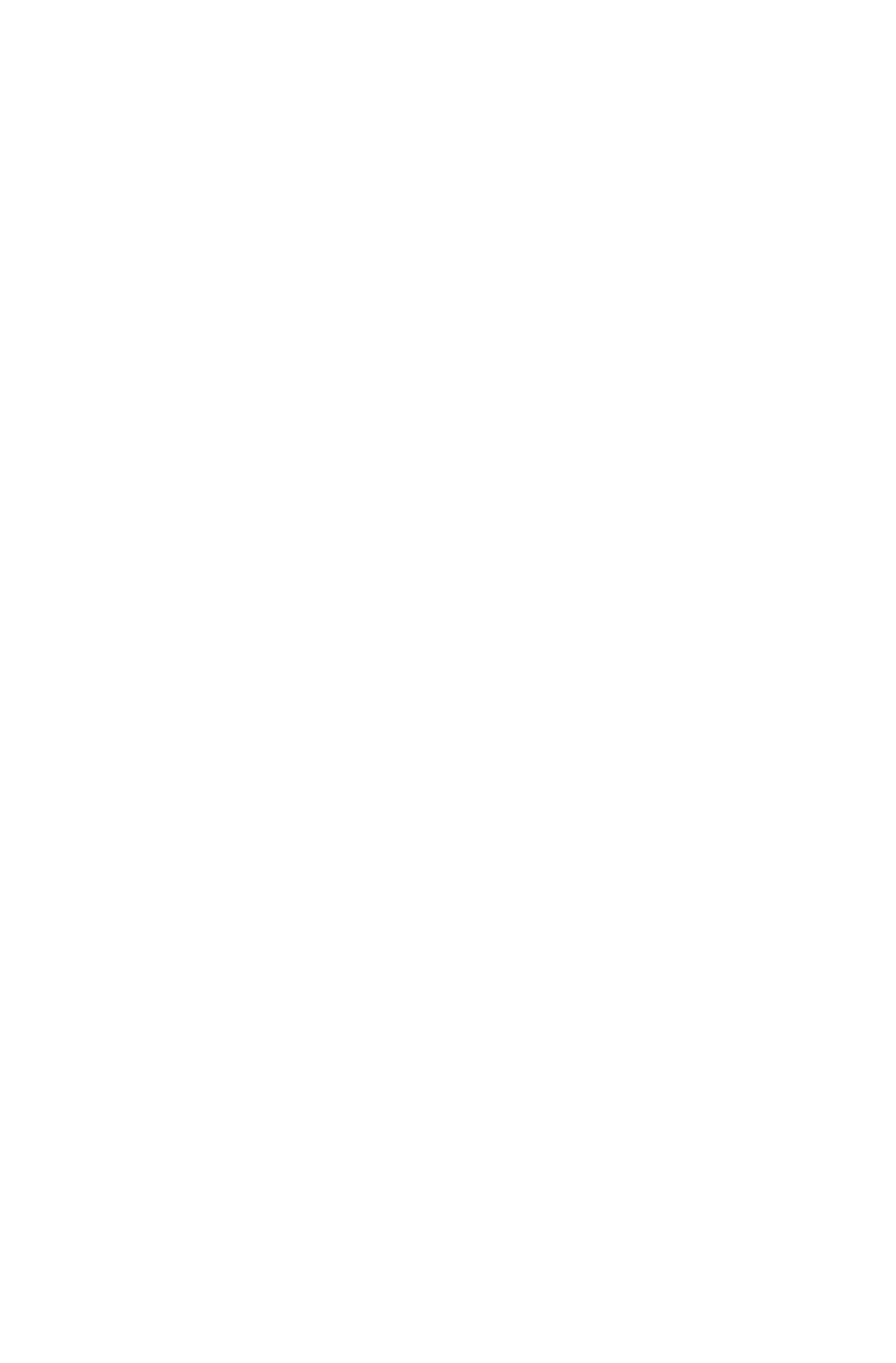## **Contributors**

**V. J. Benson**, a native of India, was baptized in 1980 and started preaching while completing his B.A. and later an M.A. in Telugu literature. He started working as a Radio Station Officer with the Police Communications department in 1984. When he visited the U.S. for the first time in 1987, he was mentored by brothers Billy Raymer and Bernard Bolton. After returning from the U.S. while on extended leave from his job, he started working as a full-time minister in 1988. He preached at four rural congregations in the Guntur area from 1992–1997 and gave up his government job in 1997 to continue working full-time. He met brother Ed Harrell in 1993 and started working with him as his main contact and facilitator which led to a long and ongoing fruitful labor of the Lord's work in India that has expanded into several states and cities. V.J. started working with the church at Moula-Ali in 1997 with five families meeting in a home, now grown to over 200 members, with him serving as an elder since 2012. He also evangelizes widely throughout India. His wife of 33 years is Matilda and they have two grown children, Bernard and Curie. Bernard completed his Ph.D. in Electrical Engineering and works in Birmingham, AL. Curie lives in Chennai, India with her husband Dr. B. Vishal, a vascular surgeon in training, and their three-year-old son Ryan. V.J. first visited Florida College in 2001 with brothers David Owen, Bob Owen, and Brent Lewis, and he was much impressed with the mission and the goal of the college, and he has attended lectures several times since.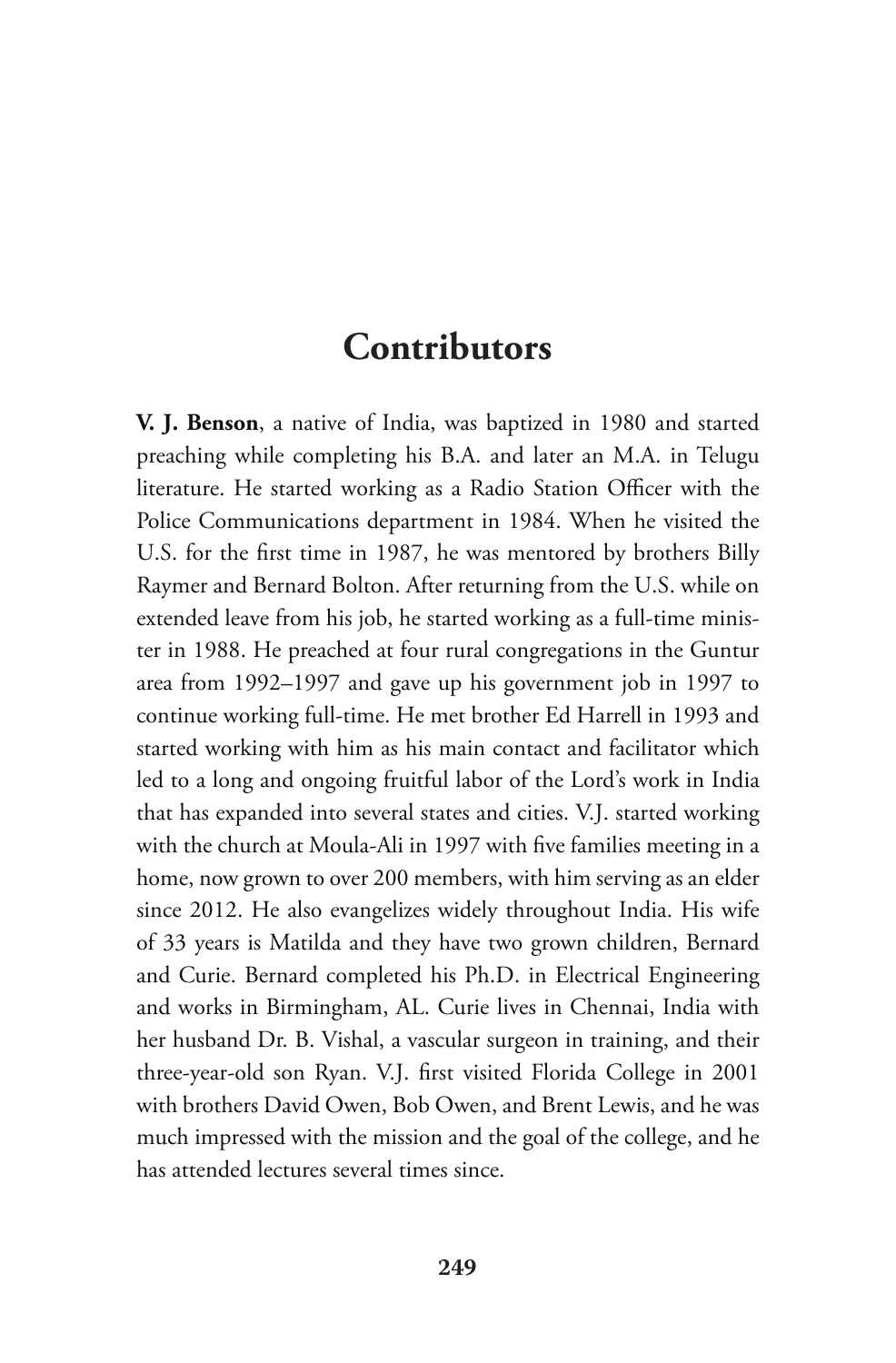**Gianni Berdini** ('80) was born in Rome, Italy to Rodolfo and Lella Berdini. Gianni's father preached for the church in Aprilia, Italy for fifty-five years. After high school at Liceo Scientifico Statale John F. Kennedy in Rome, Gianni completed his undergraduate work in architecture and began graduate work at Sapienza Universita di Roma. However, Gianni interrupted his architectural studies in 1978 to study Bible at Florida College. In 1980, he returned to Italy and completed his doctorate in architecture at the Università di Venezia. After working for a short time with the church in Aprilia, Gianni has worked as an evangelist with the church in Trieste, Italy for the past forty-one years, also serving as an elder there. In addition to his work in Trieste, in 2005 he also began working regularly with the church in Monfalcone nearby. Gianni has written and published numerous religious materials and has preached in Bible conferences for many of the churches in Italy. He and his wife, Giuseppina, have two children, Riccardo (Los Angeles, CA) and Beatrice (Milan, Italy).

**Caleb Churchill** ('08) grew up in Indiana. Caleb graduated from Florida College with a B.A. in Liberal Studies in 2008. It was at Florida College where he met his wife Lindsey (Sams, '09) who he would marry in 2013. It was also at Florida College that Caleb met Roger Polanco and other friends who brought him to New York City and the Northeast. Caleb has spent time over the past 15 years working with churches in the city. After teaching high school for two years in south Alabama, he moved to the Bronx in 2012 and began devoting himself to the ministry of the word. In 2018, he moved to Brooklyn where he works with the Prospect Park Church alongside his wife Lindsey and three boys: Cyrus, Cyprian and Zuriel.

**Andrew Dow** ('13) has been married to Heather (Manz, '13) since 2013. They have three boys—Josiah (6), Amos (4), and Levi (2) with a fourth child on the way. Andrew has worked as an evangelist with the Olsen Park church of Christ in Amarillo, TX (2013–2015)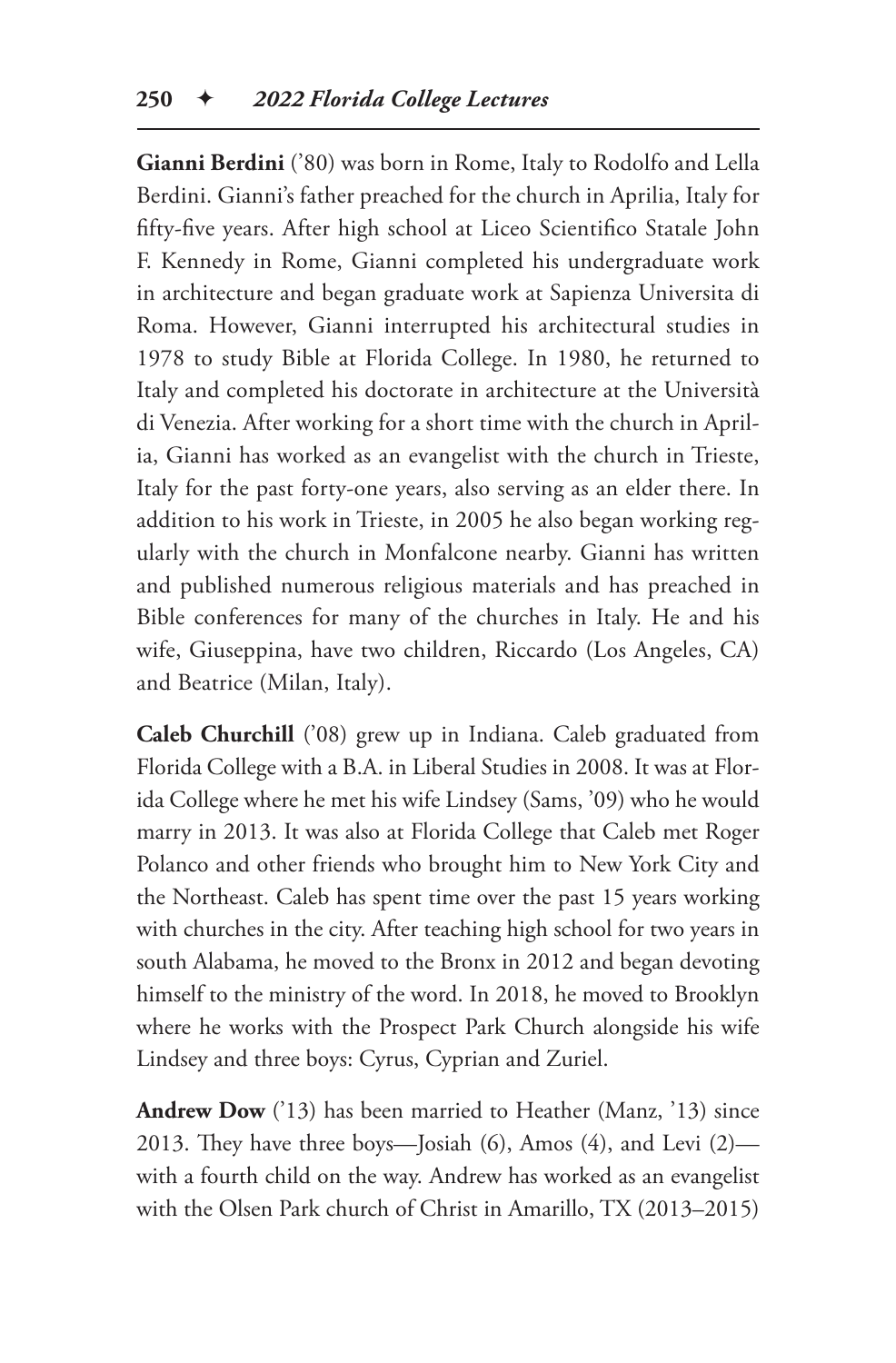and the Woodland Hills church of Christ in Conroe, TX (2015– present). His academic education includes an A.A. (2012) and B.A. in Biblical Studies (2013) from Florida College, and a M.A. in Biblical Studies from Faulkner University (2020).

**John Gibson** ('79) grew up in rural Escambia County, FL and after high school attended Florida College from 1977 to 1979. After leaving Florida College he spent a year working with a newly established church in Moody, AL before moving to Beckley WV to work in a preacher training program. While living there he met his future wife Janet Atkins of Charleston, WV. Since their marriage in 1981, John and Janet have worked with churches in Princeton, WV, Selma, AL, Conyers, GA, Seffner, FL, Vinemont and Athens, AL. They have been in the Athens area since 2002 and are currently working with the Jones Road church of Christ. John and Janet have two children Amanda (husband Chad) and Jesse. They have also been blessed with four grandchildren, Bryant, Sutton, Tiffany, and Harper.

**Ben Hall**, his wife Emily ('07), and their four children live in Brooklyn, NY. Ben grew up in north Alabama where his family and friends encouraged him in every way to diligently seek and serve the Lord. After being married, Ben and Emily were part of the work of the Lord in Atlanta, GA until moving to Brooklyn where they now labor alongside the saints there in the preaching of the gospel.

**Tom Hamilton** ('82) and his wife Joy ('84) have been married for 38 years and have 11 children, including 5 by adoption. Seven have attended Florida College: Michael ('08), Bethany ('08, '10), Philip ('11), Sarah ('12), Brian ('17), Stephen ('19, '21), and Aminata ('24). Tom received his formal education at Florida College (A.A., 1982; Advanced Diploma, 1983); Abilene Christian University (B.A., 1984; M.A. in Biblical Languages, 1991); Christian Theological Seminary (M.T.S., 1996); and Knox Theological Seminary (D.Min. in Theological Exegesis, 2015). He has labored as an evan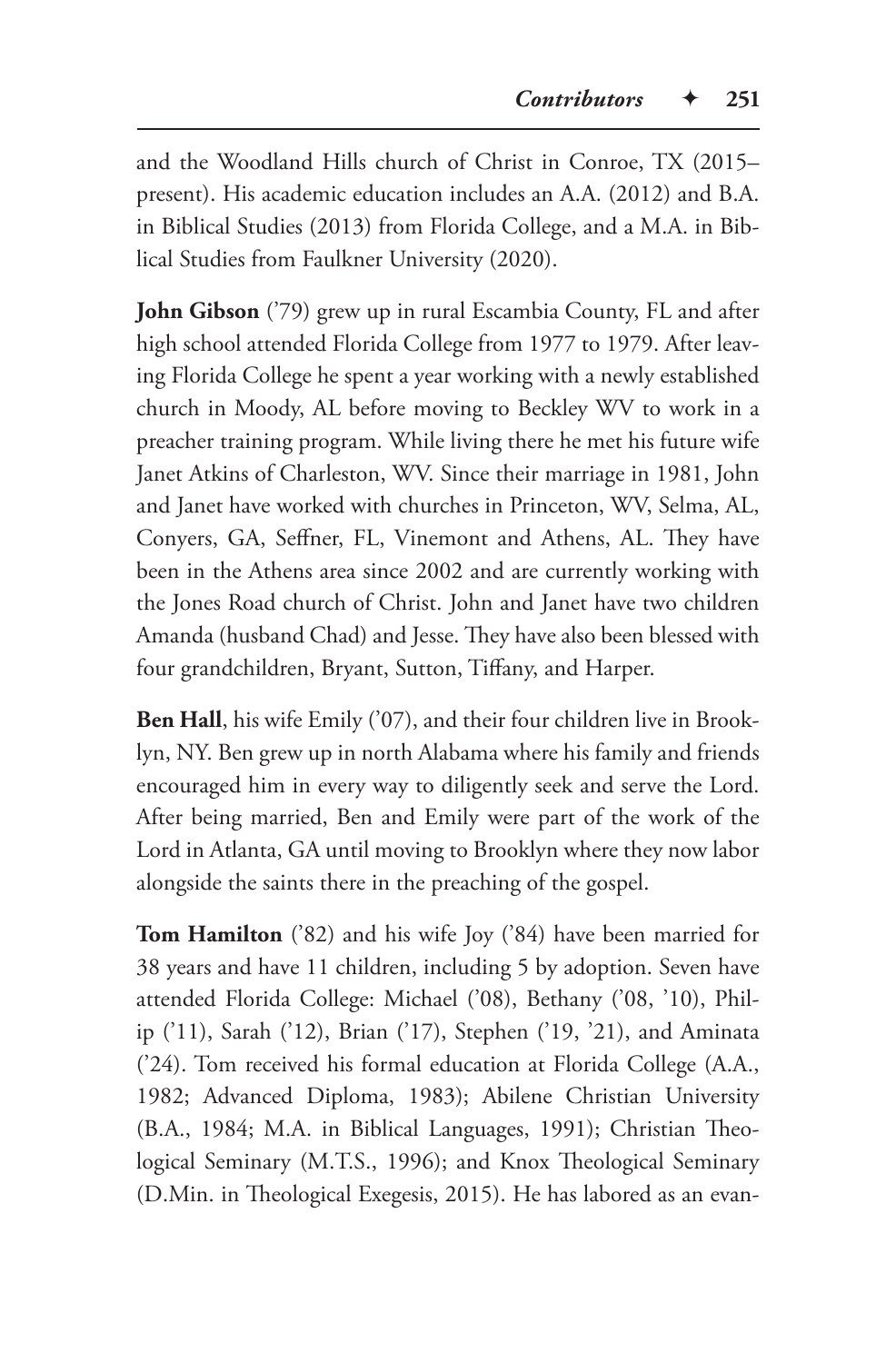gelist with congregations in Hammond, Ind. (1986–90), Muncie, Ind. (1991–2005), and now the 58<sup>th</sup> Street church in Tampa (2005– present). He has had articles published in *Truth Magazine*, *Biblical Insights*, *Focus Magazine*, spoken in several lectureships, authored the Truth Commentary on Joel (2007), and written essays for *Studies in the Psalms: Essays in Honor of D. Phillip Roberts.* (Florida College, 2007), *Blessed Be God: Studies in Ephesians: Essays in Honor of Dr. C. G. "Colly" Caldwell, III* (Florida College, 2010), *From the Pen of Paul: An Introduction to the Pauline Letters* (Florida College, 2019), and *Studies in Church History: Essays in Honor of Daniel W. Petty* (Florida College, 2020). Tom joined the faculty at Florida College to teach Bible in Fall 2005 and serves as the chair of the Department of Biblical Studies since 2021.

**Marc Hinds** ('92) has been preaching for churches of Christ in Texas for 20 years. His wife, Melanie (Gibson, '92) have two children, John Marc and Ginny, and two grandchildren, Jacob (3) and Victoria (8 months). Marc graduated with a M.A. in Biblical Languages from Houston Baptist University in 2017 and is the author of two books, *The Big Picture: A Guide to Learning the Bible's Story* and *Amazed By Jesus: The Big Picture of the Life of Christ* (both published by 21st Century Christian) and is currently working on his third publication, *The Way of Jesus: The Big Picture of the Book of Acts*.

**Chris Huntley** ('03) received a B.A. in Biblical Studies in 2003 from Florida College, where he met his wife Julia. After graduating, he trained under Tom Kinzel with the Vivion Rd church in Kansas City, MO, followed by fourteen years serving as a preacher for the Hazelwood church in St. Louis, MO. While in St. Louis, Chris began work on a Master's Degree in Exegetical Theology at the Covenant Theological Seminary which will soon be completed. In late 2019, Chris and Julia, along with their six children, moved to Salem, OR to begin working with the Market St church.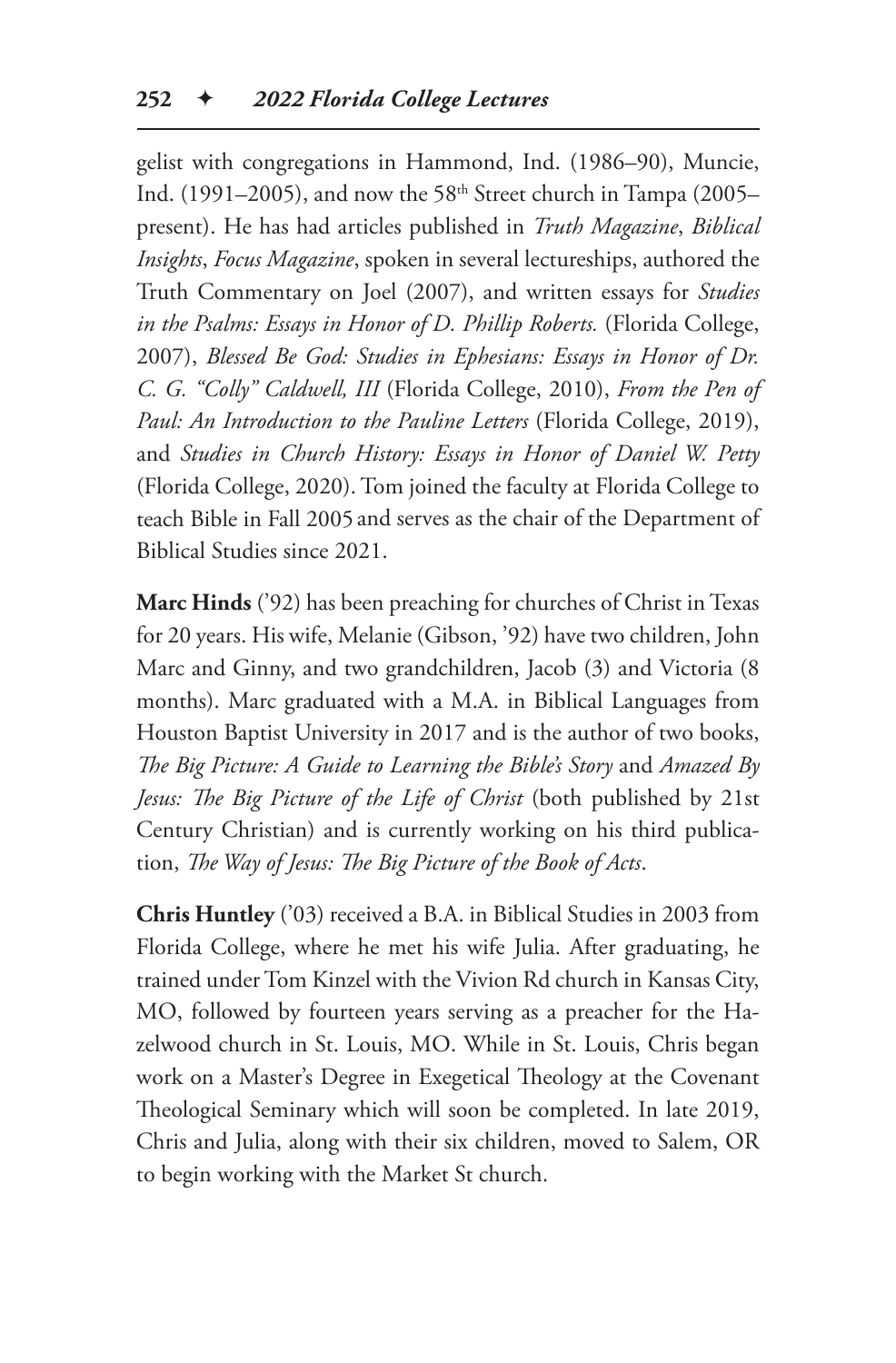Jason Longstreth ('92) and his wife Stephanie (Stewart, '93) have five children: Hannah, Kira, Jonathan, Alexander, and Olivia. After seven years as Dean of Students at Florida College, Jason has returned to full-time teaching in the Bible department of the college, while also serving as an evangelist with the Forrest Hills congregation in Tampa. Jason received his formal education at Florida College (A.A., 1992; Advanced Diploma, 1994); Johnson University (M.A., 2009); and Amridge University (M.Div., 2012; D.Min., 2014). He has had articles published in *Truth Magazine*, *Biblical Insights*, authored several workbooks, spoken on several lectureships, and written essays for *A Tribute to Melvin D. Curry, Jr.* (Florida College, 1997), *Blessed Be God: Studies in Ephesians: Essays in Honor of Dr. C. G. "Colly" Caldwell, III* (Florida College, 2010), *From the Pen of Paul: An Introduction to the Pauline Letters* (Florida College, 2019), and *Studies in Church History: Essays in Honor of Daniel W. Petty* (Florida College, 2020). Jason is also a member of the Society of Biblical Literature and the Evangelical Theological Society.

**Reagan McClenny** ('06) has preached the gospel since 2004, at the Lindale church of Christ in Lindale, TX from 2004–2010 and at the Timberland Drive church of Christ in Lufkin, TX from 2010-present. Reagan earned his B.A. in Biblical Studies from Florida College in 2006, also being honored with the D. Phillip Roberts Award in Bible. After Florida College, he received an M.Ed. in Educational Leadership from the University of Texas at Tyler. Reagan and his wife Stephanie (Reeves, '06) have two daughters: Madison and Brooklyn. Through the years, he has written for various online and print publications.

**Roger Polanco** ('07) graduated from Florida College with an A.A. in 2007. He is very thankful to the excellent Bible faculty and other professors who helped him grow in knowledge as well as character and played a large role in equipping him to serve God and others. Roger grew up in New York City and has returned there as an evan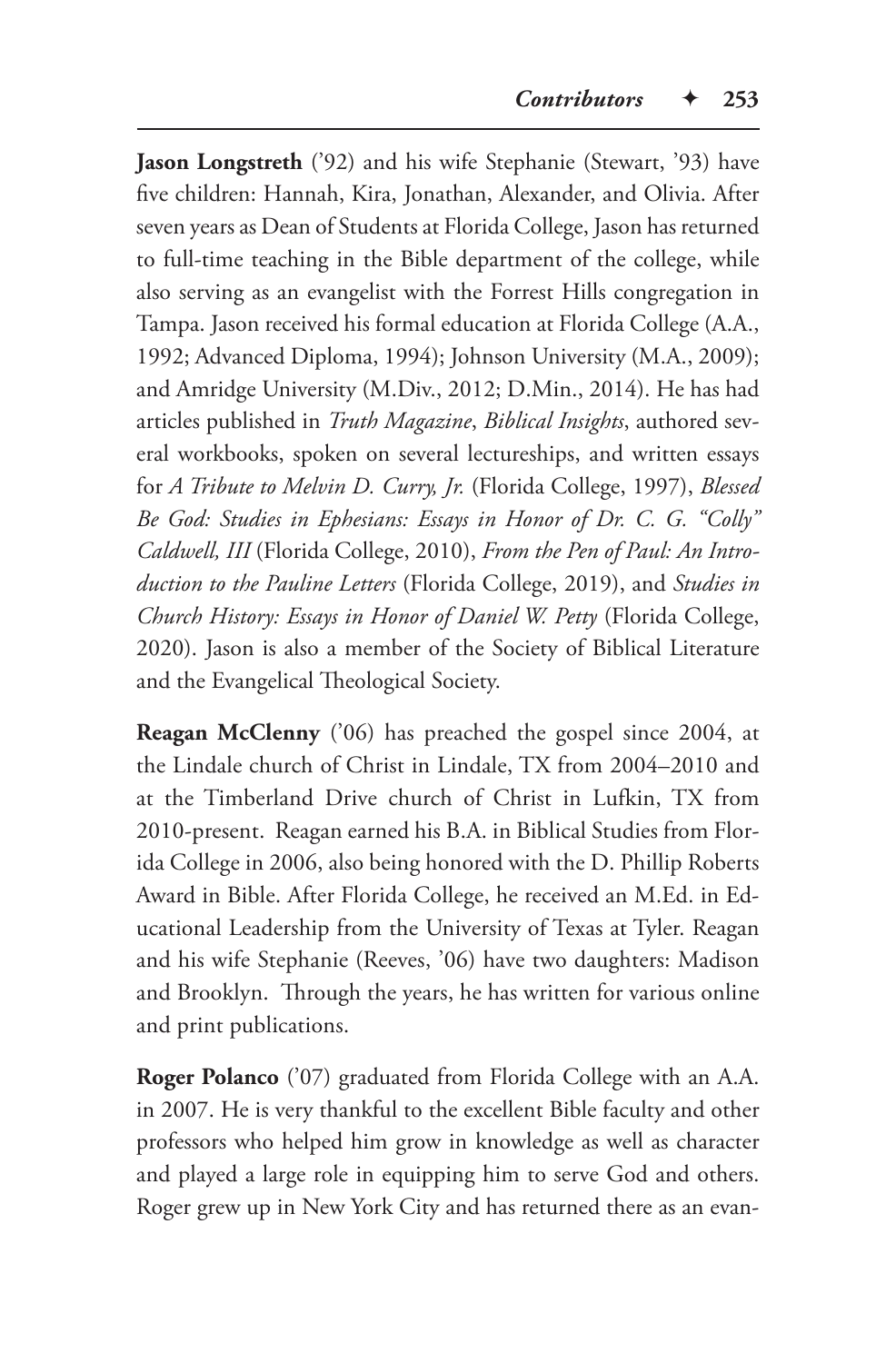gelist, working for the cause of the gospel in the NY metropolitan area since 2009. Roger lives with his wife Cassie (Churchill) and three children Englewood, NJ just outside NYC.

**Russ Roberts** ('79) and his wife, Elizabeth (Harrell) Roberts have lived in Ponte Vedra, FL since 2017, where he serves as the full-time evangelist at the South Jacksonville church of Christ. They are the parents of Mrs. Randi Roberts Cassel ('04; married to Dan Cassel) and Mr. William Roberts ('05), married to Sarah Towers Roberts ('05). After attending two years at Florida College (1977–1979), Russ received his B.S. degree in Engineering at Texas A&M University. He worked as a civil engineer with the U.S. Army Corps of Engineers for 5 years, and for the U.S. Department of Defense Education Activity for 26 years; holding positions in Texas, Germany, England, and Washington, D.C. In 2017, Russ retired with 31 years of U.S. federal service after acting in the capacity of Facilities and Logistics Directors for the K-12 schools for our military dependents in 10 overseas countries, 8 U.S. states and 2 U.S. territories. Russ and his wife labored with small overseas churches for the over 20 years of their married life that they spent in Germany and England; they continue to work extensively with churches in Germany, India, and Seychelles. Russ served as an elder of the Annandale church in the Washington, D.C. area for eight of the nine years they lived there (2003–2012).

**Mark Russell** grew up in Kentucky and received his B.A. in History and Education from Western Kentucky University in 1987. He married Florida College alum Cindy Dugger ('84) and moved to Valparaiso, Indiana just after their first anniversary in August 1988 to work with the recently formed Valpo congregation as their evangelist, and he now also serves as one of the shepherds there. They have two grown sons, now married, with one granddaughter and another on the way. Mark is very thankful for many faithful men and women connected with Florida College who mentored and encouraged him through the years.